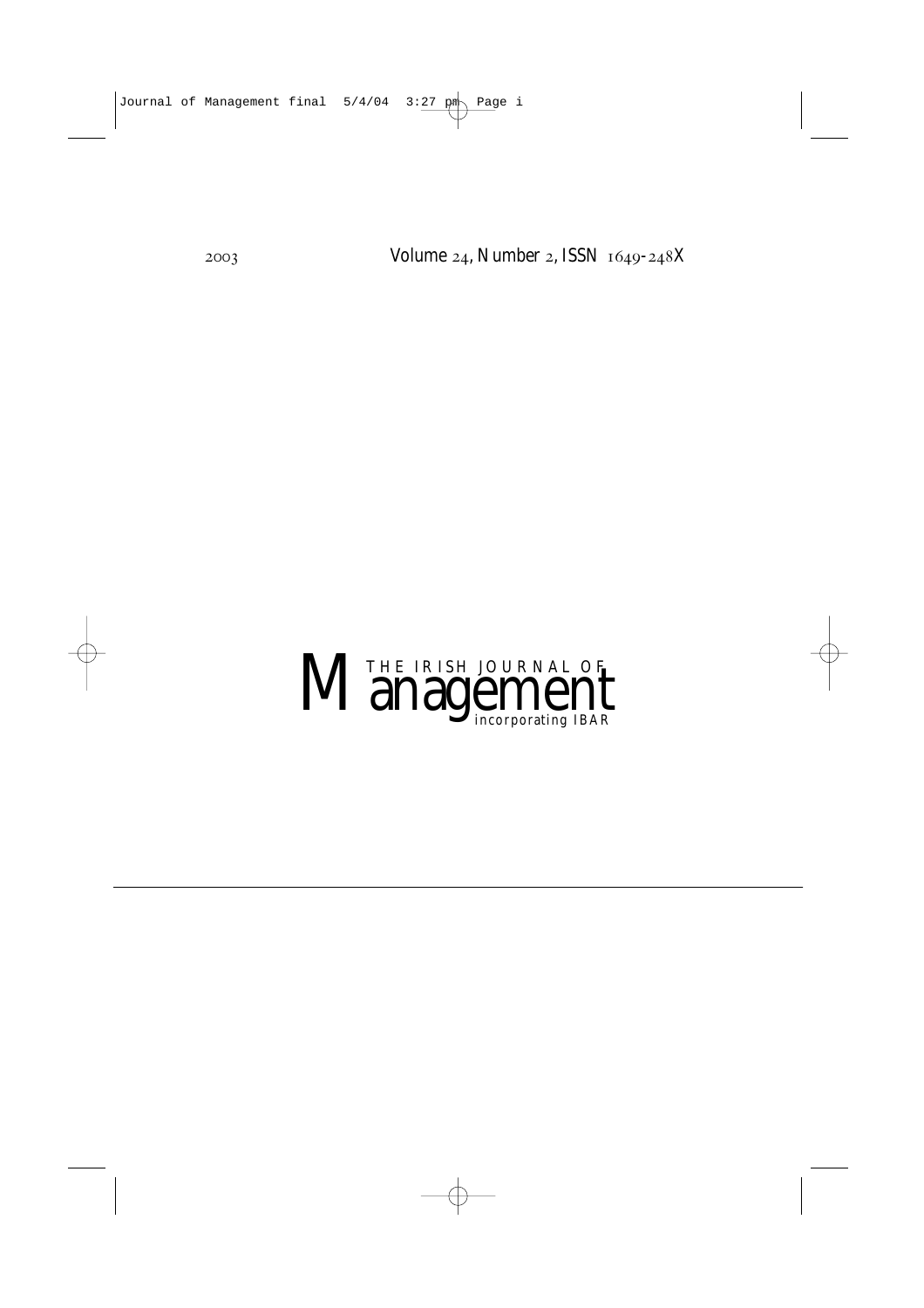This journal was typeset by Ashfield Press for

Blackhall Publishing 27 Carysfort Avenue Blackrock Co. Dublin Ireland

e-mail: info@blackhallpublishing.com www.blackhallpublishing.com

© The individual contributors and Blackhall Publishing,

ISSN: 1649-248x

All rights reserved. No part of this publication may be reproduced, stored in a retrieval system or transmitted in any form or by any means, electronic, mechanical, photocopying, recording or otherwise, without the prior, written permission of the publisher.

> Printed in Ireland by ColourBooks Limited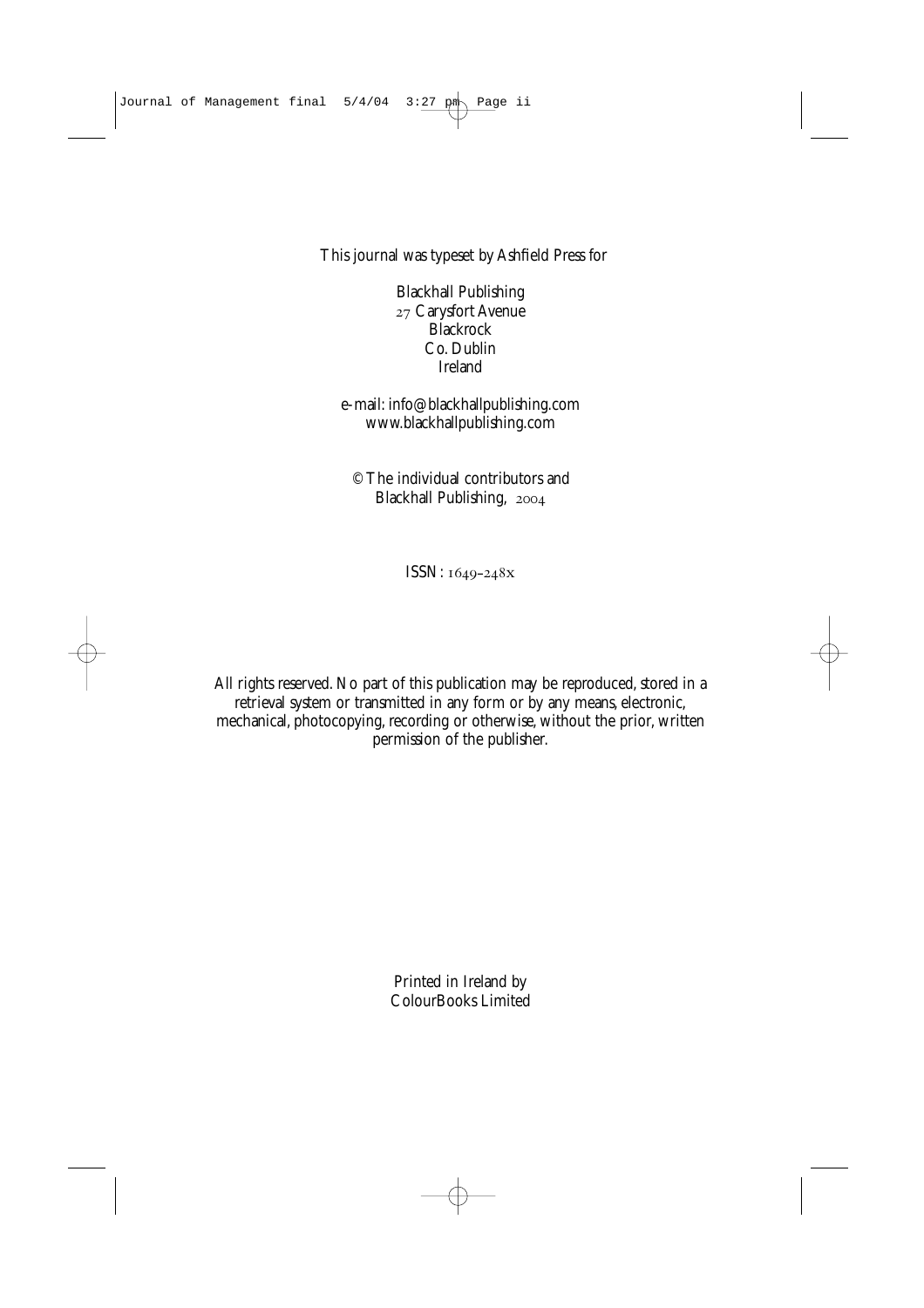

# **Contents**

| <b>Corporate Generals:</b> The Military Metaphor of Strategy<br>Philip A. Talbot                                                    | $\mathbf{I}$   |
|-------------------------------------------------------------------------------------------------------------------------------------|----------------|
| Towards a Re-Conceptualisation of Service Failure and<br><b>Service Recovery:</b> A Consumer-Business Perspective<br>Patrick McCole | I <sub>I</sub> |
| <b>Investigating Aspects of Public Private Partnerships</b><br>in Ireland<br>Peter Clarke and Kevin Healy                           | 20             |
| <b>Kurt Lewin:</b> The "Practical Theorist" for the 21st Century<br>David Coghlan and Teresa Brannick                               | 3I             |
| <b>Towards Developing a Food Safety Model:</b> An Insider<br>Research Approach<br>Pat Doyle and Teresa Brannick                     | 38             |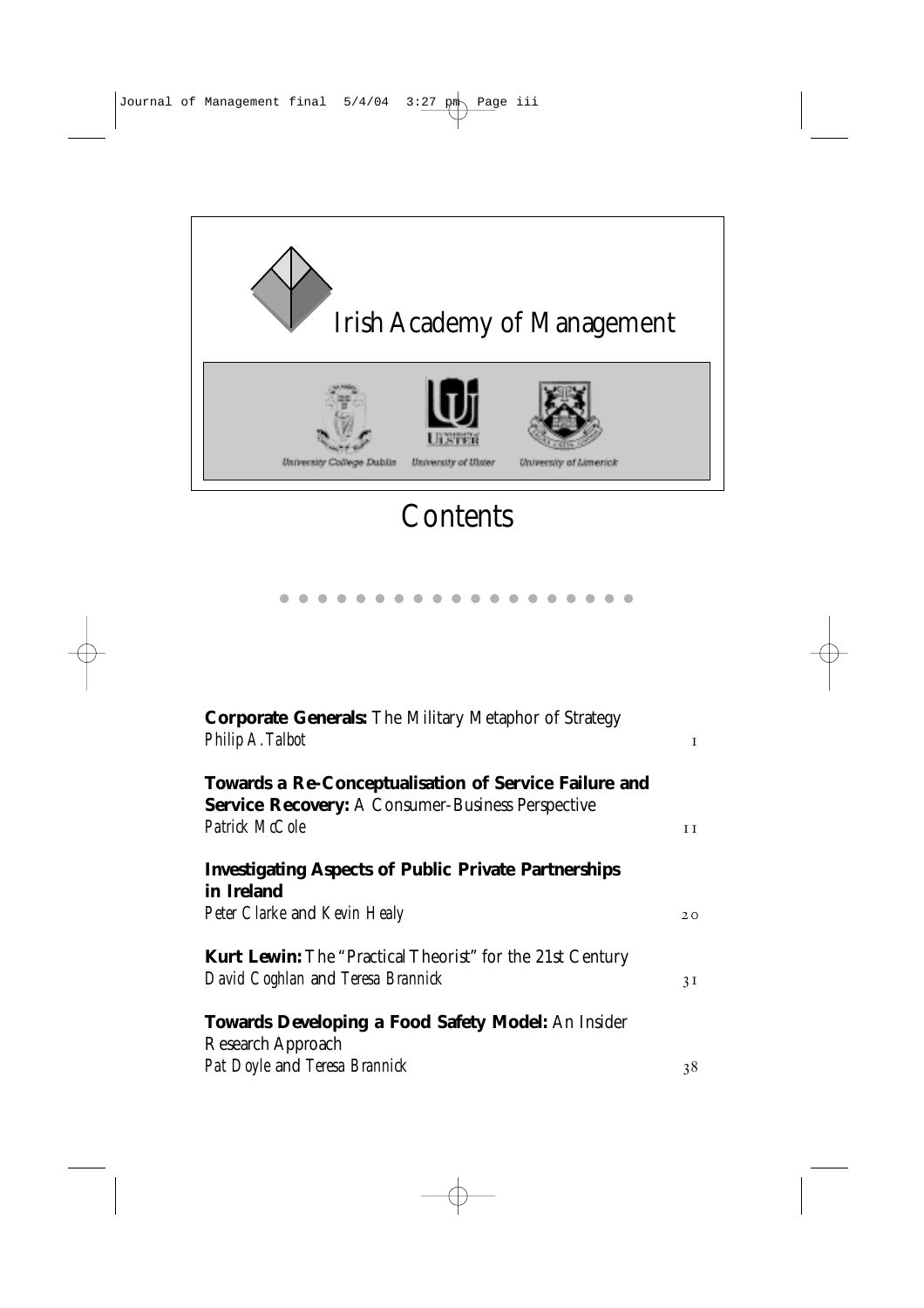| <b>Hedge Funds:</b> An Irish Perspective                                                                        |     |
|-----------------------------------------------------------------------------------------------------------------|-----|
| Mark Hutchinson                                                                                                 | 55  |
| The Profitability of Momentum Strategies Based<br>on the Release of Firms' Quarterly Results:                   |     |
| Evidence from the Constituents of the DAX 30                                                                    |     |
| Paul Ryan and Ingo Overmeyer                                                                                    | 68  |
| Acute Hospital Waiting Lists: Analysis, Evaluation and<br>Recommendations                                       |     |
| Ray Kinsella                                                                                                    | 79  |
| The Doctoral Viva: A Great Educational Experience or a<br>Gun Fight at the OK Corral?                           |     |
| Dan Remenyi, Arthur Money, David Price and Frank Bannister                                                      | 105 |
| <b>Methodological Note on Interviewing Public Actors</b><br>Damian Thomas                                       | 117 |
| <b>Intangible Resources as Drivers of Performance:</b><br>Evidences from a Spanish Study of Manufacturing Firms |     |
| Vicente A. López                                                                                                | 125 |
| <b>Book Reviews</b>                                                                                             |     |
| DEC is Dead, Long Live DEC, by EDGAR H. SCHEIN                                                                  | 135 |
| Changing Healthcare Organisations, by DAVID COGHLAN                                                             |     |
| and EILISH MC AULIFFE                                                                                           | 138 |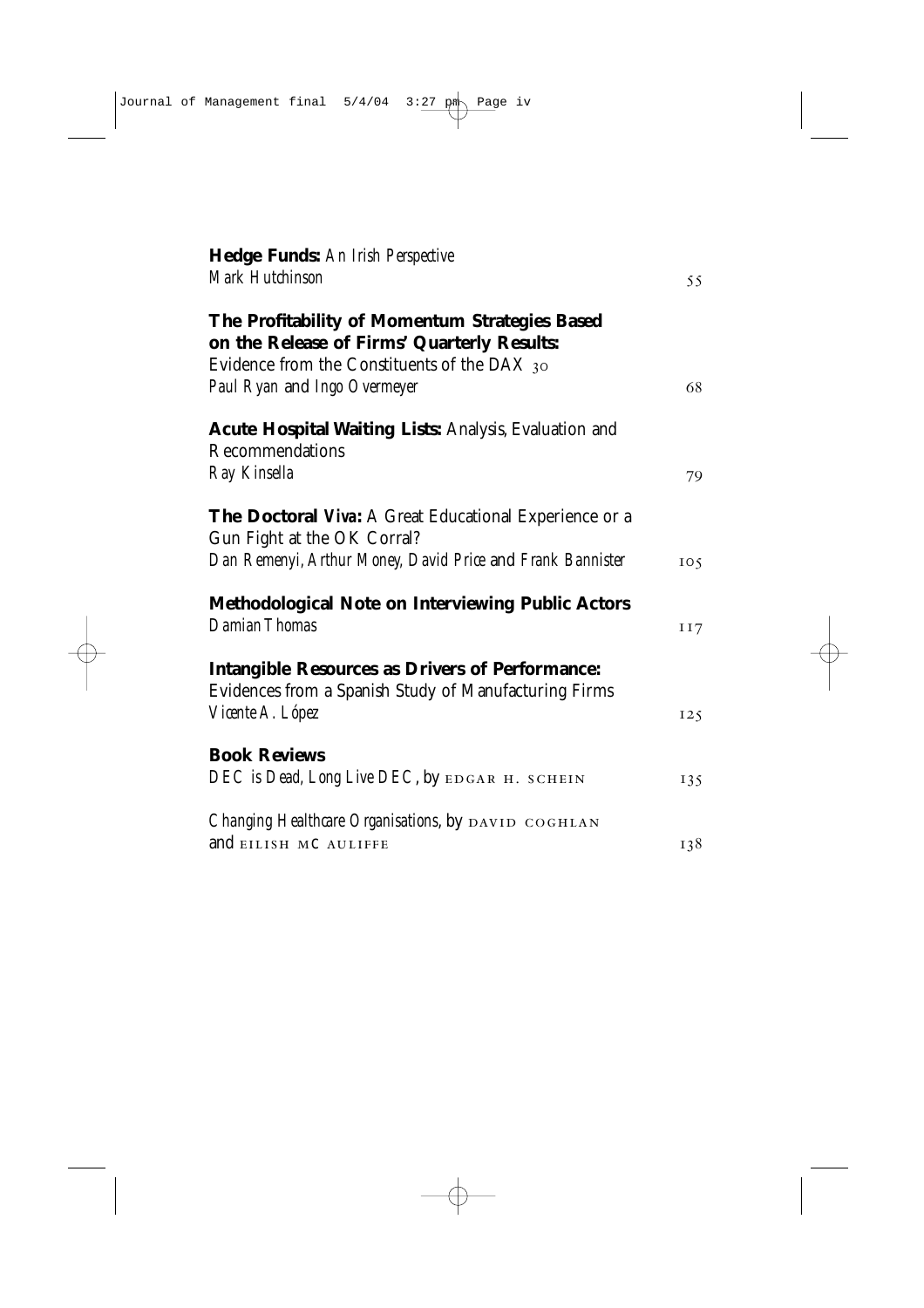# Management IBAR

# IRISH BUSINESS AND ADMINISTRATIVE RESEARCH

#### **EDITOR-IN-CHIEF**

Teresa Brannick, UCD

#### **EDITORS**

Norma Heaton, UU Patrick Flood, UL Aidan Kelly, UCD Trevor Morrow, UU Bill Clarke, UU Donal Dineen, UL James Walsh, UCC Kathy Monks, DCU Patrick Gunnigle, UL Michael Morley, UL Kate Ui Ghallachoir, DIT

# **BOOK REVIEW EDITOR**

Margaret Linehan, CIT

## **EDITORIAL ADVISORY BOARD**

Theresa Lau, *Hong Kong Polytechnic* Patrick McGovern, *London School of Economics* William K. Roche, *University College Dublin* Leo Smyth, *NUI Galway* David Coghlan, *Trinity College Dublin* Paul Jeffcutt, *Queens University Belfast* Tom O'Toole, *Waterford Institute of Technology* Noel Harvey, *Galway Institute of Technology* Steven Porth, *St. Joseph's Philadelphia, USA* Hugh Scullion, *University of Nottingham* Philip Beaumont, *University of Glasgow* Eleanor O'Higgins, *University College Dublin* Margaret Linehan, *Cork Institute of Technology* Tony Dromgoole, *Irish Management Institute* Sharon Ponsonby, *University of Ulster* Pauric McGowan, *University of Ulster*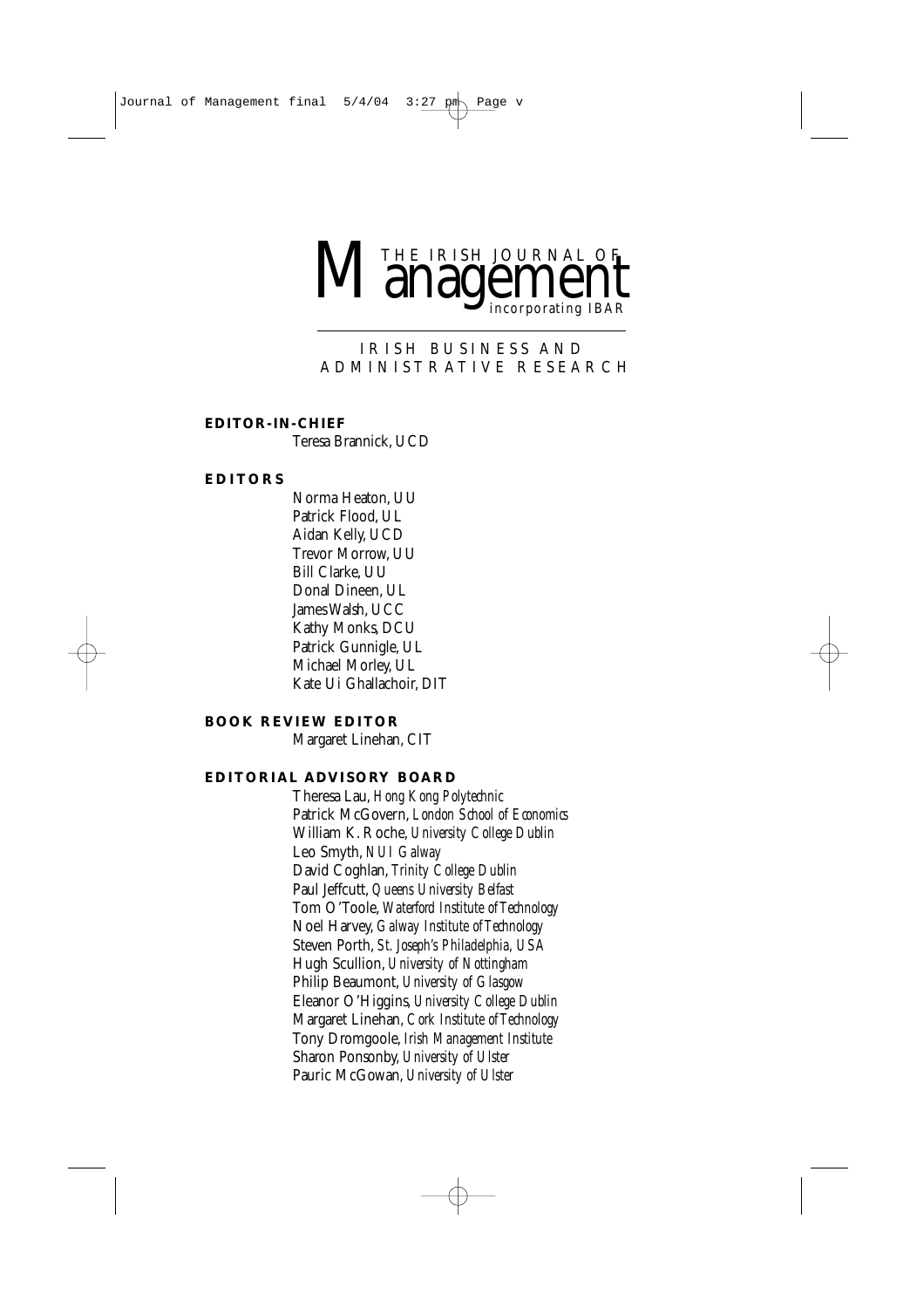# **Subscriptions**

. . . . . . . . . . . .

*The Irish Journal of Management (incorporating IBAR – Irish Business and*<br>*Administrative Research*) is published twice a year. The annual subscription rate is  $\epsilon_{45}$  for individuals and  $\epsilon_{65}$  for institutions. Back issues are available on request. Cheques should be made payable to the publishers, Blackhall Publishing, Carysfort Avenue, Blackrock, Co. Dublin.

The editors invite the submission of articles on all aspects of business, administration and management. Notes for the guidance of contributors are detailed separately in the issue. The authors of articles to be published in *IJM/IBAR* will be required to assign the copyrights to the Editorial Board.The views expressed in articles are the responsibility of individual authors and should not be regarded as being endorsed by the Editorial Board, the editors or publishers. In accordance with the provisions of the Copyright Act, no article may be reproduced without the permission of the editors.

> The Irish Journal of Management is published by BLACKHALL PUBLISHING, Carysfort Avenue, Blackrock, Co. Dublin. E-Mail info@blackhallpublishing.com

*The Irish Academy of Management* was founded in 1996 with the aim of promoting and encouraging research in all aspects of management. It holds a major conference every September. Details of membership can be obtained from Tom O'Toole, Secretary, Irish Academy of Management, Business School,Waterford Institute of Technology,Waterford.

UMI/ABI/Proquest Database: http://global.umi.com/pqdweb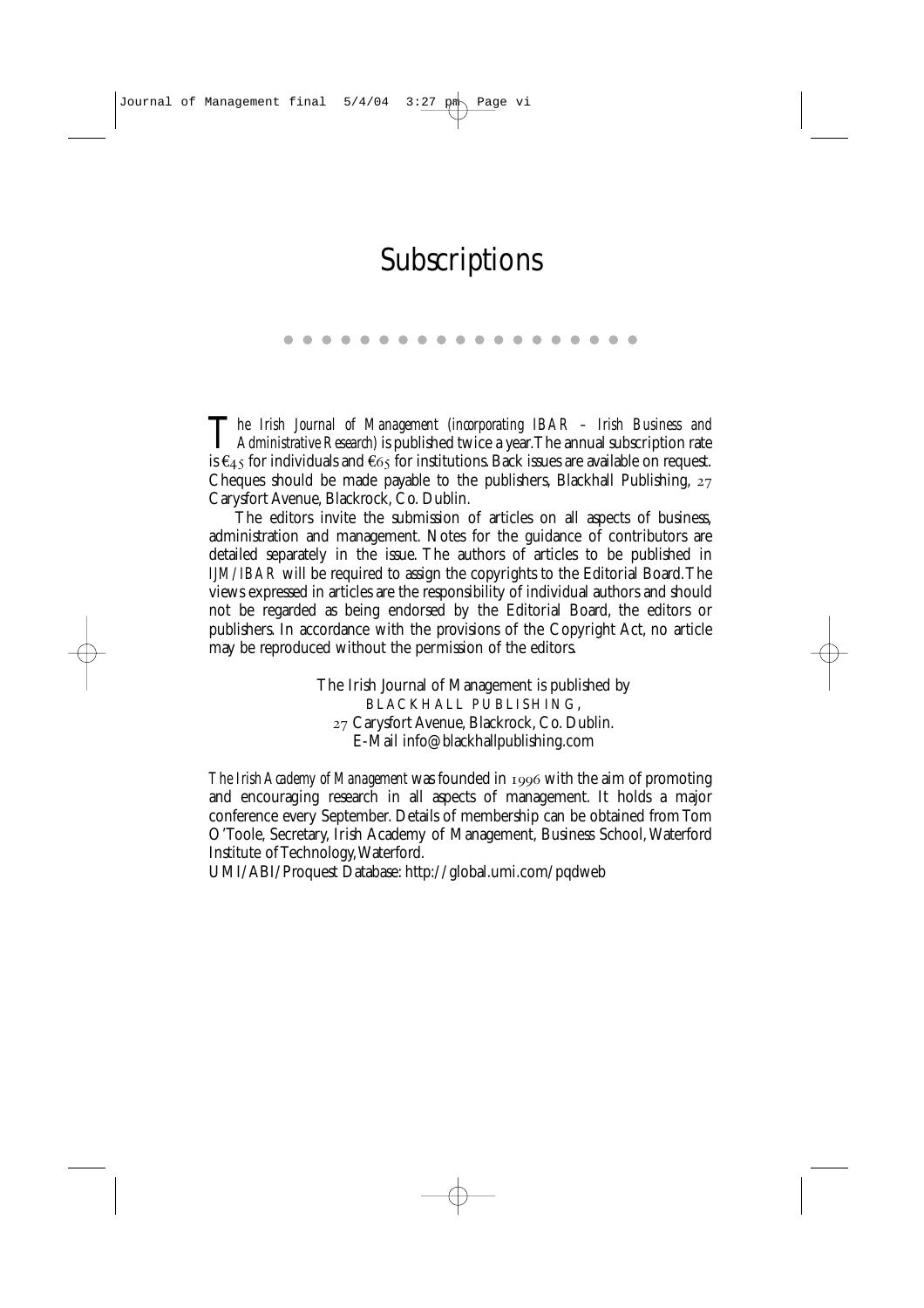

# IRISH BUSINESS AND ADMINISTRATIVE RESEARCH

T*he Irish Journal of Management (Incorporating IBAR – Irish Business and Administrative Research)*, aims to contribute to a wider understanding of the nature, characteristics and performance of both Irish and international organisations through the dissemination of research from a wide variety of management-related areas.

NOTES FOR THE GUIDANCE OF AUTHORS IN THE PREPARATION AND SUBMISSION OF MANUSCRIPTS

- $I.$  Contributions should be typed double-spaced on A<sub>4</sub> paper, with ample left- and right-hand margins. A cover page should contain only the title, author's name(s) and affiliation(s) and the address (one only) to which proofs should be sent. If accepted for publication, one copy should be submitted on a  $3.5$ " high-density disk using WordPerfect or Microsoft Word.
- . Three copies of the paper should be submitted.
- . All pages of the manuscript should be numbered and the positions of **Diagrams** and **Tables** should be clearly indicated. (The positions may vary slightly in the printed version due to the requirements of page makeup.)
- . **Footnotes** should be avoided. Essential notes should be numbered consecutively in the text and grouped together at the end of the paper.
- . **References** should be set out in alphabetical order of the author's name, in a list at the end of the article.They should be given in standard form as in the following examples:

*Book*

Bush, T., Bolam, R., Glatter, R. and Ribbens, P. (eds) (2001) *Educational Management: Redefining Theory, Policy and Practice*, London: Paul Chapman Publishing.

*Article in a Journal*

Wolfe Morrison, E. and Phelps, C. (1999) "Taking Charge at Work: Extrarole Efforts to Initiate Workplace Change", *The Academy of Management Journal*, *Vol. 42*, *No. 4*, *pp. 403-19*.

*Chapter in Edited Collection*

Griseri, P. (1998) "Institutional Transformation and Educational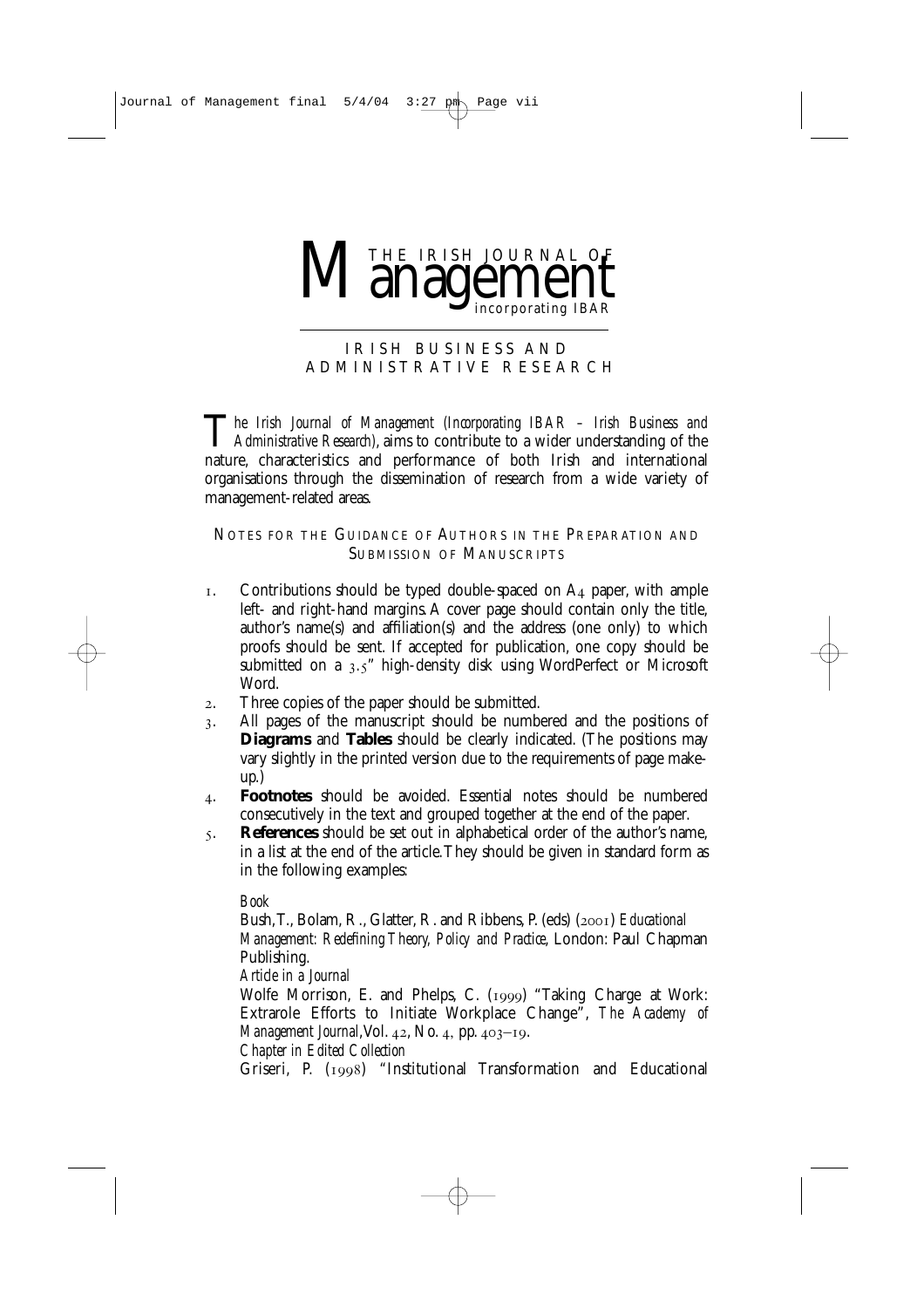Management", in T. Bush, R. Bolam, R. Glatter and P. Ribbens (eds) (2001) *Educational Management: Redefining Theory, Policy and Practice,* London: Paul Chapman Publishing.

References in the text to an article should be by author's name and year of publication as in these examples: Jones  $(1998)$  states that  $\dots$ Further evidence is provided by Smith  $(1994)$  ...

- 6. Articles should normally be between  $4,000$  and  $5,000$  words in length. Exceptional articles of a greater length or articles in two instalments will be considered.Tables, graphs etc. should be kept to a minimum.
- . In the case of graphs, diagrams or other illustrative material, the author will be responsible for the preparation of artwork, or for exceptional costs associated with such artwork required.
- . Authors are strongly advised to consult one or more recent issues of IJM before submitting manuscripts for publication.
- . Unsolicited contributions should be accompanied by a statement indicating if and where they have already been published and that, if accepted for publication in IJM, they will not be submitted for publication elsewhere without the agreement of the editor.
- . Articles are accepted for publication on the understanding that they are subject to editorial revision.
- . Authors are reminded that they must observe the usual rules and practices regarding the production of copyright material in their articles.
- . **Deadlines**: Contributors should submit articles, if possible, six months before the expected time of publication.

Please send manuscripts to any of the editors.The addresses are as follows:

- **•** Graduate School of Business, Carysfort Avenue, Blackrock, Co. Dublin.
- **•** School of Commerce and International Business Studies, University of Ulster, Magee College, Londonderry,  $BT_48$  7JL.
- **•** College of Business, University of Limerick, Limerick.
- **•** Department of Marketing and Management, University College, Cork.
- **•** Dublin City University Business School, Dublin .
- Faculty of Business, DIT, Aungier Street, Dublin 2.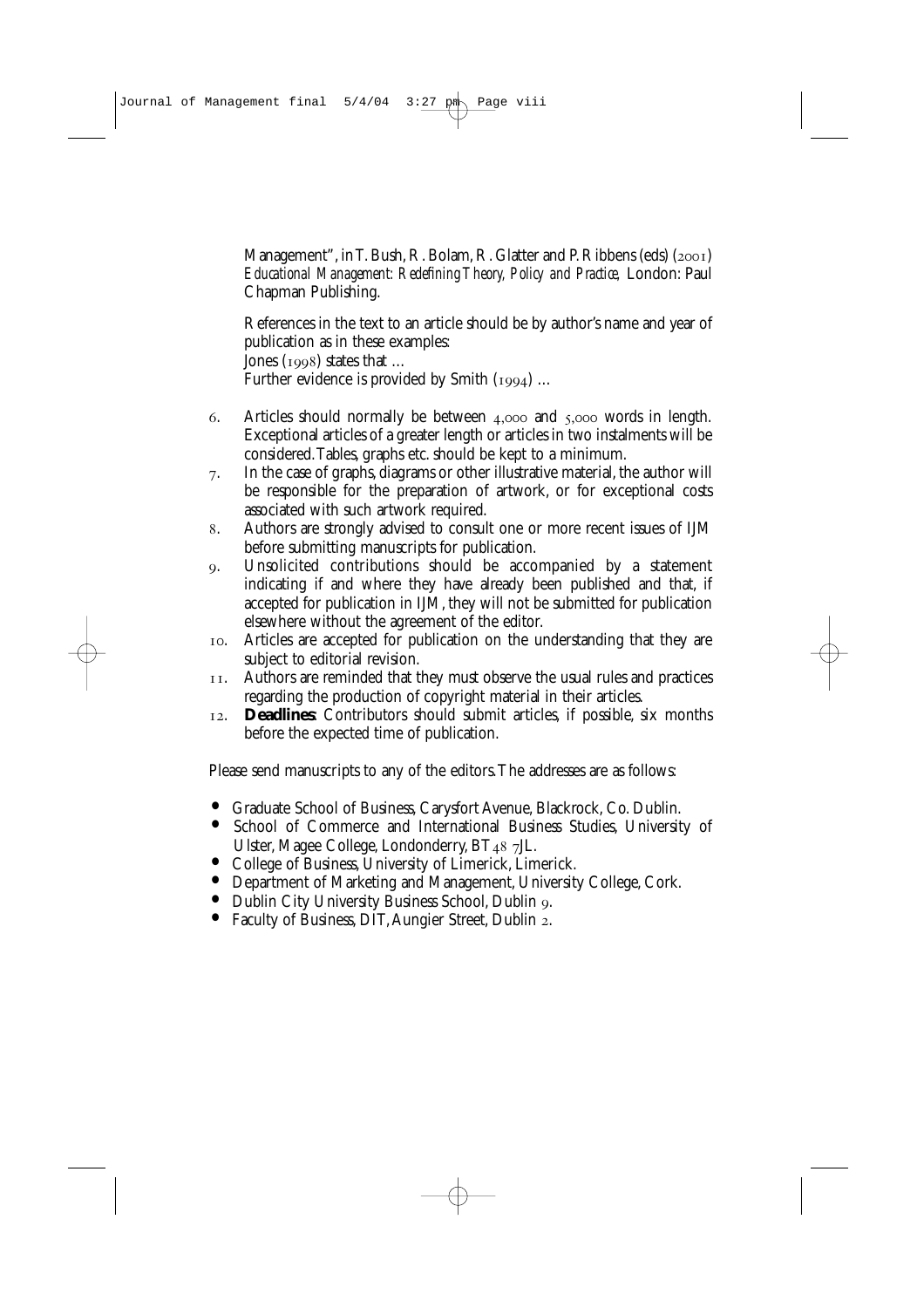# Corporate Generals:The Military Metaphor of Strategy

. . . . . . . . . . . . .

PHILIP A. TALBOT\*

#### **INTRODUCTION**

The lexicon of modern management vocabulary contains many words that **L** betray a martial origin. These semantics of management are redolent with military phraseology such as tactics, operations, staff and divisions. This idea is extended further when the business world is often recorded in military terms whereby companies become the metaphors for armies and competition becomes a metaphor for war.The application of such military terminology may arise out of the origins of modern business formation in the 19th century. The early mechanistic industrial business structures were based on existing military organisational models and it became the paradox of the modern era of unrestricted *laissez-faire* and private enterprise that it had been forced to resort to the only other available models of large-scale management: armies (Hobsbawm, ). Martial language has since become the common currency of reporting business activity. Thus, the Irish Takeover Panel (*Irish Examiner*, 21 November ) reported that it would impose radical controls over the media wars waged by opposing factions in the future takeover battles of quoted companies. The Jersey President of Economic Development commented that the "air price war could be good for customers in the short term" (BBC Business News, September  $2003$ ).

However, the use of such metaphors is paradoxical, in that it can create both powerful insights into theory and at the same time it can create distortions so that a way of seeing becomes a way of not seeing (Morgan, 1997).The metaphor can subsequently provide both different and competing perspectives that are neither inherently right nor wrong, which can focus our attention on the salient features of organisations. In reality, no pitched battles or wars are being waged involving death, destruction and conquest, yet corporate success can be hailed as a victory, corporate defeats as the territorial loss of market share. A hostile takeover can become the metaphor for total corporate defeat and subjugation, where the casualty rates are calculated in the redundancies due to rationalisation.

The recognition of these distortions permits the identification of the true metaphor and the ability to appreciate that no single theory will produce an all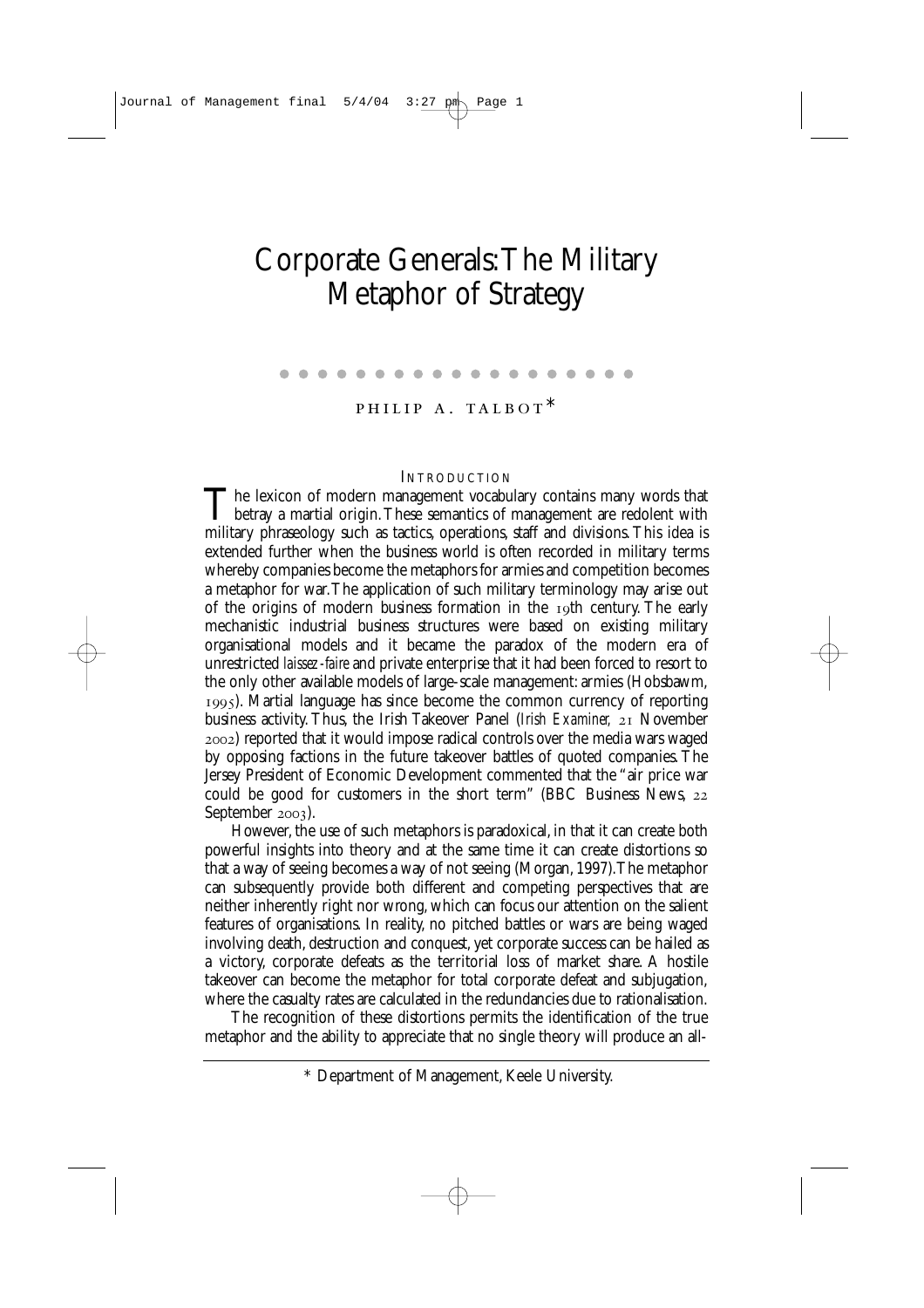encompassing view (Morgan,  $1997$ ). One management word in particular, strategy, which has become a discipline in its own right, has both an implicit and explicit military antecedence, which, though routinely alluded to in management texts, is inadequately explored. The object of this paper is to redress this imbalance through the examination of historical military, naval and business literature to debate the soundness of the military metaphor that is inexactly accorded to modern strategy.

#### THE ARCHAEOLOGY OF STRATEGY

Within a business context, strategy is a discipline that is practised by senior management and has been defined as, essentially, "planning or designing to achieve aims, goals or objectives" (Ansoff,  $1965$ ). A more recent definition described strategy as "the direction and scope for the organisation through its configuration of resources within a changing environment to meet the needs of markets and fulfil stakeholder expectations" (Johnson and Scholes, 1999). In temporal measurement, strategy is a parvenu, since it did not become a subject of serious management education until the  $197$ os, although it had irregularly appeared after  $1945$  in the guise of managerial science or managerial planning. The word strategy is derived from the Greek "strat-egos" meaning the "army's leader" or, in contemporary language, a general.The military antecedence of the word strategy thus becomes apparent and the implication is that universal strategic concepts derived from a martial framework became applicable to commercial practice (Cummings,  $1993$ ).

The concept of military strategy, though, should not be viewed solely as the knowledge construct of a Western philosophy but one that was recognised in both the Far and Middle East. Recently, it has been fashionable to quote the ancient Chinese author Sun Tzu who wrote *The Art of War* around 600 B.C., which contains many contemporary maxims that are thought applicable to a modern business environment. Sun Tzu's text has become so popular that it has achieved recent best-seller status – two millennia after its first appearance. He added a caveat to his framework of guiding principles by stating that its successful application required leaders who were wise, humane, sincere, courageous and strict – characteristics that can be absent amongst some senior managers, as reflected by certain recent corporate scandals. Sun Tzu's ideas have recently been reduced to short, pithy aphorisms contained within six principles by McNeilly  $(1996).$ 

The popularity of this ancient text reinforces the modern managerial attachment and reluctance to abandon the military metaphor as both a source of guidance and inspiration. Nevertheless, it is within Western philosophy that the main influences of military strategy are to be discovered, though one writer (Bracker, 1980) has gone so far as to identify strategy as first appearing in the Old Testament of the Bible, but he mainly focuses on strategic origins in the texts of the ancient Greeks, "strat-egos" as planning the destruction of one's enemies through the effective use of resources. Bracker controversially lamented the disappearance of the strategic idea that had featured in the works of Homer,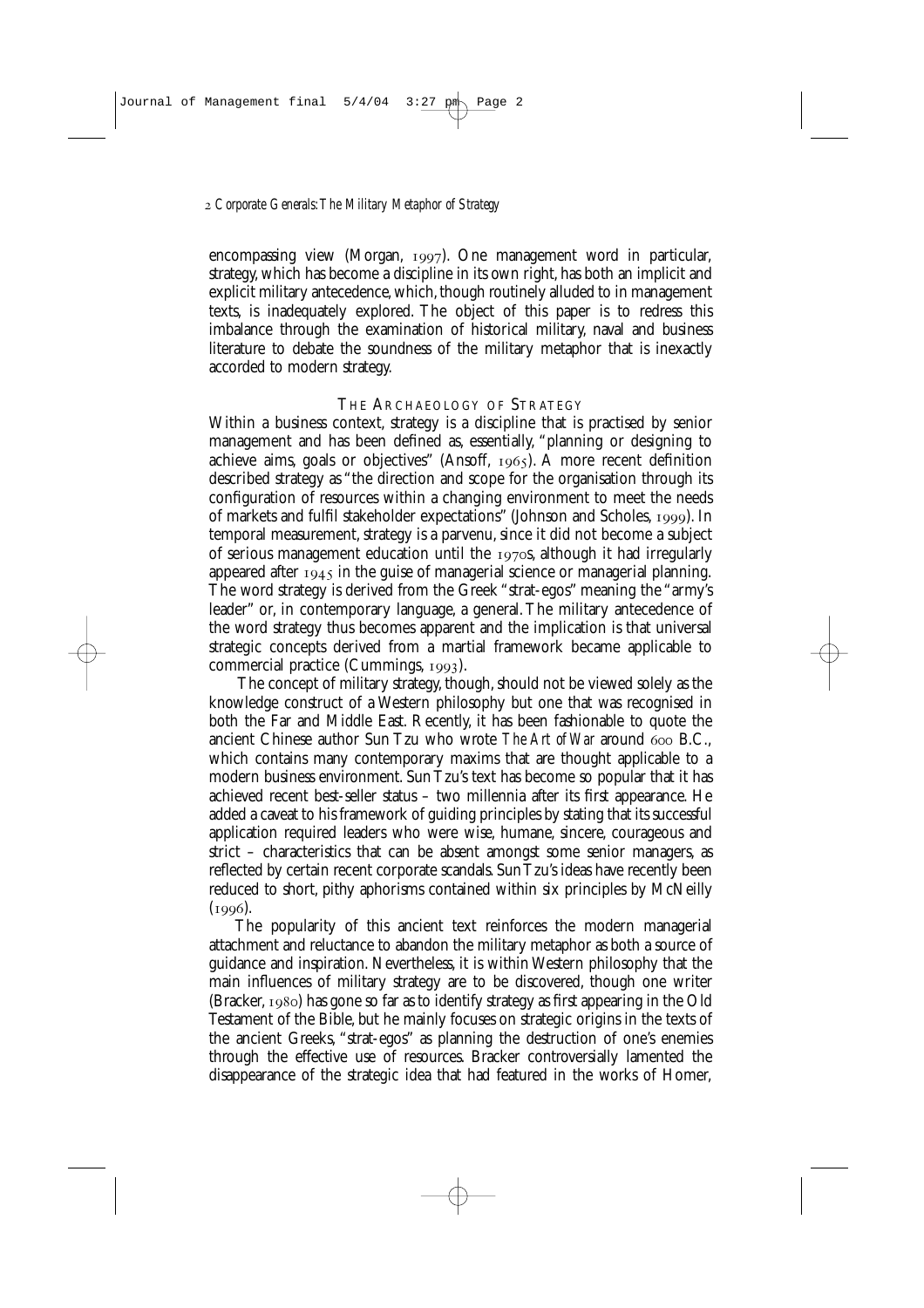Euripides and Socrates through the fall of the Greek city-states and failed to reappear until after the Second World War. The ancient Greek writer, Aeneas Tacitus, "The Tactician", was identified as the provider of the earliest surviving strategy text from the 4th century B.C. when he described the preparations and provisioning for war along with encampments and stratagems. It is on this basis that he is identified as the first author of strategy.

| <b>Sun Tzu Strategy</b>                | <b>Contemporary Strategic Equivalent</b>                |
|----------------------------------------|---------------------------------------------------------|
| Win without fighting                   | Capture the market without destroying it; avoid fierce  |
|                                        | price competition that renders the remaining business   |
|                                        | unprofitable                                            |
| Avoid enemy's strengths and attack     | Use intelligence and deceit to achieve this             |
| his weaknesses                         |                                                         |
| Know and understand the enemy,         | <b>SWOT analysis</b>                                    |
| yourself and the terrain               |                                                         |
| Think ahead and act fast               | Prepare for potential competitive reactions; always be  |
|                                        | ahead of your competitors                               |
| Be proactive rather than reactive      | Especially in deciding and dictating the nature and     |
|                                        | strength of the competition                             |
| Trust and treat your own people fairly | Your confidence in your workforce will be well rewarded |

**Table 11.1: Sun Tzu Strategy**

Bracker's allegation that strategy disappeared until post-1945 ignores several important military and naval theoretical texts that were produced during the intervening period. *Outline of Tactics* and *O Strategos* (the general), written by Greeks Asclepioditus and Onasander, were both translated into Latin and remained popular in Europe until the  $18$ th century, as did the Roman Frontius's *Strategemata*, which has been translated as meaning "tricks of the trade". A less well-known text, simply because it was not produced in the West and in Latin, was the *Straegikon of the Byzantine Empire*, which advocated an adherence to flexibility, secrecy and guile to achieve victory. The medieval period remained barren of any original thought in this area and it was only during the Renaissance that new texts began to appear. Macchiavelli is often cited as one of "the makers of modern strategy" from his work *L'Arte Della Guerra* ( $1520-1$ ) and he remained highly regarded until the  $r$ 8th century, despite his lack of first-hand military experience. Macchiavelli based his ideas on his studies of ancient Rome and the classical texts, so his work is lacking in originality. He advised that "a commander should never fight a battle unless he has the advantage, or if he is not compelled by necessity" and the general was "to have near him faithful men skilful in war and prudent, with whom he continually advises". Finally, he adds that when "your enemy is near to desperation … you ought to avoid battle so far as in your power".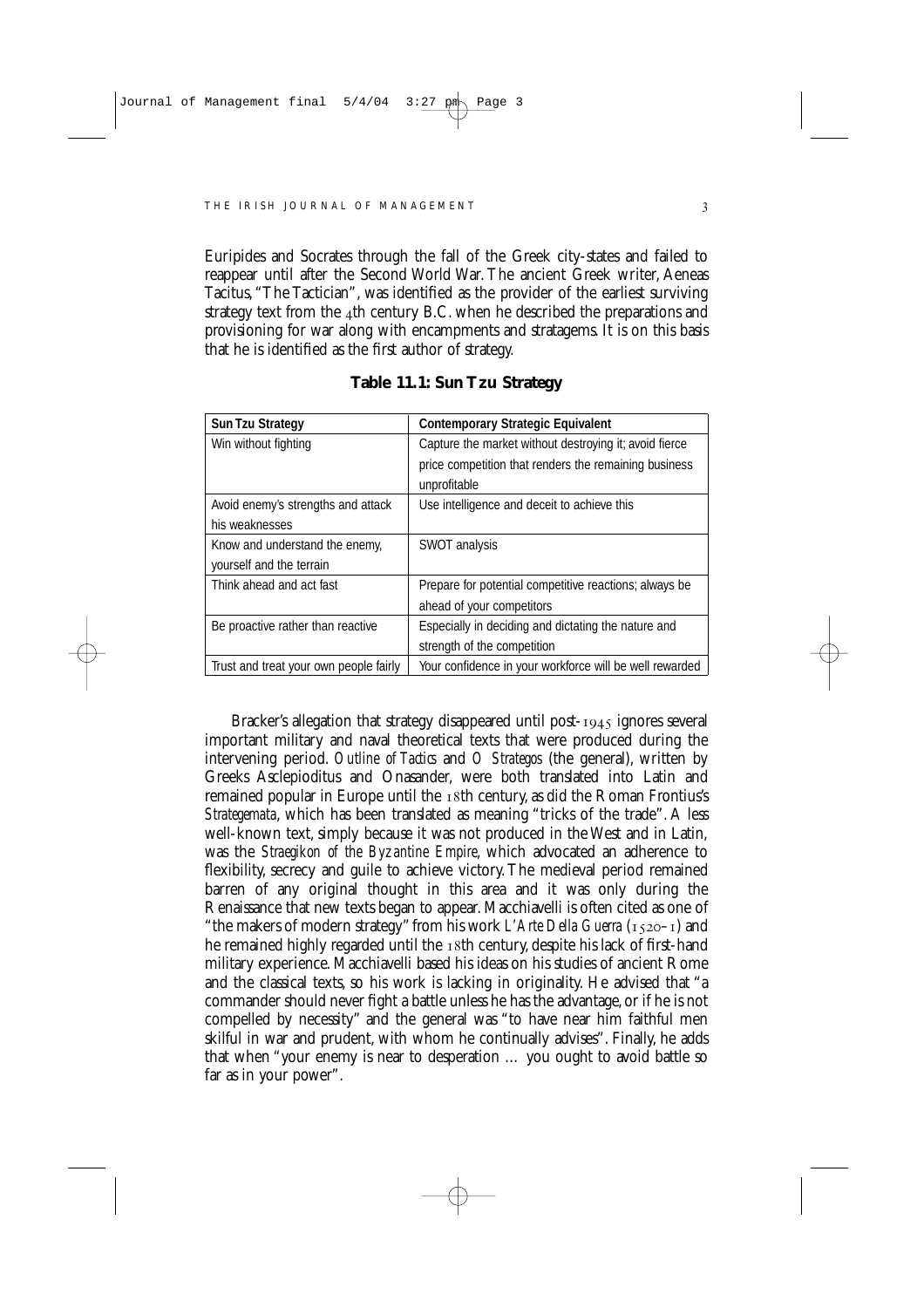The era of modern military strategic thinking began in the intellectual turbulence of the Enlightenment.This Age of Reason produced a transition from homo civilis to homo economicus, which involved the rationalisation of selfishness and self-interest, the privatisation of virtue and the demoralisation of luxury, pride and avarice (Porter, 2000). The high priest of political economy advocated this idea. Adam Smith in his seminal *Wealth of Nations* (1776) stated that society would grow into "a properly commercial society" whereby minimal government interference would be exercised in the economy. The new professional armies of the period witnessed the reintroduction of universal methods of discipline unknown since the classical era.

It is within this economically rational driven age that another metaphor of the man-machine was first formulated and encountered in both the new armies and industrial organisations.This was because the manoeuvres and military drill of the new armies required the discipline and co-ordination of docile bodies of soldiery so that the body became "manipulated, shaped, trained, which obeys, responds, becomes skilful and increases its forces" and at the same time produced the insidious militarisation of the large workshops (Foucault,  $1991$ ). It has been argued that such machine-based organisations became bureaucracies,which have subsequently shaped the basic perceptions of organisation (Morgan,  $1997$ ). The return to the classical ideas of organisation was successfully demonstrated by King Frederick the Great of Prussia,who is perceived as the archetypical military figure of the man-machine ideology since he had an infatuation for mechanical automata. Morgan attests that, "Much was learned from the military ... (the Prussian Army) ... had emerged as a prototype of mechanistic organisation. He borrowed much from the practice of the Roman legions, and the reformed European armies of the sixteenth century" and Prussian success led to the replication of Prussian methods throughout Europe.

The first acknowledged writer of strategy in this period was the Prussian Von Buelow () who wrote *The Spirit of Modern War*. Buelow departed from previous ideology by placing greater reliance on the use of maps, maths and geometry so that generalship no longer had to be carried out directly in the field but could be successfully conducted from a military headquarters by issuing directions and orders to units via a staff.This development may be regarded as the development of a new type of scientific strategy, a precursor of the information age that heralded a move to exercising control and direction through a bureaucracy rather than through direct personal management. The Prussian defined strategy as "all military movements out of the enemy's common range or range of vision" and tactics as "all movements within that range" (Van Creveld, 2000). Von Buelow placed greater emphasis on preserving lines of communication and supply, focusing on organisational, technical and tactical aspects of large-scale operations.A similar situation began to arise in the business world with the growth of entities that became too large and impracticable for individual owner/manager control. Increasingly, the manager became secluded from the direct workplace, remote in his office, the equivalent of the military headquarters, measuring performance via regular reports and issuing orders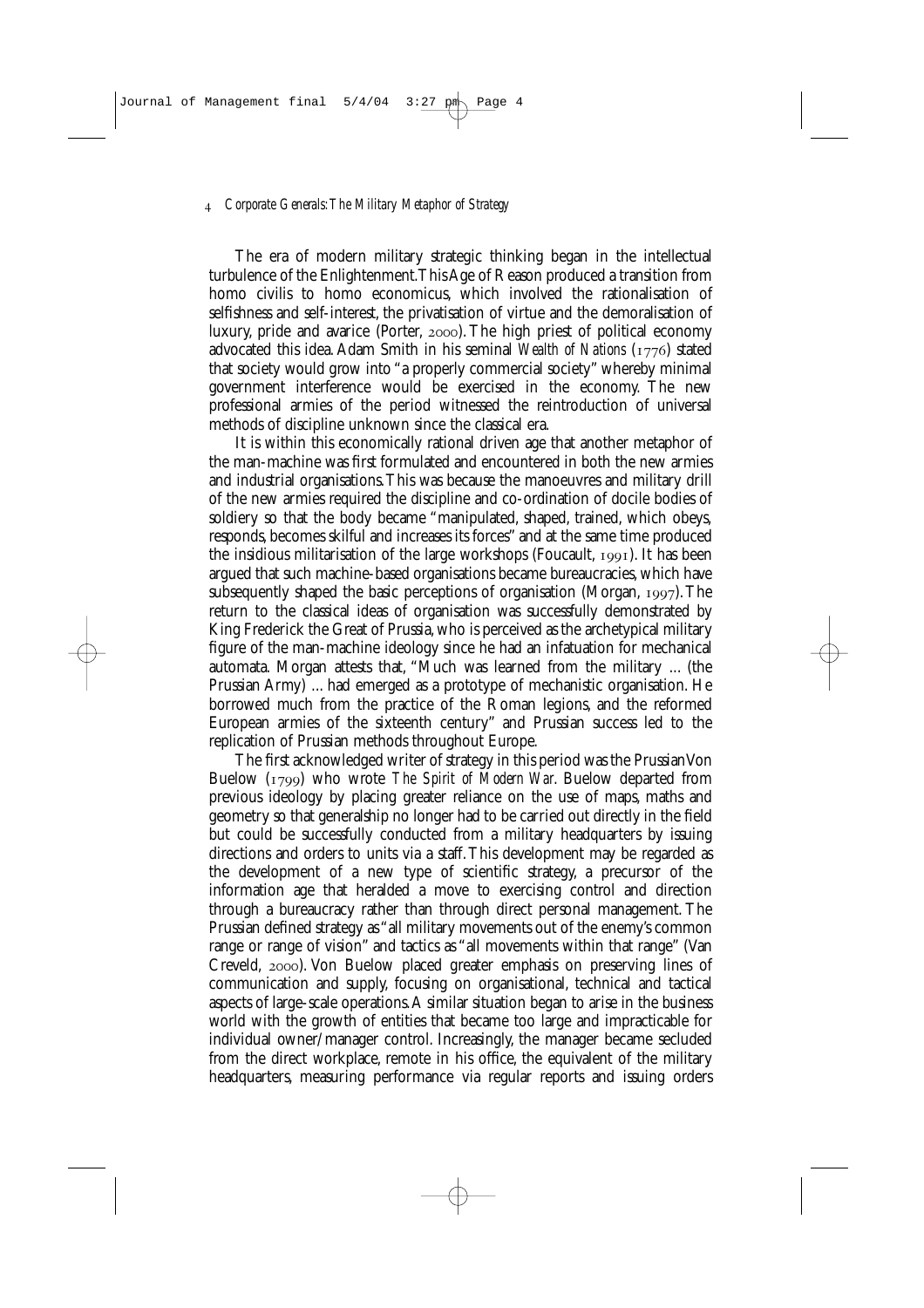through their middle managers, the equivalent of the army staff officers. Thus was born the classic "command-and-control" system of organisation which manifested itself in the M-Form of organisation structure (Talbot,  $2003$ ).

Von Buelow, who was ridiculed by Tolstoy in his novel *War and Peace*, remains relatively unknown in comparison to the more famous Swiss, Jomini, and the Prussian, Von Clausewitz. Jomini fought in the army of the Emperor Napoleon I, became a chief of staff to Marshal Ney and later served with the Russian Army. He expanded on Buelow's ideas in his *Treatise on the Grand Operations of War*  $(1804-5)$  and *The Art of War*  $(1830)$ , introducing the concept of the theatre of operations, whereby operations were conducted against multiple enemies (the equivalent of a company trading in the marketplace with many competitors) and the zone of operations, which was the space between army's base and objectives (the current business position and the ultimate business goal). Great reliance was placed on securing lines of operations for supplies and cutting the enemies' lines. This would either force the enemy to surrender (which happened to the Austrians at Ulm in  $1805$  and save them the expense of direct battle or, more usually, place the enemy at a severe disadvantage for a confrontational battle of annihilation.

Von Clausewitz, arguably the most famous and recognised of military theorists, served on the Prussian military staff and was later in charge of the staff college, the Kriegsakademie (founded  $1810$ ) in Berlin. His most famous and often-quoted maxim is that "war is simply the continuation of policy by other means" and if the military metaphor is to be believed, then business strategy is the natural extension of business tactics.He saw strategy as the art of using battles to gain the objectives of the campaign,"no one starts a war – or rather, no one in his senses ought to do so – without first being clear in his mind what he intends to achieve by that war and how he conducts it". In his work *On War* written in  $1832$  he stated, "the best strategy is always to be very strong, first in the general and then at the decisive point". It was notable that the establishment of a Prussian general staff in  $1803$  had created the first of its type. Its function was to apply the same principles of rational organisation and planning to war that were already transforming the wider European society (Dyer,  $1985$ ). The Kriegsakademie's function was to educate and instruct its officer corps where admission to its ranks no longer depended on aristocratic birthrights but on education and examination in military subjects. Promotion was governed by performance reports and further exams so that only the most gifted individuals were promoted to the senior ranks of the officer corps.The efficient Prussian model of administration and co-ordination proved so successful in the Napoleonic campaigns and other wars of the  $I$ <sub>19</sub>th century that it became the international benchmark of excellence and was replicated unevenly elsewhere in other nations. Therefore, it could be argued that the senior Prussian officer recruitment and education process was the forerunner of the 20th century business schools, which, like the Kreigsakademie, have proliferated.

In Great Britain, the then leading industrial nation, the army General Staff was not formed until as late as 1912. This may reflect the retention of an amateur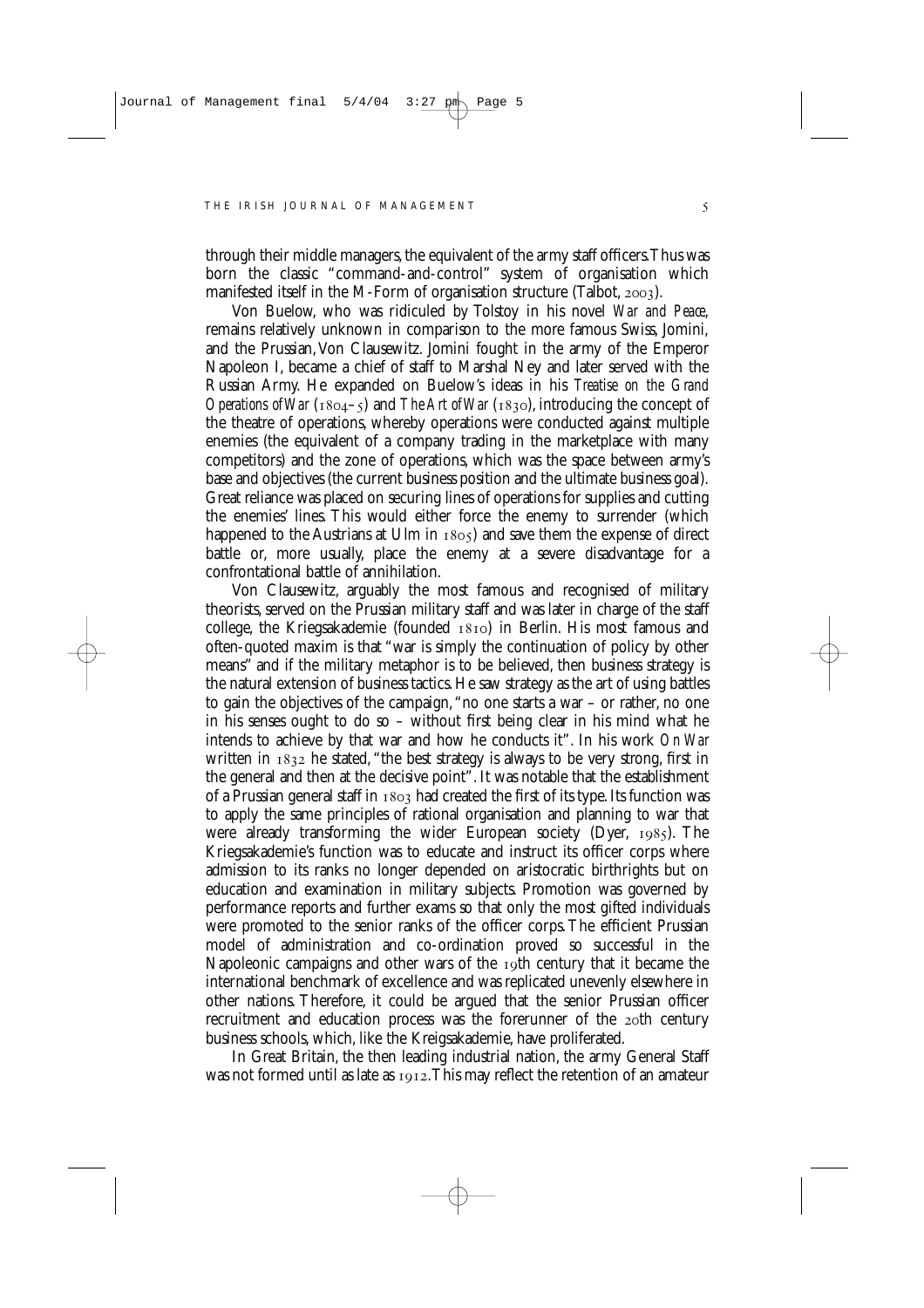and gentlemanly philosophy on war and its theories, which may be indicative of a wider cultural rejection of "professionalism" and an adherence to an outmoded form of paternalistic and gentlemanly capitalism. The British attitude of the period may be encapsulated in the comment of the longstanding British Army Commander in Chief during this period, the notoriously reactionary Duke of Cambridge, who is reputed to have said,"I abhor all change even when it is for the better" (Keown-Boyd, 1986). This mindset may largely reflect the absence of British contributions to strategic ideas in all fields, which contributed to overall British industrial decline (Weiner,  $1002$ ).

However, Clausewitz and Jomini still retained the overall "big idea" that strategy was designed to defeat the enemy's main army in a battle of annihilation and then seize his capital city.This was inelegantly summed up by the American Civil War Union General Sherman as "getting there fastest with the mostest". The professional military view remained attached to this concept, which became inapplicable in Western capitalism, where the dangers of monopoly capitalism became unacceptable and were progressively regulated against by national governments. It is here that the paradox of the military metaphor breaks down. Military strategy is focused on achieving the ultimate victory of one side but in the business arena corporate victory is regarded as a type of corporate dictatorship that must be resisted at all costs.

Other writers (Hoskin, Macve and Stone, 1998) have seen the birth of modern business strategy in the naval strategy enunciated by the American, Alfred Thayer Mahan ( $1890$  and  $1892$ ) at the end of the 19th century. Mahan became acknowledged as the pre-eminent naval theorist of his day and his texts had a profound impact that extended beyond purely naval staffs, which strongly influenced political opinions prior to the Great War. Mahan argued that by controlling the sea-lanes, exercising pre-emptive control and restricting enemy action, victory could be achieved and conflict avoided. Strategy thus became a constant vigilance and boundaries became irrelevant impositions. Mahan is similar to Von Buelow in that he defined theatres of war and victory accrued from dominating theatres and denying these to the enemy. Logistics had become all important in this type of strategy. The two world wars, particularly the Second World War, revealed that the new industrial wars were won by a strategy that operated globally and in theatres of war where economic resources and production capacities proved dominant even when faced by occasionally superior tactics.

It is conventionally assumed that the strategic military success of the Second World War achieved by the western allies somehow smoothly transferred into the business environment in an era where military terminology was well known and in widespread use. It is from post- $1945$  that managerial science appears in education, accompanied by an increasing and continuing plethora of texts. Bracker identified the first cohort of business strategy writers as emerging in 1947, with Von Neumann and Morgenstern's "games theory", to be followed by a profusion of similar writers.The emergence of business strategy under various nomenclatures arose because the drivers of change as identified by Ansoff  $(1969)$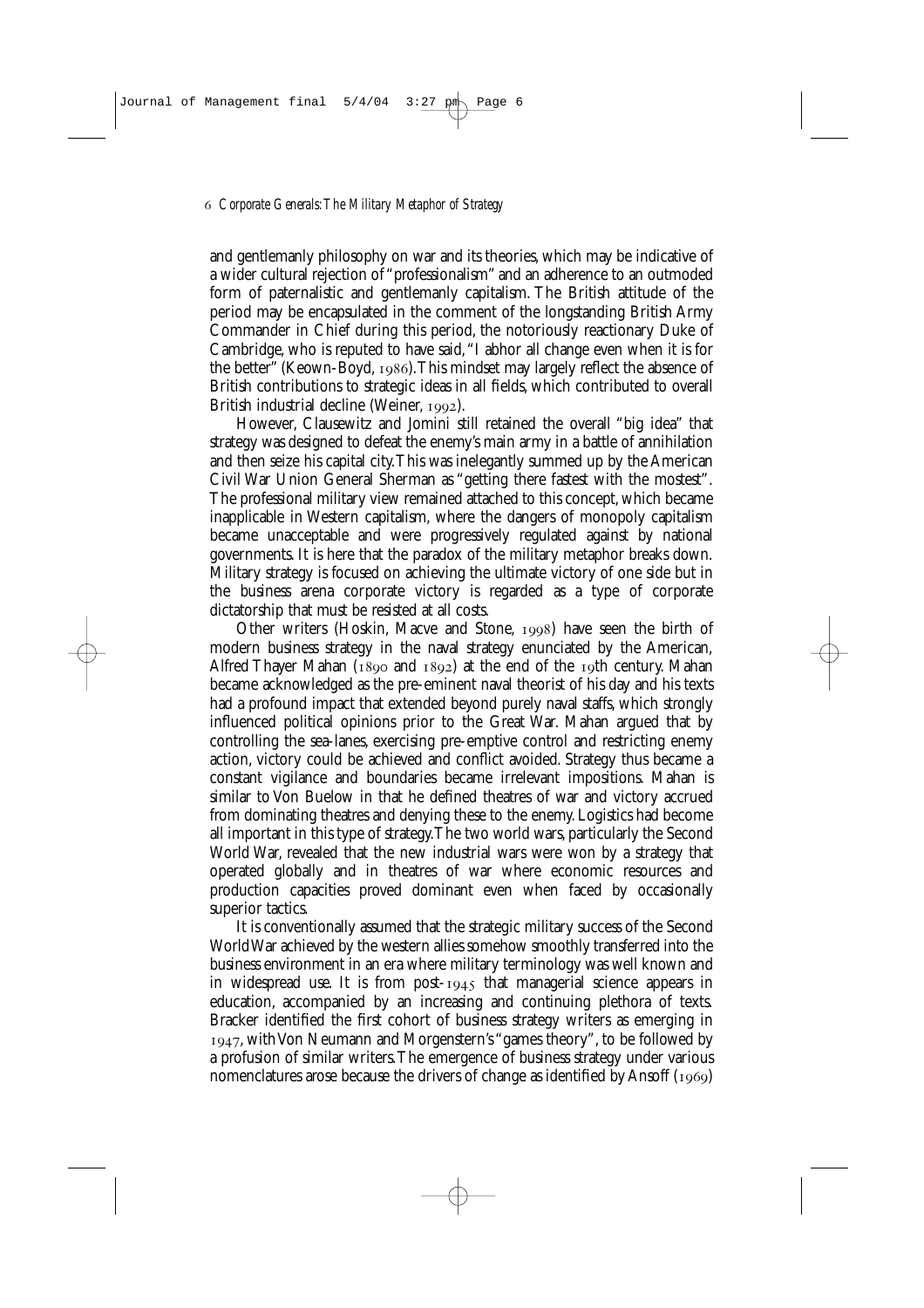comprised a marked acceleration of change within firms and the accelerated application of science and technology to the process of management. The American business and economic historian Chandler  $(1962)$  differentiated the emergence of the strategic from the tactical thus: "Strategic decisions are concerned with the long-term health of the enterprise.Tactical decisions deal more with the day-to-day activities necessary for efficient and smooth operations." In the military sphere, the adoption of nuclear weapons ensured that successfully fighting a nuclear war by the opposing power blocs became impossible, so mutual deterrence operated MAD (Mutually Assured Destruction). Nonetheless, the NATO strategic idea of the 1960s of operating a flexible response strategy by fighting a conventional war to oppose Soviet aggression without resorting to nuclear weapons was largely illusory, because imminent defeat or stalemate for either side would have initiated a nuclear strike and subsequent levels of massive retaliation that would have led to the total devastation of both opponents.

The archaeology of military and business strategy has now been explored and arrives at the present day. Outright price wars and unrestricted competition to the death – even if the political and economic structures allowed them to occur – are unlikely to succeed, providing at best a phyrric victory that weakens the surviving company to the point of collapse.

Violence between great opponents is inherently difficult to control, and cannot be controlled unilaterally … once hostilities begin; the level of violence has in modern times tended always to go up. (Kaplan,  $1983$ )

Therefore, limited advantages may be sought at the sub-nuclear level in conventional business warfare without the threat of loss of total market share and financial collapse. If the analogy of the Cold War is invoked, it is important to maintain position and strengths and invest in technology so that the opposition has to invest at similar levels until it ultimately implodes and business dominance is attained.

#### **CONCLUSION**

Is the military metaphor sufficiently robust to view senior managers as the equivalent of military staffs employing military strategies to the battlefield of the global marketplace with its theatres and zones of war? The ostensible semantic links and martial management language provide an identifiable historical timeline back to the ancient Greeks and Sun Tzu. However, comparing modern industrial and post-industrial society with agricultural societies is not comparing like with like and so the metaphor is adequate only up to a point, when it disintegrates.The same may be said of the Clausewitz school of the total war of annihilation, since, to adapt Clausewitz's metaphor, business is simply not the continuation of a war policy by other means. The Mahan thesis modified by the nuclear age is more plausible by seeking victory without conflict. However, these military metaphors have a strictly limited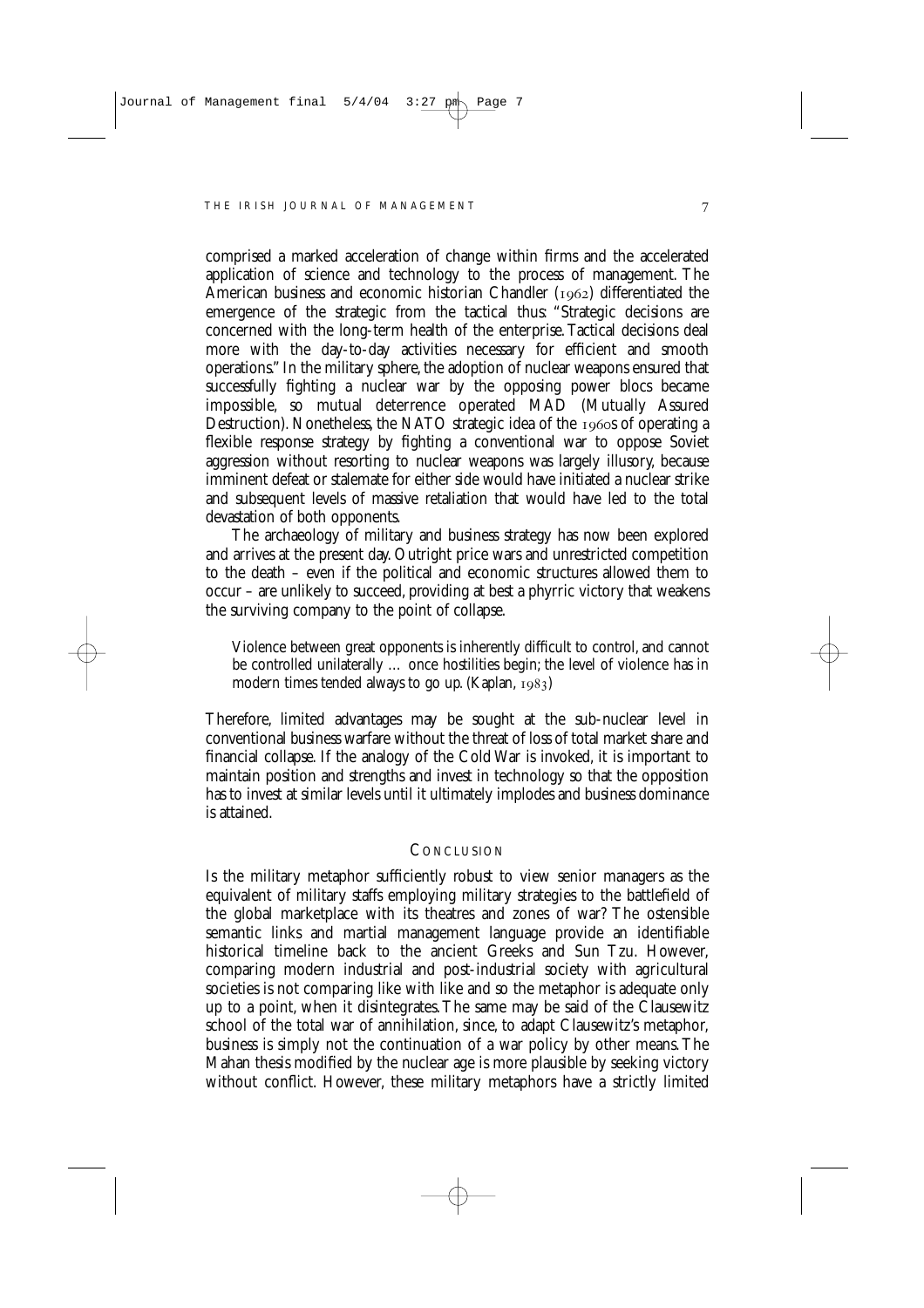scope. Only open and limited price wars between companies offer the application of the war analogy. In a modern company, the ultimate ruler or commanding officer is the shareholder but there is no military equivalent of the customer. Companies are designed to service the customer stakeholder group and the coherence of the military analogy then falters. Chandler  $(1977)$ even states that the initial development of complex business organisations from mid-19th century USA cannot be attributed to the military sphere. Military strategy has noticeably not featured strongly in the works of the major management gurus other than as a cursory reference in their writings or in the strategic tools employed in the business world.

| <b>Timeline</b> | <b>Military Strategy</b> | <b>Business Structures</b> | <b>Business Strategists</b> |
|-----------------|--------------------------|----------------------------|-----------------------------|
|                 |                          |                            | and Strategic Tools         |
| <b>BC</b>       | Aeneas Tacitus           | Owner Managers -           | Command and control         |
|                 | Sun Tzu                  | local markets              |                             |
|                 | Asclepioditus            |                            |                             |
|                 | <b>Frontius</b>          |                            |                             |
|                 | Onasander                |                            |                             |
| AD 500          | Byzantine                |                            |                             |
|                 | Straegikon               |                            |                             |
| 1500s           | Machiavelli              |                            |                             |
| 1799-1830s      | Von Buelow               | Emergence of large         |                             |
|                 | Jomini                   | enterprises, companies,    |                             |
|                 | Clausewitz               | shareholder stakeholders   |                             |
|                 |                          | and national markets       |                             |
| 1899            | Mahan - naval            |                            |                             |
|                 | strategy                 |                            |                             |
| 1945-1950s      | Nuclear deterrence -     | Regional markets           | Van Neumann and             |
|                 | <b>MAD</b> theorem       |                            | Morgenstern - games         |
|                 |                          |                            | theory                      |
|                 |                          |                            | Drucker-The Practice of     |
|                 |                          |                            | Management                  |
| 1960s           |                          |                            | Chandler and Ansoff -       |
|                 |                          |                            | <b>SWOT</b>                 |
| 1970s           |                          | Globalisation              | Professional strategy       |
|                 |                          |                            | firms - Value Chains        |
| 1980s           |                          |                            | Porter and Drucker -        |
|                 |                          |                            | global quality, TQM,        |
| 1990s           |                          |                            | Mintzberg - Core            |
|                 |                          |                            | Competency Value            |
|                 |                          |                            | System                      |

**Table 11.2:Timeline of Military and Business Strategy**

Nevertheless, the military metaphor should not be totally rejected, as it offers useful though limited contributions to modern strategic discourse. In contrast, others have argued that there is a more continuous and explicit link: "Business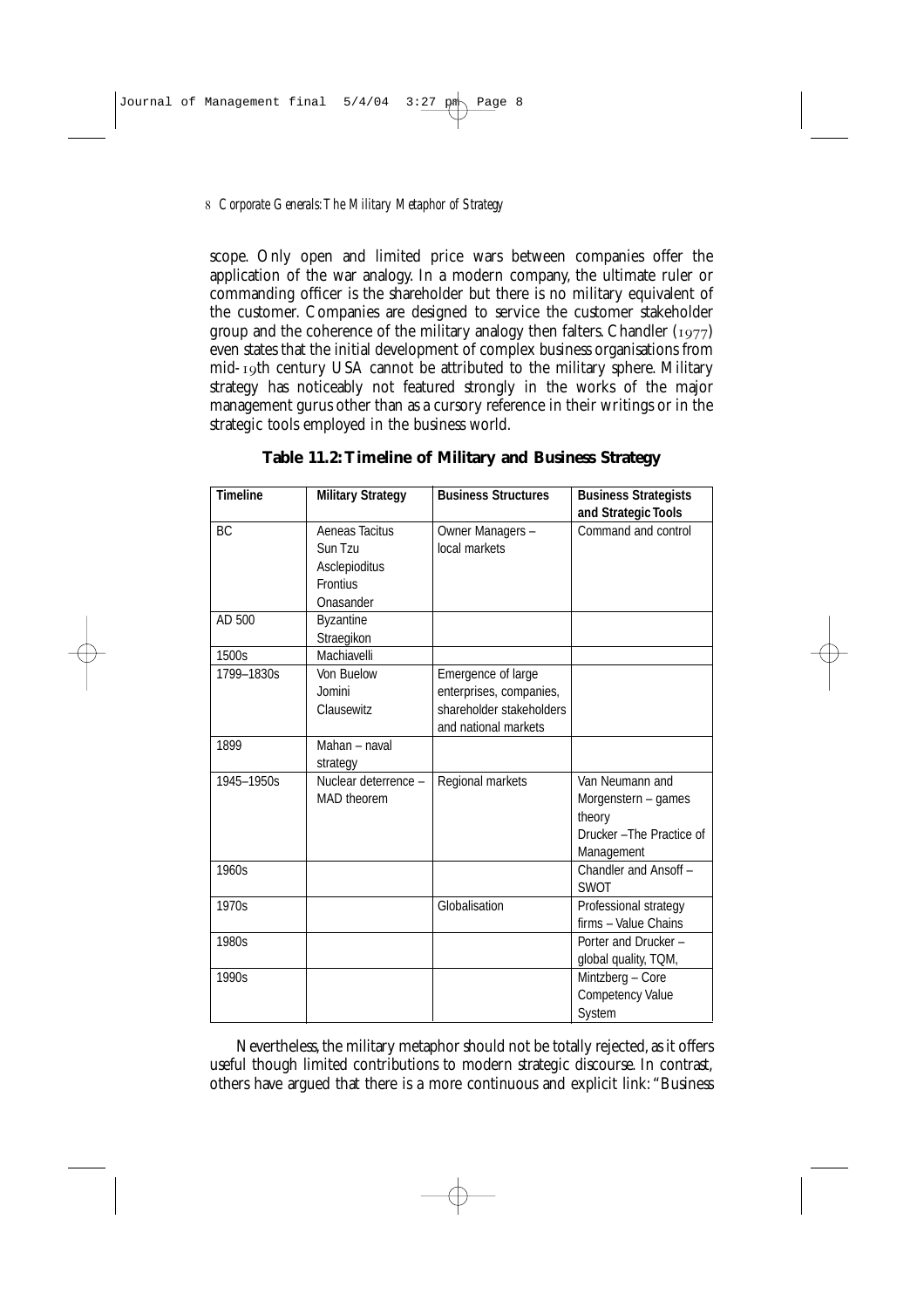cannot now distance itself from the military discourse of strategy by externalising it as a post-Second World War import: rather both business and war have become the war of the accountants" (Van Creveld,  $1977$ ). Indeed, the education of modern managers remains reluctant to abandon the military metaphor (Table .), which inevitably must condition the mindset of future generations of corporate leaders.

| Example             | Army                               | <b>Industry</b>               |
|---------------------|------------------------------------|-------------------------------|
| Main objective      | Defeat Enemy                       | 25% return on capital         |
| Secondary objective | Preserve our forces                | Increase market share         |
| Strategy            | Attack through border              | Sell on the basis that a      |
|                     |                                    | 20% increase in sales         |
|                     | Use 24,000 infantry                | and production capacity       |
|                     |                                    | will reduce unit cost by 25%. |
|                     |                                    | Use £10m capital              |
| Tactics             | Send 3/4 troops in first; hold 1/4 | Drop selling prices now by    |
|                     | reserve; 12,000 infantry to        | 5%. Offer 5% bulk buying      |
|                     | seize ports at night; 6,000        | discounts.                    |
|                     | to sever communications; 6,000     |                               |
|                     | in reserve.                        |                               |
| Operational control | Monitor progress towards ports.    | Monitor sales progress.       |
|                     | Re-deploy if opposition stiffer    | Ensure machines and           |
|                     | than expected.                     | labour are ready to take      |
|                     |                                    | up 20% unused capacity.       |

**Table 11.3: Strategy,Tactics and Operational Control**

Source: *Chartered Institute of Management Accountants,*

However, modern post-industrial organisations are less rigid and hierarchical, since contemporary business operations require more flexible structures that are not so reliant on the command-and-control structures of another era.The new skills of management are softer and the days when chief executive officers announced orders and barked, via mid-level sergeant managers, at docile privates who blindly obeyed them are over (Cloke and Goldsmith, 2002). Therefore, the apparent military link is deceptive and ultimately illusory. At the same time, it remains seductive and damaging, as it subconsciously appeals to the inherent and timeless aggressive human instincts aimed at confrontation, which are hidden beyond a thin veneer of civilised behaviour and convention. Even now, in the era of modern HRM, it is being reported that a "corporate war" is raging over the "the war on talent" where such terms allegedly proliferate in senior HRM circles  $(Reeves, 2003)$ . Nevertheless, business language is not the same as military language and its excessive application can desensitise those who apply it to its true meaning. It should be remembered that the military metaphor works only up to a certain level before it breaks down and then it becomes of restricted relevance, but at the beginning of the  $21st$  century it still continues to condition an overall approach to strategic thinking that is hard to abandon.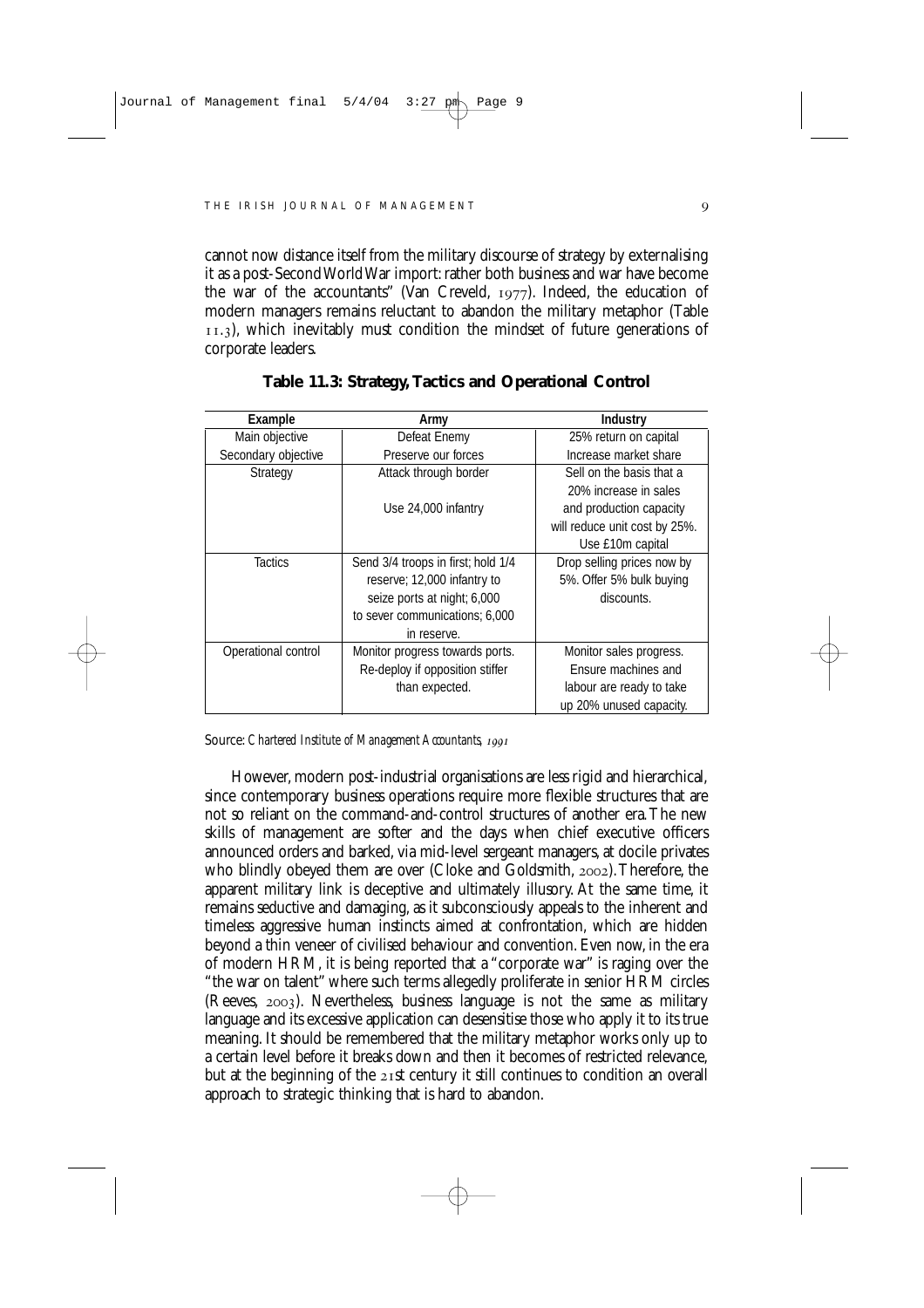#### **REFERENCES**

- Ansoff, H.J. (1965) Corporate Strategy, New York: McGraw Hill.
- Ansoff, H.J. (1969) *Business Strategy: Selected Readings*, London: Penguin.
- Bracker, J. (1980) "The Historical Development of the Strategic Management Concept", *Academy of Management Review 5, pp. 219-24*
- Chandler, A. (1962) Strategy and Structure: Chapters in the History of American Enterprise, Cambridge, Mass: MIT Press.
- Chandler, A*.* () *The Visible Hand:The Managerial Revolution in American Business,* Cambridge, Mass: Harvard University Press.
- Chartered Institute of Management Accountants () *Management Accounting Official Terminology*, p. 67.

Cloke, K. and Goldsmith, J*.* ()*The End of Management*, San Francisco, CA: Jossey-Bass.

Cummings, S*.* () *Brief Case:The First Strategists*, London: Long Range Planning.

- Dyer, G*,War*, London:The Bodley Head.
- Foucault, M. (1991) *Discipline and Punish*, London: Penguin, p. 136.
- Hobsbawm, E. (1995) The Age of Capital,  $1848-1875$ , Weidenfeld & Nicolson, p. 216.
- Hoskin, K., Macve, R. and Stone, J. (1998) "Business and Military Strategy in the Mid-Nineteenth Century USA: The Emergence of Discourse", American Accounting Association Annual Meeting.
- *Irish Examiner,* "Panel Puts Curbs on Takeover Battle", 20 November 2002.
- Johnson, G. and Scholes, K. (1999) *Exploring Corporate Strategy: Text and Cases,* 5th edn, PLACE: Prentice Hall, p. 10.
- Jomini, Baron de (1971) The Art of War, reprint of English translation, Westport, Conn.: Greenwood. Kaplan, F. (1983) The Wizards of Armageddon, New York: Simon and Schuster, p. 340.
- Keown-Boyd, H. (1986) A Good Dusting: The Sudan Campaigns, 1883–1899, Guild Publishing, p. 39.
- Macchiavelli, N. (1965) The Art of War, revised of Ellis Farnsworth translation, Indianapolis: Bobbs and Merrill.
- Mahan, A. T. (1890) The Influence of Sea Power upon History  $1660 1783$ , London: Sampson Lowe Marston.
- Mahan, A.T. (1892) The Influence of Sea Power upon the French Revolution and Empire  $_1$ 793-1812, 2 Vols, London: Sampson Lowe Marston.
- McNeilly, M*.*()*The Six Principles from Sun Tzu and the Art of Business:Six Principles for Managers*, UK: Oxford University Press.
- Morgan, G. (1997) *Images of Organization*, London: Sage Publications, p.48.
- Porter, R. (2000) *Enlightenment, Britain and the Creation of the Modern World*, London: Penguin, p. 396. Reeves, R. (2003) Who Carries the Tune? Management Today, November, p. 31.
- Smith, A. (1776) An Inquiry into the Nature and Causes of the Wealth of Nations, Vol. 1, bk I, ch. IV, p.  $37.$
- Talbot, P. (2003) *"Management Organisational History: A Military Lesson?"* The Journal of European Industrial Training, Vol. 27, No. 7, pp. 330-40.
- Tzu, Sun (1990) The Art of War, Ware, Herts, Wordsworth Edition.
- Van Creveld,M.() *Supplying War:Logistics from Wallenstein to Patten*,Cambridge University Press
- Van Creveld, M. (2000) The Art of War, War and Military Thought, London: Cassell and Co.
- Von Clausewitz, K (1976) On War, edited and translated by M. Howard and P. Paret, New Jersey: Princeton University Press.
- Von Neumann, J. and Morgenstern, O. (1947) Theory of Games and Economic Behaviour, 2nd edition, New Jersey: Princeton University Press.
- Weiner, M.J. (1992) *English Culture and the Decline of the Industrial Spirit*  $1850 1980$ *, London: Penguin.* Xenophon () *Memorabilia*, Loeb Classical Library, Heinemann III, iv.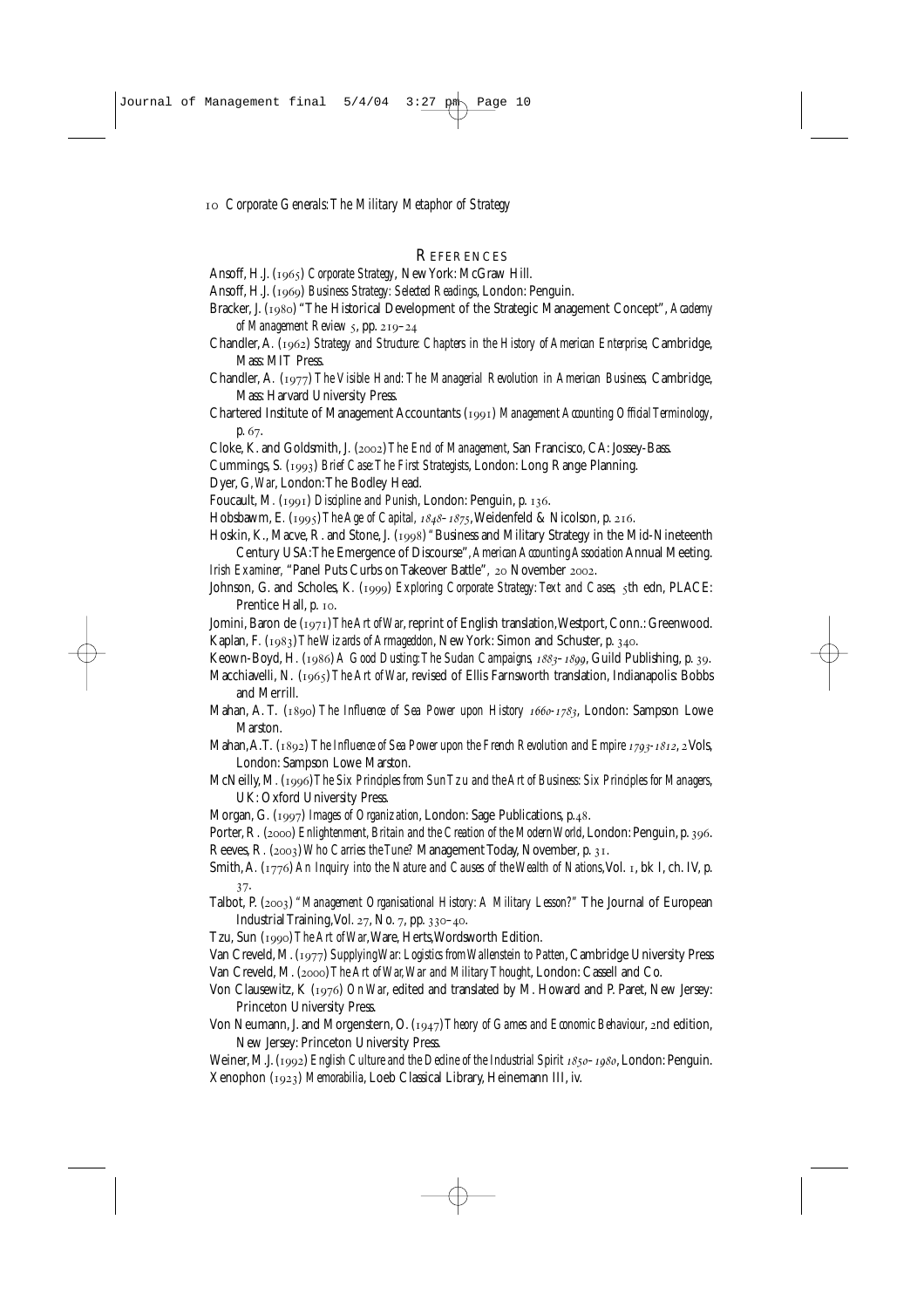# Towards a Re-Conceptualisation of Service Failure and Service Recovery: A Consumer-Business Perspective

#### . . . . . . . . . . . . . . . .

# PATRICK MCCOLE\*

#### INTRODUCTION

**Maintaining current customers and attracting new ones is of great**<br>importance in marketing. Literature demonstrates that at least equal<br>importance should be glassed in marketining commute outcomes as well as importance should be placed on maintaining current customers as well as recruiting new ones (Reichheld and Sasser, 1990). An important element for keeping customers is to demonstrate true commitment when a service failure occurs (Lovelock and Wright, 1998).

This paper aims to present a more realistic approach to understanding customer dissatisfaction arising from service failure, taking into account suggestions in the literature that include context specificity, elements of Hoffman and Kelley's (2000) contingency framework and idiosyncratic tendencies that are important for understanding the holistic process of service recovery.

The paper is primarily concerned with forwarding a "more inclusive" model for service recovery. A new model is posited based on extant literature and theories on consumer complaining behaviour, service failure and service recovery.The main theories discussed are disconfirmation theory, equity theory, prospect theory and attribution theory.The author concludes by highlighting the unique features of this "more inclusive"model and implores other scholars to test empirically the model in future research.

#### DISCONFIRMATION AND EQUITY THEORY

Complaint satisfaction is a prerequisite for customer retention (Stauss, 2002). In fact, it may be seen as the ultimate test of commitment towards customer service. Customers' complaint satisfaction refers not only to the problem solution offered by the company but also to additional attributes of the complaint-handling process.

Two important theoretical paradigms are prevalent in service-recovery

<sup>\*</sup> Senior Lecturer, University of Otago, Department of Marketing, Dunedin, New Zealand.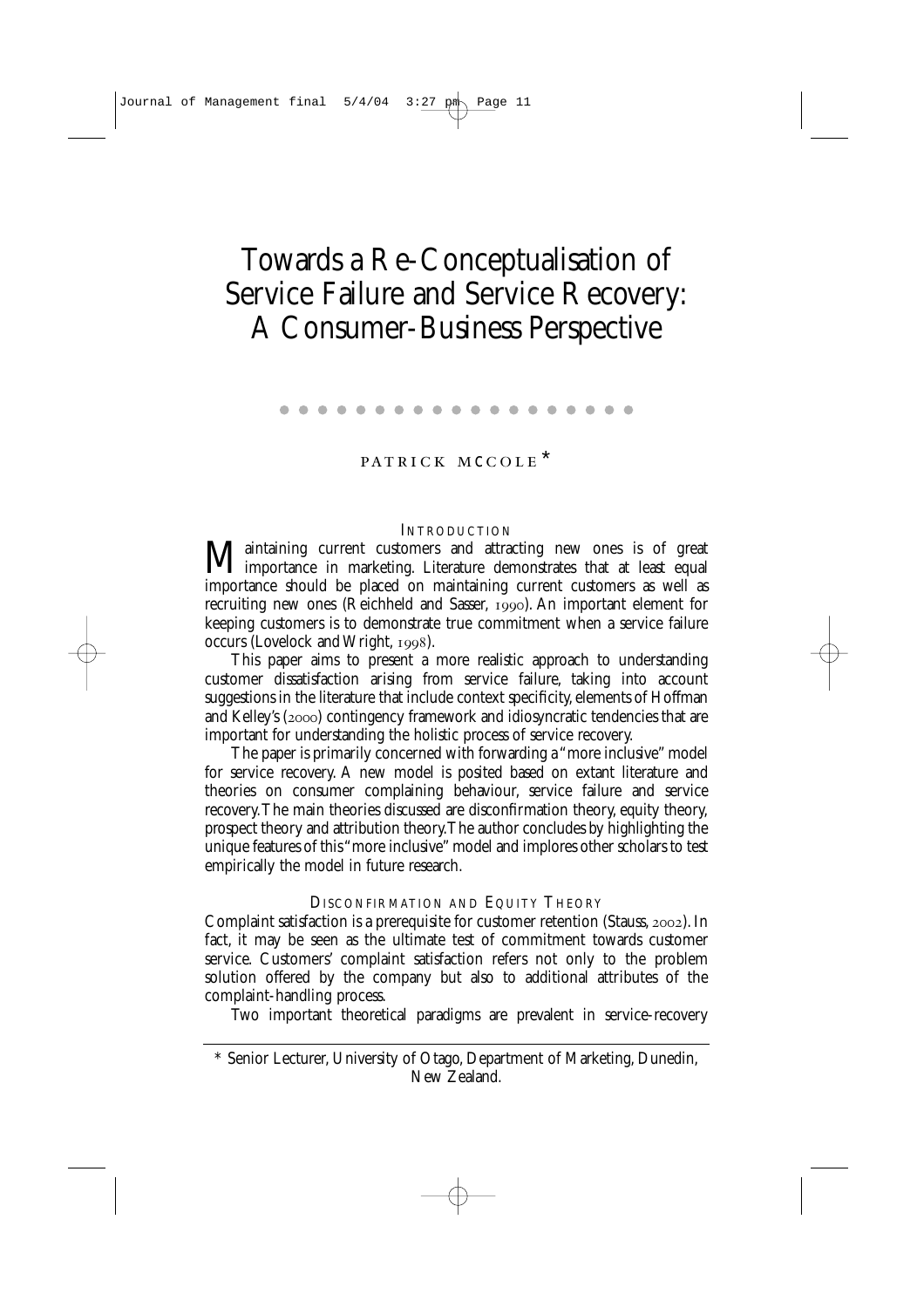research. The first is disconfirmation theory, which takes into account the difference between expectations and perceptions (see for example Patterson, ).The second is equity theory, which is concerned with the overall fairness of the complaint process via distributive, procedural or interactional justice elements (see for example Tax et al.,  $1998$ ; Stauss, 2002; Santos and Rossi, 2003). Oliver and Swan  $(1989)$  argued that disconfirmation and equity are conceptually distinct and can be considered as complementary drivers of satisfaction. Despite being different, Andreassen  $(2000)$  argued that the attribute performance evaluation of service recovery is part of the equity judgement. Andreassen's  $(2000)$  study supports the disconfirmation paradigm and proves that disconfirmation and equity operate in tandem as two factors that have a significant impact on satisfaction with service recovery. In addition, perceived quality of service recovery was found to be an important input factor in equity formation.

Building upon the foundations of equity theory (Adams,  $1965$ ), recent evidence in services literature suggests that customers involved in service failure form their perceptions of justice on several factors: the perceived fairness of the service-recovery outcome (distributive justice), the perceived fairness of the procedures (procedural justice) and the perceived fairness of the manner in which they were treated (interactional justice). Many studies show that complaint satisfaction has a positive (in)direct influence on transaction satisfaction, commitment, trust, word of mouth and repurchase intentions (for example Bearden and Oliver,  $1985$ ; Fornell and Wernerfelt,  $1987$ ; Reichheld,  $1993$ ; Spreng et al., 1995; Smith and Bolton, 1998; Tax, Brown and Chandrashekaran, 1998; Webster and Sundaram, 1998; Andreassen, 1999; Blodgett and Anderson, 2000; Miller, Craighead and Karwan, 2000; de Ruyter and Wetzels, 2000; Maxham,  $2001$ ; Stauss,  $2002$ ). According to equity theory, as the size of the loss gets larger, the customer is likely to be less satisfied with the service recovery (Levesque and McDougall, 2000). Zemke and Schaaf (1989) introduced the notion of annoyance and victimisation. According to Zemke and Schaaf  $(1989)$ , more extensive service-recovery efforts are needed to correct victimisation than annoyance. It must be remembered that customer perceptions of the seriousness of service failure are individually based or idiosyncratic.Thus, context specificity is important in the design of any service-recovery research (Lewis and Spyrakopoulos, 2001; Mattila, 2001).

#### PROSPECT AND ATTRIBUTION THEORY

According to prospect theory (Kahneman and Tversky,  $1979$ ; Maxham and Netemeyer, 2002), people value a certain gain more than a probable gain with an equal or greater expected value; the opposite is true for losses. Displeasure associated with the loss is greater than the pleasure associated with the same amount of gains.Therefore, people respond differently, depending on whether the choices are framed in terms of gains or in terms of losses. Prospect theory holds that there are recurring biases driven by psychological factors that influence people's choices under uncertainty. In particular, it assumes that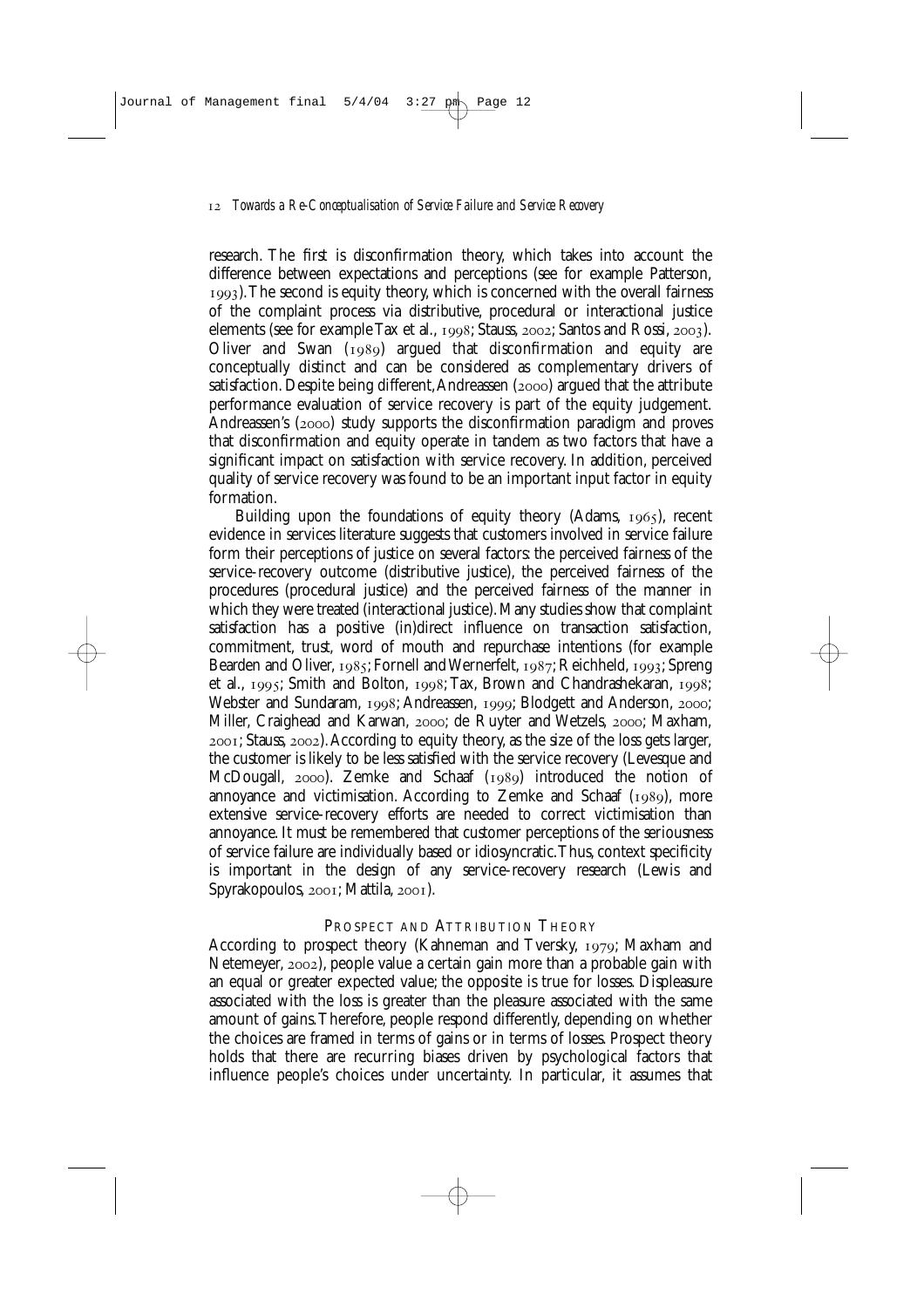people are more motivated by losses than by gains and as a result will devote more energy to avoiding loss than to achieving gain.Thus, if consumers believe that service failure is likely from a particular service provider, the incentive to use that provider (assuming there are other alternatives) is weakened, particularly following a poor evaluation of service recovery in the past.

Attribution theory is also important here.Attribution theory was developed over time from the theories of Fritz Heider, Edward Jones, Keith Davis and Harold Kelley. All were social psychologists. Attribution theory describes the processes of explaining events and the behavioural and emotional consequences of those explanations.There are two types of attribution: external attribution and internal attribution.An external attribution assigns causality to an outside agent or force. An external attribution claims that some outside factor motivated the event. Maxham and Netemeyer (2002) labelled this as "unstable attribution", where the effect of a service failure is beyond the control of the organisation. By contrast, an internal attribution assigns causality to factors within the person. Maxham and Netemeyer (2002) labelled this as "stable attribution", where the company accepts responsibility for the service failure and initiates attempts to minimise such "errors" in the future.

Prospect theory and attribution theory are particularly important in service failure and service-recovery research.These theories suggest that dissatisfaction with the service has a greater impact on customer satisfaction and repurchase intention than satisfaction with the service (Maxham and Netemeyer, 2002). These two theories are also important for understanding the "recovery paradox". The recovery-paradox concept asserts that if a customer complaint is satisfactorily dealt with, customers are likely to rate the service firm higher on relationship marketing variables than they did in the pre-service failure level (see for example McCollough and Bharadwaj, 1992; Michel, 2001; Maxham and Netemeyer, 2002). However, Maxham and Netemeyer (2002) assert that this will only be successful as long as the service failure was unique or the cause of failure was beyond the control of the service provider (i.e. unstable attribution). Maxham and Netemeyer also stated that the impact of the recovery paradox diminishes with each service failure. Hence, mistakes in services will happen, but it is how the company deals with and manages these situations that have consequences for re-patronage behaviour and intent.

#### JUSTIFICATION FOR A "MORE INCLUSIVE" MODEL

Despite several service-recovery models having been presented in the last decade (see for example Goodwin and Ross, 1990; Boshoff, 1997; Bejou and Palmer, 1998; Lovelock and Wright, 1998; Tax et al., 1998; Smith et al., 1999; Andreassen, 2000; Estelami, 2000; Hoffman and Kelley, 2000; Teo and Lim, 2001; Buttle and Burton, 2002; Maxham and Netemeyer, 2002; Stauss, 2002; Santos and Rossi,  $2003$ ), they have tended to lack the framework required for a holistic understanding of service failure, consumer complaining behaviour and evaluations of service-recovery attempts. The models may therefore be described as somewhat myopic in their outlook and applicability. In addition,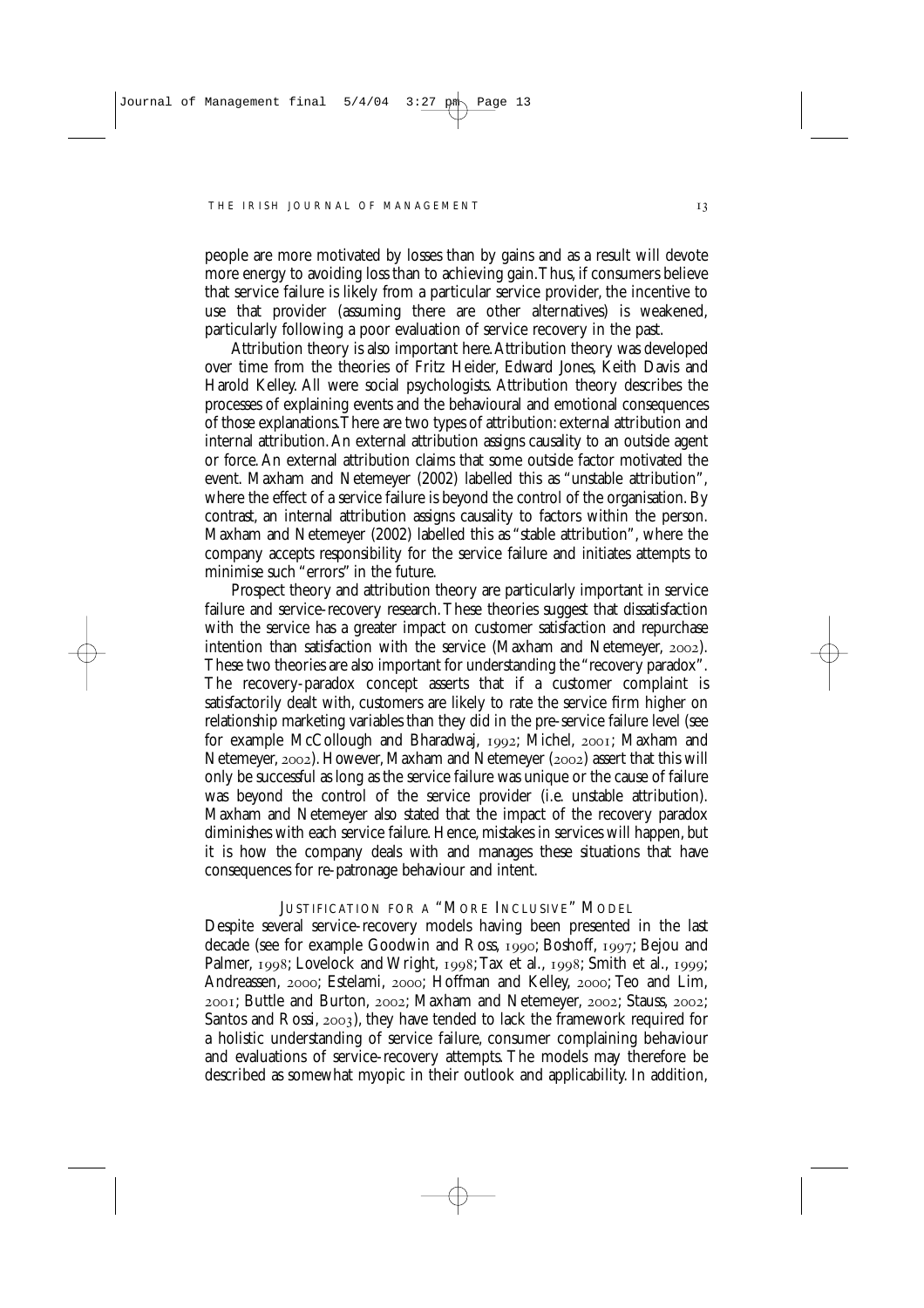some models may be too simplistic (Goodwin and Ross, 1990; Bejou and Palmer, 1998; Tax et al., 1998; Andreassen, 2000; Teo and Lim, 2001; Maxham and Netemeyer, 2002) and thus limited in practical usefulness. Other models contain critical deficiencies in understanding complexity and non-linearity of service recovery (Boshoff, 1997; Lovelock and Wright, 1998; Hoffman and Kelley, 2000; Buttle and Burton, 2002; Santos and Rossi, 2003). None of the models systematically assemble the antecedents and consequences of customer dissatisfaction arising from service failure, which is likely to lead to "voice", in order to understand the totality of service recovery.

A systems view of service recovery suggests that there are four main dimensions that need to form part of any service-recovery model: awareness, process, quality and intent. At best, extant models seem only to be concerned with some combination of these dimensions, but not all four. Despite the fact that several useful future research agendas have been presented in recent literature concerning service failure and recovery (see for example Tax et al., 1998; Hoffman and Kelley,  $2000$ ; Mattila,  $2001$ , none of the suggestions seem to have been integrated into the domain of relevant published research. Thus, this research aims to develop a more realistic approach to understanding customer dissatisfaction arising from service failure, taking into account suggestions in the literature that include context specificity, elements of Hoffman and Kelley's (2000) contingency framework and idiosyncratic tendencies that are important for understanding the holistic process of service recovery.

# INTRODUCING A "MORE INCLUSIVE" MODEL

As a result of a thorough literature review on service failure, consumer complaint behaviour, service recovery and evaluations of service recovery, a "more inclusive" conceptual model is presented (see Figure  $I.I.J.$  This "reconceptualisation" contains elements of awareness (or attitude), process quality and intent. As stated previously, extant research does not address all four components in one model. The model presented aims to understand service recovery from a holistic, systems approach.

#### AWARENESS DIMENSION

The model posits that "perceptions of value", "importance of service failure", "annoyance at service failure" and "attitude towards the company" are important variables in the awareness dimension. This is the stage in which consumers are given reason to complain. An attitudinal dimension is also present in this stage and it is important to note that any attitudinal variation that may occur is dependent on the service context (Zemke and Schaaf, ; Smith et al., 1999; Hoffman and Kelley, 2000; Lewis and Spyrakopoulos, 2001; Mattila,  $2001$ , service type (Smith et al., 1999; Mattila,  $2001$ ), the nature of the failure (Lewis and Spyrakopoulos,  $2001$ ), the magnitude of the failure (Lewis and Spyrakopoulos,  $200I$ ; Mattila,  $200I$ ) and the importance of the relationship (Bejou and Palmer,  $1998$ ; Hoffman and Kelley, 2000; Buttle and Burton, 2002). The context specificity of a particular service can have an impact on a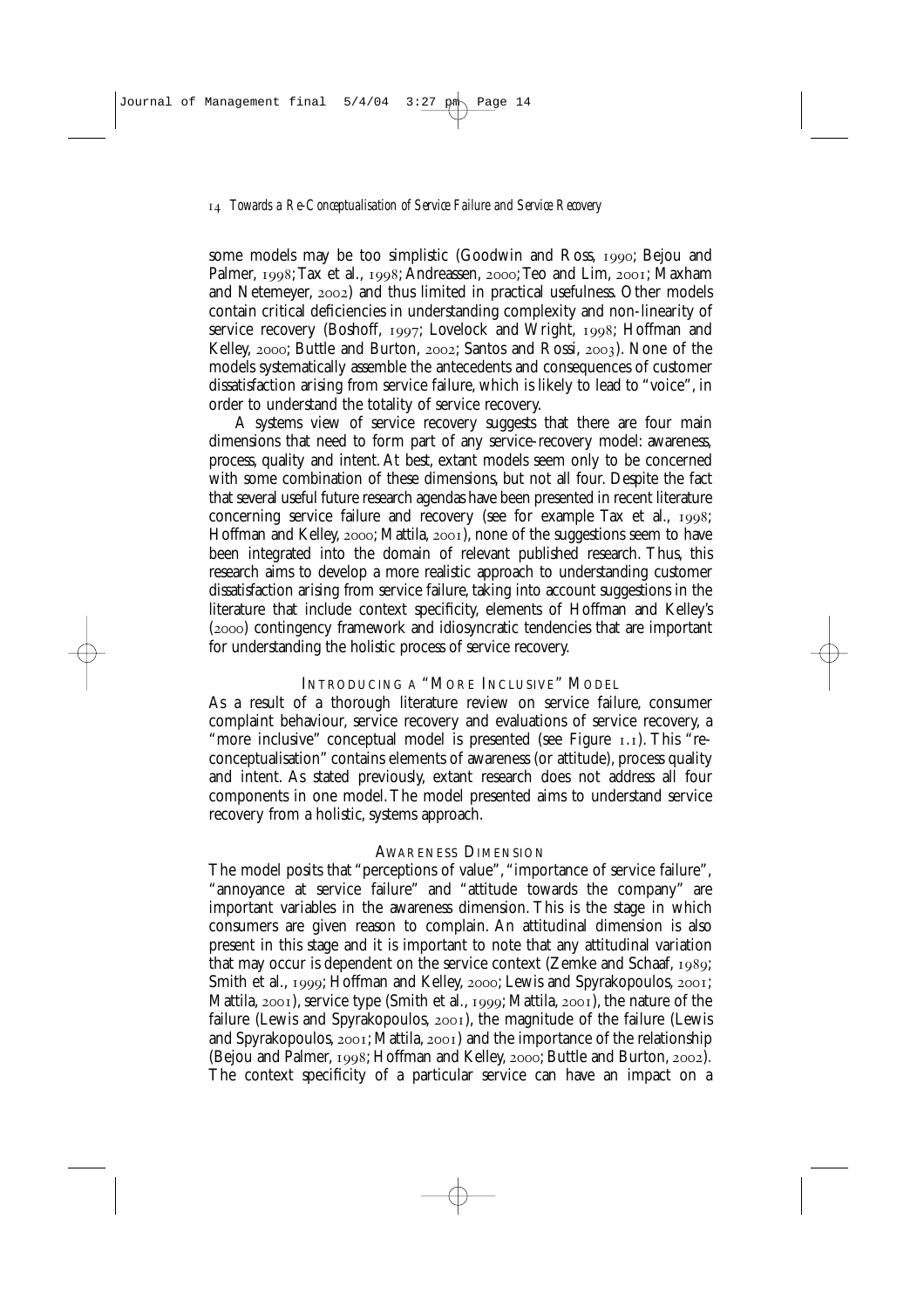customer's perception of service value (Brady and Robertson,  $2001$ ) and the importance of the service failure to a customer (Lewis and Spyrakopoulos,  $2001$ ; Mattila,  $2001$ . The perception of service and importance of the service failure would determine the level of annoyance the customer has with a service failure (Zemke and Schaaf,  $1989$ ; Levesque and McDougall,  $2000$ ). The perception and level of annoyance are positioned as key factors influencing "voice", which would then form input to the process stage.

#### PROCESS AND QUALITY DIMENSIONS

The process stage includes "expectations of service recovery" and the three justice variables of distributive, procedural and interactional justice. Once the customer has formed certain expectations (which may also be based on the attitude and reputation of that company in the marketplace), these expectations are then "tested" against some pre-determined internalised level of acceptance or tolerance thresholds in the complainant's psyche. This forms the core dimension of service recovery.

Distributive justice refers to the perceived fairness of the actual outcome or consequences of a decision, for example the level of refund or exchange offered. It examines the manner in which resources are allocated among exchange parties either by proportionality or equality (Goodwin and Ross, 1992).

Procedural justice refers to whether the procedures, or criteria, used in making the decision are perceived as fair: for example, how quickly a problem was resolved or if both sides were allowed to tell their story. It has also been referred to as a standard that can be applied to resolve conflict (Lind and Tyler, 1988). Procedural justice is centrally concerned with satisfaction on a moral and ethical level and is only attained when information given is awarded due to attention and consideration (Palmer et al., 2000).

Interactional justice refers broadly to the fairness of the interpersonal treatment people receive during the enactment of procedures. Services typically are labour intensive, thus the importance of this dimension cannot be overstated. Literature demonstrates that the sooner recovery takes place, the higher the level of compensation provided and the closer the person who performs the recovery is to front-line personnel, the more significant would be the hypothesised improvement in customer satisfaction (Boshoff, 1997). Boshoff (1997) also reported that, relating to time ("how quickly"), over the short term, speed of recovery is not very important but it is clear that disconfirmation cannot be allowed to ferment for too long. Boshoff stated that if it is left too long, recovery would require considerable levels of atonement to decrease levels of dissatisfaction.The organisational level of the person involved in service recovery ("who") efforts was also not significant as a main effect and only had a marginal impact if combined with time, but an immediate apology was important. In summary, Boshoff (1997) reported that it does not matter greatly who performs the service recovery as long as it is not left too late and as long as it is accompanied by acceptable levels of atonement.

The process stage deals with the evaluation and mitigation of customer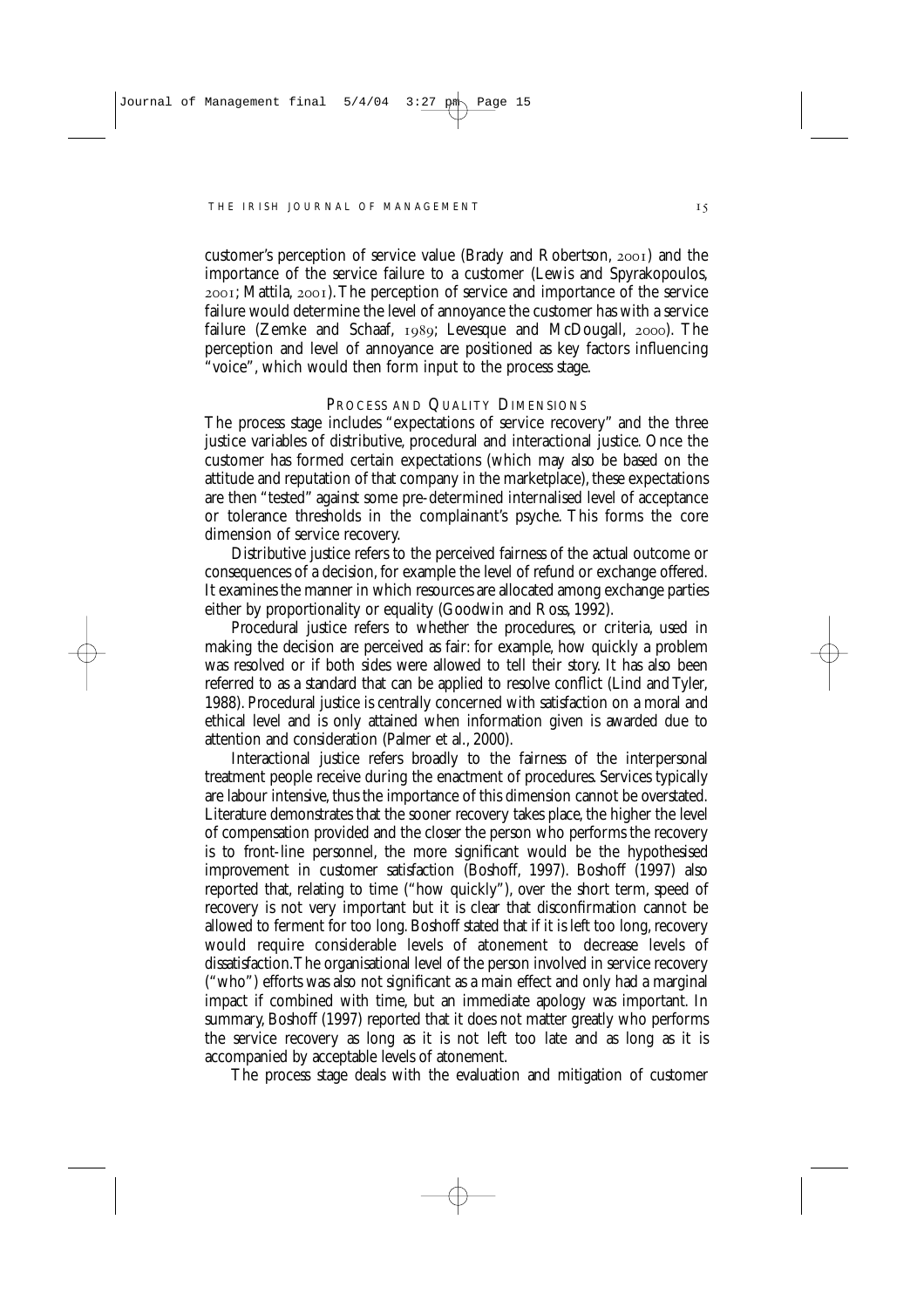satisfaction or dissatisfaction (for a full discussion of these factors, see Boshoff, 1997 and Tax et al., 1998). In the process stage, it is important to include the nature and magnitude of the service failure, individual consumer psychographics, context specificity and elements of Hoffman and Kelley's (2000) contingency approach. Our model assumes that these elements are an integral component of any service-recovery research.

The quality stage superimposes the process stage.The quality stage includes the variables "attitudes towards the company", "overall perceptions of (in)equity", "overall satisfaction", "prior experience with brand in a service context" and "blame" (attribution). Combined with the process stage, it is noteworthy that the model incorporates the four theories discussed earlier, i.e. disconfirmation theory, equity theory, prospect theory and attribution theory. It also contains similar architecture to SERVQUAL (Parasuraman et al.,  $1985$ )  $(Q=Pe)$  and SERVPERF (Cronin and Taylor, 1992) (outcome based). Thus, the model has, at its core, consumer evaluations of the quality of the complaint process.

## THE INTENT DIMENSION

The intent dimension integrates the relationship marketing literature into service recovery and is based on the work of Gabarino and Johnson  $(1999)$ . It correlates the immediate outcome or evaluation of service-recovery attempts, i.e. (dis)satisfaction, together with a global evaluation of the relationship marketing variables (Bejou and Palmer,  $1998$ ; Buttle and Burton,  $2002$ ). It illustrates the influence of complaint satisfaction or dissatisfaction on transaction satisfaction, commitment, trust, word of mouth and repurchase intentions (see for example Bearden and Oliver,  $1985$ ; Fornell and Wernerfelt,  $1987$ ; Reichheld,  $1993$ ; Lovelock and Wright,  $1998$ ; Tax et al.,  $1998$ ; Andreassen, 1999; Blodgett and Anderson, 2000; Miller, Craighead and Karwan, 2000; de Ruyter and Wetzels, 2000; Maxham, 2001; Stauss, 2002).

# THE  $AP<sub>Q</sub>I$  Model

Because this model includes the four important dimensions suggested in systems research, the author labels the model the  $AP<sub>Q</sub>I$  model for servicerecovery research (Awareness, Process, Quality and Intent). The  $AP<sub>Q</sub>I$  model has a number of unique features that make it suitable for empirical testing which should yield interesting results for both academic and practitioner audiences:

- **•** it presents a holistic structure for analysing and understanding service failure and service recovery attempts in its entirety;
- it integrates previous literature in the area and includes aspects of nonlinearity, complexity, consumer heterogeneity, together with the nature, type and magnitude of service failure;
- **•** it incorporates elements of disconfirmation, equity, prospect and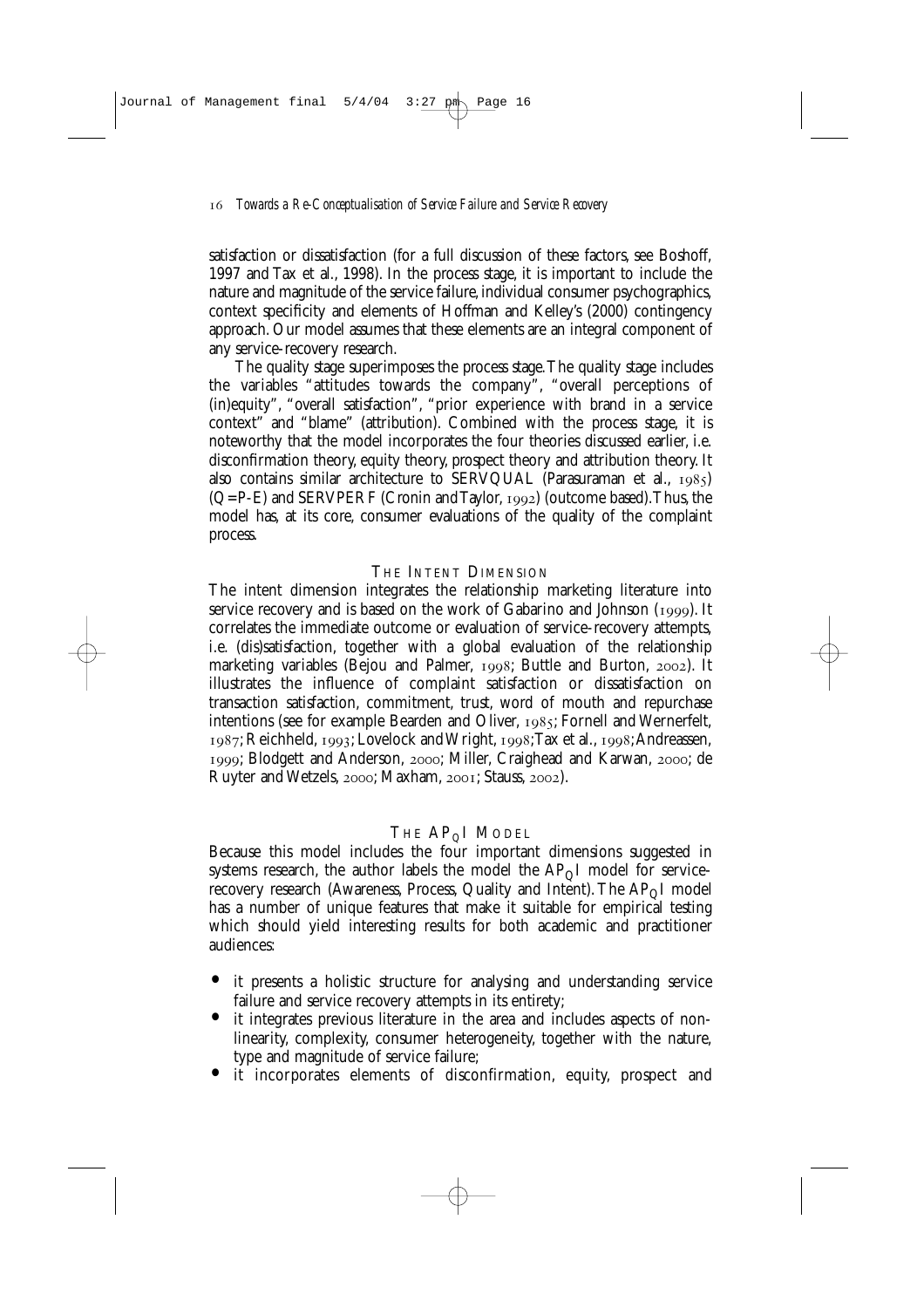attribution theory in addition to adopting principles borrowed from SERVQUAL and SERVPERF;

- **•** through the appropriate design of research instruments, it can also accommodate the multiple recovery and double deviation effects through "attitude towards next service failure";
- although rooted in a  $C_2B$  setting with strong relational elements, it may also be applicable in analysing isolated transactions. It is, of course, applicable for  $B_2B$  research as well.

#### CONCLUSION AND FUTURE DIRECTION

The author provided a guiding framework for the comprehensive understanding of service failure, consumer complaint behaviour and service recovery. The  $AP<sub>Q</sub>I$  model is grounded in literature and is empirically testable. It encompasses many theories discussed in a number of related publications. The proposed model has several unique characteristics, which have been described above.

The author would like to encourage other scholars to critique, use and/or build upon the AP<sub>Q</sub>I model by testing it in the hope of attaining a more complete understanding of service recovery resulting from service dissatisfaction.

#### **REFERENCES**

- Adams, J. Stacy () "Inequality in Social Exchange", in Leonard Berkowitz (ed.) *Advances in Experimental Social Psychology Vol. 2, New York: Academic Press, pp. 267–99.*
- Andreassen, Tor Wallin (1999) "What Drives Customer Satisfaction with Complaint Resolution?" *Journal of Service Research*, Vol. 1 (May), pp. 324-32.
- Andreassen, Tor Wallin (2000) "Antecedents to Satisfaction with Service Recovery", *European Journal of Marketing*, Vol. 34, Nos  $\frac{1}{2}$ , pp.  $\frac{1}{56}$ –75.
- Bearden, William O. and Oliver, Richard L.  $(1985)$  "The Role of Public and Private
- Complaining in Satisfaction with Problem Resolution", *The Journal of Consumer Affairs*,Vol.  $9, No. 2, pp. 222 - 40.$
- Bejou, David and Palmer, Adrian (1998) "Service Failure and Loyalty: An Exploratory Empirical Study of Airline Customers", *Journal of Service Marketing*, Vol. 12, No. 1, pp.  $7 - 22.$
- Blodgett, Jeffrey G. and Anderson, Ronald D. (2000) "A Bayesian Network Model of the Consumer Complaint Process", *Journal of Service Research*, Vol. 2, No. 4, pp. 321-39.
- Boshoff, Christo (1997) "An Experimental Study of Service Recovery Options", *International Journal of Service Industry Management*, Vol. 8, No. 2, pp.  $110-30$ .
- Brady, Michael K. and Robertson, Christopher J.  $(2001)$  "Searching for a Consensus on the Antecedent Role of Service Quality and Satisfaction: An Exploratory Cross-National Study", *Journal of Business Research*, Vol. 51, pp. 53-60.
- Buttle, Francis and Burton, Jamie (2002) "Does Service Failure Influence Customer Loyalty?" *Journal of Consumer Behaviour*, Vol. 1, No. 3, pp. 217-27.
- Cronin, Joseph J. and Taylor, Steven A. (1992) "Measuring Service Quality: A Re-Examination and Extension", *Journal of Marketing*, Vol. 58, No. 3, pp. 55-68.
- de Ruyter, Ko and Wetzels, Martin (2000) "Customer Equity Considerations in Service Recovery: A Cross-Industry Perspective", *International Journal of Service Industry Management*, Vol. 11, No. 1, pp. 91-108.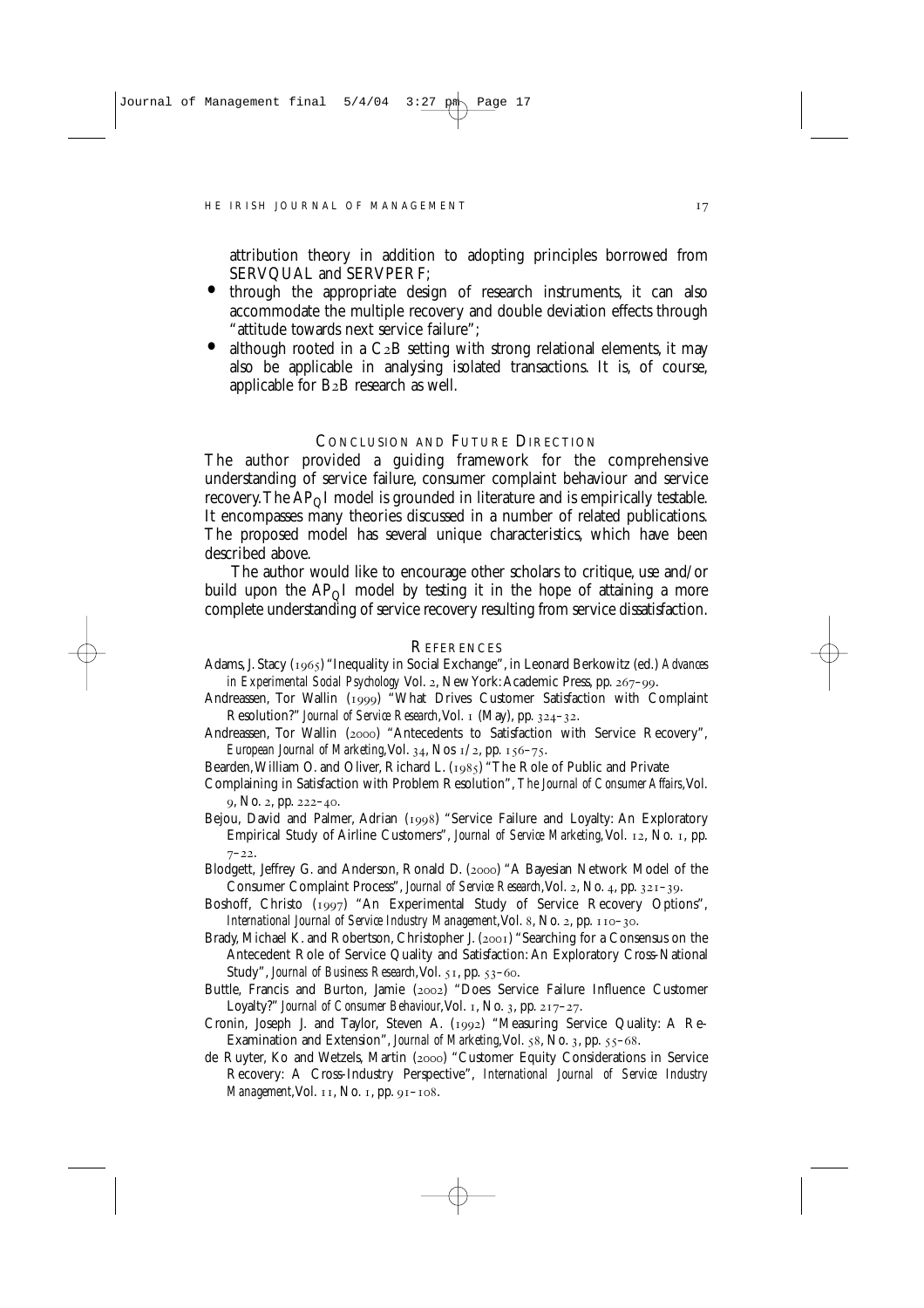- Estelami, Hooman (2000) "Competitive and Procedural Determinants of Delight and Disappointment in Customer Complaint Outcomes", *Journal of Service Research*, Vol. 2,  $No.$  3, pp.  $285 - 300$ .
- Fornell, Claes and Wernerfelt, Birger (1987) "Defensive Marketing Strategy by Customer Complaint Management: A Theoretical Analysis", *Journal of Marketing Research*, Vol. 24 (November), pp.  $337-46$ .
- Garbarino, Ellen and Johnson, Mark S. (1999) "The Different Roles of Satisfaction, Trust, and Commitment in Customer Relationships", *Journal of Marketing*, Vol. 63 (April), pp.  $70 - 87.$
- Goodwin, Cathy and Ross, Ivan  $(1990)$  "Consumer Evaluation of Responses to Complaints: What's Fair and Why", *The Journal of Service Marketing*, Vol. 4, No. 3, pp. 53–60.
- Goodwin, Cathy and Ross, Ivan (1992) "Consumer Responses to Service Failure: Influence of Procedural and Interactional Fairness Perceptions", *Journal of Business Research*,Vol. (September), pp.  $149-63$
- Hoffman, Douglas K. and Kelley, Scott W. (2000) "Perceived Justice Needs and Recovery Evaluation: A Contingency Approach", *European Journal of Marketing*, Vol. 34, Nos 3/4, pp.  $418 - 33$ .
- Kahneman, D. and Tversky, A. (1979) "Prospect Theory: An Analysis of Decision Under  $Risk$ ", *Econometrica*, pp.  $263 - 91$ .
- Levesque, Terrence J. and McDougall, Gordon H.G. (2000) "Service Problems and Recovery Strategies: An Experiment", *Canadian Journal of Administrative Sciences*, Vol. 17, No. 1, pp.  $20 - 37.$
- Lewis, Barbara R. and Spyrakopoulos, Sotiris (2001) "Service Failure and Recovery in Retail Banking: The Customers' Perspective", *International Journal of Bank Marketing*, Vol. 19, No.  $I$ , pp.  $37-47$ .
- Lind, E. Allen and Tyler, Tom R. (1988) The Social Psychology of Procedural Justice, New York: Plenum Press.
- Lovelock, Christopher H. and Wright, Layren (1998) Service Marketing and Management, US: Prentice-Hall.
- McCollough, Michael A. and Bharadwaj, Sunder G. (1992) "The Recovery Paradox: An Examination of Consumer Satisfaction in Relation to Disconfirmation, Service Quality, and Attribution Based Theories", in Chris T. Allen, Thomas J. Madden, Terrence A. Shimp et al. (eds) *Marketing Theory and Applications*, Chicago: American Marketing Association.
- Mattila, Anna S. ( $2001$ ) "The Effectiveness of Service Recovery in a Multi Industry Setting", *Journal of Services Marketing*, Vol. 15, No. 7, pp. 583-96.
- Maxham, James G. and Netemeyer, Richard G. (2002) "A Longitudinal Study of Complaining Customers' Evaluations of Multiple Service Failures and Recovery Efforts", *Journal of Marketing*, Vol. 66 (October), pp. 57-71.
- Maxham, James G. (2001) "Service Recovery's Influence on Customer Satisfaction, Positive Word-of-Mouth, and Purchase Intentions", *Journal of Business Research*, Vol. 54, No. 1, pp.  $T1-24$ .
- Michel, Stefan (2001) "Analysing Service Failures and Recoveries: A Process Approach," *International Journal of Service Industry Management*, Vol. 12, No. 1, pp. 20-33.
- Miller, Janis L., Craighead, Christopher W. and Karwan, Kirk R. (2000) "Service Recovery: A Framework and Empirical Investigation", *Journal of Operations Management*, Vol. 18, No. 4, pp. 387-400.
- Oliver, Richard L. and Swan, John E. (1989) "Consumer Perception of Interpersonal Equity and Satisfaction in Transaction:A Field Survey Approach", *Journal of Marketing*, Vol. ,  $(April)$ , pp.  $21-35$ .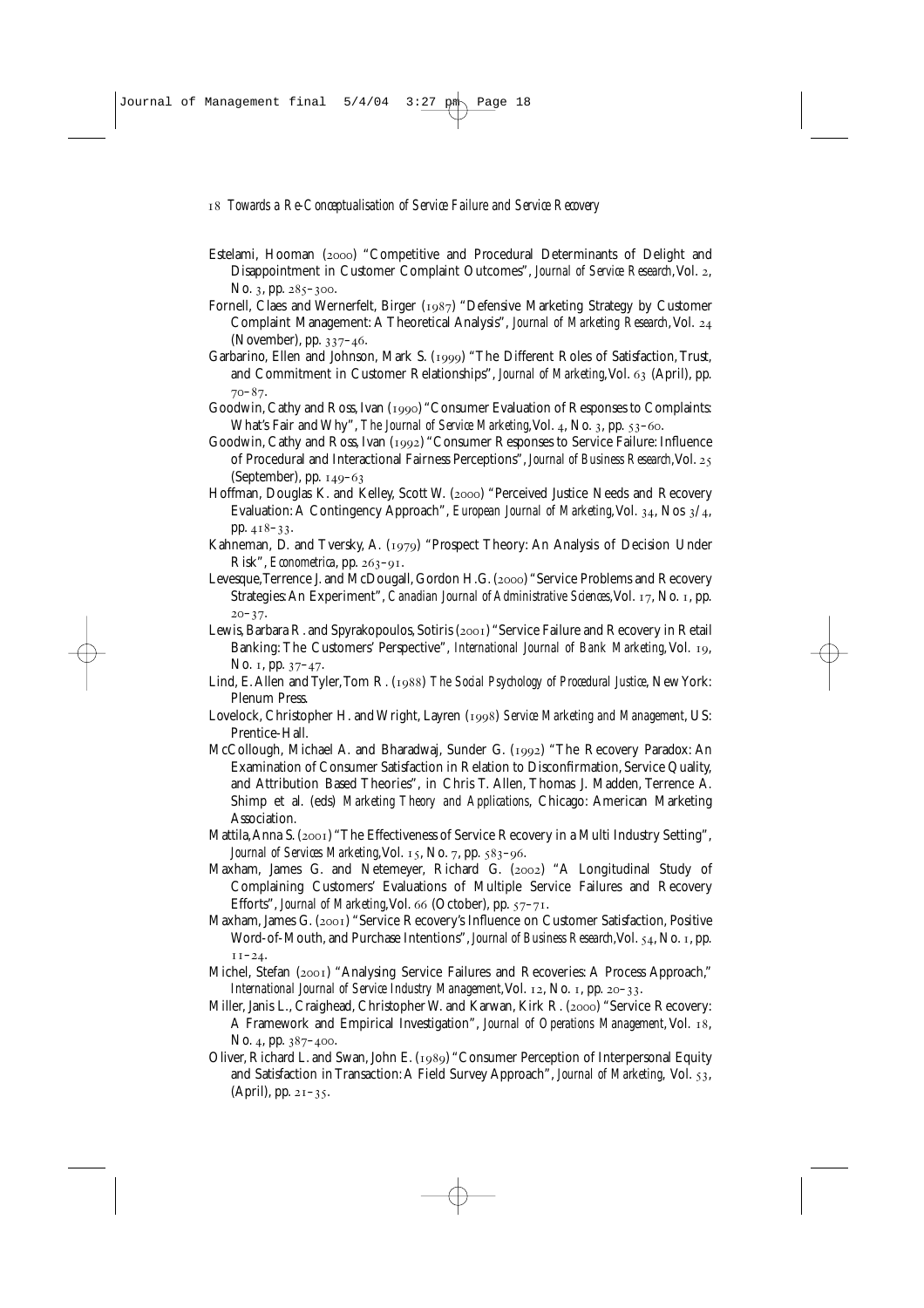- Palmer, Adrian, McMahon-Beattie, Una and Beggs, Rosalind R. (2000) "Equity and Repurchase Intention Following Service Failure", *Journal of Services Marketing*, Vol. 14, No. 6, pp.  $513 - 28$
- Parasuraman, A., Zeithaml, Valerie A. and Berry, Leonard L. (1985) "A Conceptual Model of Service Quality and its Implications for Future Research", *Journal of Marketing*, Vol. 49, (Fall), pp.  $41 - 50$ .
- Patterson, Paul G. (1993) "Expectations and Product Performance as Determinants of Satisfaction for a High-Involvement Purchase", *Psychology and Marketing*, Vol. 10, No. 5, pp. 449-62
- Reichheld, Fredrick (1993) "Loyalty-Based Management", *Harvard Business Review*, Vol. 71,  $No. 2.$  pp.  $64-74.$
- Reichheld, Fedrick F. and Sasser Jr, Earl W. (1990) "Zero Defections: Quality Comes to Service", *Harvard Business Review*, Vol. 68 (September–October), pp. 105-11.
- Santos, Cristiane Pizzutti Dos and Rossi, Calrlos Alberto Vargas (2003) "Antecedents of Customer Trust on Service Complaint Episodes: Testing Two Competing Models", *Proceeding of*  $32$ <sup>nd</sup> *EMAC Conference*,  $21 - 23$  May 2003, Glasgow.
- Smith, Amy K. and Bolton, Ruth N. (1998) "An Experimental Investigation of Customer Reactions to Service Failure and Recovery Encounters: Paradox or Peril?" *Journal of Services Research*, Vol. 1, No. 1, pp. 65-81.
- Smith, Amy K., Bolton, Ruth N. and Wagner, Janet (1999) "A Model of Customer Satisfaction with Service Encounters Involving Failure and Recovery", *Journal of Marketing Research*, Vol. 36, No. 3, pp. 356-72.
- Spreng, Richard A., Harrell, Gilbert D. and Mackov, Robert D. (1995) "Service Recovery: Impact on Satisfaction and Intentions", *Journal of Service Marketing*, Vol. 9, No. 1, pp.  $15-23$ .
- Stauss, Bernd (2002) "The Dimensions of Complaint Satisfaction: Process and Outcome Complaint Satisfaction versus Cold Fact and Warm Act Complaint Satisfaction", *Managing Service Quality*, Vol. 12, No. 3, pp. 173-83.
- Tax, Stephen S., Brown, Stephen W. and Chandrashekaran, M. (1998) "Customer Evaluation of Service Complaint Experiences: Implication for Relationship Marketing", *Journal of Marketing*, Vol. 62 (April), pp. 60-76.
- Teo, Thompson S.H. and Lim, Vivien K.G. (2001) "The Effects of Perceived Justice on Satisfaction and Behavioural Intentions:The Case of Computer Purchase", *International Journal of Retail and Distribution Management*, Vol. 29, No. 2, pp. 109–25.
- Webster, Cyhtia and Sundaram, D.S. (1998) "Service Consumption Criticality in Failure Recovery", *Journal of Business Research*, Vol. 41, No. 2, pp. 153-60.
- Zemke, Ron and Schaaf, Dick (1989) The Service Edge, US: NAL Penguin.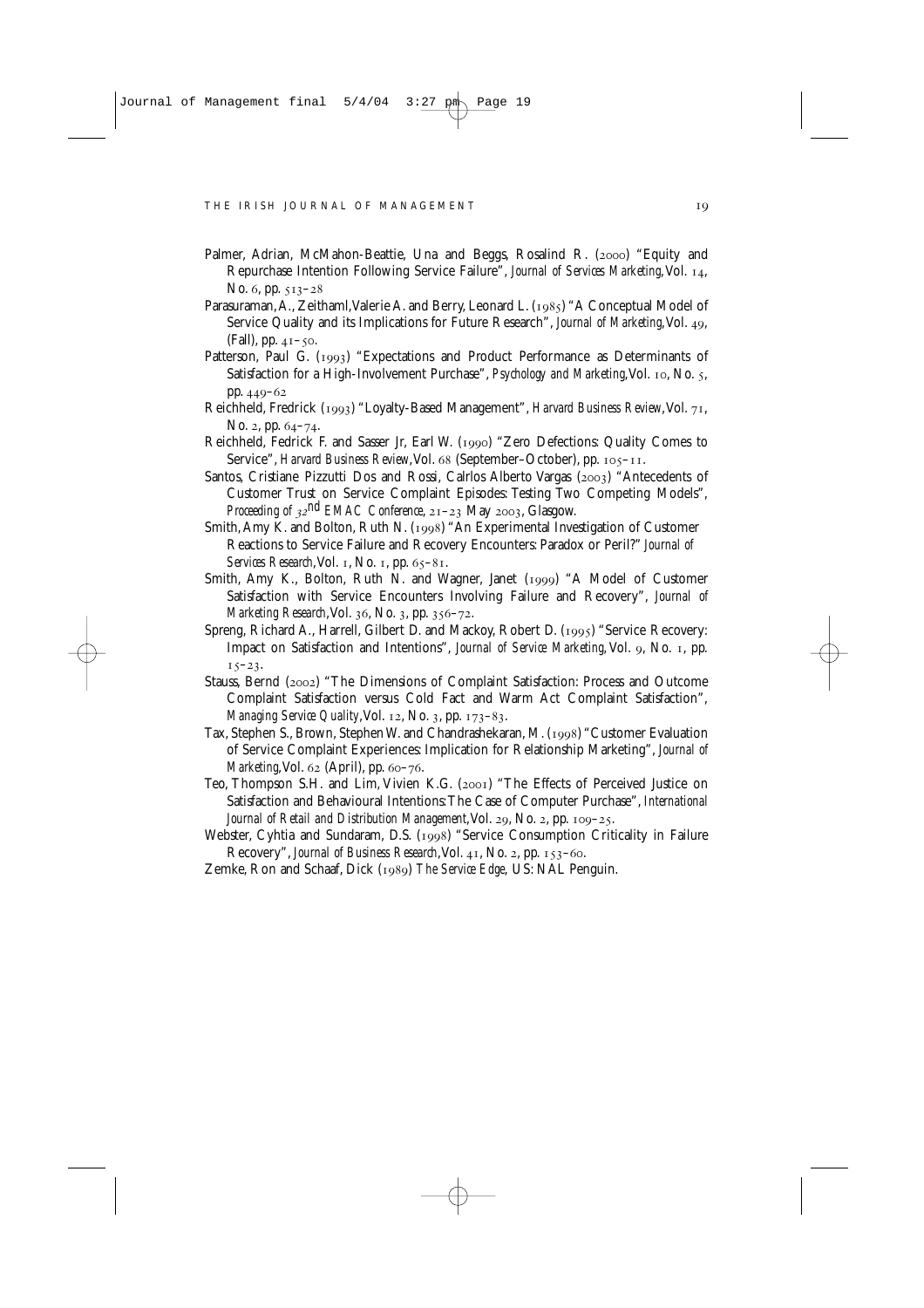# Investigating Aspects of Public Private Partnerships in Ireland

. . . . . . . . . .

# PETER CLARKE AND KEVIN HEALY\*

"Facilities so vital to a nation's economy should be encouraged with incentives to attract investment in viable projects, priced according to supply and demand rather than politics."

 $(s_{AVAS}, 2000: 237)$ 

INTRODUCTION TO PUBLIC PRIVATE PARTNERSHIPS (PPPS)  $\bigwedge$ PPP can be defined as an agreement between the public sector and a private<br>sector company to provide an asset or service that traditionally has been<br>maximal between the property of the property of the property of th provided by a public authority. As Grout (1997) points out, the central feature of PPP projects is the obligation of the government to purchase, directly or indirectly, a flow of services over time rather than the capital asset that provides the services. In most cases, ownership of the facility is transferred to the government at the end of the agreed period at no extra cost.At date of transfer, the private sector consortium should have generated enough revenue to cover its initial investment and make a reasonable profit.A PPP recognises that both the public and private sectors receive certain advantages relative to the others in the performance of specific tasks. By allowing each sector to do what it does best, public services and infrastructure can be provided in the most economically efficient manner (Department of Finance,  $2002$ ). When popularised by the Conservative government in the UK over a decade ago, PPPs were initially viewed from a macro-economic perspective of providing additional public services (for example new hospitals) without increasing public sector borrowing. This was an important concern, given the EU Stability and Growth pact requirement, whereby the State is limited to an overall government borrowing limit of  $\alpha$  per cent of Gross Domestic Product. In recent times, the debate on PPPs has focussed on a more micro concern of achieving value for money.

PPPs are relatively new in Ireland and, to date, have attracted little serious investigation.This is surprising, given the significant amounts of money involved and the rather poor performance of certain projects to date. Perhaps the most visible form of PPP in Ireland will be the operation of the public transport system, LUAS, which is seldom out of the news. Another example is the Kilcock-

<sup>\*</sup> Department of Accountancy, University College Dublin.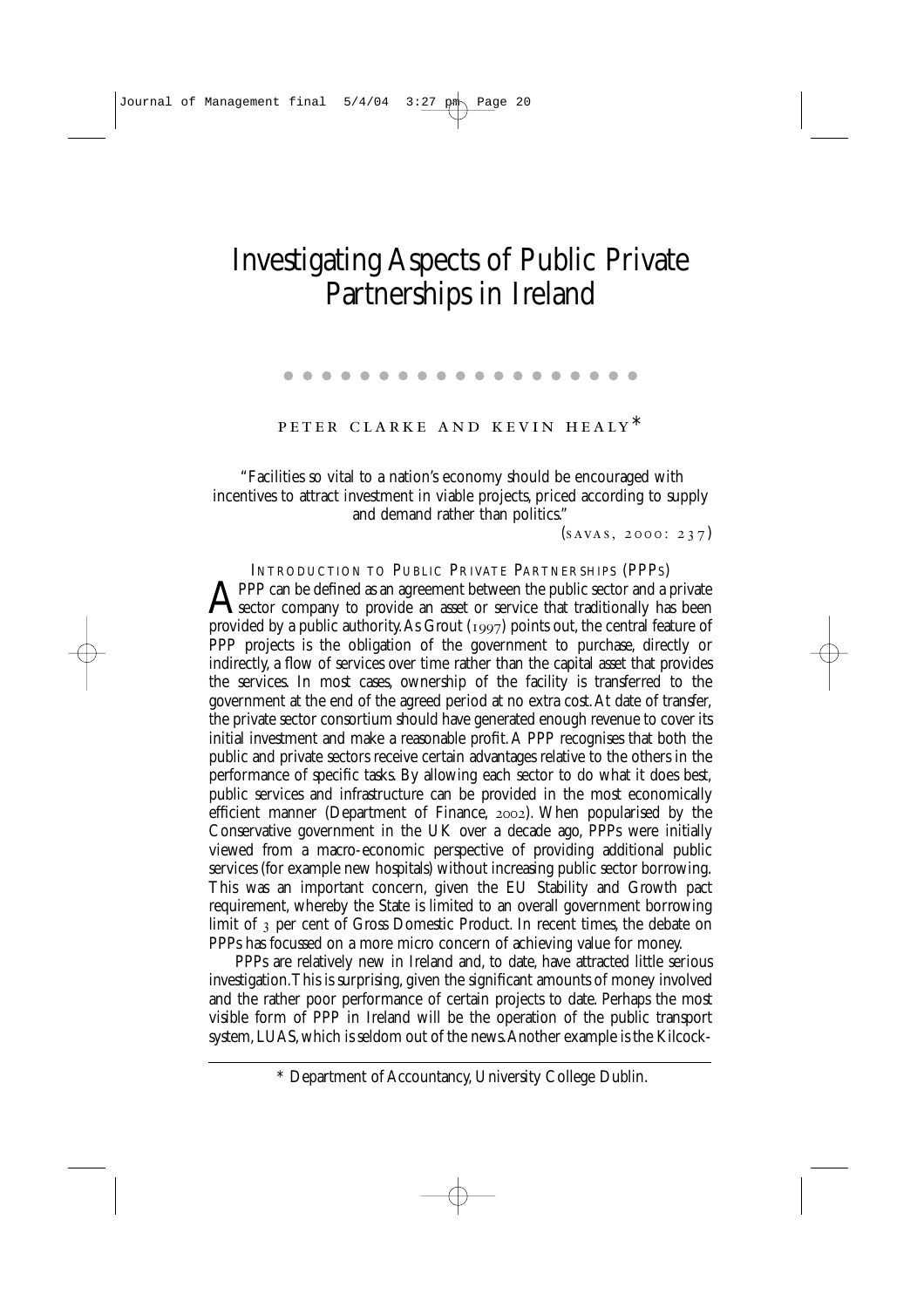Kinnegad motor way, which is expected to reduce the travelling time from Dublin to Galway by about 30 minutes and is being built at a cost in excess of  $\epsilon$  soo million.

This pilot study, based on limited methodology, examines certain aspects of PPPs in Ireland and is divided into three main sections.The next section briefly outlines the origins of PPPs in Ireland. A section highlighting some of the important principles and issues of PPPs then follows. The subsequent section describes the research methodology in this study and presents the research findings together with a discussion thereon.

#### ORIGINS OF PPPS IN IRELAND

In Ireland, many of the aspects of PPPs were incorporated in the late  $1980s$ with the building of two toll bridges in Dublin – the East Link and the West Link (Cullen,  $2001$ ). Subsequently, IBEC/CIF (1998a, 1998b) detailed the merits of PPPs as a means of investing in public infrastructure, as did a report by Farrell Grant Sparks et al.  $(1998)$ . This latter report highlighted the fact that the climate for the introduction of PPPs was favourable but noted that PPPs were not to be considered as the complete solution for Ireland's infrastructure deficiencies. Rather, PPPs are to be seen as playing an additional or incremental role, which should not replace existing programmes or plans for exchequer capital spending (i.e. traditional procurement). The above reports were written when Ireland's significant "infrastructure gap" was obvious for many to witness and comment on.

Also significant is the fact that, from  $2004$ , co-financing for Ireland's infrastructure from the EU Regional Development Fund will be sharply curtailed and this will have huge financial implications for Ireland. Perhaps not surprisingly, the development of PPPs is an important element of the National Development Plan  $2000-2006$  ( $1999$ ). The Plan commits to using PPPs as a core mechanism to deliver on the infrastructure agenda and a total of  $\epsilon_{2,35}$  billion of private sector finance in PPP projects is specified and detailed below in Table 2.1, together with the proposed PPP investment as a percentage of total investment. It is important to note that the Department of Finance  $(2001)$  considers that the level of investment presented in the table is very much a minimum target.

| Category         | <b>PPP Investment</b> | PPP Investment as % of  |  |
|------------------|-----------------------|-------------------------|--|
|                  | €m                    | <b>Total Investment</b> |  |
| National roads   | 1.270                 | 23                      |  |
| Public transport | 381                   | 60                      |  |
| Water services   | 127                   | q                       |  |
| Waste management | 571                   | 69                      |  |
| Total            | 2,349                 | 28                      |  |

**Table 2.1: PPP Funding Targets**

Source: *National Development Plan 2000–2006*, (1999)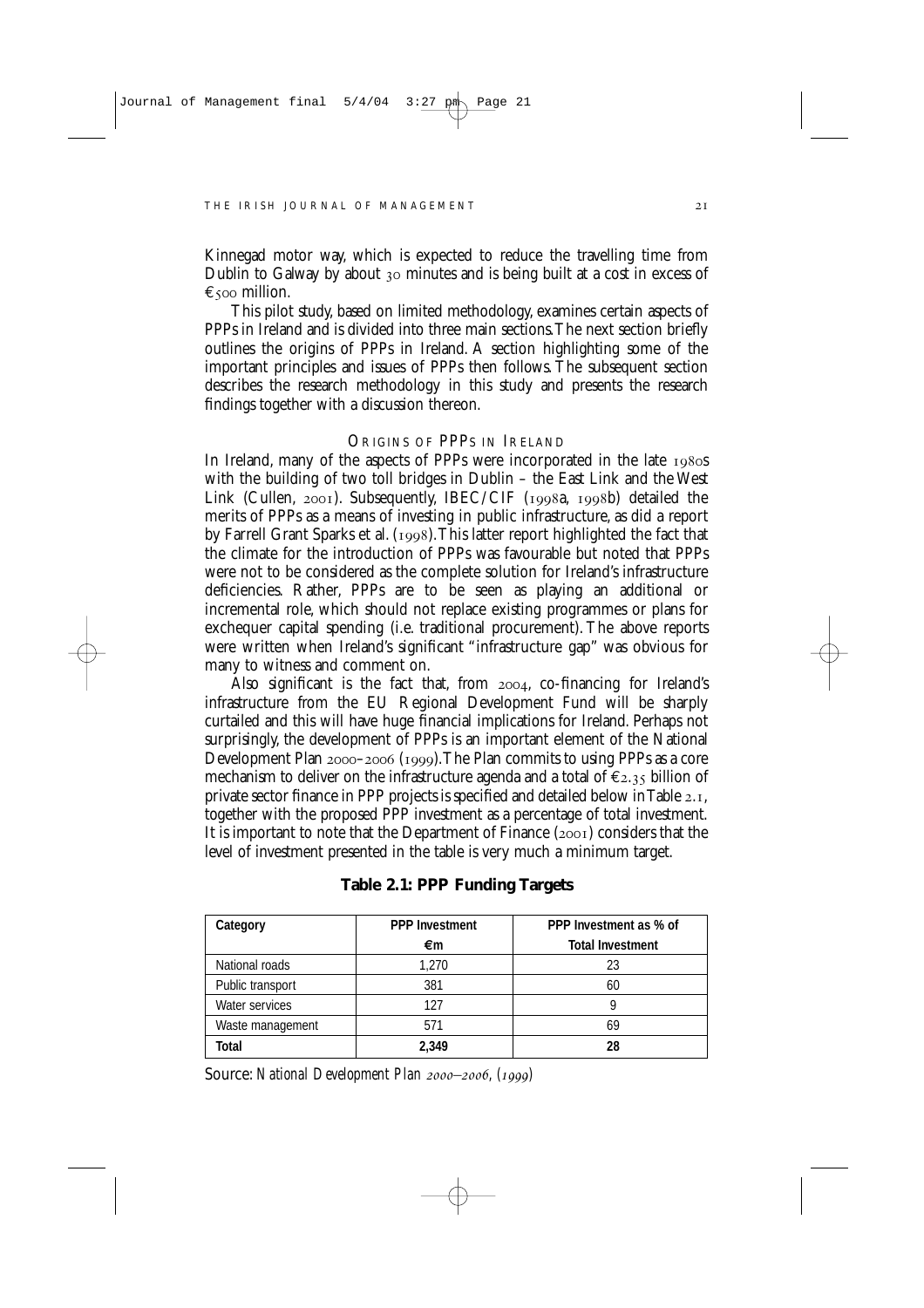# PRINCIPLES AND ISSUES OF PPPS

In theory, PPPs should be implemented when they create more benefits than costs for both private and public partners and produce a greater net benefit to taxpayers and society when compared to the traditional procurement method. This net benefit is reflected through the "value-for-money" concept.Value for money can be defined as the optimum combination of cost, quality, efficiency and effectiveness (Farrell Grant Sparks et al., 1998).

# **Value-for-Money Drivers**

The factors that determine whether a project delivers value for money will vary by type of project and by sector. The Department of Environment (2000a) specifies that value-for-money assessment comprises two key elements: monetary comparison and non-monetary comparison. Monetary comparison represents a comparison of the cost of the preferred PPP tender, with the cost of traditional public sector procurement expressed in terms of discounted cash flows over the life of the contract. Non-monetary comparison involves all the factors that are difficult to quantify in monetary terms, but their value to government and the wider public is significant. Examples include speed of project delivery, quality of service and security of supply.

An investigation of some 29 projects in the UK, undertaken as part of their Public Finance Initiative (PFI), identified 6 primary value-for-money drivers, which are reproduced below in Table 2.2 (with a maximum score of 18 and a minimum score of 1).

| <b>Response Category</b>                | <b>Total Points</b> | <b>Average Score</b> |
|-----------------------------------------|---------------------|----------------------|
| Risk transfer                           | 338                 | 15.36                |
| Output-based specification              | 267                 | 12.14                |
| Long-term nature of contracts           | 256                 | 11.64                |
| Performance measurements and incentives | 250                 | 11.36                |
| Competition                             | 232                 | 10.35                |
| Private sector management skills        | 220                 | 10.00                |

**Table 2.2:Value-for-Money Drivers in the PFI**

Source: Andersen et al. (*2000*) Value-for-Money Drivers in the PFI

The principal evidence that value for money has been achieved is normally provided through the use of a Public Sector Comparator (PSC) (Farrell Grant Sparks et al.,  $1998$ ). The (UK) Treasury Taskforce ( $1999$ ) explains that the PSC must reflect not only certain procurement costs but also the risk that additional costs may arise. Thus, what distinguishes a PSC from an ordinary economic appraisal model is the identification and, where possible, quantification of the risks associated with the traditional public sector procurement of the project (Farrell Grant Sparks et al., 1998).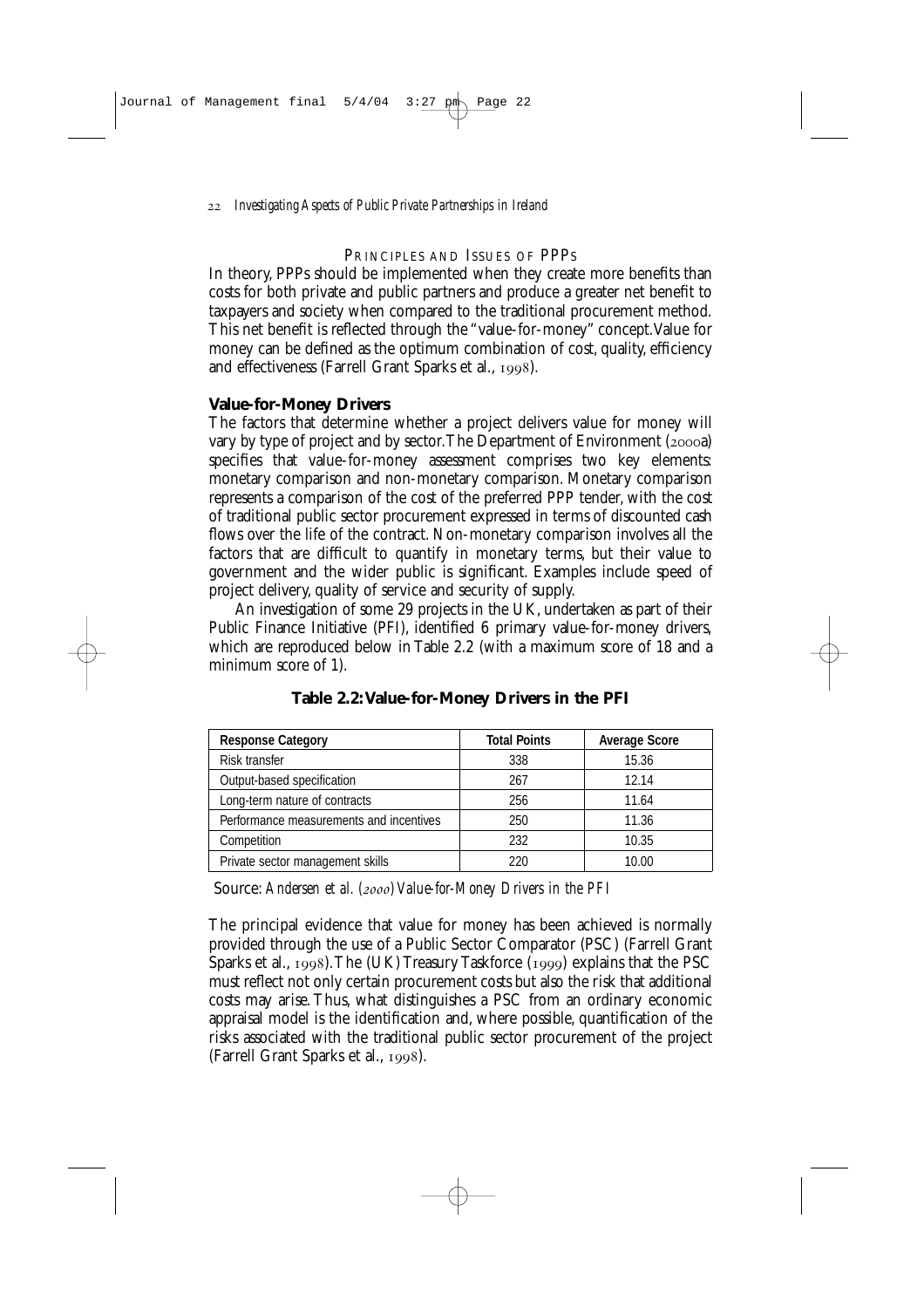#### **Definition of the PSC**

In the UK, the Treasury Taskforce has issued a series of Technical Notes providing guidelines on PFI procurement. According to Technical Note (Treasury Taskforce,  $1999$ ), the PSC can be defined as a hypothetical riskadjusted costing, with the public sector as a supplier.This estimate is expressed in net present value terms and is based on the premise that the project is to be financed, owned and implemented by government.

Clearly, the calculation and application of the PSC can make a PPP project appear better or worse in terms of value for money (Blackwell, 2000). The PSC is, essentially, a discounted cash flow model. A fundamental principle of discounted cash flow analysis is that money spent now or in the near future carries a higher "present value" cost than money spent several years later. Therefore, the higher the discount rate applied, the lower the present value placed on expenditure in future years (Brealey and Myers, 2000). For evaluation purposes, the discount rate used may either be the nominal (or money) rate or the real rate of interest (i.e. adjusted for inflation).The money rate of interest is that which is quoted in the "market" and is the rate of interest with which most people are familiar. However, the *real* rate of interest is lower than the money rate of interest in an inflationary environment. As Clarke  $(1982)$  cautioned some time ago,the key to proper evaluation of long-term investment projects lies in utilising the proper discount rate and cash projections. One should either make cash flow projections in money terms and discount them using the money rate of interest or make cash flow projections in real terms and discount them with the real rate of interest.

Until recently, the UK Treasury Taskforce recommended a (real) rate of 6 per cent, which has been roundly criticised as too high. Gaffney et al.  $(1999)$ highlight that the viability of a PPP scheme is very sensitive to the discount rate that is used and Table  $2.3$  shows the varying effect of the discount rate on the results of an economic appraisal for a PFI project. The table shows that at 6 per cent, the PFI scheme is slightly cheaper than its public sector equivalent and is thus held to be better value for money.When the discount rate is reduced by only  $\circ$ ,  $\circ$  per cent, the outcome of the appraisal is reversed and the public sector procurement is more attractive, and this continues to increase as the discount rate is reduced.Thus, economic advantage and value for money is, to a large extent, a product of the discount rate used.

| Discount Rate (%) | <b>Public Sector Option</b> | <b>Private Financing</b> | <b>Economic Advantage</b> |
|-------------------|-----------------------------|--------------------------|---------------------------|
|                   | (£000s)                     | Initiative (PFI) (£000s) | of PFI (£000s)            |
| 6.0               | 174.337                     | 172,663                  | 1,704                     |
| 5.5               | 185,803                     | 186.692                  | (889)                     |
| 5.0               | 198,884                     | 202.043                  | (3, 159)                  |

#### **Table 2.3:Varying Effects of Discount Rates**

Source: *Gaffney, Pollock, Price and Shaoul ()*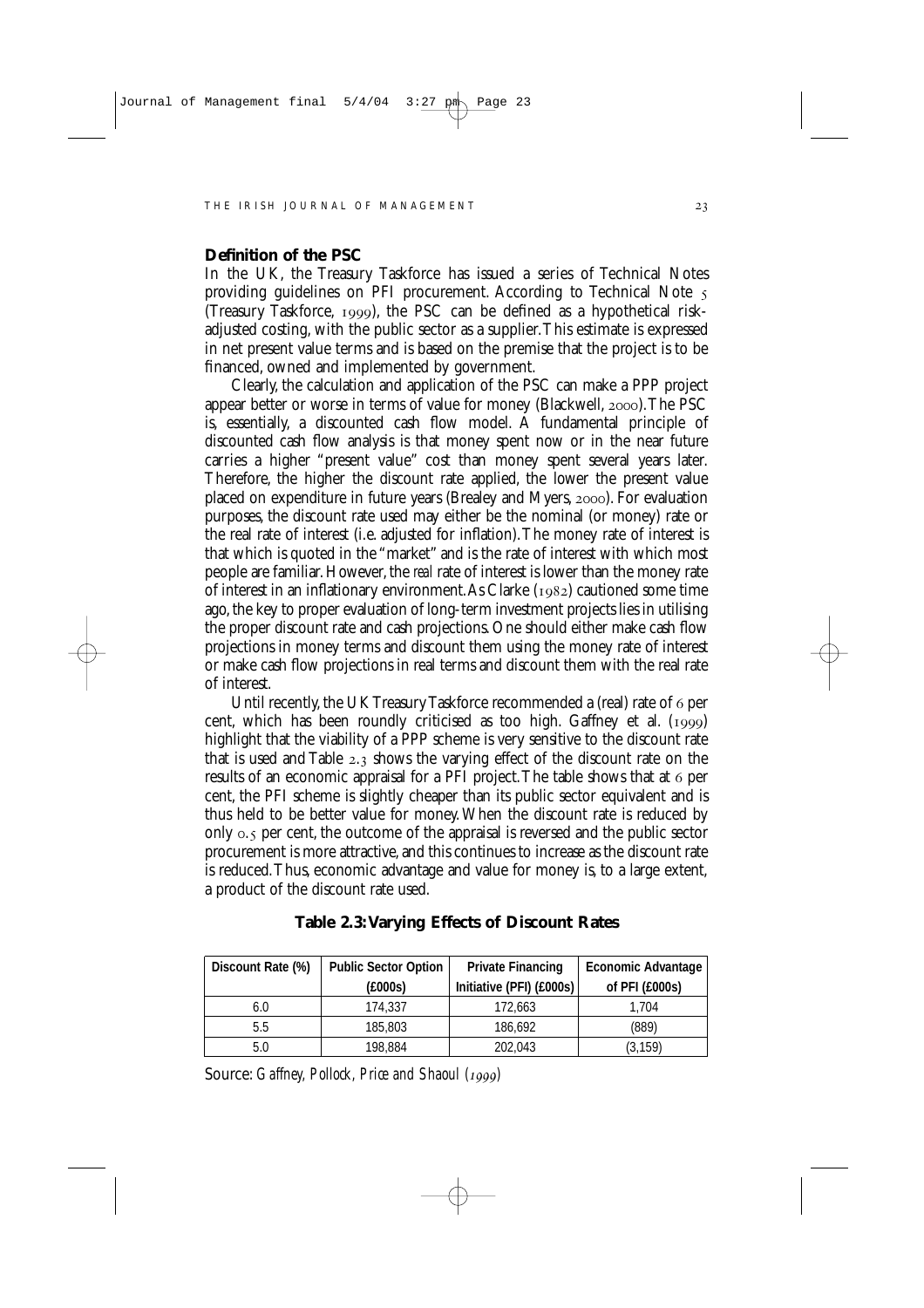## **Criticisms of the PSC**

Vickers and Pollock (2000) contend that the economic appraisal methodology used in the PSC contains at least two disputable components: discounting and the costing of risk transfer. As discussed in the previous section, use of the  $6$  per cent discount rate is considered at the higher end of the scale. As a result, Gaffney et al.  $(1999)$  argue that the underlying economic analysis is biased towards highlighting the economic advantage of private finance. Although all projects have to pass the PSC test, it may be in the interests of government or a local authority to make sure the figures favour the PFI. An interesting and recent development in the UK is the reduction of the discount rate. This should make PFI schemes, in general, less attractive and many will fail to show value for money.

With respect to the second component, the costing of risk is potentially subjective, as the value for transferred risk cannot be factually determined (Institute of Fiscal Studies,  $2002$ ). As Vickers and Pollock ( $2000$ ) note, risk transfer valuations are contentious.Analysing the Andersen et al. report, *Value-for-Money Drivers in the PFI* (2000), risk transfer valuations accounted for 60 per cent of forecast cost savings. Gaffney et al. (1999) also reflect on risk transfer and in particular the discount rate of  $6$  per cent. In their opinion, there are several problems with the risk adjustment carried out in the appraisal of PFI schemes. Throughout the PFI appraisal, all costs are "risk adjusted".Yet, the discount rate applied already takes account of an element of risk, as it is set at a level that is deemed by the Treasury to be higher than a risk-free interest rate. Thus, it is argued that the cost of risk is effectively counted twice.

In addition, the problem with the value-for-money test in its present form is that it uses the same discount rate to ascertain the present value of both cost and revenue streams. This is not appropriate if the risks of both the cost and revenue streams are the same, which is unlikely. Grout  $(1997)$  recommends that the cost stream should use a lower discount rate than the revenue stream.Further, he highlights two reasons why the private sector firm will bear more risk than the PSC indicates. Firstly, the company runs the risk of large costs if it is unable to finish the project on time. If a project is supposed to deliver services for  $25$ years and comes on stream 5 years late, then the contract does not extend the process by five years but only pays out for 20 years. The private sector loses more than 20 per cent of the value since the years that receive no payment are the initial years, those with the highest present value. Secondly, under a PFI arrangement, any future uncertainty regarding the costs of providing a public service are borne by the private firm, effectively insuring the State against future increases to input costs. However, some project contracts may not specify this.

In summary, there is a growing body of opinion that PSCs are not robust enough by themselves to guarantee value for money.While a PSC can play a part in judging value, a single-figure computation should not be relied upon (Public Finance, 2002).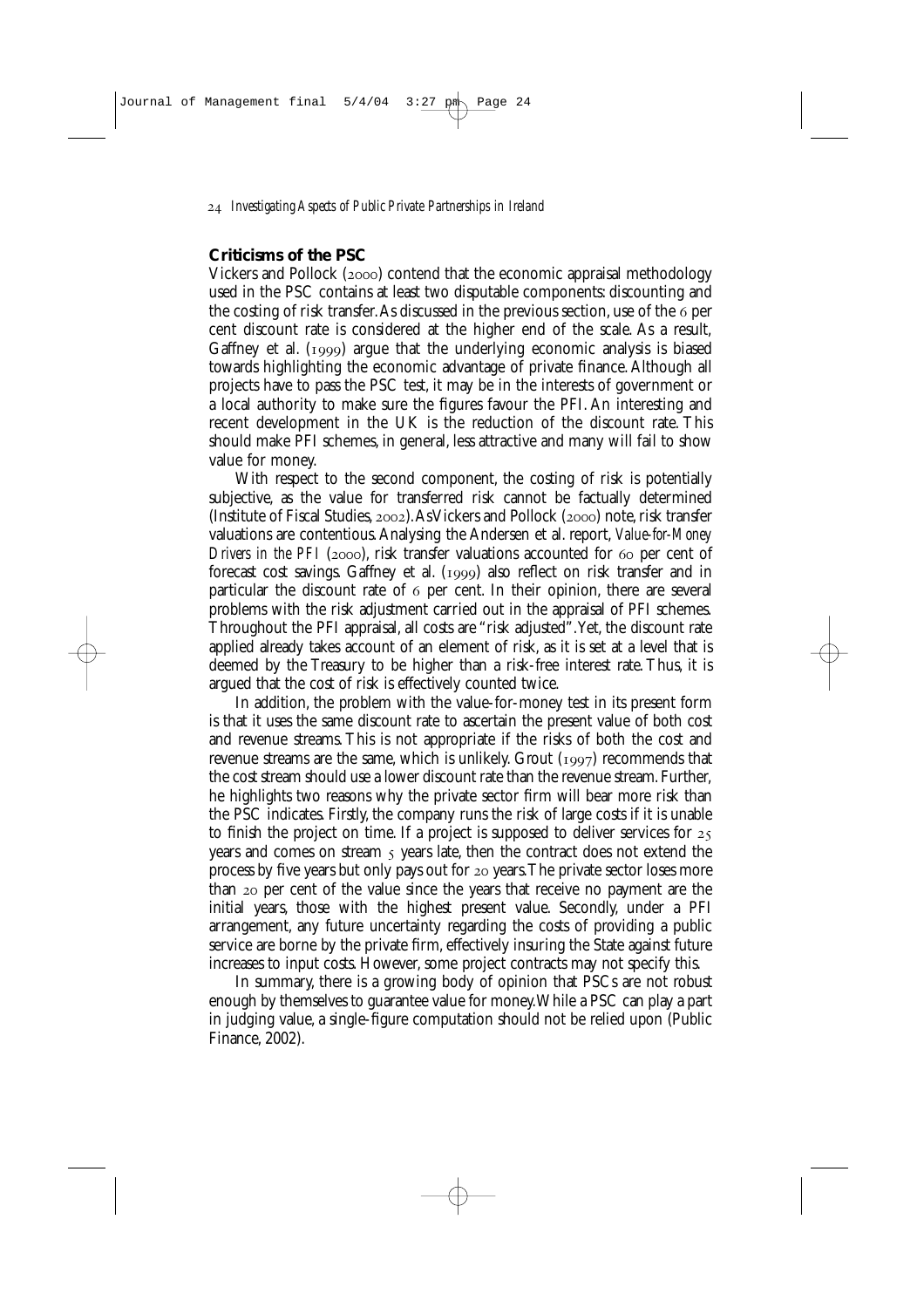#### RESEARCH METHODOLOGY, FINDINGS AND DISCUSSION

In view of the relatively recent introduction of PPP in Ireland, a combination of a mail survey and a semi-structured interview is used to gain greater understanding of the PSC and its role in the PPP process.The mail survey was used in this study to provide an understanding of how the private sector perceived and applied the PSC through representing public sector interests in PPP projects. The mail survey was addressed to each of the five (Irish) accountancy firms, which advised the public sector on PPP projects in Ireland. The questionnaires were mailed in July 2002 and four responses were received. (The very small sample size and research methodology represent serious limitations for this study but, nevertheless, important insights were obtained and this was the objective of this pilot study).The questionnaire used in this study contained sixteen questions and was five pages in length.

In addition, a single in-depth interview was conducted, jointly, with a finance specialist and a programme manager from the PPP unit, within the Department of Finance.The interviewees were contacted prior to the interview to explain the purpose and nature of the research.They consequently entered the interview with a sense of openness and understanding. A mixture of open and probing questions was used during the interview that lasted between 40 and 50 minutes. The interview was not recorded. While this may constitute a further limitation of the research, it provided a friendly and relaxed atmosphere that facilitated the free flow of discussion.

#### **Research Findings**

Due to confidentiality, the accountancy firms surveyed are not identified, nor will reference be drawn to the particular projects that the firms have used for the basis of their answers. Results of the survey are presented under the following headings: general information, value-for-money drivers, the PSC/discount rate and the role of the Department of Finance.

#### *General Information*

In a relatively short period, the accountancy firms have acquired extensive experience with respect to work carried out for the public sector in PPPs. Respondents were asked whether the current economic climate (summer ), characterised by funding constraints, would provide an increased opportunity for PPP procurement in Ireland. There was 100 per cent agreement that this would be the case.

When asked of the barriers to the successful implementation of PPP projects in Ireland, varied responses were received. However, three of the professional accountancy firms specifically mentioned the following as the principal barriers: project delay in the procurement department, delay in government approval and a serious lack of deal flow. The over-expectation of risk transfer and high bid costs were mentioned as being important barriers.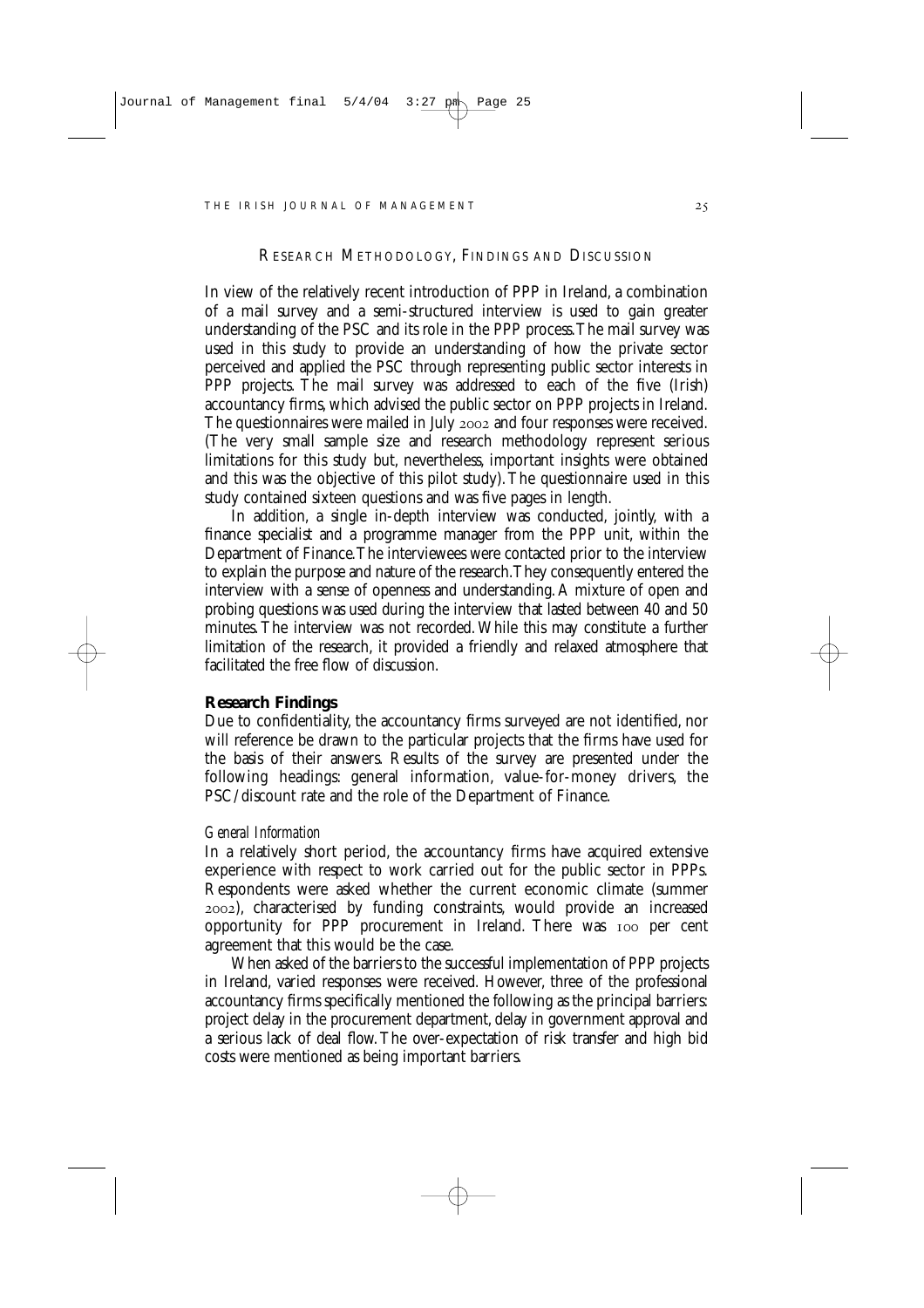# *Value-for-Money Drivers*

Table 2.4 identifies the six main perceived "value-for-money drivers" of PPPs in Ireland from the point of view of the respondents. The questionnaire contained nine "value-for-money drivers" and nine points were awarded for a ranking of one, eight points for a ranking of two and so on. The scores and rankings are summarised in Table  $2.2$  and they are consistent with the previously mentioned UK report (Andersen et al., 2000).

| <b>Response Category</b>         | <b>Total Points</b> | <b>Average Score</b> |
|----------------------------------|---------------------|----------------------|
| Risk transfer                    | 34                  | 8.50                 |
| Output-based specification       | 32                  | 8.00                 |
| Competition                      | 27                  | 6.75                 |
| Innovation                       | 26                  | 6.50                 |
| Private sector management skills | 21                  | 5.25                 |
| Long-term nature of contracts    | 14                  | 3.50                 |

# **Table 2.4: Drivers of Value for Money in PPPs**

# *PSC/Discount Rate*

All the responding accountancy firms indicated that PSCs had been used in their project appraisals. As can be seen from Table  $2.5$ , the discount rates used in the PSC are different between accountancy firms.This was partly due, in the opinion of respondents, to the absence of clear guidelines from the Department.The discount rates are not identified with the accountancy firms for reasons of confidentiality.

|  |  |  |  | Table 2.5: Real and Nominal Rates for the PSC |  |  |  |  |
|--|--|--|--|-----------------------------------------------|--|--|--|--|
|--|--|--|--|-----------------------------------------------|--|--|--|--|

| <b>Accountancy Firm</b>             | <b>Real Rate</b> | <b>Inflation</b> | <b>Nominal Rate</b> |
|-------------------------------------|------------------|------------------|---------------------|
|                                     | %                | %                | %                   |
| A (Pre Dept of Finance)             |                  | 3.0              | 8.15                |
| A (Dept of Finance new requirement) |                  | 2.0              | 5.38                |
| B                                   |                  | 2.5              | 8.65                |
|                                     | 3.73             | 2.0              | 5.80                |
|                                     | 3.73             |                  | 5.80                |

With respect to Firm A, a  $\varsigma$  per cent real rate was being used before the Department of Finance issued a recommendation and subsequently it used a nominal rate of  $5.38$  per cent – based on a  $30$ -year government borrowing rate. Firm B would use a real rate of 6 per cent, based on their experience with the PFI in the UK. The decision of both firms C and D to use a  $\zeta$ . per cent nominal rate was prompted by the Department of Finance. Interestingly, all the firms used personnel from their associated UK offices to aid in the identification and application of the discount rate. This may highlight the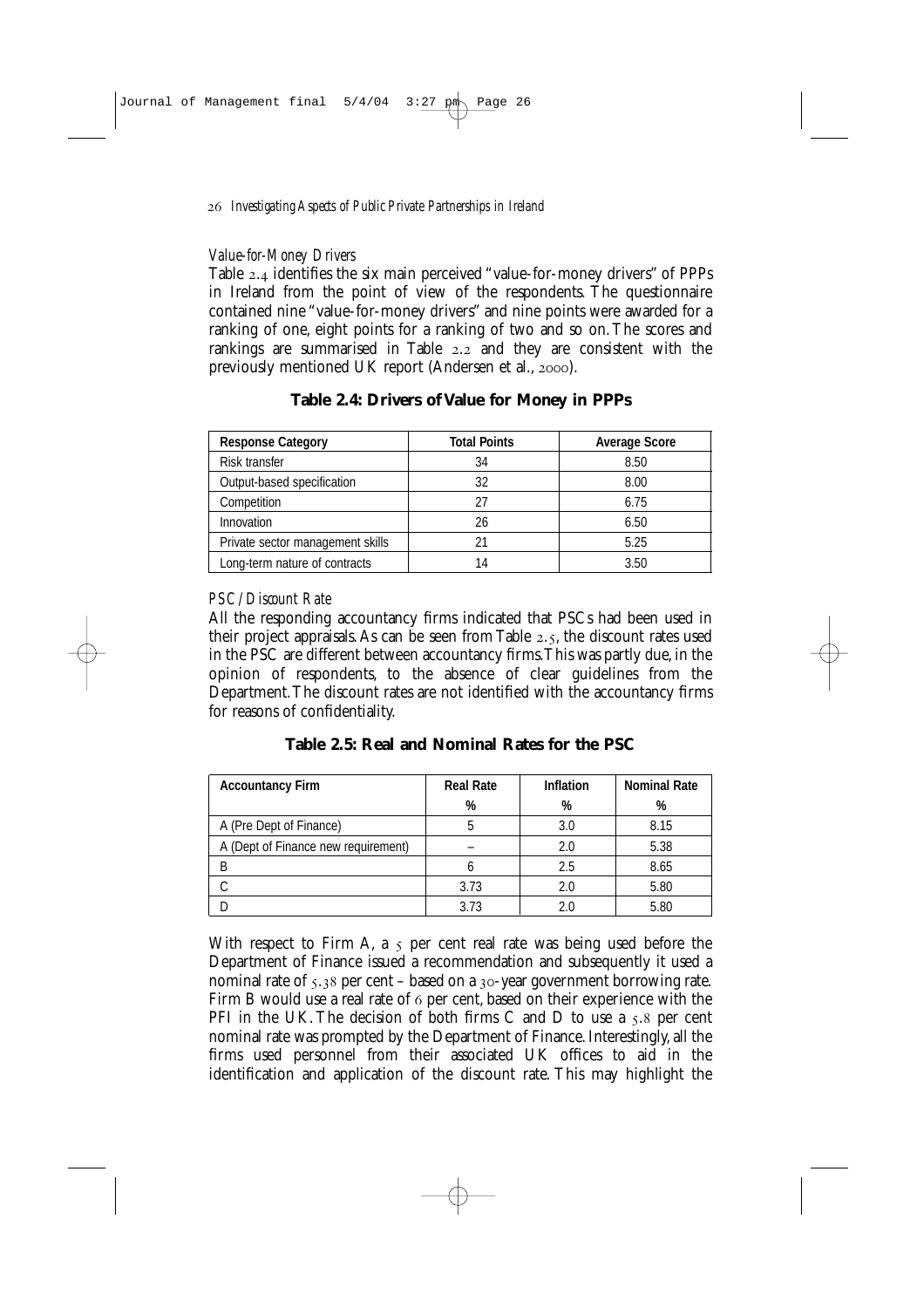usefulness of international links to professional accountancy firms when advising on potential government contracts.

Three out of the four accountancy firms believe that the discount rates used in the PSCs are too low. It is important to note that a high discount rate favours the PPP process, i.e. using the private sector. The accountancy firms surveyed would like to see PPP projects develop in this country and their collective expertise and experience tells them the rates used by the Department of Finance are too low and effectively discriminate against PPPs in favour of the traditional procurement method of public sector provision. The respondents argued that, while the rates suggested by the Department of Finance are an accurate reflection of public sector borrowing, they are not an accurate reflection of the cost to the private sector of the project.There is also controversy with respect to the forecast inflation rate currently being used by the Department of Finance. The Department currently requires a rate of  $2$  per cent to be used for inflation in PPP project appraisals.Two of the accountancy firms believe that the current inflation rate being used is not an accurate reflection of price increases and another firm believes that the issue of inflation may require further examination in the future. However, it was stated that, for political reasons, the Department could not be seen to use any other rate, as this would imply that they are not adhering to European Central Bank (ECB) targets. Perhaps not surprisingly, the officials of the Department disagreed with that assessment.They pointed out that the inflation forecasts were contained in the Irish update to the Stability and Growth Pact. In addition, PPP projects are long term and therefore all assumptions are based on projected long-term outcomes. The Department officials saw no reason why Ireland should sustain a rate of inflation that differs materially from the ECB target rate.

Both interviewees from the PPP unit agreed that the PSC is a prerequisite for all projects where government funds are to be used. However, it was not to be considered as comprising the "pass or fail" threshold.When asked how much weight is attached to the benefits of non-monetary terms, for example early delivery of project, it was noted that "some" consideration would be given to these non-financial elements.

It was noted during the course of the interview that the Department of Finance intends to introduce a range of rates to be used in the construction of a PSC.These rates will depend on the exact type of project and how many years the PPP is procured over.This, they explained, was the reason why the results of the mail survey indicated varying discount rates in the PSC. However, it is important to stress here that, in order to facilitate the development of PPPs, these discount rates should be agreed and known in advance. It is understandable that the private sector requires an adequate return for their proposed investment. If the required return is too high then the bids submitted would be higher than the traditional cost and the project would not advance. If this is discovered only when the relevant government body is evaluating the bids, it is likely to lead to frustration on the part of the bidders. Bidders will have already expended vast sums of money in the bid process only to discover that the project clearly was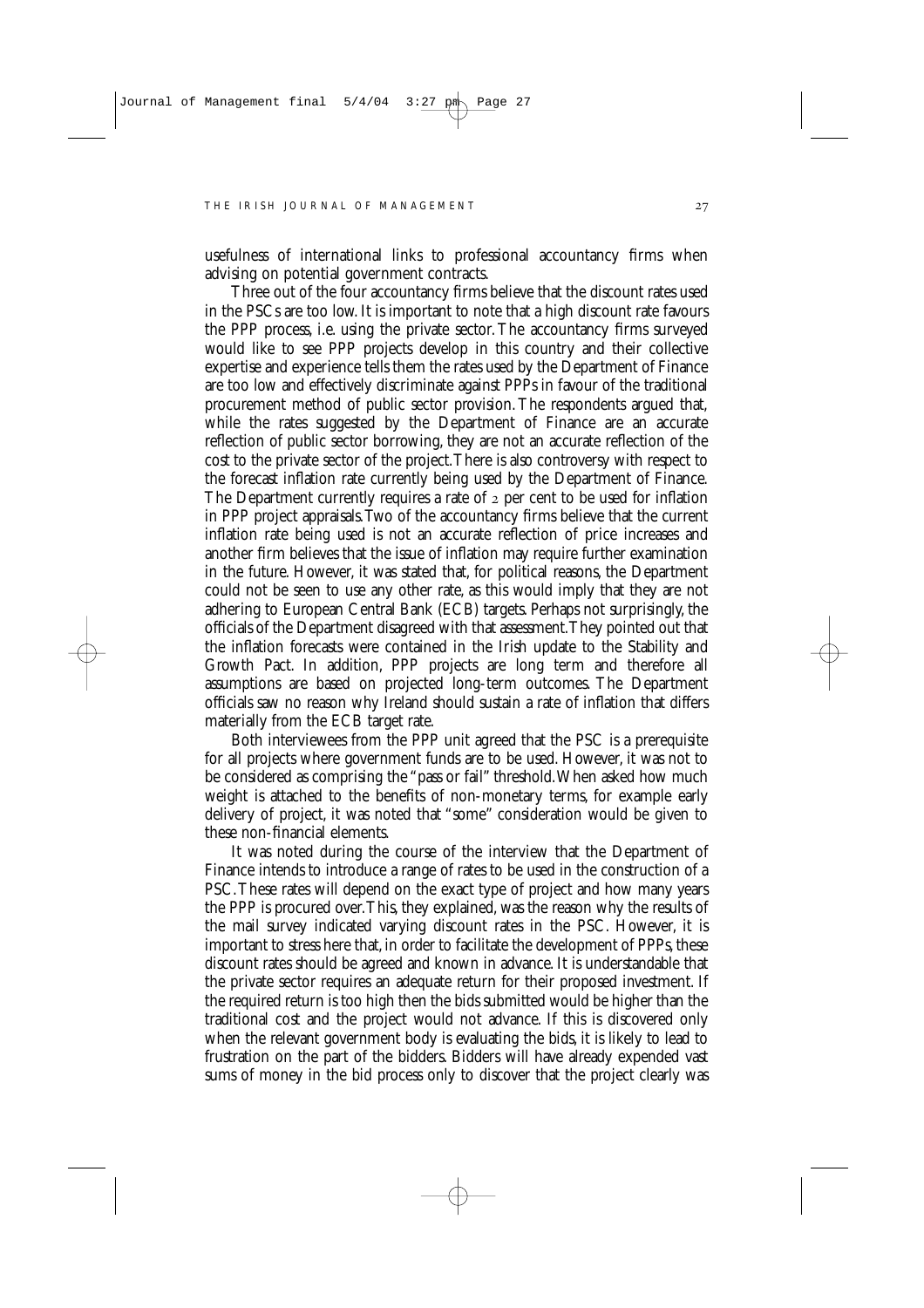not feasible for PPP! Certainly, this issue is worthy of future investigation and clarification.

## *Role of the Department of Finance*

The Department of Finance was criticised by the professional accountancy firms in relation to "deal flow" and the length of time taken to approve projects. Whether this criticism reflects only on the PPP unit in the Department of Finance is questionable.The PPP unit rejects the criticism of lack of deal flow outright.They explain that project proposals are not the focus of the Department of Finance, as responsibility for this rests with each individual department. One of the accountancy firms was of the opinion that the lack of training and education resources available to public sector bodies has resulted in this lack of deal flow.

The officials from the PPP unit maintain that PPPs are only at the pilot stage and as such the number of projects involved is quite small. In the opinion of the interviewees, this facilitates the learning process and is in line with Goodbody's (2002) long-term view of establishing the required structures that will help ensure increased deal flow in the future.

# **Limitations of Research**

It is important to highlight the limitations of the methodology. Since PPPs are at a relatively early stage of development in Ireland, the population of "professional advisors" is small. In effect, only five professional accountancy firms have extensive experience of advising public sector bodies on PPPs in Ireland and four responded to this survey. A single interview with PPP unit officials can at best provide initial insights to a very complex and important PPP process. In addition, the preliminary inferences that can be drawn from this pilot study must be viewed in the context that they represent perceptions at a particular moment in time. It clearly would have been preferable to conduct some type of longitudinal study but the nature of the research process precluded this.

#### SUMMARY AND CONCLUSION

It is anticipated that PPP will play an ever-increasing role in infrastructure procurement in Ireland over the next few years. Public finances are under strain and PPPs can be an attractive financing alternative, provided they can be shown to deliver value for money. Notwithstanding the apparent appetite for PPPs in this country, there appears to be a serious question mark over the availability of PPP projects, i.e. deal flow.

The value-for-money drivers identified in the mail survey follow a similar pattern to that of their UK counterpart with "risk transfer" and "output-based specification" ranking in both as the number one and two respectively.

Despite some obvious flaws, the PSC is an important tool in demonstrating value for money in a PPP project. Yet, this research clearly shows that the professional accountancy firms who represent public sector bodies are unhappy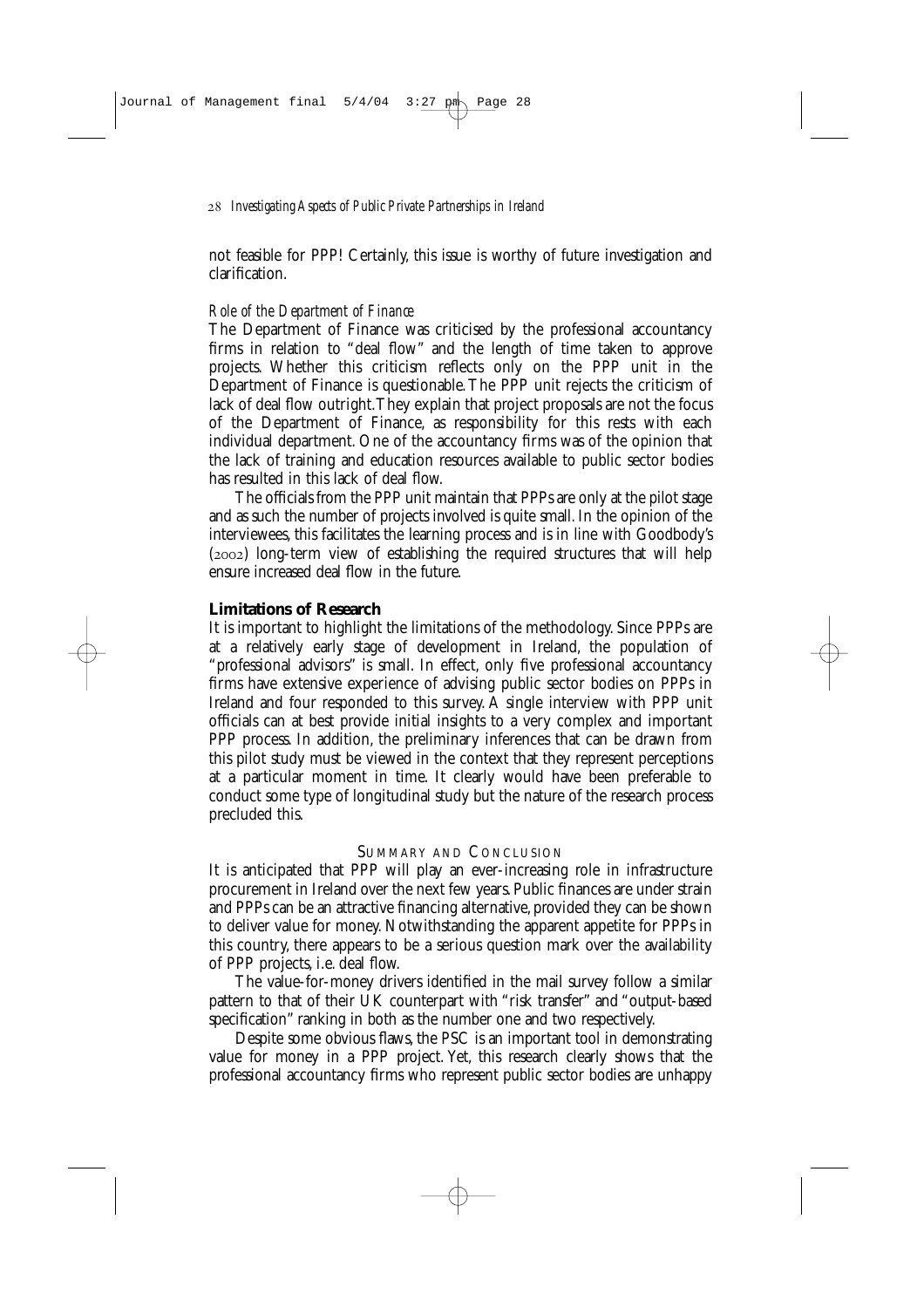with the Department's requirements regarding the discount rates in PSCs.This study does not suggest an appropriate value for the discount rate. Rather, it merely highlights the contention that exists between the Department and the professional accountancy firms surveyed and acknowledges that the choice of a "fair" discount rate could be an area of future investigation.

The fact that the Department appears to favour "low" discount rates may restrict the widespread implementation of PPPs in Ireland. If this is so, then additional budgetary pressures will come to bear on the public sector's finances as traditionally procured spending on essential infrastructure projects increases in future years. In recent months, calls for greater transparency and clarity have been made by prominent individuals in this country to remove some of the obstacles to assessing PPPs true merits and benefits to the taxpayer. Critical details of PPP deals, such as the margins on investment return, the exact scale of committed private sector revenue and tax incentives, are not revealed to the public on the grounds of "commercial sensitivity", according to the PPP unit in the Department of Finance. In the UK, there is anecdotal evidence that PPP deals can produce margins of  $I \circ p$  per cent on construction contracts – more than twice the industry average. Certainly, the financial evaluation process associated with PPP needs more exploration and debate; otherwise, such projects may be decided on spurious arithmetical calculations that may further political rather than economic aims.

Future research could investigate the accuracy or otherwise of the financial data submitted as a crucial part of the PPP bid process, together with an investigation of their adherence to project time scales. However, it may be easier to demonstrate adherence to time scales and projected cost in relation to a PPP project than to prove the more important principle of "value for money".Thus, in some ways, it is ironic that PPPs may be the only way to deliver the kind of vast infrastructure improvements needed by our economy!

### **REFERENCES**

- A & L Goodbody, () *Public Private Partnerships in Ireland:Where are we Now?* Dublin:A&L Goodbody.
- Andersen, A., Whitehead, C. and Bromwich, M. (2000) Value for Money Drivers in the Private *Finance Initiative, London:* The Treasury Taskforce.
- Blackwell, M. () *The PFI/PPP and Property:A Practical Guide*, Oxford: Oxford Chandos Publishing Limited.
- Brealey, R. and Myers, S. (2000) *Principles of Corporate Finance*, US: Irwin McGraw-Hill.
- Clarke, P. (1982) "The Inflation Factor in Capital Budgeting", *Accountancy*, October, pp.  $117 - 18$ .
- Cullen, M. () *Second Annual Public Private Partnership/Private Finance Initiative Global* Summit, Dublin 10-12 October 2001.
- Department of the Environment and Local Government (a) *Procurement Management, Public Private Partnership Guidance Note* .A report by PriceWaterhouseCoopers. Dublin, Stationery Office.
- Department of the Environment and Local Government (2000b) *Public Private Partnership*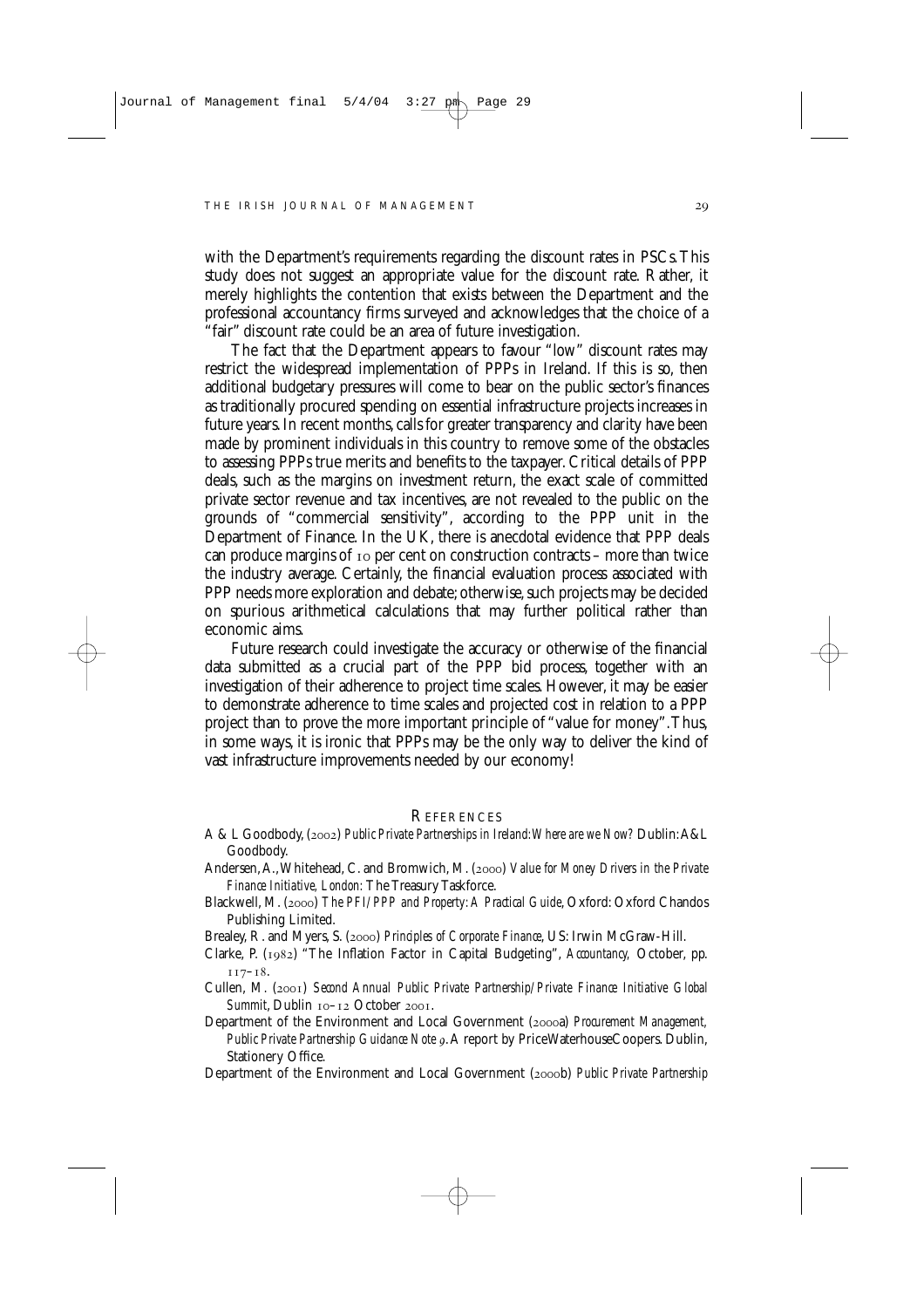*Assessment*, *Public Private Partnership Guidance Note 4.* A report by PriceWaterhouseCoopers. Dublin, Stationery Office.

- Department of Finance (2001) *Review of PPP Structures*. A report by PriceWaterhouseCoopers. Dublin, Stationery Office.
- Department of Finance (2002) http://www.ppp.gov.ie/
- Farrell Grant Sparks, Goodbody Economic Consultants, Chesterton Consulting (1998) A *Report to the Inter-Departmental Group in Relation to Public Private Partnerships*, Farrell Grant Sparks, Dublin.
- Gaffney, D., Pollock, A., Price, D. and Shaoul, J. (1999) "PFI in the NHS: Is there an Economic Case?" British Medical Journal, Vol. 319, pp. 116-19.
- Grout, P. () "The Economics of the Private Finance Initiative", *Oxford Review of Economic Policy*, Vol. 13, No. 4, pp. 53-66.
- IBEC/CIF (1998a) Public Private Partnership (PPP). A submission by IBEC/CIF to Government. IBEC, Dublin.
- IBEC/CIF (b) *Public Private Partnership (PPP)*. A further submission by IBEC/CIF to Government. IBEC, Dublin.
- Institute of Fiscal Studies (2002) IFS says PFI's Value is Unproven. PFI Report.
- *The Irish Times* (various issues), Dublin.
- National Development Plan 2000-2006 (1999) Dublin, Stationery Office.
- Public Finance (2002) "NAO Casts Doubt on PFI Comparators", *http://www.pubicfinance.co.uk*

Savas, E.S. (2000) *Privatization and Public-Private Partnerships*, New York: Seven Bridges Press.

- Treasury Taskforce () *How to Construct a Public Sector Comparator*. *Taskforce Guidance Technical Note No. 5.* London.
- Vickers, N. and Pollock, A. (2000) "Private Pie in the Sky",  $I_4$  June, *Public Finance*, pp. 22–4.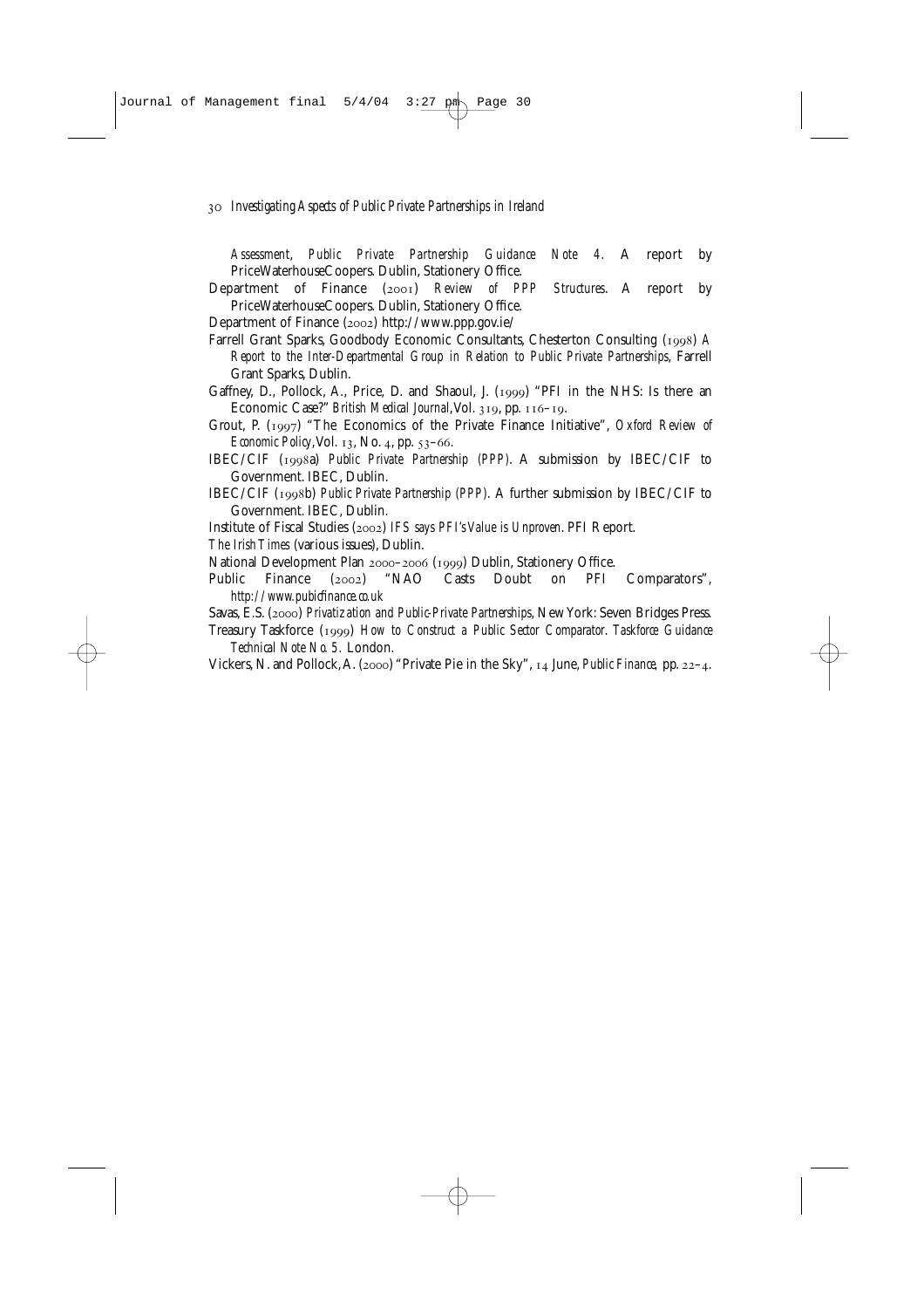# Kurt Lewin:The "Practical Theorist" for the  $2Ist$  Century

. . . . . . . . . . . . . . . . . . .

DAVID COGHLAN<sup>\*</sup> AND TERESA BRANNICK<sup>\*\*</sup>

 $K$ urt Lewin (1890–1946) is considered to be the father of social psychology<br>and in Cartwright's words, "when the intellectual history of the twentieth<br>we have the twentieth with the two states of the twentieth century is written, Kurt Lewin will surely be counted as one of those few men whose work changed fundamentally the course of social science"  $(1951:159)$ . Lewin's contribution to social psychology in general and to the theory and practice of planned change has been well documented and described (Patnoe, 1988; Burke, 2002). Lewin's influence is everywhere in contemporary management: running meetings, work design, training, team development, systems change, leadership styles, participative methods, survey feedback methods, consultation skills, change theory and action research. In the words of Kleiner, "Nearly every sincere effort to improve organisations from within can be traced back to him, often through a thicket of tangled, hidden influences"  $(1996: 30).$ 

Marrow's  $(1969)$  biography of Lewin remains the authoritative work on the subject. Lewin was born in Prussia in  $1890$ . After his family moved to Berlin, he enrolled in the University of Berlin and began doctoral studies in psychology, an emerging offshoot of philosophy. After serving in the First World War, he returned to academia and embarked on a teaching career in Berlin. In contrast with the class-conscious academic norms of the day, Lewin was charismatic, egalitarian, accessible to his students and constantly sitting with his students in cafes and in his home engaging them in long hours of vigorous and provocative discussions of philosophy, psychology and everyday problems. His *Quasslestrippe* group was the best known of these informal settings and from it emerged considerable research (de Rivera, 1976).

With the rise of Nazism, Lewin knew that, as a Jew, he could not get a permanent position so he left Germany in  $1933$  and settled in the United States. After two years at Cornell, he held a research position at the University of Iowa. As Lewin's work became known, many of the most distinguished social psychologists of the current and next generation came to visit him: Margaret

<sup>\*</sup> University of Dublin,Trinity College Dublin.

<sup>\*\*</sup> Smurfit Graduate School of Business, University College Dublin.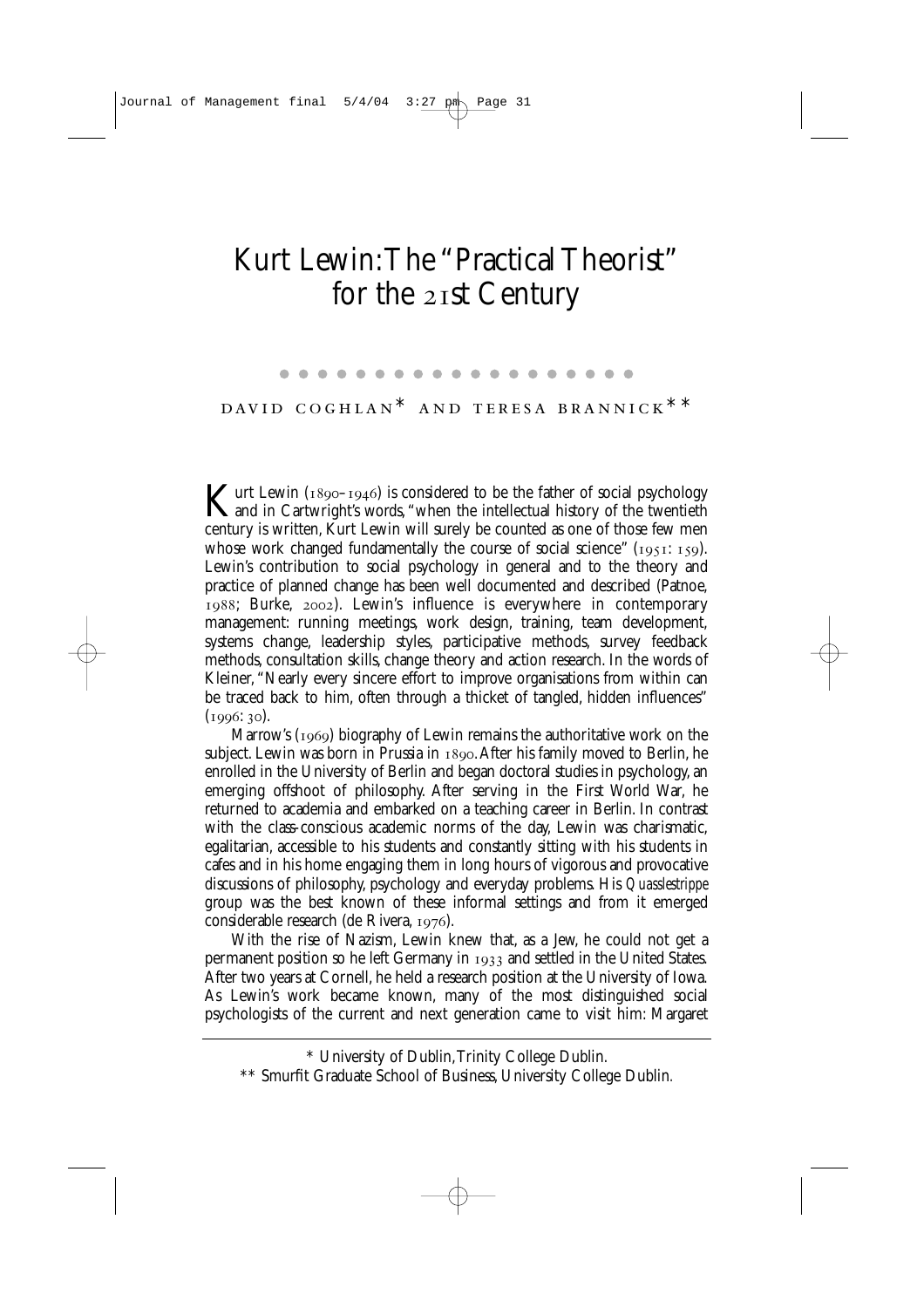Mead, Gordon Allport, Abraham Maslow, Alvin Zander, Alec Bavelas, Ronald Lippitt, Dorian Cartwright, John French and Leon Festinger among others.

By 1944, Lewin was seeking to move beyond Iowa. Douglas McGregor invited him to MIT where he founded the Research Center for Group Dynamics.The Research Center for Group Dynamics at MIT was founded with three objectives: to develop a scientific understanding of the functioning of groups, to bridge the gap between social science knowledge and practice, and to set up a doctoral programme in social psychology (Cartwright,  $1959$ ). The list of those who worked with Lewin at MIT reads like a "who's who" of social psychology: Leon Festinger, Morton Deutsch, Ron Lippitt, Stanley Schachter, Kurt Back, Harold Kelley, John Thibaut, to name the more famous (Patnoe,  $1988$ ). After Lewin's untimely death in  $1947$ , the Center moved to the University of Michigan and joined with Likert's Survey Research Center to form the Institute for Social Research.

Lewin never wrote a book. His writings are spread across a series of papers. A great deal of Lewin's early work is in German and has not been translated. In 1997, the American Psychology Association published a volume comprising two previously published, out-of-print collections of Lewin's papers, *Resolving Social Conflicts* (1948) and *Field Theory in Social Science* (1951), the former reflecting Lewin's practical action research work and the latter his theoretical work.Two years later it published a second volume, a collection of Lewin's papers (Gold, ). So now, with the publication of these two volumes, some of his important papers are readily accessible. There are two major treatises on Lewin's work, Cartwright  $(1959)$  and Deutsch  $(1968)$ , and some commemorative volumes (Stivers and Wheelan, 1986; Wheelan, Pepitone and Abt, 1990; Journal of Social *Issues*, 1992). A popular introduction to Lewin's impact on management thinking and organisation studies is found in Weisbord  $(1987)$ .

Overall his contribution to management was his way of thinking.This article reflects on Lewin's contribution to methodology in social science research and explores how his concerns with linking theory and practice and the high value he placed on democracy have shaped the development of action research.

### ACTIONABLE KNOWLEDGE: LEWIN'S CONTRIBUTION

For Lewin, it was not enough to try to explain things; one also had to try to change them and to involve others in that process of understanding and change. It was clear to Lewin and others that working at changing human systems often involved variables that could not be controlled by traditional research methods developed in the physical sciences.These insights led to the development of action research and the powerful notion that human systems could only be understood and changed if one involved the members of the system in the inquiry process itself. So the tradition of involving the members of an organisation in the change process, which is the hallmark of organisation development, originated in a scientific premise that this is the way to get better data and to effect change.The Harwood pajama factory is credited with being the first industrial site where Lewin's notion of action research was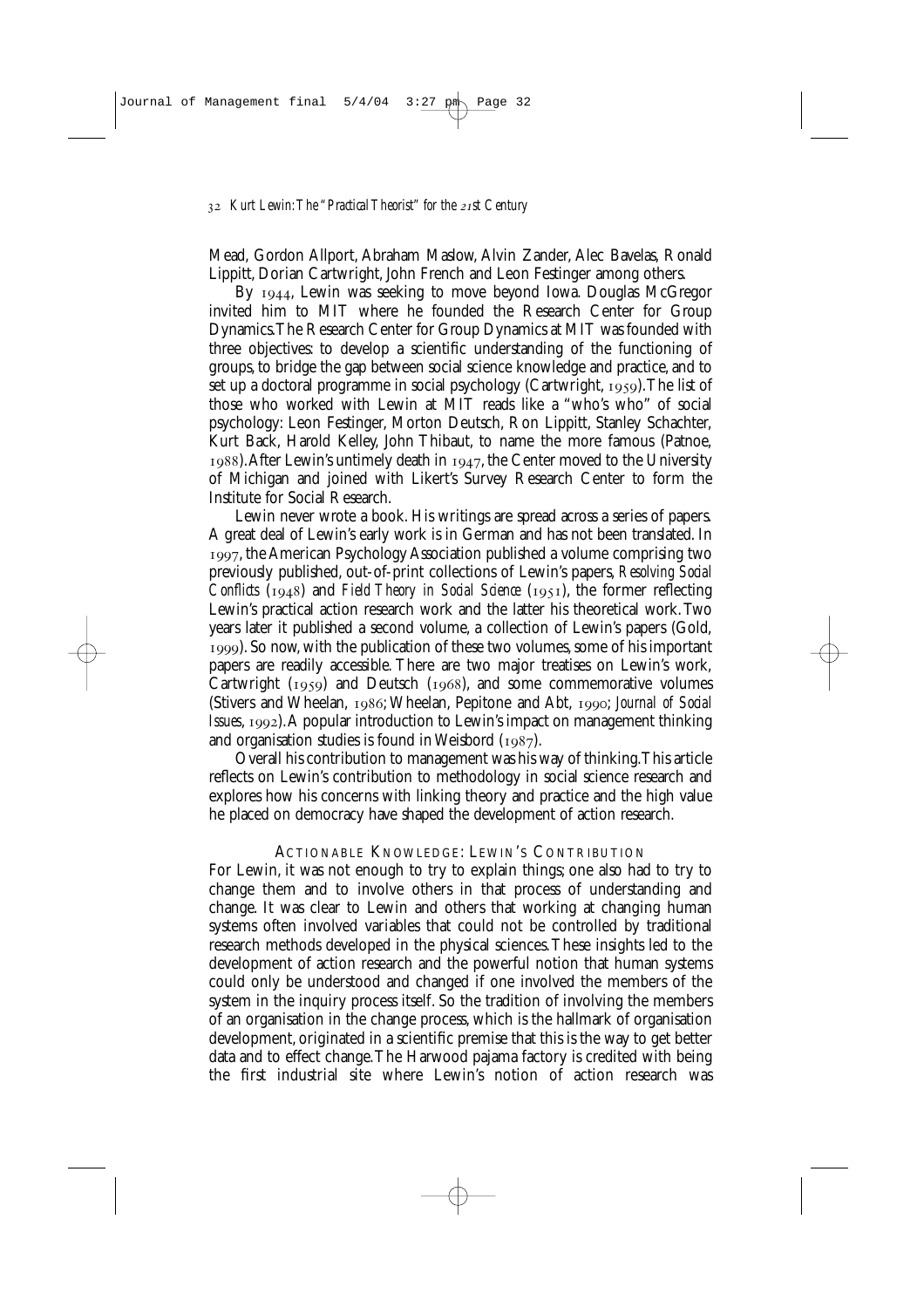implemented (Coch and French, 1948). The researchers were essentially addressing the question of how to introduce technological change into the company where there was strong resistance to change. They set up two approaches to introducing the change: representative participation and total participation in discussing the implementation. Using these two approaches, they were able to show differing effects of each approach on productivity and on the acceptance of the change. The results indicated that productivity increased faster and beyond previous levels in groups where total participation was used as a means of introducing the change.

Lewin was a pioneer researcher in producing actionable knowledge.Argyris  $(1993)$  identifies four core themes in Lewin's work.

- . For Lewin, sound theory was practical and he integrated theory and practice in several ways: by framing the social sciences as the study of problems; by electing to study problems that were critical to society; by beginning research by observing real life; and by connecting all problems, however big or small, to theory (Sandelands, 1990). This was not the norm among social scientists of his day.
- . He designed his research by framing the whole and then differentiating the parts. He drew on metaphors and representations. One well-known metaphor of his is the "gatekeeper", i.e. the one who controls the gate that permits or inhibits members to fulfil their goals (Lewin,  $1948b$ ). His topological representations are the forerunner of systemic representations.
- . He produced constructs to both generalise and to understand the individual situation. He was the researcher–interventionist and sought to enact change in social systems.
- . He was concerned with placing social science at the service of democracy. He was explicit about his concern for developing a better world and in this regard, he predated those who sought to empower the dispossessed.An integral part of the contemporary action research community follows in this tradition.

In Argyris' view, by enacting these four values, Lewin changed the role of those being studied from subjects to clients. He wanted to be of help and if successful would improve the quality of the client's life and produce actionable knowledge.

The famous Iowa studies provide a good illustration of Lewin at work and are an example of Argyris' four themes discussed above.The US government was seeking to respond to meat shortages during the war by changing meat-eating habits. As Lewin asked himself the question, "Why do people eat what they eat?" he found himself examining a variety of social, economic and technological processes. The critical task at the outset was to enable the women (as the "gatekeepers" to their families' dinner tables) to unlearn their well-embedded habits with regard to the forms of meat they supplied to their families and to relearn new habits which were inclusive of forms of meat they previously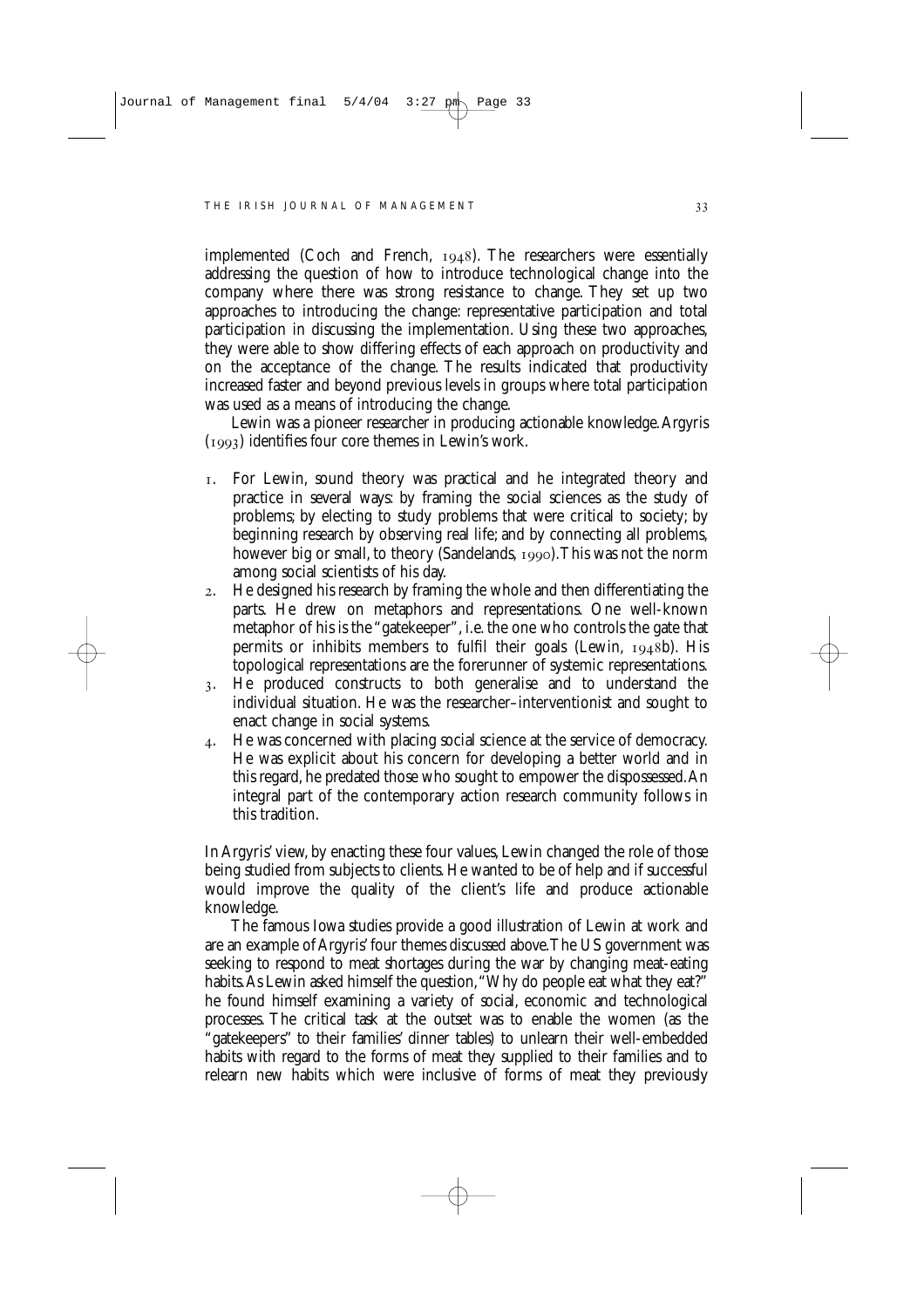considered to be inferior and would not supply to their families. It was through the research that Lewin developed his theory of quasi-stationary equilibrium, gatekeepers and change. The results of these experiments led to Lewin's conceptualisation that people change when they experience the need for change (unfreezing), move to a new standard of behaviour and values (moving) and stabilise the change in normative behaviour (refreezing) (Lewin,  $1948b$ ,  $1951$ ). Later Schein  $(1961, 1996)$  developed Lewin's framework by articulating the psychological dynamics that occur within Lewin's three stages of change. Lewin further asserted that change occurs given conditions which emphasise reduction of those forces restraining change, rather than an increase in the forces driving change. These two learnings from the Iowa studies became the basic philosophical tenets of organisation development (OD) (Coghlan and Mc Auliffe, 2003). Attending to creating the motivation to change by helping people see the need for change and take ownership of it is as important as the changing process itself and the efforts to reinforce change and ensure it survives. Reducing threat and creating psychological safety enable members of organisations to engage in a change process and help make it work.Another outcome from the Iowa studies was Lewin's notion of the theorist and practitioner co-operating to advance theory and improve social practice (Cartwright,  $1978$ ).

### ACTION RESEARCH

Action research is one of Lewin's enduring legacies (Dickens and Watkins, ). Action research focuses on research *in* action rather than research *about* action. Nowadays, the term "action research" is a generic one and is used to refer to a broad range of activities and methods.At its core, action research is a research approach that focuses on simultaneous action and research in a participative manner. Within this approach are multiple paradigms or methodologies, each of which has its own distinctive emphasis (Greenwood and Levin, 1998; Coghlan and Brannick, 2001). Some action research methodologies have developed from sociology and focus on how communities as socio-political systems enact change. These approaches tend to focus on structural emancipatory issues, relating to, for example, education, social exclusion, and power and control (Whyte, 1991; Lynch, 1999; Fals-Borda, ). Other action research methodologies have their origins in applied behavioural science and have developed in the organisational context (Schein, 1995; Coghlan and Brannick, 2001). It provides a vehicle for academic–practitioner collaboration and for research by practitioners (Coghlan, 2003; Adler, Shani and Styhre, 2004).

For Argyris (Argyris, Putnam and Smith,  $1985$ ), the core tenets of action research as Lewin conceived and used it are:

- . It involves change experiments on real problems in social systems. It focuses on a particular problem and seeks to provide assistance to the client system.
- . Like social management more generally, it involves iterative cycles of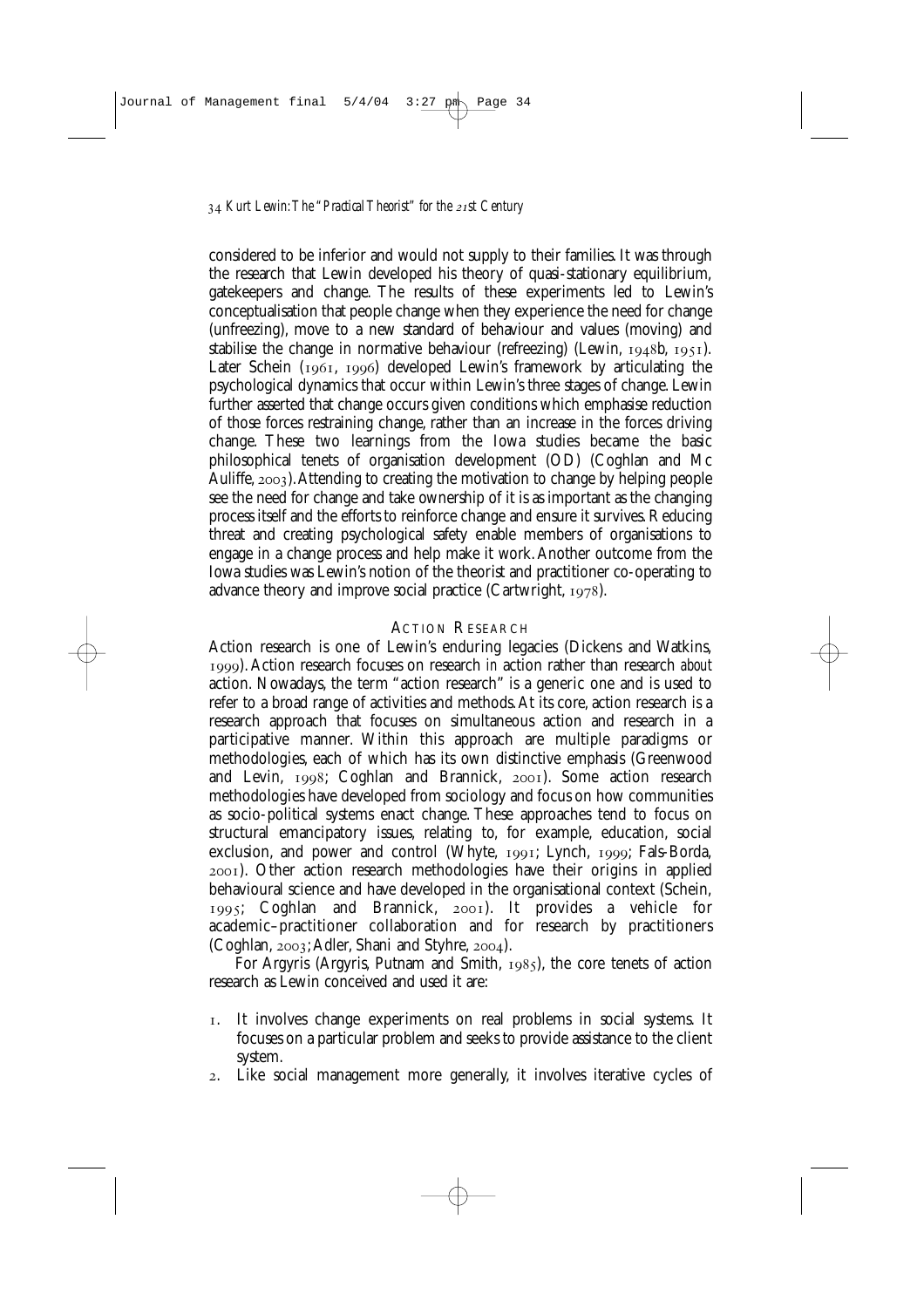identifying a problem, planning, acting and evaluating.

- . The intended change in an action research project typically involves reeducation, a term that refers to changing patterns of thinking and action that are presently well established in individuals and groups. Effective reeducation depends on participation by clients in diagnosis, fact-finding and free choice to engage in new kinds of action.
- . It challenges the status quo from a participative perspective, which is congruent with the requirements of effective re-education.
- . It is intended to contribute simultaneously to basic knowledge in social science and to social action in everyday life. High standards for developing theory and empirically testing propositions organised by theory are not to be sacrificed nor the relation to practice lost.

A significant feature of all action research is that the purpose of research is not simply or even primarily to contribute to the fund of knowledge in a field, or even to develop emancipatory theory, but rather to forge a more direct link between intellectual knowledge/theory and action so that each inquiry contributes directly to the flourishing of human persons and their communities (Reason and Bradbury,  $200I$ ). It is participative, in that the members of the system that is being studied participate actively in the process. It aims at both taking action and creating knowledge or theory about that action (Greenwood and Levin, 1998; Coghlan and Brannick, 2001; Reason and Bradbury, 2001). Since its intended outcomes include both an action and a theory outcome, it does not recognise the traditional distinction between academic and practitioner knowledge. According to principles of action research, the traditional split between research and action is, in many respects, a false distinction and it is based typically on extreme views of what academic researchers and practitioners are.

There is a resurgence of interest in and use of action research (Reason and Bradbury,  $2001$ ). One reason for this is the increasing dissatisfaction with positivist science and the gap it inherently creates between theory and practice (Susman and Evered,  $1978$ ; Thomas and Tymon,  $1982$ ; Lowendahl and Revang,  $1998$ ; Starkey and Madan,  $2001$ . As Reason and Torbert ( $2001$ : 6) argue, following the linguistic turn of post-modern interpretism of the past 30 years, which views reality as a human construction based on language, it is time for an "action turn" that aims at "timely, voluntary, mutual, validity-testing, transformative action in all moments of living".

In contemporary discussions of social science research, pragmatic–critical realism is an approach that differs from positivism and post-modernism in that it articulates a clear position on action.A premise underlying pragmatism is that all human behaviour and all human knowledge take place within and simultaneously reconstruct culturally derived meanings. Pragmatic–critical realism demands a reflexive political praxis. In other words, knowledge claims do not relate to some quest for foundational knowledge, as is the case for positivists and post-modernists, but instead look to practical and political consequences (Johnson and Duberley, 2000).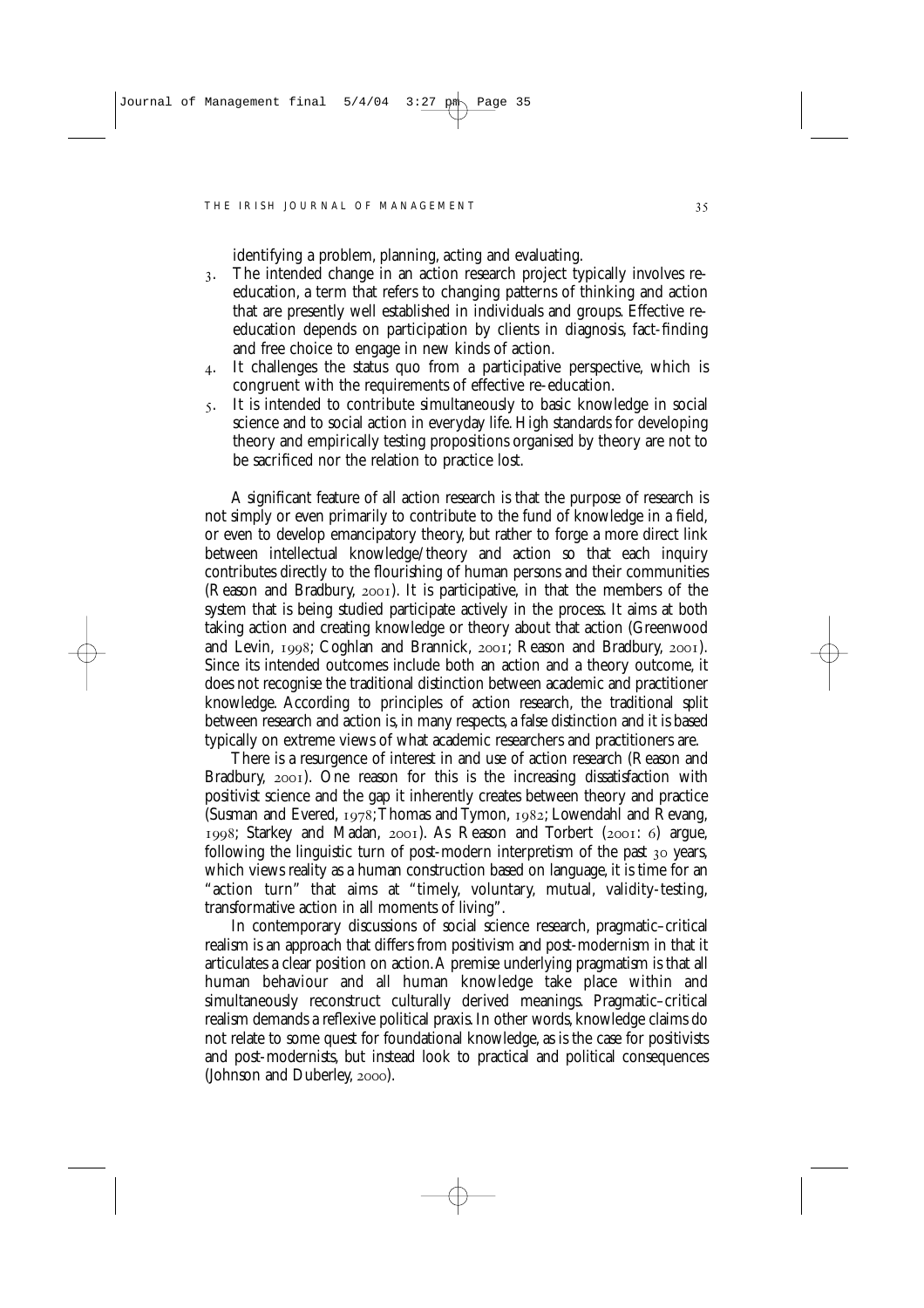### **CONCLUSION**

By all accounts Kurt Lewin was an extraordinary person. His curiosity, constant inquiry and energy in engaging those around him in vigorous conversation created both tough rigorous research and warm-hearted communities of inquiry (Deutsch,  $1992$ ). After his experiences in the Germany of the  $1930s$ , his deep commitment to democracy underpinned all his work. In the words of Kleiner and Maguire, "Lewin was a complete psychologist – a theorist, a methodologist and a practitioner"  $(1986: 12)$ . If the research we conduct into the processes of organisations and how they are managed, into how organisations and communities contribute to the development and flourishing of our world and planet is conducted in the real world of action and contributes to forging "a more direct link between intellectual knowledge and moment to moment personal and social action, so that inquiry contributes directly to the flourishing of human persons, their communities and the ecosystems of which they are part" (Reason and Torbert, 2001: 6), then we can rightly acknowledge Lewin and his legacy as our own.

### **REFERENCES**

- Adler, N., Shani, A.B. (Rami) and Styhre, A. (2004) *Collaborative Research in Organizations*, Thousand Oaks, CA: Sage.
- Argyris, C. (1993) *Knowledge for Action*, San Francisco: Jossey-Bass.
- Argyris, C., Putnam, R. and Smith, D. (1985) Action Science, San Francisco: Jossey-Bass.
- Bargal, D., Gold, M. and Lewin, M. (eds) (1992) "The Heritage of Kurt Lewin: Theory, Research and Practice", *Journal of Social Issues*, special issue, Vol. 48, No. 2.
- Burke, W.W. (2002) *Organization Change: Theory and Practice*, Thousand Oaks, CA: Sage.
- Cartwright, D. (1951) Foreword in K. Lewin, *Field Theory in Social Science: Selected Theoretical Papers*, D. Cartwright (ed.) (reprinted Washington, DC: American Psychological Association, 1997, pp. 159-67).
- Cartwright, D. (1959) "Lewinian Theory as a Contemporary Systematic Framework" in S. Koch (ed.) *Psychology: A Study of a Science*, New York: McGraw-Hill, Vol. 2, Nos  $7-91$ .
- Cartwright, D. (1978) "Theory and Practice", *Journal of Social Issues*, Vol. 34, No. 4, pp. 168-80.
- Coch, L. and French, J. (1948) "Overcoming Resistance to Change", *Human Relations*, Vol. 1,  $512 - 32.$
- Coghlan, D. (2003) "Practitioner Research for Organisational Knowledge: Mechanistic and Organistic Approaches to Insider Action Research", *Management Learning*, Vol. 34, No. .
- Coghlan, D. and Brannick, T. (2001) *Doing Action Research in Your Own Organisation*, London: Sage.
- Coghlan, D. and Mc Auliffe, E. (2003) *Changing Healthcare Organisations*, Dublin: Blackhall Publishing.
- de Rivera, J. (1976) Field Theory as a Human Science: Contributions of Lewin's Berlin Group, New York: Gardner.
- Deutsch, M. (1968) "Field Theory in Social Psychology" in G. Lindsey and E. Aronson (eds) Handbook of Social Psychology, Reading, MA: Addison-Wesley, Vol. 1, pp. 412-87.
- Deutsch, M. () "Kurt Lewin:The Tough-Minded and Tendered-Hearted Scientist", *Journal of Social Issues*, Vol. 48, No. 2, pp. 31-43.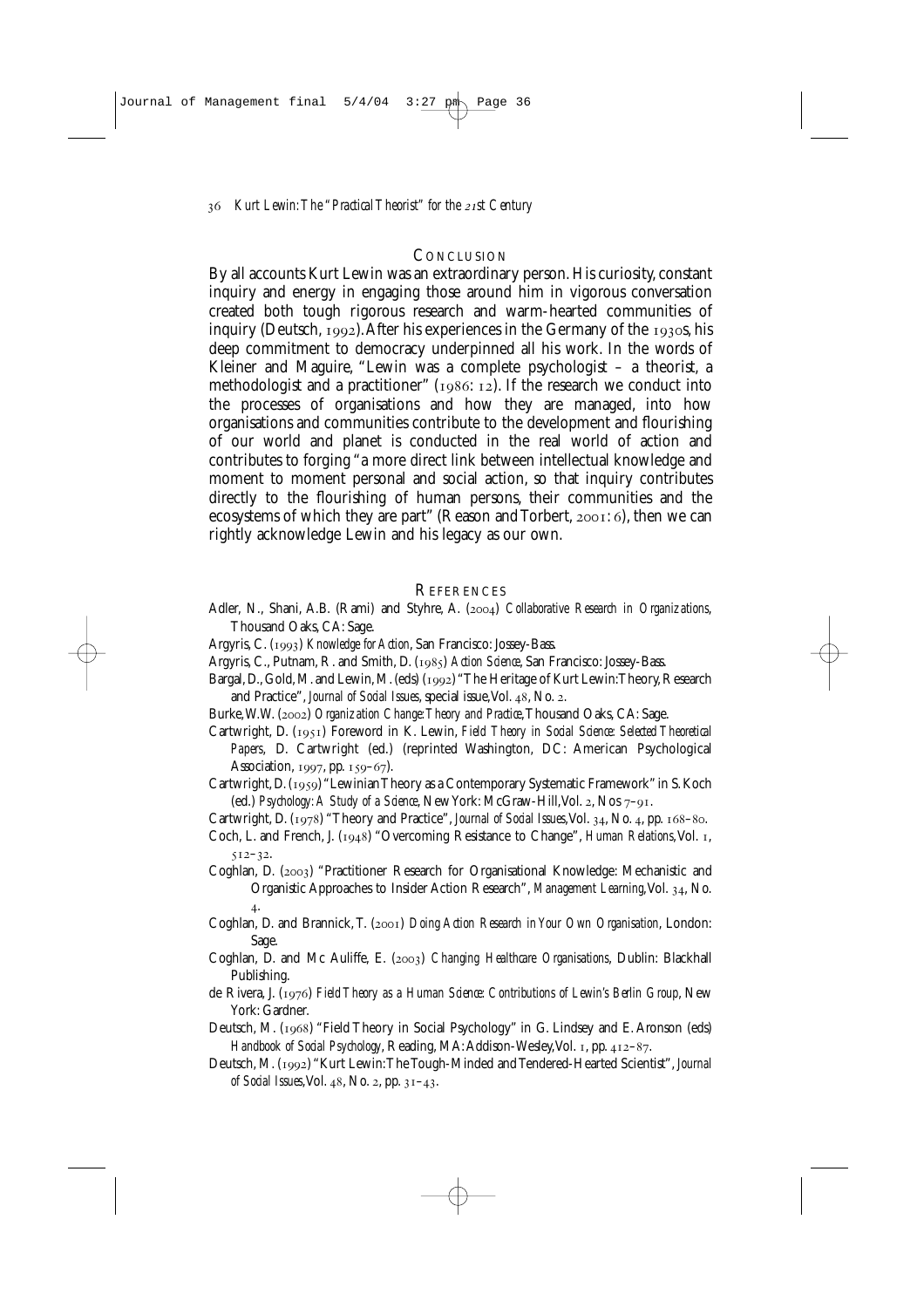- Dickens, L. and Watkins, K. (1999) "Action Research: Lewin Revisited", *Management Learning*, Vol. 30, No. 2, pp. 127-41.
- Fals-Borda, O. (2001) "Participatory (Action) Research in Social Theory: Origins and Challenges" in P. Reason and H. Bradbury (eds) *Handbook of Action Research*. London: Sage, pp.  $27 - 37$ .
- Gold, M. (ed.) (1999) The Complete Social Scientist: A Kurt Lewin Reader, Washington, DC: American Psychological Association.
- Greenwood, D. and Levin, M. (1998) Introduction to Action Research, Thousand Oaks, CA: Sage.
- Johnson, P. and Duberley, J. (2000) *Understanding Management Research*, London: Sage.

Kleiner, A. (1996) The Age of Heretics, London: Nicholas Brealey.

- Kleiner, R. and Maguire, F. ( $1986$ ) "Lewin's Sphere of Influence from Berlin" in E. Stivers and S. Wheelan (eds) *The Lewin Legacy: Field Theory in Current Practice*, New York: Springer-Verlag, pp. 12-20.
- Lewin, K. (1948a) Resolving Social Conflicts: Selected Papers on Group Dynamics (reprinted Washington, DC: American Psychological Association 1997).
- Lewin, K.  $(\text{1948b})$  "Group Decision and Social Change" in E. Maccoby, E. Newcomb and E. Hartley (eds) *Readings in Social Psychology*, New York: Holt (reprinted in Gold, pp. 265-84).
- Lewin, K. (1951) Field Theory in Social Science: Selected Theoretical Papers, D. Cartwright (ed.) (reprinted Washington, DC: American Psychological Association, 1997).
- Lowendahl, B and Revang, O. (1998) "Challenges to Existing Strategy Theory in a Post-Industrial Age", *Strategic Management Journal*, Vol. 19, pp. 755-73.
- Lynch, K. (1999) "Equality Studies, the Academy and the Role of Research in Emancipatory Social Change", *Economic and Social Review*, Vol. 30, No. 1, 41-69.
- Marrow, A.J. (1969) The Practical Theorist: The Life and Work of Kurt Lewin, New York: Teachers College, Columbia University.
- Patnoe, S. (1988) A Narrative History of Experimental Social Psychology: The Lewin Tradition, New York: Springer-Verlag.
- Reason, P. and Bradbury, H. (2001) Handbook of Action Research, London: Sage.
- Reason, P. and Torbert, W.R. (2001) "The Action Turn: Toward a Transformational Social Science", *Concepts and Transformation*, Vol. 6, No. 1, pp. 1-32.
- Sandelands, L.E. (1990) "What is so Practical about Theory? Lewin Revisited", *Journal for the Theory of Social Behavior*, Vol. 20, No. 3, pp. 236–62.
- Schein, E.H. (1961) *Coercive Persuasion*, New York: Norton.
- Schein, E.H.  $(\text{1995})$  "Process Consultation, Action Research and Clinical Inquiry: Are they the Same?" *Journal of Managerial Psychology*, Vol. 10, No. 6, pp. 14-19.
- Schein, E.H. (1996) "Kurt Lewin's Change Theory in the Field and in the Classroom: Notes toward a Model of Managed Learning", *Systems Practice*, Vol. 9, No. 1, 27-48.
- Starkey, K. and Madan, P. (2001) "Bridging the Relevance Gap: Aligning Stakeholders in the Future", *British Journal of Management*, special issue, Vol. 12, pp. 3-26.
- Stivers, E. and Wheelan, S. (1986) The Lewin Legacy: Field Theory in Current Practice, New York: Springer-Verlag.
- Susman, G. and Evered, R. (1978) "An Assessment of the Scientific Merits of Action Research", *Administrative Science Quarterly*, Vol. 23, pp. 582-603.
- Thomas, K.W. and Tymon, W.G. Jr (1982) "Necessary Properties of Relevant Research: Lessons from Recent Criticisms of Organizational Sciences", *Academy of Management Review*, Vol. 7, No. 3, pp.  $345 - 52$ .
- Weisbord, M.E. (1987) *Productive Workplaces*, San Francisco: Jossey-Bass.

Wheelan, S., Pepitone, E. and Abt, V. (1990) Advances in Field Theory, Thousand Oaks, CA: Sage. Whyte, W.W. (1991) *Participatory Action Research*, Thousand Oaks, CA: Sage.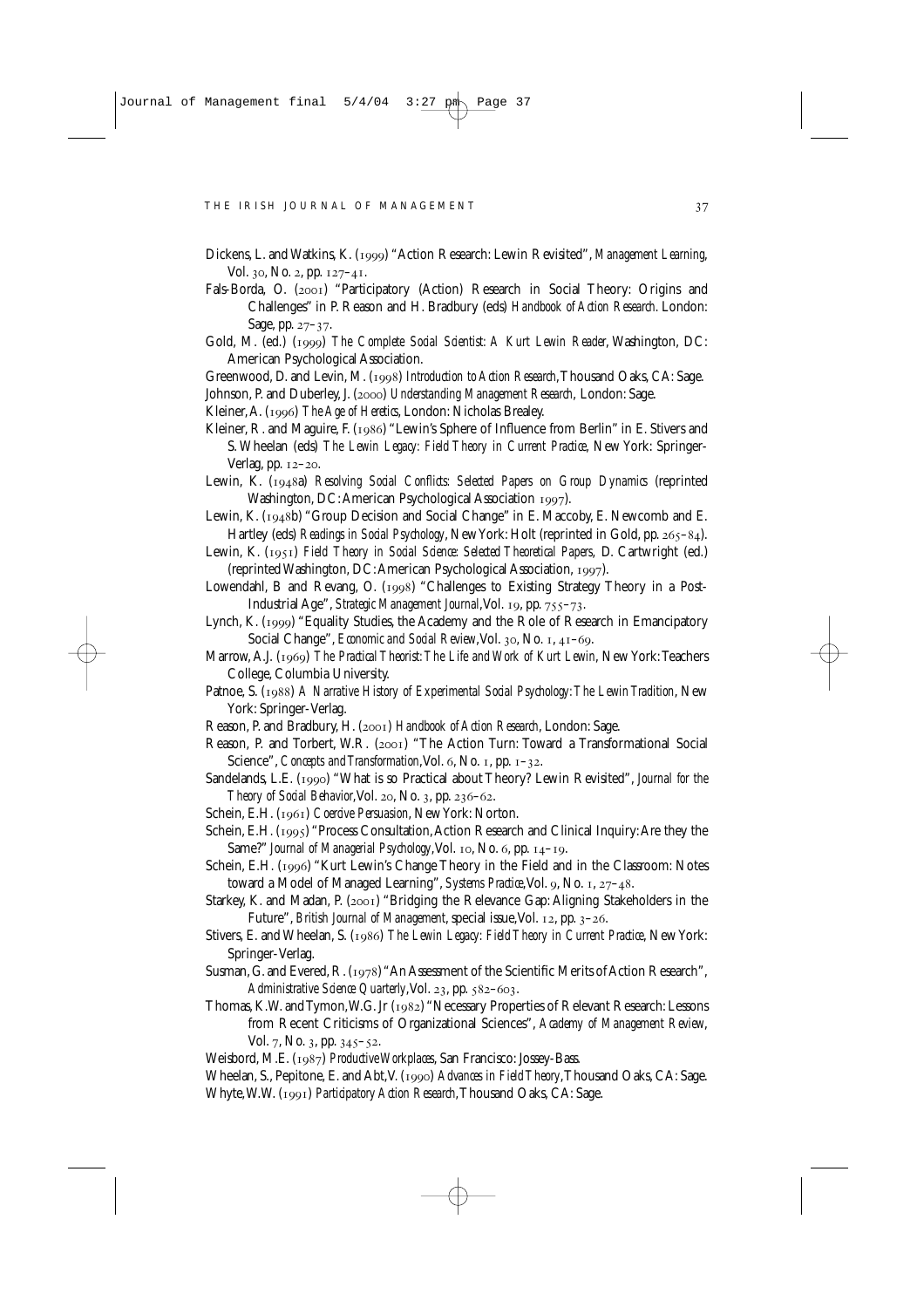# Towards Developing a Food Safety Model: An Insider Research Approach

# . . . . . . . . . . . . . . . . . . . PAT DOYLE\* AND TERESA BRANNICK\*\*

### INTRODUCTION

 $\sum_{\text{addressed}}$  the  $_{23}$  June  $_{1877}$ , Benjamin Disraeli, then prime minister of the UK, foundation upon which all their happiness and all their power as a state depend". This profound statement is equally true today from a public health and wellbeing viewpoint.

Insider action research is used to develop a food safety model in a business environment. The author, who is a full-time employee of Premier Dairies consumer foods, carried out research on the food safety area of the business, as an insider researcher. Premier Dairies is a consumer-driven fresh-food business with over  $\overline{100}$  years of a proud tradition of servicing the consumer with fresh food products. The author was requested to head up the Project Hero multidisciplined steering committee. One of the primary objectives of this project is to research the importance of food safety to the consumer. Full access for food safety information was agreed at steering-committee level and the project was driven from board level. The author was recognised as a person with management change skills in the consumer business. The company was not concerned about confidentiality, patent or copyrights for this food safety project. Premier Dairies expected competitive advantage to be obtained from a food safety and marketing perspective.

Of increasing importance to consumers are issues of food safety and traceability. Consumers have become more aware of food safety and traceability as a result of increasing public concern with Bovine Spongiform Encephalopathy (BSE), the human killer bacterium E.Coli  $0.675H$ , salmonella in eggs and chickens, genetically modified foods, growth hormones, antibiotics and contamination with other such dangerous substances as dioxins and benzene. They now expect adequate and effective control systems in the food chain to minimise the risk of rogue proteins, pathogenic bacteria, toxins, antibiotics and

<sup>\*</sup> Operations Manager, Boyne Valley Group, Drogheda, Co. Louth.

<sup>\*\*</sup> Smurfit Graduate School of Business, University College Dublin.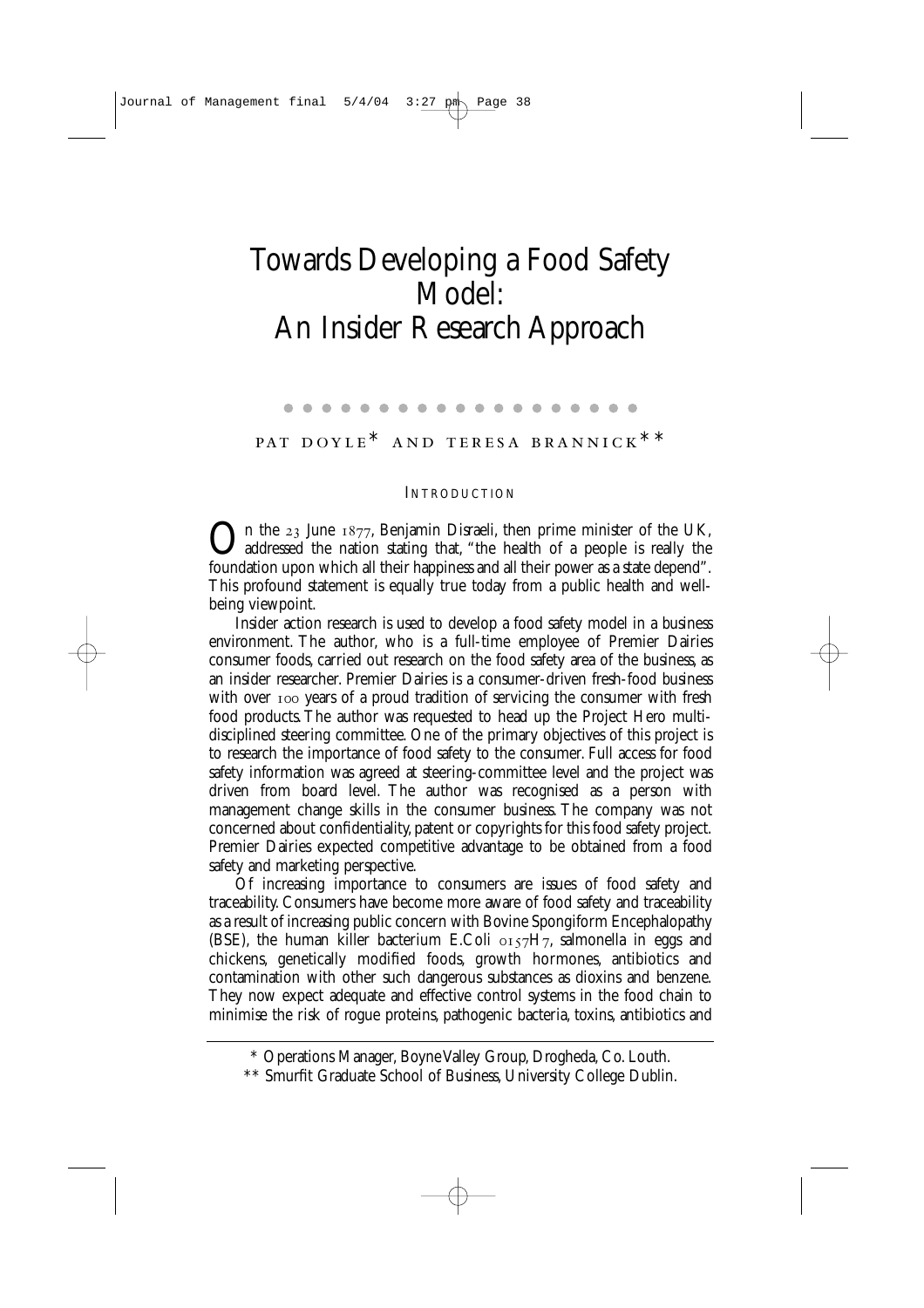other hazardous substances. Food safety and traceability must be clearly directed at protecting the consumer, due to consumers' growing awareness of the potential health dangers of food.

Globalisation of food companies has given rise to large centralised distribution depots, which has lengthened the food chain and further increased the risk of contamination. The advent of mass-produced convenience foods means people take less time and care in food preparation.There is an increasing demand for ready-to-go foods, resulting in non-traditional outlets, for example forecourts, serving such food products. An increasing trend of more people eating outside the home is resulting in a higher proportion of people at risk to food scare outbreaks and illness, as detailed in the Food Safety Authority Survey of 2002.

### BACKGROUND TO DEVELOPING A FOOD SAFETY MODEL

Lucretius (BC,  $99-55$ ) the Roman poet and philosopher stated: "What is food to one man may be fierce poison to another". This is still a highly relevant statement, as recent food scares by dioxins, genetically modified foods, BSE and foot and mouth epidemics caused consumers to be more concerned about the possibility of being poisoned by the food they eat. From time immemorial, man has worried about mistakes and their consequences.The Babylonian king Hommurabi (about  $1700$  BC) heralded today's notion of product safety, when consequences of a building falling were laid down. In  $1951$ , Juran published his first edition of *Quality Control Handbook*, which became the bible for quality control during this period. In  $1956$ , Armond Feiggenbaum developed Juran's ideas further by introducing the concept of Total Quality Control (TQC). TQC fostered the principle of inter-functional teams that would share the responsibility for all phases of design, manufacture distribution and marketing of a product. In the late  $_{1950}$ , Tauchi, a Japanese quality engineer, developed the now famous Toyota system with such concepts as Just in Time (JIT) and Quality Circles (QC). Kuoru in  $1985$  focused on the philosophies and principles of quality assurance in the commercial world. The International Standardisation Organisation (ISO) began operations in  $1947$  with the following mission:

> … to promote the development of standardisation of related activities in the world with a view to facilitating the international exchanges of goods and services and to developing co-operation in spheres of intellectual, scientific, technological and economic activity.

The ISO released its first core series of five quality-assurance standards in 1987: ISO 9000, ISO 9001, ISO 9002, ISO 9003, ISO 9004. The ISO series was revised in to harmonise elements of quality systems and to include a customer focus. ISO  $9004$ , Part  $2$  in particular, deals with service quality for business. More recently, ISO  $_{14001}$  is the common environmental standard.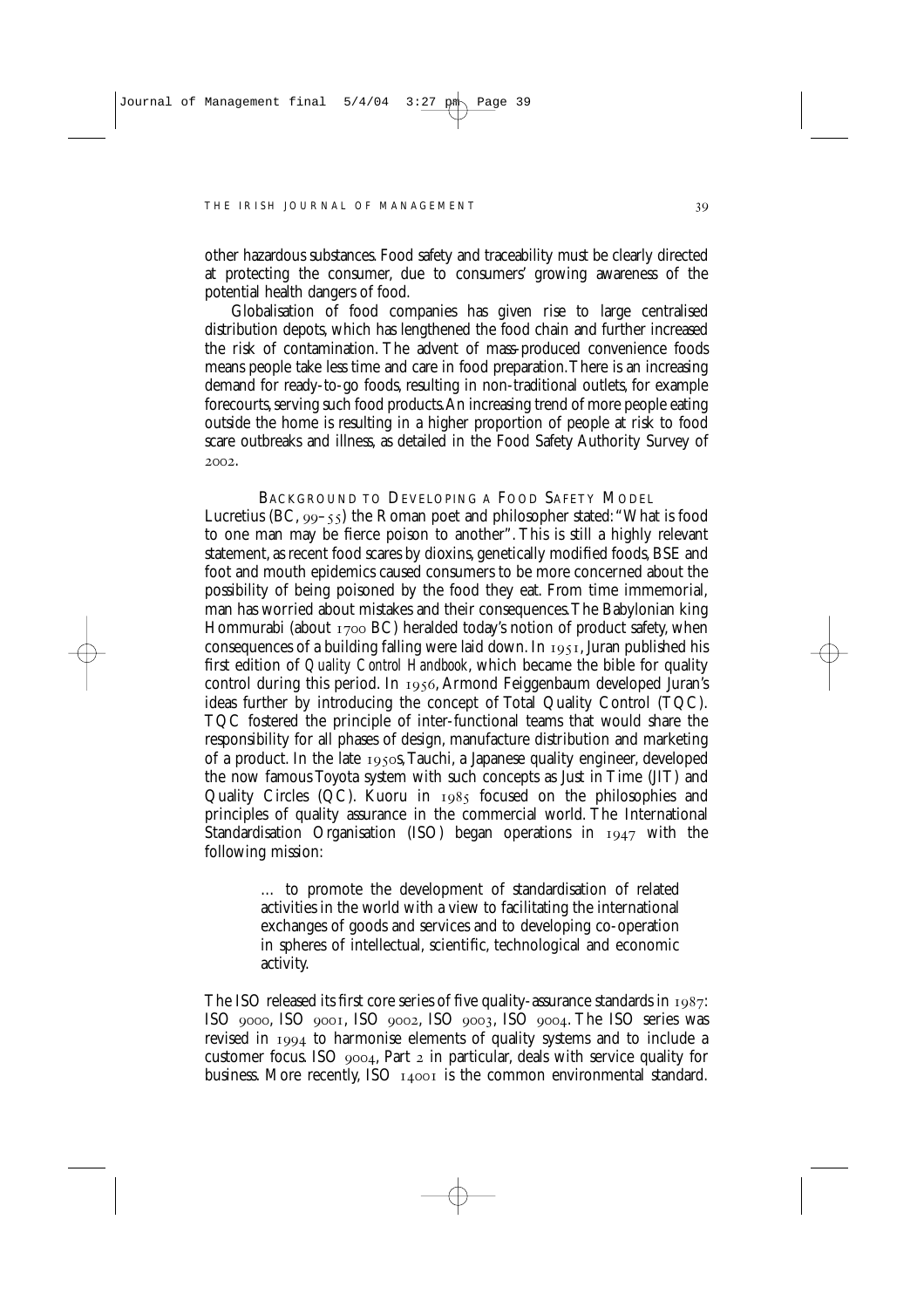The Occupational Health and Safety (OHAS) 18001 standard deals with occupational health and safety requirements. ISO is now an internationally recognised standard for all areas of consumer quality assurance.

Hazard analysis is a critical assessment of all potential risks associated with the food chain to protect human consumption from the primary producer to the consumer. The pathway to the Hazard Analysis and Critical Control Point (HACCP) system started in  $1959$ , when the Pillsbury Company was asked to produce a food that could be used under zero gravity conditions in the space capsule. NASA required Pillsbury to keep adequate records to ensure that all the raw materials could be traced back to source. HACCP is the systematic study of ingredients, processing, handling, packaging, storage, distribution and consumer use. This analysis enables us to identify the process flow together with critical areas that might contribute to a safety hazard. Information of this nature allows us to determine the Critical Control Point (CCP) of the food chain under investigation (Pierson and Corlett,  $1992$ ). The definition of a CCP is "any activity in the food chain from raw material to finished product where the loss of control can result in an unacceptable food safety risk". Particular areas of concern are pathogens, toxins, antibiotics, dioxins, heavy metals, prions, pesticides and other hazardous chemicals in food products.The HACCP method has been used by the US National Academy of Sciences to promote food safety and traceability principles since  $1985$ .

The generic HACCP system consists of seven principles that outline how to establish, implement and maintain a HACCP plan for any operation under examination.The following is a summary of the seven HACCP principles:

- . conduct a hazard analysis;
- . determine the CCP;
- . establish critical limit(s);
- . establish a system to monitor control of the CCP;
- . establish corrective action to be taken when monitoring indicates that a CCP is not under control;
- . establish proper procedures for verification to confirm that the HACCP system is working effectively;
- . establish documentation concerning all procedures and records appropriate to these principles and their application.

It is vital that a HACCP team be assembled consisting of experts in food production who are well informed on food safety and traceability measures.

Total Quality Management (TQM) is a comprehensive approach to improving competitiveness, effectiveness and flexibility through planning, organising and controlling each activity. Gavin  $(1970)$  proposes a list of seven critical dimensions of quality that serves as a useful framework for strategic analysis: performance, reliability, conformance, durability, serviceability, aesthetics and perceived quality. TQM requires a mindset change starting with top management, where a total commitment to quality needs to be demonstrated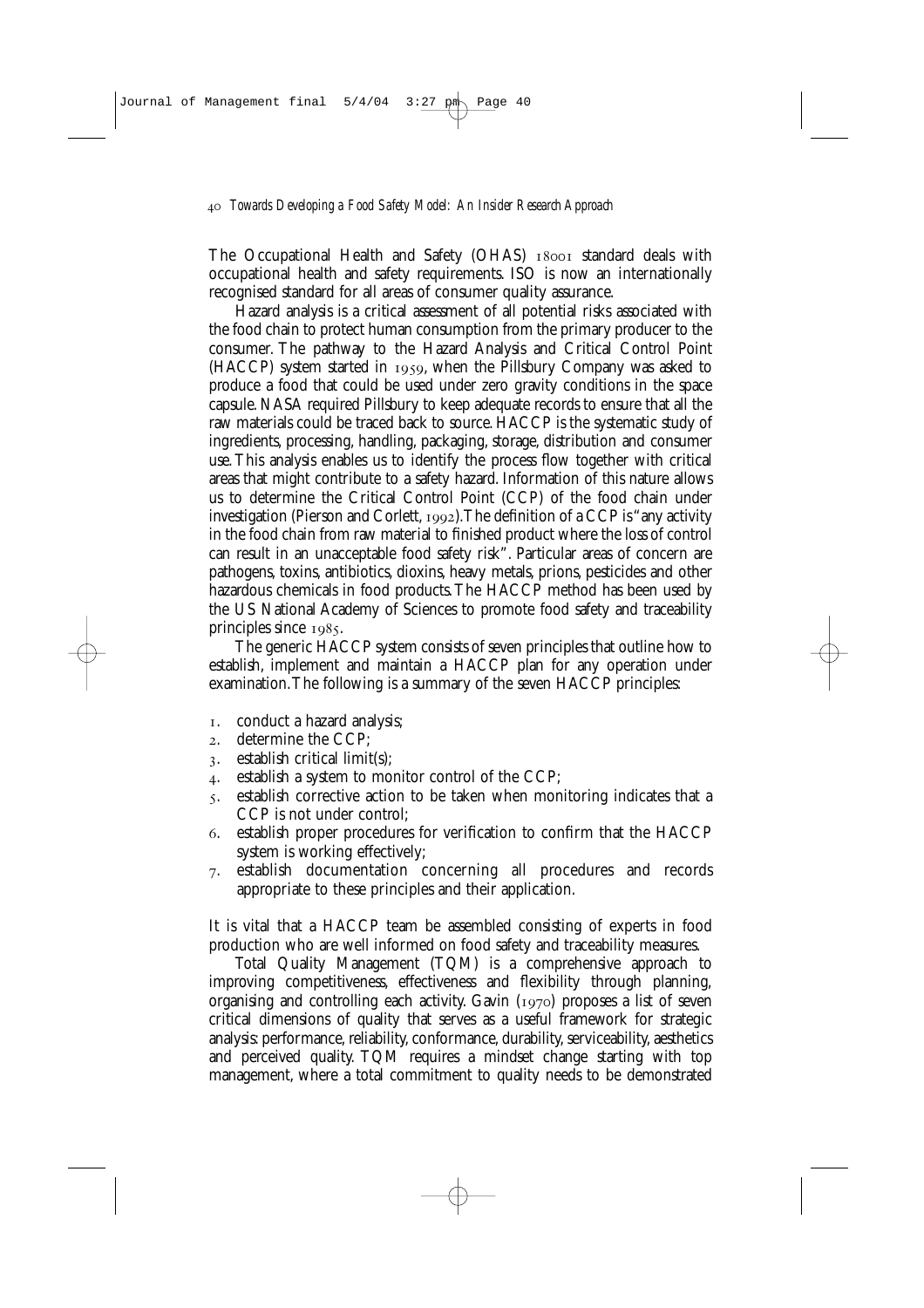with each individual playing their respective role (Porter and Rayner,  $1992$ ). TQM is concerned with changing attitudes, behaviour and skills so that the very culture of the organisation becomes one of preventing quality failure and doing the right thing right – first time, every time. Oakland  $(i993)$  outlines five principals of TQM: customer, culture, commitment, communication and process. Cullen and Halligum  $(1987)$  detailed the continuous improvement cycle for TQM systems. Consumer focus is clearly the primary driver for developing and improving products in the food business.

Good Manufacturing Practice (GMP) is based on the principle of continuous improvement, simplicity, the elimination of waste, minimising process variation and producing safe products. All employees are potential problem solvers, if adequately trained and focused to identify problems and implement improvements in the food chain. Plant and office layouts should be kept compact and safe to ensure low inventory.This will facilitate productivity and effectiveness in the business (Huge and Anderson,  $1988$ ). In  $1986$ , Shonberger stated, "GMP is not merely arranging resources in order to produce goods and services, but it is marshalling resources for continual improvement". Clean production and waste minimisation is imperative in any good manufacturing operation. Premier Dairies launched a World Class Manufacturing (WCM) continuous improvement programme in January to obtain a best practice operation for the consumer products business unit.

### THE ELEMENTS OF A FOOD SAFETY MODEL

The key components or features of a food safety model are traceability, hygiene, food legislation, managers' decision-making process, health and safety in the workplace, consumer culture and new product development.

### **Traceability**

Traceability is defined as "the ability to trace both products and activities as core entities in the food chain system" (Kim et al., 1995). Traceability and adequate labelling of food products is now an essential element of food safety, because of the increase in genetically modified foods, food additives and food scares. When food is processed, it is necessary to identify the source of raw materials used in the manufacture of the batch. A practicable way to check a food chain system is to take samples of finished product and carry out a systematic audit back to the raw materials and packaging. Moe (1998) described traceability as the "ability to monitor a product through the total food chain". Liquid milk, for example, has the following food chain cycle: primary dairy farm, milk assembly, processing, distribution, retailing and consumer.

### **Hygiene**

The word hygiene is Greek in origin and comes from *Hygeia*, the Greek goddess of health. Since the earliest times, hygienic codes of practice have been in operation to ensure the safe production of food. Codes of practice (COP)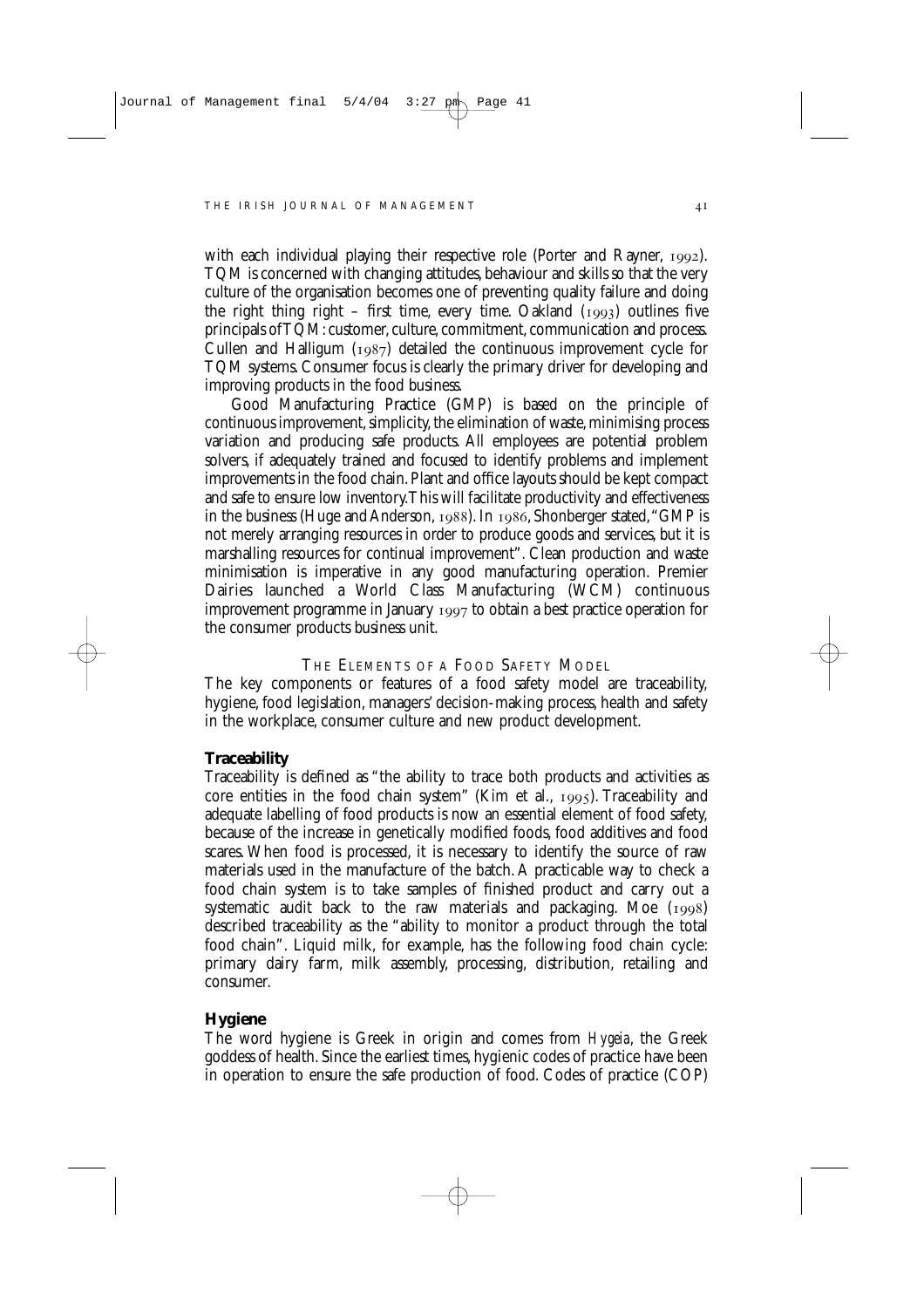have a major role to play in helping the food industry to protect the consumer and comply with our food regulations (EU Hygiene and Foodstuffs Regulation 2000). The EU food policy is built on stringent food safety standards which serve to protect and promote the health of the consumer.The EU Commission's White Paper on Food Safety (2000) advocates "[a] coordinated and holistic approach towards hygiene as an essential element of food safety". The EU Council Directive  $93/43/EC$  outlines the rules for hygiene of foodstuffs and the procedures for verification and compliance with these rules. However, the primary responsibility for food safety rests with industry. Primary producers and suppliers must operate self-checking quality-control procedures. Codes of practice protect the consumer by providing safe products and enables industry to optimise on scarce resources. Continuous improvement hygiene programmes ensure that codes of practice are reviewed on an ongoing basis in the interest of food safety and traceability.

# **Food Legislation**

Food legislation is documented and reviewed by Doyle and Smith  $(1989)$ , O'Rourke ( $2001$ ) and in Food Safety Facts  $2003$ , with a particular focus on food safety and traceability. The Food Safety Authority of Ireland was established in January to enforce legislation and to promote a greater awareness of the issues involved in food safety. The Food Safety Promotion Board was set up under the Belfast Agreement on the 2 December 1999. This board provides information and advice on food safety matters and runs public awareness programmes on the importance of food safety.The European Food Safety Authority (EFSA) came into operation through the EU  $178/2002$ Directive on the  $28$  January  $2002$ . The main aims of EFSA are safety risk assessment and communications on the Rapid Alert System (RAS) to consumers and industry.

# **Decision-Making Process for Managers**

Managers spend much of their time solving problems and making decisions. Problems occur as a result of dynamic change in the business environment.The decision-making process involves evaluating, selecting and implementing a course of action for problem solving. Decision making is defined as making a choice between alternatives (Churchman,  $1968$ ). Simon ( $1960$ ) viewed decision making as a three-stage continuous process, beginning with intelligence, followed by design and choice. A typical decision-making situation has three potential outcomes: certainty, risk and uncertainty.Very few decisions are made with perfect information, because obtaining such information is attempting to control future events, which is impossible. Successful management depends on the ability to predict and control human behaviour in a given environment and thus optimising on positive cash flows and profits.

More than ever, insight into the future of business is the difference between success and failure. Decision-making analysis concentrates on the value of information and the cost of obtaining such information. The purpose of a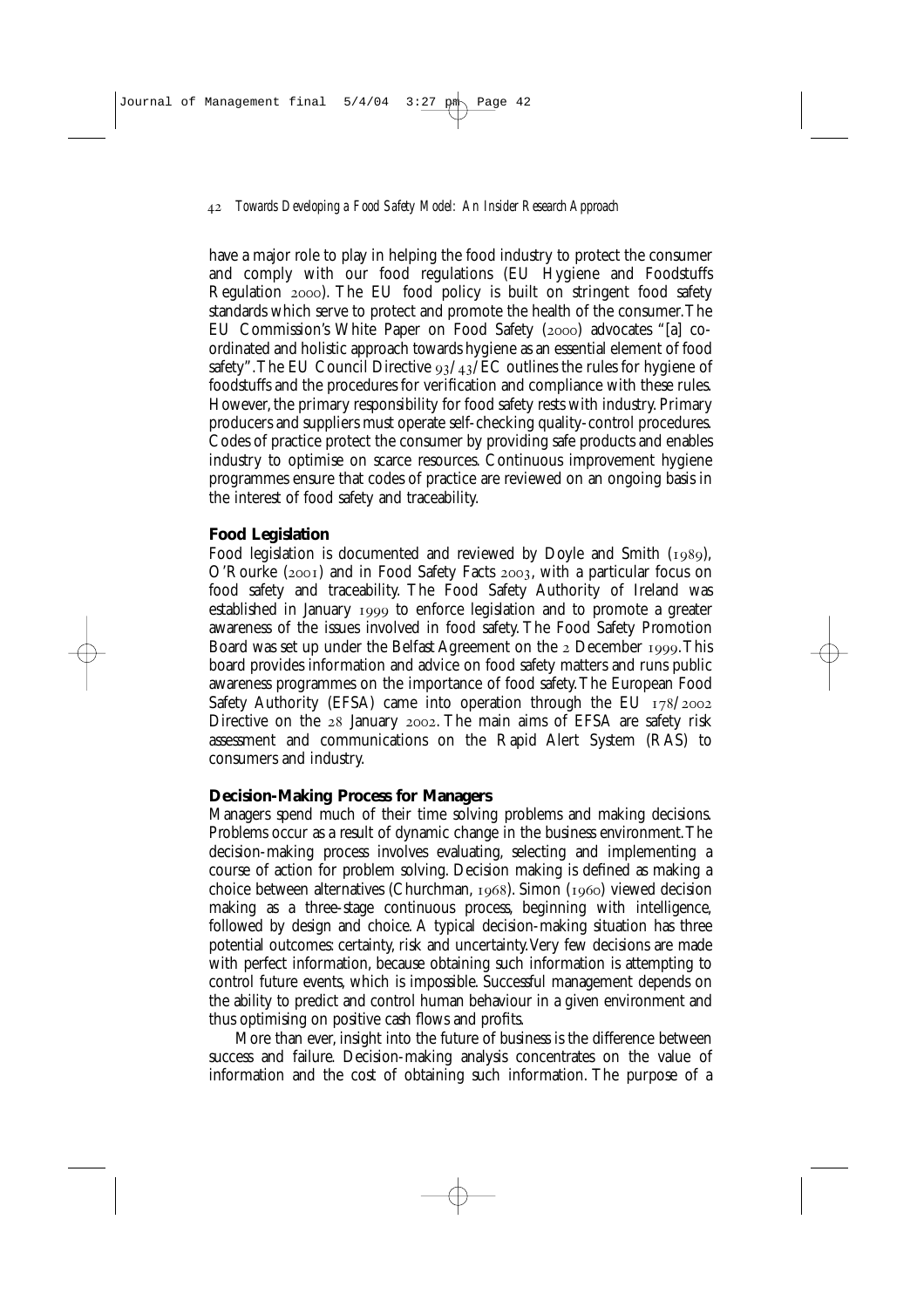decision model is to provide decision makers with insights regarding the decision-making process in such a way as to enhance their overall intuitive decision-making ability. Decision models are important for food safety risk assessment and the development of quality safety systems. Lindbloom  $(1957)$ postulated the "muddling through" decision-making process in an organisational environment. Decision models should have a manageable number of variables, reflect reality and should not be over-simplified. Executive decision-making styles need to be included in the development of the model by the researcher. The decision model should be viewed as one of many possible inputs into the eventual decision. Gorry and Morton  $(iq71)$  outlined three decision-making types: structured, semi-structured and unstructured for operational and management controls and strategic planning. Byrd and Moore  $(1982)$  have reviewed the application of the following models in a business environment: mathematical models, materials requirement planning, regression models, critical path method, project evaluation and review technique, decision tree, probabilistic simulation models, deterministic simulation models, linear programming and strategic models. The decision-making process may be viewed in terms of normative (prescriptive) and descriptive models based on the concept of rationality. The normative model defines how a decision maker should act to make decisions, while the descriptive approach describes how decisions are actually made. The objective of this research is to develop a descriptive food safety model based on rationality and practical business experience.

#### **Health, Safety and Welfare**

Safety, health and welfare in work are well documented by Byrne  $(2001)$ . There is now a need to ensure health, safety and welfare in the workplace operates at the highest level consistent with technical development and economic social progress.There are now requirements that a health, safety and welfare policy mission statement is agreed by the business and fully implemented by safe codes of practice. It is essential that EU and Irish health, safety and welfare legislation be adhered to at the highest practicable level to create a safer workplace environment (Safety, Health and Welfare Act, 1989). The operation of working partnerships between employers and employees on health and safety management systems helps to prevent injuries and ill health in the workplace and contributes to improved work practices. Animal health and welfare is based on the principles of humane care and use.This necessitates the provision of essential food, water shelter and healthcare, together with the alleviation of pain and suffering. Consumers feel happier about meat and meat products coming from well-cared-for animals and birds. MAFF Codes of Practice  $(100I)$  detail the five freedoms for farm animals as freedom from hunger, thirst, stress, movement and access to shelter. It is important that the best codes of practice are operated, which will satisfy the consumer and produce a quality food product.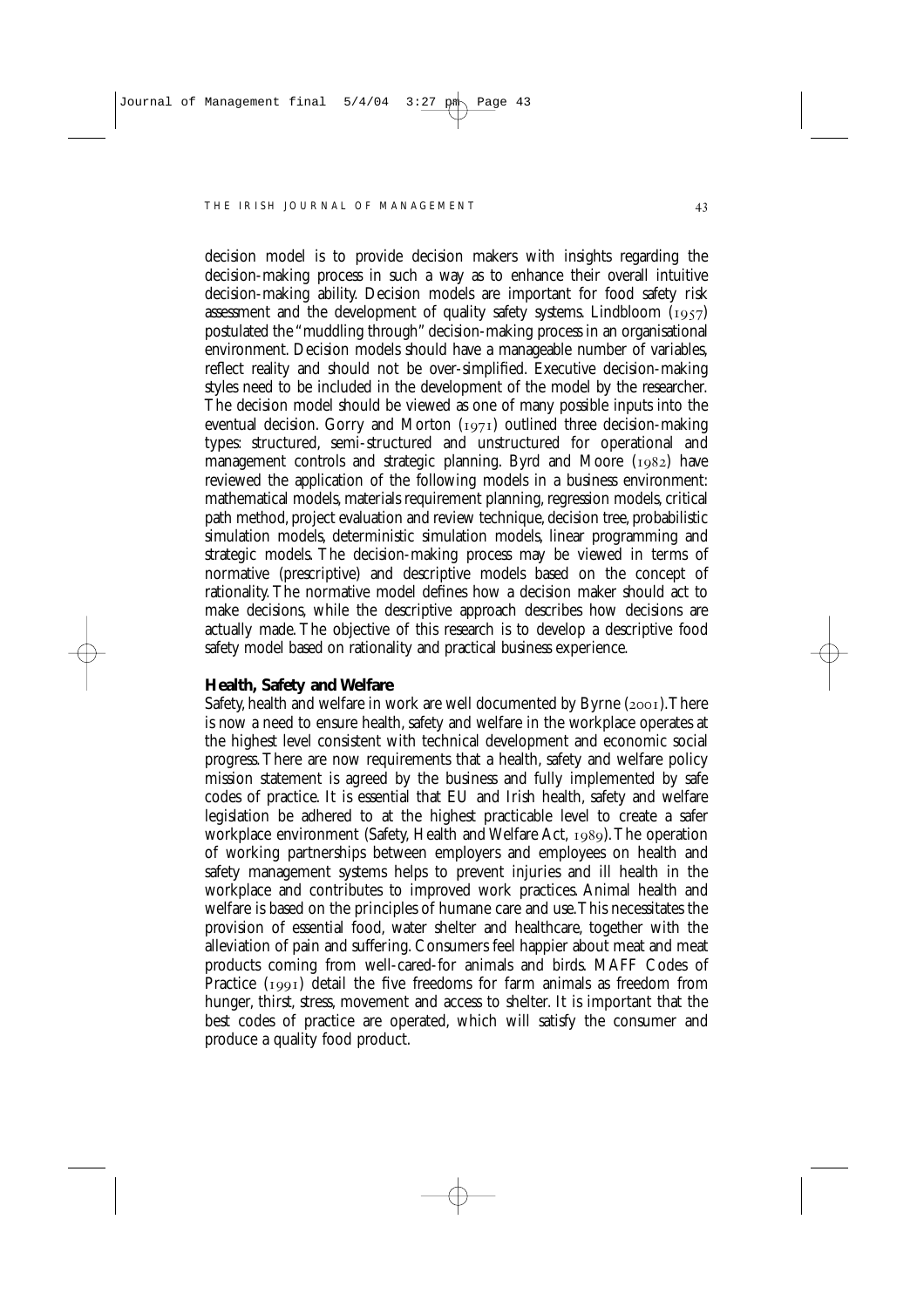# **Consumer Culture**

Culture is the collective memory of society and is continually evolving. Culture has a rich intellectual background involving the wisdom, knowledge, beliefs, customs and skills that are available to members of a society or group. Culture has been defined by Kluckholm and Kelley  $(1945)$  as a distinctive way of life of a group of people – their complete design for living. It is a learned and shared way of thinking and acting of a group of people. Consumption choices cannot be understood without considering the cultural context in which they are made.

Culture is the "prism" through which people view products and try to make sense of their own and other people's consumer behaviour. In a consumer culture, a clear focus is given to provide a quality product or service on a consistent basis to the consumer.The objective is to protect consumer health by ensuring that the food consumed meets the highest standards of food safety and hygiene. The people consumer culture philosophy is providing the consumer with a product and service of "quality second to none".

There is a relationship between technological innovation and a changing culture in the area of food safety and traceability. Consumers purchase for the purpose of individual household consumption. They now have more power, because they are in a position to make choices about their individual purchases. There is considerable consumer information available on the range of price and quality of products by using traditional sources as well as the Internet. Healthy, wholesome, pure food and a healthy lifestyle are important for both the consumer and society. Healthy people require less healthcare provision and have a lower frequency of absence from work. Since "the consumer is regarded as king", the action-research approach ensures that the consumer's views are fully taken into consideration in developing a food safety model.

# **New Product Development (NPD)**

The economics and technology of new product development were reviewed by Desrosier and Desrosier  $(iq71)$ . Allen  $(iq93)$  developed a guide to successful new products for people carrying out NPD work. This approach involves a structured approach from the product concept to commercialisation of the product in the marketplace. Product development involves cross-functional managers from marketing, quality assurance, finance and business development operating as a team. Systematic innovation requires a willingness to look on change as an opportunity. Food safety and quality assurance requirements need to be built into the product under development from the concept stage of the NPD process. Continuous quality improvement is essential in an NPD product cycle to ensure that consumer requirements are achieved from a food safety and hygiene viewpoint.

### RESEARCH METHODOLOGY

Insider research is described by Coghlan and Brannick ( $200I$ ) as academic research carried out by full-time employees on a particular topic in their own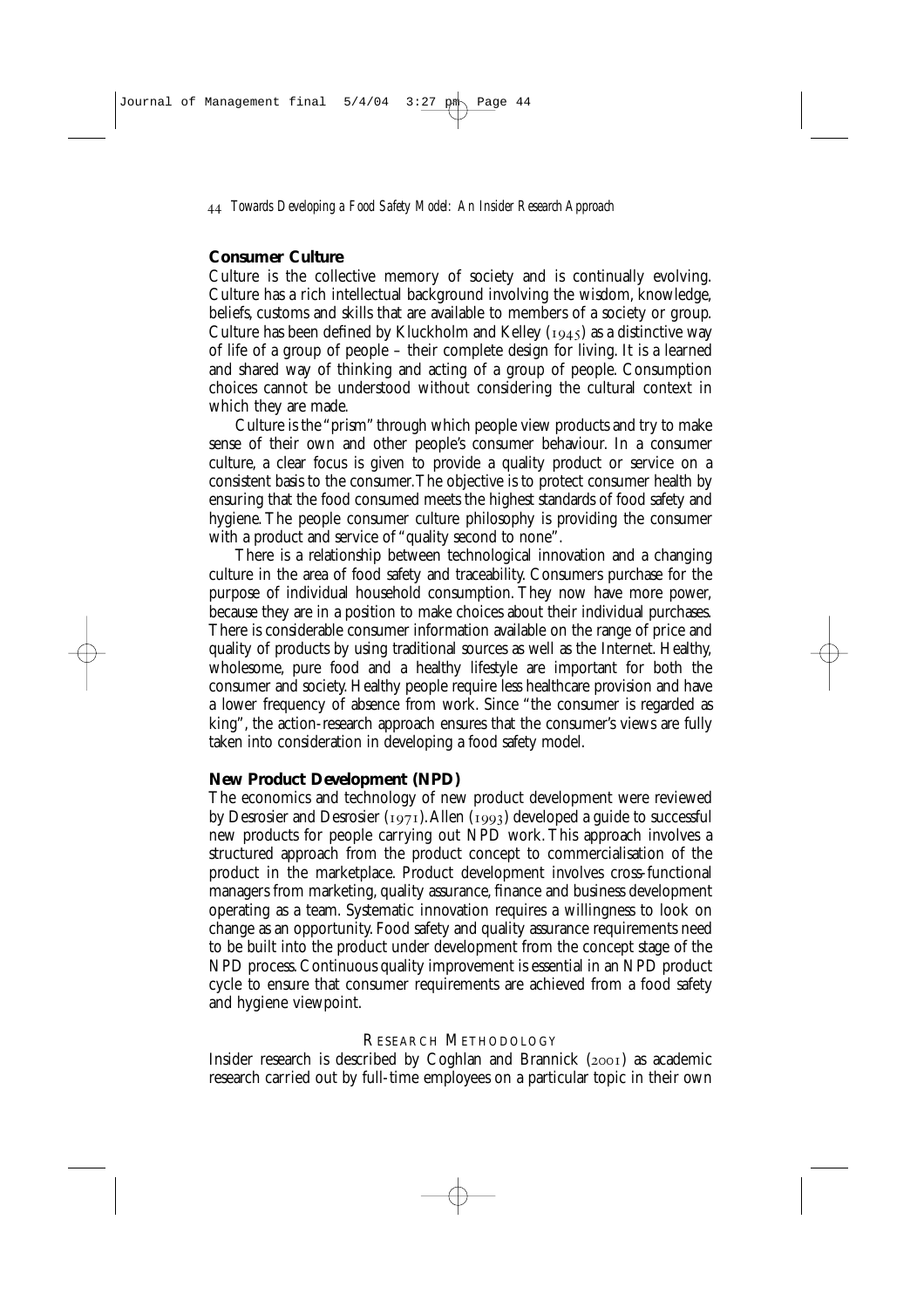organisation. Effective insider research conforms to high standards of intellectual rigour, which can be undertaken in the three main research traditions of post-positivism, hermeneutics and action research. Insider research enables the researcher–manager to carry out research on a food safety topic of particular interest to the company.The research, which I will be carrying out in Premier Dairy food business, will be using action research as the main methodology. Action research links methodology, theory, people and practice. Action research is a participative process, where all the members involved in the study participate in the iterative cyclical process.The objectives of action research are about taking action and creating theory about that action (Coghlan and Brannick,  $2001$ ; Reason and Bradbury,  $2001$ ). The development of theory in action research is achieved by going through a cyclical iterative research process. There are two action research cycles: one is core action research of planning, taking action and evaluating the action taken; the other involves reflecting on the action research of the first cycle. Action research involves participation by people, which ensures a better commitment from everyone involved in the study, together with an invaluable learning process for the company. Action research is a simple basic research-structured approach and gives a better insight as to what organisations are really like (Krim, 1988; Bartunek et al., 2000). Action research combines the notion of academic and practitioner knowledge, together with action about action. Action research approach is a sea change from the more familiar hypothetico-deductive research method previously used by this author.

The author had previous experience as the sole insider researcher (Doyle, ) using the more traditional hypothetico-deductive research methodology. The insider researcher used well-equipped company laboratories to investigate the factors affecting somatic cell counting in the biochemistry area of bovine mastitis control.The author made a research paper presentation to the chairman of Shannonside Co-Op and his board on the application and benefits of the research work to the co-operative.The chairman's response was "that this was a well-structured piece of research, which could be used in a practical way to improve the quality of milk supplied to the co-operative" by its milk shareholders. In due course, the research findings were implemented to the benefit of both the co-operative and the member milk suppliers.

Two data-generated techniques were used: consumer focus groups and the Nominal Group Technique (NGT). Consumer focus groups consist of up to twelve suitable people convened to participate on a chosen topic using a facilitator (Greenbaum, 1993). The consumer focus group approach encourages uninhibited spontaneous ideas to be presented by the individuals participating in the group.The consumer focus group sessions are more effective when held in a room with circular seating and a microphone for recording (Hoffel, 1994). Consumer focus groups are a good methodology to explore why people have views and concerns on particular issues, for example food products. When interpreting the results of focus groups, emphasis should be placed on ideas, themes and relationships.The author has had the experience of using consumer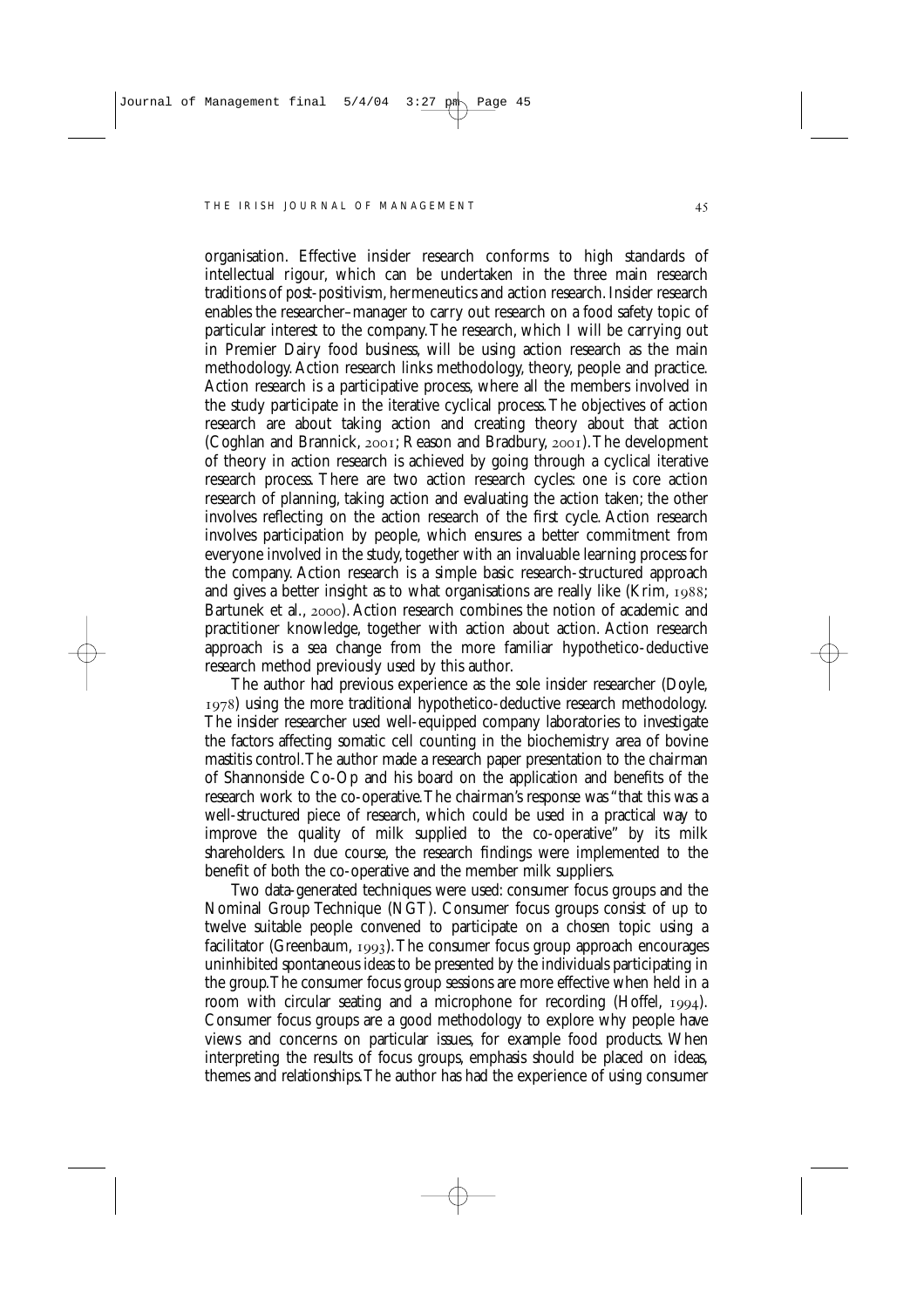focus groups in Premier Dairies (1999) for idea generation and concept testing in developing new food products. The purpose of involving consumer focus groups was to obtain a detailed insight into issues and concerns of consumers to food safety and traceability (Doyle, 1999).

Individual members participating in the consumer focus groups were randomly selected from an ABCD $I$  consumer panel (Kotler et al.,  $I$  1996). A pilot session of a consumer focus group was carried out involving 10 consumers with an age profile of  $\frac{1}{6}$  to  $\frac{7}{5}$  years. Three separate consumer focus groups involving to consumer participants per session took place on consequent mornings. Each group session convened for up to  $\alpha$  hours and  $\alpha$  minutes. The total time duration for the 3 separate group sessions was 8 hours and  $25$  minutes. The room seating arrangement was semi-circular and tea/coffee was made available to the participants. The main issues and concerns raised at each group session were recorded by the facilitator on a flip chart and further discussed for any clarifications.The following statement was made by the facilitator at the start of each consumer focus group and the purpose of the session was explained: "Identify and define the issues and concerns of consumers on food safety".

The NGT method was used to develop a food safety assurance model involving a multi-disciplined expert group. The NGT was developed by Fox  $(1989)$  to obtain benefits from group participation in problem solving in a structured way and controlling dominant personalities.The NGT uses structured rules to generate and prioritise ideas. It involves up to twelve experts participating as individuals in a group session with defined rules to generate a solution to a "nominal question" (Doyle,  $1998$ ). The facilitator of the group organises the participants into a semi-circular seating arrangement and encourages ideas and views in writing from them in rotational order. This structured layout ensures that the author-facilitator of the NGT meetings alternates in a clockwise/anti-clockwise rotation with the participants. A flip chart is used by the facilitator to identify and record the main elements of response to the subject under research.The recruitment and selection process of the individual experts for the NGT project focused on both the academic and practical experience required for the food safety research project.

The individuals of the NGT group were selected to include all the relevant necessary disciples of operations, technical, sales, quality and marketing areas of the food business.The functional and industry experience of the management expert group is given in Table  $8.1$ .

This NGT approach ensured optimum input from all the expert participants. It also initiated a learning process for the individual members.The multi-disciplined expert team outlined in Table  $8.1$  has  $171$  years of experience in the food business. Each member of the expert group had a third-level degree qualification in one of the following areas: food, agriculture, technology, marketing, quality assurance, sales and food business. The implicit experiential knowledge of the expert group was captured on a real food safety topic in a Premier Dairies environment. Premier Dairies as a company has over 100 years experience in the food business directly serving the consumer.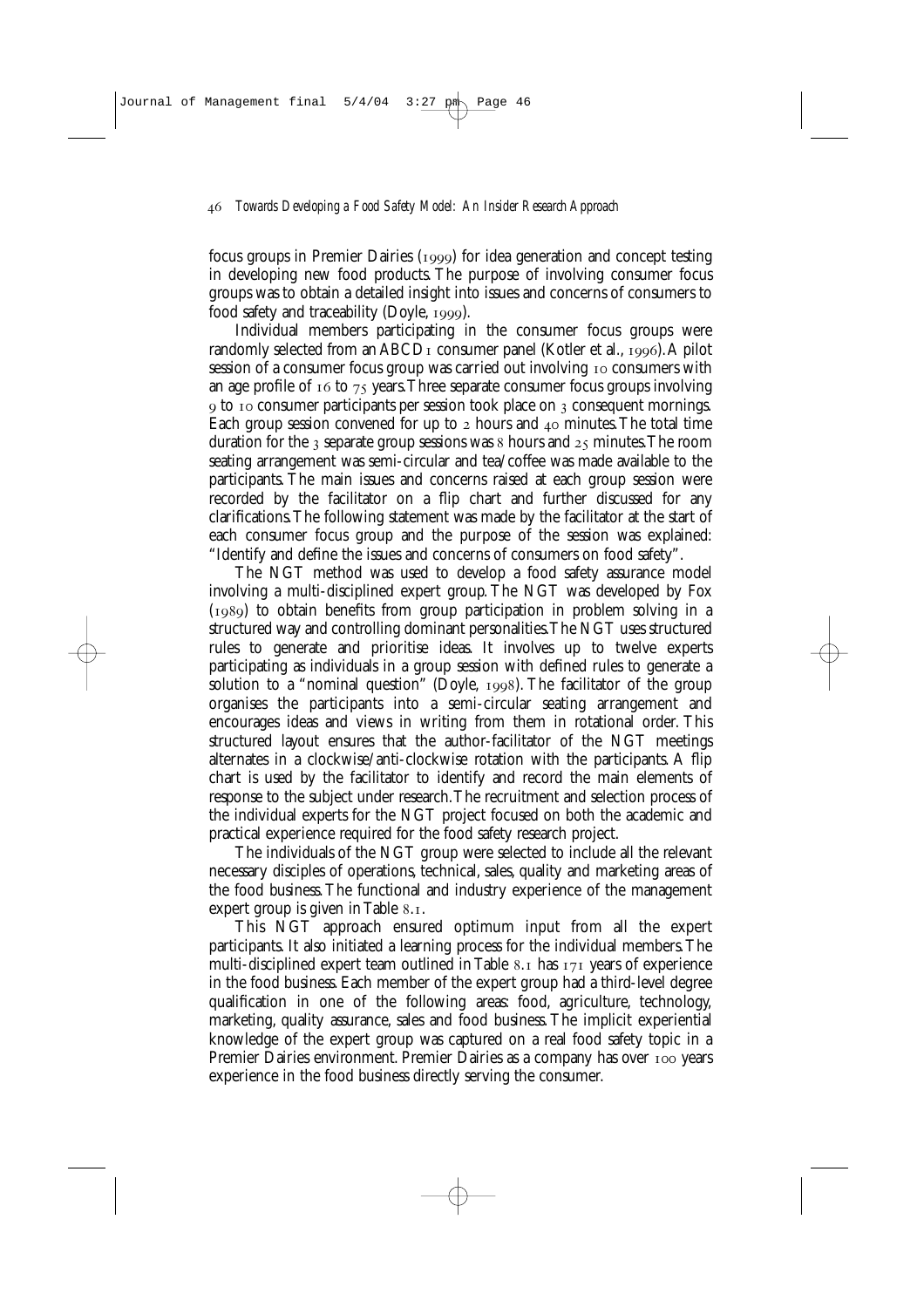The "nominal" task set by the author-facilitator at the start of the NGT group session was to "develop and prioritise the essential elements of a food safety model". The members of management who participated in the NGT group meetings were also briefed on the information obtained from the consumer focus group sessions.The purpose of this approach was to ensure that the development of the food safety model was driven with a consumer focus.

| <b>Function</b>                  | <b>Years' Industry Experience</b> |
|----------------------------------|-----------------------------------|
| <b>Procurement Director</b>      | 28                                |
| <b>Operations Manager</b>        | 14                                |
| <b>Quality Assurance Manager</b> | 26                                |
| Milk Assembly Manager            | 32                                |
| Milk Quality Manager             | 12                                |
| Farm Adviser                     | 10                                |
| Milk Quality Adviser             | 11                                |
| Milk Technologist                | 22                                |
| Marketing/Sales Manager          | 16                                |
| <b>Total Years</b>               |                                   |

### **Table 8.1: Multi-Disciplined NGT Expert Group**

### RESULTS AND DISCUSSION

The first section presents the findings from the consumer focus groups and the final section looks at the findings from the NGT.

# **Food Safety Issues**

The following food safety issues were identified by the consumer focus group sessions:

- **•** mass-produced convenience foods where people take less time and care in food preparation and production;
- **•** increased growth in ready-to-go foods being served from non-traditional retail outlets;
- increased eating outside the home, which gives rise to higher food safety risks;
- higher risk to more people, due to the "greying" population;
- **•** increase in the food chain from production to the consumer;
- increased shelf-life of fresh food products;
- **•** best codes of practice not always followed in the food chain;
- **•** more virulent strains of food-borne bacteria are evolving;
- **•** animal welfare is becoming more important in the primary production of food;
- **•** increased focus on the protection of the environment in food production;
- **•** perception that genetically modified foods are unsafe;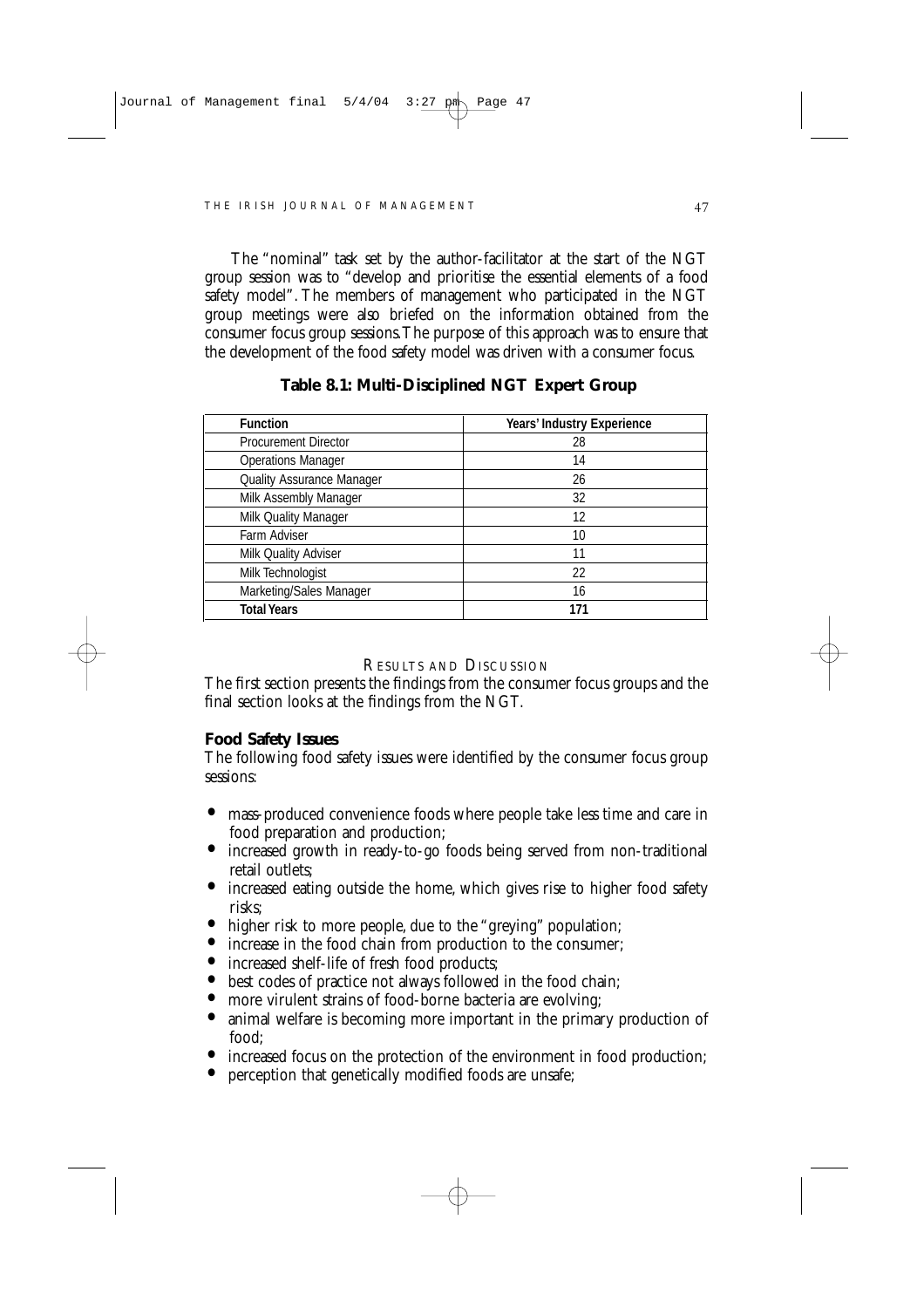- **•** lack of trust of commercial food scientists, who have a vested interest;
- **•** increased awareness of chemical residues in food;
- **•** awareness of food safety has increased due to awareness programmes;
- **•** emphasis on supplying below-cost food to the consumer, leading to unsafe food;
- **•** perception that a wholesome raw material gave a quality final product.

# **Food Safety Concerns**

The following food safety concerns were identified by the consumer focus group sessions:

- BSE in beef;<br>• use of illegal
- **•** use of illegal substances in livestock production;
- virulent bacterium e.coli 0157h;<br>• listeria hacteria in soft cheeses are
- listeria bacteria in soft cheeses and pate;<br>• inadequacy of food labelling:
- inadequacy of food labelling;<br>• false health claims for some fi
- false health claims for some functional food products;
- antibiotic residues in meat and milk products;<br>• salmonella bacteria in egg and noultry produc
- salmonella bacteria in egg and poultry products;<br>• the development of antibiotic resistance in some
- the development of antibiotic resistance in some human bacteria;<br>• dioxin levels in food products:
- dioxin levels in food products;<br>• nesticide residues in food:
- pesticide residues in food;<br>• nerceived increased food s
- perceived increased food safety and health risks;<br>• risk of bio-terrorism in the food chain:
- **•** risk of bio-terrorism in the food chain;
- the "people culture" of providing safe wholesome food to the consumer;
- **•** foot and mouth disease in cattle, sheep and pigs;
- poor hygienic food production practices.

# **Consumer Typology**

The following are consumer typologies that were identified from the consumer focus group sessions.

# *Dismisser*

Those in this consumer group have traditional food values, and are defensive about their eating habits and critical of health and safety matters. They are dismissive of health scares and food safety issues:

- **•** "You can take health scares too far."
- **•** "If you took notice of everything that's bad for you, you wouldn't get out of bed in the morning."
- **•** "You would eat nothing if you knew everything that was in the food."

# *Pragmatist*

Consumers in this group are educated and prepared to moderate their habits based on a food scare. They are selective in what foods they eat and keep themselves well informed on any new relevant food innovations.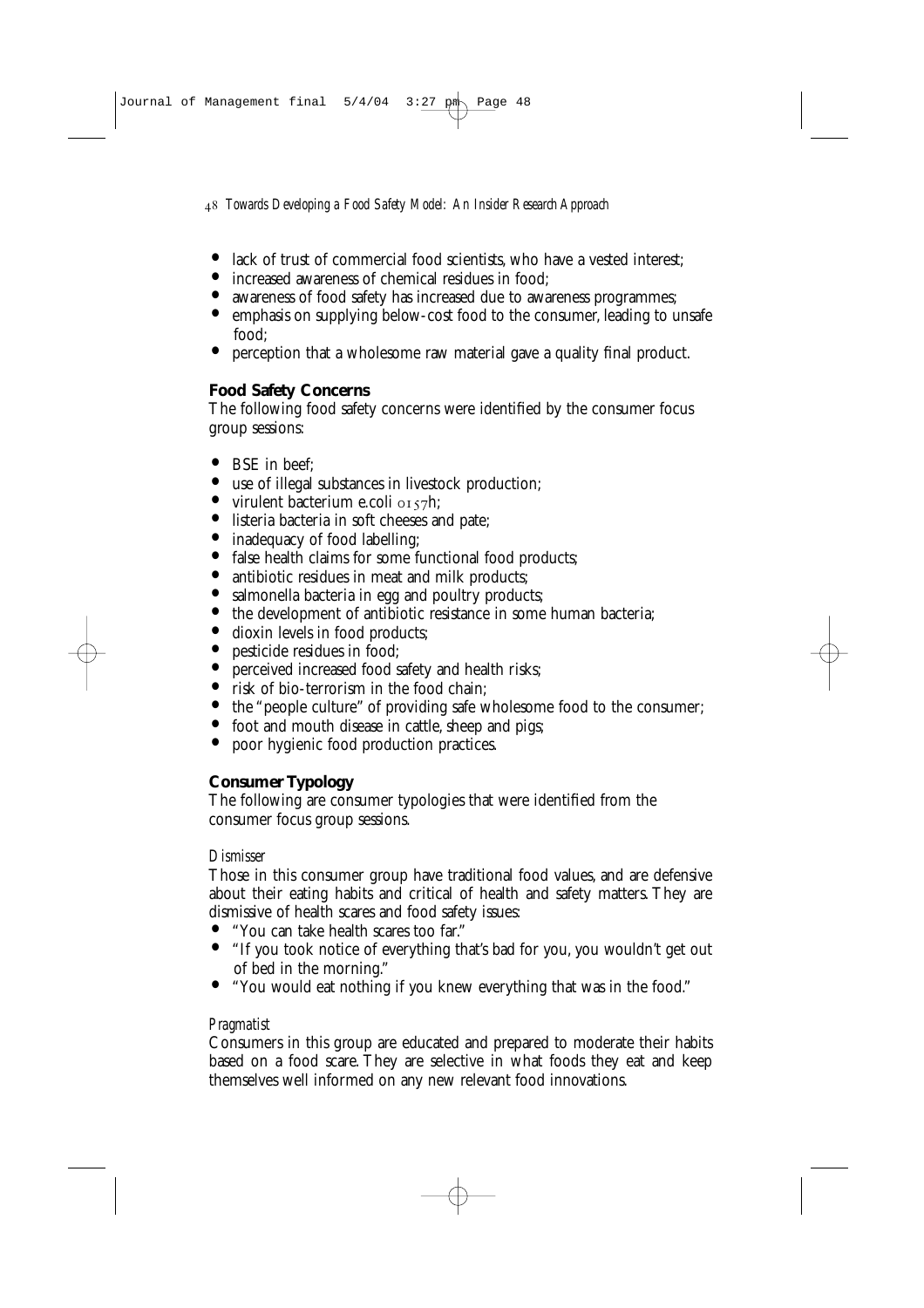- **•** "You have to think about these issues, but don't lose sleep over them."
- **•** "You hear about a food scare such as BSE, salmonella or dioxin, you think about it and then change what you have to do."
- **•** "You keep yourself informed on food safety matters and respond accordingly."

### *Worriers*

This group is made up of consumers who are anxious and scared about eating any kind of food and feel doomed with all the food safety issues. They are frightened by health scare issues and are quite particular as to what they eat.

- **•** "It is terrible really, we could all be poisoned and we wouldn't know."
- **•** "You can't take a chance with anything you eat these days."
- **•** "We will all end up with foot and mouth disease."

The NGT expert group which subsequently developed the food safety model took the views of the three consumer groups into consideration. After 3 hours and 20 minutes of the NGT session, a vote was taken to rank the nine elements identified by the group members for the food safety model.This food safety model was clearly driven with a "consumer focus" from the primary producer to the consumer.

The nine elements, Consumer Culture, Health, Safety and Welfare, Traceability, Hygiene, Hazard Analysis Critical Control Point (HACCP), Total Quality Management (TQM), International Standards Organisation (ISO), Environmental Control and World-Class Manufacturing (WCM) are ranked in order of importance and are shown in Figure  $8.1$ .

| Consumer Culture             |
|------------------------------|
| Health, Safety and Welfare   |
| Traceability                 |
| Hygiene                      |
| <b>HACCP</b>                 |
| <b>TOM</b>                   |
| ISO                          |
| <b>Environmental Control</b> |
| <b>WCM</b>                   |
|                              |

|  | Figure 8.1: Prioritised Elements of Food Safety Model |  |  |  |
|--|-------------------------------------------------------|--|--|--|
|  |                                                       |  |  |  |

The expert group and author-facilitator decided to assemble a further NGT session, which took  $2$  hours and  $45$  minutes. This gave individual participants time to reflect on the nine-element model generated in the first session. The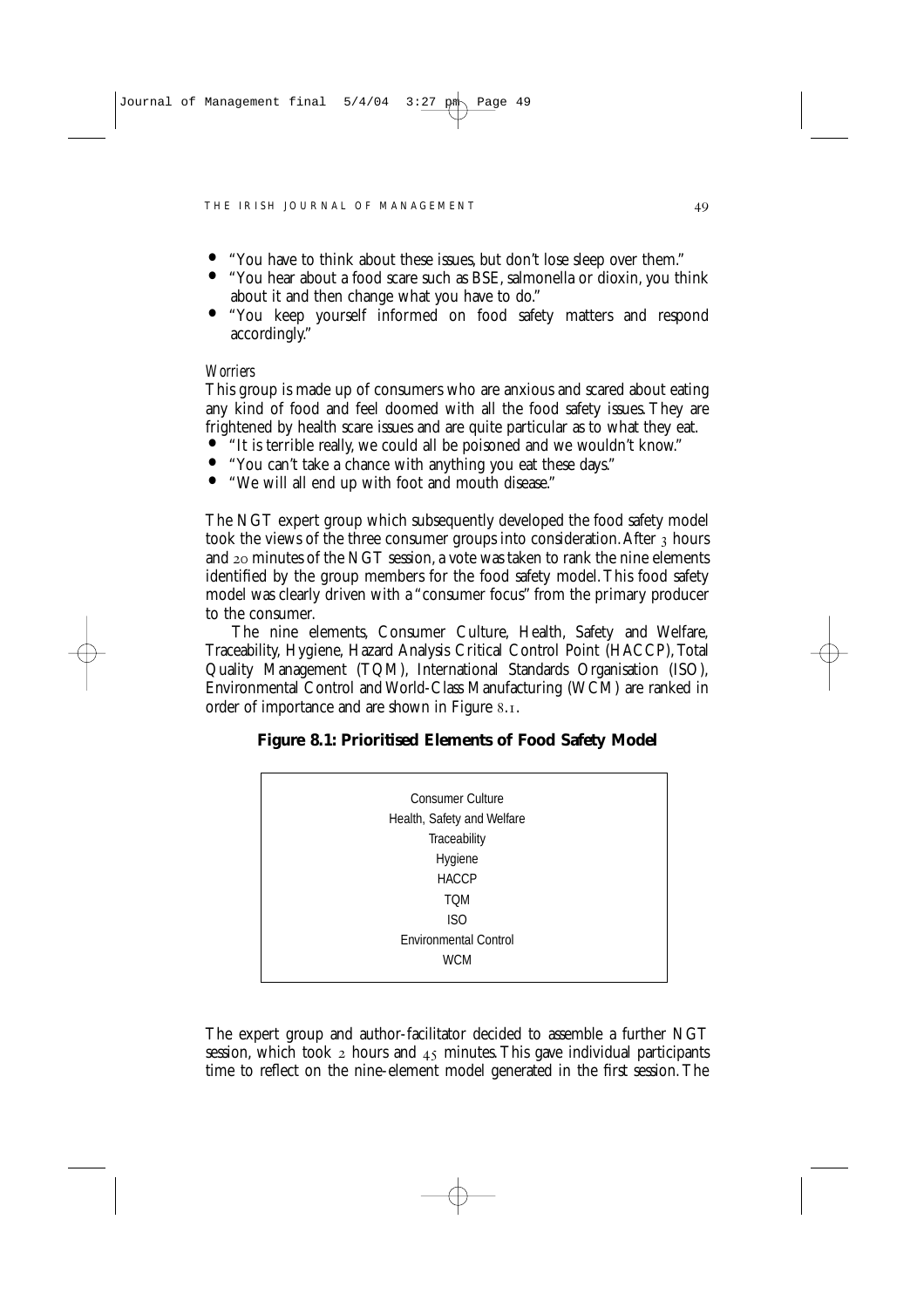group then established essential sub-elements of the model.The second NGT session took place within two weeks of the first and the results of the subelements of the food safety model are detailed below:

# *Consumer Culture*

Food safety statement, food taste, nutritional values, growing consumer awareness, lifestyle changes, changing eating habits, consumer service.

# *Health, Safety and Welfare*

Public health awareness, ageing population, growth of obesity, human health and welfare, human well-being, animal health, animal welfare, food bioterrorism, pro-biotic foods.

# *Traceability*

Raw material ingredients, safety risk analysis, food training programmes, final product ingredients, food chain length and traceability of raw materials.

# *Hygiene*

Quality control, food preservation, prevention of food spoilage, good hygienic practices, shelf life of product, pest and vermin control, good personal hygiene, good food preparation.

# *Hazard Analysis Critical Control Point*

Good process control, optimum food storage, identifies food intolerances, use of functional foods, and identify critical control points and food hazards.

# *Total Quality Management.*

Continuous quality improvement, effective quality assurance programme, total quality management strategy, management quality circle team.

# *International Standard Organisation*

Food legislation protection, good codes of practice, food inspection procedures, maintenance of the storage cold chain, good food control systems, food conformance analysis, food legislation compliance, consistent quality food.

# *Environmental Control*

Minimise waste disposal, reduce packaging, encourage organic food production, reduce and recycle packaging, energy conservation, sustainable food production, non-pollution of water, land, air and sea.

# *World-Class Manufacturing*

Good manufacturing practice, effective efficient production, high care manufacturing and benchmarking of manufacturing operation.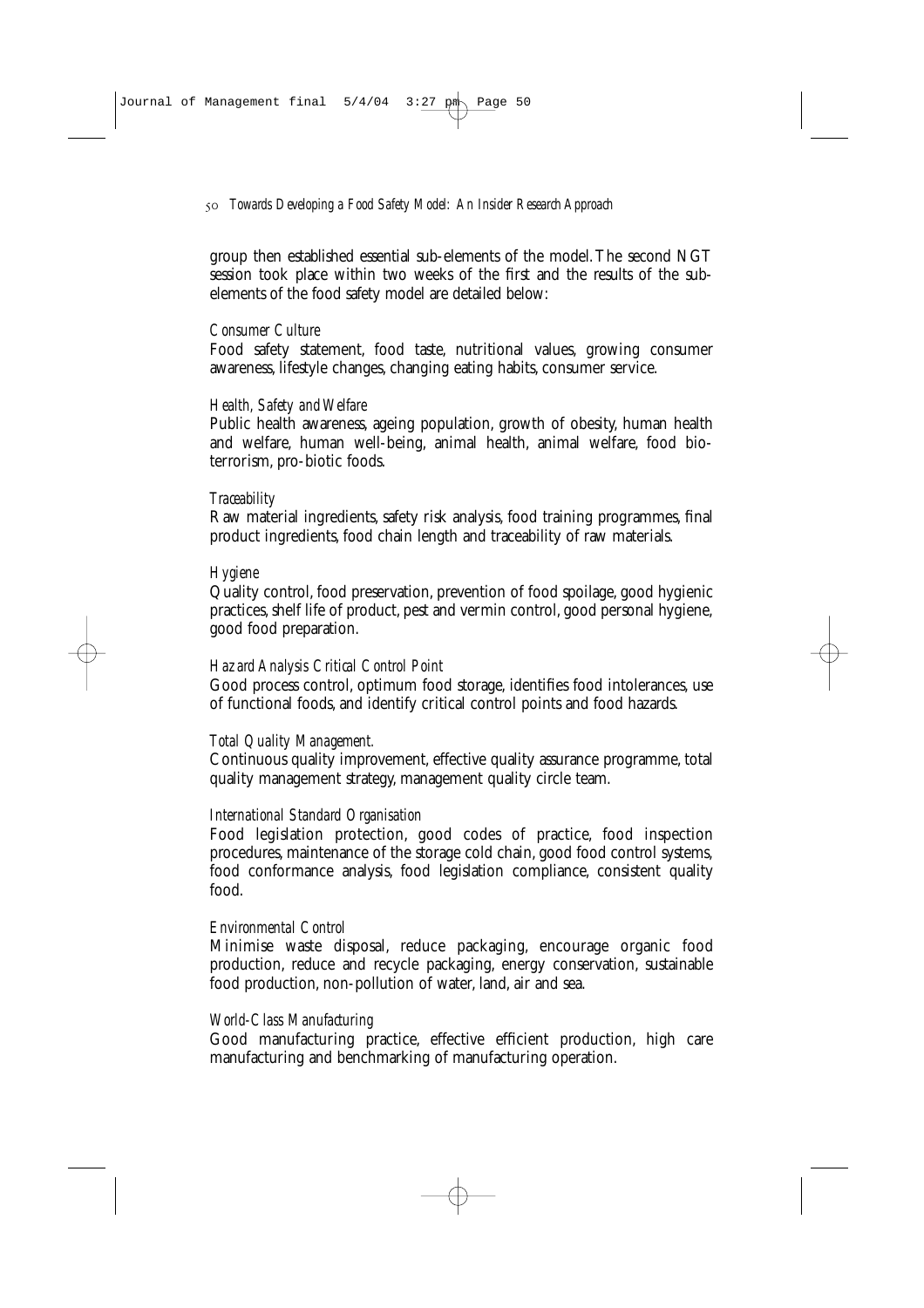### **CONCLUSION**

Insider research is seldom used effectively in commercial or service organisations.The objective of this research is to use insider action research to develop a food safety model in a business setting. A descriptive food safety model is developed as an effective aid to decision makers of quality assurance food safety systems. A food safety research topic was selected by the strategic steering committee of Premier Dairies. A multi-disciplined expert group of full-time Premier employees was involved in the development of the food safety model.With insider research, a full-time employee carries out academic research on a topic of interest in the business. Action research is the main feature of this research project, which interlinks people, theory, methodology and practice. Consumer focus groups and the NGT are used as data generation techniques.

Insider researchers need to have a good understanding of the principles of research in order for the research project to be sufficiently rigorous and effective. The academic supervisor needs to have a clear insight into the research topic and be capable of bridging both theory and practice. My academic supervisor Dr T. Brannick focused me on the importance of the research methodologies and data generation techniques of the project and not just on the results.The author is of the view that the insider research approach opens up rich sites of untapped research in a business environment. The right balance needs to be obtained between academic theory and the operational practice of the business for the particular research topics under investigation.

Consumer focus groups identified important issues and concerns of food safety and traceability.Three consumer typologies of dismissers, pragmatists and worriers were also identified from the consumer focus group research. The information received from the consumer focus groups gives a particular insight into the "psyche" of the consumer and gave a real consumer perspective in the development of the food safety model.

The NGT expert individual member participants were fully briefed on the cyclical iterative nature of action research in developing the food safety model in Premier Dairies.The author was aware of his dual role as senior manager and researcher in the commercial setting of the organisation and at all times attempted to remain impartial and focused.The action research approach was a significant change from the more traditional post-positivism approach previously undertaken by this author and the company, as an insider researcher.The NGT involved twelve multi-disciplined experts participating in a structured group session with defined rules to generate answers to a "nominal question". The members participating in the NGT group session had collectively  $_{171}$  years' experience in the food industry and each member had the minimum qualification of a third level university degree in their respective discipline.The author-facilitator of the NGT group sessions encouraged ideas and views in writing from the members participating in a structured way to the topic being addressed. The following are the main elements of the food safety model in sequential order: consumer culture; health, safety and welfare; traceability;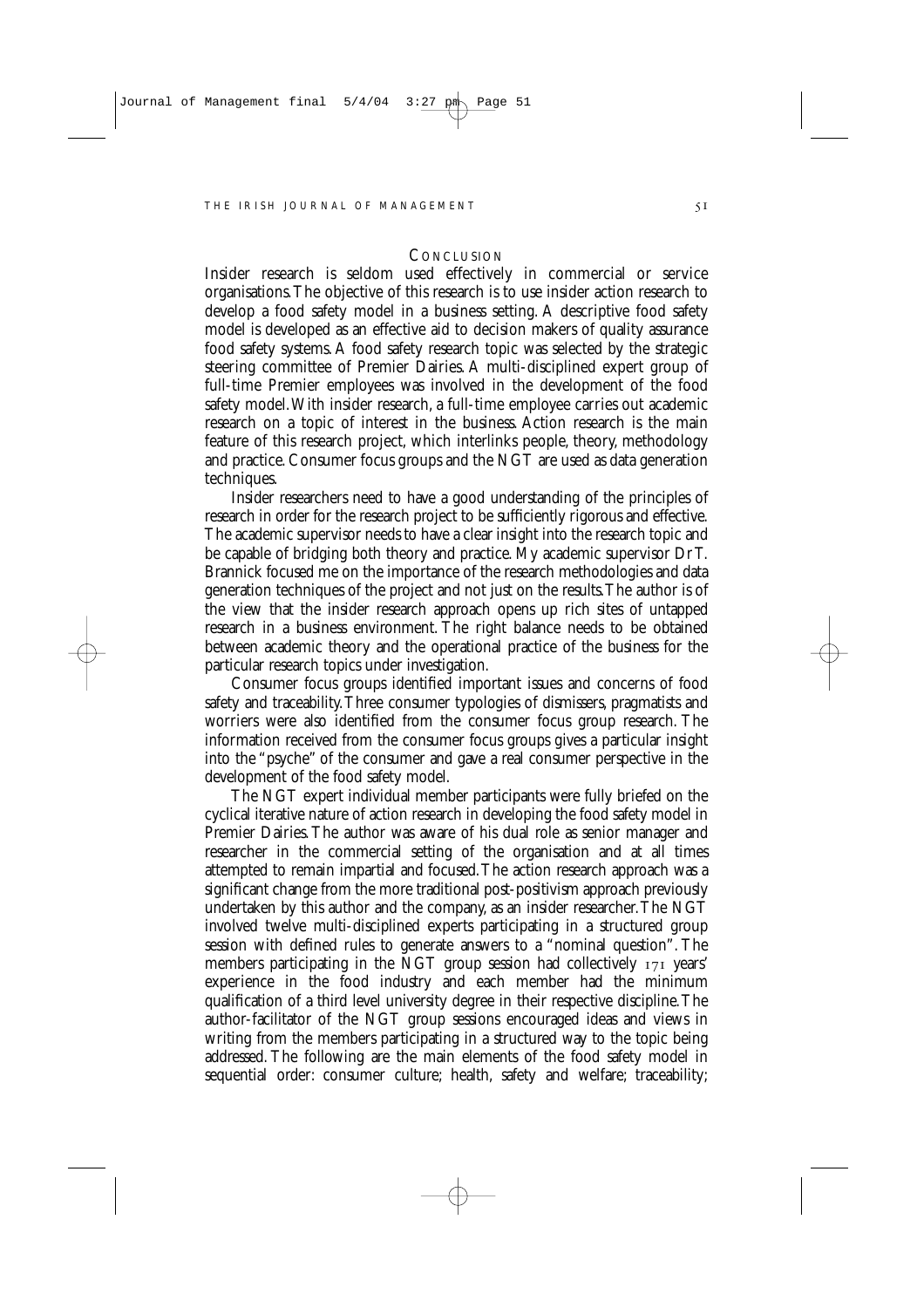hygiene; hazard analysis; critical control points; total quality management; international standards organisation; environmental control; and world-class manufacturing.

The manager/researcher was a direct employee of Premier Dairies as an executive director for  $25$  years. During this employment period, the author would have obtained an insight into the consumer culture of the business across all the functional departments. However, the manager/researcher was required to use his executive director negotiating skills to obtain marketing information from the Marketing Director necessary for this project. Role duality of manager/researcher needs to be carefully managed to achieve a more rigorous detailed food safety research project.The researcher role was required to achieve academic rigour in the research methodologies used in contrast to businessdriven projects. Some research experience is important to ensure that adequate focus is given to action research, consumer focus groups and the NGT. The capturing of tacit experiential knowledge from the employees participating in the research is effective in these research projects.

The nine-element food safety model together with the sub-elements detailed above embrace all the essential components of a broad food model. It is proposed to investigate the effectiveness of this model with the intention to develop and implement food safety strategies and systems in the consumer food business.

Consumer training programmes in the food industry need to be developed on an ongoing basis in a formal structured way.This programme should consist of a training plan with a focus on consumers' need. This planned programme requires implementation and completion within a defined time-frame. The effectiveness of the training should be understood and assessed at clearly defined intervals of not more than one year. Necessary information on employee education, training skills and consumer service should be adequately maintained by the business.

The author found the traditional hypothetico-deductive research method more structured in an insider research environment than the action research approach.This research methodology contrasts with the action research method, which is more iterative and reflective in nature.The action research method is more process focused than content specific with the eventual outcome less clear. Evidently, further research practice is required by the manager/author in the critical reflective action research process of a business environment.The use of insider research, action research, NGT and consumer focus groups research techniques in this research was clearly a learning experience for the author, the participants and Premier Dairies consumer business.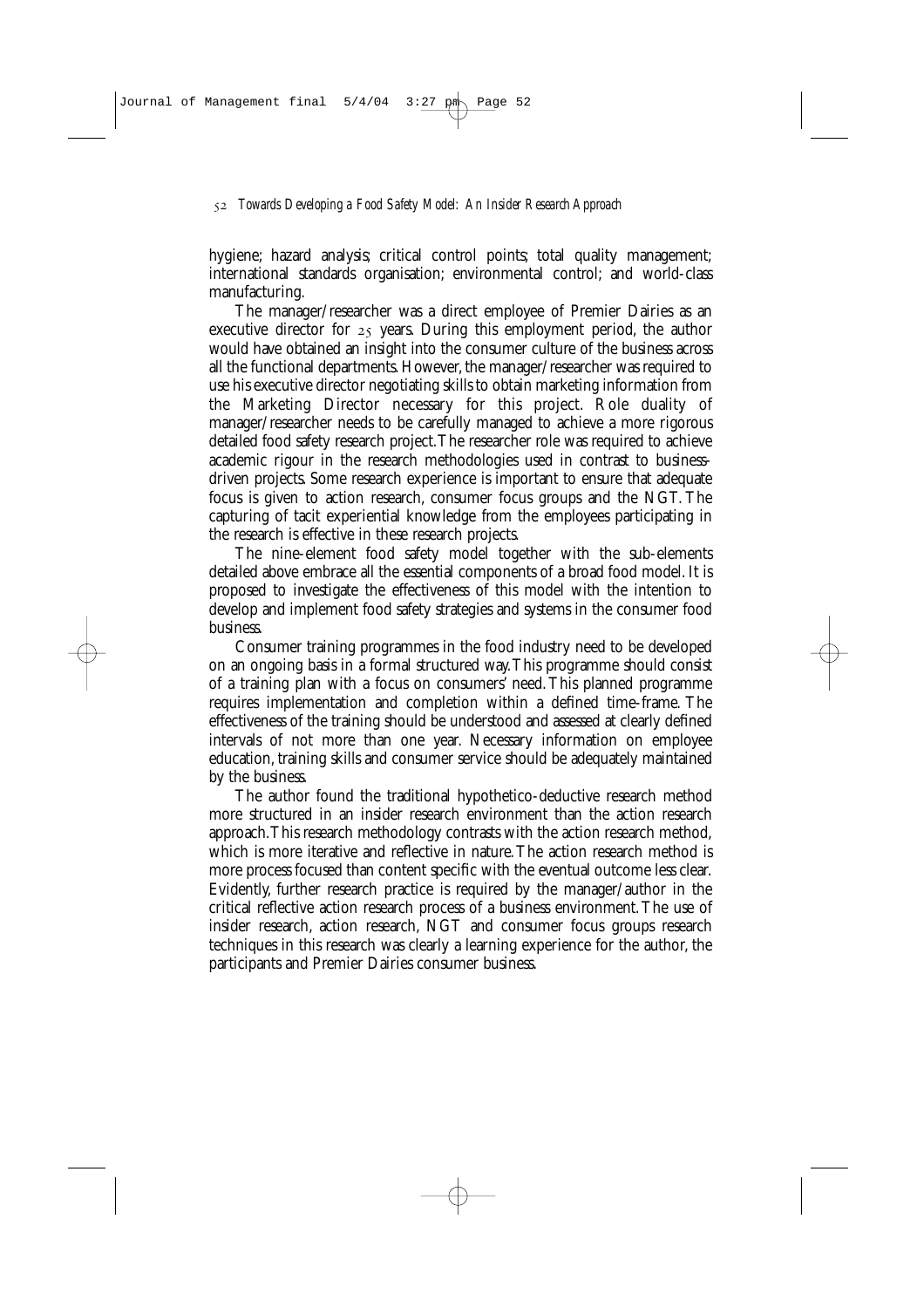#### **REFERENCES**

- Allen, D. (1993) "Developing Successful New Products: A Guide to Product Planning", London: Pitman Publishing.
- Bartunek, J.M., Crosta, T.E., Dame, R.F. and LeLachleur, D.F. (2000) "Managers and Project Leaders Conducting their own Action Research Interventions", in Robert T. Golembiewski, (ed.) *Handbook of Organizational Consultation*, 2nd edn, New York: Marcel Dekker, pp. 59-69.
- Byrd, J. and Moore, L.T. (1982) *Decision Models for Management*, USA: McGraw-Hill, pp.  $35 - 43$
- Byrne, R. () *Safety, Health and Welfare at Work Law in Ireland: A Guide*, London: Nilfast Publishers.
- Churchman, C.W. () *Challenge to Reason*, New York: McGraw-Hill.
- Coghlan, D. and Brannick, T. (2001) *Doing Action Research in your own Organisation*, London: Sage.
- Cullen J. and Halligum, J., (1987) *Implementing Total Quality*, Coopers and Lybrand, IFS Publications Ltd, Chapter  $7$ , pp.  $85-94$ .
- Demming, W.E. (1982) *Out of the Crisis*, Cambridge, Mass: MIT, pp. 85-90.
- Desrosier, N.W. and Desrosier J.N. (1971) *Economics of New Food Product Development*, Connecticut: AVI Publishing Company, Inc., pp.  $44-57$ .
- Doyle, P. () *Investigation into Factors Affecting Somatic Cell Counting,* M.Agr.Sc.,UCD, pp.  $3 - 5$ .
- Doyle, P. (1998) "Prioritising Information Technology Systems Using the Nominal Group Technique". Working Paper, pp.  $I-II$ .
- Doyle, P. (1999) "Consumer Focus Groups. Developing Functional Dairy Products". Unpublished working paper.
- Doyle, P. and Smith, L.P.F. (1989) Milk to Market. Legislation Relating to Liquid Milk, Leinster Milk Producers, Appendix  $\zeta$ , pp.  $16\zeta$ -9.
- *Food Safety Essential Facts* (2002) Dublin: Round Hall Publishing.

Fox, W.M. (1989) "The Improved Nominal Group Technique (INGT)", *Journal of Management Development*, Vol. 81, pp. 15-19.

- Gorry, G.A. and Morton, M.S. Scott  $(1971)$  "A Framework for Management Information Systems", *Sloan Management Review*, Vol. 13, No. 1, pp. 55-70.
- Greenbaum, T.L. (1993) The Practical Handbook and Guide Focus Group Research, New York: Lexington Books.
- Hoffel, J. (1994) "The Secret Life of Focus Groups", *American Demographics*, pp. 17-19.
- Huge, C.E. and Anderson, A.D. (1988) The Spirit of Manufacturing Excellence: An Executive *Guide to the New Mind Set*, Dow Jones, Irwin.
- ISO 9001 (1998) "Quality Systems Model for Quality Assurance in Design, Development, Production, Installation and Servicing", FDT, pp.  $10 - 56$ .
- Kim H.M., Fox M.S. and Gruninger, M.  $(1995)$  "Ontology of Quality for Enterprise Modelling", in proceedings of *WET – ICE*, Los Albalmitos, CA, USA, pp. 105-16.
- Kluckholm, C. and Kelley, W.H. (1945) "The Concept of Culture", *The Science of Man in World Crisis*, New York, Columbria University Press, pp. 78-106.
- Kolter, P., Armstrong, G., Saunders, J. and Wong, V. (1996) Principles of Marketing, European Edition, Prentice Hall, pp.  $272-7$ .
- Krim, R. (1988) "Managing to Learn: Action Inquiry in City Hall", in P. Reason (ed.) *Human Inquiry in Action*, London: Sage, pp.  $144-62$ .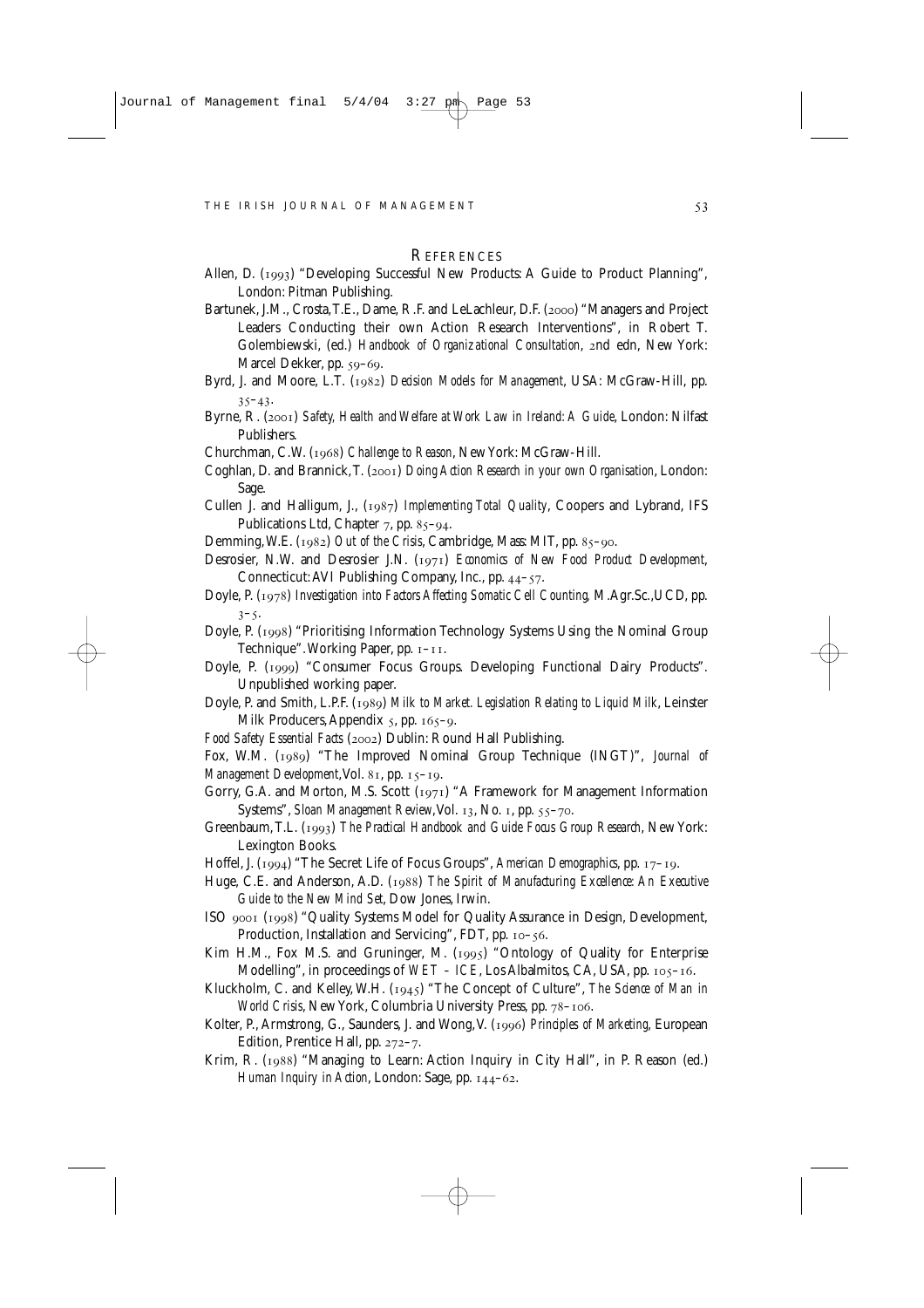- Kuoru, I. () *What is Total Quality Control, The Japanese Way*, Translated by D. Lu, Englewood Cliffs, NJ: Prentice Hall.
- Lindbloom, C.E (1957) "The Science of Muddling Through", *Public Administration Review*, Vol. 10, pp.  $657-67$ .
- Ministry for Agriculture (1991) Food and Fisheries, MAFF, Code of Recommendations for Cattle.
- Moe,T. () "Trends in Food Science and Technology", *Perspective on Traceability in Food Manufacture*, London: Elsevier Science Ltd, pp. 211-14.
- O'Rourke, R. (2001) *European Food Law*, Isle of White, UK: Palladian Law Publication Ltd.
- Oakland, J.S. (1993) *Total Quality Management: The Route to Improving Performance*, 2nd edn, Oxford: Butterworth, Heinmann, pp. 445-7.
- Pierson M.D. and Corlett, D.A. (1992) *HACCP: Principles and Applications*, New York: Chapman and Hall, pp.  $2-\xi$ .
- Porter, L.J. and Rayner, P. (1992) "Quality Costing for TQM", *International Journal of Production Economics, Vol. 27, pp. 69-81.*

Reason, P. and Bradbury, H. (2001) Handbook of Action Research, London: Sage.

*Safety, Health and Welfare Act* (1989) and subsequent amendments.

- Schonberger, RJ. (1986) *Strategy Revealed, World Class Manufacturing. The Lessons of Simplicity* Applied, New York: Free Press Macmillan, Chapter 10, pp. 216-28.
- Simon, H.A. (1960) The New Science of Management Decisions, New York: Harper & Row.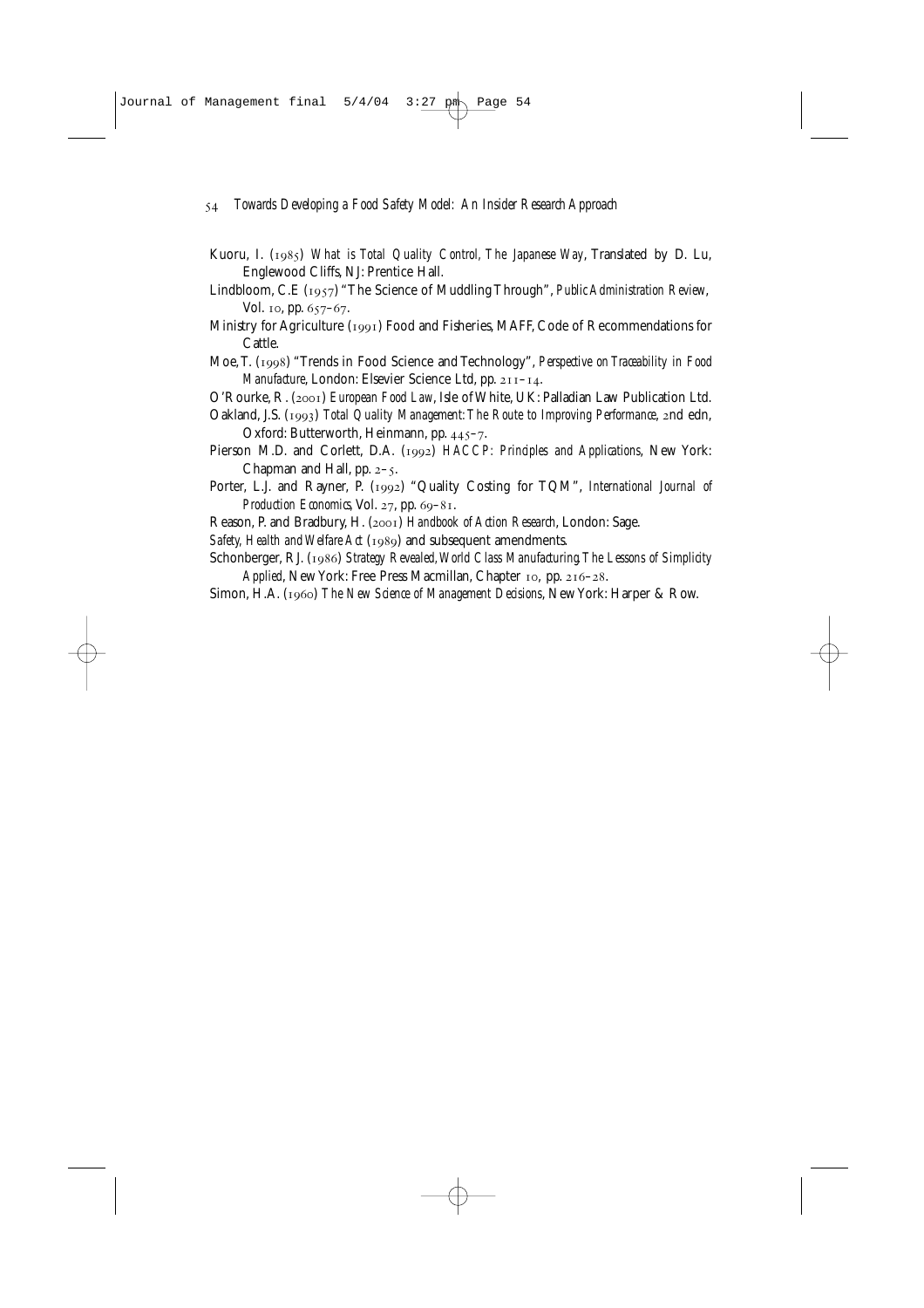# Hedge Funds: An Irish Perspective<sup>1</sup>

. . . . . . . . . .

# MARK HUTCHINSON<sup>\*</sup>

### INTRODUCTION

The International Financial Services Centre (IFSC) in Ireland is gradually becoming a major centre for hedge-fund operations. Industry reports suggest that there are up to 66 hedge funds domiciled in Ireland. Funds are attracted primarily by the low corporation tax rate, but also by the progressive attitude of the Irish regulatory authorities. In addition, a sample of hedge funds examined in this paper suggests that the Irish Stock Exchange is the most popular exchange listing for hedge funds and fund of funds. Despite Ireland's emergence as a hedge-fund centre, as yet there has been no research dealing with Ireland in the literature.The purpose of this article is to introduce hedge funds, review the development of the industry in Ireland and discuss the alternative strategies followed by funds and their relative performance, and how this performance compares to traditional asset classes such as equities and bonds.

Subsequent to this introductory section, the paper is set out as follows: the next section gives a definition of hedge funds and a brief history, followed by a review of the hedge-fund industry in Ireland.The trading styles used by hedge funds are then described and the returns to the different strategies analysed.The final section of the paper provides a summary and conclusion.

### DEFINITION AND HISTORY OF HEDGE FUNDS

Hedge funds are private investment vehicles where the manager has a significant personal stake in the fund and enjoys a high level of flexibility to employ a broad spectrum of dynamic trading strategies involving use of derivatives, short selling<sup>2</sup> and leverage in order to enhance returns and better manage risk. It is this dynamic use of derivatives and short selling that differentiates hedge funds from traditional investment vehicles such as mutual funds and index trackers.

Fund of funds can be defined as investment vehicles offering investors exposure to a group of portfolio-manager-selected hedge funds employing a range of trading strategies.To avoid exposure to specific manager- or investmentstrategy risk, a typical fund of funds would invest in  $8$  to  $I_0$  of different hedge-fund strategies and  $30$  to  $50$  managers.

<sup>\*</sup> Department of Accounting and Finance, University College Cork.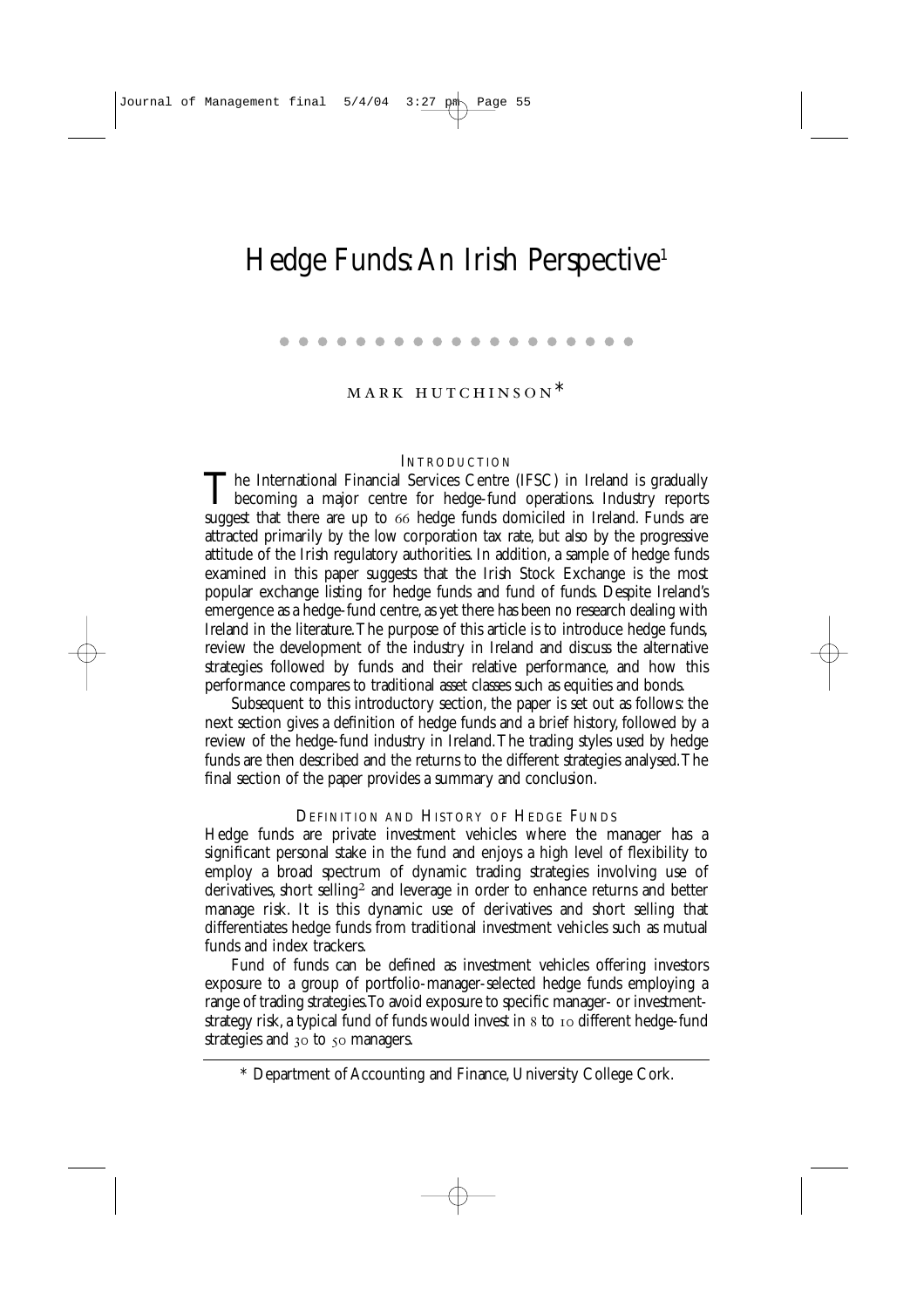Despite the perceived innovation, hedge funds are not an investment product of the 1990s. The person widely accepted as having started the first hedge fund is Alfred Winslow Jones (see Fung and Hsieh, 1999; Argawal and Naik, 2000; Ineichen, 2000 etc.). Jones started his private partnership fund on  $\scriptstyle\rm I$  January 1949 and employed a long short strategy in order to increase returns and hedge a degree of market exposure. In 1966, an article appeared in *Fortune* magazine describing Jones' investment style and strong returns. This article attracted significant attention, capital and new funds to the hedge-fund industry. However, during and after the downturn of  $1969$ , many funds experienced difficulty due to their net long bias and there was a net outflow of money out of hedge funds. In the mid- to late 1980s, with the emergence of managers such as George Soros and Julian Robertson, generating returns of at least  $40$  per cent per annum, the industry began to return to prominence. More recently, hedge funds have generally remained out of the spotlight, with the exception of the high-profile failure of Long Term Capital Management (LTCM)<sup>3</sup> in 1998.

# THE HEDGE-FUND INDUSTRY IN IRELAND

The Irish hedge-fund industry has grown quickly over the last couple of years. During this period, the Irish Stock Exchange has become the exchange listing of choice for hedge funds and fund of funds. Table  $3.1$  is reproduced from data supplied by EurekaHedge Pte Ltd. Out of a sample of  $346$  hedge funds,  $71$  have a stock exchange listing. Of these  $71, 65$  are listed on the Irish Stock Exchange. From a sample of  $\frac{1}{555}$  funds of funds,  $\frac{1}{26}$  per cent have a listing and  $\frac{1}{66}$  per cent of those listed have an Irish Stock Exchange listing.It would appear that,in total, about one-quarter of hedge funds and fund of funds have a stock exchange listing and three-quarters of those listed are listed on the Irish Stock Exchange.

|                          | <b>Hedge Funds</b> | <b>Fund of Funds</b> | Combined |
|--------------------------|--------------------|----------------------|----------|
| <b>Total Sample</b>      | 346                | 555                  | 901      |
| Funds with a Listing     | 71                 | 163                  | 234      |
| % Listed                 | 21                 | 29                   | 26       |
| Funds Listed on ISE      | 65                 | 108                  | 173      |
| % of Listed Funds on ISE | 92                 | 66                   |          |

**Table 3.1: Hedge Funds and Global Fund of Funds Listed in Ireland**

Source: *EurekaHedge Pte. Ltd*

The main attraction of a stock exchange listing is that it increases a fund's potential investor base. Some institutions in continental Europe are restricted from investing in funds which do not have a European stock exchange listing. The other advantage is that a listing allows investors to mark their investment to market.The Irish Stock Exchange's main advantages over other exchanges are reputation, ease of listing and low cost.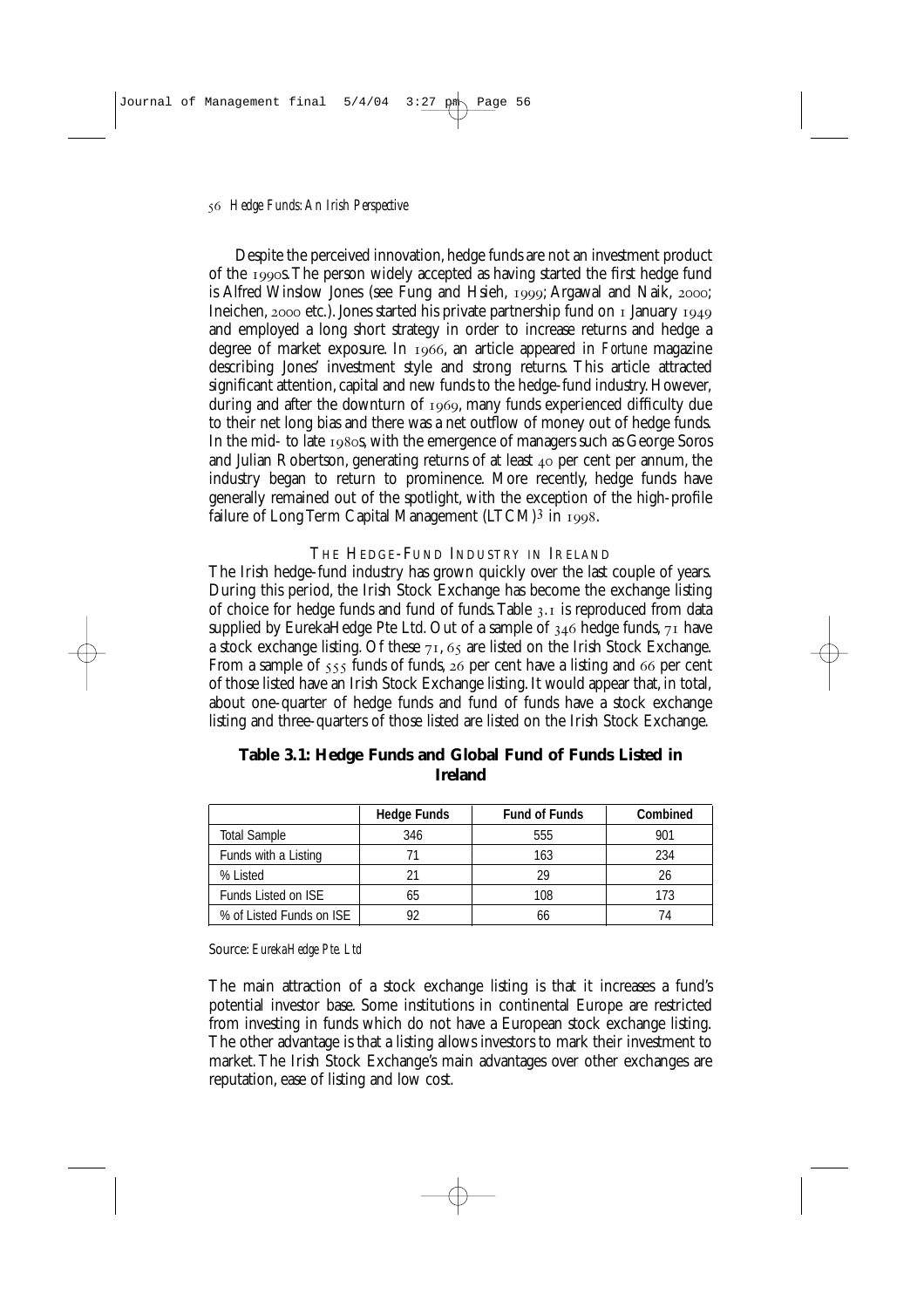In addition to the funds listed on the Irish Stock Exchange, there are also many funds operating from Ireland. In  $200I$ , A&L Goodbody ( $200I$ ) estimated that there were  $25$  hedge funds domiciled in Ireland. As of  $30$  June  $2002$ , William Fry  $(2002)$  put that number closer to 66. The attraction of an Irish domicile is, in order of importance, the attractive tax rates, the existence of a responsible and progressive system of regulation and, of course, Ireland's position both within the Eurozone and in close proximity to London.

The profits of investment managers, custodians and other service providers operating in the IFSC benefit from a 10 per cent corporation tax rate that is currently being phased out, to be replaced by the standard corporation tax rate of  $12.5$  per cent. This compares favourably with rates of between  $25$  per cent and  $36$  per cent in the  $G<sub>7</sub>$  group of countries. In addition, collective investment undertakings established in the IFSC enjoy a complete exemption from all forms of taxation on income and gains.There are no withholding taxes on distributions to investors. Issues, transfers and repurchases of units are similarly free of tax. No net asset value or similar taxes are levied.Unlike the special IFSC corporation tax rate, these additional exemptions are not being phased out.

Up to  $I$  May 2003, the Central Bank of Ireland (CBI) regulated the financial services industry in Ireland.These powers have now been transferred to the newly formed Irish Financial Services Regulatory Authority (IFSRA). Central Bank of Ireland  $(2002)$  contained a series of notifications describing the restrictions on an investment vehicles'leverage and investment objectives to allow access to different types of investors.They divide funds into two types depending on their investor type – the Professional Investor Fund (PIF) and the Qualifying Investor Fund (QIF) – and allow for a third umbrella fund, the Fund of Funds.

The minimum investment in a PIF is  $\epsilon_{125,000}$  and most of the CBI's general fund restrictions regarding leverage and investment objectives may be disapplied. According to William Fry (2002), most hedge-fund strategies can be accommodated within a PIF structure, subject to certain restrictions on the nature of leveraged futures and options that can be used.

For a QIF, all of the CBI's conditions and restrictions on leverage and investment objectives are disapplied in full.A QIF has a minimum investment of  $\epsilon$ 250,000, with the additional stipulation that an investor in a QIF must meet certain criteria regarding minimum net worth. For private investors, this minimum is set at  $\epsilon_{1,25}$  million (excluding household residence and household goods), with a requirement for institutions to have capital or investments worth  $\epsilon_{25}$  million (or the beneficial owners of the institution must be qualifying investors in their own right).

As of December 2002, the CBI has also imposed conditions in relation to retail investment in hedge funds. The investment vehicle which the CBI has deemed suitable for retail investors is the fund of funds.The main conditions the CBI has set for fund of funds to qualify for sale to retail investors cover diversification, minimum subscription and auditing, and controls of the underlying hedge-fund schemes.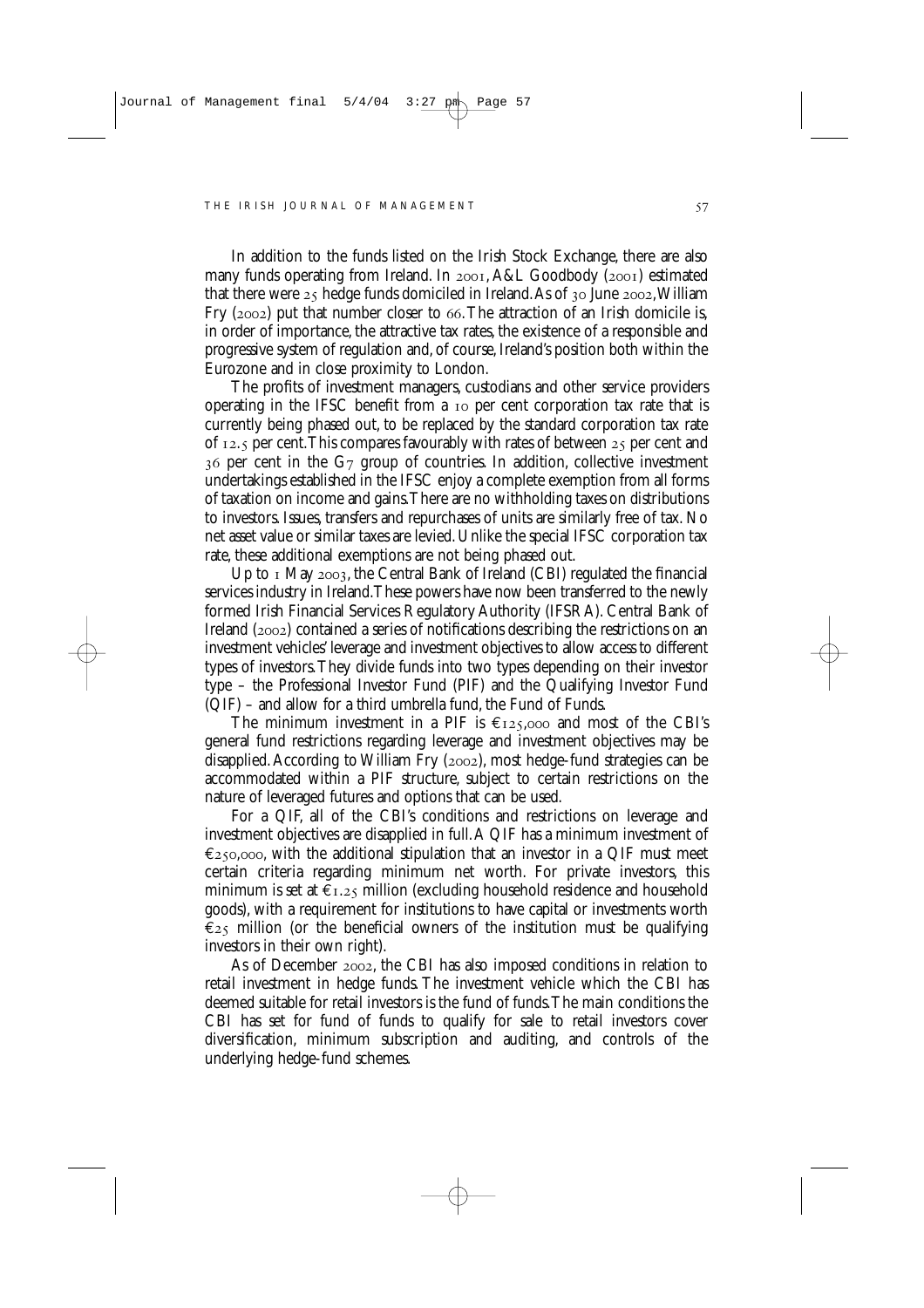The scheme may not invest more than  $\frac{1}{2}$  of the net assets in the units of any one scheme or more than  $10\%$  in the units of schemes managed by the same management company. These limits may be raised to  $10\%$  and  $20\%$  respectively if the management company is authorised to provide investment management services in an OECD jurisdiction. (Central Bank of Ireland, 2002)

It should be noted that related companies/institutions are regarded as a single management company. With regard to minimum subscription, "[t]he scheme must have a minimum subscription requirement of  $\epsilon_{12,500}$  or its equivalent in other currencies. This requirement may be disapplied where acceptable arrangements are in place to provide full capital protection to the capital subscribed by investors" (Central Bank of Ireland, 2002).

The final condition covers auditing and control of the underlying schemes. "The underlying schemes must be subject to independent audit in accordance with generally accepted international accounting standards [and] must have arrangements in place such that all assets are held by a party/parties independent of the manager of the scheme" (Central Bank of Ireland, 2002).

The CBI's treatment of hedge-fund products is among the more liberal in the OECD and differs considerably from the United Kingdom. FSA  $(2002)$ presents the current hedge fund regulatory environment in the United Kingdom. Although there are hedge-fund managers in the United Kingdom, almost all funds are domiciled offshore due to tax considerations. There is no specific regulatory regime for marketing hedge-fund products. Generally, hedge funds can only be marketed to intermediates, market-counter parties or persons for whom the investment is considered suitable by an FSA authorised firm. Retail investors can invest in fund of funds that are set up as limited companies and listed on the London Stock Exchange, but this has been due to market innovation rather than policy design.

In the US, hedge funds are restricted to "accredited" investors but fund of funds products can currently be sold with a minimum investment of  $\S_2$ 5,000. However, as discussed in Tannebaum and Cruz  $(2003)$ , this is currently an area being reviewed by the SEC, with a view to greater regulation of retail hedgefund products. Switzerland, under the Swiss Investment Funds Act, amended in , allows funds domiciled in the European Economic Area, United States, Guernsey and Jersey to be sold to Swiss investors. There is no minimum investment but, to May 2002, it has never been below  $Sf_{10,000}$  ( $\epsilon_{6,558}$ ). In Singapore, hedge funds can be sold to the public subject to a minimum investment of  $S\$ <sub>100</sub>,000 ( $\epsilon$ <sub>49</sub>,928) per investor, adequate risk disclosure in the prospectus and suitable manager expertise.

### HEDGE-FUND TRADING STYLES

Hedge funds use a variety of different styles to generate high absolute returns, irrespective of market conditions. Although these strategies do not aim to outperform equity or bond benchmarks, some of the strategies are more closely correlated with financial markets. This paper follows Ineichen (2000) by classifying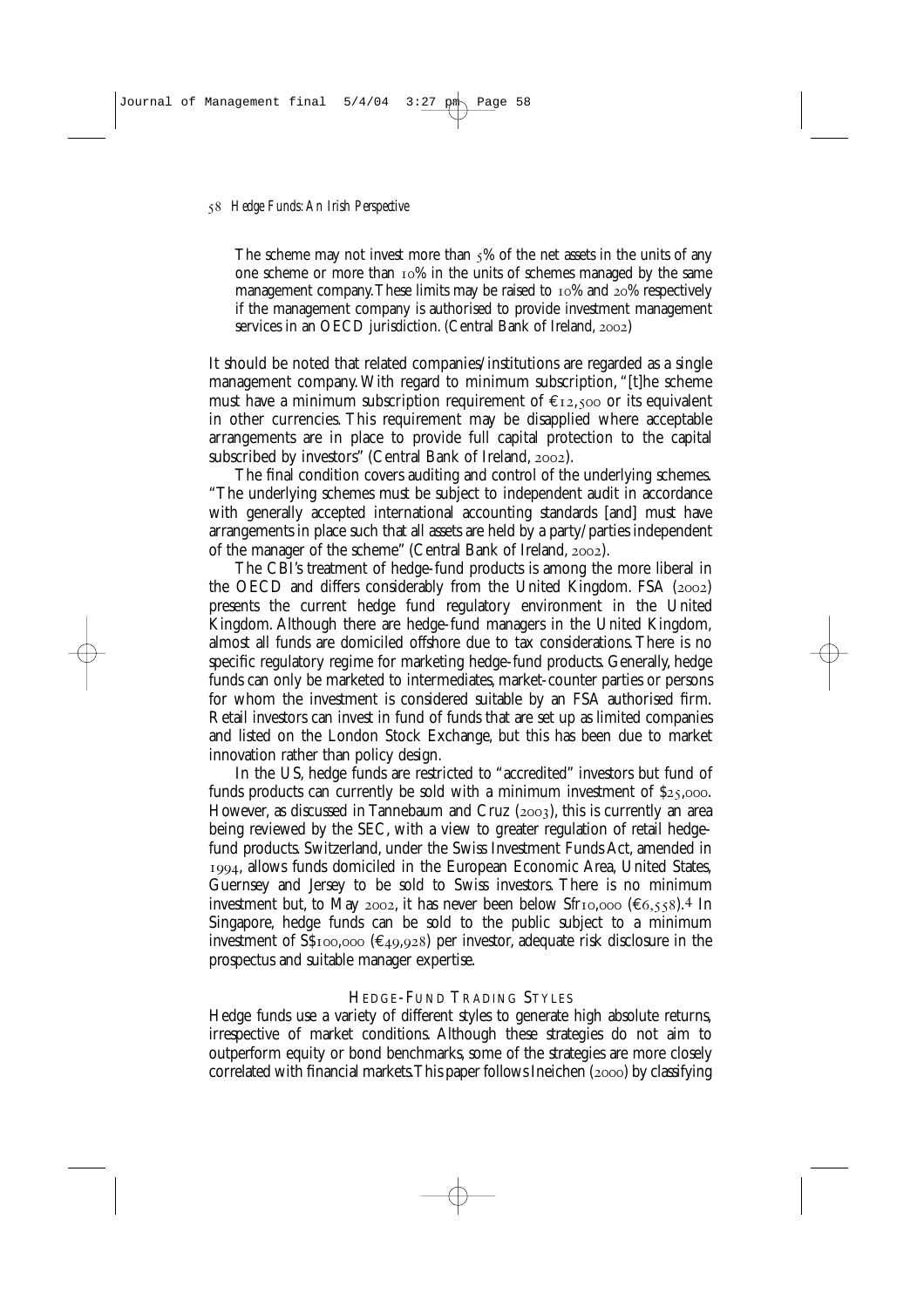funds into three main trading styles, according to their historic correlation with equity markets. Figure  $3.1$  sets out the three main hedge-fund-style classifications – arbitrage, event driven and directional – and further subdivides them into nine distinct trading strategies. On the left of Figure  $3.1$  are the strategies with the lowest historic correlation with financial markets, while those strategies on the right have the highest historic correlation with financial markets.



**Figure 3.1: Hedge-Fund Trading Styles and Strategies**

Source: *Ineichen* (*2000*)

The textbook definition of *arbitrage* is, "the purchase and immediate sale of equivalent assets in order to earn a sure profit from difference in their prices" (Bodie and Merton, 1998). However, in well-functioning capital markets, the opportunity for a risk-free profit does not normally arise. According to Taleb  $(1996)$ , a trader definition of arbitrage is "a form of trading that takes a bet on the differential between instruments, generally with the belief that the returns will be attractive relative to the risk incurred".Within the broad arbitrage trading style, there are three main hedge-fund trading strategies: equity-market neutral, fixed-income arbitrage and convertible-bond arbitrage.

*Equity-market neutral* funds take matched long and short positions of equal monetary value within a sector/country. Funds are heavily diversified with lots of long/short positions in many different stocks.The advantage of this strategy is that unlike a long-only portfolio, a market-neutral portfolio is not heavily exposed to market movements and, unlike a less diversified portfolio, the fund is not overly exposed to stock specific news.Trading decisions are taken based upon in-depth statistical analysis of historical data, identifying and exploiting equity relationships and inefficiencies. To illustrate with a simple example: if a fund observed that, historically, on 90 per cent of the trading days following a rise in AIB's share price, Bank of Ireland rose  $I$  per cent and AIB was unchanged, then following a rise in AIB's share price, the fund would go long Bank of Ireland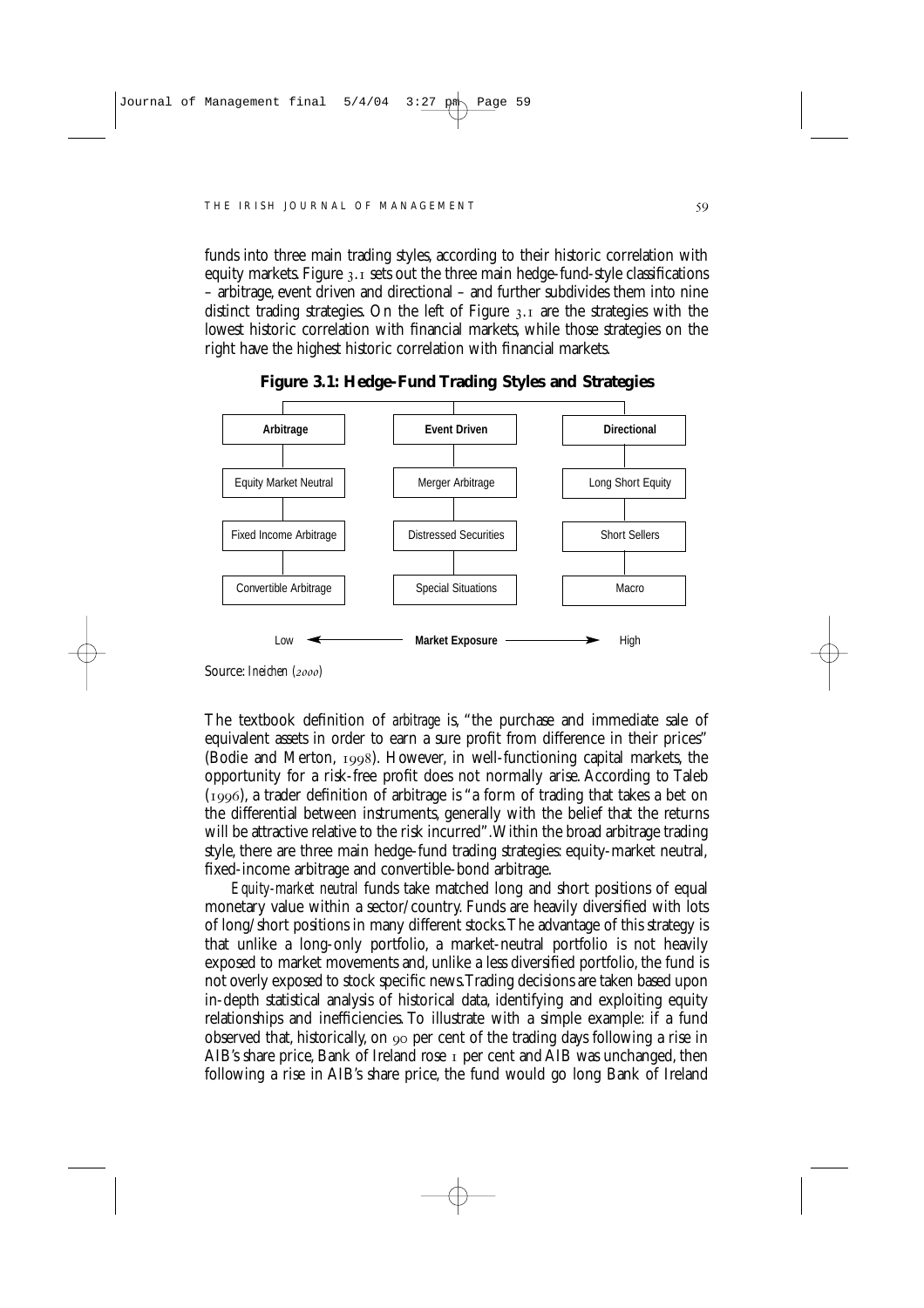short AIB for one day, hoping to capture the expected relationship/inefficiency.

*The fixed-income arbitrageur* takes positions in government bonds, investment grade corporate bonds, government agency securities, swap contracts and futures and options on fixed-income securities to exploit the relative values of the different instruments.The fund is constructed so that it is hedged against large interest rate risk.As the margins on fixed-income arbitrage are relatively small, a larger degree of leverage is usually employed. (Fixed-income markets tend to be less volatile than equity markets, so more leverage does not necessarily mean more risk. Nonetheless, the largest hedge fund failure to date was Long Term Capital Management, a fixed-income arbitrage fund.)

*Convertible bond arbitrage* funds attempt to exploit under-pricing of convertible securities by purchasing the under-valued security and hedging market and credit risk using the underlying share and credit default swaps.

*Event driven* is the second broad style of hedge fund. Generally, event-driven funds focus on generating returns from identifying securities that can benefit from the occurrence of extraordinary transactions. Examples of extraordinary transactions are mergers, acquisitions and carveouts. More specifically, eventdriven funds tend to specialise in one of three areas: merger arbitrage, distressed securities and special situations.

*Merger arbitrage* involves taking long and short positions in companies that are engaged in corporate mergers or acquisitions. These corporate deals can be divided into two main types: cash and share. With all share mergers, funds generally buy shares of the company being acquired and sell short the shares of the acquiring company in a proportion that reflects the proposed merger agreement. Whereas with cash mergers, the fund will buy the shares of the company being acquired below the agreed merger price and profit from the narrowing of the spread between the two when the deal is completed.

*Distressed securities* funds generally accumulate securities of financially troubled companies.These securities often trade at substantial discounts to par value. Hedge funds accumulate them with the belief that they can be sold at a profit in the secondary market or with the expectation that the company may be recapitalised, restructured or liquidated.

*Special situations* funds seek returns from a variety of corporate events. Examples of special situations strategies are capital structure arbitrage and the arbitrage of equity index constituent changes. With capital structure arbitrage, funds exploit the mispricing of different parts of the capital structure of a company. Arbitraging of equity index constituent changes takes place when an equity index that is heavily tracked (for example the FTSE  $_{100}$ ) ejects a company and replaces it with another. By anticipating that the ejected company will have to be sold by index trackers and the replacing company has to be purchased, the funds can generate returns.

The third broad style is the *directional style*.This category of hedge funds tends to have a higher expected return, standard deviation of returns and correlation with financial markets than the two other styles. This category can be further subdivided into three strategies: long short equity, short sellers and macro funds.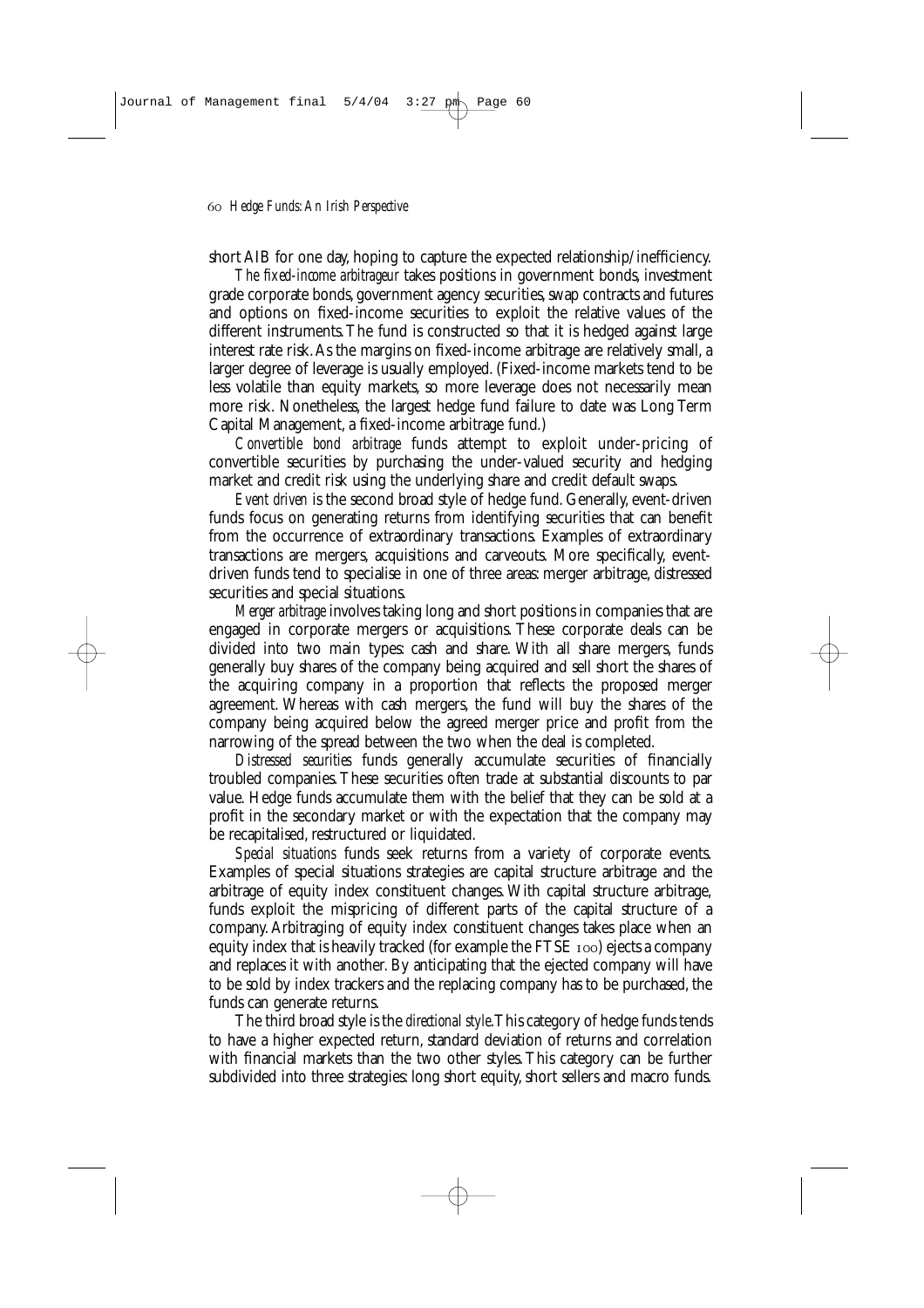Alfred Jones' fund, the "original" hedge fund, was a long short equity fund and it remains the most popular strategy, with  $30$  per cent of total hedge-fund assets. The long short equity manager uses short positions for two reasons: to attempt to profit from a drop in prices or to hedge the portfolio from market risk. Returns are generated by the stock selection skill of the manager. These funds tend to specialise by region or sector and had excellent performance throughout the 1990s. However, their aggregate performance has been poor over the last two to three years, as, intuitively, those managers with a long bias would have had superior prior performance and have attracted more funds.

Short sellers specialise in seeking profit from a decline in stocks, while earning interest on the proceeds from the short sale of stock. Obviously, the performance of these funds was poor during the  $19900$  due to the strong negative correlation with equity markets.These funds were the best performers in  $2001$  and  $2002$ .

The strategies described so far in this section are clearly definable. In contrast,*macro funds* enjoy remarkable flexibility regarding investment and trading strategy. They take long and short positions in currencies, bonds, equities and commodities. Through their size (an estimated  $I_5$  per cent of hedge-fund assets under management) and the degree of leverage used, they are believed to have a considerable influence on world markets.Trading decisions are based upon the fund managers' macro-economic views. The triggering of the  $1992$  break-up of the exchange-rate mechanism in Europe was partly attributed to the activities of macro funds, which viewed the partially fixed exchange rates in Europe as being unsustainable considering the economics of the different countries.

### STRATEGY RETURNS

Before analysing the statistical properties of hedge-fund strategy returns, it should be noted that the returns being analysed are for hedge-fund strategy indices.When looking at the returns to an index of hedge funds, there are two main issues that need to be addressed before proceeding: survivor bias and diversification.

*Survivor bias* exists where managers with poor track records exit an index, while managers with good records remain. If survivor bias is large, then the historical returns of an index that studies only survivors will overestimate historical returns. Brown, Goetzmann and Ibbotson  $(1999)$  and Fung and Hsieh ( $1997$ ) have estimated this bias to be in the range of  $1.5$  per cent to  $3$  per cent per annum. Counteracting this bias, when comparing hedge-fund returns to equity and bond indices, the HedgeIndex data is net of fees, whereas to invest in an equity or bond index tracker would reduce those indices'returns by between  $0.75$  per cent and  $\bar{1}$  per cent per annum.

Regarding *diversification*, it would be expected that skewness and kurtosis for an index's returns would not be so pronounced as for individual fund returns. Kat and Lu  $(2002)$  document portfolios of funds for the period  $1994$  to  $2001$ exhibiting lower kurtosis but more pronounced skewness than individual funds. However, as hedge-fund investors would generally hold portfolios of funds or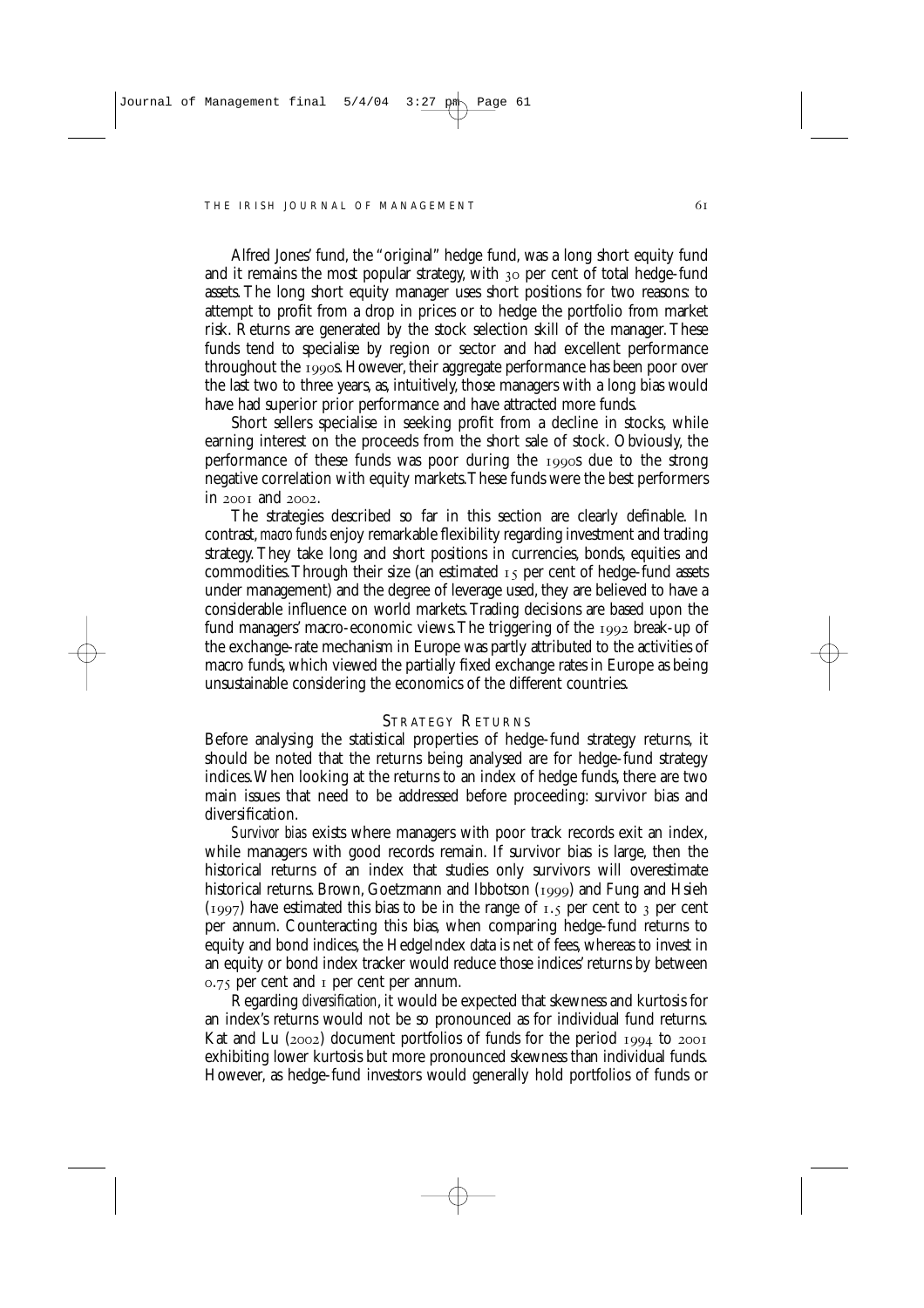invest in fund of funds with similar properties to indices, the relative statistical attributes of individual funds is not overly important.

The returns, standard deviation, skewness and kurtosis of returns to the different strategies are set out in Table  $3.2$ . The hedge-fund data that was used to calculate these statistics is from  $3I$  December  $1993$  to  $30$  June  $2003$ , net of all fees, and was sourced from HedgeIndex, a joint venture between Credit Suisse First Boston and Tremont Advisors, providing asset-weighted indices of hedge-fund performance. Equity and bond index data for the same period was downloaded from DataStream. The ISEQ, FTSE  $100$  and S&P  $500$  are broad-based equity indices in Ireland, the United Kingdom and the United States respectively. Ireland and Euro Bond Indices are MSCI aggregate value weighted indices of corporate and government bonds in Ireland and the Eurozone respectively.The VIX is a volatility index calculated by the Chicago Board Option Exchange. It is calculated by taking a weighted average of the implied volatilities of eight 30day call and put options to provide an estimate of equity market volatility.

Returns  $(x_j)$  for all time series are calculated using the formula in equation  $\tau$ .

$$
X_{\mathbf{i}} = Ln \left| \frac{P_t}{P_{t-1}} \right| \tag{1}
$$

Annualised mean monthly returns (*AMMR*) are calculated as described in equation 2.

$$
AMMR = 12 \times \frac{\sum_{i=1}^{n} X_i}{n}
$$
 (2)

Annualised monthly standard deviations  $(\sigma_j)$  are calculated as described in equation 3.

$$
\sigma i = \sqrt{\frac{\sum_{i=1}^{n} (X_i - \bar{X})^2}{n-1}} \times \sqrt{12}
$$
 (3)

Skewness characterises the degree of asymmetry of a distribution around its mean. Positive skewness indicates a distribution with an asymmetric tail extending towards more positive values. Negative skewness indicates a distribution with an asymmetric tail extending towards more negative values. Obviously, from an investors' perspective, positive skewed returns are superior to no skewness or negative skewness. Skewness values are calculated as described in equation 4.

$$
skewness = \frac{m_s}{m_s \sqrt{m_s}} \tag{4}
$$

 $\lambda$ 

where

$$
m_j = \frac{1}{n} \sum_{i=1}^n (x_i - \bar{x})^j
$$
 (5)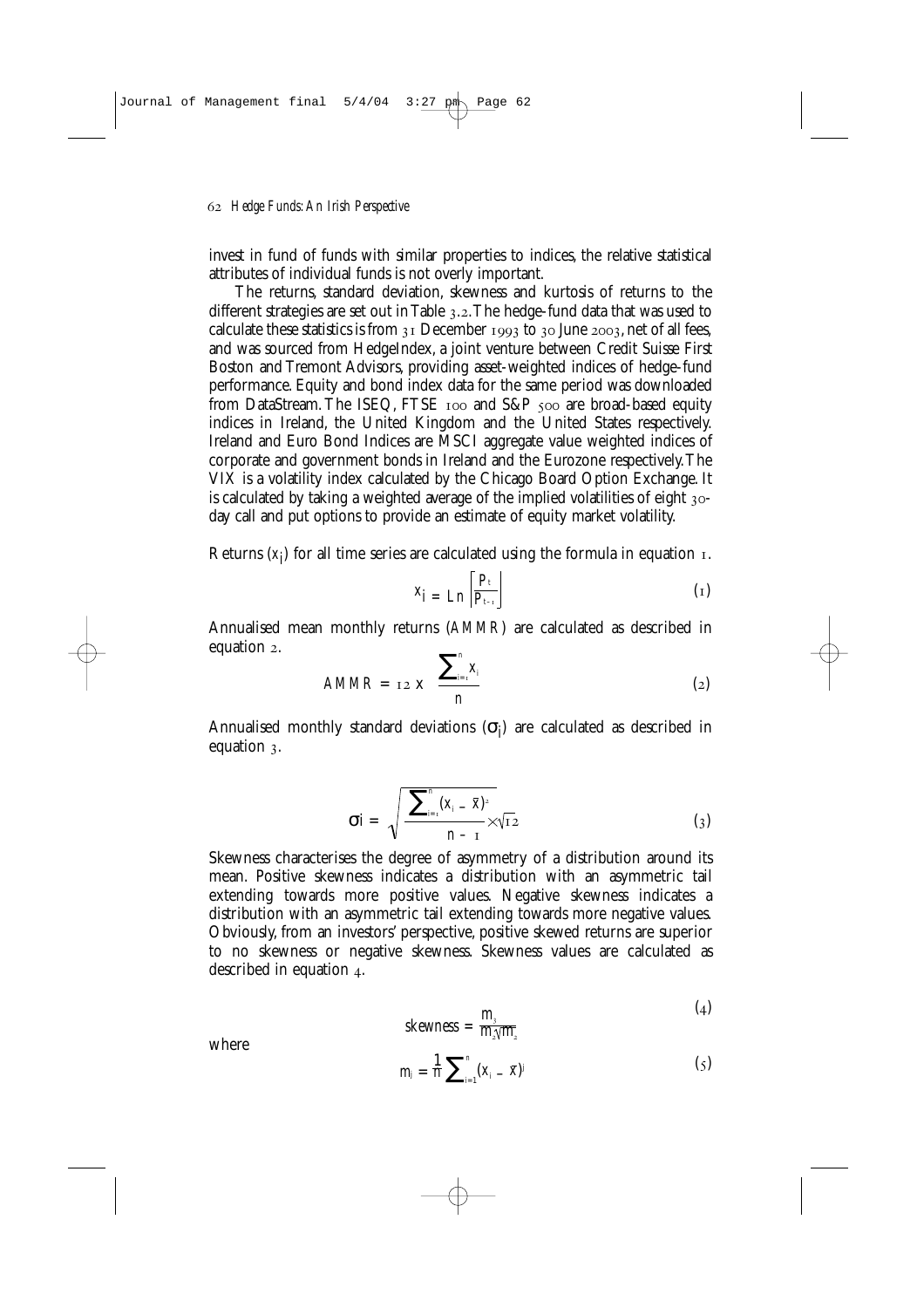Kurtosis characterises the relative peakedness or flatness of a distribution compared with the normal distribution. Positive kurtosis indicates a relatively peaked distribution with more occurrences in the middle and at the extreme tails of the distribution. Negative kurtosis indicates a relatively flat distribution, with fewer occurrences in the middle and at the extreme tails of the distribution. Intuitively, investors should view an investment with returns showing high positive kurtosis as unfavourable, indicating more frequent extreme observations.

Kurtosis = 
$$
\frac{m_1}{m_2^2}
$$
 -3

|                           | <b>MEAN %</b> | STD DEV % | <b>SKEW</b> | <b>KURTOSIS</b> |
|---------------------------|---------------|-----------|-------------|-----------------|
| Arbitrage                 |               |           |             |                 |
| <b>Equity Mkt Ntrl</b>    | 10.3          | 3.1       | 0.15        | 0.11            |
| Fixed Inc Arb             | 6.7           | 4.1       | $-3.41$     | 17.71           |
| Convertible Arbitrage     | 10.1          | 4.8       | $-1.67$     | 4.39            |
| <b>Event Driven</b>       |               |           |             |                 |
| Merger Arbitrage          | 8.0           | 4.6       | $-1.42$     | 6.50            |
| <b>Distressed</b>         | 12.3          | 7.3       | $-3.00$     | 18.16           |
| <b>Special Situations</b> | 9.6           | 6.6       | $-2.92$     | 18.59           |
| <b>Directional</b>        |               |           |             |                 |
| Long/Short Equity         | 11.1          | 11.1      | $-0.00$     | 3.24            |
| <b>Short Sellers</b>      | $-1.5$        | 17.9      | 0.66        | 1.15            |
| Macro                     | 13.5          | 12.3      | $-0.24$     | 1.99            |
| <b>Equity Indices</b>     |               |           |             |                 |
| <b>ISEQ</b>               | 8.6           | 18.6      | $-0.79$     | 1.05            |
| <b>FTSE 100</b>           | 1.7           | 15.0      | $-0.66$     | 0.35            |
| S&P 500                   | 7.8           | 16.2      | $-0.70$     | 0.52            |
| <b>Bond Indices</b>       |               |           |             |                 |
| Ireland Bond Index        | 7.6           | 4.5       | $-0.19$     | $-0.11$         |
| Europe Bond Index         | 7.0           | 3.6       | $-0.23$     | $-0.32$         |

**Table 3.2: Hedge Fund, Equity and Bond Returns 1993–2003**

Source: *CSFB/Tremont HedgeIndex; DataStream*

The highest returning strategy over the period was global macro, with an annualised mean monthly return of  $13.5$  per cent. However, this strategy has the second highest standard deviation. Another strategy with a high standard deviation is short sellers, which have performed consistently badly other than

 $\sqrt{)}$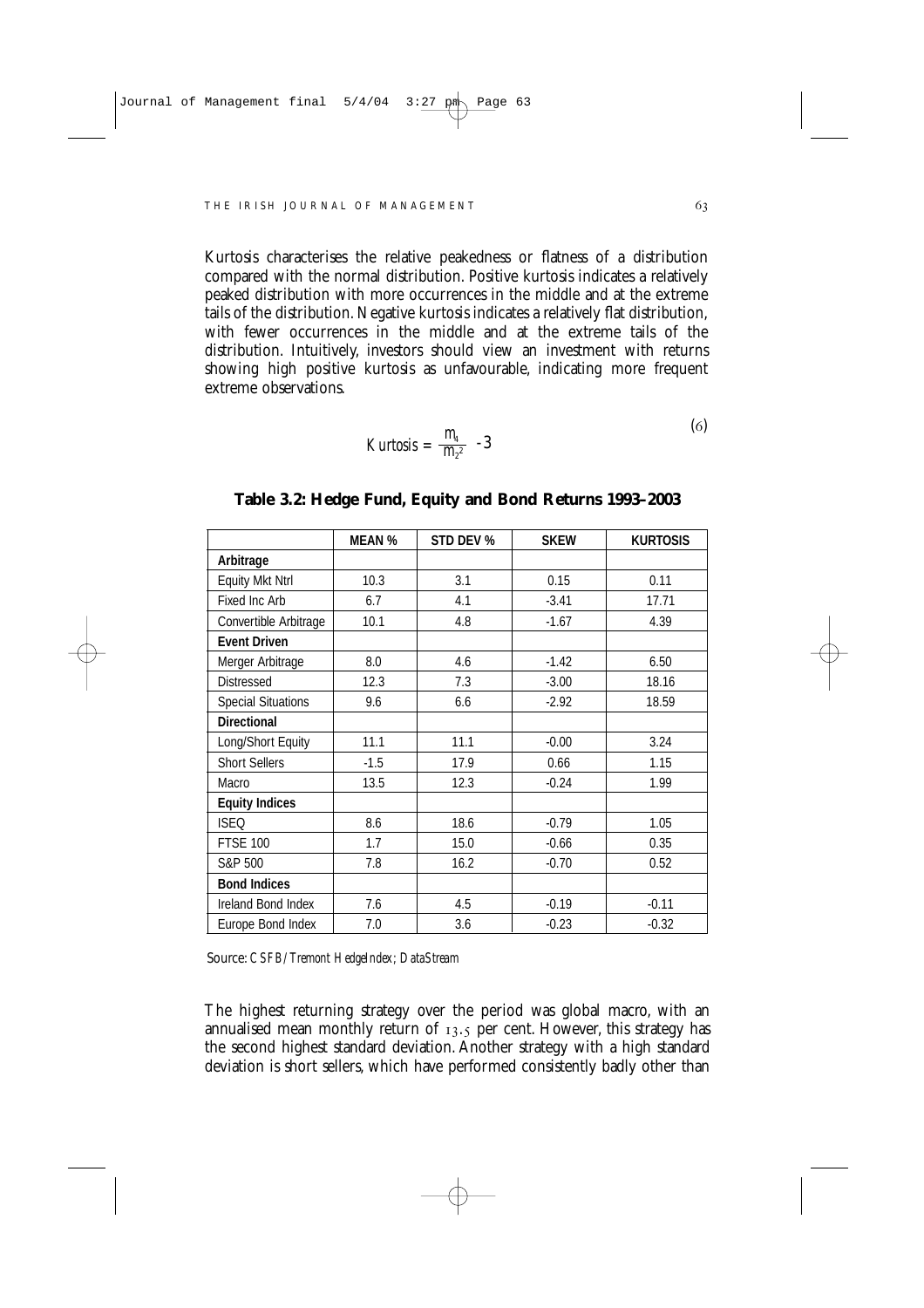in  $2001$  and  $2002$ , when they returned an average 6.3 per cent per annum. Equity market neutral exhibits the lowest standard deviation combined with an annualised mean return of  $10.3$  per cent per annum.

None of the hedge-fund strategies exhibit negative kurtosis. Special situations, distressed securities and fixed-income arbitrage have the highest kurtosis, indicating more observations at the extreme tails of the distribution. These three strategies also exhibit the largest negative skewness, indicating that the majority of extreme observations occurred on loss-making days. A closer look at the data shows that the worst monthly returns of fixed-income arbitrage, distressed securities and special situations were  $-7.2$  per cent,  $-13.3$  per cent and -. per cent. All three of these observations occurred in a period of extreme market stress around the collapse of Long Term Capital Management from August to October 1998. Equity market neutral, short sellers and macro all have the smallest absolute levels of skewness and kurtosis.

Looking at equity indices, the ISEQ,  $FTSE$  too and  $S\&P$  soo, while generally having more desirable skewness and kurtosis characteristics, generated lower returns for a higher standard deviation than the majority of hedge-fund strategies, with the exception of short sellers. Bond indices demonstrate low standard deviation, reasonably high returns with minimal skew and kurtosis.

Table  $3.3$  illustrates the correlations between the individual hedge-fund trading strategy returns and the returns to different market factors. Correlations between hedge-fund returns and market factors are calculated as described in equation 7.

$$
\rho_{xy} = \frac{\sigma_{xy}}{\sigma_x \sigma_y} \tag{7}
$$

where

$$
\sigma_{xy} = \frac{1}{\pi} \sum_{i=1}^{n} (x - \bar{x})(y - \bar{y})
$$
\n(8)

Consistent with other studies (see Schneeweis, Kazemi and Martin, 2003), equities are a factor in the returns to most hedge-fund strategies. Event-driven and directional strategies tend to be particularly correlated with equities. However, due to their low correlation, the addition of convertible or fixed-income arbitrage to a portfolio of equities would add considerable diversification benefits.

Bonds are obviously important for fixed-income arbitrage and their correlation with macro funds suggests that these funds operate in bond markets. However, bonds have very little correlation with any of the other strategies.

An increase in equity market volatility is negative for event-driven and directional funds, with the exception of short sellers, who obviously benefit from falling markets, something typically associated with rising equity market volatility. Equity market volatility has very little relationship with any of the arbitrage strategies.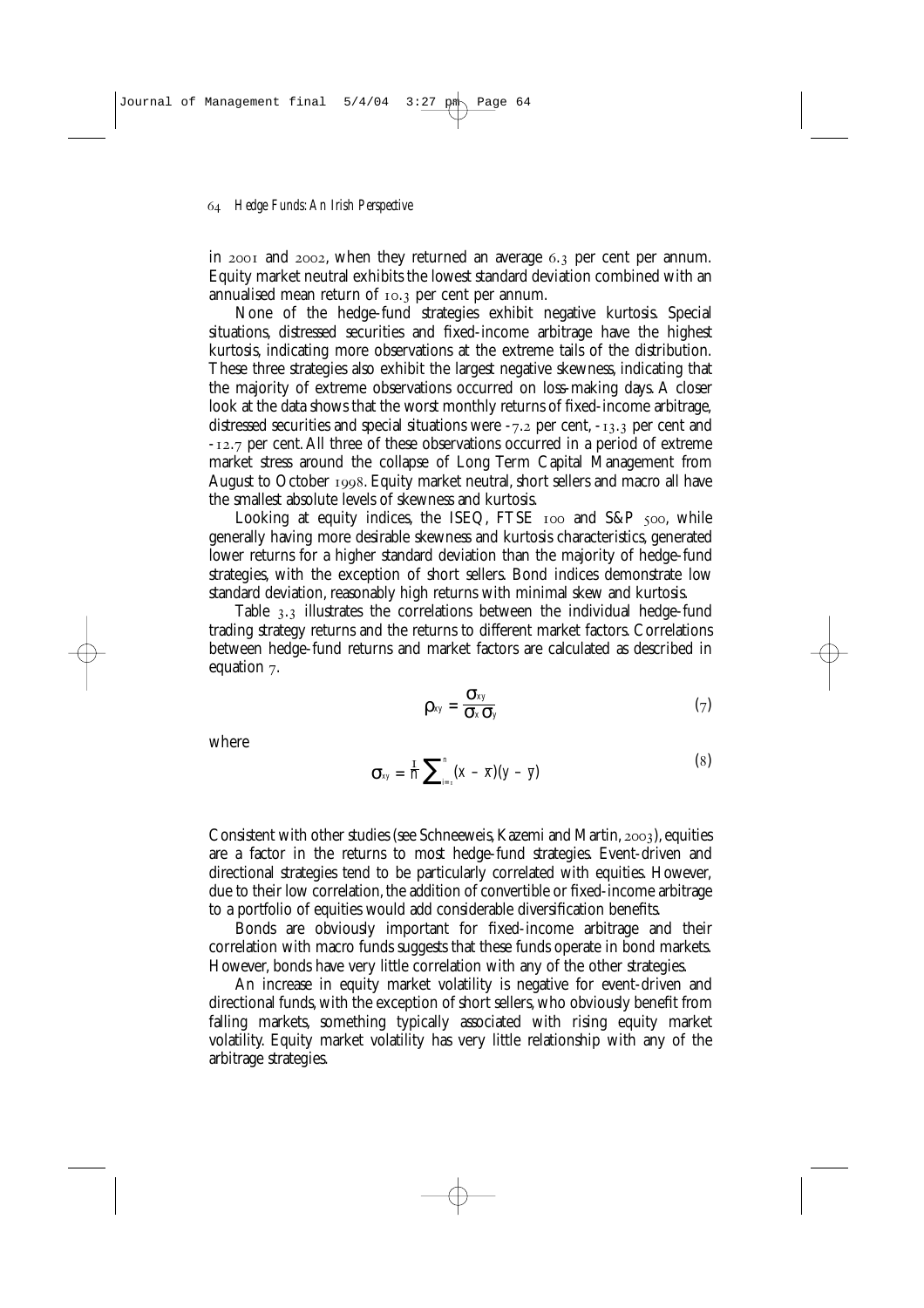|                           | <b>ISFO</b> | <b>FTSF100</b> | <b>S&amp;P 500</b> | <b>Ireland Bond</b> | <b>Euro Bond</b> | <b>VIX</b> |
|---------------------------|-------------|----------------|--------------------|---------------------|------------------|------------|
|                           |             |                |                    | <b>Index</b>        | <b>Index</b>     |            |
| Arbitrage                 |             |                |                    |                     |                  |            |
| <b>Equity Mkt Ntrl</b>    | 0.28        | 0.32           | 0.40               | 0.08                | 0.05             | $-0.16$    |
| Fixed Inc. Arb            | 0.14        | 0.11           | 0.04               | 0.23                | 0.21             | 0.08       |
| Convertible Arbitrage     | 0.27        | 0.16           | 0.14               | 0.13                | 0.14             | 0.02       |
| <b>Event Driven</b>       |             |                |                    |                     |                  |            |
| Merger Arbitrage          | 0.45        | 0.40           | 0.45               | $-0.04$             | $-0.06$          | $-0.32$    |
| <b>Distressed</b>         | 0.58        | 0.48           | 0.56               | 0.07                | 0.03             | $-0.41$    |
| <b>Special Situations</b> | 0.53        | 0.44           | 0.49               | $-0.00$             | $-0.05$          | $-0.31$    |
| <b>Directional</b>        |             |                |                    |                     |                  |            |
| Long/Short Equity         | 0.52        | 0.48           | 0.59               | 0.09                | 0.03             | $-0.37$    |
| <b>Short Sellers</b>      | $-0.64$     | $-0.60$        | $-0.76$            | $-0.03$             | 0.06             | 0.53       |
| Macro                     | 0.22        | 0.23           | 0.23               | 0.33                | 0.26             | $-0.14$    |

**Table 3.3: Correlations between Hedge Funds and Major Market Factors 1993–2003\***

Source: *CSFB/Tremont HedgeIndex; DataStream*

\*Table  $3.3$  illustrates the correlations between the individual hedge-fund trading strategy returns and the returns to different market factors over the period  $3I$  Decemeber 1993 to 30 June  $2003$ . The ISEQ, FTSE 100 and S&P  $500$  are broad-based equity indices in Ireland, the United Kingdom and the United States respectively. Ireland and Euro Bond Indices are MSCI aggregate value weighted indices of corporate and government bonds in Ireland and the Eurozone. The VIX is an equity volatility index calculated by the Chicago Board Option Exchange. It is calculated by taking a weighted average of the implied volatilities of 8 30-day call and put options to provide an estimate of equity market volatility.

# SUMMARY AND CONCLUSION

This paper outlines the development of the hedge-fund industry and the regulatory environment in Ireland.The main strategies pursued by these funds, the returns to the different strategies over the last ten years and the market factors which influence these returns are also discussed.

The hedge-fund industry is one of the fastest growing sectors in financial services. Barra RogersCasey  $(2001)$  estimates that there are at least  $6,000$  hedge funds in operation globally managing more than  $\epsilon$  soo billion in assets. The IFSC, due to its attractive tax rates, progressive regulatory environment and close proximity to London, is in a key position to enjoy the benefits of the industry's growth.At the same time, the Irish Stock Exchange is establishing a reputation as the premier listing for these funds. If, as forecast, the hedge-fund industry continues its rapid growth, then Ireland seems well positioned to benefit.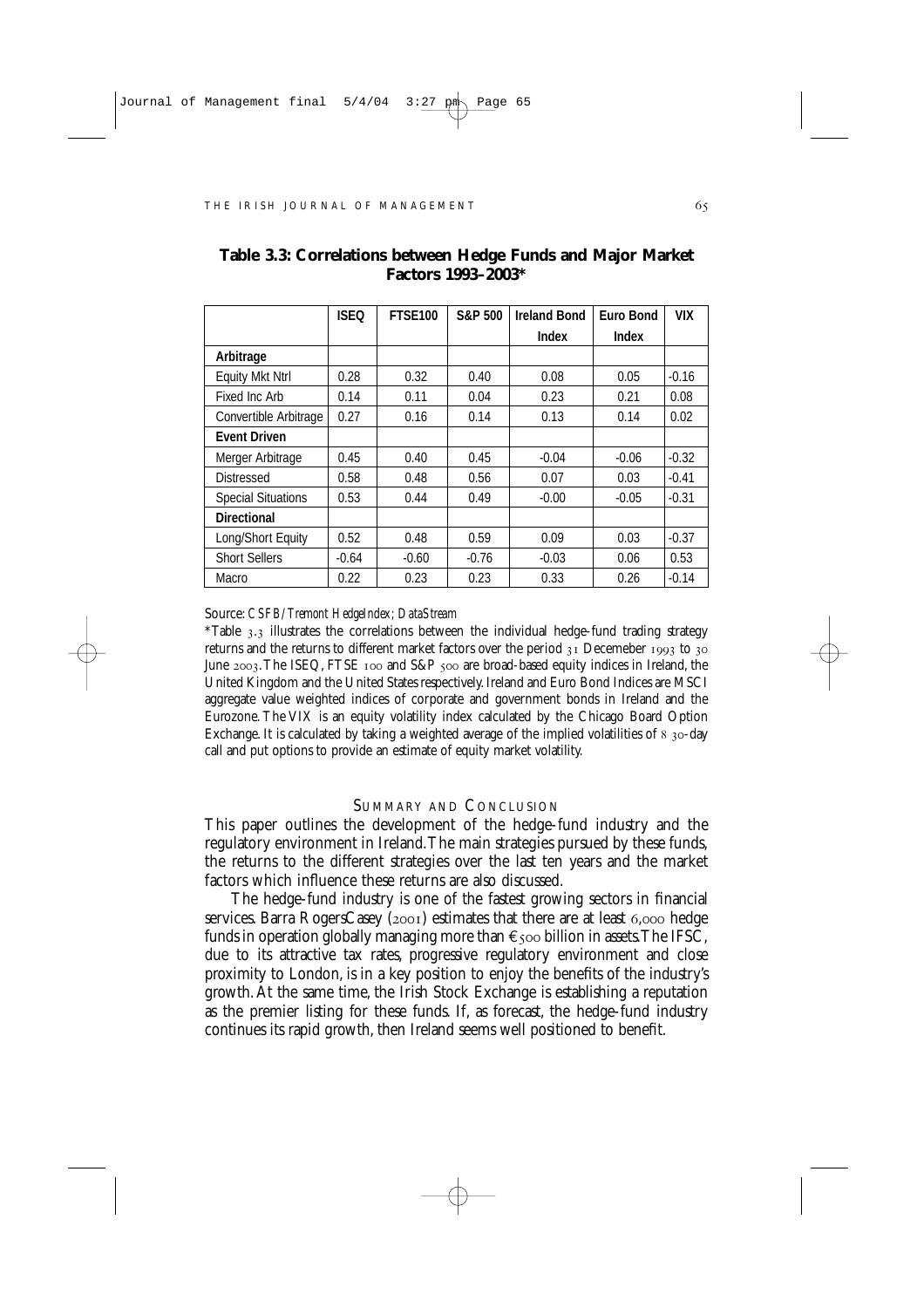- The author is grateful to EurekaHedge Pte. Ltd. for the use of their hedge-fund database, CSFB/Tremont HedgeIndex for the use of their hedge-fund index data and would also like to thank the Irish Stock Exchange for their assistance.
- Short selling is a trade in which the fund borrows a security, sells it, then at a later time repurchases it and returns it to the party who initially loaned the security.The short seller profits if the security has dropped in value and realises a loss if it has risen in value.
- 3 In October 1998, Long Term Capital Management (LTCM) had trading losses of \$3.6 billion and the fund had to be bailed out by a consortium of banks brought together by the New York Federal Reserve.

Many articles have been devoted to LTCM but, from an investing point of view, the lessons to be drawn from the failure are:

- Like equities, hedge funds are not a risk-free asset class: just as companies go bankrupt, hedge funds will also go bankrupt. Many funds failed before LTCM and many have failed since.
- ii Like equities, when one fund goes bankrupt it does not mean all funds will go bankrupt.
- iii Therefore, as with equities, hedge-fund investors should hold diversified portfolios of hedge funds.
- Currency equivalents here and elsewhere are rounded and use exchange rates on August 2003.

#### **REFERENCES**

- Agarwal, V. and Naik N.Y. (2000) "Introduction to Hedge Funds", Working Paper: London Business School.
- A&L Goodbody (2001) "An Introduction to Hedge Funds", Research Note.
- Barra RogersCasey (2001) "An Introduction to Hedge Funds", BRC Hedge Fund Series, .
- Bodie, Z. and Merton, R.C. (1998) Finance, Prentice Hall.
- Brown, S.J., Goetzmann, W. and Ibbotson, R.G. (1999) "Offshore Hedge Funds: Survival and Performance  $1989-95$ ", *Journal of Business*, Vol. 72, pp.  $91-117$ .
- Central Bank of Ireland (2002) *NU Series of Notices: Conditions Imposed in Relation to Collective Investment Schemes other than UCITS*, December, Dublin: Central Bank of Ireland.
- Financial Service Authority (2002) "Hedge Funds and the FSA", Discussion Paper 16: FSA Discussion Paper Series.
- Fortune () "Personal Investing:Those Fantastic 'Hedge Funds'",*Fortune Magazine*,April.
- Fung, W. and Hsieh, D.  $(1997)$  "Empirical Characteristics of Dynamic Trading Strategies: The Case of Hedge Funds", *The Review of Financial Studies*, Vol. 10, No. 2, pp. 275-302.
- Fung, W. and Hsieh. D. (1999) "A Primer on Hedge Funds", Working Paper, *Journal of Empirical Finance*, Vol. 6, pp. 309-31.
- Hutchinson, M. (2003) "Hedge Funds", *Accountancy Ireland*, Vol. 35, No. 3, p. 25-7.
- Ineichen, A. () *In Search of Alpha*, London, United Kingdom: UBS Warburg Research Publication.
- Kat, H. and Lu, S. (2002) "An Excursion into the Statistical Properties of Hedge Fund Returns", CASS Business School: AIRC Working Paper No. 16.
- Schneeweis, T., Kazemi, H. and Martin, G. (2002) "Understanding Hedge Fund Performance: Research Issues Revisited – Part I", *Journal of Alternative Investments*, winter, pp.  $6-22$ .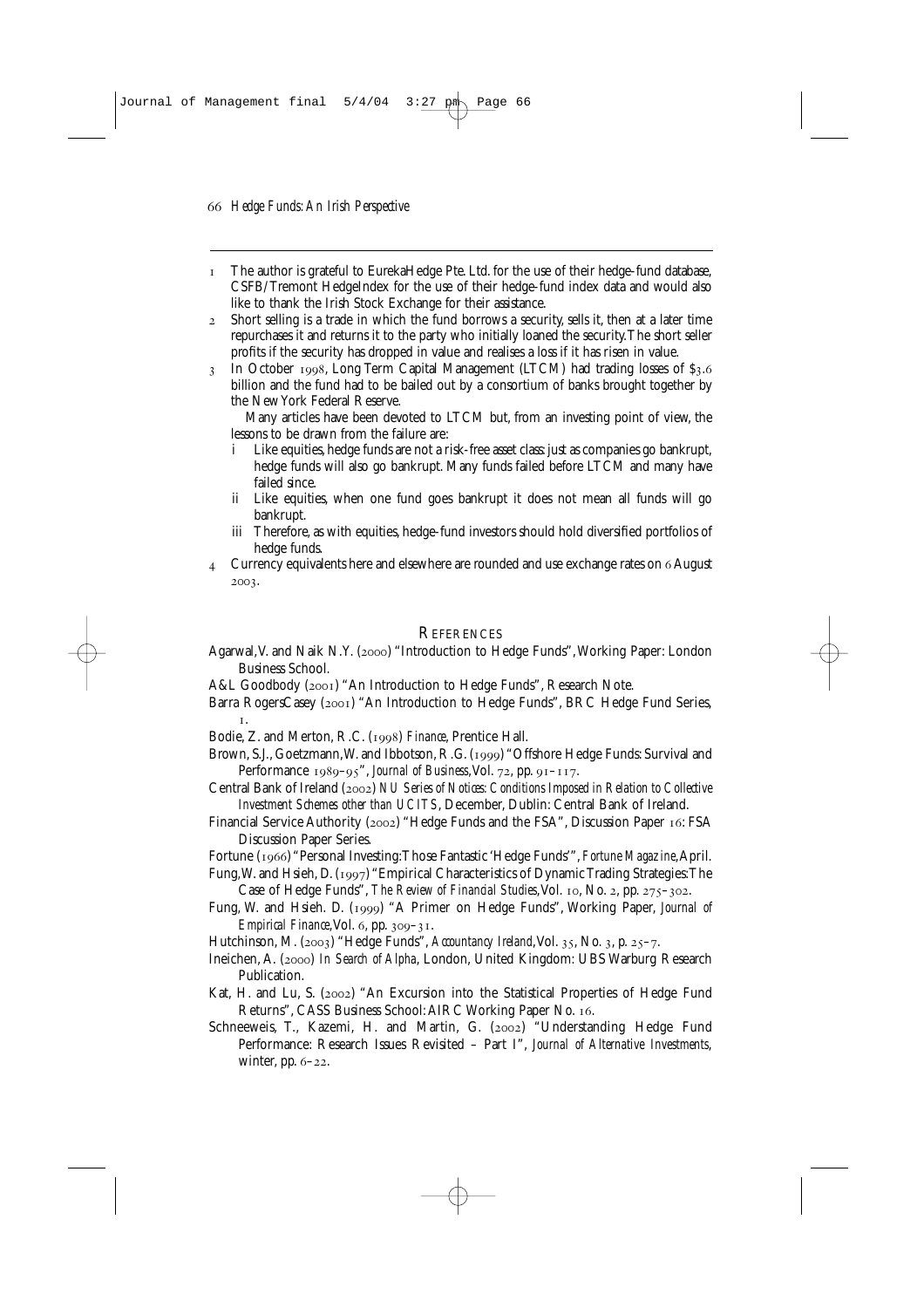- Schneeweis, T., Kazemi, H. and Martin, G. (2003) "Understanding Hedge Fund Performance: Research Issues Revisited – Part II", *Journal of Alternative Investments*, spring, pp.  $8-30$ .
- Taleb, N. (1996) *Dynamic Hedging: Managing Vanilla and Exotic Options*, Wiley series in financial engineering:Wiley Publications.
- Tannenbaum, M.G. and Cruz, R.J. (2003) "SEC Hedge Fund Roundtable: A Summary of the Main Themes Discussed",Article for the Hedge Fund Association.
- William Fry Solicitors (2002) "Dublin: Hedge Funds and Fund of Hedge Funds", October, Dublin: Research Note.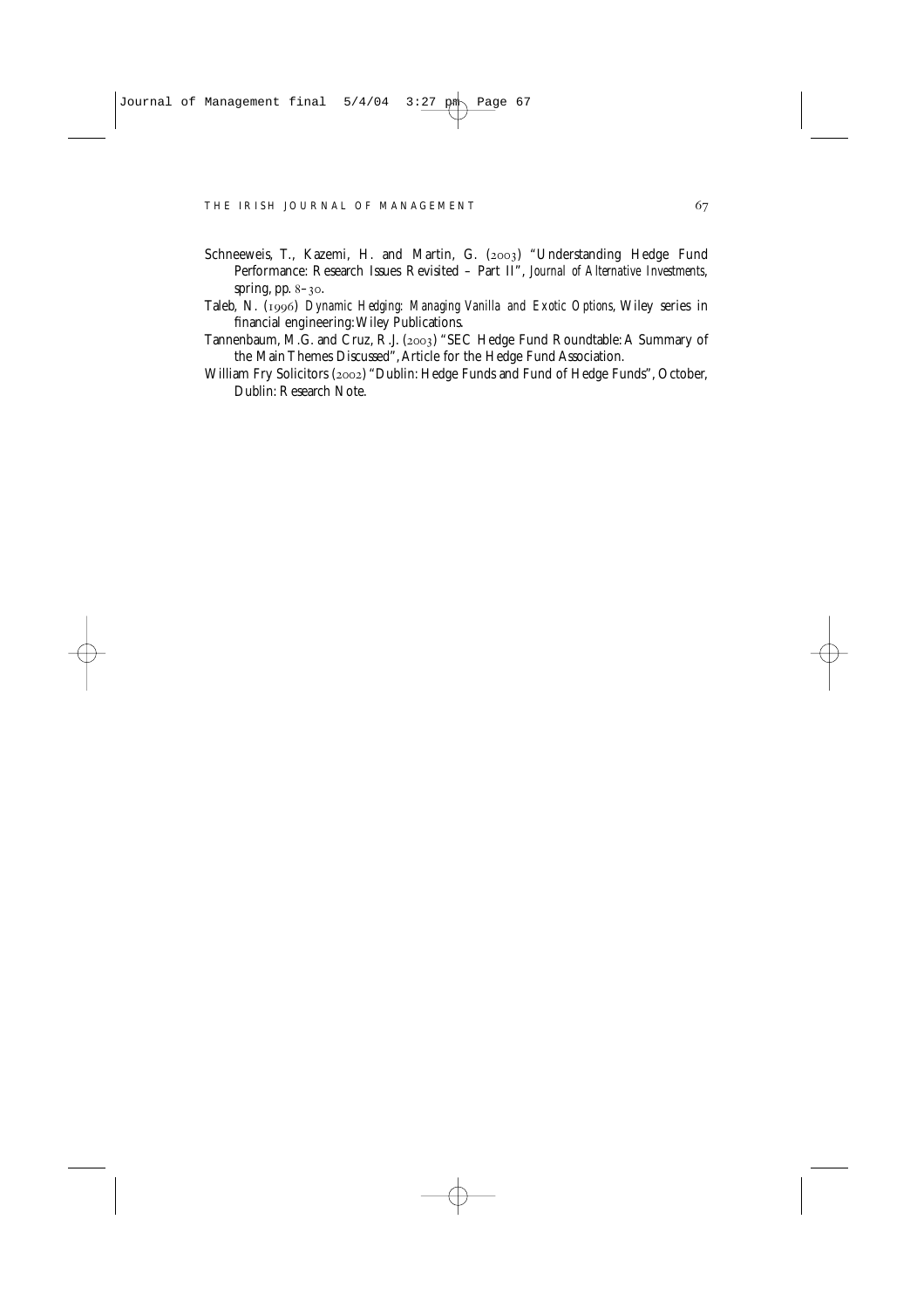# The Profitability of Momentum Strategies Based on the Release of Firms' Quarterly Results: Evidence from the Constituents of the DAX 30

. . . . . . . . . . . . . . . . . . .

PAUL RYAN AND INGO OVERMEYER\*

#### **INTRODUCTION**

A large number of studies, predominantly US based, document predictability<br>in equity returns, whereby stocks that performed well in the past continue to do so in the future (see for example Jegadeesh and Titman,  $1993$ ; Chan et al., ). Such studies are referred to as momentum (relative strength) studies and document that for holding periods of three to twelve months, purchasing past "winners" and disposing of past "losers" generates statistically significant abnormal returns.

Such strategies are a violation of market efficiency at its most basic (weakform) level. It is not surprising, therefore, that the very nature of the levels of return generated by such momentum-based trading strategies has spawned considerable academic debate. Some have argued that the profitability of such strategies can be explained by market microstructure-related effects, serial correlation in common-factor realisations, the presence of a delayed price reaction to a common factor, use of an inappropriate return-generating model and the size effect (for example Lo and MacKinley,  $1990$ ; Conrad and Kaul,  $1993$ ; Fama and French,  $1996$ ). Others have argued that the profitability of such strategies can be explained by the market's systematic under-reaction to firmspecific news (for example Chan et al.,  $1996$ ; Liu et al.,  $1999$ ).

Very little research has been conducted on momentum strategies outside the US. Following the methodology of Jegadeesh and Titman  $(1993)$ , Liu et al.  $(1999)$ document profitable price-momentum strategies in the UK market that are consistent with market under-reaction to industry- or firm-specific news. Ryan and Overmeyer  $(2003)$  investigate the profitability of price-momentum strategies on the DAX 100. They find that such strategies are profitable and readily exploitable by institutional investors who tend to concentrate their portfolio

<sup>\*</sup> Department of Banking and Finance, University College Dublin.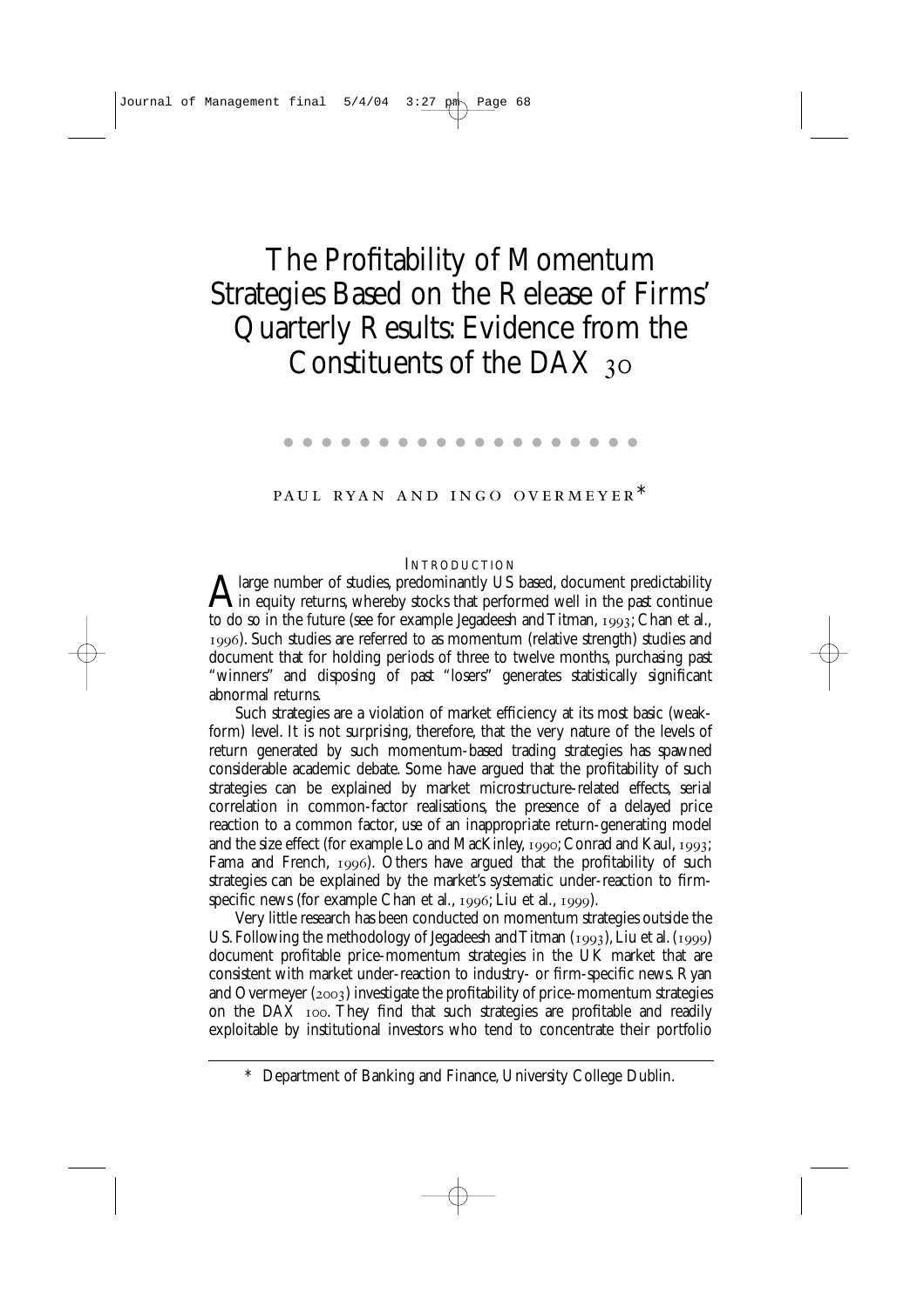weights in large capitalisation stocks. Such profitability is not explained by failure to adjust for systematic risk, delayed reaction to a common factor or serial correlation in common-factor realisations. They conclude their results may be consistent with under-reaction to firm- or industry-related news.

In this paper, we explore whether the profitability of the price-momentum strategies on the largest capitalisation stocks on the German market as reported in Ryan and Overmeyer  $(2003)$  is related to the market's reaction to firm-specific news or, more specifically, accounting-related news. Concentrating on the largest capitalisation stocks has a number of advantages. Firstly, no previous research explicitly investigates the under-reaction to firm-specific news in the context of the very largest stocks quoted on a national market. Secondly, by focusing on the largest capitalisation German stocks,we can explicitly investigate the potential for large institutional investors, who tend to concentrate their portfolio weights in such large stocks to exploit potentially any profitability that may arise.Thirdly, such stocks are less likely to be subject to microstructure biases (Conrad and Kaul,  $1993$ ; Ball et al.,  $1995$ ). Finally, chasing momentum profits is trading intensive, so much of the potential profits may potentially be dissipated by transaction costs.Transactions costs, such as commissions and bid-ask spreads, are lower for our stocks than for their smaller counterparts.<sup>1,2</sup>

In the next section, we provide our rationale for exploring the profitability of accounting-based momentum strategies and in the following section, we present our data and methodology. In the subsequent section, we report the returns associated with the momentum strategies and in the final section, we summarise and present our conclusions.

# MOMENTUM STRATEGIES BASED ON A FIRM'S ACCOUNTING RELEASES

In order to examine more precisely whether the predictability of future returns from past returns and, therefore, momentum profits are due to the market's under-reaction to information, the market response to past accounting-based news is examined. It is natural to look to a firm's accounting releases to try to understand stock price movements, as they are the primary routine mechanism by which companies communicate with the market and are, therefore, obvious candidates to consider first as underlying causes of the momentum effect.

In this study, we attempt to relate the evidence on momentum in stock prices to the evidence on the market's under-reaction to accounting-based information. For instance, among others, Bernard and Thomas (1989), Bernard et al.  $(1995)$  and Liu et al. (2000) find that firms reporting unexpectedly high earnings outperform firms reporting unexpectedly poor earnings.The superior performance persists over a period of about six months after the earnings announcement. Givoly and Lakonishok  $(1979)$  report similar patterns in the response of prices to revisions in analysts' forecasts of earnings. Affleck-Graves and Mendenhall  $(1992)$  examine the Value Line timeliness ranking system (a model based on a combination of past earnings and price momentum, among other variables) and suggest that earnings surprises account for Value Line's ability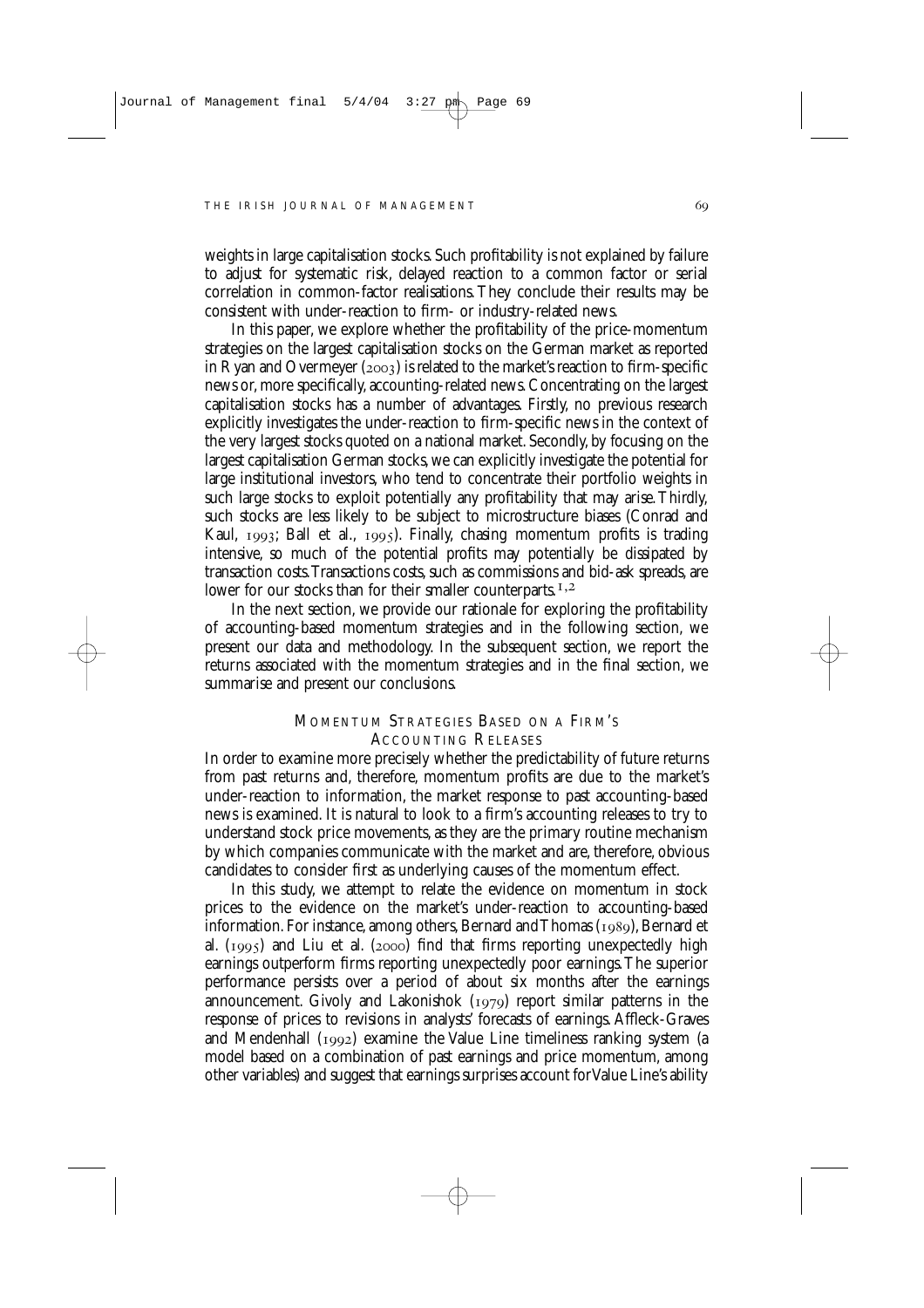to predict future returns.

We explore the possibility that the profitability of price-momentum strategies reported in Ryan and Overmeyer  $(2003)$  is largely due to the component of returns that is related to accounting-related news. If this explanation is correct, then the profitability of the price-momentum strategies reported in Ryan and Overmeyer  $(2003)$  will not be profitable after accounting for past innovations in earnings and other accounting-based information.

However, it is possible that strategies based on either past returns or a firm's formal accounting releases exploit market under-reaction to different pieces of information. For example, an accounting-results-based momentum strategy may benefit from under-reaction to information related to short-term accounting information, while a price-momentum strategy may benefit from the market's slow response to a broader set of information. In this case, one could expect that each of the momentum strategies is individually successful and that one effect is not completely subsumed by the other.

Chan et al.  $(1996)$  investigate this possibility using US data and find that price-momentum strategies are still profitable after controlling for the impact of accounting information. No evidence exists on the contribution of the market's under-reaction to accounting releases in explaining the profitability of pricemomentum strategies outside of the US.We will redress this imbalance for the largest capitalisation stocks in the German market.

# SAMPLE AND METHODOLOGY

For our purposes, no public database exists that collects firms' formal accounting release announcement dates for publicly listed German companies over the period of the Ryan and Overmeyer  $(2003)$  study.<sup>3</sup> Therefore, our sample is restricted to  $30$  German blue-chip companies that form the DAX  $30$ , where quarterly results are published in the main German financial newspaper, the *Handelsblatt*. Our sample period, January 1995 to June 2000, is chosen because before 1995, most major German companies did not publish quarterly results on a regular basis.

The price-momentum portfolios are formed on the same basis as Ryan and Overmeyer (2003).At the start of each month, all stocks with a return history of at least twelve months are ranked and assigned to portfolios on the basis of their past six-month price performance.A buy-and-hold return is then computed for each portfolio for the subsequent twelve-month period.

To relate the evidence on price momentum to that on accounting momentum, a measure of market surprise as suggested by Chan, Jegadeesh and Lakonishok (1996) is used. Using this approach, we rank the stocks every month based on the cumulative abnormal stock return around the most recent announcement date up to month t.

ABR is defined as:

$$
ABR_{it} = \sum_{j=-2}^{+1} (r_{ij} - r_{mj})
$$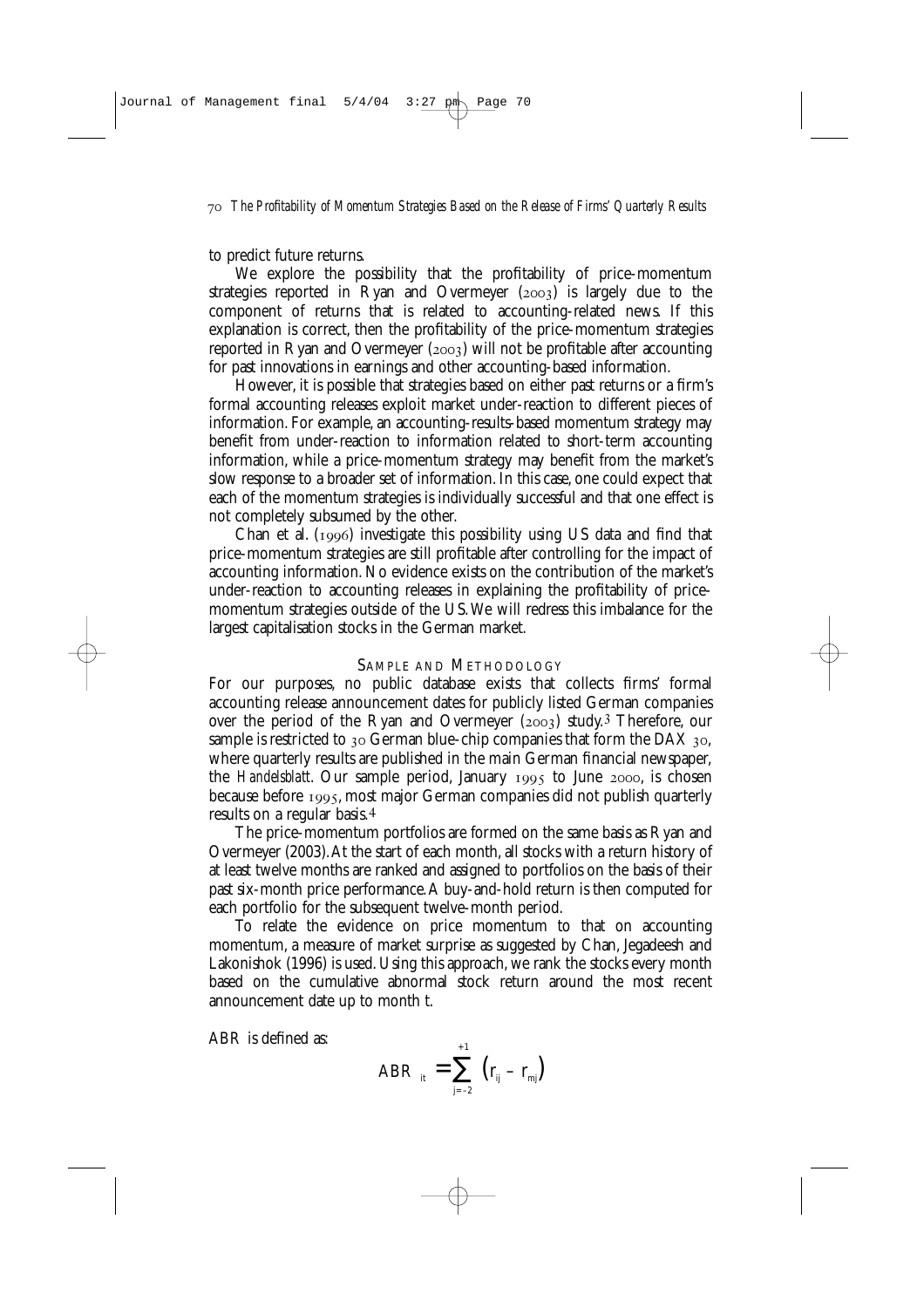where rij is stock i's return on day j (with the quarterly results being announced on day  $\circ$  and r<sub>mi</sub> is the return on the DAX 100).<sup>5</sup> We aggregate returns until one day after the announcement date to account for the possibility of delayed stock-price reaction.This measure is a very clear measure of market surprise, since it does not require an explicit model for investor expectations.<sup>6</sup> Accumulating the return from two days prior to the announcement date is designed to take account of prior information leakage and information search by market participants in the days prior to the *known* release date (Kim and Verrecchia,  $1991$ ).

The abnormal return around the announcement is used as a measure of surprise. As Chan et al. (1996) note, to the extent that the market responds slowly to accounting-related news, we should expect to see a drift in future stock returns that can be predicted by the sign and magnitude of the abnormal announcement return. Thus, we should see stocks with large favourable announcement returns subsequently outperform stocks with large unfavourable announcement returns.

#### **RESULTS**

# **Price Momentum**

Firstly, the correlation between the price-momentum measure and the accounting-based momentum measure are examined in order to assess whether the performance of the different momentum strategies are based on the same effects. The correlation coefficient between both strategies is calculated using monthly observations pooled across stocks.With a coefficient of  $0.201$ , the strategies are positively correlated with one another, but the coefficients are not large.The relatively low correlation suggests that the sixmonth price-momentum strategy and the ABR accounting-momentum strategy are not entirely based on the same information.  $\frac{7}{12}$  Rather, they may capture different aspects of the change in a company's performance.

Panel A of Table  $4.1$  reports the stock-price performance of portfolios formed on the basis of prior six-month returns, where portfolio I comprises past "winners" (top-ten companies in terms of prior six-month price performance) and portfolio II comprises past "losers" (bottom-ten companies in terms of prior six-month price performance). $8$  We employ the prior six-month return performance to make direct comparisons with Ryan and Overmeyer  $(2003)$  and also because this is the standard approach used in prior research (for example Chan et al., 1996; Rouwenhorst, 1998). Panel B of Table  $4.1$  reports the abnormal return around the release of the quarterly results for the same portfolios of stocks as reported in Panel A.

In Panel A, we report that subsequent to the portfolio formation date, the portfolio of past winners outperforms the loser portfolio. Three months after portfolio formation, the cumulative excess return of the winner portfolio is  $8.5$ per cent, compared with  $\zeta$ . per cent for the loser portfolio. Thus, the winner portfolio outperforms the loser portfolio by 2.9 per cent (t-stat =  $1.07$ ). After 6 months, the pattern is unchanged. With  $15.2$  per cent, the cumulative return of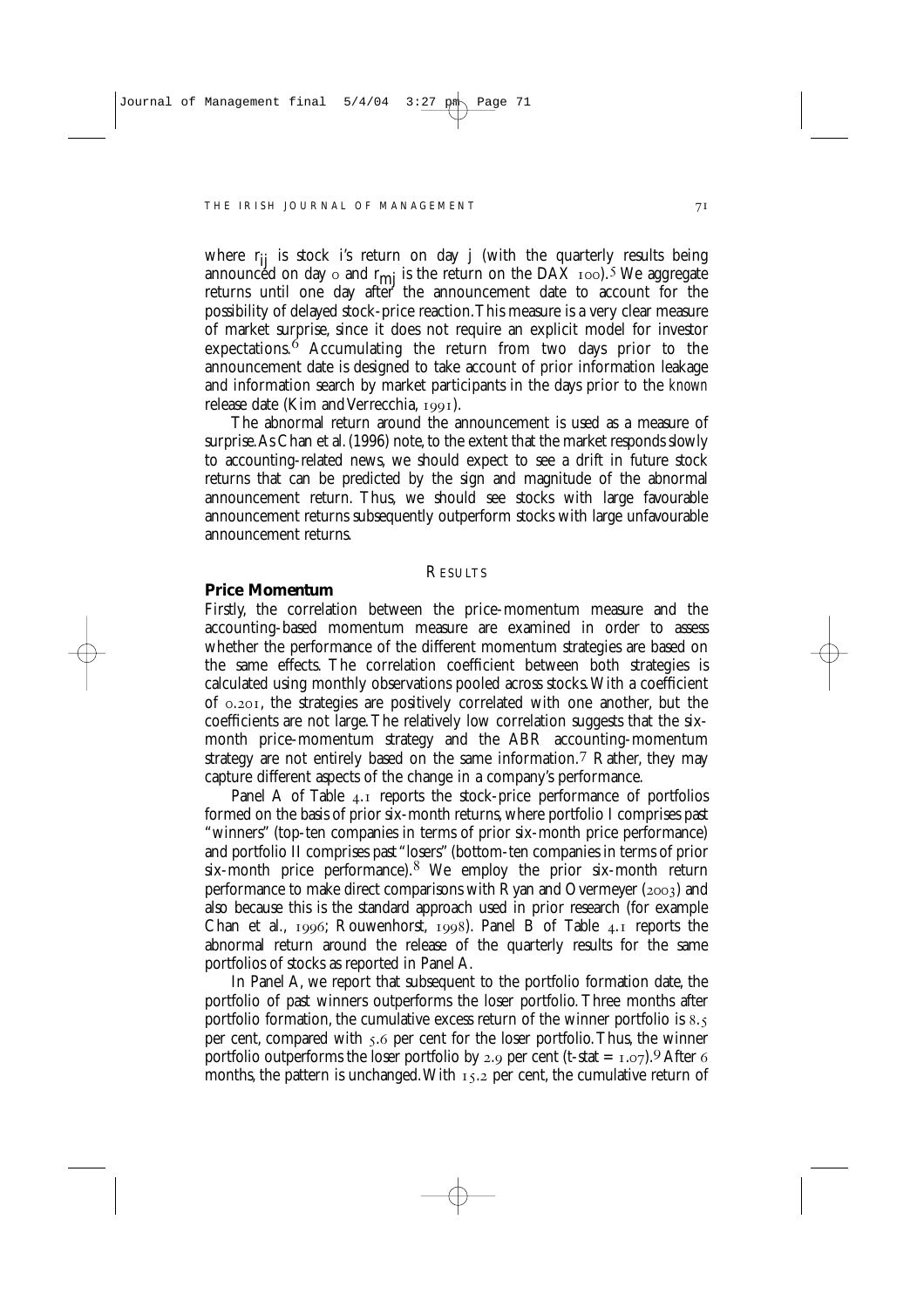the winner portfolio is 3.0 per cent (t-stat  $= 0.82$ ) higher than the return of the loser portfolio ( $12.2$  per cent). However, after  $12$  months, the cumulative return differences have reversed. With a return of  $27.9$  per cent, the cumulative return of the winner portfolio is not significantly different from the cumulative return of the portfolio of past losers  $(28.5$  per cent).

# **Table 4.1: Characteristics of the Price Momentum Portfolios Based on Six-Month Prior Price Performance\***

| Panel A: Cumulative returns      | <b>Winner</b> | Loser    | Difference in | t-stats  |
|----------------------------------|---------------|----------|---------------|----------|
|                                  |               |          | return        |          |
| Past 6-month return              | 0.055         | $-0.009$ | 0.064         |          |
| Return 3 months after portfolio  |               |          |               |          |
| formation                        | 0.085         | 0.056    | 0.029         | 1.07     |
| Return 6 months after portfolio  |               |          |               |          |
| formation                        | 0.152         | 0.122    | 0.030         | 0.82     |
| Return 12 months after portfolio |               |          |               |          |
| formation                        | 0.279         | 0.285    | $-0.006$      | $-0.117$ |

| Panel B: Abnormal return around         | Winner | Loser    | Difference in | t-stats  |
|-----------------------------------------|--------|----------|---------------|----------|
| the quarterly results                   |        |          | return        |          |
| Most recent announcement                | 0.013  | $-0.011$ | 0.024         |          |
| First quarter after portfolio formation | 0.005  | 0.003    | 0.002         | 0.42     |
| Second quarter after portfolio          |        |          |               |          |
| formation                               | 0.009  | 0.002    | 0.007         | $2.84**$ |
| Third quarter after portfolio           |        |          |               |          |
| formation                               | 0.009  | 0.001    | 0.008         | $2.26**$ |
| Fourth quarter after portfolio          |        |          |               |          |
| formation                               | 0.004  | 0.006    | $-0.002$      | $-0.58$  |

Panel A presents the cumulative returns of the portfolios where the momentum portfolios are formed on the basis the six-month price performance prior to portfolio formation. Panel B presents the  $3$ -day abnormal return measured around the release of the quarterly results for those portfolios presented in Panel A.

\*\* = statistically significant at  $a = 0.05$  (student t- distribution).

However, though the differential returns are in the expected direction (past winners outperform past losers) for at least the six-month period after the initial portfolio-formation period, they are not statistically significant. Thus, our results in Panel A contrast with the reported results of Ryan and Overmeyer  $(2003)$ , who find, for portfolios based on the constituents of the DAX 100, that winners outperform losers for a twelve-month horizon. Therefore, on a face-value basis, it appears that the characteristics of the 30 largest stocks may differ from those of the remaining  $\sigma$  stocks that make up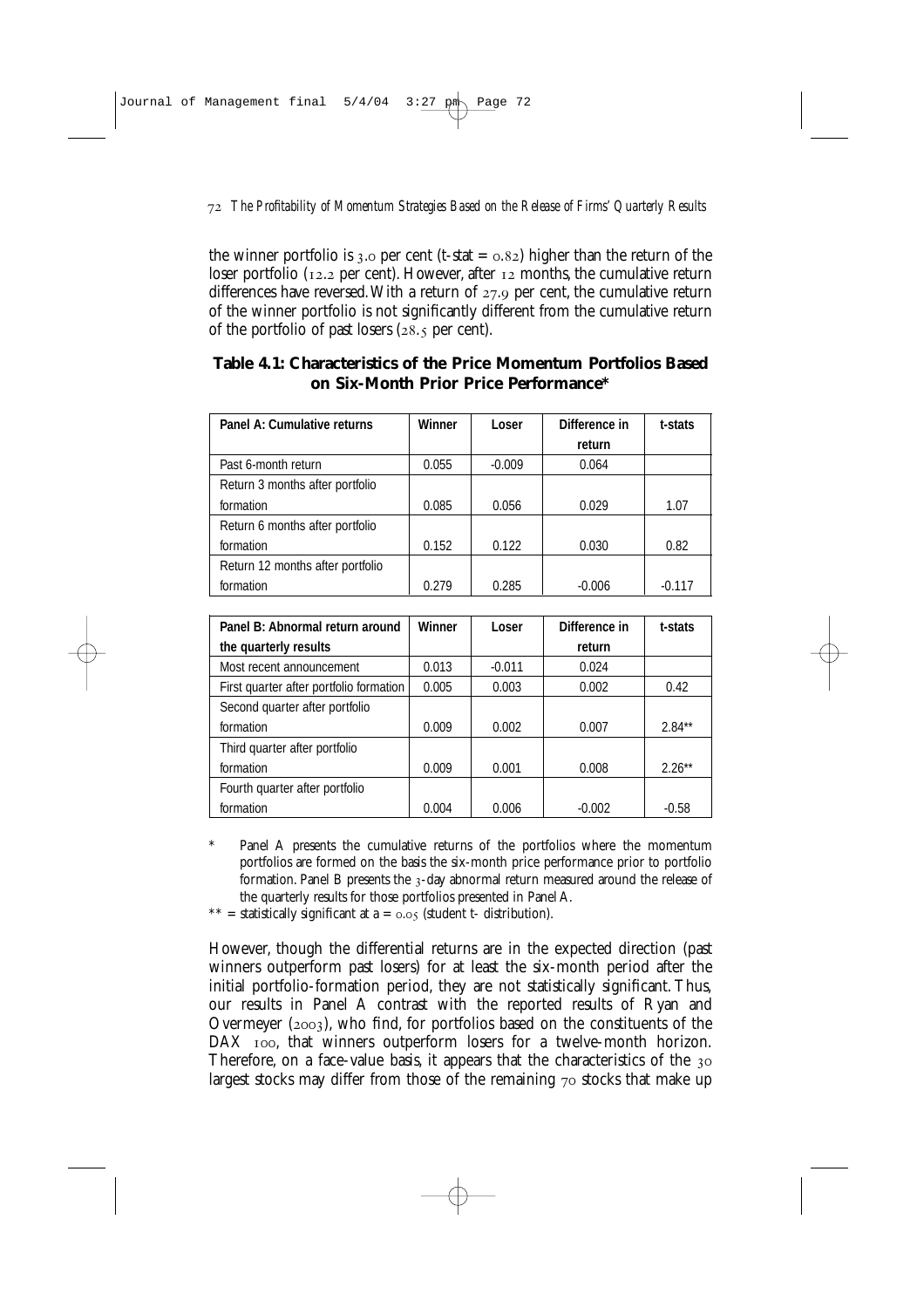the DAX 100. In other words, the profitability of price-momentum strategies may be a function of company size<sup>10</sup> or, alternatively, the characteristics of the investors who dominate the shareholder registers of such companies.

Panel B of Table  $4.1$  shows that the past price performance of the portfolios is closely related to the price response to the most recent quarterly results. Abnormal three-day announcement returns rise from the loser to the winner momentum portfolio. There is a difference of  $2.4$  per cent between the loser and the winner portfolio based on the most recently reported quarterly results prior to portfolio formation.

In contrast to the price-momentum strategy, the differences in the price response around the dates of subsequent quarterly results continue over the periods following portfolio formation. The abnormal return around the first subsequent announcement is higher by  $o.2$  per cent (t-stat =  $o.42$ ) for winner stocks compared to loser stocks. In the second and third announcement following portfolio formation, the abnormal return is larger for winner stocks by o.7 per cent (t-stat =  $2.84$ ) and  $0.8$  per cent (t-stat =  $2.26$ ) respectively. Though statistically significant, these returns are, however, unlikely to be economically significant, taking into account reasonable transaction costs. By the fourth quarter, there is a difference of  $-\infty$  per cent but it is not statistically significant  $(t-stat=-0.58)$ .

# MOMENTUM STRATEGIES BASED ON THE RELEASE OF FIRMS' QUARTERLY RESULTS

In the last subsection, we find for our sample companies the returns to a pricemomentum strategy of buying the ten stocks with the highest performance based on the preceding six months' price performance and selling (shorting) the ten stocks with the worst six months' price performance does not generate statistically significant returns. In contrast, if investors were to concentrate their trading strategy solely in the days surrounding the release of the quarterly results, they would be able to capture statistically significant profits. However, as previously pointed out, the returns from pursuing such a strategy, though statistically significant, are likely to be substantially eroded by reasonable transaction costs and therefore are unlikely to be economically significant and hence not exploitable by investors. In this subsection, in contrast to the approach adopted in the previous subsection, we form our momentum portfolios on the basis of price performance around the most recent quarterly results (rather than on the basis of prior six-month returns) and investigate the profitability of momentum strategies based on such an approach.

Table 4.2 shows the performance of the quarterly results-based momentum portfolios formed on the basis of abnormal returns around the most recent set of quarterly results.The portfolio of winners (losers) consists of those ten stocks that generated the highest (lowest) abnormal return performance in the three-day period surrounding the publication of the quarterly results in the period immediately prior to portfolio formation. Panel A reports the price reaction in the three-day period surrounding the release of the quarterly results for the four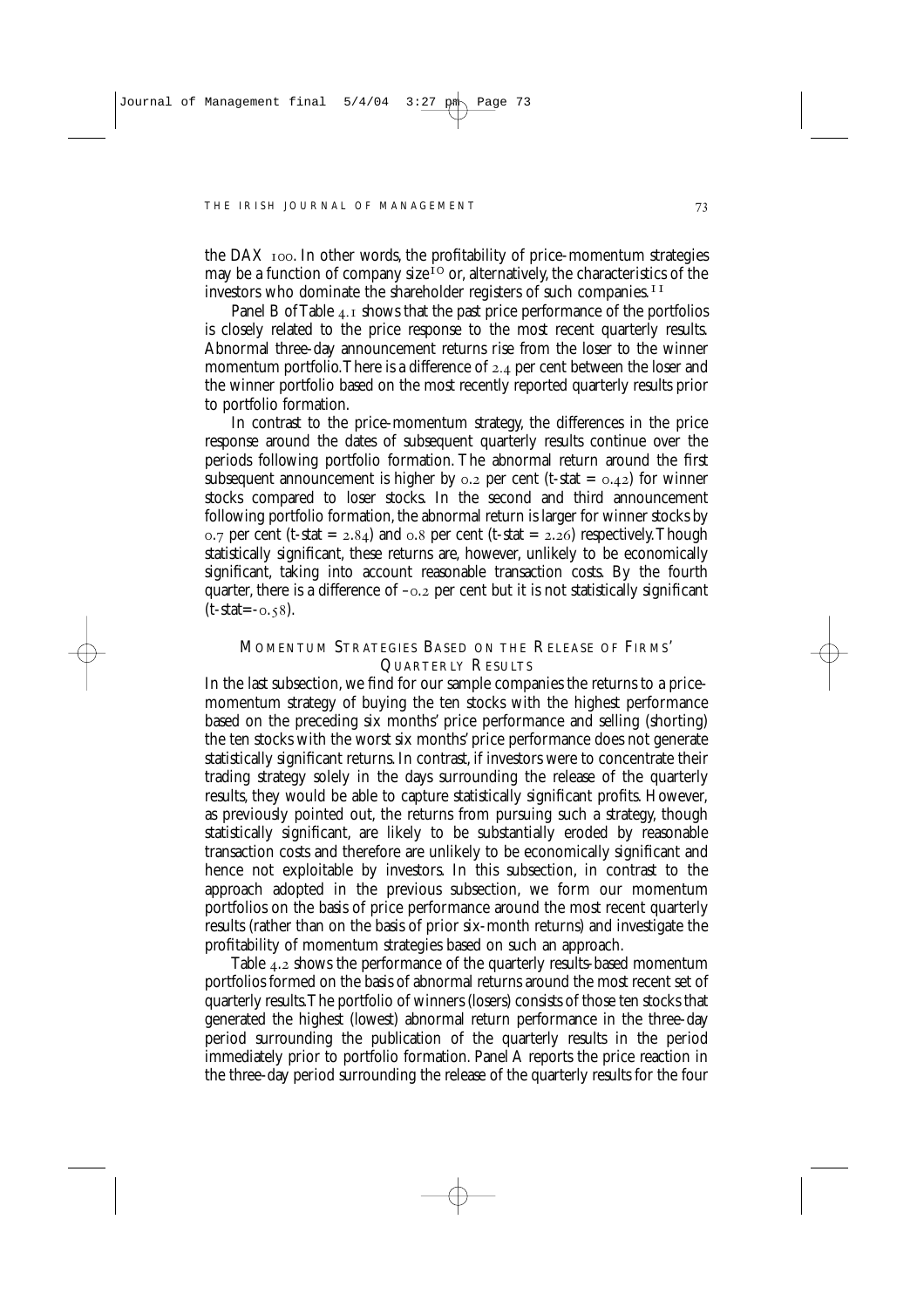# **Table 4.2: Characteristics of the Earnings Momentum Portfolios Based on the Abnormal Return around the Earnings Announcement\***

| Panel A: Abnormal return       | Winner | Loser    | Difference in | t-stats   |
|--------------------------------|--------|----------|---------------|-----------|
| around the most recent         |        |          | return        |           |
| quarterly results              |        |          |               |           |
| Most recent announcement       | 0.045  | $-0.039$ | 0.079         |           |
| First quarter after portfolio  |        |          |               |           |
| formation                      | 0.030  | $-0.023$ | 0.053         | $16.97**$ |
| Second quarter after portfolio |        |          |               |           |
| formation                      | 0.008  | 0.002    | 0.006         | $3.12**$  |
| Third quarter after portfolio  |        |          |               |           |
| formation                      | 0.006  | 0.003    | 0.003         | 0.87      |
| Fourth quarter after portfolio |        |          |               |           |
| formation                      | 0.006  | 0.001    | 0.005         | 1.85      |

| Panel B: Cumulative returns      | Winner | Loser | Difference in | t-stats |
|----------------------------------|--------|-------|---------------|---------|
|                                  |        |       | return        |         |
| Past 6-month return              | 0.099  | 0.030 | 0.069         |         |
| Return 3 months after portfolio  |        |       |               |         |
| formation                        | 0.048  | 0.077 | $-0.029$      | $-1.02$ |
| Return 6 months after portfolio  |        |       |               |         |
| formation                        | 0.123  | 0.130 | $-0.007$      | $-0.42$ |
| Return 12 months after portfolio |        |       |               |         |
| formation                        | 0.317  | 0.266 | 0.051         | 1.80    |

Panel A presents the abnormal return measured around the release of the quarterly results for those portfolios based on the price reaction to the most recent quarterly results prior to portfolio formation. Panel B presents the cumulative price momentum returns of the portfolios presented in Panel A.

\*\* = statistically significant at  $a = 0.05$  (student t- distribution).

quarters after the initial portfolio formation period. Panel B reports the associated price performance in the subsequent four quarters for those portfolios reported in Panel A.

In Panel A we find in the first quarter following their initial formation winners outperform losers by  $5.3$  per cent in the three-day period surrounding the announcement of the quarterly results (t-stat =  $_{16.97}$ ). <sup>12</sup> In the following quarter, the return difference is  $\overline{0.6}$  per cent (t-stat = 3.12), but this differential return would not be economically significant after taking into account realistic transaction costs. Thereafter, in the remaining two quarters though the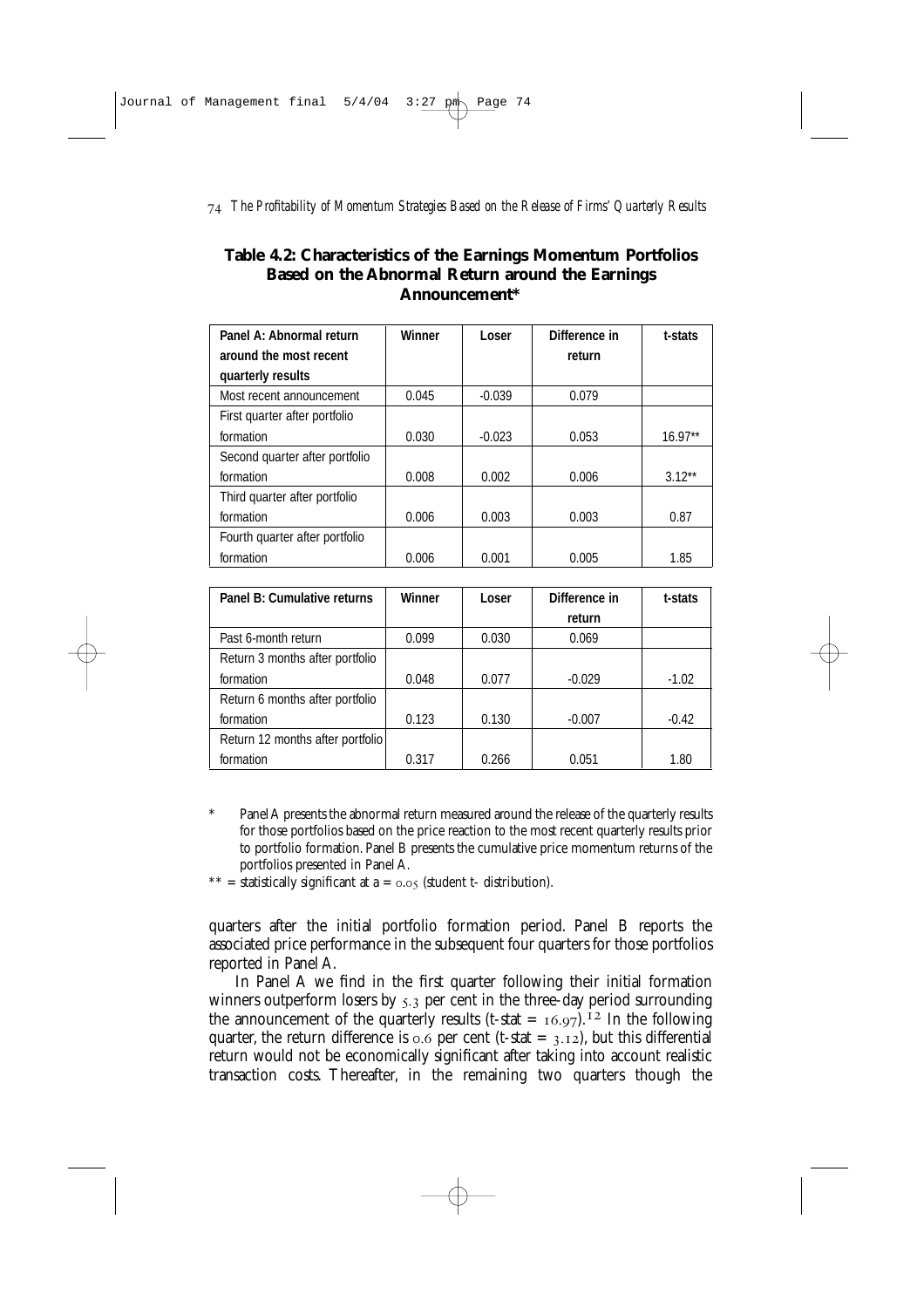differential returns are in the expected direction  $(0.3)$  per cent in quarter three and 0.5 per cent in quarter four), they are not statistically significant ( $0.87$  and  $1.85$  respectively).

Table 4.2, Panel B shows that the price performance of the portfolios is closely related to price returns in the period surrounding the release of the most recent quarterly results prior to portfolio formation. There is a difference of 6.9 per cent in price performance between the loser and the winner portfolio. However, after formation the pattern reverses. During the six months following formation, the loser portfolio clearly outperforms the winner portfolio  $(-0.7 \text{ per})$ cent, t-stat  $= -0.42$ ). After six months, the picture changes again, so that in the first year following formation, the winner portfolio (with a cumulative return of  $31.7$  per cent) outperforms the loser portfolio (with a cumulative return of  $26.6$ per cent) but the return differential is not statistically significant ( $t = 1.80$ ).

In aggregate, investors would not usefully profit by buying past winners and selling past losers based on the abnormal returns around the most recent quarterly results and taking a position in those stocks for a one-year period. Rather, investors would be better advised simply to concentrate their trading activity in the three-day period surrounding the release of the quarterly results in the subsequent quarter. The returns to pursuing such a strategy are both statistically and economically significant.

# SUMMARY AND CONCLUSION

In this paper, we evaluate whether the profitability of the price-momentum strategies of Ryan and Overmeyer (2003) are driven by the market's underreaction to firm news, more specifically accounting-related news.We find that for the constituents of the DAX 30, forming momentum portfolios based on past price performance, the profitability of momentum strategies is not economically significant.

However, we find the magnitude of the potential returns to buying past winners and selling past losers is both statistically and economically significant if investors form their portfolios based on the market's reaction to the most recent quarterly results and buy past winners and sell past losers in the three-day period surrounding the release of the subsequent quarterly results. In other words, the surprise value of the most recent quarterly results is a good predictor of the "surprise" value of the next reported quarterly results.

One possible interpretation of our results is that the profitability of pricemomentum strategies reported in prior research may be a function of company size or investor characteristics, as we report no evidence of exploitable profits by pursuing such a strategy by restricting our sample stocks to the very largest capitalisation stocks. In contrast, however, momentum strategies based on the release of firm's quarterly results are profitable. Such results are consistent with evidence in relation to the well-known post-earnings-announcement-drift (PEAD) phenomenon documented in Bernard and Thomas  $(1989)$ .

We can conclude that institutional investors who concentrate their portfolio holdings in the largest market capitalisation stocks can usefully exploit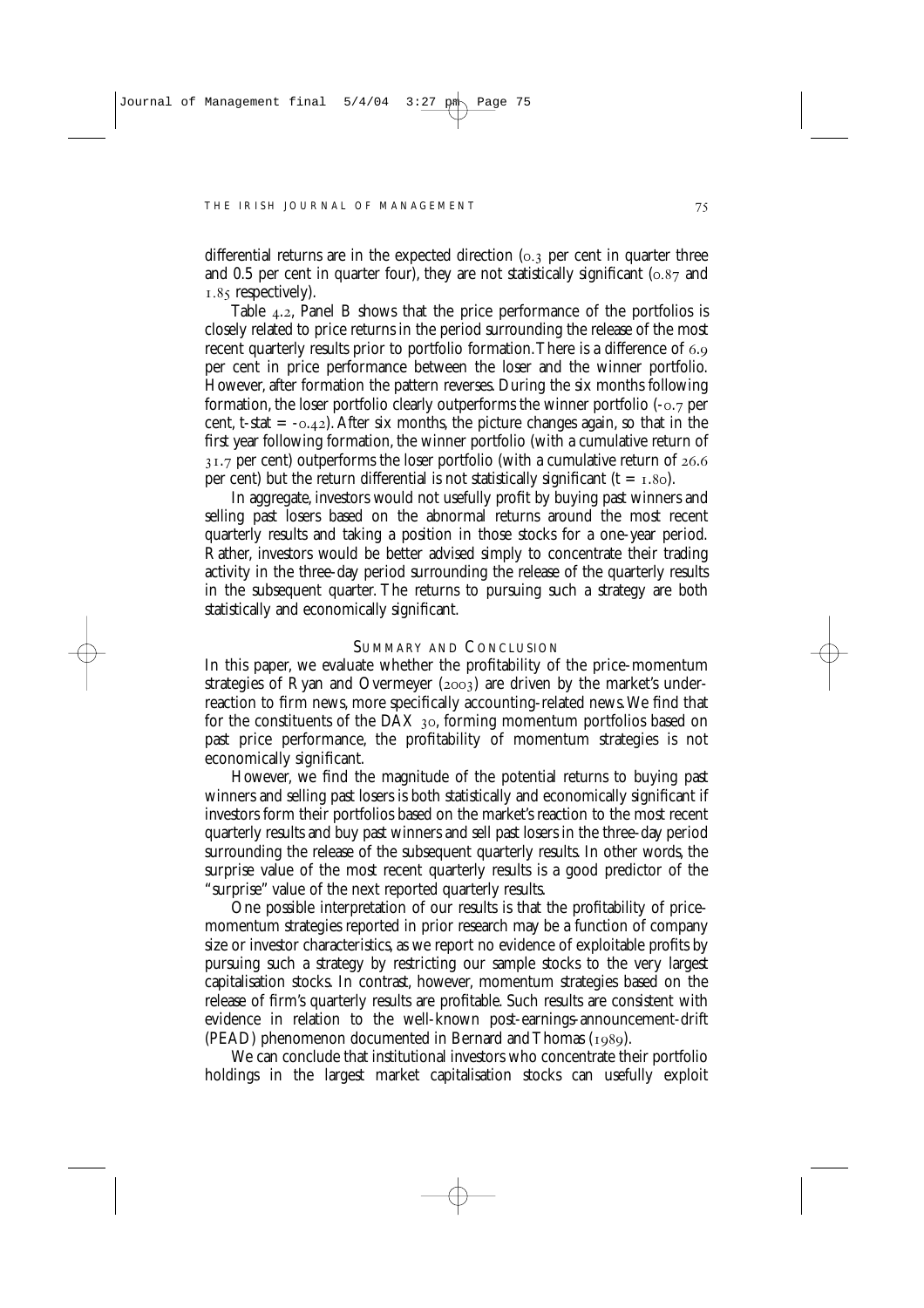momentum strategies conditioned on the market's response to firms' formal accounting disclosures. However, further research is necessary to investigate whether such results are replicable across the very largest stocks in other markets and across different periods to ensure our results are not market or time-period specific.

We may speculate that the differences in profitability between momentum strategies based on prior price performance and those based on the price response surrounding the most recent quarterly results may be explained in the context of Merton's  $(1987)$  model of capital market equilibrium with incomplete information. Predictability of future stock returns based on past price changes may be a stock market anomaly that is not exploitable for large stocks that are closely followed by the financial press and related media and by the investment analyst community. Merton argues that such close scrutiny will keep the market in such stocks informationally efficient, so reducing the potential for anomalous behaviour. However, there may still be exploitable opportunities surrounding what Merton terms "complex" information releases, the valuation impact of which is not immediately quantifiable. In these circumstances, the market may take time to assimilate, interpret and process such information. Such arguments on the complexity and difficulty in interpreting accounting information are advanced by Pritamani and Singal  $(2001)$  to rationalise the delay in the market's response to accounting news in their study, compared to the more immediate price reaction to other company news categories such as corporate restructuring activity and announcements of capital structure changes.

- Strictly speaking, the German market is an auction market whereby trading follows an auction procedure which takes place at twelve noon each day. No bid-ask spreads are quoted. As stocks are called in sequence, all orders are crossed at a single price. In a perfectly efficient market, the time series of prices should behave as if all transactions took place at a price mid-way between the bid and ask price, i.e. prices would behave as if there was no bid-ask spread. However, Haller and Stoll (1989) find evidence of an implicit bidask spread, which they attribute to prices being driven away from their true underlying equilibrium value by temporary order imbalances.They also report that the implied spread is larger for small firms than large firms and is negatively related to the volume of trading.
- $\frac{1}{3}$  The Ryan and Overmeyer (2003) price-momentum study covers the period January 1990 to April 2000 and the sample stocks are drawn from the constituents of the DAX 100.
- By basing our analysis on the release of firms' quarterly results our study is comparable to the approach adopted in Chan et al.  $(1996)$ , the only extant study investigating whether the profitability of price-momentum strategies are attributable to investors'under-reaction to firms' formal accounting releases.
- As we are working with daily data and a short-event period, more sophisticated return-

 $I$  Commissions are set at 0.06 per cent of the market value of shares. However, there are discounts for larger orders. In practice, therefore, commissions are lower for the largest capitalisation stocks as they are more liquid and tend to trade in larger tranches.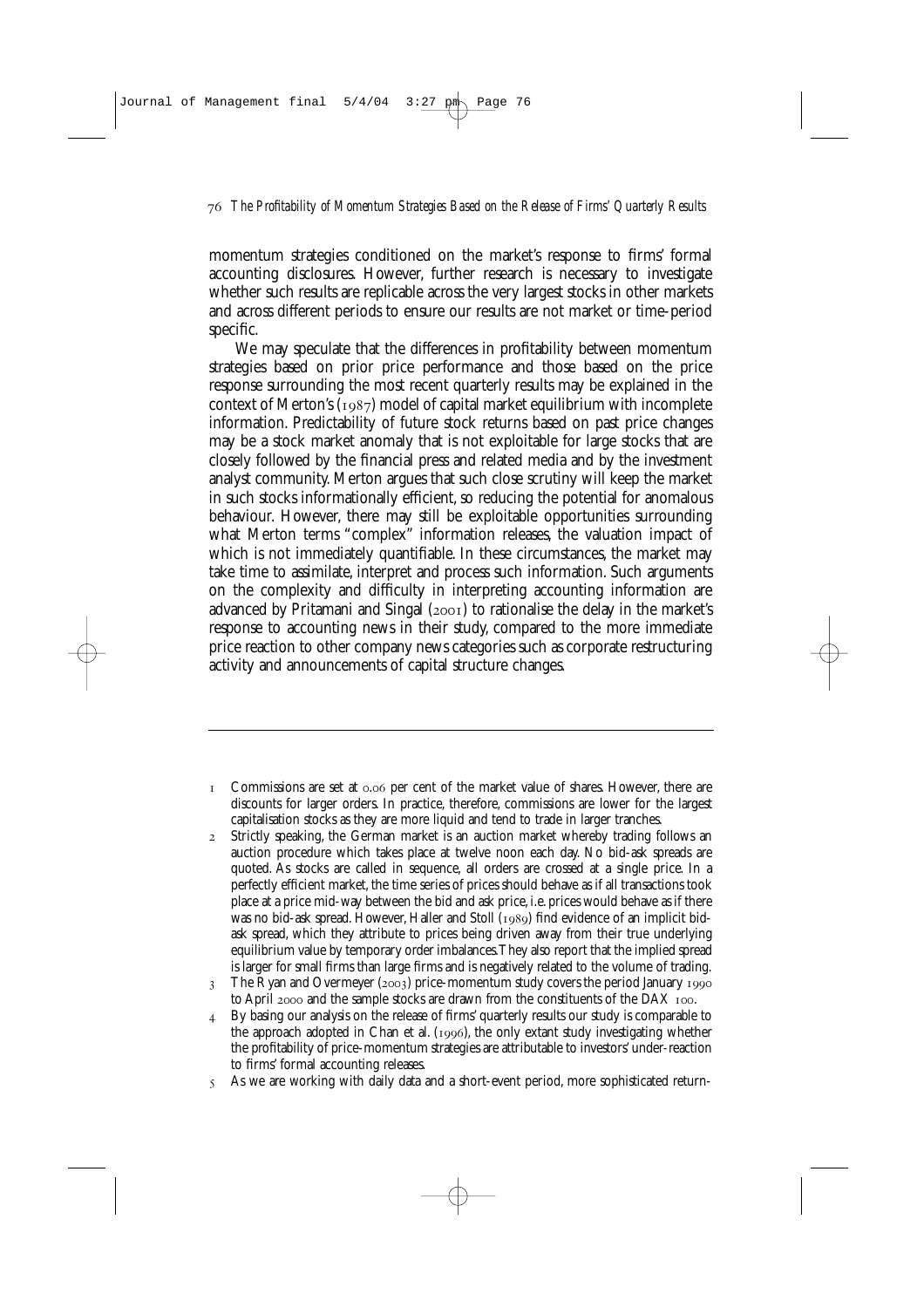generating models are unlikely to add to our results (Kothari,  $2001 \text{ S } 4.4.1.1$ ).

- Another way of measuring the information content of a firm's formal accounting releases is in terms of standardised unexpected earnings. However, this variable requires a model of expected earnings and hence runs the risk of specification error. In addition, this measure is restrictive as it only considers earnings and ignores other accounting-related information.
- The correlation coefficient between the six-month price-momentum strategy and the accounting-based momentum strategy based on abnormal returns around the release of the quarterly results is very similar to the correlation coefficient between both strategies of  $0.16$  found by Chan et al. ( $1996$ ).
- We omit from our analysis the ten stocks that lie in the middle of the distribution stocks in terms of past price performance.
- We employ t-statistics based on the student's t-distribution to allow for the fact that our data may not be exactly normally distributed due to sample size restrictions.
- $\overline{D}$  Merton ( $\overline{1987}$ ) argues that "smaller" firms are more likely to exhibit anomalous behaviour, such as momentum, than are "larger" firms, as they are less closely followed by the financial press and the community of investment analysts.
- Behavioural theories have been advanced as to why certain types of traders may depart from the paradigm of rational economic behaviour and systematically under-react to corporate news (for example Barberis et al., 1998; Daniel et al., 1998; and Hong and Stein 1999).
- This return differential remains statistically significant even after taking into account realistic transaction costs of  $I$  per cent.

#### **REFERENCES**

- Affleck-Graves, J. and Mendenhall, R.R. (1992) "The Relationship between the Value Line Enigma and Post Earnings Announcement Drift", *Journal of Financial Economics*,Vol. , No. 1, pp. 75-96.
- Ball, R., Kothari, S.P. and Shanken, J. (1995) "Problems in Measuring Portfolio Performance: An Application to Contrarian Investment Strategies", *Journal of Financial Economics*,Vol. 38, No. 1, pp. 79-107.
- Barberis, N., Shleifer, A. and Vishny, R. (1998) "A Model of Investor Sentiment", *Journal of Financial Economics*, Vol. 49, No. 3, pp. 307-43.
- Bernard, V.L. and Thomas, J.K. (1989) "Post-earnings Announcement Drift: Delayed Response or Risk Premium", *Journal of Accounting Research*, Vol. 27, pp. 1-36.
- Bernard, V.L., Thomas, J.K. and Wahlen, J. (1995) "Accounting-based Stock Price Anomalies: Separating Market Inefficiencies from Research Design Flaws". Working Paper, University of Michigan.
- Chan, L., Jegadeesh, N. and Lakonishok, J. (1996) "Momentum Strategies", *Journal of Finance*, Vol.  $51$ , No.  $5$ , pp.  $1681 - 713$ .
- Conrad, J. and Kaul, G. (1993) "The Returns to Long-Term Winners and Losers: Bid-Ask Biases or Biases in Computed Returns", *Journal of Finance*, Vol. 48, No. 1, pp. 39–63.
- Daniel, J., Hirshleifer, D. and Subrahmanyam, A. (1998) "Investor Psychology and Security Market Under- and Overreactions", *Journal of Finance*, Vol. 53, No. 6, pp. 1839-86.
- Haller, A. and Stoll, H. (1989) "Market Structure and Transaction Costs: Implied Spreads in the German Stock Market", *Journal of Banking and Finance*, Vol. 13, pp. 697-708.
- Hong, H. and Stein, J. (1999) "A Unified Theory of Under-Reaction, Momentum Trading, and Overreaction in Asset Markets", *Journal of Finance*, Vol. 54, No. 6, pp. 2143-84.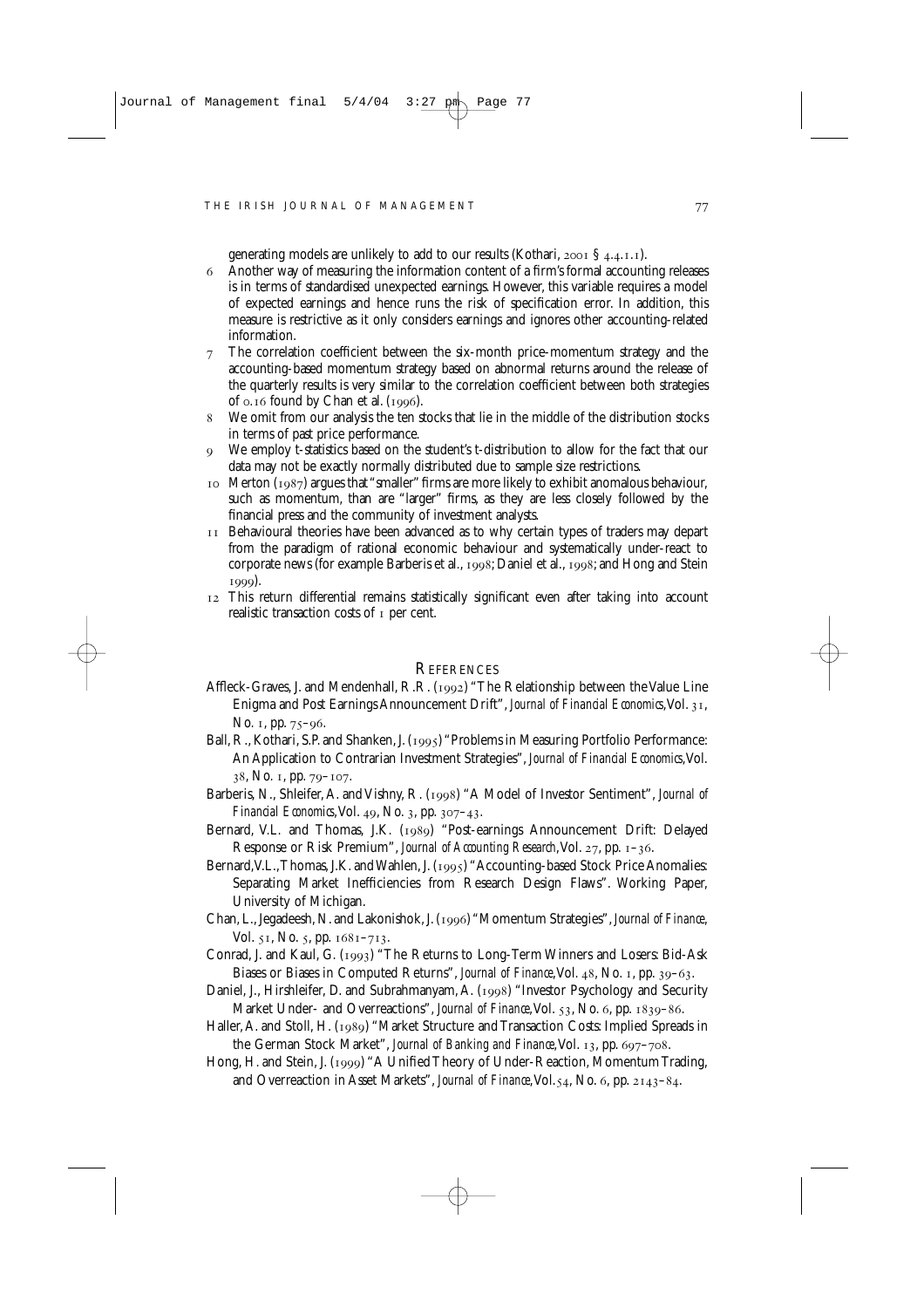- Jegadeesh, N. and Titman, S. (1993) "Returns to Buying Winners and Selling Losers: Implications for Stock Market Efficiency", *Journal of Finance*, Vol. 48, No. 1, pp. 65-91.
- Kothari, S.P. (2001) "Capital Markets Research in Accounting Theory", *Journal of Accounting* and *Economics*, pp.  $105 - 231$ .
- Liu, W., Strong, N. and Xu, X. (1999) "The Profitability of Momentum Investing", *Journal of Business Finance and Accounting*, No.  $9/10$ , pp.  $1043 - 91$ .
- Liu, W., Strong, N. and Xu, X. (2000) "Post Earnings Announcement Drift in the UK". Working paper, University of Manchester.
- Lo, A.W. and MacKinlay, A.C. (1990) "When are Contrarian Profits Due to Market Overreaction", *Review of Financial Studies*, Vol. 3, No. 2, pp. 175-205.
- Merton, R. (1987) "A Sample of Capital Market Equilibrium with Incomplete Information", *Journal of Finance*, Vol. 42, pp. 483-510.
- Pritamani, M. and Singal, V. (2001) "Return Predictability following Large Price Changes and Information Releases", *Journal of Banking and Finance*, Vol.  $25$ , pp.  $631 - 56$ .
- Rouwenhorst, K.G. (1998) "International Momentum Strategies", *Journal of Finance*, Vol. 53, No.<sub>1</sub>, pp.  $267 - 84$ .
- Ryan, P. and Overmeyer, I (2003) "The Profitability of Price-momentum Strategies: Evidence from the DAX 100", *Journal of Investing*, forthcoming.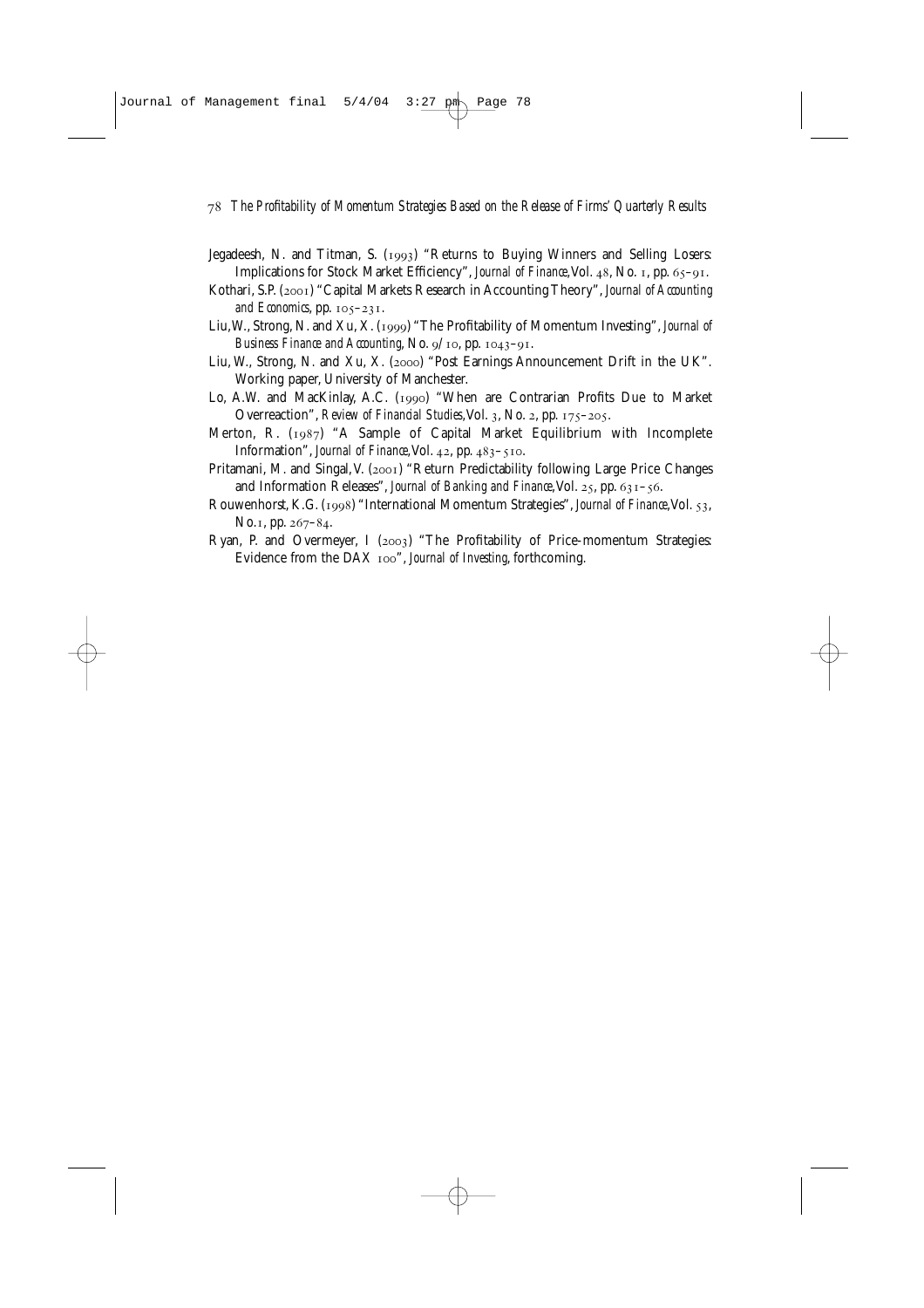# Acute Hospital Waiting Lists: Analysis, Evaluation and Recommendations<sup>1</sup>

. . . . . . . . . . . . . . . . . . .

# RAY KINSELLA<sup>\*</sup>

#### **INTRODUCTION**

The purpose of this article is to provide an insight into the nature of the waiting list problem, its socially regressive consequences and the extent to which it is an embedded feature in the Acute A & E sector which these new policy initiatives are intended to address.

The government published its health strategy equality and fairness report in  $2001$ . This was the genesis of a variety of strategies and reports – over  $140$ culminating in the Health Reform Programme of June  $2003$ . This programme set out a wide range of institutional changes in the healthcare service, including the establishment of a Health Service Executive, among whose responsibilities will be a National Hospitals Office. The programme also contains extensive provisions dealing with performance measurement, increased accountability and strengthening in the governance of greatly reduced boards and agencies.

More specifically, in the acute sector, the report of the national task force on medical staffing (the Hanley Report) published in October  $2003$  contains fundamental changes both in staffing and funding of A & E departments, aimed at providing a consultant-delivered service as well as the establishment of a major network of acute hospitals providing A & E services. The impact of the new arrangements on waiting lists will be the touchstone for evaluation by the public whether or not these arrangements are successful. Waiting lists, or more specifically the time that individuals spend waiting for admissions to the acute hospital sector, are a key issue in the management of the health sector.

They raise fundamental issues of equity in terms of, for example, buying elective treatment and the effective use of scarce healthcare resources. Over the last decade, successive governments have undertaken initiatives designed to reduce both the numbers on waiting lists and the amount of time patients spend waiting for access to treatment. In spite of expenditure of some  $\mathcal{L}_{13}$  million under the Waiting List Initiative (WLI) and recent initiatives by government and some health boards, the average numbers on waiting lists remains more or less the same at  $30,000$ .

<sup>\*</sup> Director of the Centre for Insurance Studies, Smurfit Graduate School of Business, University College Dublin.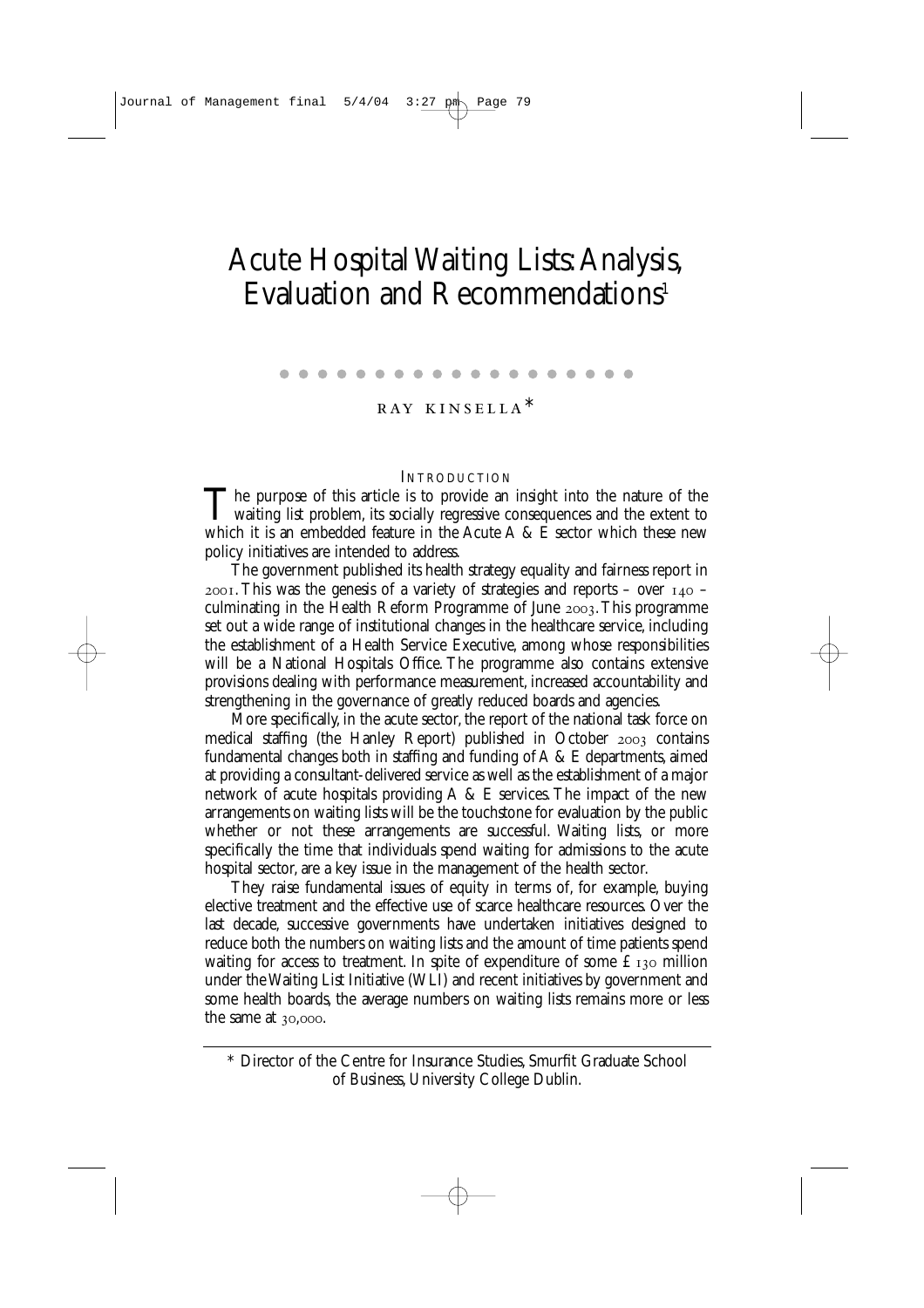The purpose of this paper is to address in a systematic manner the reasons why this problem remains a pervasive feature of the Irish healthcare system. It sets out specific recommendations which would have a material impact in reducing the size of lists, and the waiting times, in the acute system.

The findings of the paper are based, in the main, on a Harvard Case Study Analysis.<sup>2</sup> Essentially, this involved the application of the Harvard Case Study methodology with some 50 participants drawn from senior management across a whole range of business and technology disciplines. The focus was unequivocally on the application of "best practice" in planning, logistics and process management to the management of waiting lists.

#### BACKGROUND

In this section, we briefly review the existing Department of Health and Children (DOHC) data on waiting lists. The data published by the DOHC relates to inpatients in public and voluntary hospitals.These constraints provide a useful perspective both as regards improvements in absolute numbers on waiting lists and the numbers categorised by speciality at national and regional/local hospitals in each of the health board regions.

Table  $6.1$  provides an overview of the inpatient list, by speciality, within each of the health boards. At the end of the March 2001 Quarter, there were some , individuals recorded on the waiting lists for admission to the public hospital system.<sup>3</sup>

| <b>Specialty</b>    | Eastern        | <b>Midland</b> | Mid-         | North-  | North-  | South-         | Southern | Western | <b>TOTAL</b>   |
|---------------------|----------------|----------------|--------------|---------|---------|----------------|----------|---------|----------------|
|                     |                |                | Western      | Eastern | Western | Eastern        |          |         |                |
| Accident &          |                |                |              |         |         |                |          |         |                |
| Emergency           | 0              |                |              |         |         |                |          |         | 0              |
| Cardiac Surgery     | 423            | $\mathbf{0}$   | $\mathbf{0}$ |         |         |                | 28       |         | 451            |
| Cardiology          | 830            |                | $\mathbf{0}$ |         |         |                | 75       | 32      | 937            |
| Dental              | 126            |                | 75           |         |         | 133            |          | 8       | 342            |
| Dermatology         | 60             |                |              |         |         |                |          |         | 60             |
| ENT                 | 2,627          | 1.004          | 142          | 153     | 279     | 140            | 328      | 515     | 5,188          |
| Endocrine           | 143            |                |              |         |         |                |          |         | 143            |
| Gastro-Enterology   | 286            |                |              |         |         |                |          |         | 286            |
| Genito-Urinary      | 152            |                |              |         |         |                |          |         | 152            |
| Gynaecology         | 566            | 1              | 59           | 151     | 53      | 259            | 42       | 75      | 1,206          |
| Haematology         | 1              |                |              |         |         |                |          |         | 1              |
| Infectious Diseases | $\overline{7}$ |                |              |         |         |                |          |         | $\overline{7}$ |
| Maxillo-Facial      | 129            |                |              |         |         |                |          |         | 129            |
| Medicine            | 43             |                | 18           | 48      |         | $\overline{2}$ |          |         | 111            |
| Metabolic           | 28             |                |              |         |         |                |          |         | 28             |

**Table 6.1: Public Inpatient Waiting List by Specialty, March 2001**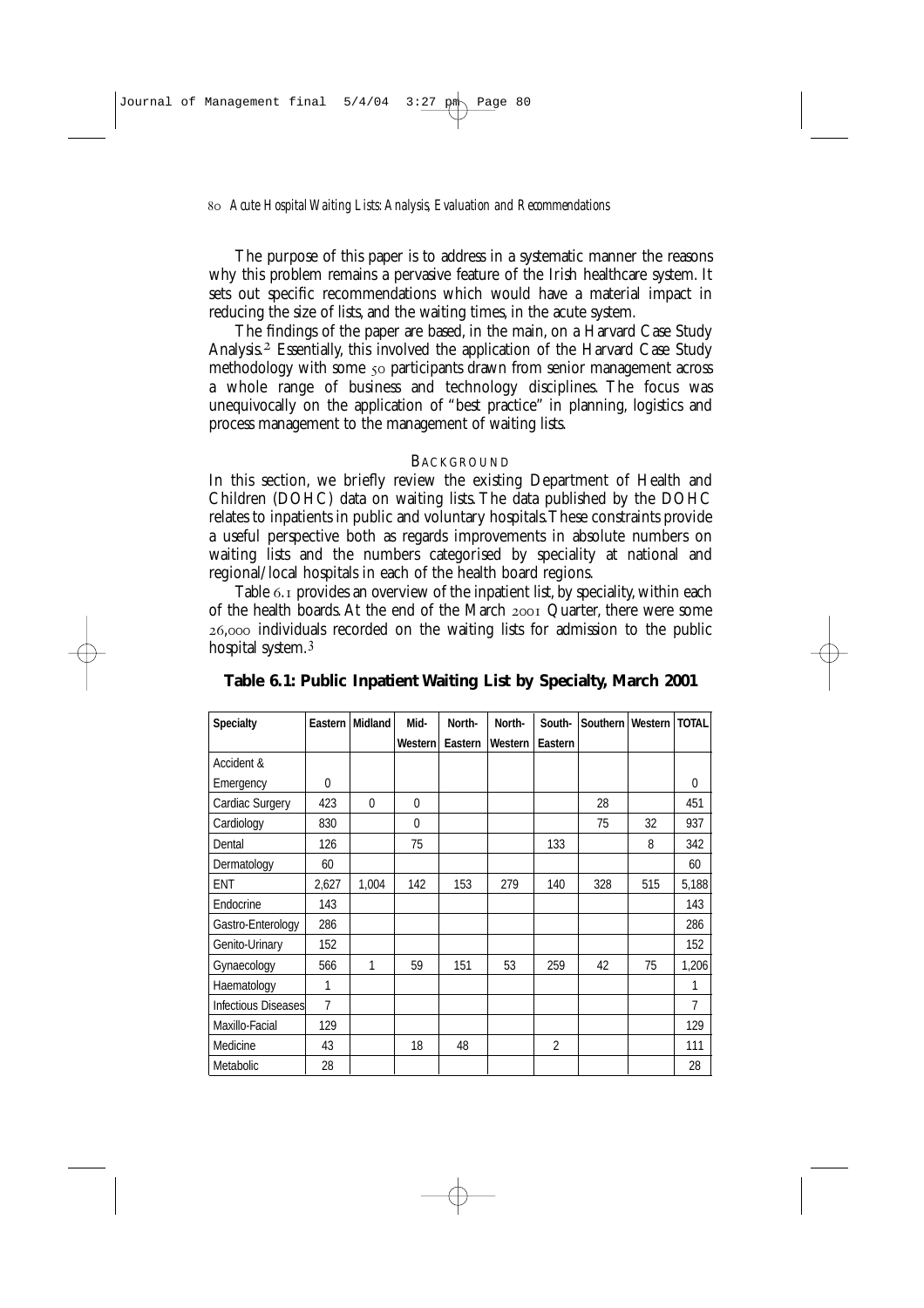| Nephrology             | 68     |             |     |       |     |       |                |       | 68     |
|------------------------|--------|-------------|-----|-------|-----|-------|----------------|-------|--------|
| Neurology              | 178    |             |     |       |     |       | 6              |       | 184    |
| Neurosurgery           | 401    |             |     |       |     |       |                |       | 401    |
| Oncology               | 1      |             |     |       |     |       |                |       | 1      |
| Opthalmology           | 1,742  |             | 369 |       | 92  | 262   | 230            | 194   | 2,889  |
| Orthopaedics           | 1,935  | 397         | 171 | 325   | 194 | 275   | 517            | 424   | 4,238  |
| Paediatrics            | 5      |             |     |       |     |       |                |       | 5      |
| Pain                   | 464    |             |     |       |     | 20    |                | 3     | 487    |
| <b>Plastic Surgery</b> | 1,442  | $\mathbf 0$ |     |       |     |       | 138            | 593   | 2,173  |
| Psychiatry             | 7      |             |     |       |     |       |                |       | 7      |
| Radiology              | 3      |             |     |       |     |       |                |       | 3      |
| Respiratory            | 162    |             |     |       |     |       |                |       | 162    |
| Rheumatology           | 62     |             |     |       |     |       | $\overline{2}$ |       | 64     |
| Surgery                | 1,831  | 112         | 151 | 219   | 212 | 362   | 57             | 175   | 3,119  |
| Urology                | 954    | 42          | 1   | 139   | 31  | 10    | 49             | 227   | 1,453  |
| Vascular               | 1,079  | 65          | 13  | 236   | 59  | 160   | 358            | 173   | 2,143  |
| <b>All Specialties</b> | 15,755 | 1,621       | 999 | 1,271 | 920 | 1,623 | 1,830          | 2,419 | 26,438 |

#### Source: *DOHC*

Table 6.1 shows that the distribution of waiting lists is totally skewed towards the Eastern Region. Taking the waiting lists for all specialities, some  $\tau$  per cent relates to individuals from within the Eastern Region. It is clearly the case that waiting lists will reflect the lop-sided distribution of population in Ireland. Most national specialisms are located within the Eastern Region.While government policy is to encourage self-sufficiency within the different health boards, the reality is that many people still wish to travel to Dublin.Thus, patients from the ERHA may be "crowded-out" simply because of the volume of patients from outside of the region. This emphasises the importance of more even distribution of facilities, including medical manpower, across the country.This imbalance undermines the rationale behind the present number of health boards. Devolution to, and development of, regional and local hospitals as well as a new generation of well-resourced "group clinics" would allow the outsourcing of a wide range of procedures which overly clog up the acute sector – and could therefore complement a significant reduction in the present health board structure. Much closer integration of systems across health board regions – as well as *access* to the MIS by patients and GPs – is needed in order to even out such imbalances.

Table 6.2 shows the corresponding quarterly figures for each year since the Waiting List Initiative (WLI) began in 1993, together with yearly expenditure under the WLI.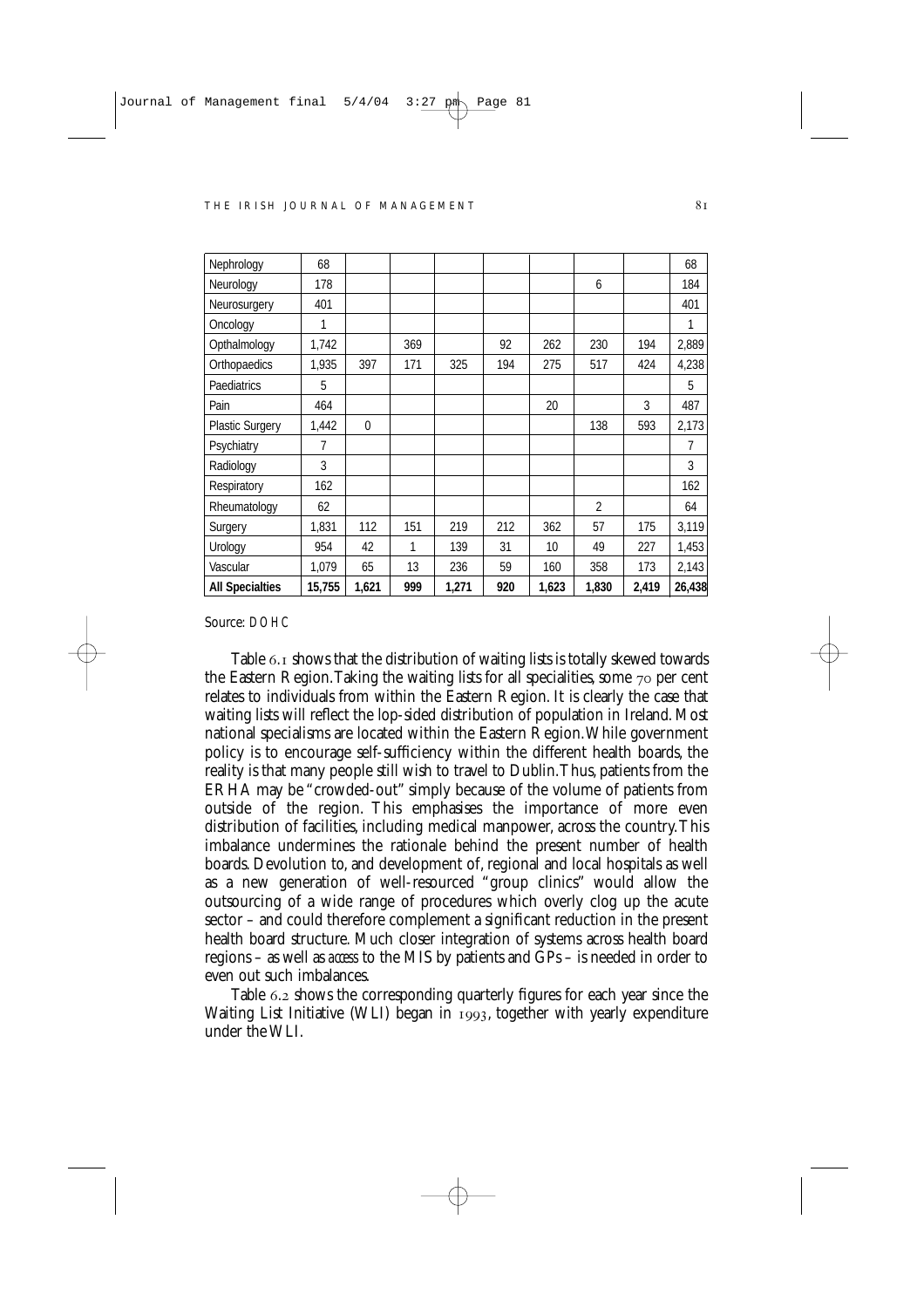| Year                | Amount (£m) | March  | June   | September | <b>December</b> |  |
|---------------------|-------------|--------|--------|-----------|-----------------|--|
| 1993                | 20.0        | 39.423 | 40,130 | 25,165    | 25,373          |  |
| 1994                | 10.0        | 27,576 | 24,778 | 27,633    | 23,835          |  |
| 1995                | 8.0         | 27,475 | 27,696 | 27.004    | 27,752          |  |
| 1996                | 12.0        | 28,865 | 30,447 | 31.519    | 25.959          |  |
| 1997                | 8.0         | 29,069 | 30,453 | 32,252    | 32,206          |  |
| 1998                | 12.0        | 33,847 | 34.331 | 35,405    | 36,883          |  |
| 1999                | 20.0        | 34.996 | 33.924 | 33,555    | 36.855          |  |
| 2000                | 34.57       | 34,370 | 31,851 | 29,657    | 27,857          |  |
| Total               |             |        |        |           |                 |  |
| 1993-2000: £124.57m |             |        |        |           |                 |  |

**Table 6.2:Waiting Lists, 1993–2000**

#### Source: *DOHC*

It is clear that the numbers on the list vary significantly across each year. Equally, while the *average* number for 2000 (30.9) shows a significant reduction over the last three years, it was much the same as the  $1997$  figure. However, there has been a reduction in the waiting list for a number of specialties since 2000, reflecting the substantial commitment of government in this regard.<sup>4</sup>

**Table 6.3:Waiting Lists for Top-Ten Specialties, March 2001**

| Specialism             | Number (000) |
|------------------------|--------------|
| <b>ENT</b>             | 5,188        |
| Orthopaedics           | 4,238        |
| Surgery                | 3,119        |
| Opthalmology           | 2,889        |
| Vascular               | 2,143        |
| <b>Plastic Surgery</b> | 2,117        |
| Urology                | 1,453        |
| Cardiac                | 1,388*       |
| Gynaecology            | 1,206        |
| Pain                   | 486          |
| <b>ALL SPECIALTIES</b> | 24,227       |

Source: *Based on DOHC*

\* Includes Cardiac Surgery and Cardiology

Finally, Table  $6.3$  shows the waiting list in respect of the top-ten specialties, as at December 2000. It highlights the different "capacity needs" to deal with each of these specialties and helps identify how at least some of these could be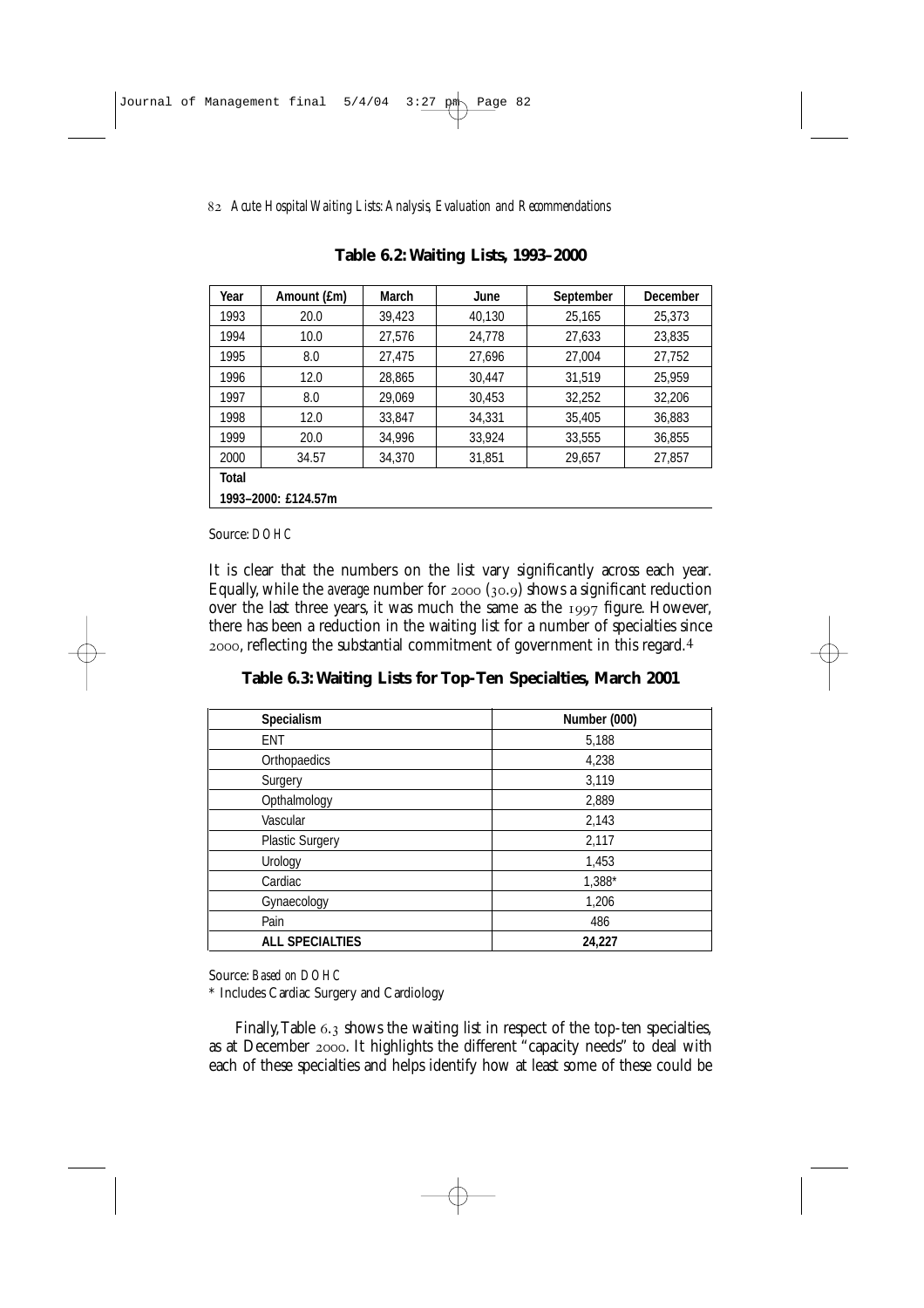shifted either across health board areas (depending on whether the necessary facilities existed in a major regional hospital) or from the public to the private system.We return to these points later.

There is a major ethical dimension to waiting lists: people believe – and they are correct (see below) – that private health insurance (PHI) facilitates quicker access to acute care. However, the affordability of PHI means that a large swathe of people simply cannot afford it. The larger the waiting lists, the more disadvantaged and marginalised are those individuals caught within the present system.

The statistical evidence of the recent BUPA Ireland/ESRI national survey<sup>5</sup> – the largest ever carried out – on these points is compelling:

- **•** per cent of people believe that hospital care can be obtained more quickly in the private system compared with the public system;
- **•** levels of educational attainment and social groupings are closely correlated to PHI coverage. Some  $\epsilon_0$  per cent of those with third-level education have PHI coverage compared with, for example,  $37$  per cent of those who have the equivalent of the Junior Certificate. Equally, whereas 68 per cent of those in professional/management categories have PHI coverage, less than  $40$  per cent of skilled manual and  $18$  per cent of unskilled manual workers are covered.

That is why waiting lists are not simply an expression of "excess" demand or a crude rationing device to accommodate demand within the finite resources available to government. They are an ethical issue, with a very direct impact upon the social cohesion of the country.

# **Developments in Policy**

In the less benign economic environment of the late  $1980s$  and early  $1990s$ , waiting lists were perceived as an, albeit unfair, rationing device. Progressively, beginning with the WLI in 1993, policy has moved away from the crude and counterproductive cuts in beds/wards. Since  $1997$ , waiting lists have emerged as a highly potent symbol of failings in the acute system. The difficulties inherent in managing what is an especially complex issue, one which far transcends the question of funding, is reflected in the input of a whole series of policy reviews.

- **•** Medical Manpower Forum;
- **•** Report on Working Candidates/Junior Doctors;
- **•** Commission on Nursing;
- **•** Strategic Assessment (jointly with the Department of Finance in consultation with the Social Partners of Bed Capacity;
- **•** Review of Primary Care Services;
- **•** Strategic/Consultative Review on the Health System;
- National Development Plan 2000-2006, which provides for an investment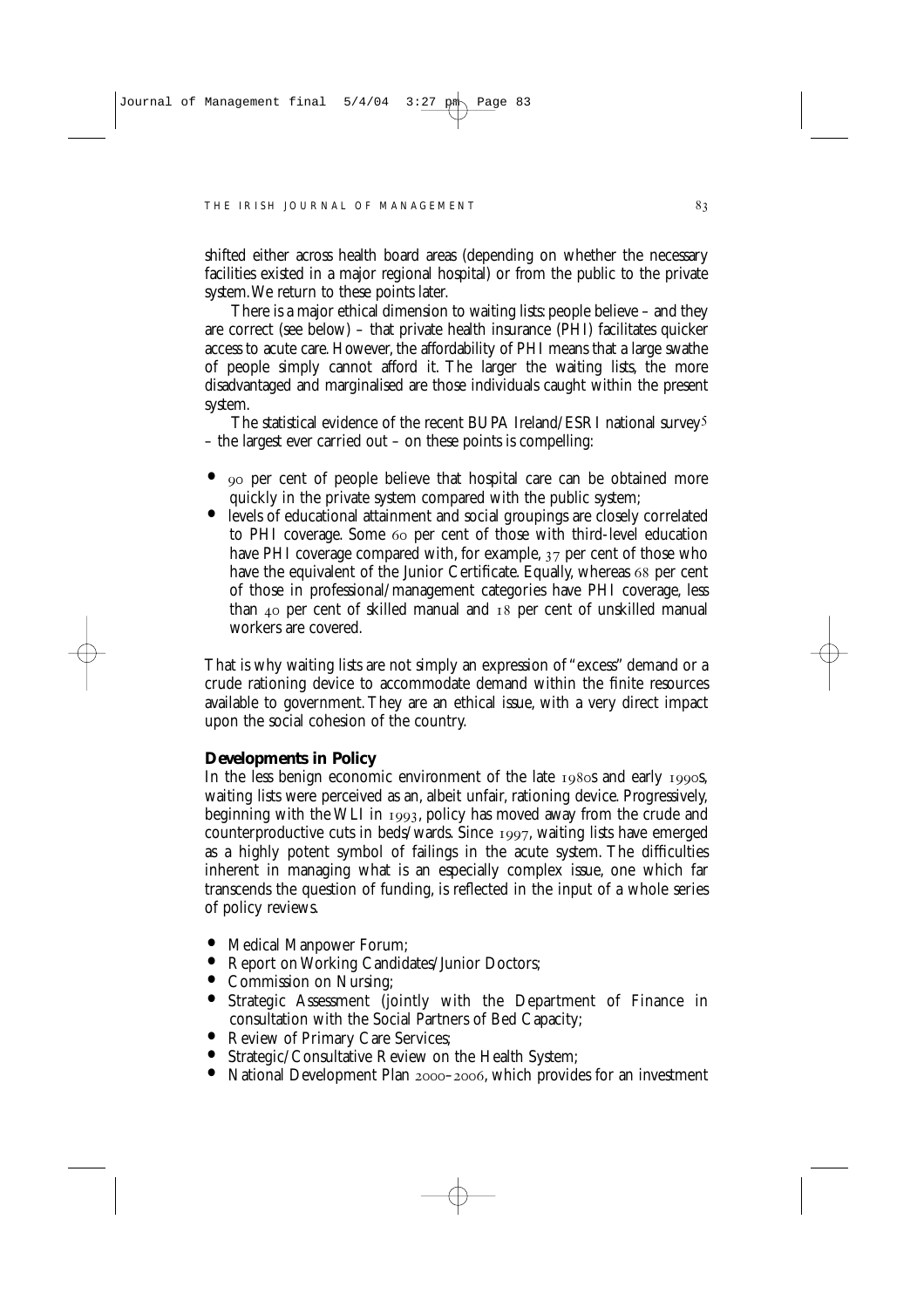of  $\mathcal{L}_I$  billion to improve the capacity of acute hospital facilities to partly meet the prospective increase in demand.<sup>6</sup>

However, the most focussed evaluation of waiting lists was undertaken by the Review Group established in 1998. This merits a special mention because it established a very specific reference point, not least in regard to its recommendations.

# **(i) Report of the Waiting List Review Group**

In 1998, the government established a task force to address the problem of waiting lists.The terms of reference were:

To examine the underlying factors giving rise to waiting lists and waiting times and to make recommendations on the most appropriate means of addressing the underlying causes of substantial waiting lists and waiting times.

The review should have particular regard to:

- The net effect of the current WLI on waiting lists and waiting times;
- **•** Any incentive effects of the WLI on participating hospitals in relation to their activity and treatment schedules;
- **•** The extent to which hospitals can consistently and accurately validate their waiting lists; and
- **•** The adequacy of existing information systems to permit routine evaluation of the WLI. Source: *Task Force on Waiting Lists, DOHC*

In setting out a proposed approach to the issue, the Group proposed a series of short-, long- and medium-term initiatives. Taken together, these stand as a "strategic checklist".

Over and above the necessary input from the highly informed healthcare professionals that constituted the Review Group, there was a need to draw on "Best of World" insights and practices across a wider range of management and technological competencies. At the heart of the waiting-list problem are issues, not just of resource allocation, but also of the technical efficiency and costeffectiveness of processes – and these are not unique to healthcare. Indeed, those in the manufacturing and service sectors who have built sustainable excellence in a highly demanding and competitive marketplace through process innovation have important insights to bring to the process management of the waiting-list issue.

It is a pity that the Terms of Reference precluded the Group from developing a number of more radical scenarios which questioned the logic of existing arrangements and the constraints they impose on developing more innovative approaches to reducing waiting lists.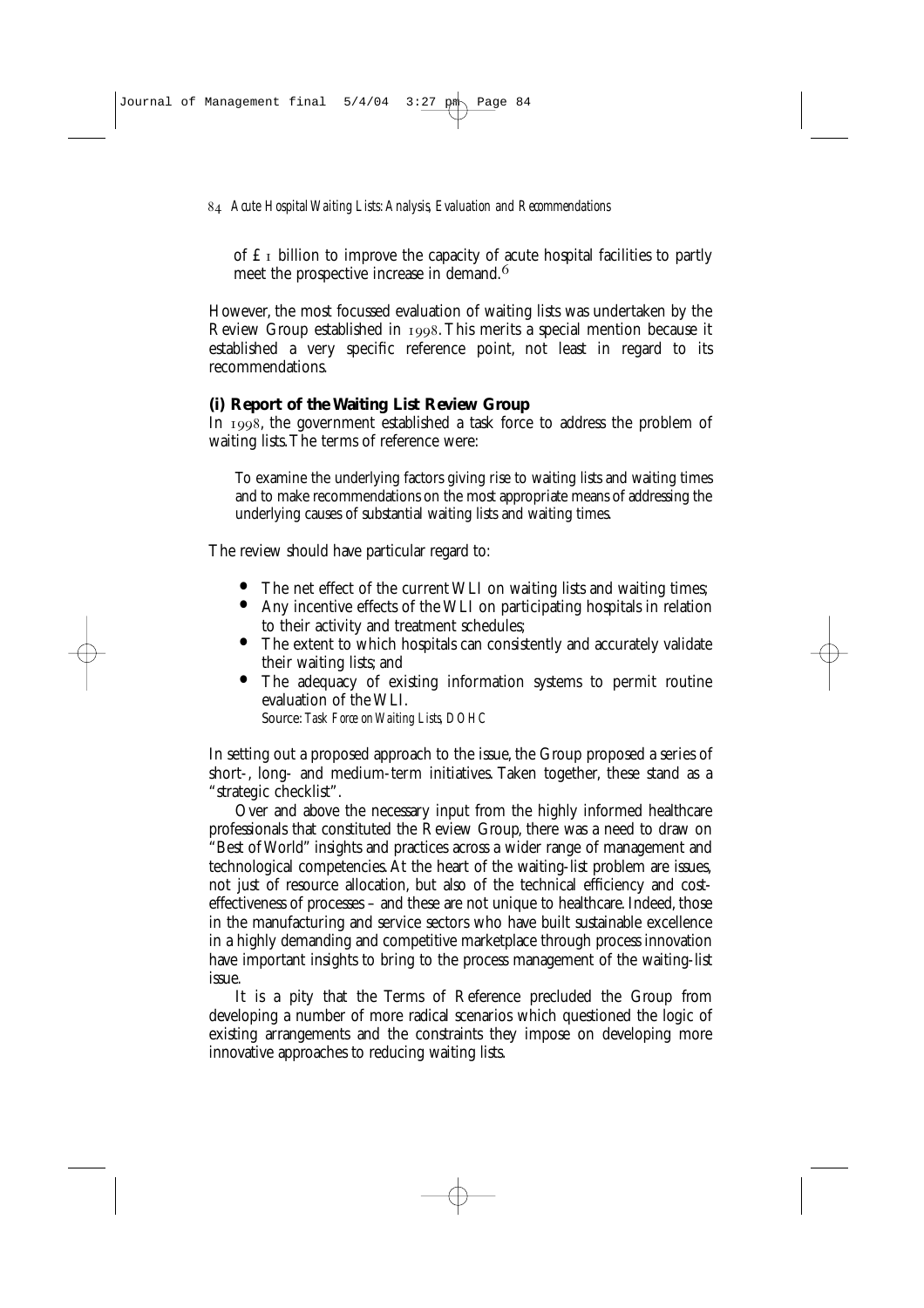#### **(ii) Recent Factors**

We now turn to the present situation in respect of waiting lists. Summarised below are recent factors impacting on acute hospitals' capacity to deal with waiting lists.These include:

- Increased A & E admissions (particularly the elderly);
- **•** Cancellation of five- and seven-day planned work because of the above;
- **•** Inability to deal with existing hospital waiting lists;
- **•** Lack of nursing staff particularly in HDU, intensive care/coronary care, A & E and theatre;
- **•** Difficulties in the placement of patients requiring non-hospital care who have finished the acute phase of treatment (age  $>65$ ,  $<65$  years);
- **•** Chronic difficulties in staff recruitment and retention nursing, clerical and catering and housekeeping;
- **•** The lack of a national, highly integrated programme of investment in high technology diagnostic systems;
- **•** A lack of adequate pre-treatment facilities and the kind of "step-down" facilities that would lessen candidate strain – at the point of discharge. These have been referred to in successive reports – but have not been systematically put in place across the acute public system.<sup>7</sup>

# RESEARCH APPROACH

In evaluating alternative approaches to the underlying causes of the waiting-list issue, three main perspectives were used.The primary methodology used was the Harvard Case Study approach, which involved some 50 senior and middle management drawn from manufacturing and service industry. The second method used was process mapping. Essentially, this involved tracking the steps involved, from the initial contact with the GP, through referral, into and then out of the acute hospital setting. Here, the impact of factors such as thru-put of the OPD, constraints in bed capacity, staffing level, facilities as well as the impact of the lack of acute medical and A & E admissions all impact on waiting lists and times.

The third component of the approach involved a review of waiting-list data. In particular, the lack of standardisation in relation to issues such as inclusion of day cases and validation is highlighted, as well as the impact of confidentiality requirements, in respect of private patients, on the robustness and relevance of the published waiting-list data.The objective is to focus attention on the need for a "clean" data set and to evaluate the contribution which such a standardised "clean" data set would make to materially reducing the size of the waiting list. Clearly, this raises an issue of accountability.Whose responsibility is it to ensure a person receives their surgery? The consultant? The speciality within the hospital? The hospital management? The Department of Health and Children? This is obviously a fundamental concern; you can only manage that which you can measure and for which you are accountable.

There is a second issue: to the extent that a consultant's waiting list comes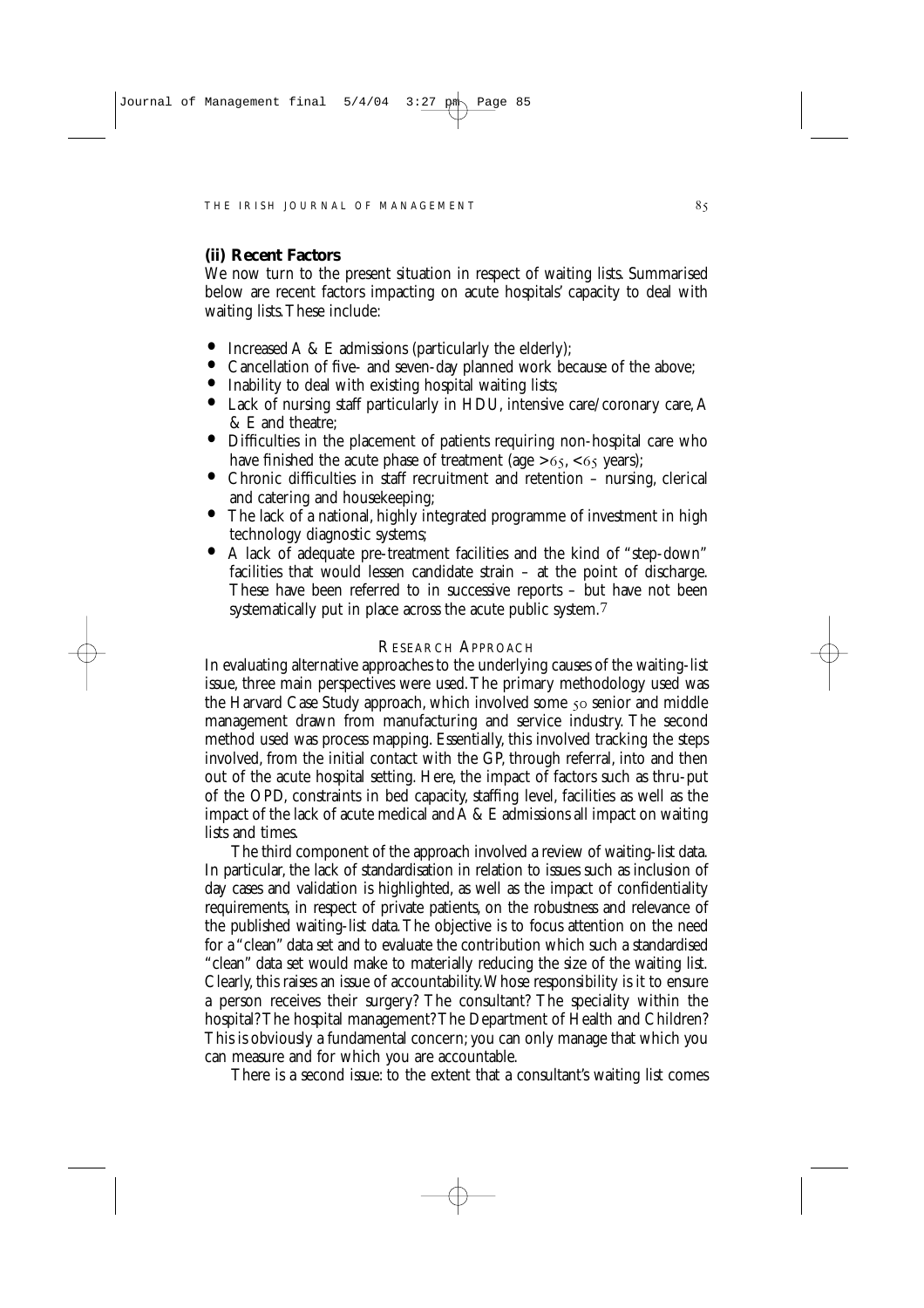within the domain of their personal practice, it is impossible to compile a robust national picture of the size of the waiting list and to compile a transparent list (using identical protocols/severity criteria) across both public and private sectors.

## ANALYSIS

# **(i) The Harvard/Stakeholder Approach**

We begin by looking at the perspectives of each of the different stakeholders involved in the "waiting list" process: the GP, the hospital manager, the consultant, the nursing staff, the admissions officer, the Department of Health and Children and, most importantly, the patient. The perspectives of each of these concerning the management of waiting lists are set out in Figure  $6.1$ . The value of this approach is this: the existence, scale, impact and management of waiting lists must be seen in a *holistic* perspective. Managing the waiting-list issue requires reconciling and accommodating the different perspectives of each of these stakeholders.

What quickly becomes apparent is that each, in isolation, sees the problem from their own unique perspective.Also apparent is the interaction – the jostling – of these different perspectives in pursuit of what is, in fact, a common goal.

| GP Stage                              | Gatekeepers of the system.<br>٠<br>Refer, on average, 7% of<br>٠<br>patients onto acute system.<br>Role is constrained by lack of<br>$\bullet$<br>information feedback from<br>hospitals and MIS<br>development.                                                                     | GPs concerned that patients get lost in<br>hospital system and are not referred<br>back to the community for ongoing<br>management. Direct access to hospital<br>diagnostics.<br>Adjustment in GP referrals towards a<br>"best practise" would have major impact<br>on acute sector.                                                             |
|---------------------------------------|--------------------------------------------------------------------------------------------------------------------------------------------------------------------------------------------------------------------------------------------------------------------------------------|--------------------------------------------------------------------------------------------------------------------------------------------------------------------------------------------------------------------------------------------------------------------------------------------------------------------------------------------------|
| Consultant<br><b>Private Patients</b> | Those with PMI, or who are<br>٠<br>self-funded, may attend<br>outpatient department (OPD)<br>or meet with their<br>consultants in their private<br>practice.<br>Surgery, if appropriate, is<br>$\bullet$<br>arranged once diagnosis is<br>made.<br>Choice of location and time.<br>٠ | Significantly less waiting time compared<br>۰<br>with public patients; depending on<br>classification, patient is given a date<br>(which may be some months ahead).<br>Surgery arranged in a private hospital or<br>in a private bed in a public hospital.<br>There are now some waiting lists for<br>٠<br>private patients in public hospitals. |
| Outpatient<br>Department              | First encounter by patient<br>٠<br>with the acute system unless<br>admitted through A & E.<br>May be long waiting lists for<br>٠<br>new patients seeking an<br>initial appointment: this<br>information is not formally                                                              | Many problems with patients returning<br>۰<br>on an ongoing basis to the OPD -<br>failure to move these patients out of the<br>system means new patients cannot be<br>seen.<br>Lack of capacity in OPD a concern in<br>many hospitals.                                                                                                           |

**Figure 6.1: Systems Issues in Waiting List Management**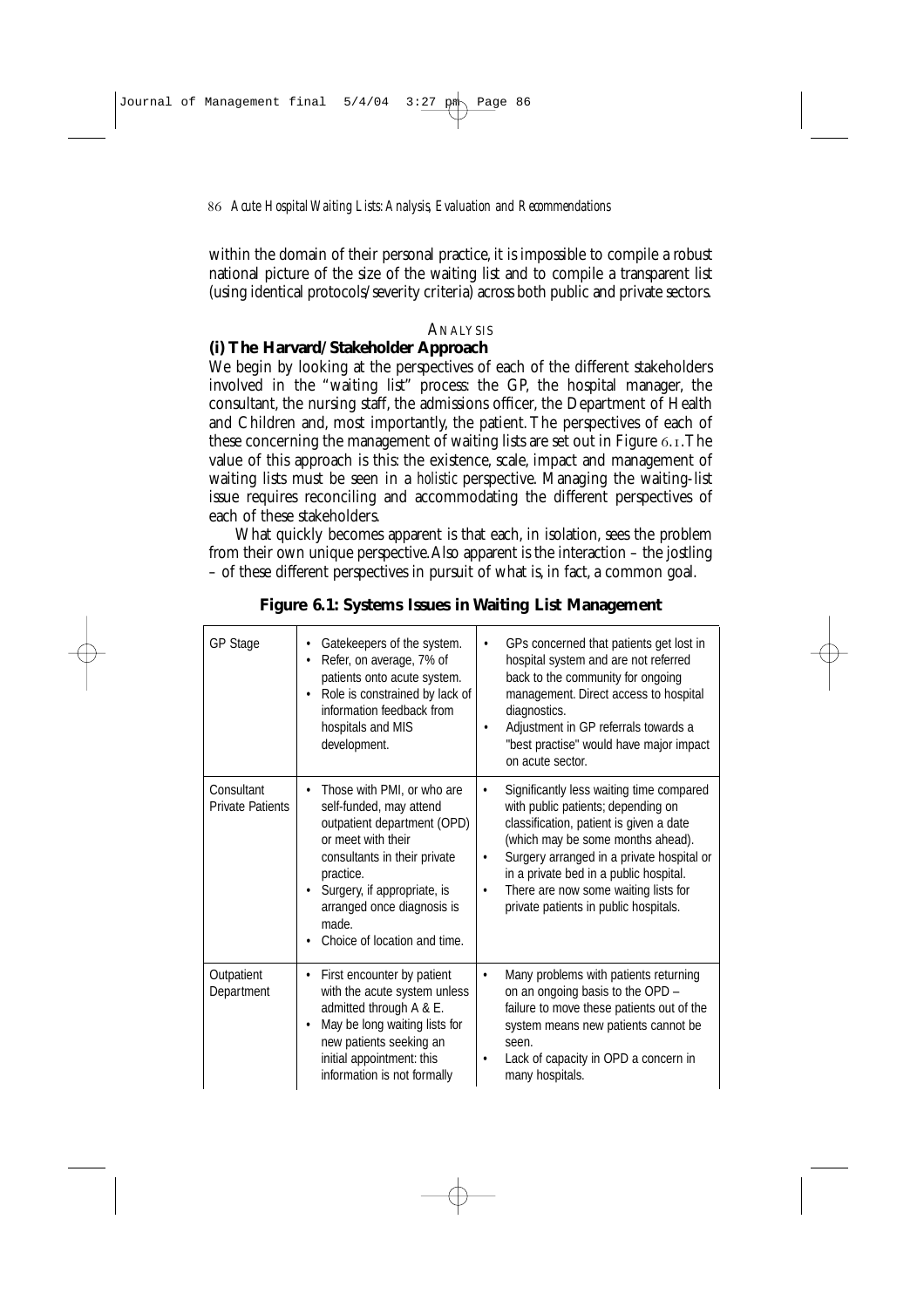|                        | recorded. Some waiting lists<br>for OPD may be closed.<br>Presence of senior staff<br>$\bullet$<br>extremely important - they<br>are the decision makers who<br>determine whether, and<br>when, a patient gets put on a<br>waiting list and under which<br>severity category the patient<br>is placed, i.e. "Soon", "Urgent",<br>"Routine".                                                                                                                                                                                                 | Lack of protocols regarding new<br>attendees.<br>Lack of consistence/agreement as to<br>$\bullet$<br>which patients go on a waiting list and<br>under which severity category.<br>Ideally, there is a need for chronic<br>conditions (e.g. diabetes) to be<br>managed in the community rather than<br>having people continually attending the<br>OPD in hospitals.                                                                                                                                                                                                                                                                                                                                                                                                                         |
|------------------------|---------------------------------------------------------------------------------------------------------------------------------------------------------------------------------------------------------------------------------------------------------------------------------------------------------------------------------------------------------------------------------------------------------------------------------------------------------------------------------------------------------------------------------------------|--------------------------------------------------------------------------------------------------------------------------------------------------------------------------------------------------------------------------------------------------------------------------------------------------------------------------------------------------------------------------------------------------------------------------------------------------------------------------------------------------------------------------------------------------------------------------------------------------------------------------------------------------------------------------------------------------------------------------------------------------------------------------------------------|
| <b>Waiting Lists</b>   | Severity determined by<br>٠<br>senior doctors in OPD.<br>Admissions office informed;<br>$\bullet$<br>list kept by speciality, by<br>consultant and by severity<br>category.<br>Patients listed as "Routine" or<br>$\bullet$<br>even "Soon" can be on lists<br>for surgery for years: not<br>usually reviewed in OPD as<br>a matter of course unless<br>patient requests<br>reassessment.                                                                                                                                                    | System open to accusation of inequity<br>and lack of transparency.<br>Need for national approach to waiting<br>$\bullet$<br>list management and evaluation of pilot<br>programmes and studies currently<br>underway nationally.<br>Validation and prioritisation of waiting-<br>lists is a key issue - some patients may<br>be on several lists - there is a need to<br>balance confidentiality with effective<br>management, possibly through a unique<br>ID number.<br>Patient must be on a list for three<br>$\bullet$<br>months before they are officially<br>regarded as being on a waiting list by<br>DOHC.<br>Lack of rigorous and equitable protocols<br>$\bullet$<br>to judge criteria for admission onto a list<br>and allocation to the appropriate<br>severity classification. |
| <b>Hospital Issues</b> | Capacity: major concern<br>particularly for hospitals with<br>A & E facilities.<br>"Bed Blockers", inappropriate<br>admissions, poor discharge<br>planning, lack of sufficient<br>staff to ensure effective<br>admission/discharges as<br>well as lack of "step-down"<br>and rehabilitation beds all<br>compound the problem.<br>Increasing demand for<br>surgery and increasing<br>numbers of older patients in<br>the system exacerbate the<br>capacity issue.<br>• Trauma and medical<br>admissions will overflow into<br>elective beds. | Delicate balance: need to cater for those<br>$\bullet$<br>requiring emergency admissions while<br>reducing waiting lists. The patient on a<br>trolley in A & E is competing with the<br>person on a waiting list for years for the<br>same bed!<br>Bed management is becoming<br>$\bullet$<br>increasingly important.<br>Equity and management issues around<br>admitting patients well in advance of<br>surgery in order to "book the bed".<br>Ring-fenced beds ensure treatment to<br>$\bullet$<br>those on waiting lists for the speciality.                                                                                                                                                                                                                                            |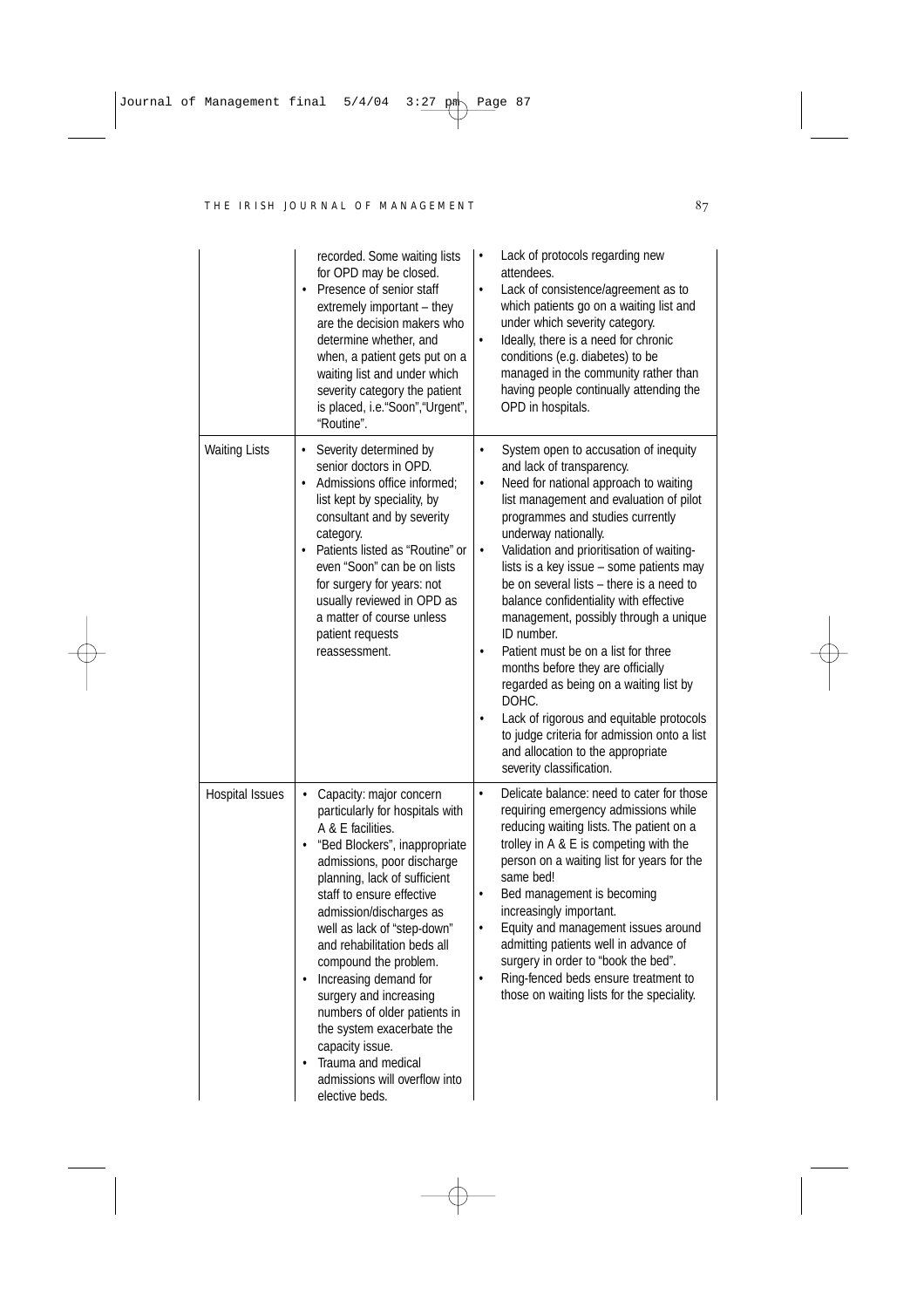| Theatre               | Limited theatre time per<br>consultant.<br>Recruitment and retention of<br>$\bullet$<br>sufficient staff is a key<br>constraint.<br>Need for 24-hour, 7-day<br>$\bullet$<br>process arrangement<br>approach as well as<br>additional capacity.                                                                                                                                                                                                                                                                                                                                                                                         | Need for objective utilisation study.<br>Management of theatre capacity and<br>$\bullet$<br>time a priority.<br>Scope for more flexible capacity<br>management (e.g. all weekend use)<br>which is a feature of private hospitals.                                                                                                                                                                                                                                                                                                               |
|-----------------------|----------------------------------------------------------------------------------------------------------------------------------------------------------------------------------------------------------------------------------------------------------------------------------------------------------------------------------------------------------------------------------------------------------------------------------------------------------------------------------------------------------------------------------------------------------------------------------------------------------------------------------------|-------------------------------------------------------------------------------------------------------------------------------------------------------------------------------------------------------------------------------------------------------------------------------------------------------------------------------------------------------------------------------------------------------------------------------------------------------------------------------------------------------------------------------------------------|
| <b>WLI Funding</b>    | DOHC view this is as<br>supplementary income but<br>the view of some hospital<br>managers is that it is part of<br>annual income.<br>DOHC allows the<br>۰<br>hospital/health board to use<br>the WLI funding as it sees fit<br>in the treatment of patients<br>on lists.                                                                                                                                                                                                                                                                                                                                                               | Funding can be diverted to cover<br>$\bullet$<br>general hospital expenditure, which<br>dilutes the impact of WLI.<br>Increasing controls and closer<br>$\bullet$<br>monitoring of waiting-list activity and<br>funding, with hospital returns now<br>submitted more frequently.<br>Phase II activity commissioned with<br>$\bullet$<br>agencies on a basis of capacity and<br>tendering.<br>Negotiations with and outsourcing of<br>$\bullet$<br>numbers in selected specialities to<br>selected private institutions is an<br>emerging trend. |
| <b>Bigger Picture</b> | Waiting lists are only one<br>element in total hospital<br>activity.<br>Medical manpower:<br>$\bullet$<br>recruitment and retention of<br>staff, in particular nurses, is<br>central to capacity.<br>Inadequate number of<br>$\bullet$<br>consultant posts despite<br>recent increases -<br>government initiative may<br>resolve this.<br>Need for stronger<br>$\bullet$<br>management: much of<br>existing practice, both<br>managerial and medical,<br>continues on a historic basis.<br>Role of PMI has had a very<br>genuine influence on<br>practice and management.<br>Need for more pre-<br>$\bullet$<br>assessment facilities. | Need for clinical audit and involvement<br>of physicians in management.<br>There is a need for a thorough review of<br>work practices including process<br>mapping throughout hospitals, i.e. basic<br>workplace study groups and more<br>medical education/career development.<br>Need to promote evidences-based<br>practice and use of protocols.<br>Need for more pre-assessment clinic.                                                                                                                                                    |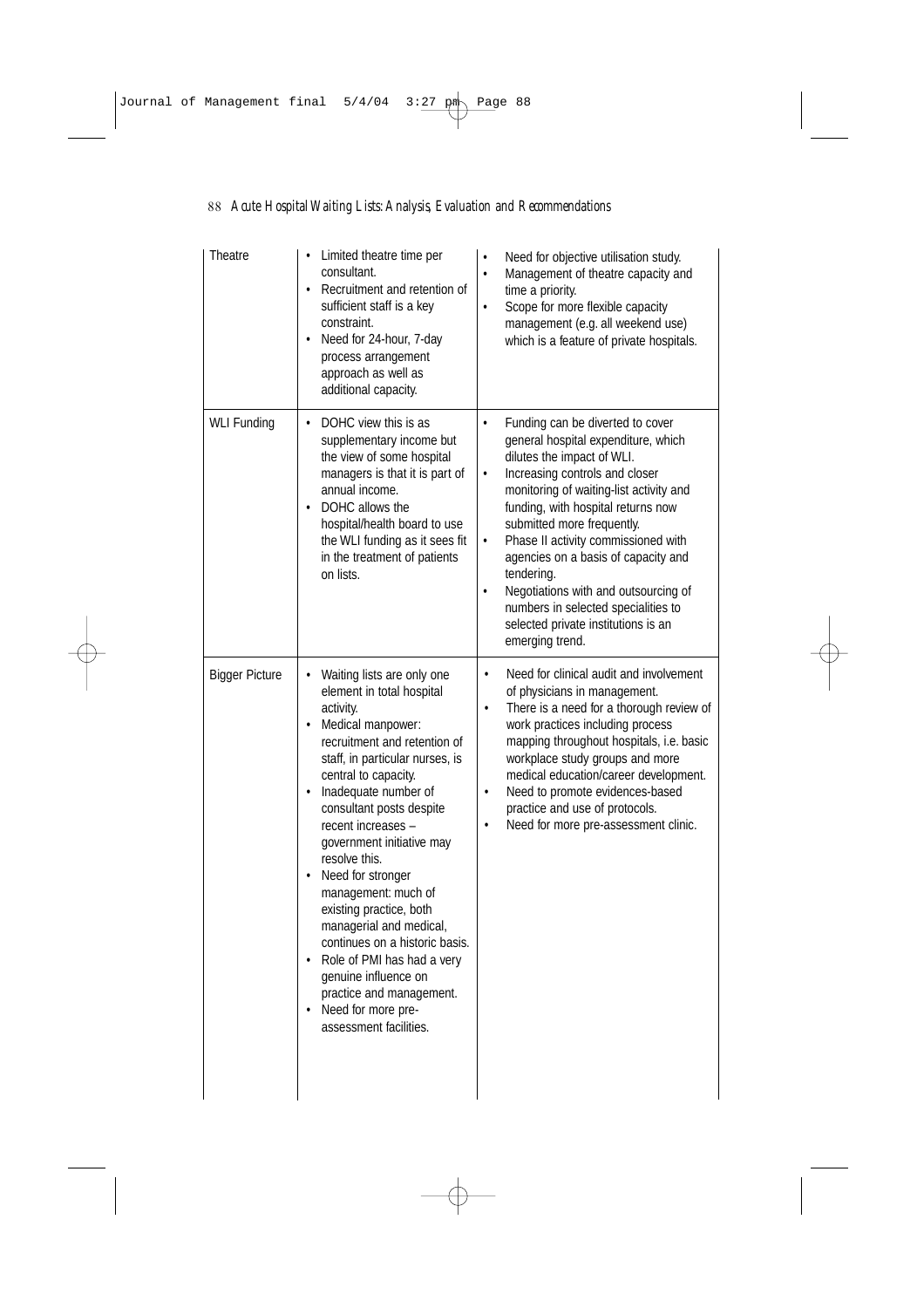|                              | The Positive Side $ \cdot\>$ Of central importance is the<br>fact that many thousands of<br>procedures are successfully<br>carried out each year in our<br>acute system.<br>Commendable as it is, it is<br>not the focus of this paper,<br>though is still worth<br>emphasising.<br>Several initiatives underway<br>throughout the country.<br>Scope for public/private<br>partnerships especially in<br>relation to waiting-list<br>reduction. Steps have been<br>taken in this regard within<br>some health boards.<br>Strong commitment to<br>alleviate the problem -<br>prioritised by politicians,<br>hospital and Health Boards.<br>Major review of bed<br>capacity, which will see<br>more beds opened<br>completed by government.<br>Active initiatives to recruit<br>and retain staff (especially<br>nurses). | Need to promote same-day admissions<br>for elective surgery and pre-assessment<br>clinics.<br>Increased role for bed managers;<br>$\bullet$<br>consider the role of a National Bed<br>Bureau.<br>Information systems for "real time"<br>information on status of each bed in each<br>hospital. |
|------------------------------|------------------------------------------------------------------------------------------------------------------------------------------------------------------------------------------------------------------------------------------------------------------------------------------------------------------------------------------------------------------------------------------------------------------------------------------------------------------------------------------------------------------------------------------------------------------------------------------------------------------------------------------------------------------------------------------------------------------------------------------------------------------------------------------------------------------------|------------------------------------------------------------------------------------------------------------------------------------------------------------------------------------------------------------------------------------------------------------------------------------------------|
| <b>Issues for</b><br>Thought | UK's NHS/private<br>'concordat' to reduce waiting<br>lists.<br>Hospital consolidation vs<br>regional/local devolution -<br>availability of adequate<br>oncology service.<br>Number of health boards<br>excessive: duplication and<br>makes policy/strategy more<br>difficult.<br>Separation of public funding<br>for hospital entitlement from<br>the delivery (via public acute<br>hospitals) of such services.<br>North/south co-operations in<br>acute hospital sector.<br>Most elective work<br>(including OPD sessions) is<br>done in regular working<br>hours, i.e. from Monday to<br>Friday between 9 am and<br>5 pm, with facilities lying idle<br>outside of these hours.                                                                                                                                     |                                                                                                                                                                                                                                                                                                |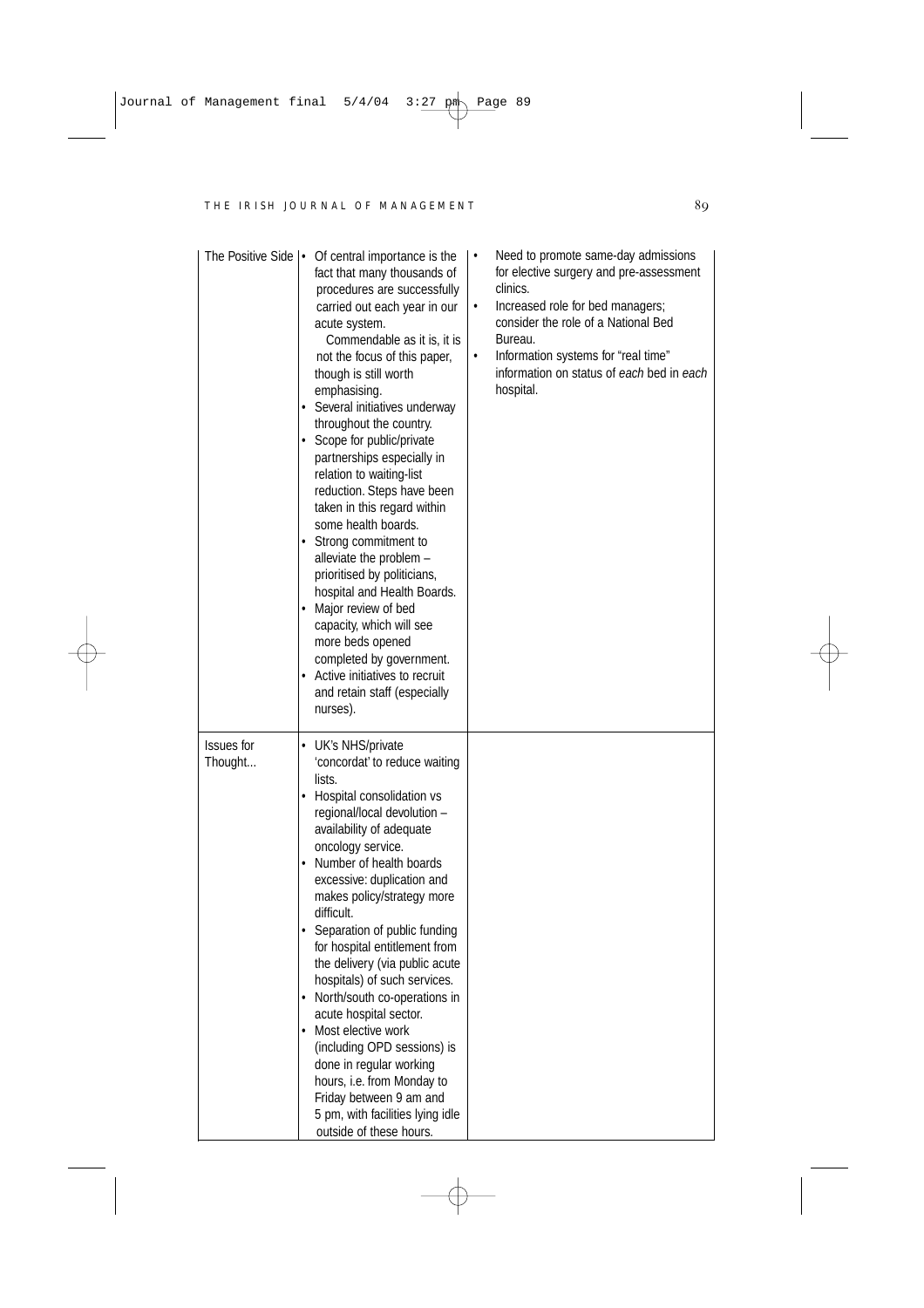The GP is the de-facto "gate keeper" to the hospital system. Referral rates for GPs differ significantly.This is an important anomaly in the system that can be addressed. Even a small reduction in referral rates by GPs will have a disproportionate impact on congestion within the acute hospital system.

The hospital manager is accountable for the effective use of resources and, in this context, for the delivering on specific commitments to the DOHC in respect of waiting lists.The nursing staff, for their part, are at the "cutting edge" of the intake of patients through casualty and for the provision of care during the stay of patients in the system.

The perspectives of each of these stakeholders set out were gleaned from indepth interviews at a large Dublin teaching hospital. It is important to point out that while the views expressed do not claim to be valid for all stakeholders in a particular category, they are reasonably representative. *Taken as a whole*, they provide a foundation for achieving goal congruence and for capturing and reconciling very different but equally informed perspectives on efficient, costeffective waiting-list management. Moreover, they provide an indispensable backdrop to the second part of our analysis – process management – to which we now turn.

# **(ii) Process Management**

What is presented in Figures  $6.2$  to  $6.6$  is a process flow chart which the Case Study  $Group<sup>8</sup>$  developed and which explains the processes by which patients get onto a waiting list and why it takes such an amount of time for them to get their surgery, as well as the impact of the many external factors influencing the elective workload of a hospital. While there may be some variation between hospitals, the process, as set out in Figures  $6.2$  to  $6.6$ , is representative across the acute hospital sector as a whole.

# *Getting into the System*

The first point of contact for the patient is their GP. Following assessment, the GP will decide whether to refer the patient to a specialist.While on average, GPs only refer some 6 per cent of their patients on for further tests or management, a minor variation in GP referral will have a major impact on the hospital system. It is for this reason that GPs are regarded as the "gate keepers" to the system. One of the shortcomings in the current system is that GPs may be unaware of the waiting lists for the first appointment for the *individual* consultant to whom the patient is referred.

There is increasing demand overall for acute hospital services, with patients automatically expecting referrals to specialists. Patients are increasingly well educated and often arrive at a GP surgery armed with the latest medical developments from the Internet. This, and increasing litigation, will influence referrals to acute hospitals.

There is also a very strong link between what happens in OPD and the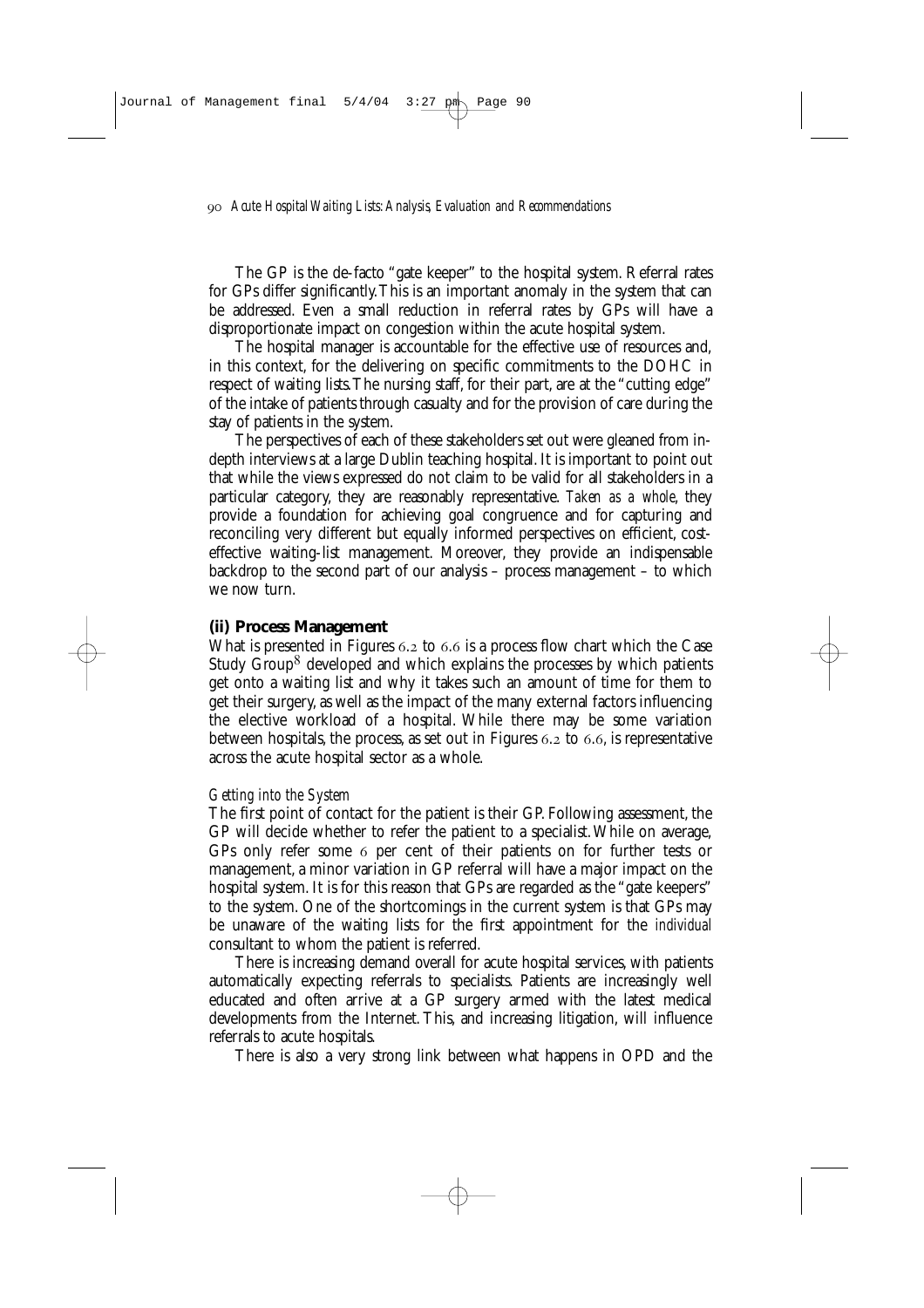

**Figure 6.2: Overall Process Flow**



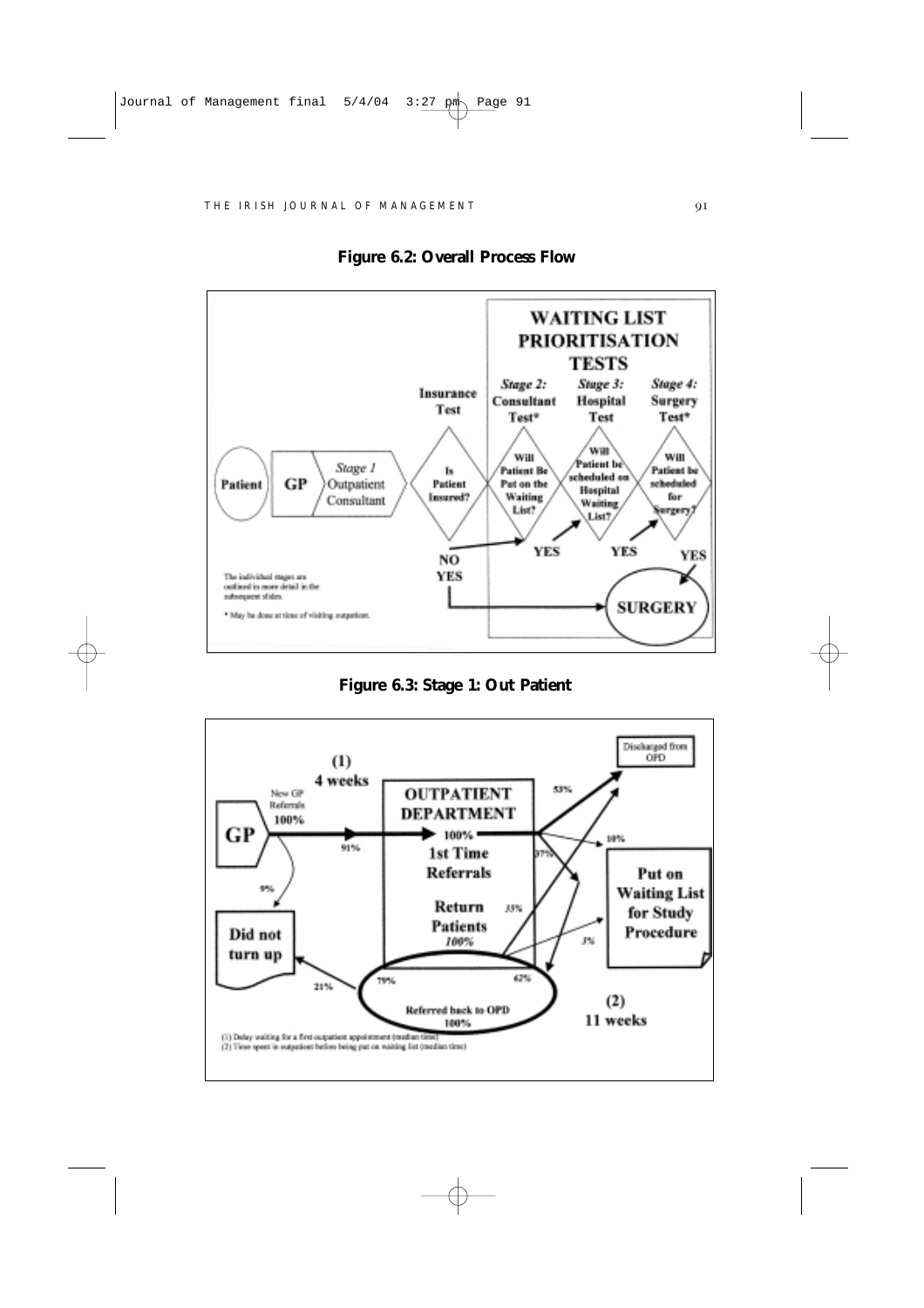

**Figure 6.4: Stage 2: Consultant Test**

**Figure 6.5: Stage 3: Hospital Test**

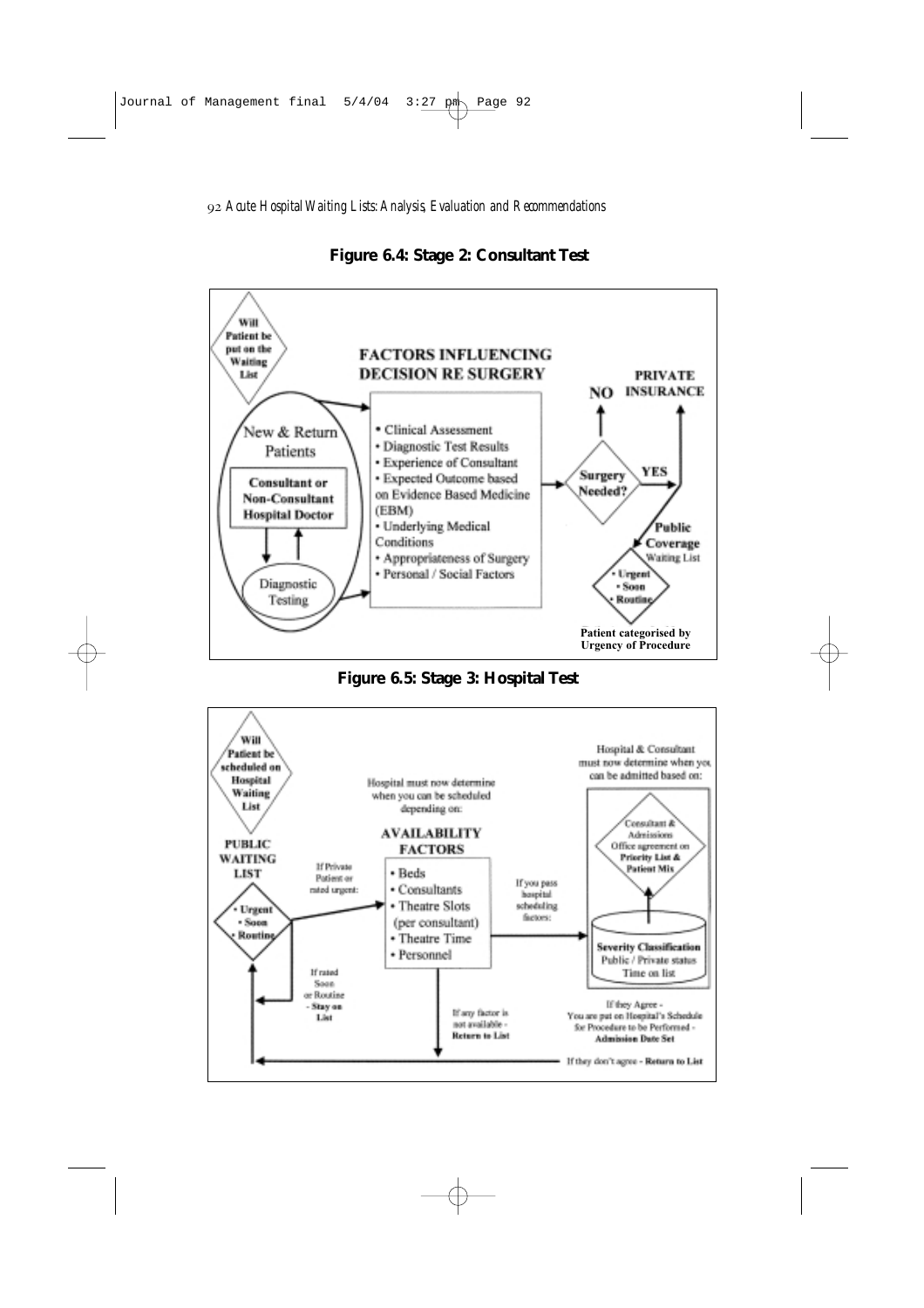

**Figure 6.6: Stage 4: Surgery Test**

effective management of waiting lists.While OPD could be regarded as meriting a case study in itself, it is important to refer to it in the overall context of the present study.

#### *Outpatients*

OPD is the first point of contact for most people to the acute hospital system. It is the area where many of the key decisions are made in relation to patient management. OPD is often attended by both public and private patients and it is only after their OPD assessment that those with PMI opt to use it to expedite their date of surgery, compared with public patients.This raises major issues of equity and of equality of access.

Current practice is for a GP to send a letter of referral to the OPD office. However, there are no protocols or guidelines concerning patient profiles that GPs send to the hospital.This is a significant deficiency, since often the patient may be inappropriate or could just as well be treated within a GP clinic.The introduction of guidelines on types of patients to be referred would make an impact on the increasing numbers being referred to OPD.

Prof. Leslie Daly's (UCD) authoritative study provides a clear overview of how the OPD system works, with a mix of new and "return" patients. Prof. Daly reviewed several clinics and the results clearly highlight the impact of poor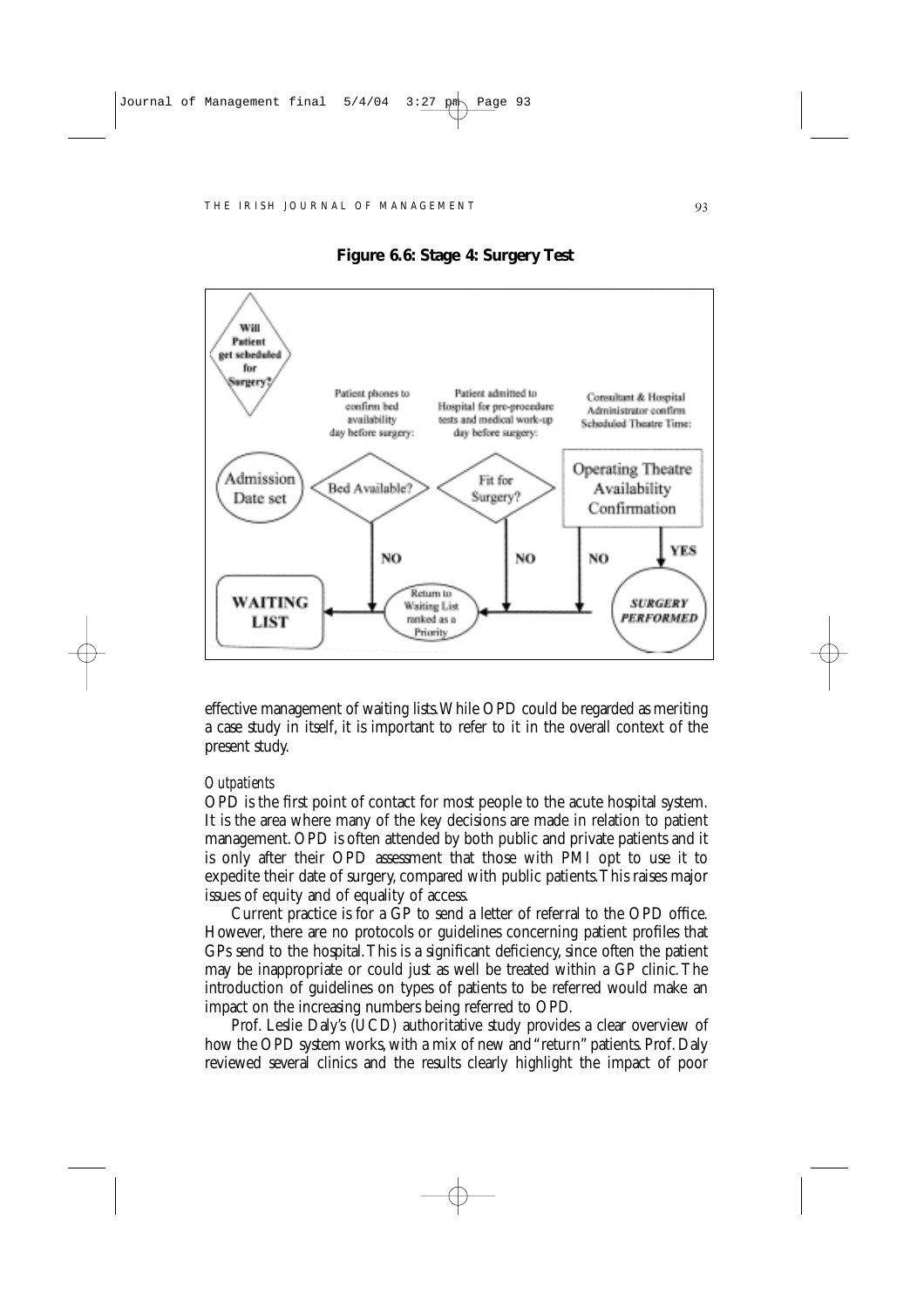management of OPD, the need for strict protocols and the importance of senior medical decision makers in OPD ensuring appropriate care and prudent management. Lack of senior staff in OPD leads to increased rates of return patients. Prof. Daly's study clearly demonstrates the negative effect of "return" patients in clogging up the system.

OPD is, therefore, one area where there could be an immediate impact if information on waiting times could be made accessible to GPs, ideally on a website.This would enable GPs to inform patients as to the expected length of waiting and allow the public waiting list to be more effectively managed. At present, five Dublin hospitals are responsible for the majority of waiting lists: this small number would facilitate such process throughput management.

# *Managing Admissions through the OPD*

The key decisions regarding admission are made in the OPD. There are a number of dimensions to this. Firstly, there is the management of the patient: decision on admittance is made on the basis of clinical assessment, result of diagnostic tests, age, expected outcome, underlying medical condition as well as personal factors.At the heart of the patient-management process at this point is this: does the patient have PHI? If they do, they are usually given a date to come in for surgery (TCI) often at a convenient time and/or at the location of their choice. If not, they may – depending on their categorisation – get locked into the public waiting-list system.

A decision is made to categorise the patient into one of three categories – "Urgent","Routine" and "Soon" – based on the view of the admitting doctor. Clearly, a person diagnosed as being "urgently" in need of surgery will have a better chance of getting an early date, as opposed to someone categorised as "Routine". For the latter, while hospitals do endeavour to take those from the end of their list, the patient can, in practice, wait indefinitely without a realistic expectation of treatment.

A different set of decisions arises in the case of patients without PHI. To begin with, once a person on the public list is referred for surgery, they are not generally routinely contacted again until they are called for surgery. However, some people/families will continually contact the admissions office.While the office cannot change a person's priority status, it can refer the patient back to OPD,where they may be given a higher priority rating but keep their initial date of referral for surgery, thus increasing their chances of being called at an earlier date. In effect, those who shout the loudest may gain faster access, while the less vocal may be disadvantaged.

The list does not differentiate between those who are actually waiting for surgery and those who while they need surgery, are not ready for it.The UK has overcome this particular situation through the establishment of a so-called "suspended" waiting list. For example, a person who has unstable angina (chest pain) may be on waiting list for a hip replacement but in reality, that person cannot be considered a candidate for surgery as long as they are medically unstable.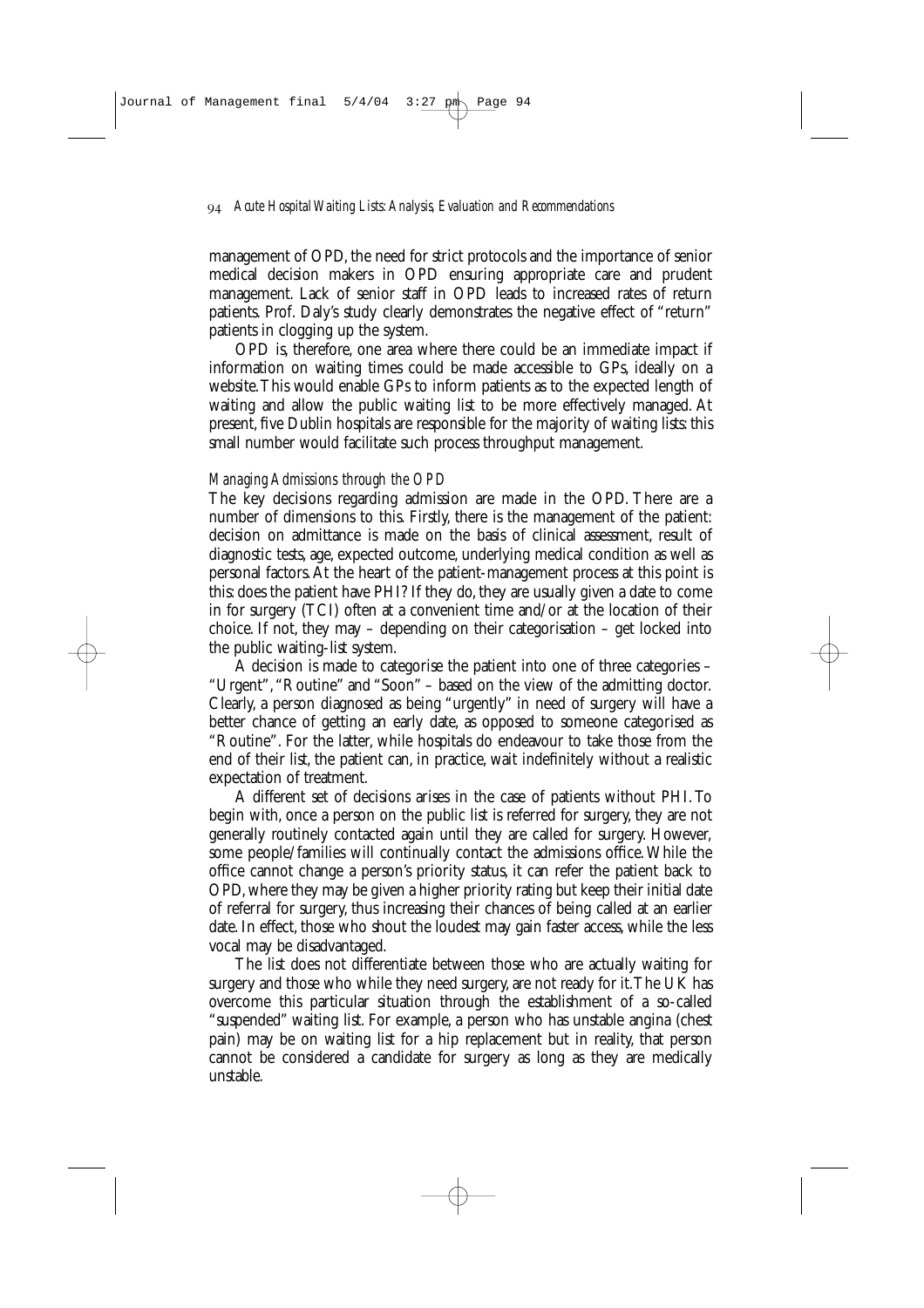There may be real advantages in integrating the concept of a suspended list, with the deferment of pre-admission facilities (as in Canada). In the latter, patients are admitted for a complete check several weeks prior to admission for a scheduled procedure. Any unknown conditions that might delay scheduled treatment once admitted (leading to extensive bed usage) could be identified and addressed in good time. This makes for the best possible use of the acute bed capacity.

#### *Comparative Perspectives*

Many international projects have been undertaken to make the requirements for surgery more open and transparent, the two most notable being the New Zealand Project and an initiative currently ongoing in Salisbury in the UK. In Ireland, a recent study undertaken in the Mid-Western Health Board focused on the value of giving orthopaedic patients awaiting treatment a "needs-based" assessment.The objective was to identify those who were most in need.This process improved transparency, efficiency and service quality by reassessing patients and clarifying their needs, on the basis of an internationally recognised, objective classification system. This enabled the patients most disabled by arthritis to be prioritised for treatment within the acute sector.

#### **Getting from the List to a Bed**

The process of getting a patient from the list to a bed is a joint effort involving the medical staff, admissions office and bed managers in balancing the requirement of groups of surgeons and their patients within the existing resources. The admissions staff usually try to fill the beds allocated to the speciality. However, within this blend, there is a need to accommodate both public and private patients, the varying levels of acuity (i.e. major/minor procedures) as well day cases and inpatients for all surgeons.

The single most important limiting factor is bed availability. Many hospitals, particularly in the winter months, have full occupancy; frequently, surgical beds will be occupied by medical emergency cases, thus preventing the surgeon admitting an elective patient. Those hospitals with  $A \& E$  departments are at particular risk of having all beds filled with emergency patients.

In general, elective patients are given a provisional TCI date that is four weeks in advance of their surgery. All admissions have to ring to confirm bed availability the day before their surgery. If the bed is unavailable, the patient returns to the waiting list with their initial date of assessment. Lack of bed availability is the single most common reason why people have their provisional date for admission cancelled.A key issue throughout the Dublin hospitals is the large numbers of beds closed due to lack of staff, particularly nursing staff.

If there is a bed for the patient, the person is normally admitted one to two days before their date. The patient is "medically worked up", i.e. assessed for fitness for surgery. Patients may have deteriorated since their assessment date. During the time spent getting on the list and subsequently waiting on the list, they may require additional/unforeseen medical treatment prior to surgery,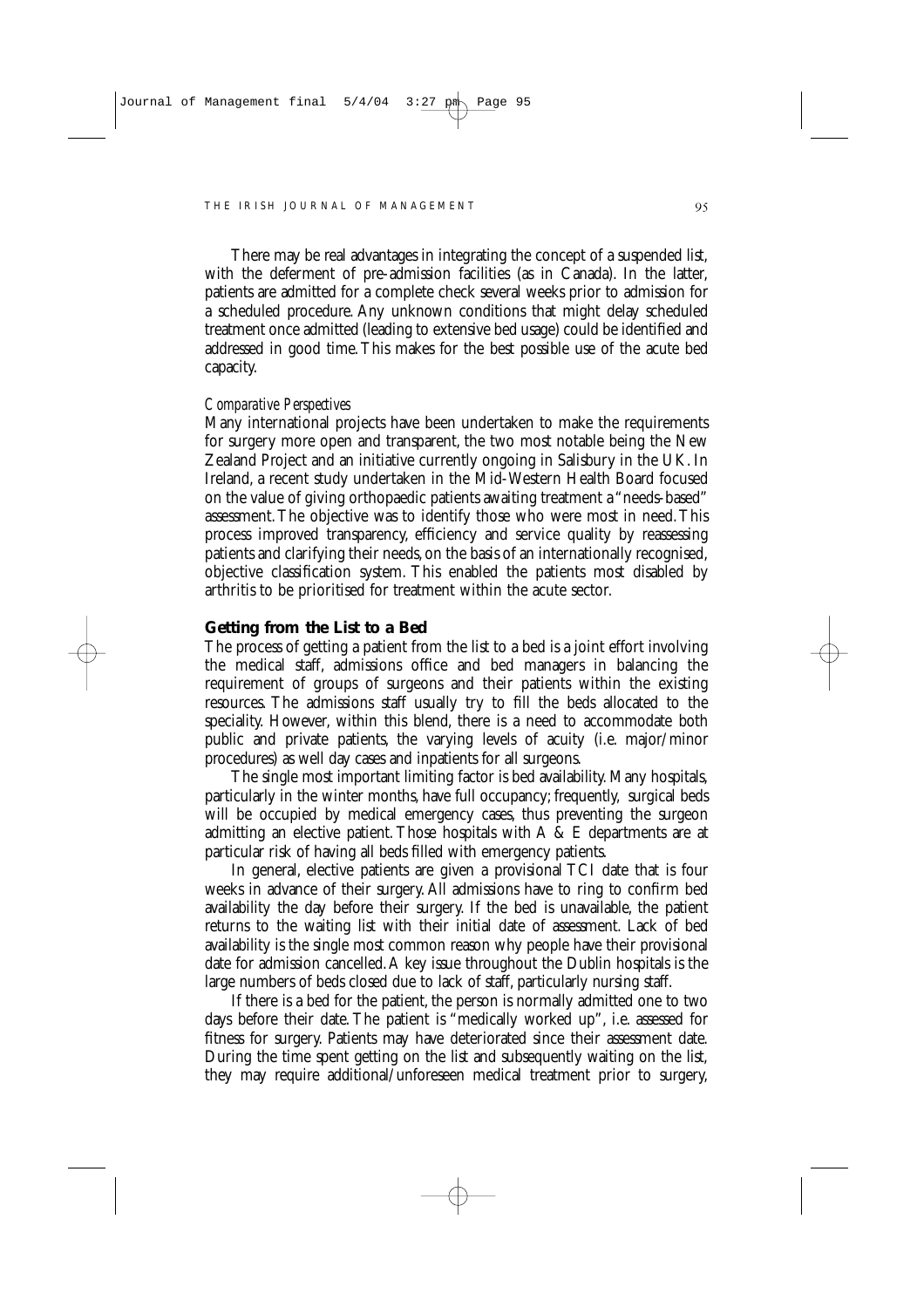which can delay the surgical date or require the patient be returned home until they are medically fit.

This system can be improved.The patient could be admitted the day of their surgery, as is the case in the US and Canada, *if* patients undergo/attend a preadmission unit.These "day areas" conduct all necessary, routine tests up to three weeks in advance of surgery, thus freeing up beds, discovering any abnormalities in advance of admission and, for example, allowing a move to a suspended list where it is necessary.

Finally, once the patient, the staff, the theatre and the bed are arranged, surgery will occur.

# **List Management**

In terms of proactively managing waiting lists, there are a number of points that need to be addressed.The first is the *reliability* of the existing data, in terms of coverage and an effective definition of what is being measured.A second point relates to the ongoing *validation* of waiting lists: for example, some patients may remain on the list even after surgery. A third point relates to the possible adoption in Ireland of the suspended-list procedure referred to above.

The political dimension of waiting lists cannot be overestimated. Often when an audit of names on waiting lists is undertaken, the reduction in numbers is misconstrued as a "fudging" of figures for political gain, even though this is manifestly not the case.

In theory, a person has to wait for three months before their name is put onto a waiting list.Therefore, a person who has been waiting for two and a half months and is then called for surgery will not be registered as having undergone surgery from the waiting list. In addition, in some specialities (notably cardiac), patients require immediate surgery and, as such, never appear on waiting lists. "Ownership" of lists and the question of the possible transferability of patients also merit consideration.

In their report, the Review Group recommend allocating money on the basis of appropriate business plans, whereby those who had proven efficient in dealing with waiting lists and who had adequate staffing and capacity would be entitled to more money.Without doubt, there is a need to focus on *commissioning* work rather than arbitrarily giving money in the hope that it will make some impact.

# **(iii) Data Evaluation and Information Management**

The third component of the analysis relates to the waiting-list data – the logical starting point for any national strategy to manage waiting lists.At present:

- **•** The data gives no indication of waiting times, either for specialists which would be an important advance – or for procedures.
- **•** It relates to inpatients. In some instances, for individuals awaiting an appointment for day care treatment the effects can be equally distressing and costly and should, therefore, be encompassed in the data.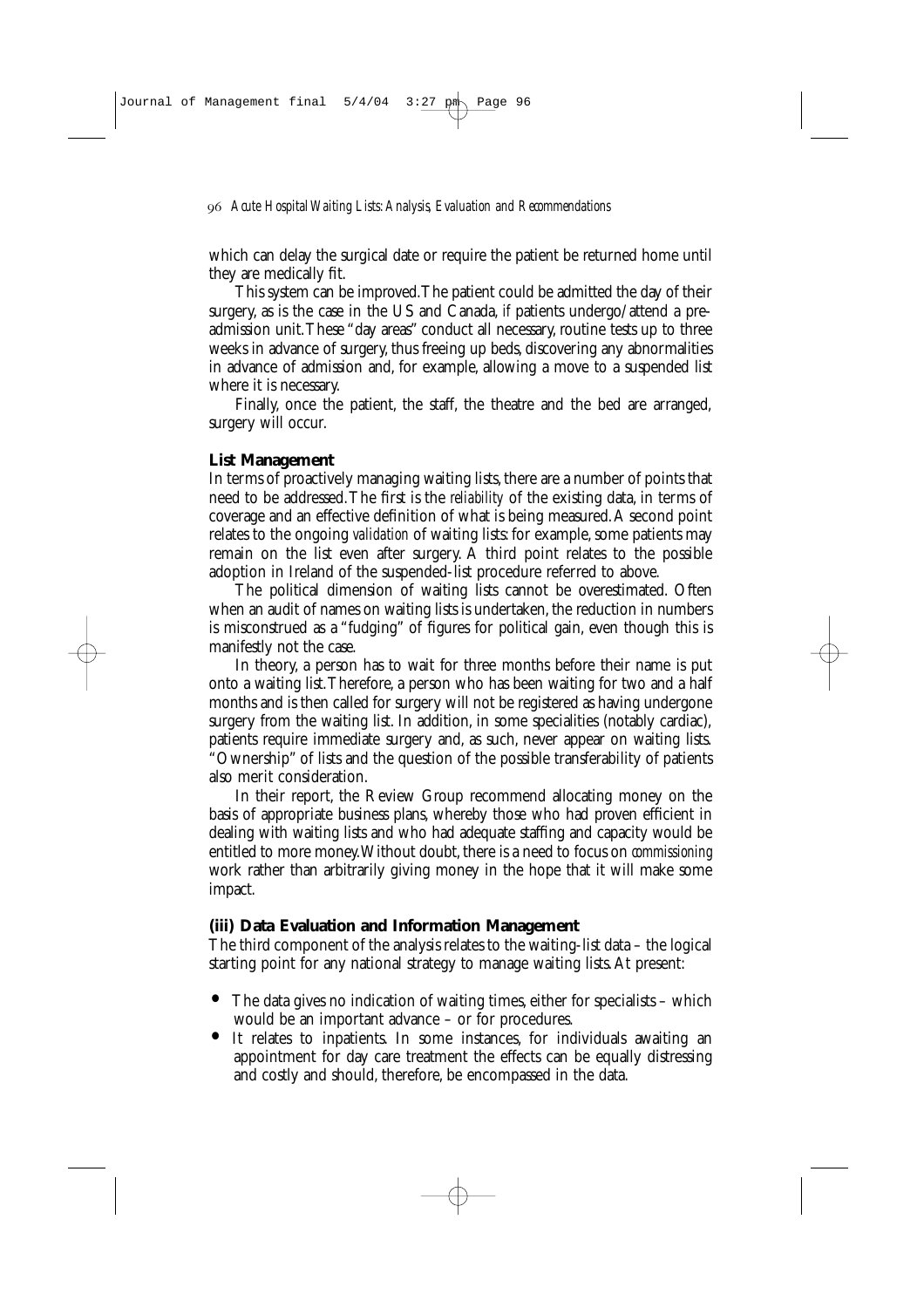- **•** The data relates only to public/voluntary hospitals. Under present arrangements, encompassing private sector data is not possible. This "reporting" gap means that a true national picture of waiting lists is not available.
- **•** Turning to the data, there are widely acknowledged constraints. For example, from a hospital perspective, patients waiting for less than three months are, in effect, not resourced to be treated within the public system.
- **•** More generally, the validity of comparisons in waiting lists over an eightyear period is questionable, given the changes in procedures, for example the significant move to day care surgery as well as changes in bed capacity.
- **•** Some institutions focus on inpatient procedures only, while others include day cases in their quarterly returns to the DOHC/health board.This issue itself potentially raises difficult issues for hospital managers: for example, a decision by a major hospital to include day cases may significantly increase the size of their waiting list, thereby targeting them for unwarranted criticism. It raises the issue of the importance of holistic waiting-list systems that are properly integrated with other relevant activities within hospitals.
- **•** The compilation of quarterly returns at the level of the individual hospital gives rise to difficulties.

The most important point that arises from this review is the need to extend the waiting-list data – to develop a single national waiting list – while, at the same time, making it more accessible to all stakeholders.

At the institutional level, the DOHC should require the mandatory adoption, within a specified period, by all hospitals of the "Best of Breed" reporting systems currently in use in a small number of major hospitals. Equally, responsibility for the waiting-list reporting template, statistical processing and reporting software could be transferred directly to the CSO.This would mean that individual hospitals would report directly to the CSO and that the validation of waiting lists would be the sole responsibility of the CSO. Specifically, this would have the following advantages:

- . It would involve the hospitals directly inputting waiting-list data to the CSO; at present, this is done through the eight Health Boards.
- . It would ensure that the analysis and evaluation of waiting-list data was configured to better management of waiting lists at a national level. For example, having the CSO validate a single set of waiting-list data would allow for better access, through new MIS, by GPs and the public.There are also obvious synergies between waiting-list data and other sociodemographic statistical series that the CSO presently publish.

The underlying premise is quite simple: the business of Health Boards is service planning and the operation of facilities. Equally, the business of the DOHC is policy development including strategic planning.The business of the CSO is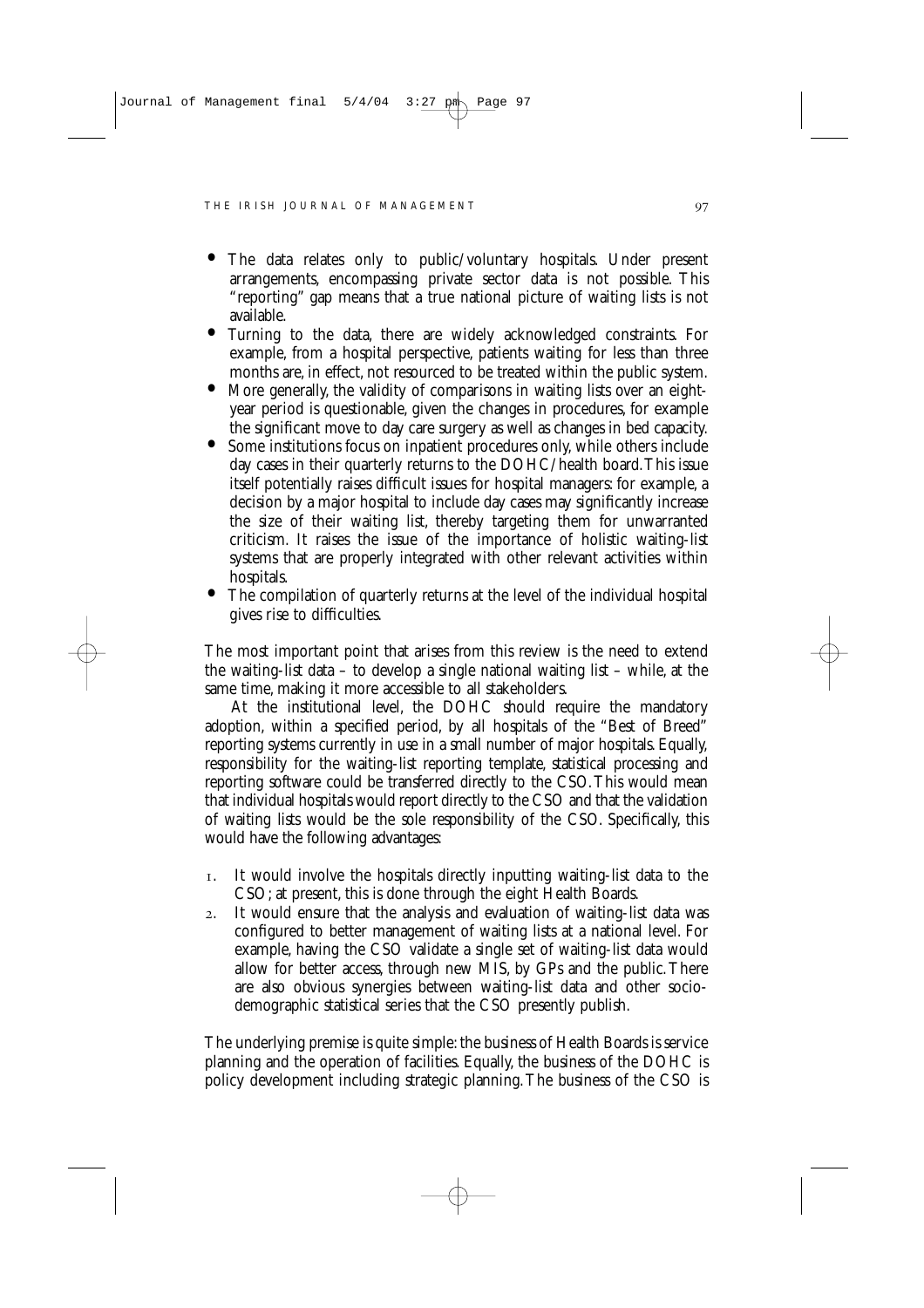the implementation of "Best of World" statistical methodologies. It is precisely because waiting lists are so problematic at present that the system needs to become more transparent and less politicised and, more importantly, be presented in the most robust and flexible form.

# RECOMMENDATIONS

The main elements of an integrated national waiting-list strategy are set out in Figure 6.7. The recommendations have their foundation in four key components:

- . Recognition of the ethical responsibility of government to ensure timely universal access to the acute system on the basis of clinical need.Targets – for example no more than three/six/twelve months – are indicative, arbitrary and lack any substantive clinical meaning.The recent experience of the UK is that an inappropriate or badly directed obsession with waiting lists *per se* can, in some circumstances, be inequitable, clinically misguided and impose serious pressures on clinicians and hospital management.
- . The efficiency of the GP as a gatekeeper to the acute system. Reduction towards "best case" referral rates is the key to improving this efficiency. The greater the degree of this convergence, the greater the efficiency benefit to the acute system.

Referral rates could be significantly reduced through encouraging a new generation of group clinics, with a sufficiently large capacity, to which a wide range of treatments which presently "clog up" the acute system could, in effect, be outsourced.

- . In terms of comprehensively addressing the waiting-list issue, there is a need to focus on the total capacity (that is, public *and* private). In addition, there is a need to develop waiting lists by procedure to facilitate more effective management of clinical resources throughout the country.
- . Finally, there needs to be a rebalancing of the public/private mix within the health sector and a move towards greater reliance on the private sector in delivering innovative service outcomes in the best interests of all citizens.

The evidence suggests that it would be more efficient for the Exchequer, for society and in terms of individual patient outcomes if the "universal" entitlement were delivered to a progressively greater extent through the private sector.

The National Review Group estimates that approximately  $\zeta$ ,000 beds are needed over the ten-year period up to  $20I$  . The fully costed requirements for servicing each bed implies a total expenditure in excess of  $\epsilon_2$ bn, with significant ongoing costs to be borne by the Exchequer.The BUPA Ireland/ESRI National Study clearly indicates that the public, across a range of factors, perceive there to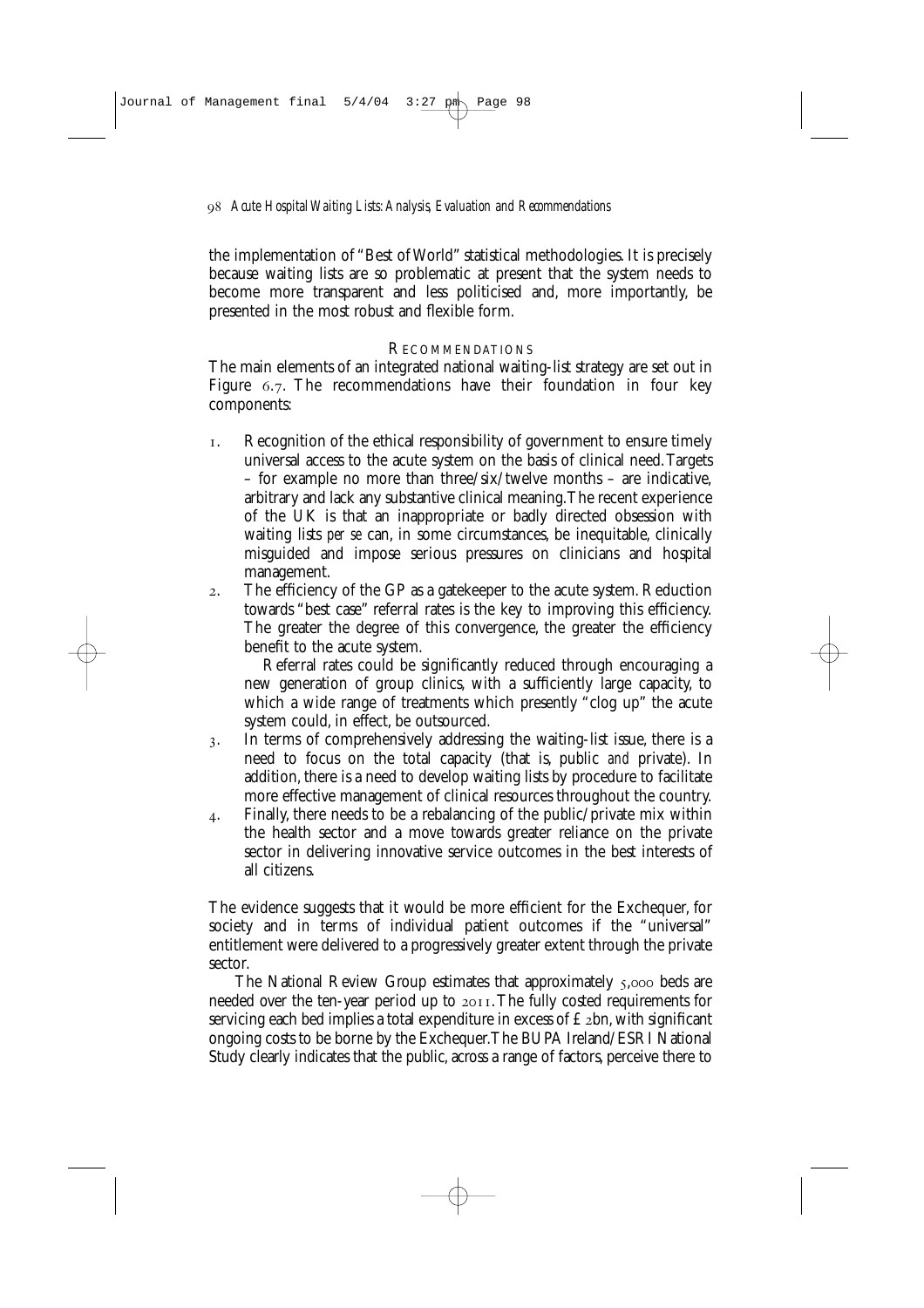**Figure 6.7: Key Elements of an Integrated Waiting-List Strategy** Figure 6.7: Key Elements of an Integrated Waiting-List Strategy

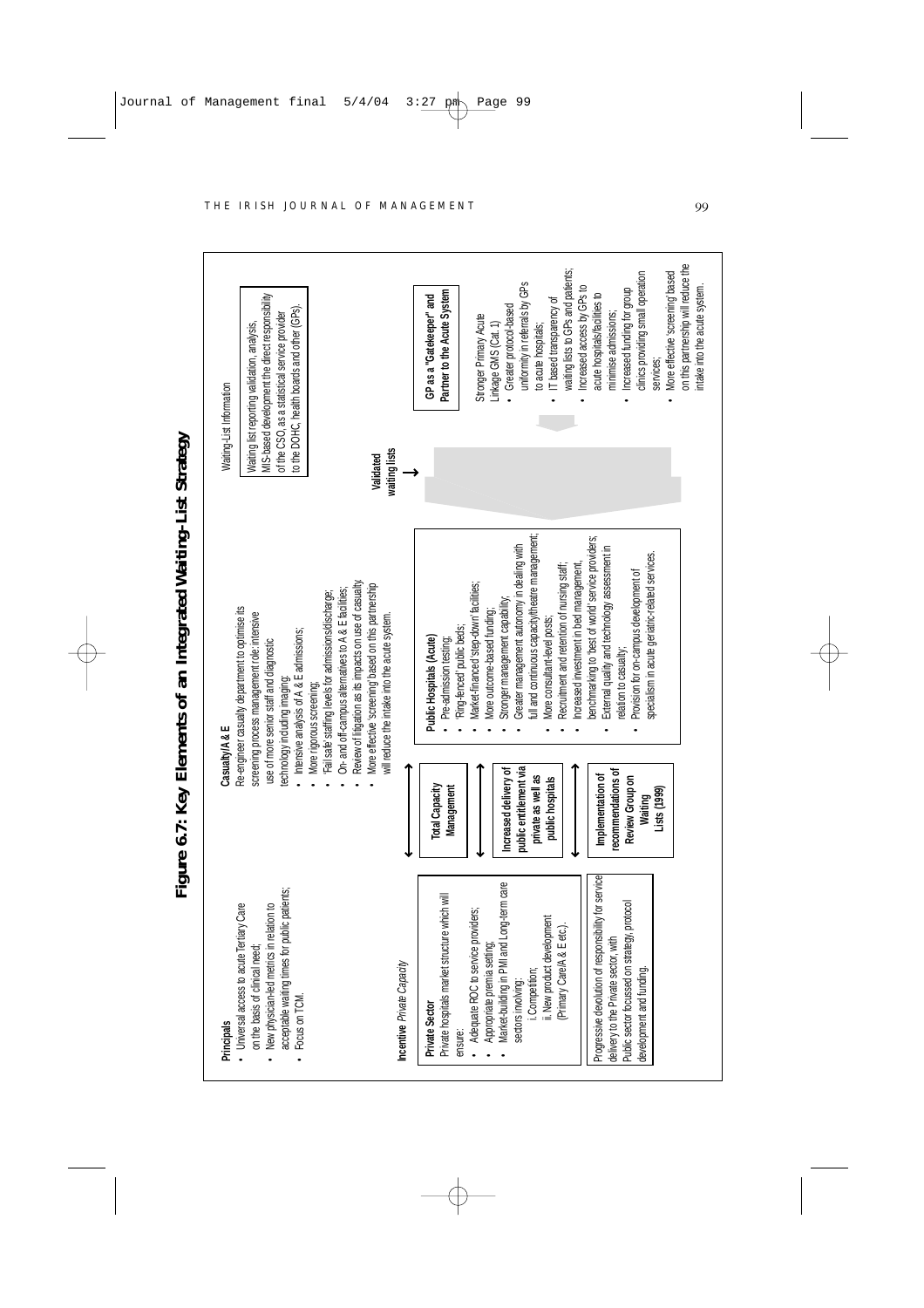be better outcomes within the private sector.This raises the question of why the Exchequer should assume the burden of wholly funding and delivering, via the public system, this quantity of additional acute services, when it could be more cost-effectively delivered through private capacity, with the State delivering and monitoring clinical outcomes in terms of easier access,equality and sustainability.

Addressing the waiting-list issue cannot occur in isolation.Increasing waiting lists are manifestations of a multi-system problem and addressing surgical lists in isolation will have little impact upon this problem.For a significant improvement there needs to be a radical overhaul of the system.

- **•** The total capacity of what is, as noted, really one system should be deployed to reduce waiting lists.
- There is a need to follow up with the recommendations from the 1999 Waiting List Review Group, particularly those related to the development of on-campus facilities to reduce pressure on A & E, as well as step-down facilities and long-term care.
- **•** There is a need for the use of pre-admission units, which would facilitate same-day admission for elective patients and would ensure patients are fit, upon admission, to undergo surgery.
- **•** There is a need for a more substantial presence of senior decision makers (admission/discharge) in casualty and in the system generally. There is undoubtedly an issue with competing demands upon consultants' time – teaching, administrative and private patient commitments limit consultants' availability for public elective work.

Substantial changes in this area should be scoped and led by the appropriate bodies (colleges) themselves in order to ensure that the system, as a whole, remains physician-led as the best guarantor of retaining its "public good"/patient-focussed ethos.

In addition to shortages of staff and, in particular, specialised nursing staff, there is vast under-utilisation of existing resources.Theoretically, public hospitals are open on a  $24$ -hour basis,  $7$  days a week, but in reality operate on a Monday to Friday,  $8 \text{ am to } 5 \text{ pm }$  basis. This includes hours of operation of theatres. Why should the public system not operate outside of these hours? WLI funding should be made available to pay staff and should be strictly monitored to ensure value for money.The reality is such that the shortage of nurses may restrict this option in the short term.

There should be a mandatory requirement to inform patients as to the length of waiting lists and the option to go elsewhere should be considered.An important innovation in this regard would be to deepen the waiting-list data a further tranche, to encompass procedure-specific monitoring of waiting times. This would enable a much more efficient concentration of resources in the areas that need them the most.

The "engineering" of A & E in terms of "Best Practise" in service industries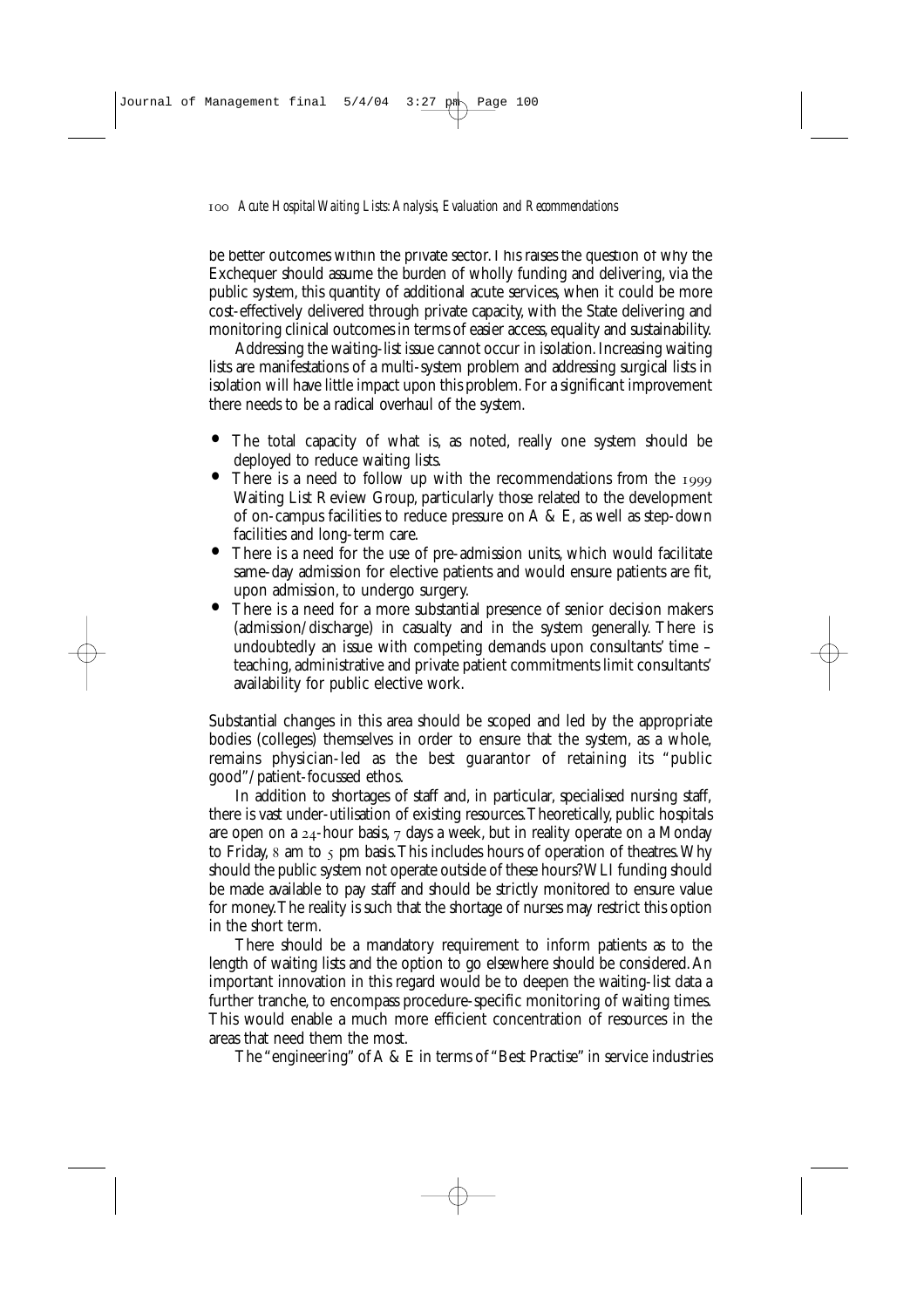needs to be urgently addressed. This should encompass enhanced diagnostics within A & E together with process management benchmarked against "Best of World" (for example airports) flow-through systems.

The current public hospital system operates under very tight specific financial constraints.The idea is to increase activity and thus thru-put of patients, and to undertake more elective work. In its annual service plan, each hospital projects, and therefore budgets for, a specific number of procedures. While increased elective activity will have a positive impact on the waiting list, the hospital cannot allow itself to go over its allocation, since a deficit will over-run into the following year's financial allocation. This has the consequence of disincentivising productivity and, indeed, elective work is frequently cancelled where hospitals/health boards realise they are "over budget".This makes no sense where the capacity to deal with elective patients is there and where such cancellation simply defers procedures, which may affect the individual patient and will ultimately lead to higher costs.

The waiting-list issue will not be resolved as a problem that is, somehow, external to the acute system.Waiting lists are embedded within – and a product of – an acute system that is flawed, inequitable and in need of re-engineering in order to face the challenges of the future.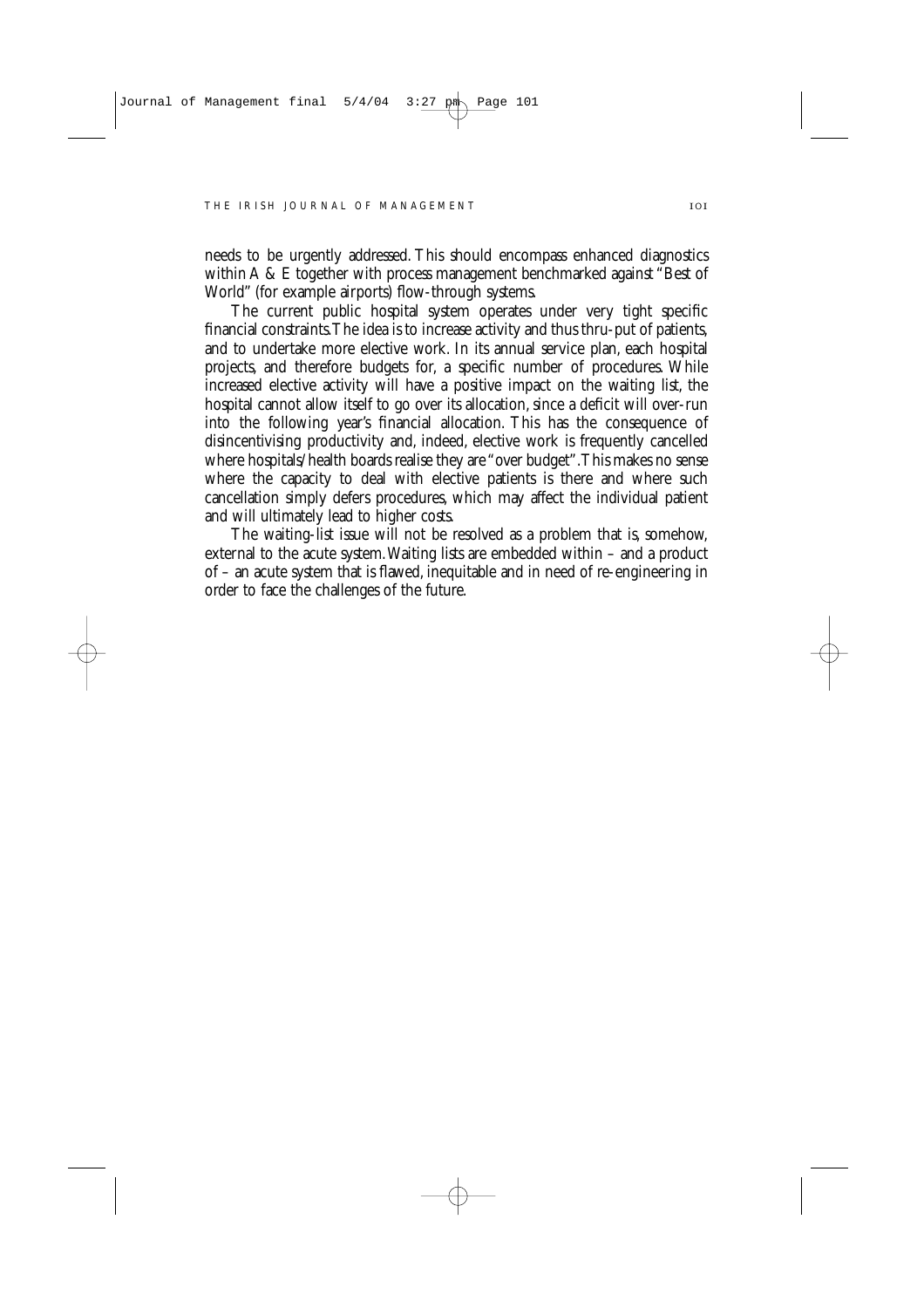# APPENDIX

# Report of the Waiting-List Review Group Short, Medium and Long-Term Recommendations

# **Short-term Recommendations:**

- **•** Further study of hospital capacity is needed as a matter of urgency. Some hospitals have reached full capacity with existing resources in relation to elective work.Where staffing is an issue, these hospitals should be funded for the provision of appropriate temporary staff in target specialities, subject to certain conditions. Where physical capacity is an issue, favourable consideration should be given to developing, in the medium to long term, additional capacity in hospitals that demonstrate that their existing facilities are already appropriately utilised and fully committed.
- **•** Agencies should be asked to review their information systems to ensure that they can maintain accurate and up-to-date WLI data and should be assisted if specific shortfalls are identified.The Department of Health and Children should develop and implement an improved IT system for recording and analysing national WLI data.
- **•** Hospitals should carry out a bulk postal review of patients on their waiting lists where they have not done so in the previous twelve months. There should be an agreed protocol for periodic further reviews on a selective basis following this validation process.
- **•** A set of short-term steps relating to the operation of hospital services should be taken.These include an improved flow of information between primary and hospital care regarding the status of patients on waiting lists; a continued move towards day case work; the appointment of bed managers and bed utilisation committees; agreement under each agency's services plan regarding the mix of public and private patients treated; and a written policy on planning the discharge of older patients and on liaising with community-based services.

## **Medium-term Recommendations:**

- A number of steps should be taken during the course of 1999. These are summarised below:
- **•** WLI funding should focus on a limited number of specialities and take the greatest possible account of health and social gain, the priority set according to clinical judgement and the length of time already waited by patients.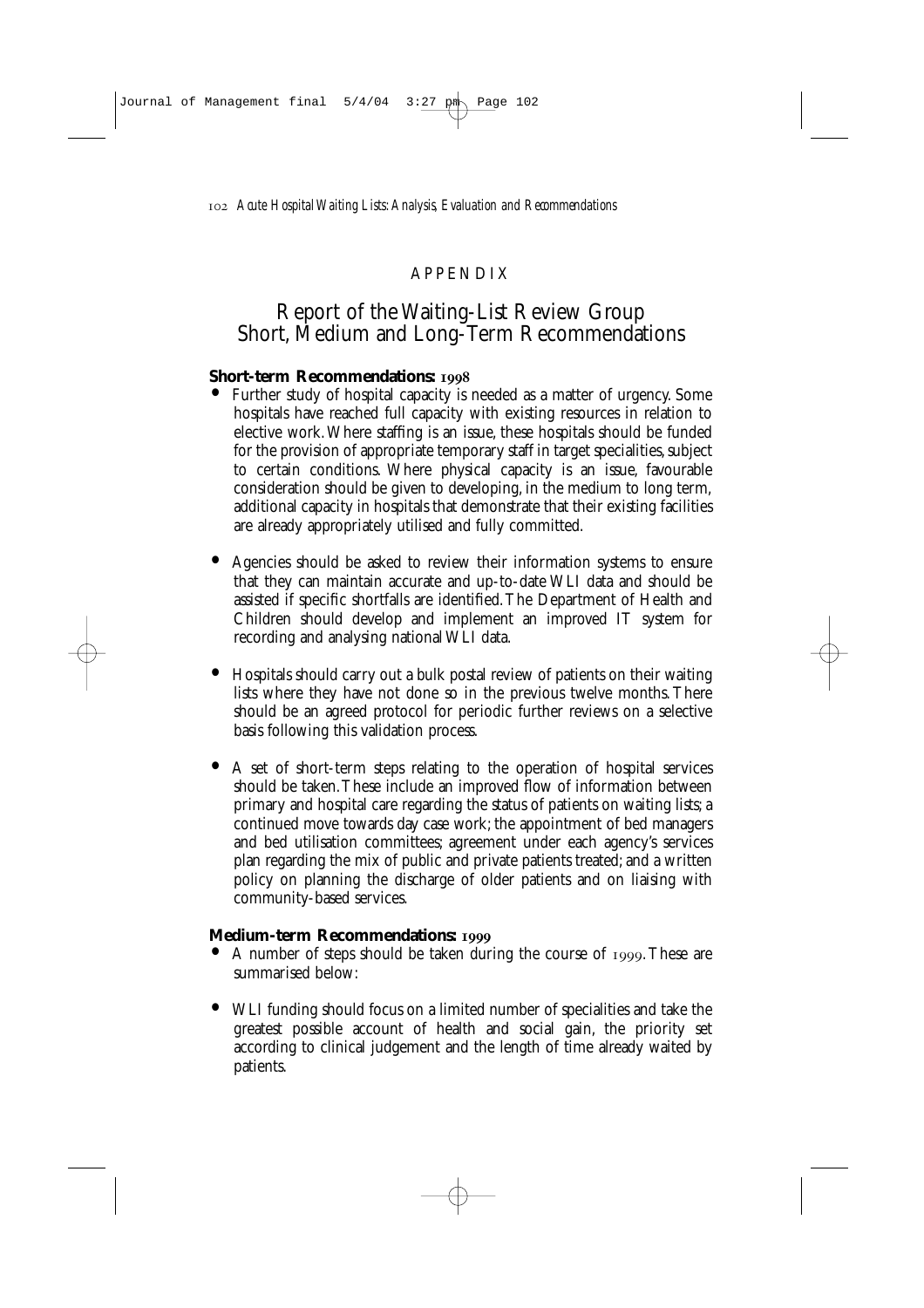- **•** The present system of allocating WLI funding may act as a disincentive to hospitals to improve their waiting-list performance. The Department of Health and Children should consider introducing positive financial incentives to hospitals to reduce their waiting times.A proportion of total WLI funding could be retained by the Department for distribution to the hospitals that showed the greatest reduction in waiting times in target specialities.The details of any such incentive system should be developed in conjunction with the relevant hospitals.
- **•** Protocols should be developed in all major waiting-list specialities for the validation and prioritisation of cases.This should be done either at national level through protocols devised by the relevant professional bodies, or at local level by individual hospitals.
- **•** A number of measures should be pursued to reduce the pressure from A & E services on acute beds.These include developing rapid diagnostic systems for common emergency presentations; developing effective care guidelines for managing conditions that no longer require admission; further developing treatment/observation areas to allow frequent review of certain cases; and improving access by general practitioner to urgent specialist opinion.

## **Long-term Recommendations:**  $1999 - 2001$

- The availability of beds for elective treatments is being restricted due to a number of factors.These include shortfalls in the provision of services for older people (and others who may need long-term care) such as day investigation facilities, rehabilitation facilities, community-based support services and long-term residential care places. The shortfalls in these services result in inappropriate use of acute hospital facilities and thus severely hamper the ability of hospitals to provide treatments to patients on public waiting lists.
- **•** The development of Geriatric Day Hospitals on the site of acute hospitals should be prioritised in the medium to long term. The next priority should be the development of rehabilitation facilities on acute hospital sites where they do not already exist. Both of these developments would significantly increase the appropriate utilisation of scarce acute hospital services.
- **•** Each health board should evaluate the long-term residential care needs of its region. There should then be a planned programme of investment in appropriate facilities for those in need of long-term care.
- **•** For acute patients, the case for providing stand-alone day surgery units on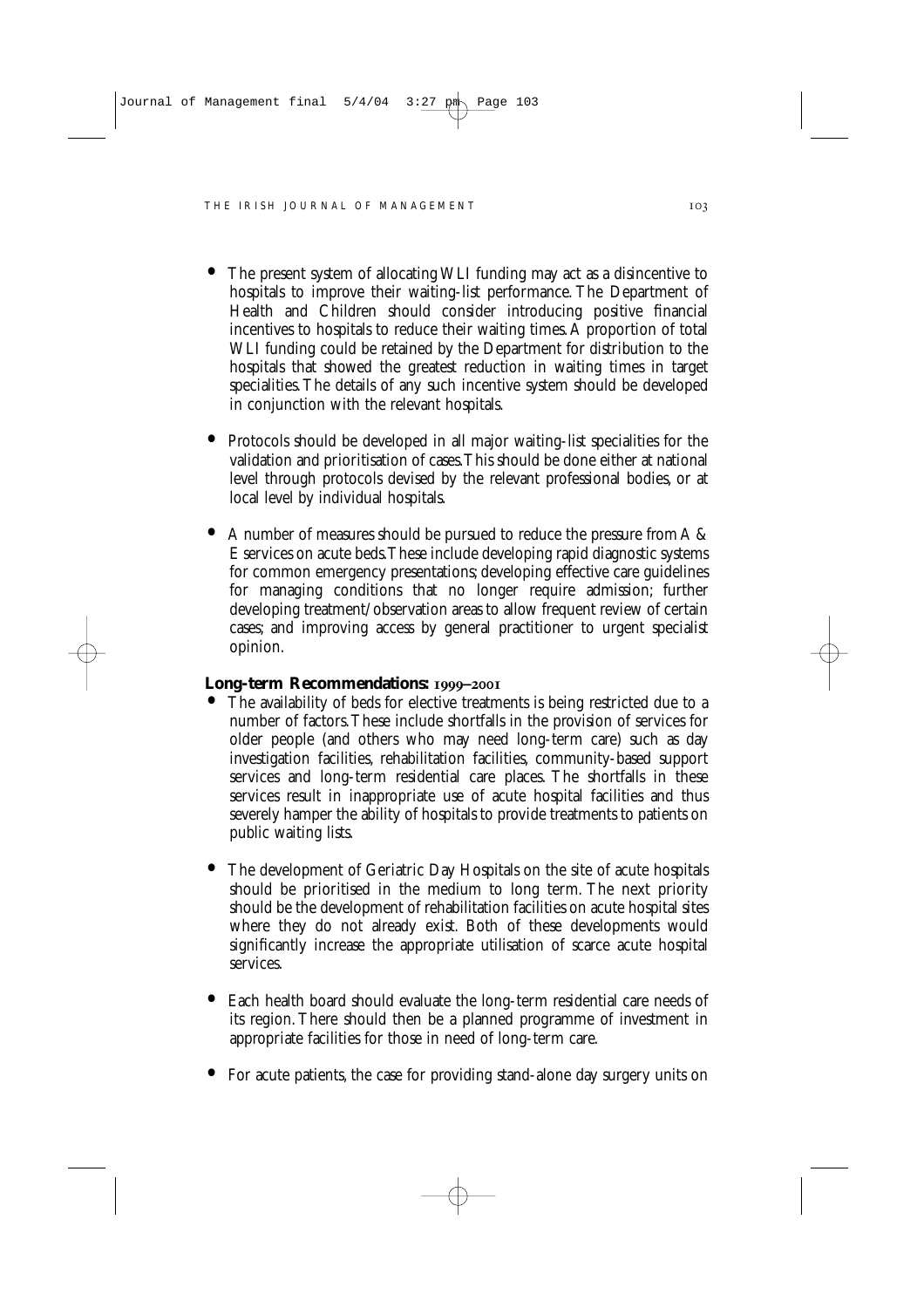the site of acute hospitals should be examined closely. Since many patients who are on public waiting lists could be treated on a day care bases, a dedicated day surgery unit could greatly protect them from delays that arise from other hospital pressures.

- **•** The question of providing additional hostel or other short-term accommodation for patients who do not otherwise need to stay overnight in an acute bed should be pursued as a means of reducing unnecessary hospital stays.
- The genesis of this paper was a Case Study developed for and by the Harvard Association of Ireland.The input of Fidelma McHale, Dermot Berkery and Daniel McGowan was, quite simply, invaluable.The responses, and suggestions, of participants at the Case Study presentation were insightful and far-thinking and were greatly appreciated.The assistance of David Christopher was also much appreciated.The usual caveat applies.
- The input and advice of Fidelma McHale is gratefully acknowledged.
- Movements in waiting lists,by speciality,for *each* individual public hospital is also published by the DOHC.
- 4 See *Dáil Debates* (Written Answers)  $22$  May  $2001$  (par. 73) and also Minister's statement in a debate on health services,  $22$  May  $2001$ , p.  $145$ .
- 5 J. Williams and D. Watson (2001) "Perceptions of the Quality of Health Care in the Public and Private Sectors in Ireland" (Foreword by Ray Kinsella), *Report to Centre for Insurance Studies*, Dublin, ESRI.
- 6 St Vincent's Hospital Annual Report, 1999.
- 7 Based on St Vincent's Hospital Annual Report, 1999.
- Particular thanks are due to Fidelma McHale and, also, to the work of Prof Leslie Daly in this field.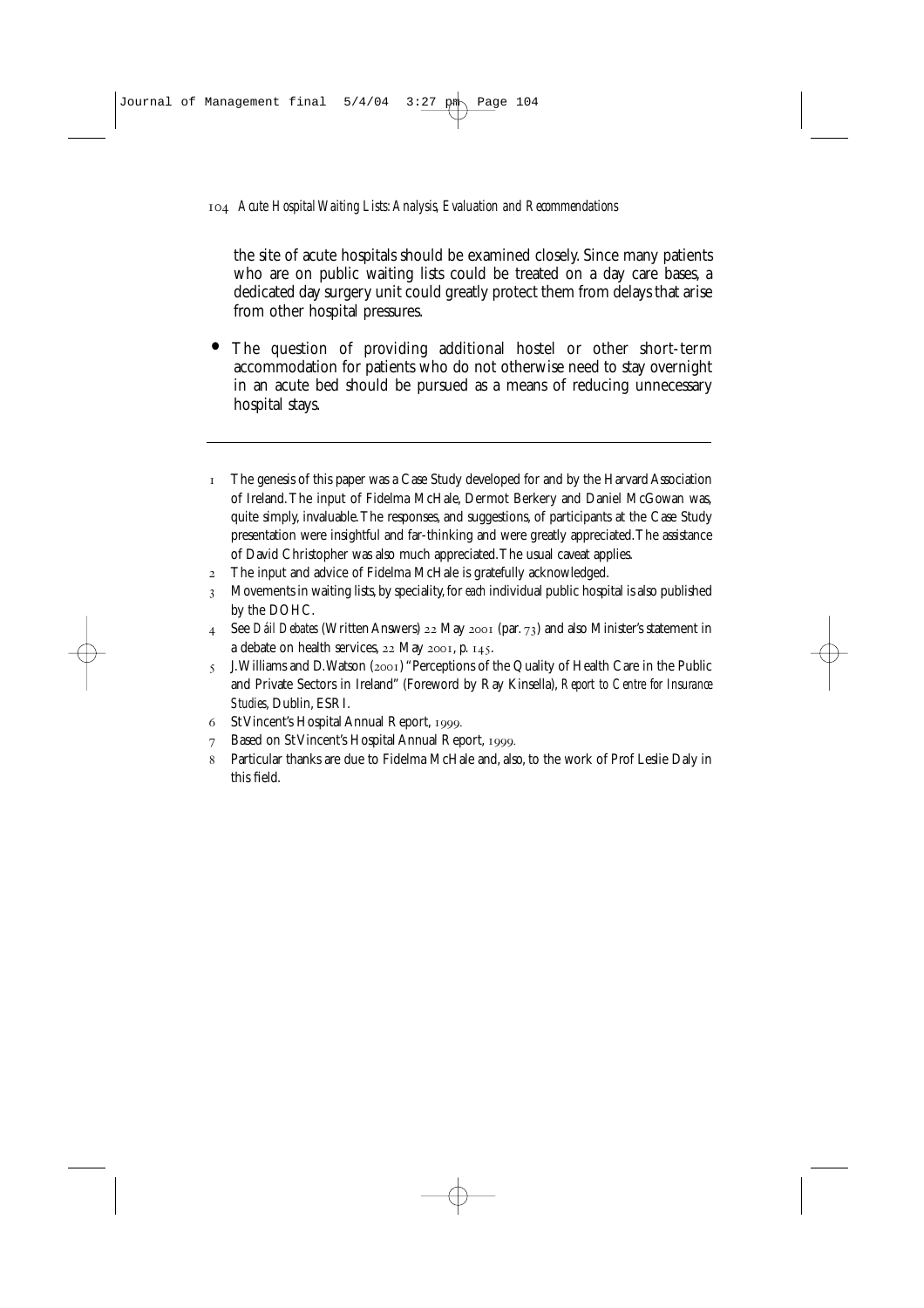# The Doctoral *Viva*: A Great Educational Experience or a Gun Fight at the OK Corral?

# . . . . . . . . . . . . . . . . . . .

DAN REMENYI<sup>\*</sup>, ARTHUR MONEY<sup>\*\*</sup>, DAVID PRICE<sup>\*\*</sup> AND FRANK BANNISTER<sup>\*</sup>

## THE DOCTORAL DEGREE

The doctoral degree is the highest degree a university or a business school has<br>to offer. It is considered the pinnacle of the education process. In the business and management field of study, it is awarded to individuals who have clearly demonstrated a high level of competence in the research process by being able to add something of value to the body of theoretical knowledge in their field of study.

To obtain a doctorate a candidate needs to have undertaken a substantial programme of original research. In this context, originality may take several forms. It could be based on a new theory that is being developed or an old theory that is being tested.An old theory may have been examined and modified for a set of specific circumstances such as a unique way in which it applies to a particular industry. The originality might also in part be related to a novel research methodology that has been used in the research programme, or it may be derived from the fact that the domain in which the theory and the methodology is being applied has not previously been approached or studied in this way.

A doctoral candidate is expected to be fully familiar with all the important literature appertaining to the subject area that is being researched, as well as to have a broad knowledge and understanding of the subject in general.This is the essence of scholarship. In the field of business and management studies, this typically requires familiarity with two or on occasion three literatures.<sup>1</sup> The candidate has to show that they have understood and critically assessed all the main issues, especially the theoretical ones, in the field of study. Arising out of this critical assessment, they will then extend the body of knowledge by developing

<sup>\*</sup> School of Systems and Data Studies,Trinity College Dublin.

<sup>\*\*</sup> Henley Management College, United Kingdom.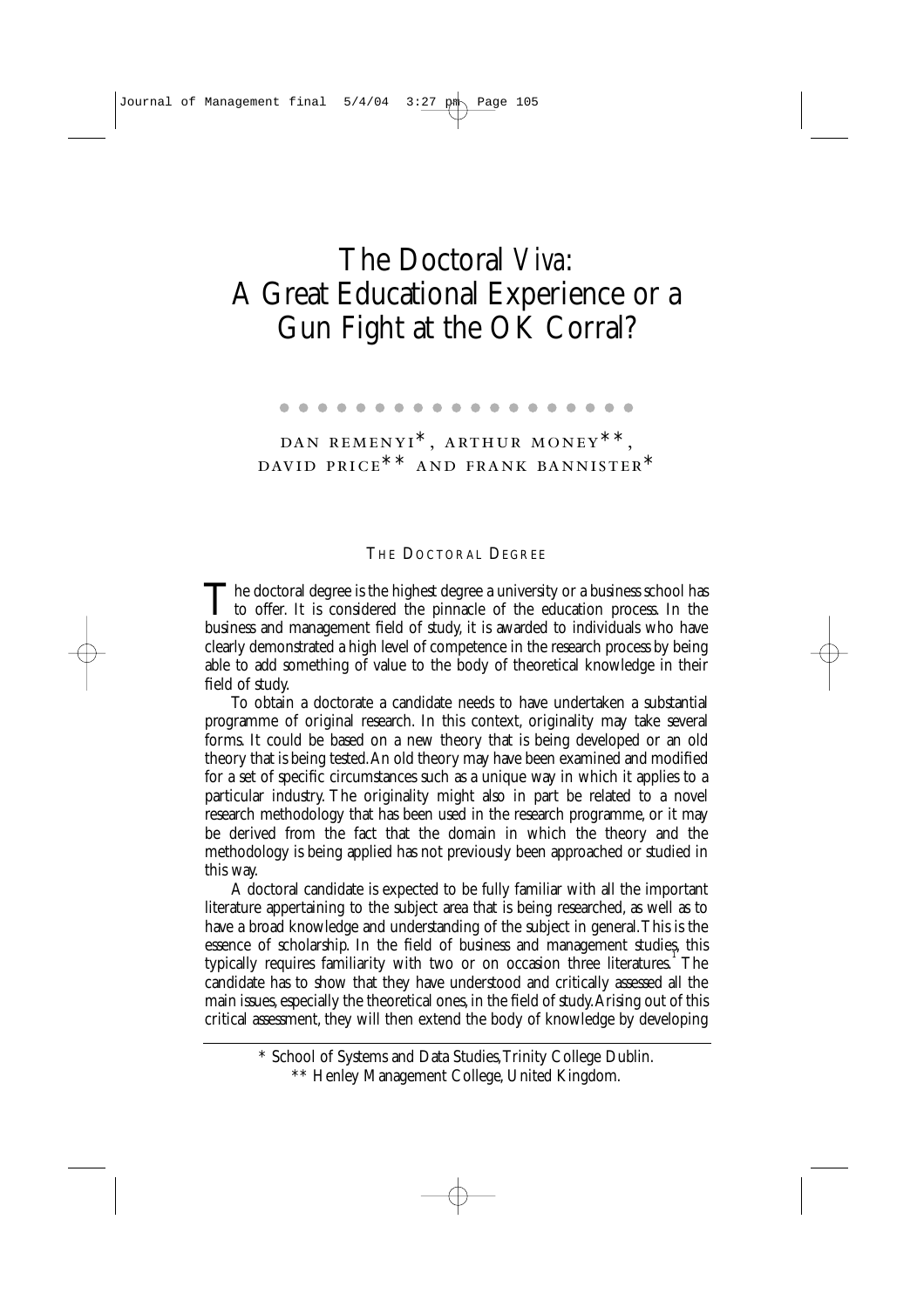a new aspect of the field of study.To achieve this, it is essential that the researcher be fully conversant with the principal research methodologies available.This is because the researcher's claim to have contributed to the body of theoretical knowledge needs to be justified by demonstrating that a sound scholarly approach has been taken to the research.

Although an increasing number of universities offer a course in aspects of research methodology, sometimes this does not constitute a formal part of the  $dot{c}$  In such cases, the doctoral candidate is left very much on their own to sort out their understanding of research methodology and where this occurs, it is most important that the candidate attend several conferences and research colloquia to make up for this lack of discussion.There are many topics under the heading of research methodology and the degree candidate may have to show knowledge of several of these. An area of great importance, into which the examiners will certainly enquire, is the justification of the approach taken in the research.This must be made on both a practical and a philosophical level and explains to some extent why the main doctoral degree is still the doctor of philosophy.

## THE EXAMINATION

Somewhere between three to eight years<sup>4</sup> after the doctoral degree candidate has registered, the dissertation will be completed and submitted for examination.

The examination consists of two distinct parts, which are semi-independent of each other. These are the evaluation of the formal written dissertation  $5$  and the assessment of the doctoral degree candidate at a *viva voce*.These two parts of the doctoral examination are semi-independent in the sense that a candidate may have presented a good dissertation but be shown to be inadequate at the *viva voce*; conversely, a candidate may have produced a poor dissertation and be able to redeem themselves at the *viva voce*.

Once the dissertation has been submitted (or sometimes even before this<sup>6</sup>) examiners are appointed who will be responsible for evaluating the dissertation and attending the *viva voce* to assess the degree candidate.The *viva* or the *viva voce*, which is Latin for The Living Voice, in the UK and in the Republic of Ireland is held in private and is an integral part of a doctoral examination.<sup>7</sup> The principle is that the doctorate will not be awarded until the degree candidate has demonstrated in person $8$  that they are fully acquainted with the material in the dissertation and that they have a thorough understanding of all the issues that surround the topic. It is clear that by far the most effective way for this personal demonstration of competence to be achieved is through an oral encounter or discourse between the degree candidate and examiners who have sufficient knowledge of the field of study and of research methods to assess the candidate's competence.

### THE EXAMINING GROUP

The *viva* is attended by the degree candidate, the examiners and sometimes by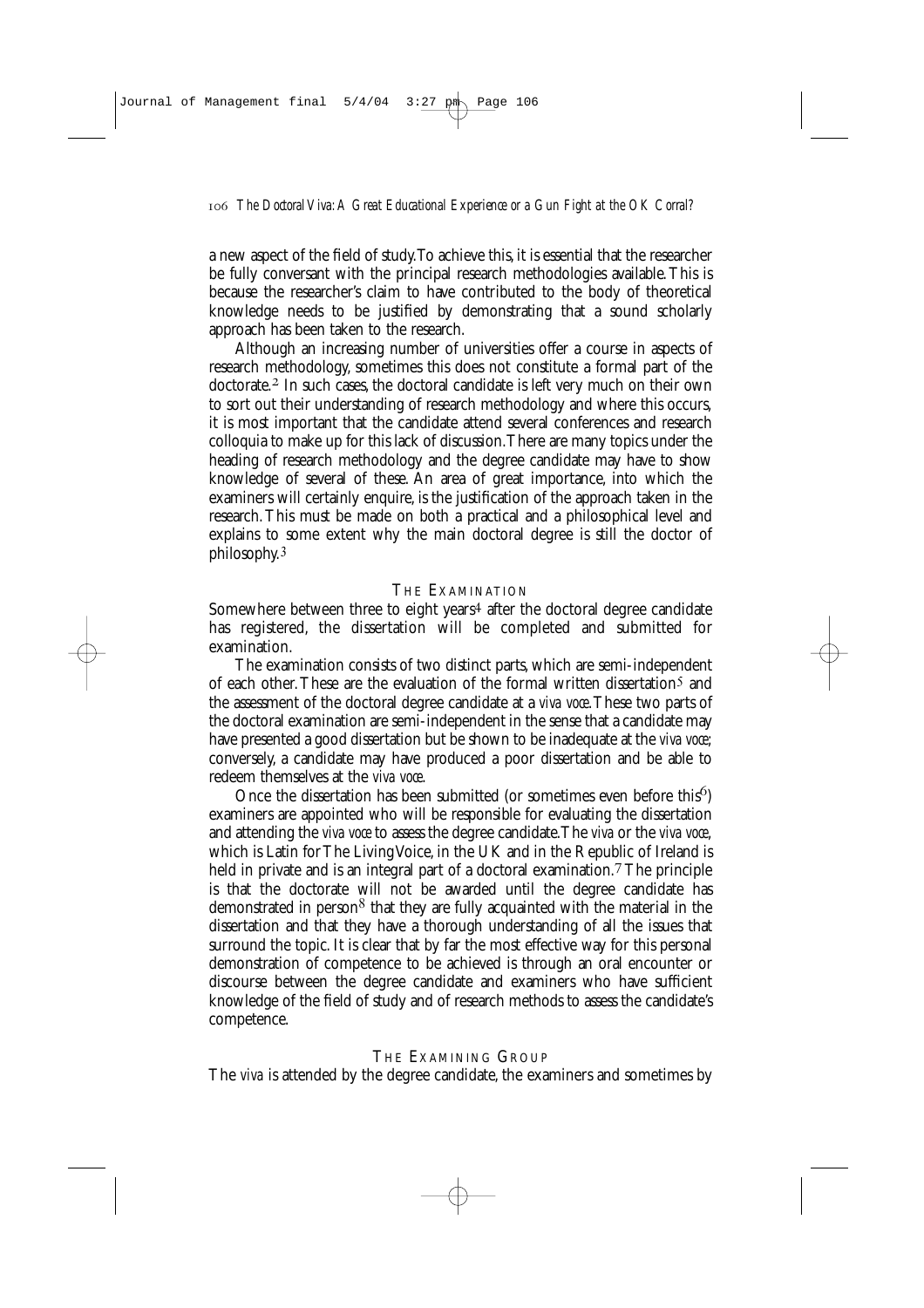the Director or Dean of Research from the university or business school at which the candidate is registered. In some institutions, the degree candidate's supervisor can also attend this examination.<sup>9</sup> Most institutions appoint one internal examiner and one external examiner.The internal examiner will be a knowledgeable individual working at the same university or business school who will frequently be from the same or an adjacent field of study to that of the candidate, but who will not have had any direct involvement in helping with the dissertation.The external examiner will be an expert in the field of study which has been researched and in which the degree candidate is being examined, and will probably hold a senior appointment at a similar university or business school.

The *viva* will normally be conducted between one and three months after the dissertation has been submitted. The actual timing will depend on the availabilities of the examiners but it is important to hold this event while the material is fresh in the mind of the degree candidate.

While the arrangements described above do vary considerably, in all cases a group of examiners will be assembled for the *viva*.<sup>11</sup> They will then spend time talking to the candidate and, at the end of this discussion, will decide if and under exactly what conditions a doctorate will be awarded.

#### **EXAMINERS**

The supervisor and the university, if they are doing their job properly, will select and appoint an appropriate examiner(s). Some universities will actually discuss possible examiners with the candidate. In no circumstances would it be appropriate for a candidate to pick their examiners, but sometimes the candidate's knowledge of experts in the field of study may be better than that of the supervisor and, for this reason, the supervisor may wish to consult with the candidate about the options.<sup>12</sup> Examiners, or at least external examiners, should be expert in both the field of study and the research methodology used, as well as have a wide knowledge of research methodology generally. It can happen that an external examiner is chosen who is deeply unsympathetic to the philosophy or methodology adopted by the candidate.When this happens, the unfortunate candidate can find themselves being sent off to investigate a completely new literature that happens to be the pet field of the examiner. It is the responsibility of the supervisor to ensure that this does not happen.

## THE OUTCOME OF A *VIVA*

The outcome of a *viva* can also vary considerably. At the positive end of the spectrum, the examiners may decide to award the degree without asking the candidate to undertake any changes or improvements to the dissertation.At the other end, the examiners can, at least in theory, fail the candidate. Although examiners always reserve the right to fail a candidate, it is very unusual for this to happen. One of the reasons for this is that an outright failure would reflect badly on both the supervisor and the institution in general. For this reason, weak candidates are normally advised not to proceed to examination.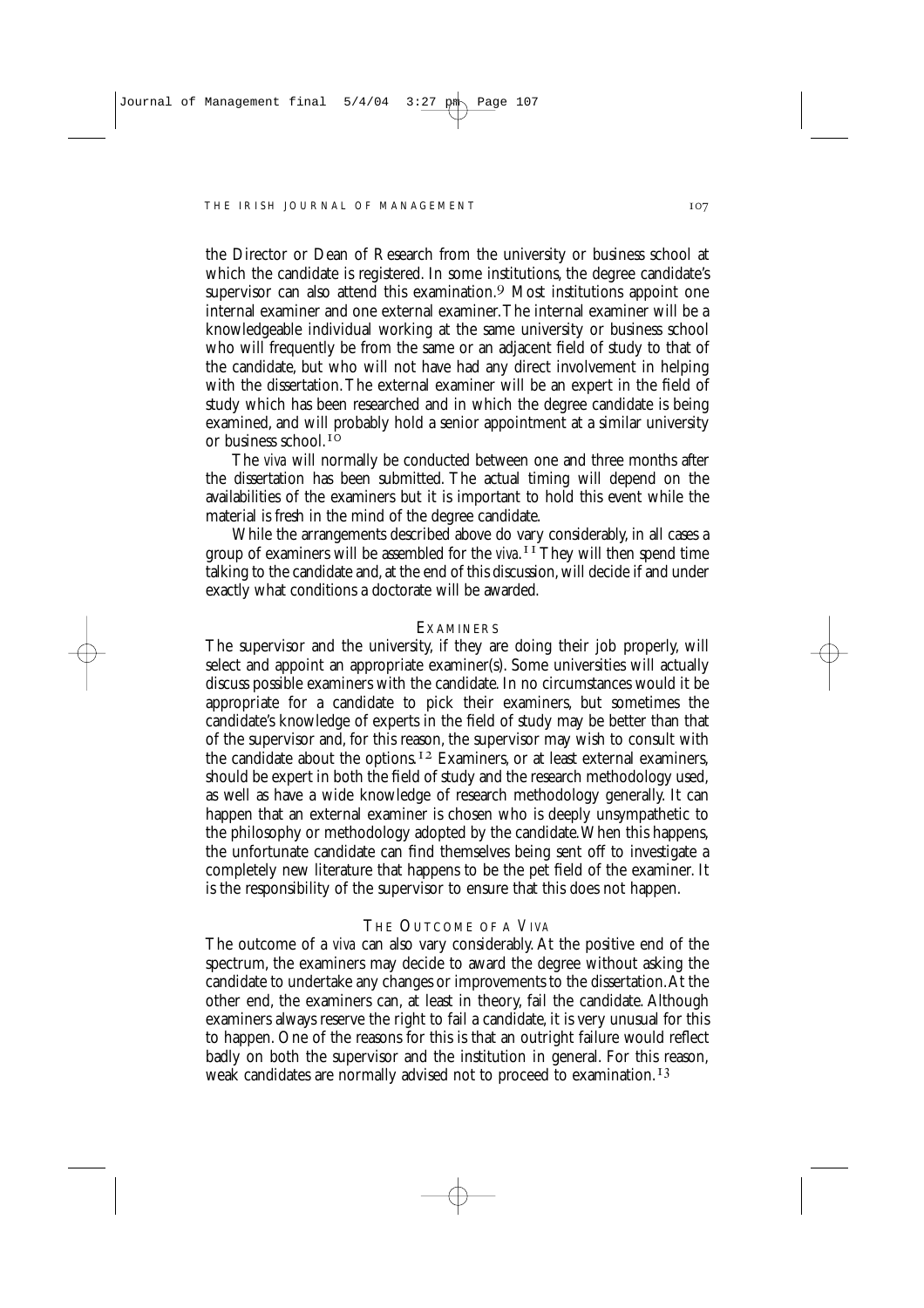If the dissertation is not of sufficient quality and if the doctoral candidate is not competent, then the usual procedure is for the examiners to request additional work.They can instruct the doctoral candidate to review a body of literature or to repeat or extend an evidence collection exercise that could take at least another year – maybe even two or three years.This outcome would not be regarded as a success.

An outright failure is unusual and will only occur in extreme circumstances such as when there is clear evidence of complete incompetence or maybe of some form of cheating.The term failure here is being used in the sense that the degree candidate is told that the work is so poor that the university is discontinuing their registration and that the work will not be considered for any other degree at that institution. There is another set of circumstances that is sometimes referred to by academics as failure of the doctorate.This occurs when the degree candidate is told that their work is not appropriate for a doctorate, but that it is adequate for a master degree such as a MPhil.<sup>14</sup>

It is not that uncommon for the examiners, even when the dissertation and the *viva* are both good, to require some additional work to be done. In fact, examiners sometimes, if not often, feel that they need to ask the candidate to add something to the dissertation so that the examiner has made a contribution to or just made their mark on the work.The candidate should not be concerned when this happens.

## THE *VIVA* PROCESS

The oral examination itself has been known to be as short as 60 minutes and as long as all day.<sup> $15$ </sup> It is often the case that the shorter the duration of the examination the more competent the degree candidate. When a *viva* takes many hours, it is often because the examiners are trying hard to find the positive side of the candidate's research.

The viva process is, or should be, simply one of scholarly debate, which is stimulated by the examiners and especially the external examiner. This debate can be challenging, with the candidate being required to face quite penetrating questioning. The examiners will have previously read the dissertation and in some instances will have already shared their personal views by means of a pre*viva* report. In the case of strong candidates, the examiners may have decided that, subject to the doctoral degree candidate not making a fool of themselves during the *viva*, the degree will be awarded.

## **Tone of the** *Viva*

The tone of the *viva* will of course depend upon the individuals taking part and it can vary considerably.The candidate can do a great deal to influence the mood of the examination through dress, body language and general behaviour. It needs to be understood by the candidate that they are seeking the acceptance of the examiners and thus need to exude confidence without arrogance. It is extremely important that *egos* do not become vulnerable, as this can lead to unpleasantness.The candidate needs to be conscious of the fact that there is a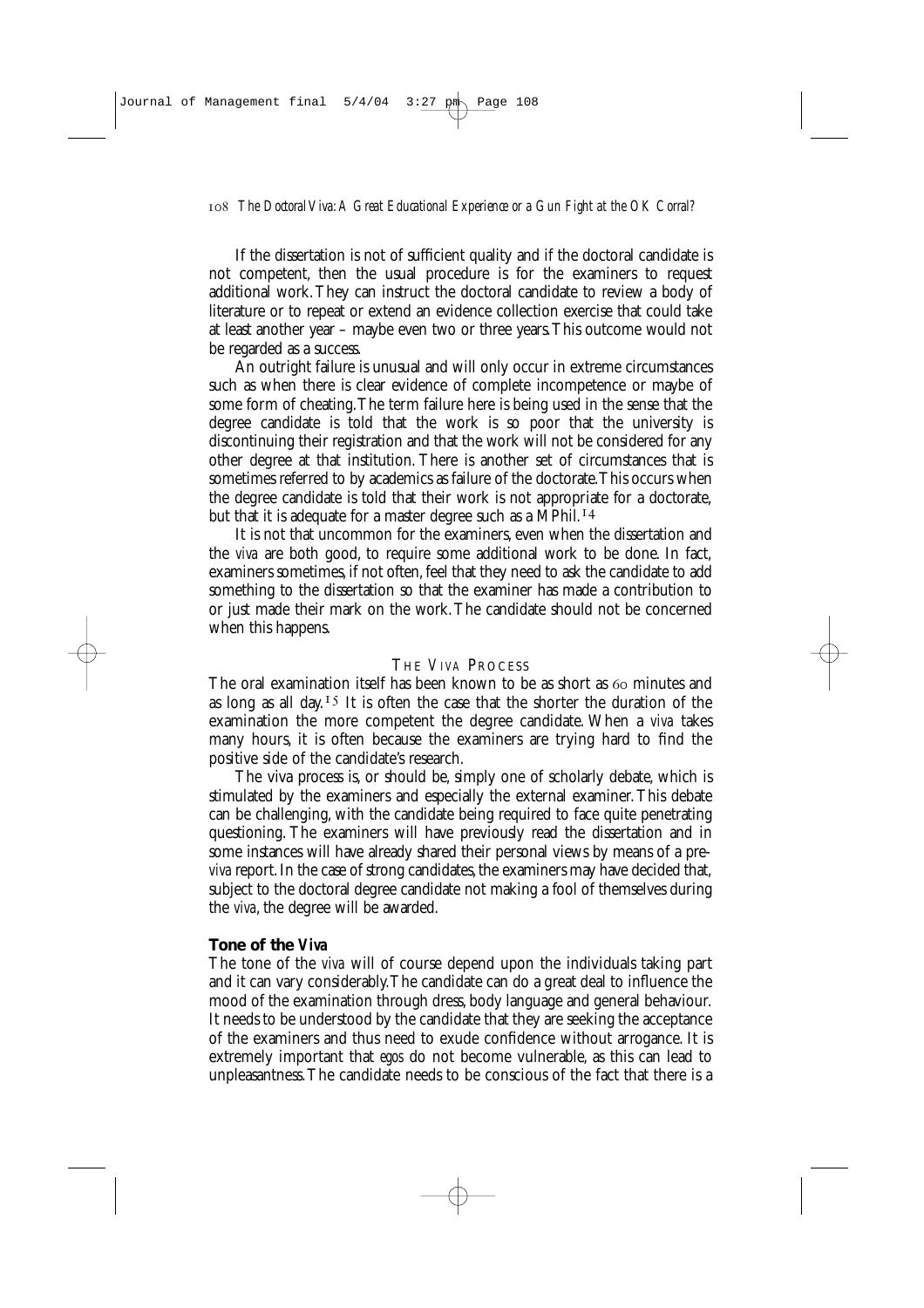substantial imbalance in power between themselves and the examiners. However, the examiners need to ensure that the candidate does not feel unduly pressurised and that they may have a break for refreshments whenever it is required during the examination.

In general terms, the *viva* is not intended to be confrontational or adversarial. The main purpose of the event is to confirm what the doctoral degree candidate actually knows about the research and the field of study in order to be confident that the doctorate has been duly earned. If the degree candidate has obtained an excessive amount of help in producing their dissertation, this should become obvious in the debate. Many successful doctoral degree candidates have reported that the examination was actually a pleasant experience and that they learnt quite a lot from it. However, it is not guaranteed that this will be the case and from time to time, the experience is reported as being very harrowing indeed.The doctoral candidate needs to be prepared for this eventuality.

## **Central Issues to be Raised at the** *Viva*

There are seven central issues that should be addressed by the examiners in establishing whether the doctoral candidate has met the requirements. These are high-level issues or concerns that go to the very heart of a doctoral degree.

- . Does the candidate have a thorough understanding of the field in which the dissertation is presented?
- . Is there a clearly articulated research question that seeks to establish a new theory, refute an old theory or develop an extension of an existing theory?
- . Is the work framed within the body of current theoretical knowledge or has an established theory been used as a base for testing new ideas?
- . Has the research been conducted with appropriate procedures, discursive or observational and analytical, quantitative or qualitative?
- . Has the contribution to the body of theoretical knowledge been expressed clearly as a convincing and reflective argument?
- . Has it been demonstrated that the new theoretical knowledge has practical management validity and utility, i.e. potential value in use?
- . Is the work substantively that of the candidate?

If these criteria are met, even if not entirely, then the research should have a sound claim to be regarded as both rigorous and relevant, which is central to the doctorate.

## **A Contribution to the Body of Theoretical Knowledge**

A contribution to the body of theoretical knowledge is notoriously difficult to define and thus it is useful to think of it in terms of two broad issues. Firstly, it is essential that the doctoral degree candidate produce some new and interesting ideas as a result of the research. New and interesting ideas can of course have a number of meanings, but certainly the research findings should not smack of recycled motherhoods.There should be some angle that the examiners have not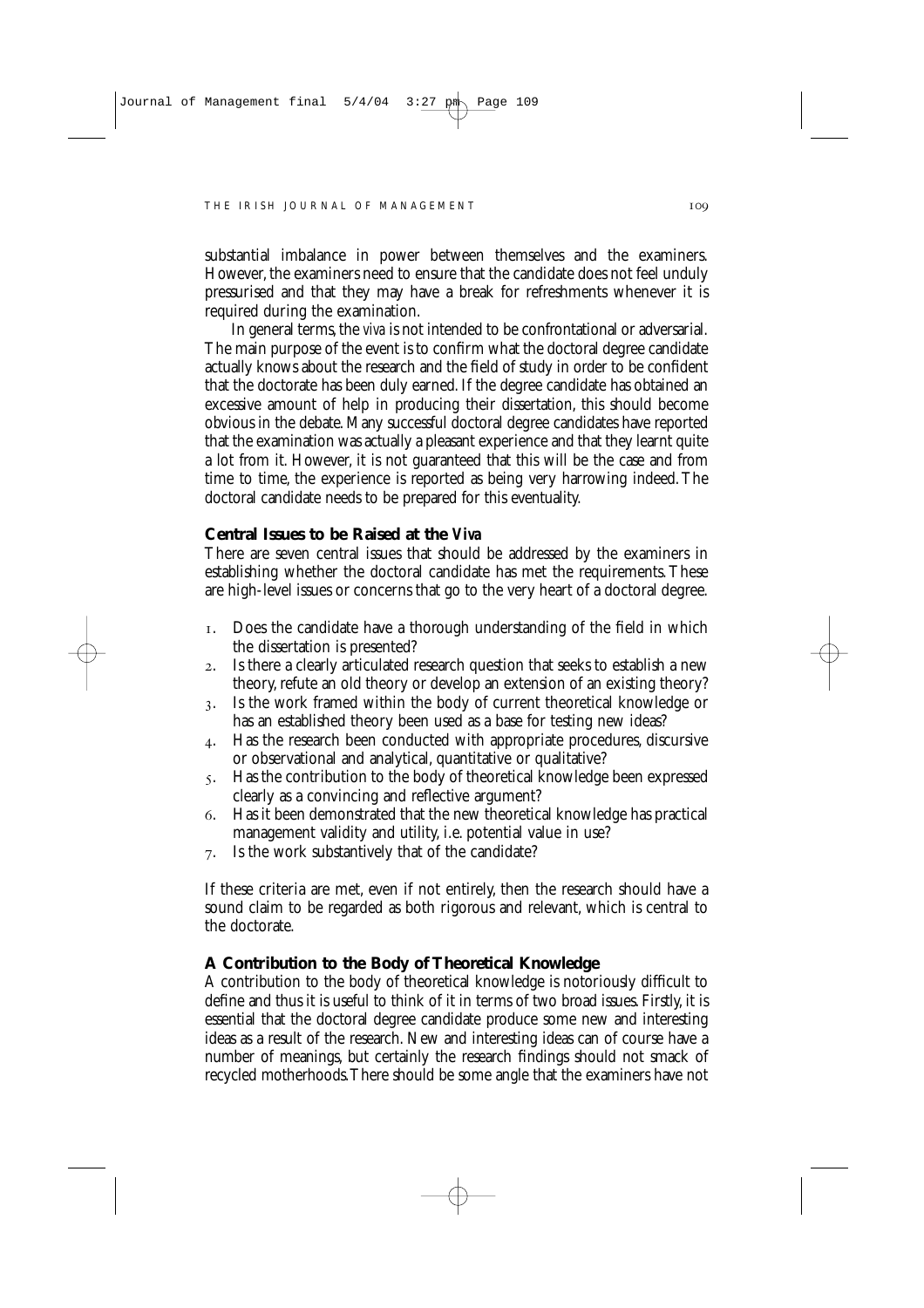thought of before. <sup>16</sup> Specifically, the new angle could be an extension of existing theory, a new application of existing theory or a confirmation or rejection of some aspect of an existing theory.<sup>17</sup>

Secondly, the findings of the research should have a degree of general applicability.This does not have to be very broad, but the research finding should in the field of business and management studies be relevant and have real value to a reasonable number of practising managers.

From the point of view of the *viva*, the examiners will try to probe the doctoral candidate on these issues and will use detailed questions in order to evaluate to what extent the candidate has achieved these points.

# **Possible Detailed** *Viva* **Questions**

Although every *viva* will be different, a number of generic questions that will usually be asked at any business and management studies doctoral examination can be identified.The detailed form or wording of the questions will vary, but they will usually fall within eight major groups and it is useful to be aware of these.

- . The first group of questions relates to confirming the degree candidate's understanding of the doctoral degree objectives and how the degree can affect the life and the career of the candidate. These questions are often asked to simply warm up the examination process.Thus, these questions relate to the degree objectives.
- . The second set of questions relates to the degree process and concerns whether this process had the effect on the candidate that is normally intended. Thus, the second group of questions deals with personal development.
- . The third set of questions relates to issues concerning the research question. In some respects, this is significant because if a poor research question was originally chosen it can adversely affect the rest of the work.
- . The fourth set of questions relates to issues concerning research methodology. Here the research candidate is being asked to demonstrate their understanding of the philosophical underpinning of the research and to show the different views which could have been adopted.The candidate might, for example, be asked whether there were any alternative approaches considered and to compare the relative merits of such alternatives with the method chosen.
- . The fifth set of questions relates to issues concerning fieldwork. Here the research candidate is being asked to demonstrate their understanding of the different approaches to evidence collection and the management thereof.
- . The sixth set of questions relates to the analysis of the evidence. Here the research candidate is being asked to demonstrate their understanding of the decisions that were taken with regard to the selection and use of the quantitative or qualitative tools utilised.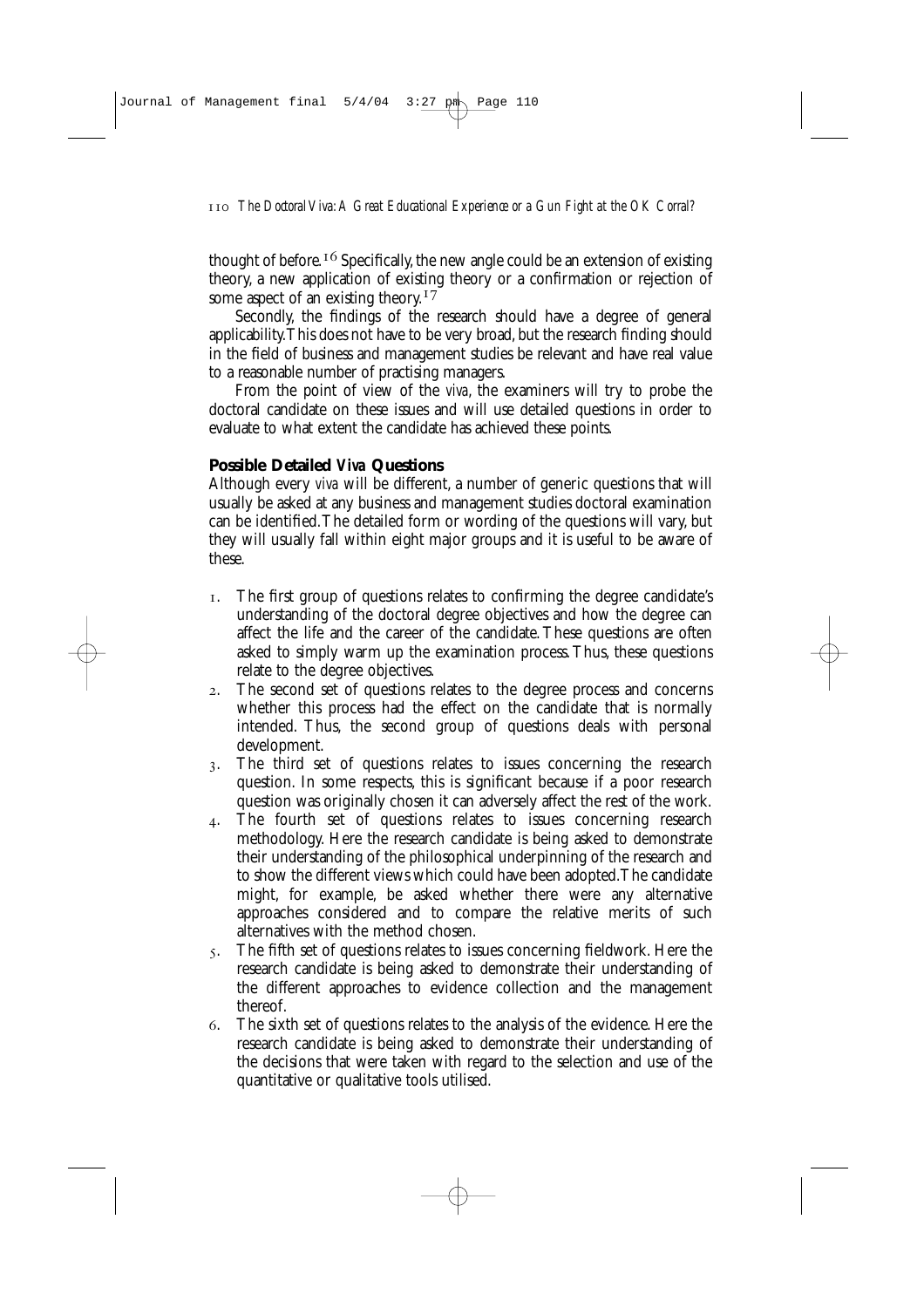- . The seventh set of questions relates to the results of the research. In some respects this is the most difficult part of the research process and perhaps only really strong doctoral degree candidates should be expected to perform really well here.The main reason for this is that even with good research results the candidate will have to apply considerable creativity to come up with something new and interesting to add to the body of theoretical knowledge. However, it is important for all candidates to have some explanation as to how their theory generation and its validation proceeded.
- . The eighth set of questions relates to the value of the results. In the field of business and management studies, it is important that the research be seen to have real utility and this set of questions helps to focus on this.

It is obvious that there are no right or wrong answers to these questions.The questions are used to stimulate debate, which will allow the degree candidate to show their understanding of the research and the field of study in general. Although these questions, from Set  $_3$  onwards, have been listed in the order in which the dissertation would probably have been written, it is quite possible that the examiners could select questions virtually at random.

## SET : *Questions used to warm up, i.e. related to the degree objectives*

- . Why did you undertake a doctorate?
- . What did you think a doctorate was when you started out on your studies and what do you think it is today?
- . Who are the main stakeholders in this research? In which way will they be able to benefit from the results of your research?
- . What will a doctorate do for you in your private life and your business career?

## SET 2: *Questions related to personal development*

- . What do we know now that we did not know before you started your doctorate studies?
- . What would you say were the most important things that you learnt from your research both in terms of personal development and from a contribution to the body-of-knowledge point of view?
- . What would you do differently if you were starting now?

## SET 3: *Questions related to the research question*

- . What was the original problem/research question?
- . In which theoretical frame of reference were you able to place this research question?
- . How was the research question modified as a result of the literature search?
- . Why was it changed?
- . Specifically, which authors most influenced your thinking about your research question?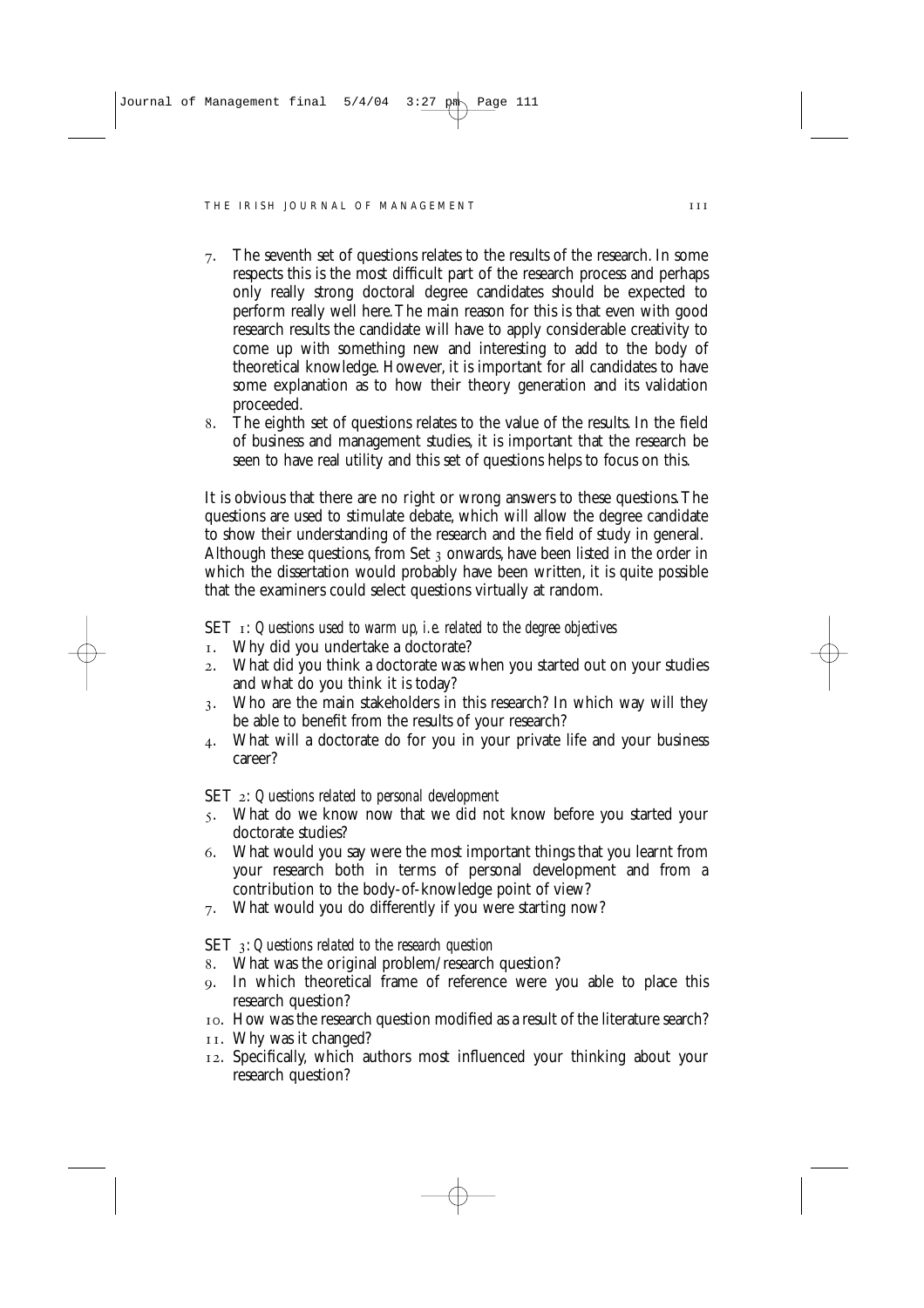- . In what way does your research question seek to establish a new theory, refute an old theory or develop an extension of an old theory?
- . How do you describe your theoretical conjecture and how did you derive your hypotheses, empirical generalisations or propositions for testing?

# SET 4: *Questions related to the research methodology*

- 15. How would you describe your research methodology?
- . What influenced you to choose this approach to your research?
- 17. What other research methods did you give serious consideration to and why did you reject them?
- . What would you say were the central methodological difficulties you experienced whilst doing your research and how did you overcome these challenges?
- . How would you advise a student on the research process with specific reference to methodology?
- . What are the philosophical assumptions underlying your methodology?

# SET : *Questions related to the field work*

- . What was your primary method of evidence collection?
- . How did you acquire an appropriate measuring instrument?
- . Did you undertake a pilot study and if so how would you describe its outcome?
- . How did you locate a suitable sample of informants?
- $25$ . How do you know the informants/sample that you used are/is representative? If is it not representative, how do you defend its use?
- . What sort of research protocol did you use?
- . How did you decide when you had enough evidence to proceed with your analysis?
- . How would you describe the achievements of your fieldwork?
- . What, on reflection, are the limitations, if any, of the approach you used in your fieldwork?

# SET 6: Questions related to the analysis of the evidence

- . What analytical techniques did you use to help you understand the evidence you collected?
- . Why did you choose these specific tools?
- . What other tools did you consider and why did you reject them?
- . What were the biggest surprises you encountered and can you give an account of what was occurring?
- . Did your analysis of the evidence support your theoretical conjectures and if not how did this influence your theory development?

# SET 7: Questions related to the results of the research

. How would you describe your thesis?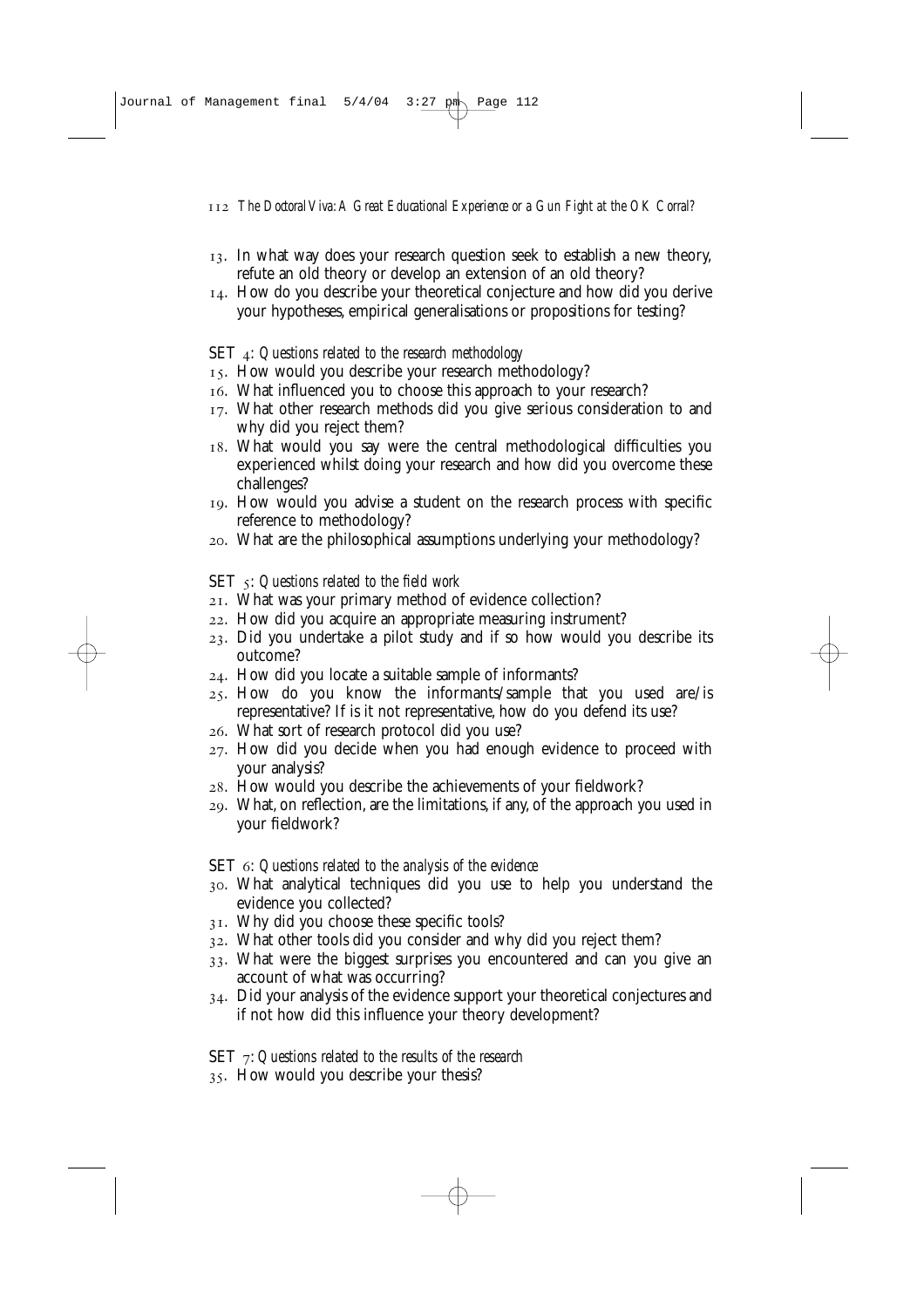- . How did you arrive at your final thesis?
- . In what way does it contribute to the body of theoretical knowledge?
- . How do you regard your work from the point of view of the validity and reliability of the findings?
- . How do you regard your work from the point of view of generalisability?

## SET 8: Questions related to the value of your results

- . How have you demonstrated that the new theoretical knowledge you have contributed has practical management validity and utility?
- . How might the results of this research be converted into a practical application or outcome?
- . What are the major weaknesses of your research?
- . What questions have you discovered in your research that still need addressing?
- . Where might this research go from here?

It is important to point out that it is not likely that all these questions will be raised at one *viva* examination. It would simply take too much time. However, a substantial set of these is likely to be asked at any thorough examination.

## SATISFYING THE EXAMINERS

It is not possible to provide specific guidance as to what will satisfy a set of examiners. However, one important guideline is that candidates should listen carefully to the questions asked and give a clear and concise answer. By the end of the examination, it is likely that the doctoral degree candidate will have demonstrated that they know at least as much, and preferably more, about the specific topic as the examiners. The degree candidate will also have demonstrated that they have thought through all the issues related to the type of research undertaken and will have shown a high degree of competence in the way the research was pursued.

## SUMMARY AND CONCLUSION

The *viva* is an integral part of the doctoral degree examination and it is important that a doctoral degree candidate perform well at this.The objective of the *viva* is to establish, as fully as possible, the breadth and depth of knowledge of the degree candidate. This is achieved by establishing a meaningful or insightful debate, dialogue or conversation between the examiners and the doctoral degree candidate. This is typically initiated by a series of questions.

The exact form of the *viva* will differ with the examiners and the precise subject of the degree being examined. However, it is possible to anticipate the general nature of the discussion and therefore anticipate some of the questions that are likely to be asked. These may fall into the eight categories discussed earlier, related to the degree objectives, personal development, the research question, the research methodology, the field work, the analysis of the evidence,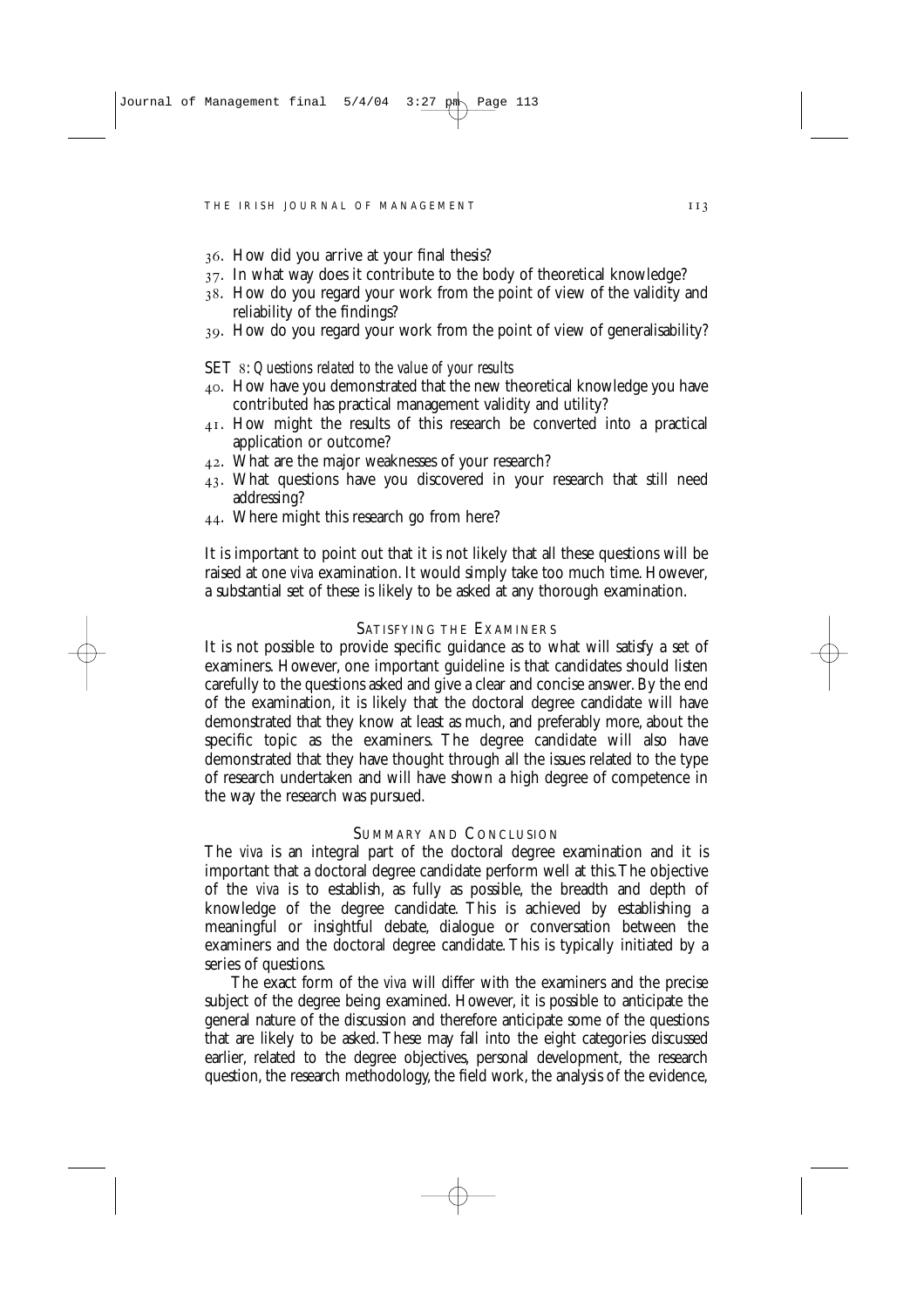the results of the research and the value of the results. Degree candidates can simulate their *viva* by using the above questions. If they feel competent with these questions, they should also be able to answer questions on the more specific aspects of their research.

The outcome of most *viva* examinations is that, subject to some changes, the doctoral degree will be awarded. However, there are occasions when the degree candidate is instructed to do considerably more work or is even told that their research is not good enough to be awarded a doctorate.

The *viva* itself is often a great educational experience for the degree candidate and should be even for the examiners themselves.It should not be seen as a confrontational or adversarial event.The *viva* has actually failed in its purpose if it becomes the Gun Fight at the OK Corral.

- To be a formal part of the degree, these courses need to be compulsory. In the UK, for example, the Economic and Social Sciences Research Council (ESRC) and the Sciences and Engineering Research Council (SERC) etc. increasingly require methodology courses.
- 3 Of course there are now numerous different doctorates including doctor of science, doctor of engineering, doctor of education, doctor of commerce and doctor of business administration, to mention only four.
- Three years is often regarded as the minimum number of years a full-time doctoral degree candidate should spend on the degree and eight years is normally regarded as the maximum.
- Although by no means in universal use, the term dissertation is preferred to thesis, as it more accurately describes the document that is submitted.The Oxford dictionary defines dissertation as a long essay, especially one written for a university degree or diploma, from the Latin dissertare meaning "continue to discuss"; the Oxford dictionary defines a thesis as a statement or theory that is put forward as a premise to be maintained or proved. In Hegelian philosophy, a thesis is a proposition forming the first stage in the process of dialectical reasoning.
- Increasingly, supervisors are thinking about appropriate examiners before the dissertation is submitted. It is certainly not satisfactory for the Dean of Research to be rushing around trying to find an examiner sometime after the dissertation has been submitted!
- 7 In the USA, the *viva* is referred to as the doctoral defence. The doctoral defence has virtually the same objectives and form as the *viva*. However, due to the structure of the typical doctorate from a US university there may be less emphasis placed of the theory development aspect of this degree.
- In the Southern hemisphere, in countries such as Australia and South Africa, *vivas* are uncommon. Universities in these countries frequently do not believe that there is adequate expertise in their countries to examine doctorates and they also believe that they cannot financially afford to bring individuals from abroad. Consequently doctoral examinations are conducted by written report.
- Not very long ago, it was customary for the supervisor to be one of the examiners.

 $I<sub>I</sub>$  In some cases, more than three literatures can be involved. When this happens, candidates should really review their research question. Even attempting to be fully familiar with three bodies of literature is too much for most doctoral degree candidates.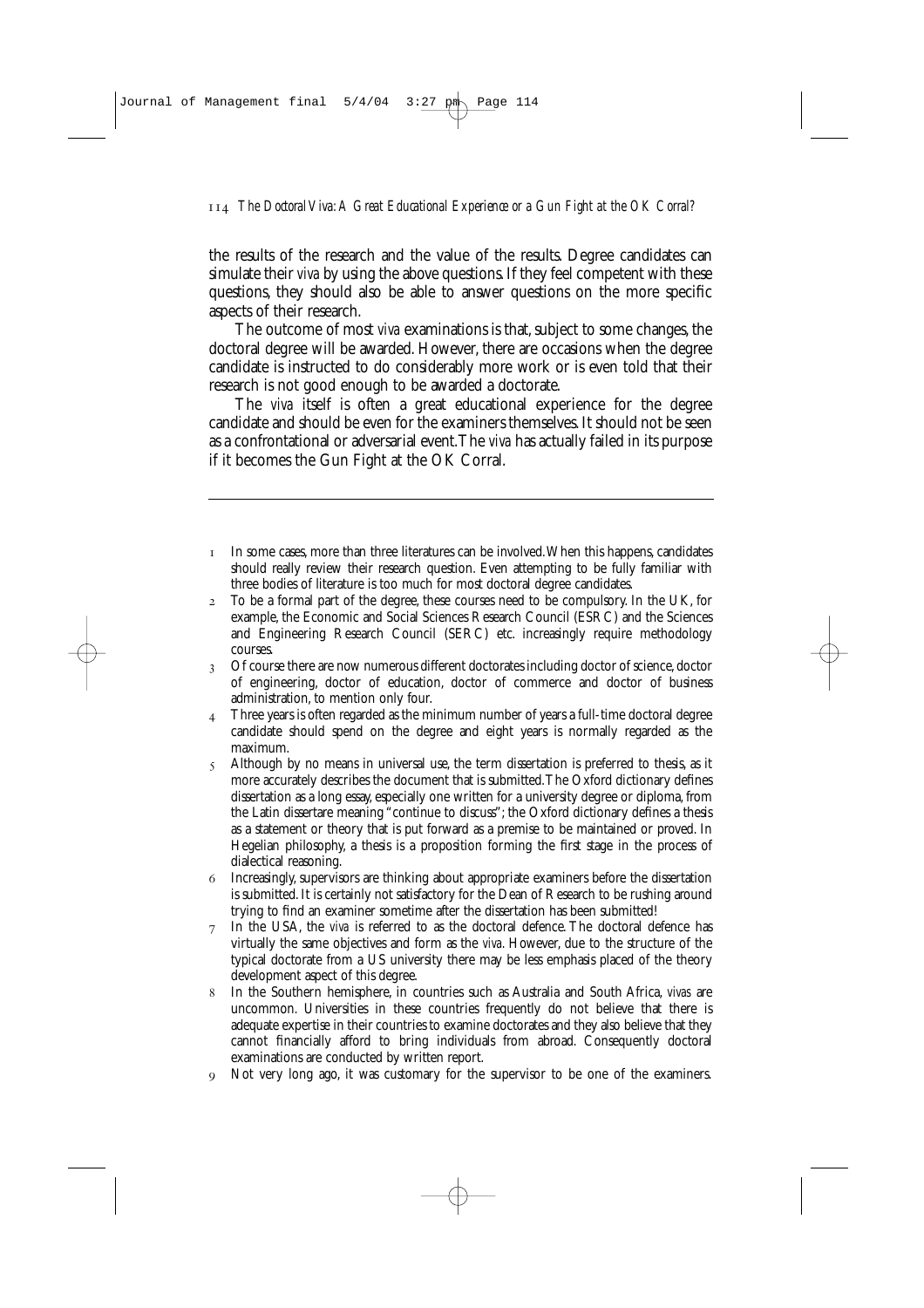However, this has largely been abandoned. Of course, in a very important sense, the supervisor is always a sort of examiner and if a doctoral degree candidate does not have the full backing of their supervisor, then the outcome of the examination may not be favourable.At some universities, the supervisor may only attend the *viva* with the express permission of the degree candidate.

- The holding of a senior position is often more important than the formal qualifications of the examiners.Where a member of the university or business school faculty is being examined, there are sometimes two external examiners and, on occasion, no internal examiner.
- Some universities will allow one of the examiners to be absent from the *viva* and will accept a written report from that examiner.There normally has to be a good reason for this absence.
- If is important that the supervisor, the examiners and the student be independent. This is difficult to define and the key issue is that there is a high degree of intellectual and personal integrity among the individuals concerned.
- Candidates usually have the right to demand an examination.When a candidate disregards advice not to proceed to examination and forces one, it is often not successful.
- With regard to obtaining an MPhil in lieu of a doctorate, the actual mechanism depends on the particular university or business school. In some cases, it will be decided that a masters will be awarded at the end of the unsuccessful *viva*. In other cases, it will be only decided that the doctoral degree dissertation will be withdrawn and that the work will be resubmitted for separate reconsideration as a masters degree. In some cases, it may be necessary to allow a period of six months to elapse before the work may be re-submitted for consideration for an MPhil.
- There have even been incidents where the *viva* has run into a second day. However, this is very unusual.
- This does not mean that the candidate has to be unknown to the examiner or vice versa. They may well know each other or at least each other's work through conferences or journal articles, but the new and interesting ideas in the dissertation should have been first encountered by the examiners through the work of the candidate.
- $_{17}$  It is possible that a completely new theory is formulated by a doctoral degree candidate, but this is a rather rare event and should not be expected.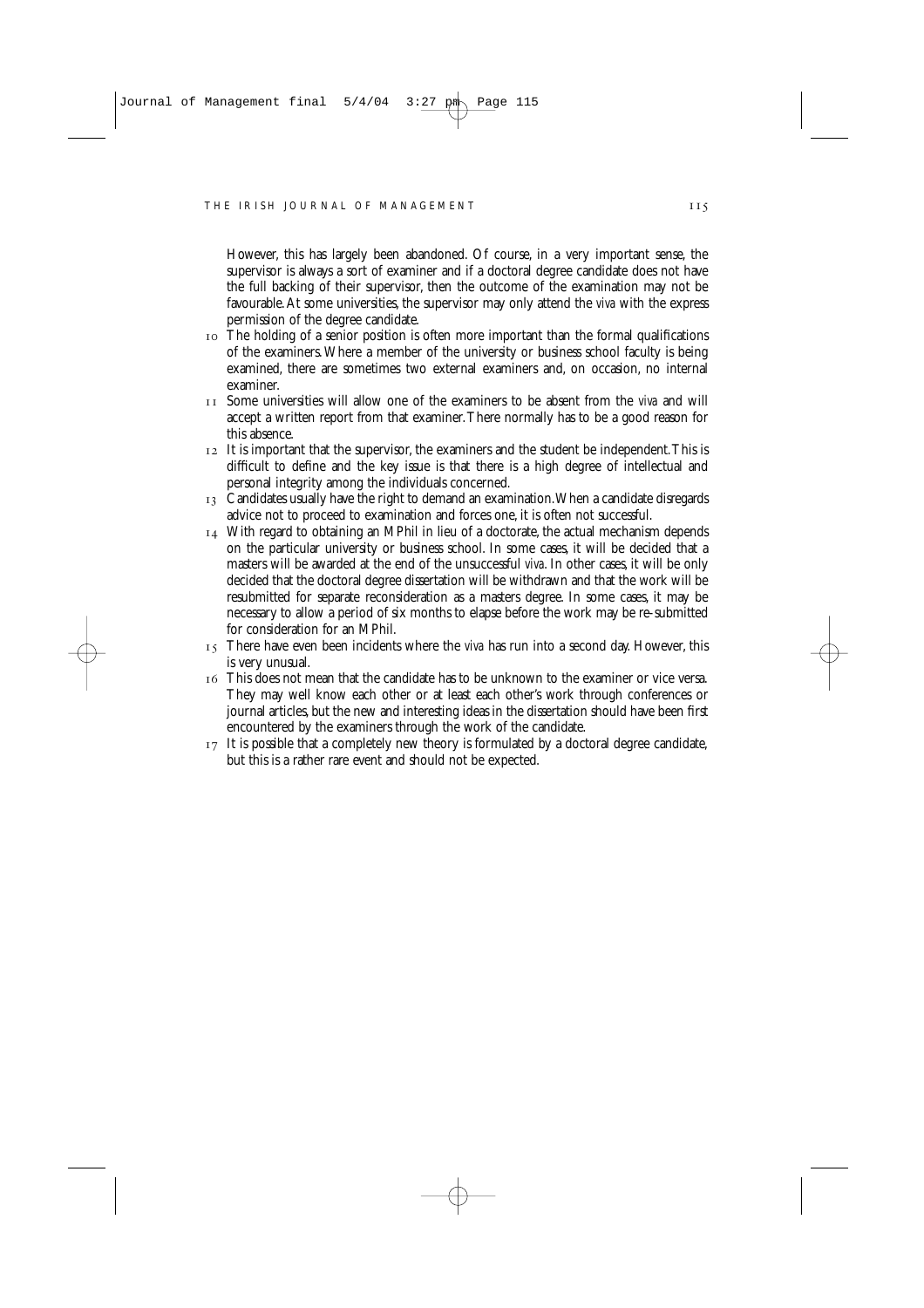#### **REFERENCES**

Code of Good Practice: Boards of Examiners for Degrees by Research

http://www.ex.ac.uk/admin/academic/tls/tqa/resrcexa.html, 21 April 2002.

Doctoral Information Handbook – Chapter  $7:$  Thesis and examination matters,

http://www.monash.edu.au/phdschol/docprog/handbook/chap7g.html, 21 April 2002.

Liverpool John Moores University, Regulations and Procedures, http://cwis.livjm.ac.uk/research\_and\_graduate/regulations/examproc.html, 21 April 2002.

Preparing for the Oral Examination of your Thesis (The *Viva Voce*)

http://www.ioe.ac.uk/doctoralschool/info-viva.htm, 21 April 2002.

Pugh, D. and Phillips, E. (2000) How to Get a PhD: A Handbook for Students and Their *Supervisors*, Milton Keynes: Open University.

Remenyi, D., Money, Williams B.A. and Swartz, E. (1998) *Doing Research in Business and Management Studies*, London: Sage.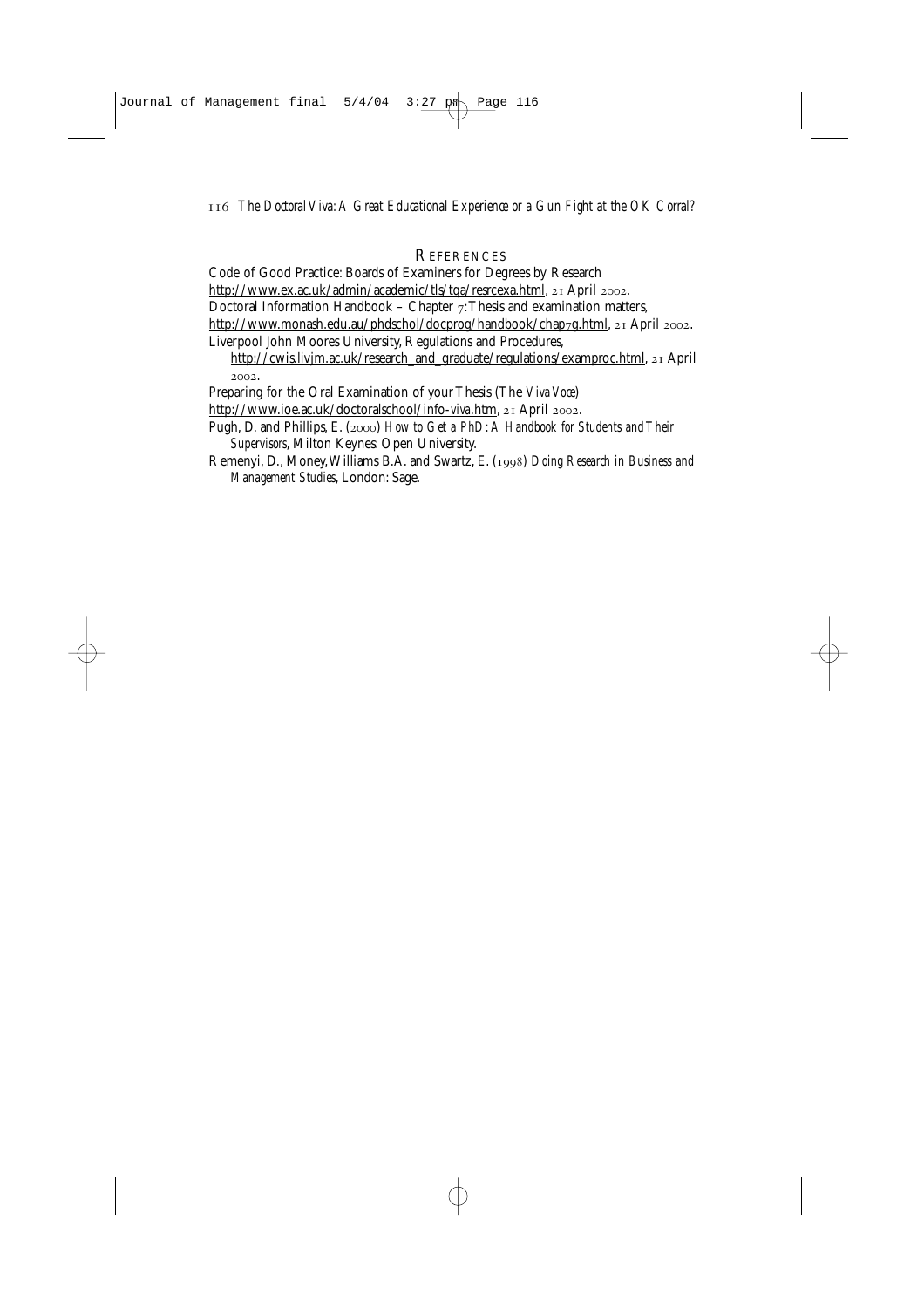# Methodological Note on Interviewing Public Actors<sup>1</sup>

. . . . . . . . . . . . . . . . . . .

# DAMIAN THOMAS\*

### **INTRODUCTION**

This "Methodological Note" addresses a number of issues related to the adoption of an intensive and longitudinal research methodology premised on semi-structured interviews with key public actors involved in the Irish social partnership process and/or associated institutions. In particular, this "note" focuses on the factors that underpinned the selection of the aforementioned methodological approach, the design of the questionnaires, the process of selecting individuals for interviews and the data-gathering exercise.

## RESEARCH QUESTION

This author's study of the Irish social partnership addressed three interrelated research questions. Firstly, it examined the emergence and evolution of the Irish social partnership as a mode of negotiated socio-economic governance within the public policy-making domain. Secondly, it analysed the "*strategic capacity*" of the key actors involved in the process in terms of their *willingness* and *ability* to engage in effective socio-economic concertation. Thirdly, it sought to explain, evaluate and characterise the nature and achievements of the Irish social partnership experiment in the period  $1987$  to 2000.

## RESEARCH METHODOLOGY

This study adopted an intensive and longitudinal research methodology premised on semi-structured interviews with key informants. In particular, it was considered essential to conduct interviews with the labour market, administrative and political *elites*, that is key public actors with detailed experience and inside knowledge of the social partnership process, social partner organisations and the national public policy-making process. This choice of research methodology was shaped by the following considerations. Firstly, drawing on the relevant literature, the concept of an "Actors' Strategic Capacity" (see Figure  $9.1$ ) was developed as a framework for operationalising an "actor-centred institutionalist" approach to the analysis of the establishment and evolution of social partnership in Ireland since  $1987$ . This concept of

<sup>\*</sup> National Centre for Partnership and Performance, 16 Parnell Square, Dublin.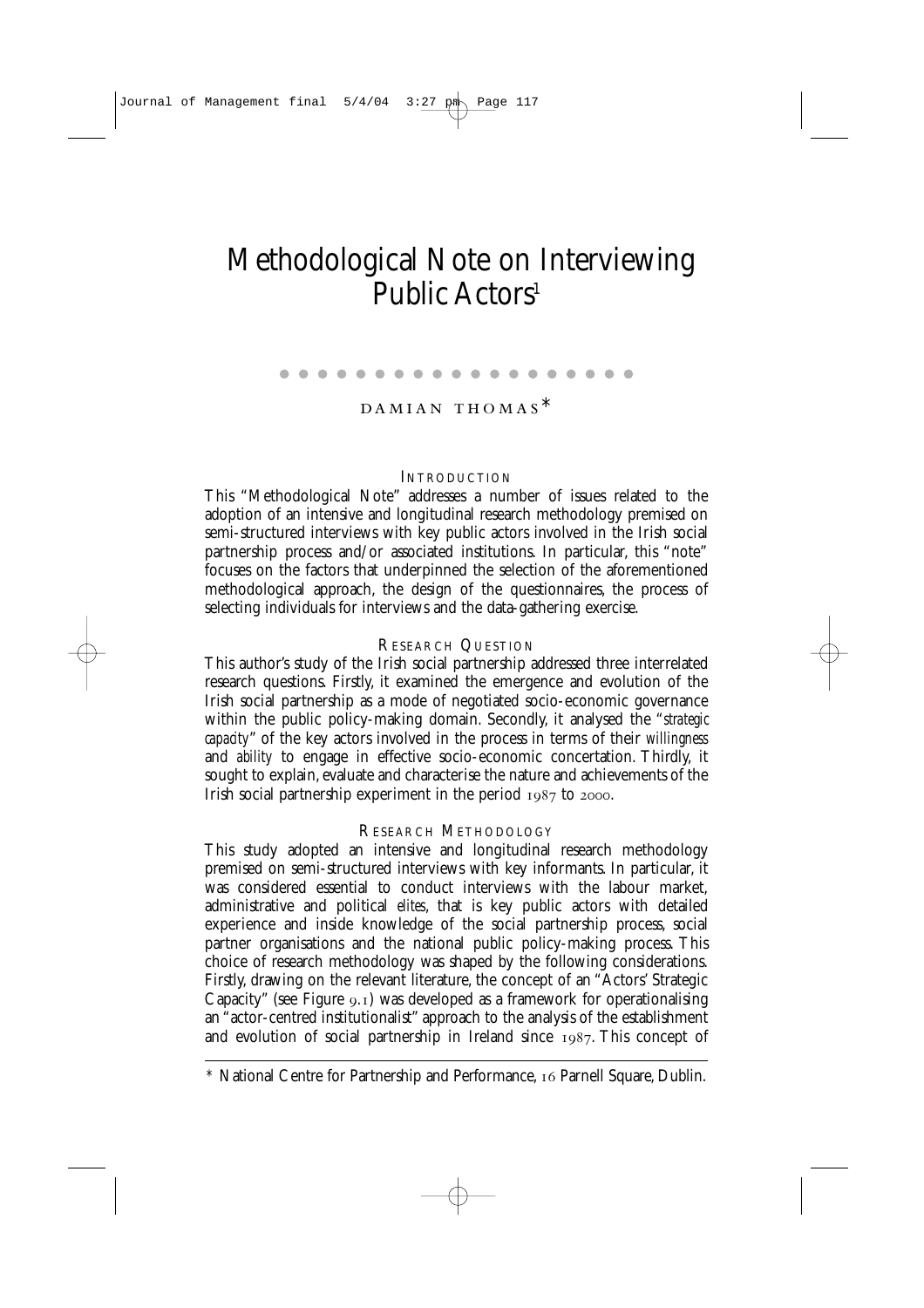*strategic capacity* necessitates a strong focus on the interests and strategies of the participating actors and their evolving associational assessment of the requisite *political value* of engaging in peak-level concertation.

Secondly, the focus on the evolution of the social partnership as a mode of negotiated socio-economic governance within the public policy domain ensured that it was necessary to explore the dynamics of the interactions between the participating actors who have been involved in peak-level economic and social concertation.This was reinforced moreover by the fact that literature on social partnership and neo-corporatism highlights the degree to which peak-level consensual policy making is underpinned by the fostering of an appropriate social architecture. Intensive interviews in particular offered the researcher an opportunity to focus on tacit issues such as trust, shared understanding, personalised interrelationships and informal conventions and norms.

Thirdly, within the respective social partner organisations, it has been the national leaders who have been directly involved in the ongoing process of intraassociational debate and deliberation that has shaped and formulated associational strategies and policies in the period under review. These same individuals have also been engaged in a routine process of horizontal deliberation with the other social partner organisations. Similarly, their counterparts in the upper echelons of the political and administrative system have also been key participants in shaping the evolution of the social partnership process. Indeed ultimately, it is these labour market, political and administrative elites who have been responsible for "brokering" successive national agreements, shaping the evolution of the social partnership process and rallying and authorising support for this process within both social partner associations and the broader national political domain.

Consequently, a series of intensive interviews with social partner and administrative elites was viewed as the most appropriate and viable research methodology for garnering key information and critical insights regarding the evolution and development of the Irish social partnership experiment in the period  $1987$  to 2000.

# **Selection of Interviewees**

The interviewees for this research were drawn from the following organisations and institutions:

- **•** senior officials from the Irish Congress of Trade Unions (ICTU) and national trade union leaders/officers;
- **•** senior directors within the Irish Business and Employers Confederation (IBEC);
- senior figures from the Social Pillar (community and voluntary sector organisations);
- **•** senior figures within state-sponsored labour market and social partner organisations;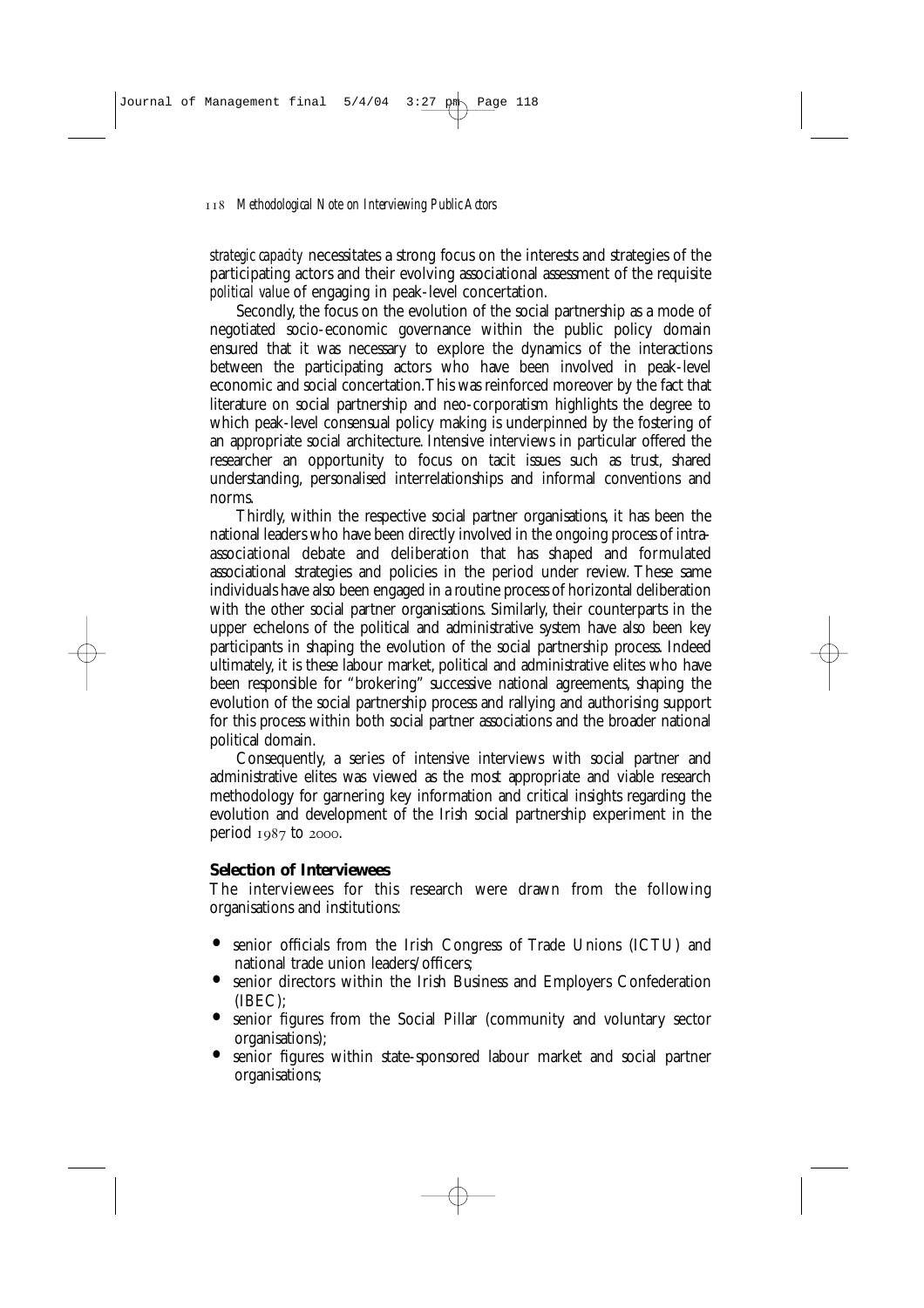- senior civil and public servants;
- **political advisors**;
- academics and commentators:
- **•** senior officials within the peak farmers' associations.

A full list of the individuals that were interviewed is provided in Table 9.1. The interviewees were selected in a manner that ensured that not only were all the main participant organisations and institutions researched, but also that they encapsulated the entire period under review, namely  $1987-2000$ . Thus, for example, the trade union interviewees incorporated individuals who were centrally involved in the social partnership process for all or part of this period  $(1987-2000)$ . For each of the groupings listed above, moreover, it was essential to select individuals who played pivotal roles not only within their own organisation but also within the social partnership process and associated institutional arrangements. In this regard, aside from using secondary literature to identify individuals, expert opinion was also canvassed to ensure that the list of candidates included the key players in the social partnership process.

In relation to the ICTU, it was particularly important to try to capture the nature of the intra-associational deliberation that occurred within the organisation over the period  $1987$  to 2000. As such, the list of candidates from the labour movement included senior ICTU officials, national trade union leaders (public and private sector trade unions) and, critically, individuals who have emerged as either strong advocates or strident critics of the social partnership process. Finally, it was also important to ensure that the trade union listing included some individuals who have been involved in social partner policy bodies and various public policy committees and/or working groups that have evolved within the social partnership framework.

Although within the IBEC there is less public articulation of divergent positions in relation to the social partnership process compared with the ICTU, it was considered necessary to canvass again the views of a range of senior officials within the peak employers' association. Aside from seeking to gather multiple perspectives, this also reflected the fact that senior officials have performed different functions and roles within both the IBEC and the social partnership process.As with the ICTU, it was also important to ensure that there were individuals in the interview list who had experience of the various public policy institutions and working groups that have been established under the ambit of social partnership. As is evident from Table  $9.1$ , the interview list also includes senior representatives from the social pillar and the peak farming organisations.The same criteria that shaped the selection of individuals within both the ICTU and the IBEC were equally applicable to these social partner organisations.

Given that a key focus of this research is on the Irish social partnership as a mode of negotiated socio-economic governance it was also essential to ensure that the interview list incorporated individuals who have been involved in either social partner advisory bodies and/or public policy groupings that have emerged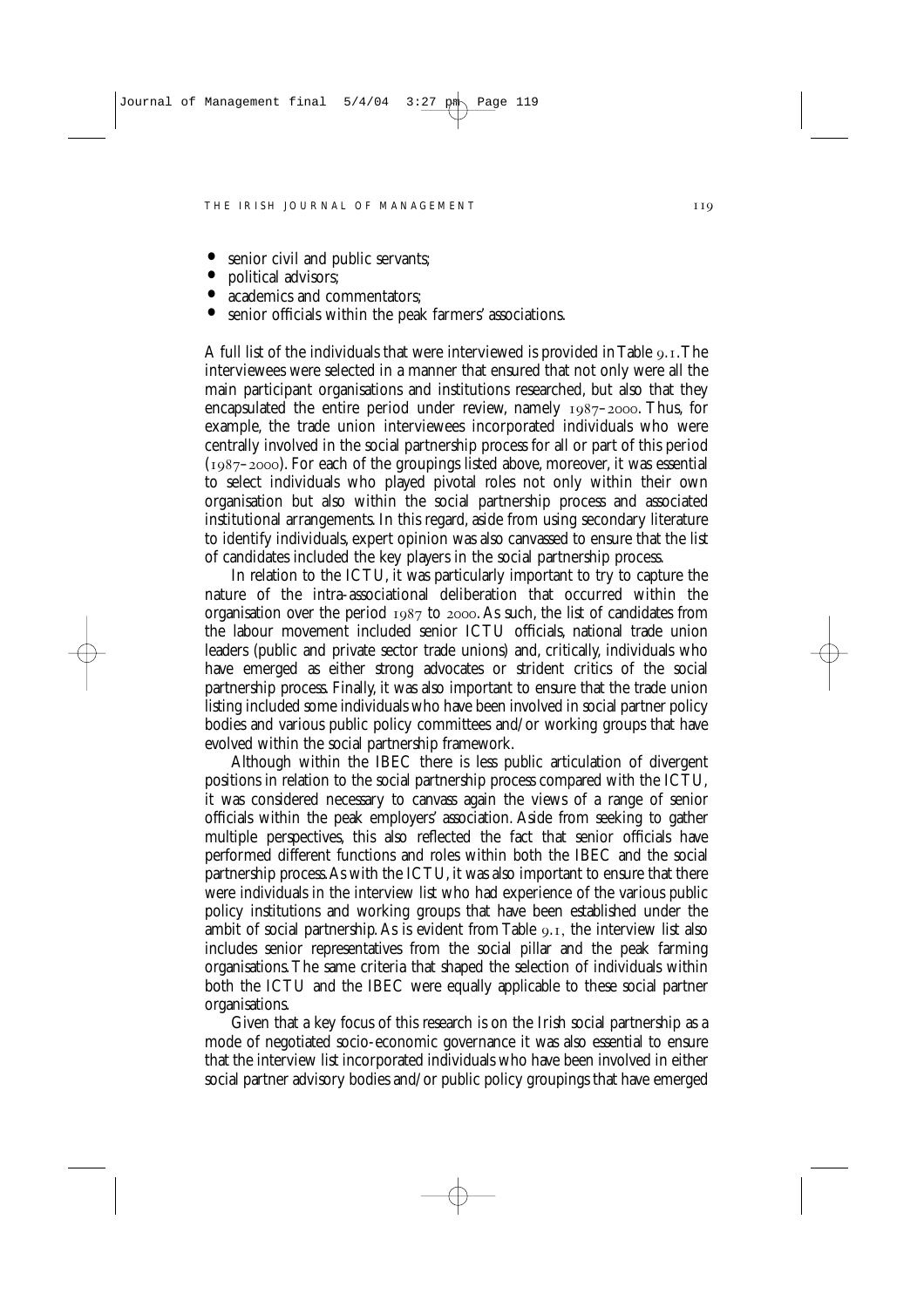under the framework of the national level social partnership.This was particularly important in relation to both the evaluation of the effectiveness of the social partnership as mode of negotiated governance and to the assessment of the social partners as policy actors.The emphasis on how the social partnership has evolved as a mode of negotiated governance also ensured that it was important to interview senior civil servants who not only had experience of the policy process in general but also had been directly involved in the social partnership process. In relation to the main political parties, several individuals were interviewed who had served as policy advisors and offered an insight into the perspective of the political parties. As is evident from Table  $9.1$ , no actual politicians were interviewed for this research study.This absence of politicians was primarily due to problems in gaining access. However, the combination of the aforementioned interviews with policy advisors in conjunction with secondary research material – Dáil Reports (Parliamentary Records), published speeches and policy documents – attenuated this deficiency somewhat. In finalising the initial interview list, it was also necessary to ensure that it incorporated a range of individuals who were centrally involved in the negotiation of the fourth national agreement, Partnership  $2000$ , as this was to be used as a case study of how a social partner agreement was brokered. Finally, as the interviews were conducted, several additional names were added to the original interview list to reflect emerging issues and themes arose.Additionally, in several instances, the original interviewees made suggestions regarding people who they considered it would be worthwhile talking to as part of this research. Consequently, the final list of interviews was compiled in part using a "snowball sample" technique.

# **Questionnaire Design**

As indicated above the interviews were premised on semi-structured questionnaires with key headings informed by the literature. Although a number of key themes were explored in each of the interviews, the semistructured questionnaire was customised in each case to reflect the role and position of the individual in question. Thus, for some senior trade union leaders, the negotiation of a national deal or the formulation of associational policy may have been a major focus of the interview, while for other trade unionists, the research interview may have placed more emphasis on their experience of participating in the public policy domain through their participation in meso-policy networks and/or committees. In this regard therefore, it was important to have an awareness of the position, roles and functions that an individual may have undertaken within both their own organisation and the social partnership process in general. Critically, the interviews themselves also generated research questions and themes that were addressed in subsequent interviews and, as such, the research journey served to shape and influence the design of the questionnaires.

# **Data Gathering**

Approximately two-thirds of the interviews were conducted in the months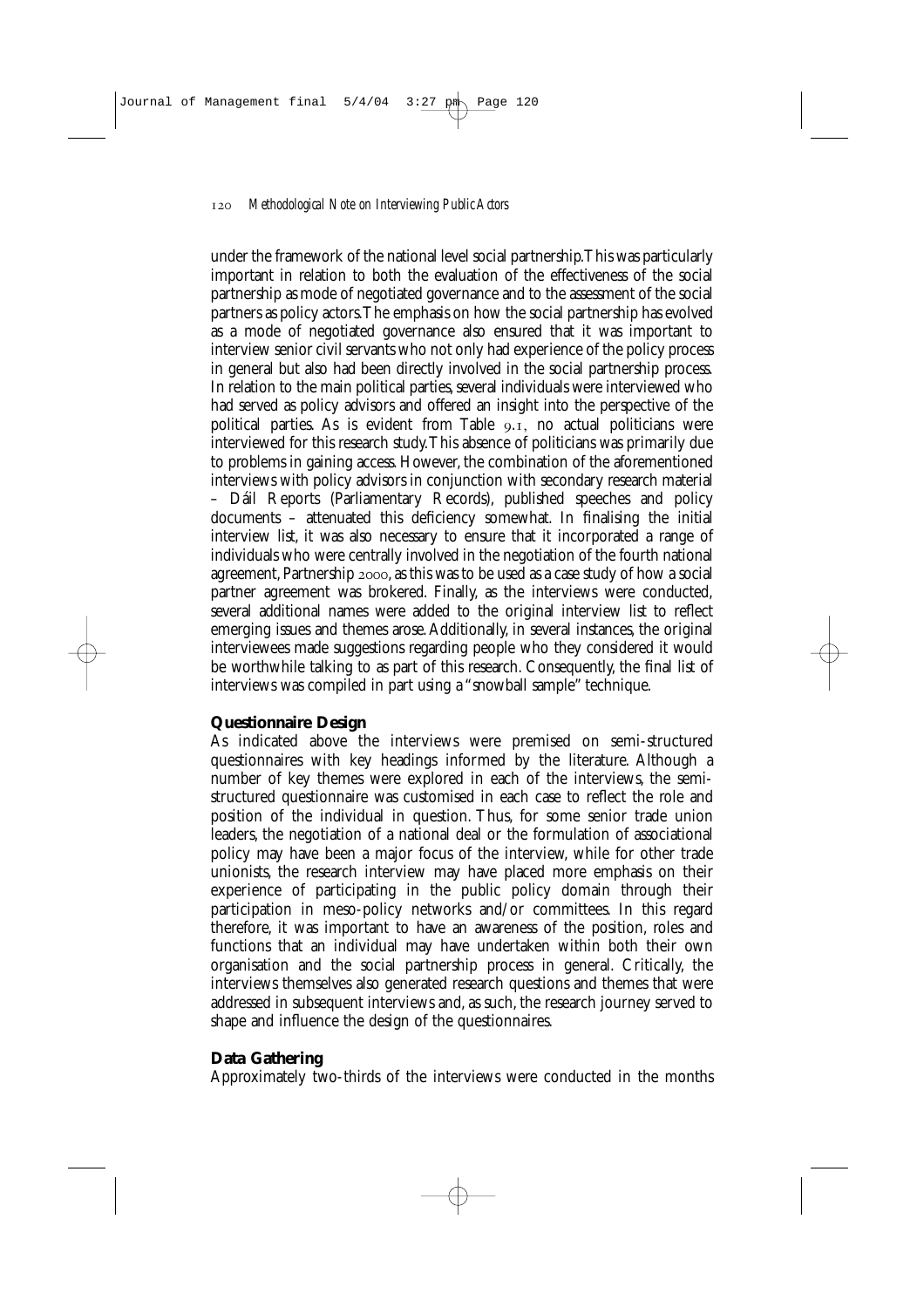between March and July  $1997$ , which was the period immediately after the negotiation and ratification of the fourth national programme Partnership  $2000$  ( $1997-2000$ ). The final set of interviews was conducted in the six-month period April to August 2000. Conducting interviews in the aftermath of the negotiation process for Partnership 2000 proved beneficial to the research for a number of reasons. Firstly, it provided an opportunity to explore with key actors the dynamics of the negotiation process in which they had recently been involved. Secondly, as the deal was completed and ratified, the key figures were more willing to engage in reflection and debate about both the negotiations process and the social partnership process itself. Indeed, there was a general sense in which these elite players actually welcomed the opportunity to engage in a degree of "reflection" about a process in which they had been so centrally involved. Certainly, gaining both access to and critical insights from social partner elites would have been more problematic if the author had attempted to conduct the interviews in the final months of a national programme when the focus is very much on whether there will be a successor agreement.These months tend to be characterised by a degree of public posturing and some heightening of tensions, as the various parties prepare for the forthcoming negotiations. Indeed, despite the fact that the social partnership has been in place since  $1987$ , these negotiations can be invariably intensive and protracted in nature. As such, there would be a degree of hesitancy in publicly engaging in debate about the social partnership process at this time. Further rounds of interviews were subsequently conducted in the months between March and July 2000 and, in this instance, they succeeded the negotiation and ratification of the fifth national agreement, the Programme for Prosperity and Fairness.

The interviews were recorded, with the consent of the individuals. An assurance of complete confidentiality was essential for the integrity of the interviews and the research. Each individual was also offered the opportunity to receive a full written transcript of the interview if they so wished. While no individual refused to be recorded, at certain junctures in some interviews, the interviewee requested that the tape recorder be switched off, as they were addressing a particularly sensitive issue. In such circumstances, the issues of confidentiality and integrity were again paramount. As these taped interviews collectively represent "oral" testaments of the experiences of actors involved in national policy issues, it is the author's intention, with the permission of the interviewees, to archive this material and make it publicly available for research purposes.

## **CONCLUSION**

The intensive research methodology outlined above ensured that this research study of the Irish social partnership was informed by the critical insights and knowledge of the elite cadre of individuals who were responsible for initiating, shaping and progressing the evolution of the Irish social partnership experiment since  $1987$ . Equally, it afforded important insights into how the strategies and interests of the individual social partner organisations, in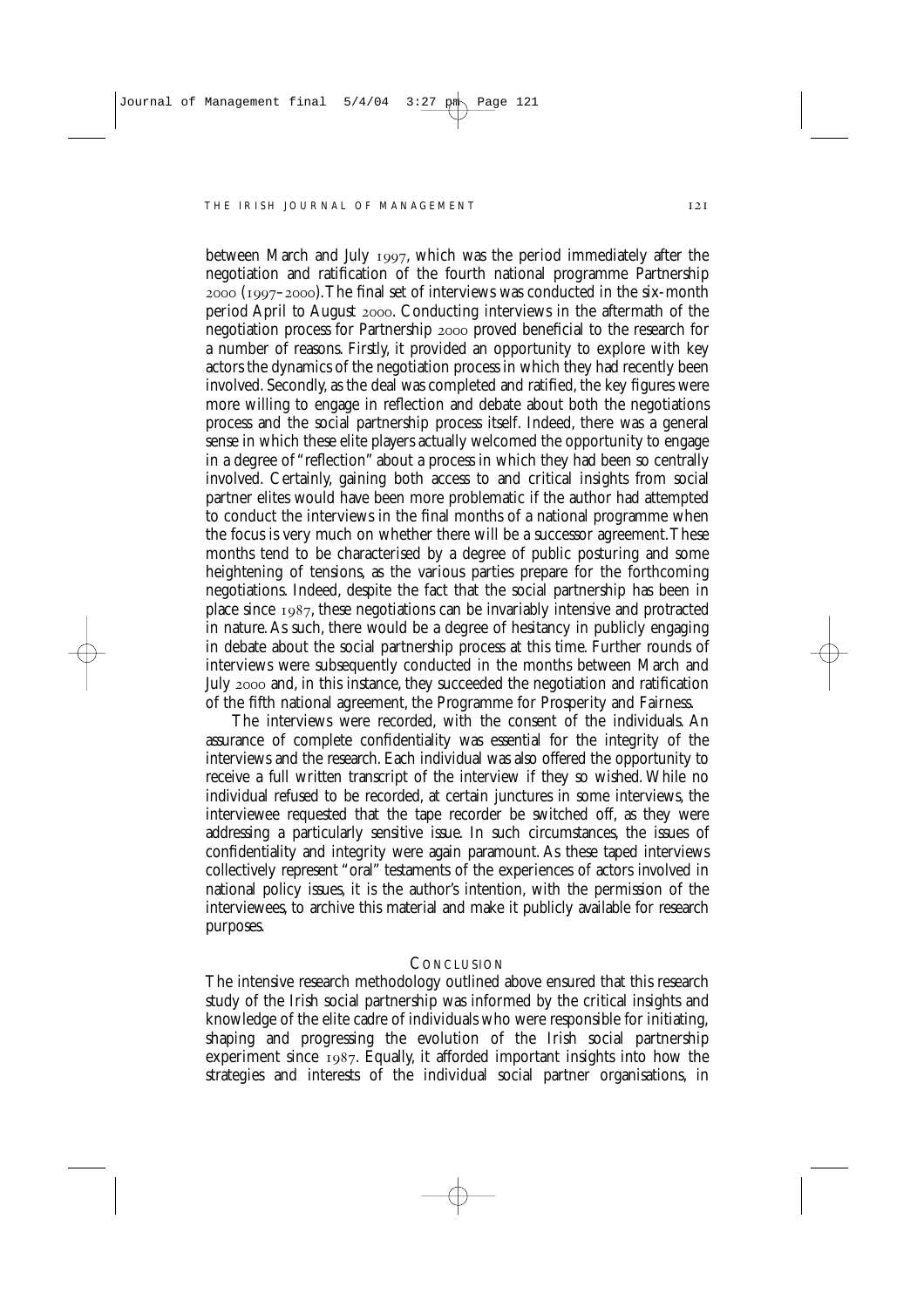particular the ICTU and the IBEC, have evolved within the context of over a decade of peak-level concertation. Canvassing a range of perspectives within these aforementioned associations reinforced this focus on intra-associational deliberation and policy formulation.

There are a number of problems inherent in a reliance on interviews with key actors who were/are so involved in the social partnership process. Firstly, there is the question of subjectivity, as these are actors with an individual and associational interest in the process. Secondly, one is reliant on the participants' knowledge and memory.Thirdly, it is suggested that the actors often display an underestimation of the basic structural power relations in society and, in particular, may over-emphasise the role played by "social dialogue" in achieving particular social and economic objectives.

In operationalising a research methodology that is reliant on interviews with elite public actors, it is important to be aware of these limitations and problems. The issue of "subjectivity" is partially attenuated by ensuring that one garners multiple perspectives within and between organisations. Additionally, the accumulation of practical knowledge over the course of the research journey serves to temper overt subjectivity. The reliance on memory was not overly problematic in this particular research, as it was focused on a comparatively short time span. Also, as indicated above, the interview list was designed in such a manner that it incorporated individuals who collectively offered the researcher direct experience of all of the national agreements to date. Finally, the gains afforded by this intensive research methodology in terms of collating the experience, insights and knowledge of the elite actors who have been involved in a process of macro-political bargaining since 1987 outweighs, though does not remove, some of the concerns listed above.



## **Figure 9.1: Actors' Strategic Capacity**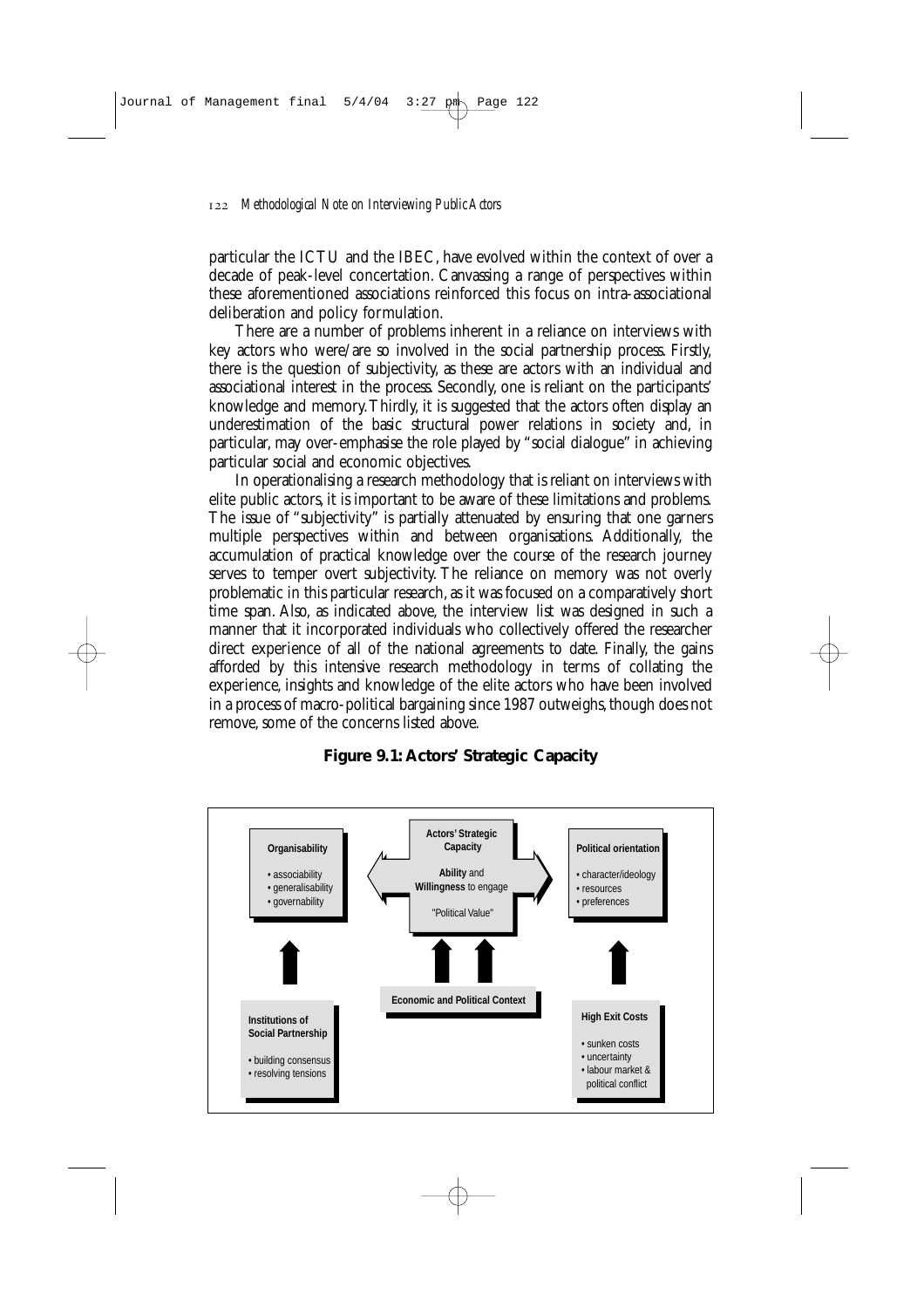| Name                         | <b>Position/Function</b>                                |  |  |  |
|------------------------------|---------------------------------------------------------|--|--|--|
| Peter Cassells               | General Secretary, ICTU                                 |  |  |  |
| Patricia O'Donovan           | Deputy General Secretary, ICTU                          |  |  |  |
| Joe O'Toole                  | General Secretary, INTO                                 |  |  |  |
| Sean O'Riordain              | General Secretary, AHCPS                                |  |  |  |
| Dan Murphy                   | General Secretary, PSEU                                 |  |  |  |
| Maurice Sheehan              | <b>Assistant General Secretary, MANDATE</b>             |  |  |  |
| <b>Bernard Harbour</b>       | Head of Research, IMPACT                                |  |  |  |
| Mick O'Reilly                | General Secretary, ATGWU                                |  |  |  |
| Noel O'Neill                 | General Secretary, UCATT                                |  |  |  |
| Dan Miller                   | Deputy General Secretary, TEEU                          |  |  |  |
| Phil Flynn                   | IR Consultant (Ex-General Secretary, IMPACT)            |  |  |  |
| Kevin Duffy                  | Deputy General Secretary, ICTU                          |  |  |  |
| <b>Bill Attley</b>           | President, SIPTU                                        |  |  |  |
| Manus O'Riordain             | Head of Research, SIPTU                                 |  |  |  |
| <b>Jimmy Somers</b>          | General Secretary, SIPTU                                |  |  |  |
| John Dunne                   | Director General, IBEC                                  |  |  |  |
| Brian Geogehan               | Director of Economic Affairs, IBEC                      |  |  |  |
| Brendan Butler (1997)        | Chief Executive of Small Firms Association              |  |  |  |
| Brendan Butler (2000)        | Director of Social Policy, IBEC                         |  |  |  |
| Gerry Dempsey                | Director of Human Resources, IBEC                       |  |  |  |
| Turlough O'Sullivan          | Director of Industrial Relations Division, IBEC         |  |  |  |
| Kieran Mulvey                | Chief Executive, Labour Relations Commission            |  |  |  |
| Declan Morrin                | Head of Advisory Service, Labour Relations Commission   |  |  |  |
| Paddy Teahon                 | Secretary General, Department of the Taoiseach          |  |  |  |
| Dermot McCarthy              | Assistant Secretary, Department of the Taoiseach        |  |  |  |
| Sara Cantillon               | Principal Officer, Department of the Taoiseach          |  |  |  |
| Kevin Bonner                 | Secretary General, Department of Enterprise Trade and   |  |  |  |
|                              | Employment                                              |  |  |  |
| Julie O'Neill                | Principal Officer, Department of the Tanaiste           |  |  |  |
| <b>Michael Tutty</b>         | Deputy Secretary, Department of Finance                 |  |  |  |
| Sylda Langford               | Assistant Secretary, Department of Justice Equality and |  |  |  |
|                              | Law Reform                                              |  |  |  |
| Padraig O'hUighinn           | Ex-Secretary General, Department of Taoiseach           |  |  |  |
| <b>Senior Civil Servants</b> | Department of Social Community and Family Affairs;      |  |  |  |
|                              | Department of the Taoiseach, Department of Agriculture, |  |  |  |
|                              | Department of Justice Equality and Law Reform;          |  |  |  |
|                              | Department of Environment and Local Government          |  |  |  |
| Sean Dooney                  | Ex-Senior Civil Servant, Department of Agriculture      |  |  |  |
| Sean O'Hegarty               | Director, NESF                                          |  |  |  |
| Sean Healy                   | <b>CORI</b>                                             |  |  |  |
| Mike Allen (1997)            | General Secretary, INOU                                 |  |  |  |
| Mary Murphy                  | Assistant General Secretary, INOU                       |  |  |  |

# **Table 9.1: List of Interviewees 1997–20002**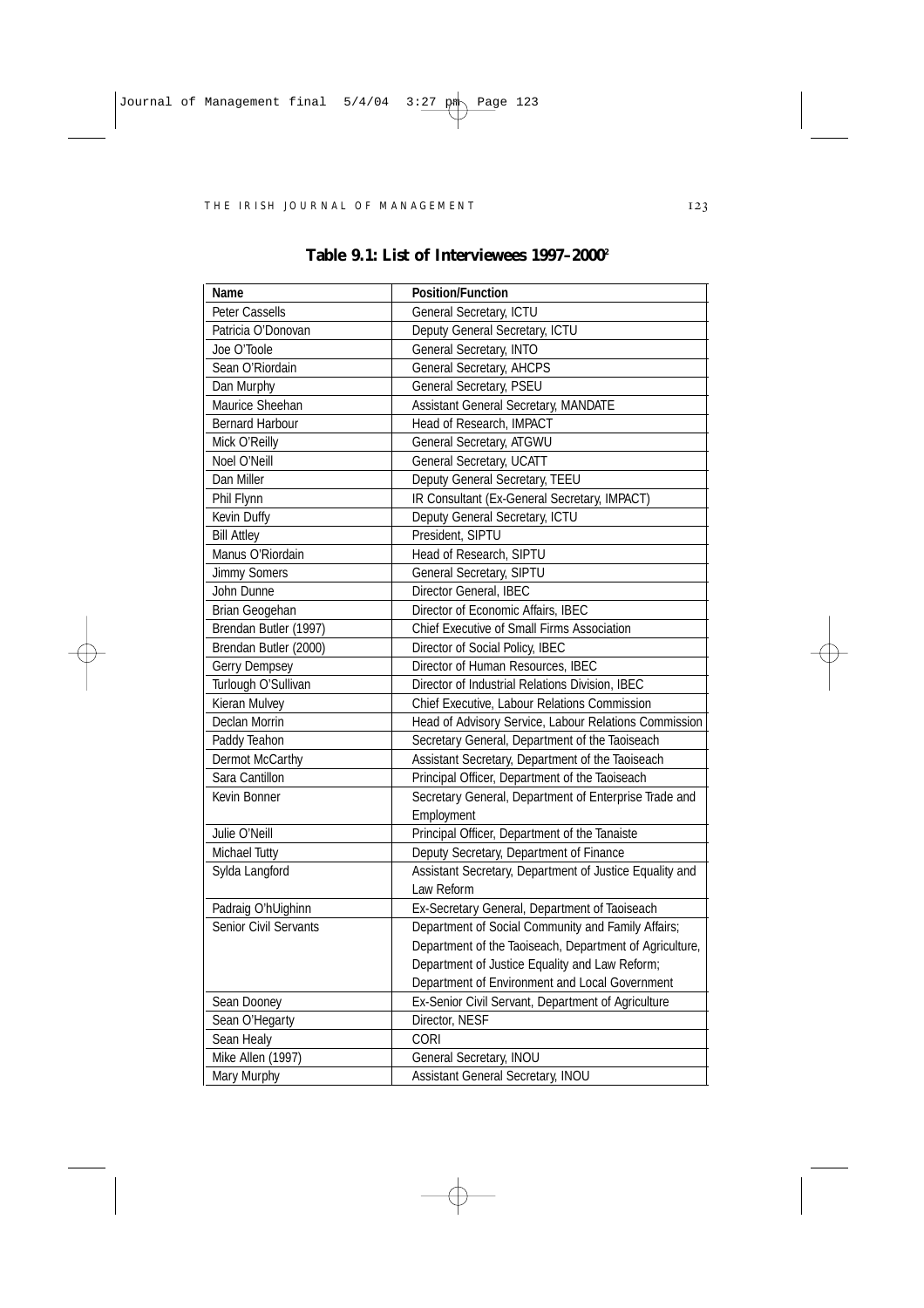| General Secretary, Labour Party (2000)               |  |  |  |
|------------------------------------------------------|--|--|--|
| General Secretary, INOU (2000)                       |  |  |  |
| Research Officer, National Womens Council of Ireland |  |  |  |
| Head of Policy, National Womens Council of Ireland & |  |  |  |
| <b>Community Platform</b>                            |  |  |  |
| Chief Executive, National Womens Council of Ireland  |  |  |  |
| Director, Pavee Point                                |  |  |  |
| Director, Youth Council of Ireland                   |  |  |  |
| <b>ICOS</b>                                          |  |  |  |
| Chief Economist, IFA                                 |  |  |  |
| ESRI                                                 |  |  |  |
| Head of Research, Fianna Fáil                        |  |  |  |
| Programme Manager and policy advisor to Ruari Quinn  |  |  |  |
| (Minister of Finance 1995–1997)                      |  |  |  |
| Politics Department, Trinity College Dublin          |  |  |  |
| Business School, Dublin City University              |  |  |  |
|                                                      |  |  |  |

- I would like to thank Professor John Tomaney for his advice, support and friendship during this research.
- $\alpha$  Approximately two-thirds of the interviews took place in the first six months of 1997 with a further round of interviews being conducted in 2000. Several of the individuals in the list were interviewed twice in part due to changes in their position.The title attributed to each of the individuals reflects their position when interviewed.

## **REFERENCES**

Thomas, D. (2003) "The Irish Social Partnership 1987-2000: An Evolving Economic and Social Governance". Unpublished PhD Thesis, University of Newcastle upon Tyne.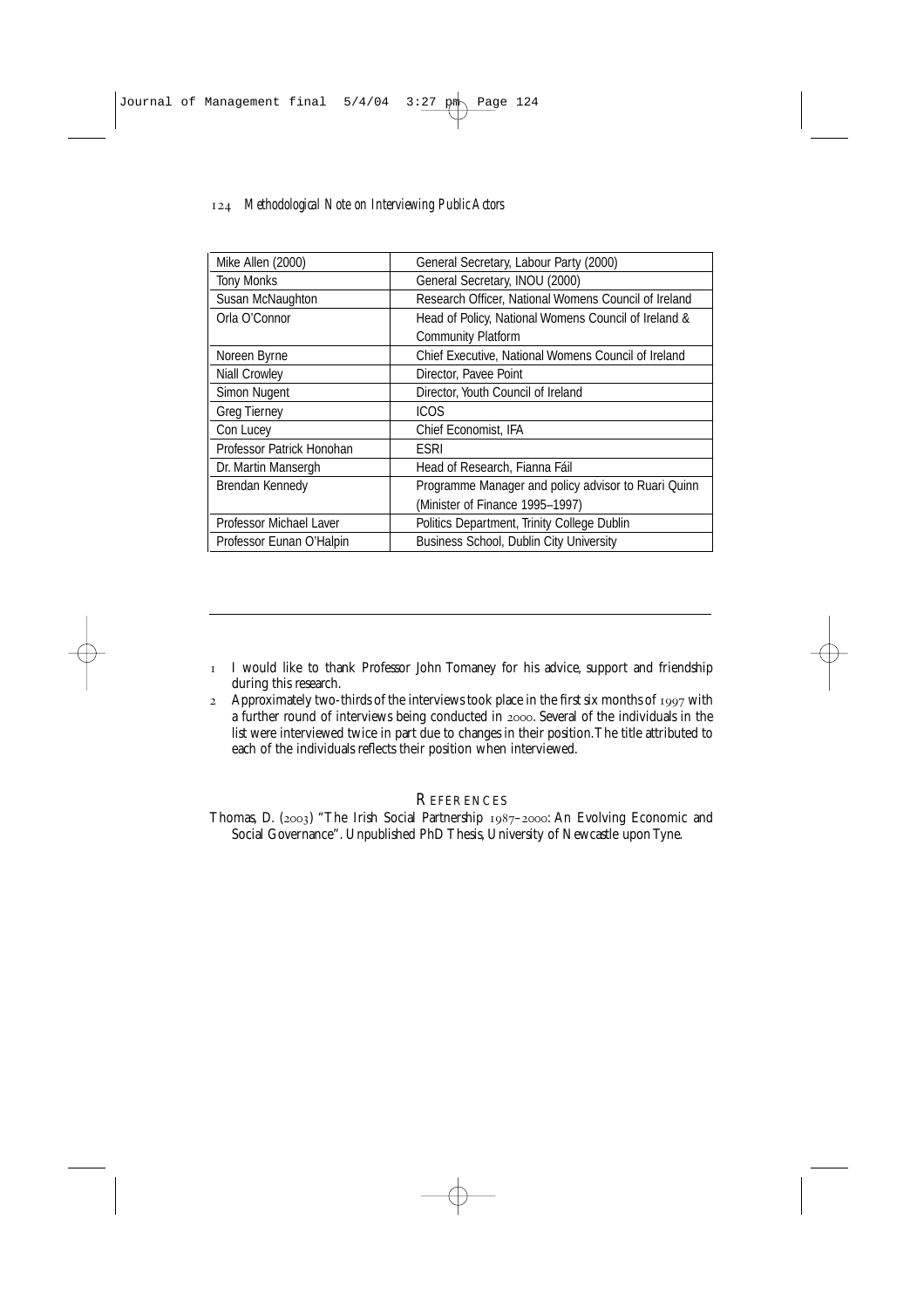# Intangible Resources as Drivers of Performance: Evidences from a Spanish Study of Manufacturing Firms

. . . . . . . . . . . . . . . . . . .

# VICENTE A. LÓPEZ<sup>\*</sup>

#### INTRODUCTION

The purpose of this paper is to try to expound a conceptual framework which, following the resource-based-view (RBV) of the firm, enables us to know the significance of a group of intangible resources (company reputation, product reputation, human capital and organisational culture) in relation to business performance. In addition, we will test the descriptive power of the proposed model by empirically studying a sample of Spanish manufacturing firms holding the ISO 9000:1994 certificate of quality.

## THEORY DEVELOPMENT: BACKGROUND

One of the first attempts to define the firm as a unique and organised collection of resources (in contrast to the traditional conceptualisation of the neoclassical approach, which used to identify the firm with the production function) was made by Edith Penrose  $(1959)$ . Despite this fact, the resourcebased-view literature only recognises the role deployed by Wernerfelt  $(1984)$  as one of the pioneers of the perspective. We acknowledge that some of the basic RBV postulates were introduced by Penrose in  $1959$  who established a relationship between organisational resources and firm growth.

The main contribution of Penrose (1959) does not lie only in the definition of the firm, but also in explaining its growth process and stating what are the boundaries of that growth.According to Penrose, the boundaries of growth are to be sought "inside" the firm and not just in the external environment. Throughout their history, firms could generate resources internally, or acquire in the markets those they needed for developing their activity. But these resources are often underused, i.e. firms hold a larger volume than they strictly need to keep on developing the same activity using the same intensity. Thus,

<sup>\*</sup> Department of Management and Marketing, University of Santiago de Compostela [USC], Gaiteira Nº. 24,  $5^{\circ}$  Centro, 15009, A Coruna, Spain.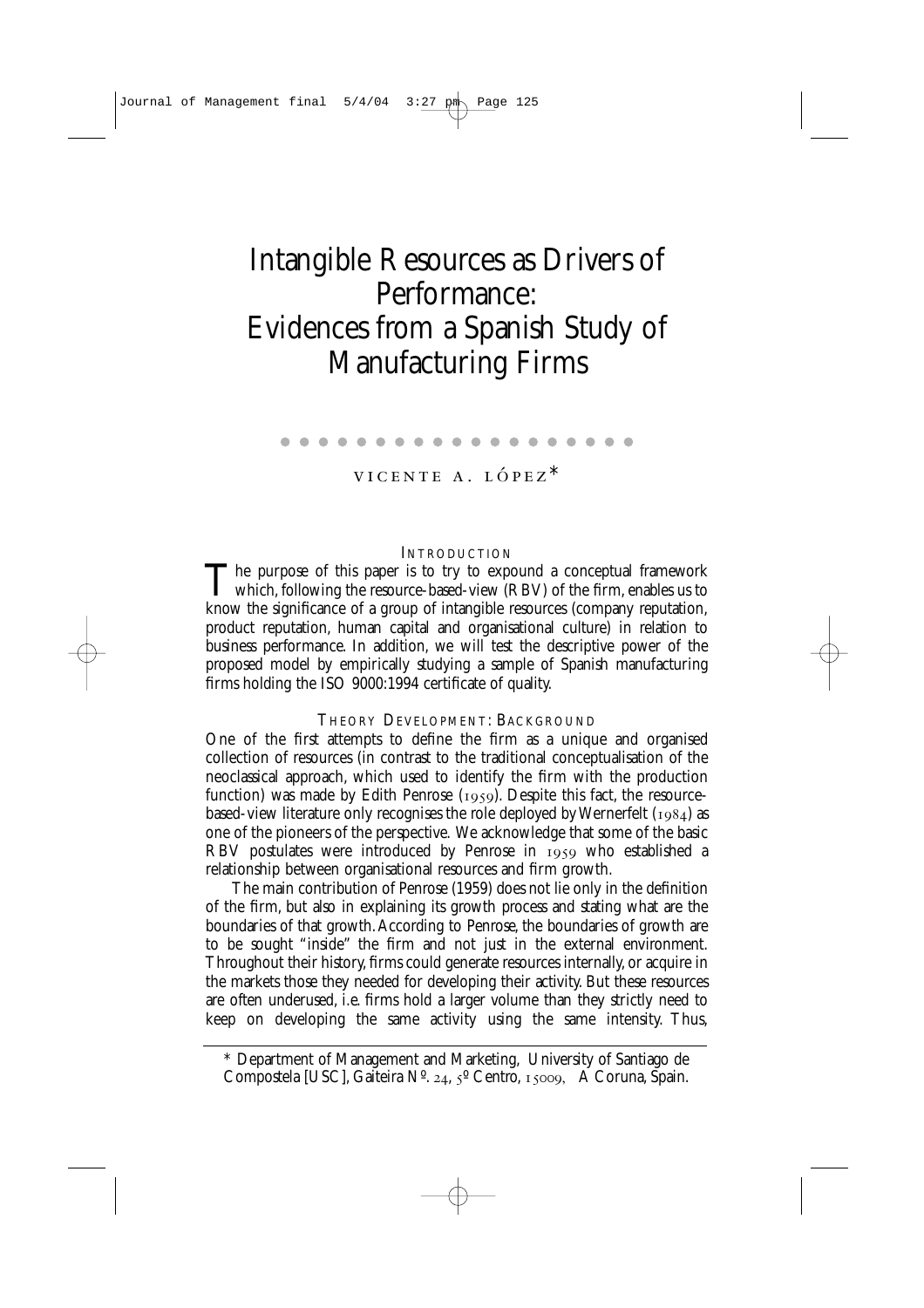organisations can continue developing, as they hold idle resources, for which they try to find new applications.The use of these unused resources in most cases can lead to new complementary uses, which enables firms to exploit the idle resources, and this would make it possible for them to find new underused resources and, therefore, to perpetuate this process (Penrose, 1959).

The main concepts of the resource-based-view, i.e. the definitions of resources and capabilities, have given rise to some controversy (see for example Amit and Shoemaker, 1993, or Priem and Buttler, 2001). Aaker's (1989) and Hall's  $(1992)$  papers suggested that assets would be what firms "have" and capability, competence and ability would be what organisations "do". Itami  $(1987)$  added that capabilities, competences or abilities are people dependent, just as Hall  $(1993)$  classified. According to Cuervo  $(1999)$ , competences are "interactions" among resources and capabilities would be the "abilities" to develop resources and competences.

According to Grant  $(1991a)$ , resources can be also considered as "inputs" of the productive process that constitute the basic unit of the analysis. He suggested that individual assets are not going to be productive by themselves, owing to the fact that productivity requires co-operation and co-ordination of resources; thus introducing the concept of capabilities: a group or equipment of resources carrying out a particular "task or activity". Therefore, the single addition of individual resources does not constitute a unit; a collective guidance is required, which leads us to the concept of complex patterns of co-ordination between resources and persons. Introducing the concept of "organisational routines" (Nelson and Winter,  $1982$ ) is the best way to explain this. "Organisational routines" are regular, predictable activity patterns made up through sequences of actions co-ordinated by persons who act because of a motivation or a specific problem. Presenting the concept of "organisational routines" serves as a convergence between the evolutionary or ecological perspective and that of resources (Montgomery,  $1995$ ). Routines have the same meaning for firms as genes do for the human being.The ability of firms to reach co-operation and co-ordination in work teams is a critical component in the relationship between resources and capabilities, taking the learning into account as a key concept in order to achieve them, and this leads us to the learning school (Mintzberg et al., 1998).

The development of sustainable competitive advantages that usually transmit long-term rents to organisations, as Wernerfelt  $(1984)$  proposed, is based on selected company resources. Not all company resources have the strategic potential to be able to carry out such tasks as long-term rents, so it is necessary to assess what resources, capabilities and different routes of knowledge in organisations should be chosen and to analyse why these resources can boost organisations. Not all researchers agree when proposing a name for these driving resources of organisational success. Thus, "critical resources" for Wernerfelt  $(1084)$ mean the same as "strategic factors" for Barney (1991) and "strategic assets" or "inputs" for Amit and Shoemaker  $(1993)$ , which, according to Conner  $(1991)$ , are "able to produce sustainable rents".There is no agreement on the requirements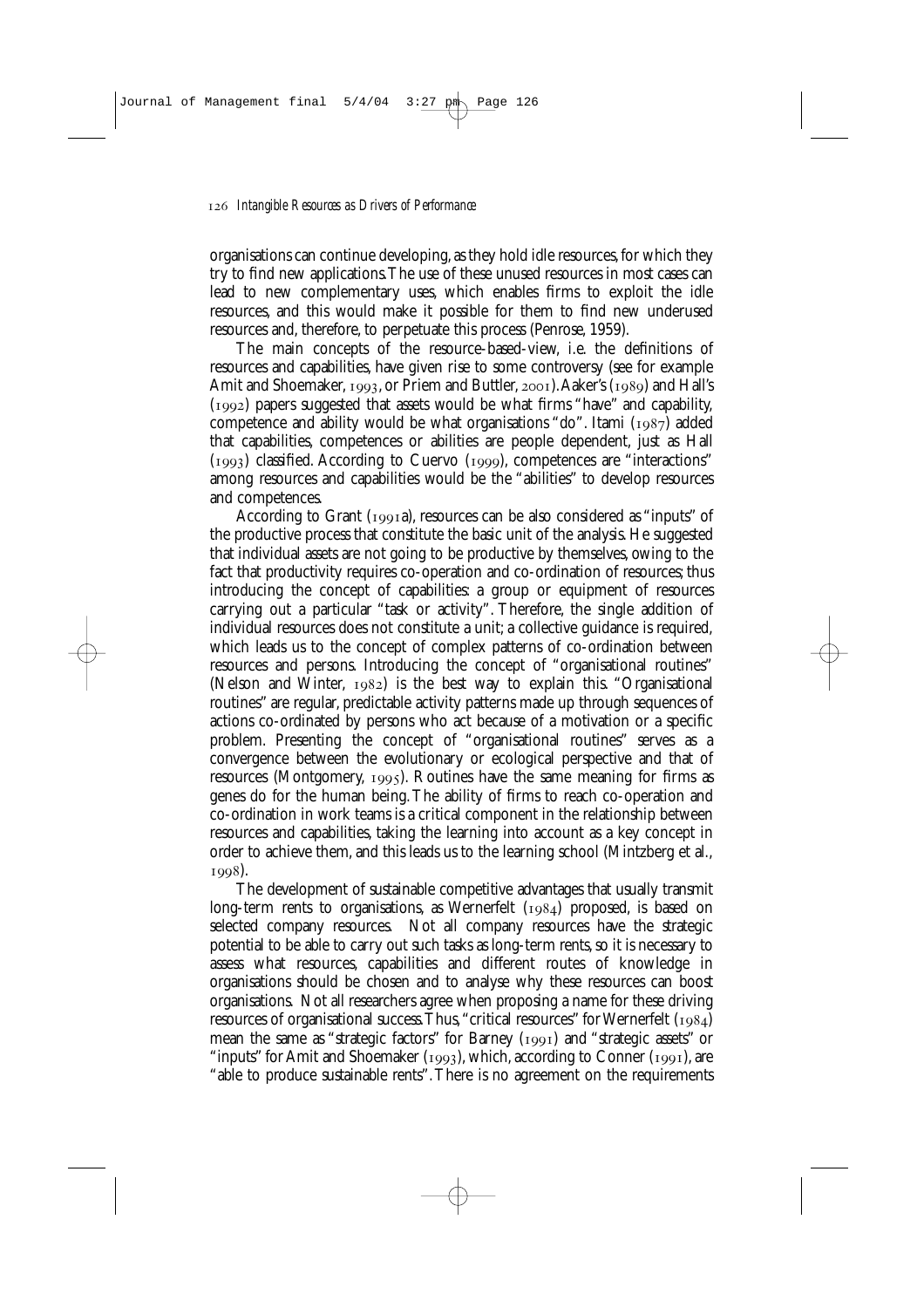that inputs must meet to let us classify them as "strategic" (Grant,  $I_{QQI}$ a; Barney, 1991; Amit and Shoemaker, 1993; Peteraf, 1993; Tampoe, 1994; Hamel and Prahalad, 1998). Most of these papers are centred on two features that provide the strategic potential of resources: replicability and transferability (Fernández et al., ).The criteria proposed in RBV literature for those inputs having sustainable competitive advantage are not the most appropriate for empirical research, maybe because they are not sensitive to the context in which they act.This can be seen in the revision of the bibliography on RBV.

INTANGIBLE RESOURCES AS POTENTIAL RENT DRIVERS As we mentioned before, and according to the RBV, resources are the decisive factors in the competitive advantage of firms and their performance and, therefore, the main concern of the executives should be the selection, acquirement and management of "competitively" superior resources.The RBV prescribes that only those resources having certain peculiarities are able to generate superior levels of economic rents (Amit and Shoemaker, 1993); therefore, the property of or control over these strategic assets will determine which of the firms obtain superior profits and which do not.

We can often find very restrictive definitions of assets, including those that can be valued, such as physical assets  $(Jacobson, 1992)$ . This restrictive conceptualisation determines that a significant group of intangible resources may not be seen in balance sheets or in the financial statements of firms.A group of relevant researchers, including Itami  $(1087)$ , lean towards this, and they point out that the intangible assets of organisations have the ability to create competitive advantages. Some empirical studies that have tried to measure the capability of tangible assets in order to explain the differences of profitability obtained by firms had great spread. However, very few researchers have tried to determine the role that intangible resources can play.According to some RBV researchers, there are certain difficulties in defining intangible resources and capabilities separately; however, the common underlying connection between these two concepts, just as Fernández et al.  $(1997)$  defend, is based on the fact that both routes of knowledge have different levels of complexity that are held or controlled by firms.

According to Hall (1992), intangible resources must be considered as "assets", since they are "things that you have", and most of them are often legally protected. In the RBV context, intangible resources are considered as decisive factors of the competitive advantage of firms and, therefore, of their performance (Grant,  $1996$ ). Consequently, this RBV prescription is considered for us as a key reference for the empirical study developed in this piece of work: "intangible" resources are the decisive factors of the competitive advantage of firms and their performance.

In this paper, a limited number of intangible resources are studied separately and in depth, and this allows us to empirically check them later. There exist some other ways of considering and assessing intangible resources of organisations, for example models of intellectual capital (Edvinsson, 1997). Generally, intellectual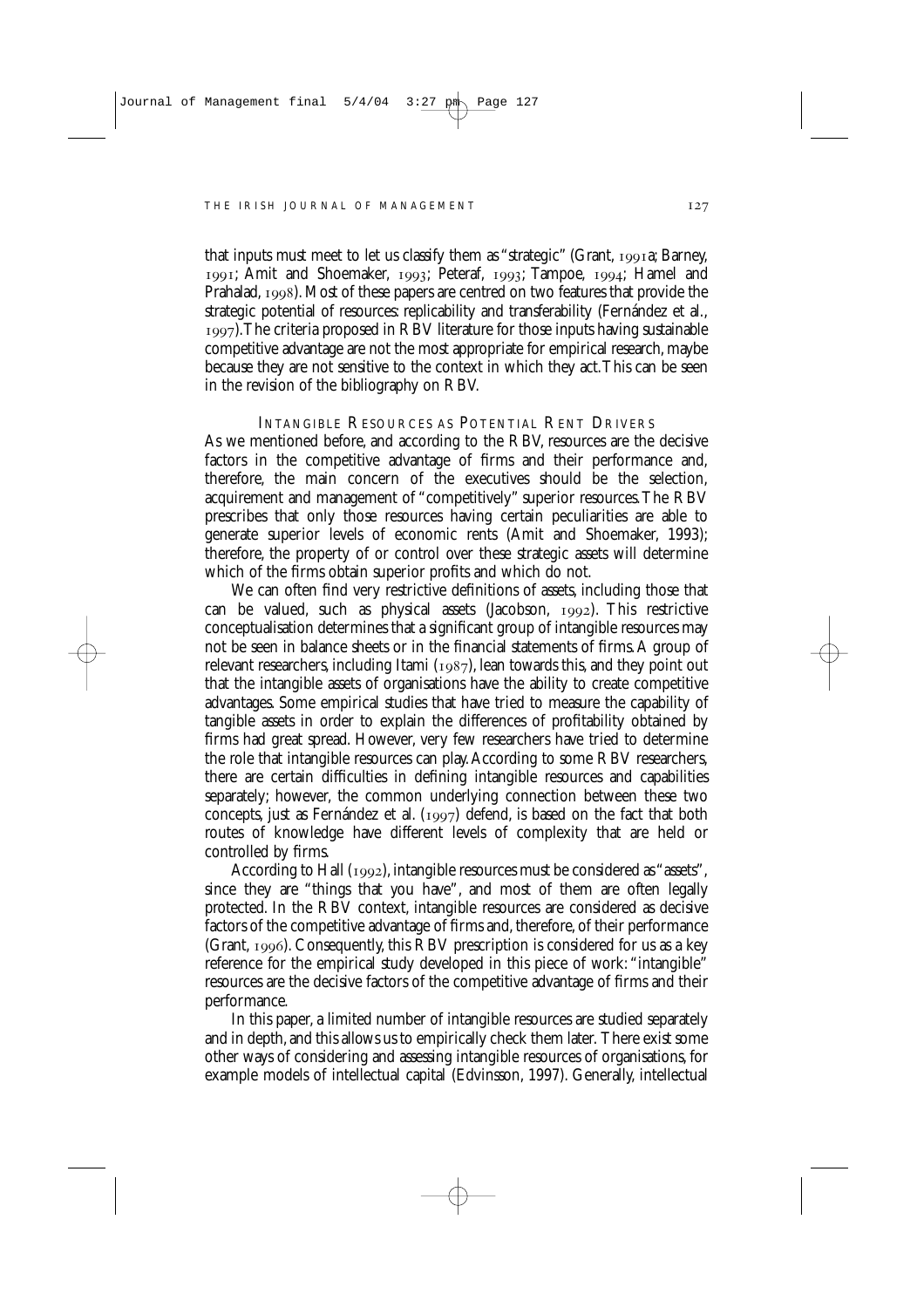capital is broken down in several stocks of intangible resources,for which a group of indicators is proposed in order to capture the value generated by the immaterials contemplated in each of these frameworks.

There exists plenty of literature on classification of resources and the underlying criteria of each author are very dissimilar (Hall,  $I992$ ; Markides and Williamson, 1994; Grant, 1996). Two taxonomies of resources will be used for our empirical study: those of Grant  $(1991b)$  and Hall  $(1992)$ . Intangible resources  $(Hall, 1992)$  can be divided as assets or abilities. Brands, patents, copyrights, registered designs, contracts, trade secrets, reputation and networks are included in "asset" intangible resources.Abilities are human capital and culture. However, Grant  $(1991b)$  does not consider human capital as intangible and proposes a specific category: human resources. According to Hall  $(1992)$ , intangible resources can also be classified as dependent on persons or independent of them. Intangible resources dependent on people include human capital (employees, distributors, suppliers, etc.), as well as organisational culture, reputation and networks. Intangible resources independent from people are contracts, licences, trade secrets, intellectual property rights of patents and data bases.

## EMPIRICAL STUDY AND RESULTS

The main prescription of the RBV perspective is that strategic assets are decisive factors of the competitive advantage and performance of firms. Based on the definition of strategic assets and on resource-based-view logic, it can be assumed that strategic assets are intangible resources and, consequently, starting from Aaker's (1989), Hall's (1992) and Grant's (1991b) studies, a relationship among intangible resources in the model proposed is established ("company reputation","product or service reputation","human capital" and "organisational culture" with "organisational performance").

In the empirical model, the four intangible resources are considered indirect variables of the potential value of the intangibles observed.The subjective nature of managers' perceptions is often seen as a problem for the research. Perceptions do not necessarily have to correspond to an objective assessment; however, their influence becomes clearer when managers take decisions. In spite of these weaknesses, other authors have established that even when "more objective" indicators are available, executives' perceptions have been used as worthwhile alternatives in different empirical pieces of work developed according to the RBV (Powell,  $1996$ ; Vicente-Lorente,  $2001$ ; Wilcox and Zeitgaml,  $2001$ ).

The valuation of company performance (response variable) has been the subject of a detailed description in the literature of strategic management (Chakravarthy, 1986; Venkatraman and Ramanuhan, 1986; Camisón and Guia, ), without having agreed on which is the most relevant measure of the performance. Some of the most recent research carried out according to the RBV distinguishes two classifications of indicative elements when assessing the organisational performance: market position or growth and profitability (Pettus, ).The first classification, market position or growth, considers sales, market share, change in sales, change in market share, change in number of employees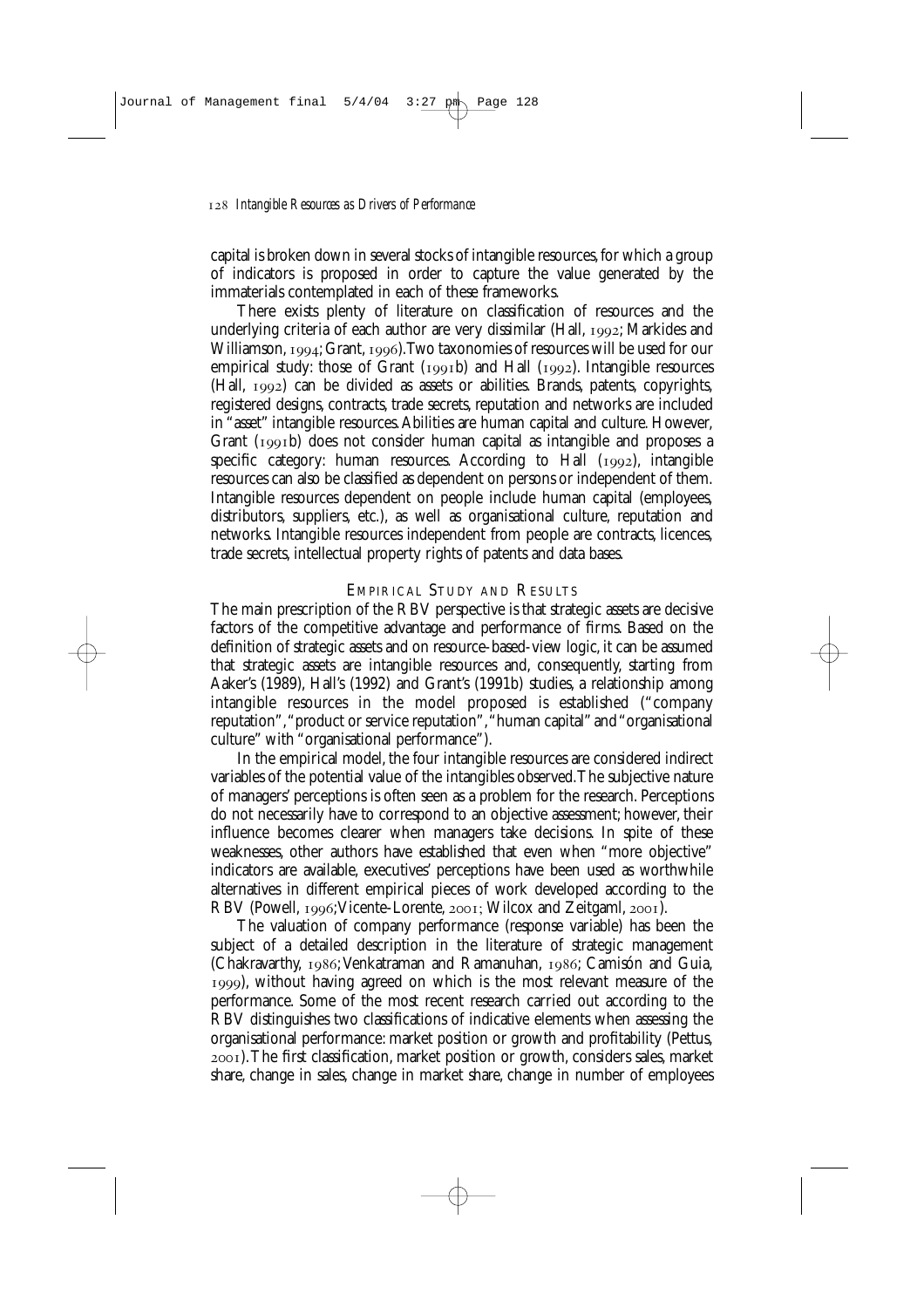and change in total assets. The second classification, profitability, contemplates return on assets, return on equity, profit margin and net profits. In the empirical study, the return on assets was adopted for each company of the sample as a proxy variable of the organisational performance.The calculation of the return on assets was performed as an average of the period  $1994-97$ . This alternative shows certain advantages, as it enables the smoothing of the data and, therefore, the correction of possible transitional effects derived from any anomalous activity in any of the years taken into account (Hill et al., 1992). Besides, it enhances the normality of the distribution, which is necessary in order to be able to analyse it with some minimum statistical significance (Hair et al.,  $1992$ ).

As a result of his research, Hall (1992) found out that the intangible resources that most influence the potential capability of firms to generate competitive advantages are: company reputation, product reputation, human capital and organisational culture; in keeping with this research, our proposed model considers these four resources as the independent variables that can explain organisational performance.These four constructs were measured with multipleitem 7-point Likert scales. However, these variables are latent and, therefore, they cannot be directly observed, and, as its measurement is essential, it will be calculated through factorial analysis.

In the "company reputation" variable, the conceptualisation made by Weigelt and Camerer (1988) is used to measure the three descriptive factors; quality of the management team, financial position and social responsibility. For its part, the quality of the management team is measured through the four items following Doppler and Lauterburg (1998).The item used by Weigelt and Camerer (1988) is proposed to assess the dimension of social responsibility. Also, the only item suggested by Weigelt and Camerer (1988) is taken into account in order to assess the dimension of the financial position of firms.

### **Hypothesis of company reputation.**

 $H<sub>r</sub>$ : The better the assessment assigned to the company reputation by a manager, the higher the organisational performance achieved will be.

The "product reputation" variable depends on the perception of quality, according to Weigelt and Camerer (1988); consequently, and assuming this perspective, evaluating this dimension would require studies directed at assessing users' opinion on the quality of products of different firms or, failing that, researching the association between quality and brand for different organisations. Both alternatives are rejected, since they were difficult to adopt, and managers' opinions on the impact that owning a superior quality product would have was analysed instead.

## **Hypothesis of product reputation.**

 $H_2$ : The better the assessment assigned to the product reputation by a manager, the higher the organisational performance achieved will be.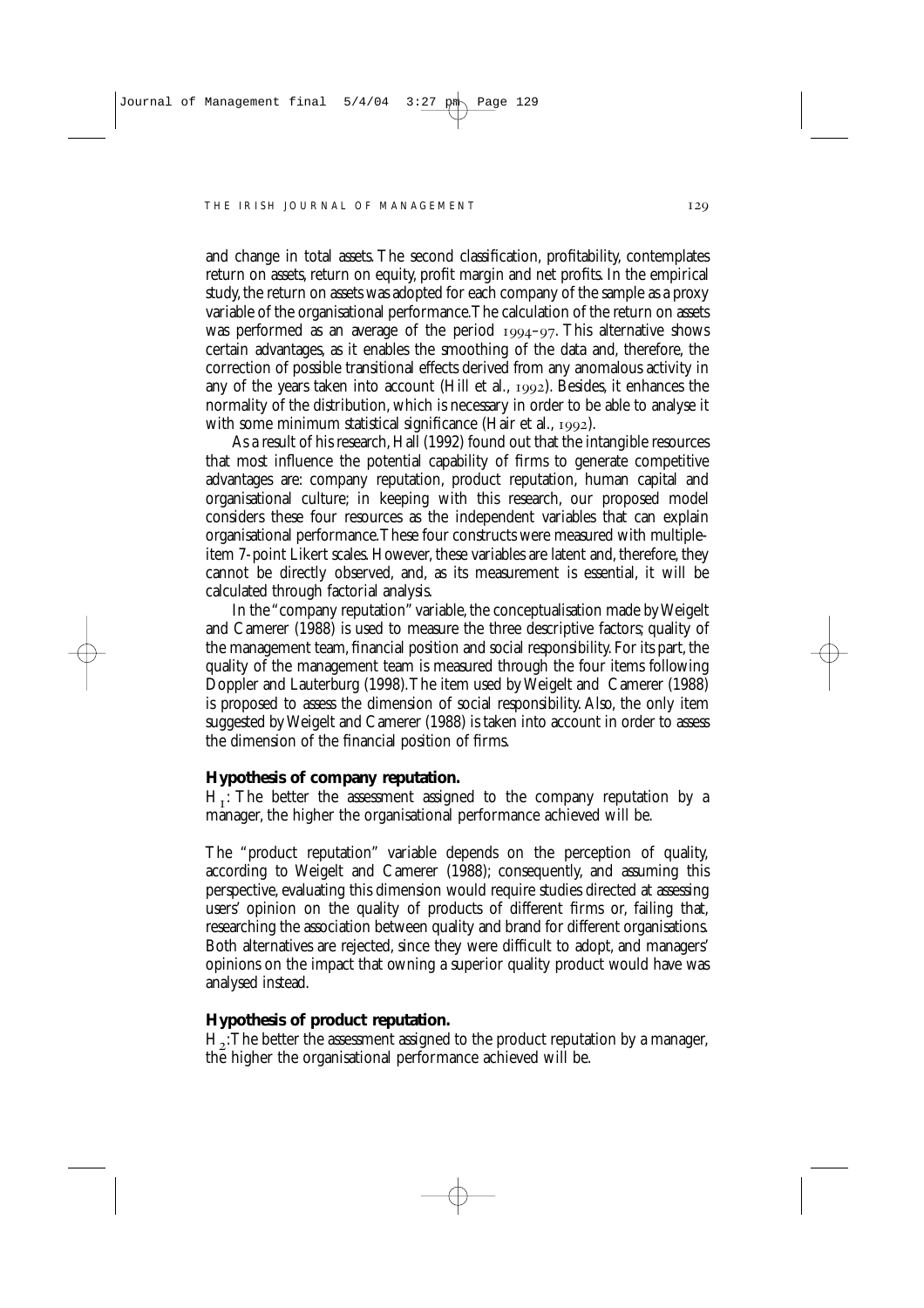The "human capital" variable is composed of three items adopted from Grant  $(1991b)$ : focus on training, adaptability of employees and social-collaborative skills of employees.

# **Hypothesis of human capital.**

H<sub>2</sub>: The better the assessment assigned to the human capital by a manager, the higher the organisational performance achieved will be.

For the last explanatory variable, "organisational culture", we follow Hall  $(1993: 617)$ . He identified five attributes of organisational culture that lead the firms possessing those attributes to achieve sustainable competitive advantages:  $_1$ ) ability to innovate,  $_2$ ) perception of high quality standards,  $_3$ ) perception of high standards of customer service,  $\phi$  team working ability and  $\phi$ ) participative management style.With regard to the second dimension, "perception of high quality standards", Juran's  $(1990)$  contributions are followed to design it. He places the responsibility for quality on the board of directors and points out three requirements (aspects, or even phases) related to the process: quality planning, quality control and quality improvement. The "ability to manage change" dimension is assessed by means of six items suggested in Doppler and Lauterburg  $(1998)$ ; in the last one, Barney's  $(1986)$  anthropological perspective is followed. The fourth dimension that integrates the latent variable organisational culture, team work, is referred to a specific item suggested in Hall's research. Finally, we follow Likert  $(i.061)$  in order to classify the dimension "participative management style" and use three specific items.

# **Hypothesis of organisational culture.**

 $H<sub>A</sub>$ : The better the assessment assigned to the organisational culture by a manager, the higher the organisational performance achieved will be.

The sample selected to test the model was taken out from Ardán's database, which comprised  $\overline{166}$  firms holding the ISO  $\overline{9000}$ :  $\overline{1994}$  certificate of quality. A total of  $72$  executives responded, giving a response rate of  $43$  per cent. The evaluation of the proposed theoretical model was carried out by means of four simple linear regressions (RLS) and one multiple linear regression (RLM) in which the Return on Assets (RECOMED) was adopted as a dependent variable and Company Reputation (drawn up as a factorial variable: REPUEM), Product or Service Reputation (generated from only one item: REPUPOSE), Human Capital (designed as a factorial variable: CAPIHUMA) and Organisational Culture (factorial as well: CULTORGA) were adopted as predictor or independent variables.

The size of the firm is frequently recognised in the literature as a control variable which influences performance (Huselid,  $1995$ ; Vicente-Lorente, 2001). In order to decide to include it or not in the MRL model, we first performed an ANOVA to explore if the size should be included as a control variable in the regression. Firm size was measured by total employment (Huselid,  $1995$ ) and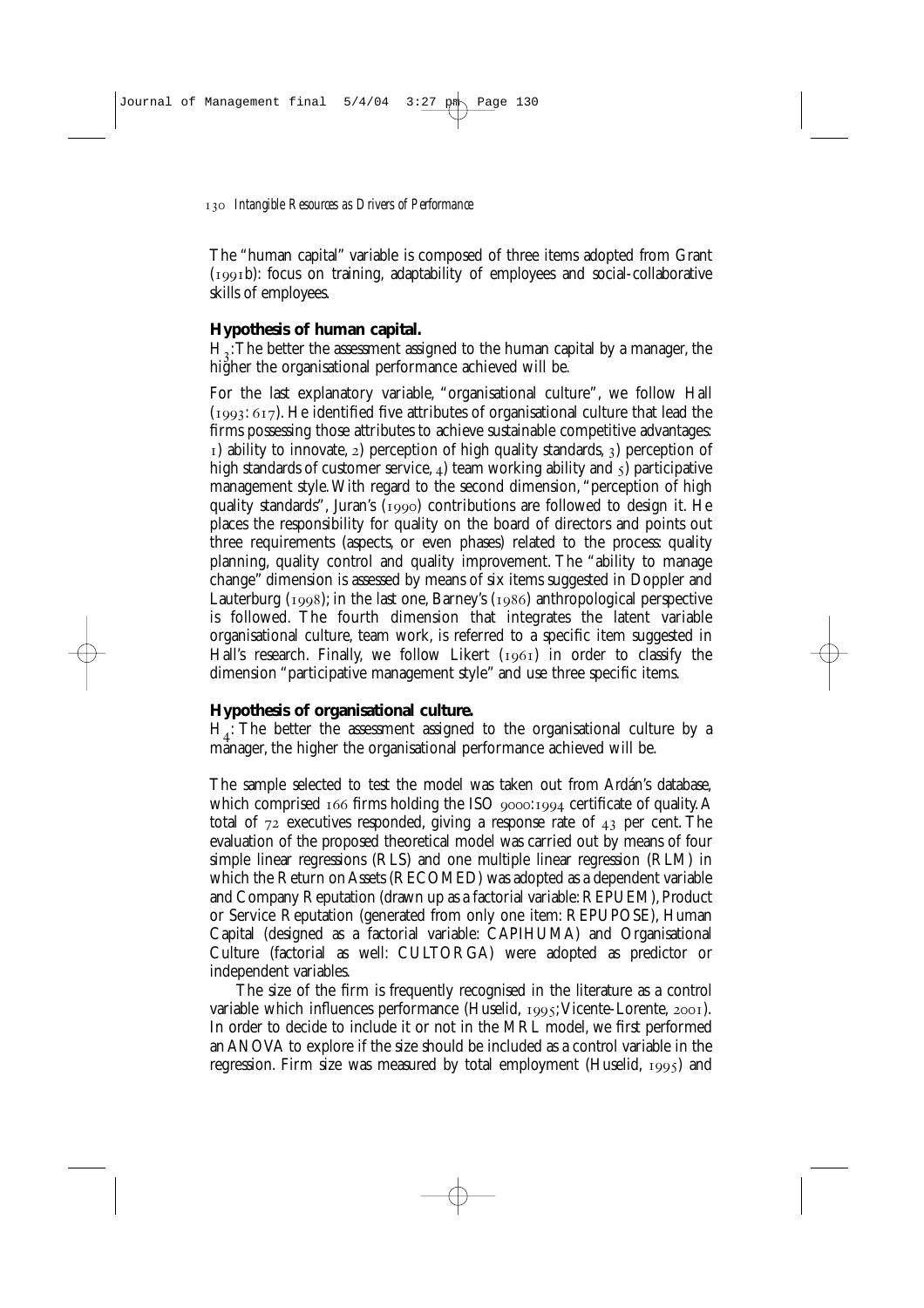converted into five categories to test its influence on our dependent variable (RECOMED).We did not find significant differences of firm size categories on return on assets, thus we decided not to incorporate it in the model (MRL) as a control variable, keeping the model simple and clear.

Following Hair et al. (1999), those items that negatively affected Cronbach's Alpha coefficient of the latent variable (REPUEM, CAPIHUMA and CULTORGA) were eliminated for each construct. Also, for the three unobservable latent variables (REPUEM, CAPIHUMA and CULTORGA) to be used in the regressions, a Principal Component Analysis (PCA) with varimax rotation was carried out with the purpose of obtaining a factorial structure for each one.The total variance explained for the three constructs is shown on Table TO.T.

| <b>Latent Variables</b>   | Total Variance Explained (%) |  |  |
|---------------------------|------------------------------|--|--|
| <b>Factorial REPUEMP</b>  | 49 104                       |  |  |
| <b>Factorial CAPIHUMA</b> | 58 967                       |  |  |
| <b>Factorial CULTORGA</b> | 33.886                       |  |  |

**Table 10.1:Total Variance Explained (PCA)**

Before estimating the function specified in the model of regression, a study of the relationships among all the variables was carried out by using a nonparametric statistic Spearman's Rho (Hair et al., 1999). Thus, as we can see in Table 10.2, the results confirm that there exists a significant statistical correlation among the dependent variable and each of the four independent variables considered (REPUEM, REPUPOSE, CAPIHUMA CULTORGA).

## **Table 10.2: Correlations between Dependent and Independent Variables**

| <b>VARIABLES</b>          | <b>RECOMED</b> |
|---------------------------|----------------|
| <b>Factorial REPUEMP</b>  | $777***$       |
| <b>REPUPOSE</b>           | $.525***$      |
| <b>Factorial CAPIHUMA</b> | $.569**$       |
| <b>Factorial CULTORGA</b> | .805**         |

\*\* Significant at 10% level.

The results of the MLR indicate an acceptable goodness of fit of the model evaluated by means of the adjusted  $R$  ( $\circ$ ,  $\circ$ ,  $\circ$ ). The regression coefficients analysis estimated (MRL) and its significance levels show the acceptance of  $H_{\tau}$ ,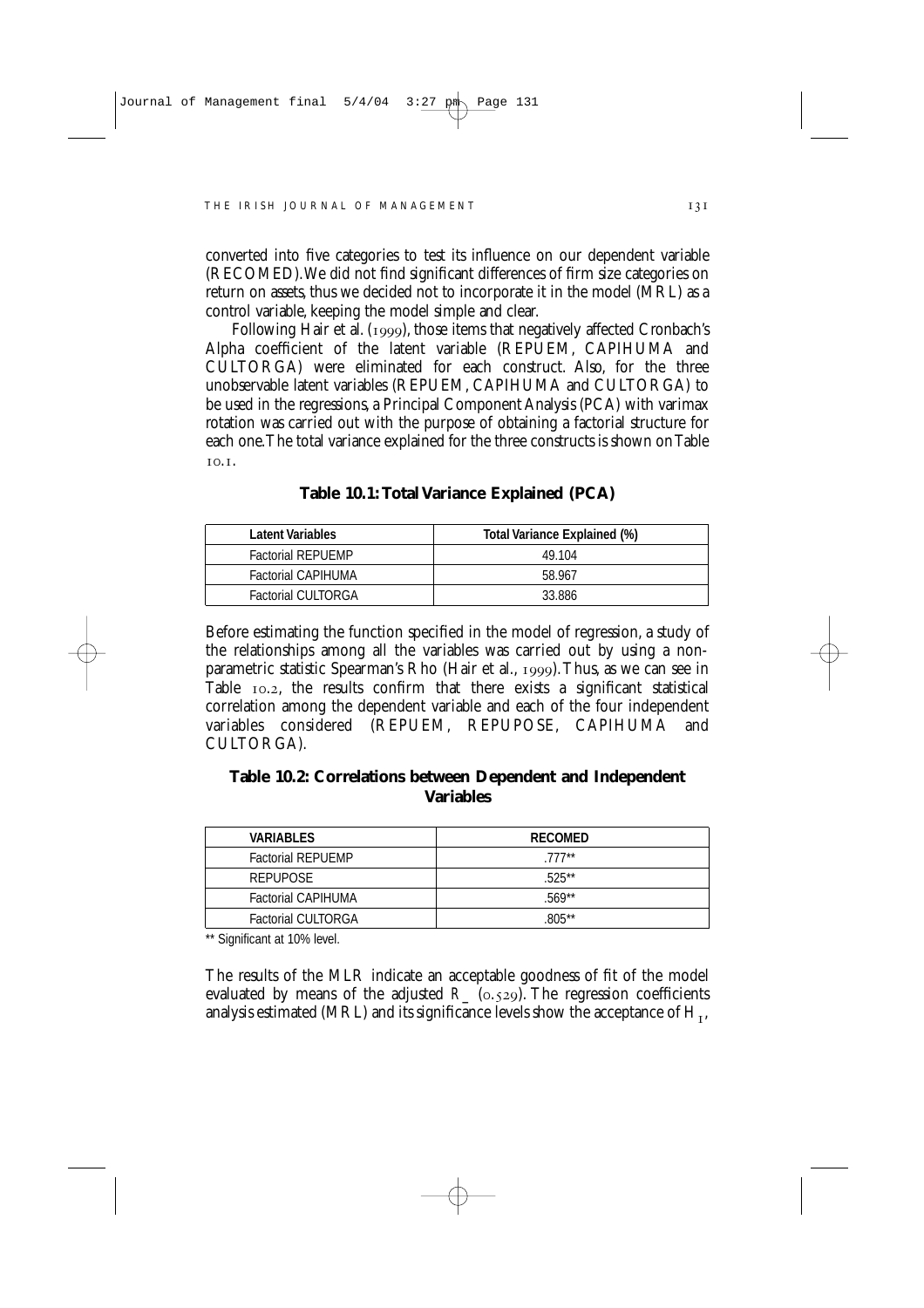H<sub>2</sub> and H<sub>4</sub> (Factorial REPUEMP, Factorial CAPIHUMA, and Factorial CULTORGA achieved a p-value  $< \circ .\circ$ ; On the other hand, H<sub>2</sub> (the variable REPUPOSE presented a p-value =  $0.255$ ) must be rejected if we consider the same  $0.05$  significance level. Statistical results are shown in Table  $10.3$ .

| VARIABLES                 | <b>Parameters SLR</b> | p-value | <b>Parameters MLR</b> | p-value |
|---------------------------|-----------------------|---------|-----------------------|---------|
| <b>Factorial REPUEMP</b>  | 0.754                 | 0.000   | 0.283                 | 0.038   |
| Variable REPUPOSE         | 0.463                 | 0.000   | 0.103                 | 0.255   |
| <b>Factorial CAPIHUMA</b> | 0.574                 | 0.000   | 0.251                 | 0.008   |
| <b>Factorial CULTORGA</b> | 0.784                 | 0.000   | 0.642                 | 0.000   |

**Table 10.3: Standardised Coefficients (SLR, MLR)**

## **CONCLUSION**

The literature review carried out in this paper suggests the importance of some "invisible" resources as rent generators to those firms holding or controlling them. All those resources having a more intangible nature or more strongly dependent on people turn out to be specially efficient for those firms that "supposedly" have a strong focus on their development.

The results of the empirical study through the regressions reveal the statistical importance of some resources to explain levels of company performance. In the RLS analysis, the four intangible resources achieved statistical significance but in the MLR analysis, only three of the hypotheses, company reputation, human capital and organisational culture with company performance, were confirmed.

Our research methodology has been different from that of the authors previously mentioned, considering that neither Aaker  $(1989)$  nor Hall  $(1992)$ used regression analysis; they only elaborate a ranking of resources as drivers of competitive advantages. Also, our study has been carried out in a different competitive environment, working with a sample of Spanish manufacturing firms, whose size is lower than the ones considered by Aaker  $(1989)$  and Hall  $(1992)$ . Despite these differences in methodology and firm characteristics, we reached similar conclusions to other authors. These general conclusions highlighted the role played by some intangible resources as generators of competitive advantages and also the ability of these resources to explain variances in firm performance.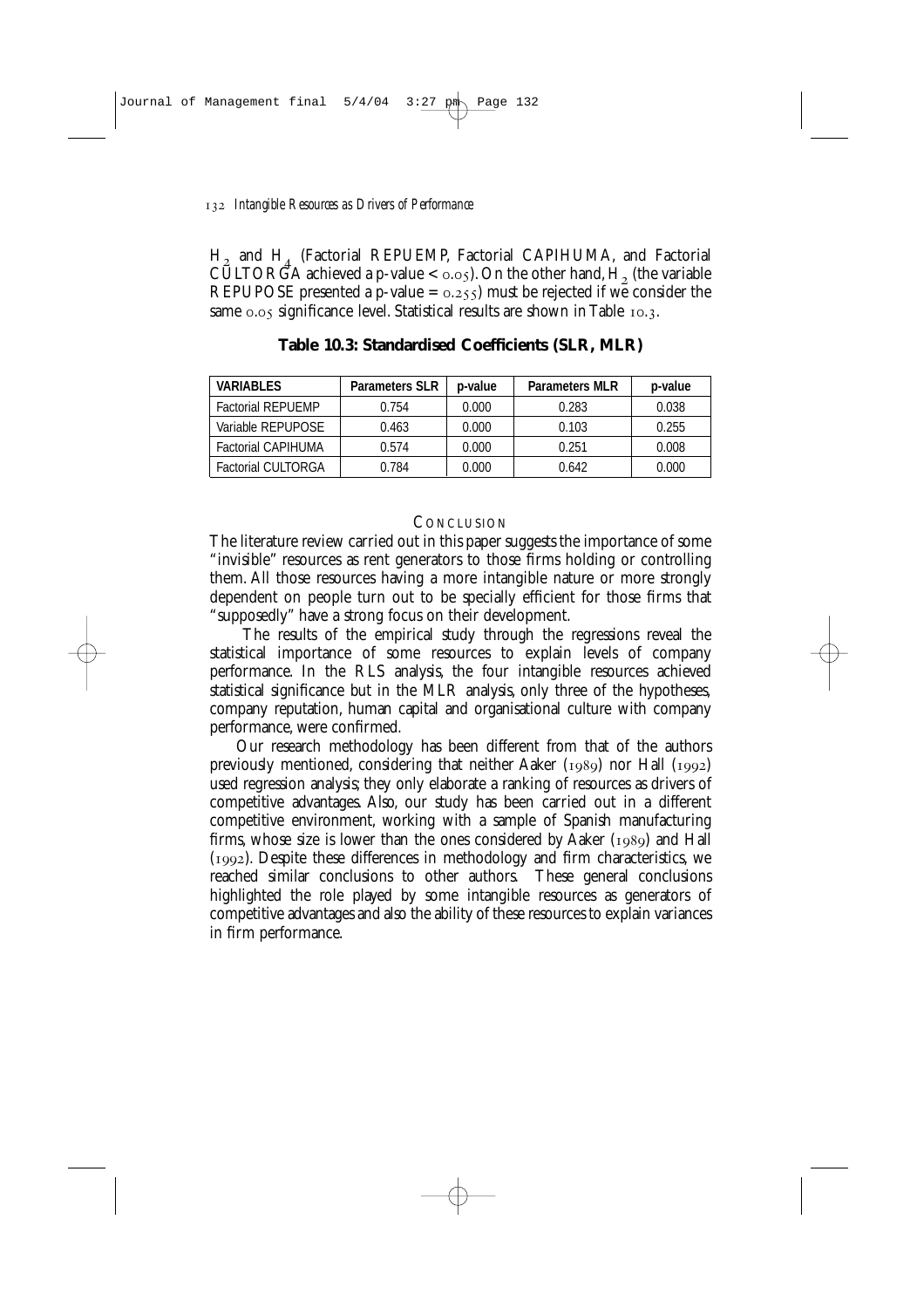#### **REFERENCES**

- Aaker, D.A. (1989) "Managing Assets and Skills. The Key to a Sustainable Competitive Advantage", *California Management Review*, Vol. 31, No.2, pp. 91-106.
- Amit, R. and Schoemaker, P.J.H. (1993) "Strategic Assets and Organisational Rent", *Strategic Management Journal*, Vol. 14, pp. 33-46.
- Barney, J.B. (1986) "Organization Culture: Can it be a Source of Sustained Competitive Advantage", *Academy of Management Review*, 11, pp. 656–65.
- Barney, J.B. (1991) "Firm Resources and Sustained Competitive Advantage", *Journal of Management*, No. 17, pp. 99-120.
- Camisón, C. and Guia, J. (1999) "Relaciones Verticales y Resultados: Un Estudio Empírico de la Eficiencia Comparativa de la Integración Vertical *versus* Descentralización Productiva", *Revista Europea de Dirección y Economía de la Empresa*, Vol. 8, No. 2, pp.  $101 - 26$ .
- Chakravarthy, B.S. (1986) "Measuring Strategic Performance", *Strategic Management Journal*, Vol. 7, pp. 437-57.
- Conner, K.R. (1991) "A Historical Comparison of Resource-Based Theory and Five Schools of Thought within Industrial Organization Economics", *Journal of Management*, No. 17, pp. 121-54.
- Cuervo, A. (1999) "La Dirección Estratégica de la Empresa. Reflexiones desde la Economía de la Empresa", *Papeles de Economía Española*, No. 78-9, pp. 34-55.
- Doppler, K. and Lauterburg, C. (1998) Change Management, Barcelona: Ariel.
- Edvinsson, L. (1997) "Developing Intellectual Capital at Skandia", *Long Range Planning*, Vol.  $30,$  No.  $3,$  pp.  $366 - 73$ .
- Fernández, E., Montes, J. and Vázquez, C. (1997) "La teoría de la ventaja competitiva basada en los recursos: síntesis y estructura conceptual", *Revista Europea de Dirección y Economía de la Empresa*, Vol. 6, No. 3, pp. 11-32.
- Grant, R.M. (1991a) "The Resource-Based Theory of Competitive Advantage", *California Management Review*, spring, pp. 114-35.
- Grant, R.M. (1991b) *Contemporary Strategy Analysis. Concepts, Techniques, Applications*, Oxford: Blackwell Publishers Inc.
- Grant, R.M. (1996) "Knowledge and the Firm: Overview", *Strategic Management Journal*, Vol.  $17, pp. 5-9.$
- Hair, J.F., Anderson, R.E., Tatham, R.L. and Black, W.C. (1999) Análisis Multivariante, 5th edn, Madrid: Prentice Hall Iberia.
- Hall, R. (1992) "The Strategic Analysis of Intangible Resources", *Strategic Management Journal*, Vol. 13, pp. 135-44.
- Hall, R. (1993) "A Framework Linking Intangible Resources and Capabilities to Sustainable Competitive Advantage", *Strategic Management Journal*, Vol. 14, pp. 607-18.
- Hamel, G. and Prahalad, C.K. (1998) *Compitiendo por el Futuro*, Barcelona: Ariel.
- Hill, E.W.L., Hitt, M.A. and Hoskisson, R.E. (1992) "Cooperative vs Competitive Structures in Diversified Firms", *Organization Science*, Vol. 3, pp. 501-21.
- Huselid, M. (1995) "The Impact of Human Resource Management Practices on Turnover, Productivity, and Corporate Financial Performance", *Academy of Management Journal*, Vol. 38, No. 3, pp. 635-72.
- Itami, H. (1987) Mobilizing Invisible Assets, Boston: Harvard University Press.
- Jacobson, R. (1992) "The Austrian School of Strategy", *Academy of Management Review*, Vol. 17, No. 4, pp. 782-807.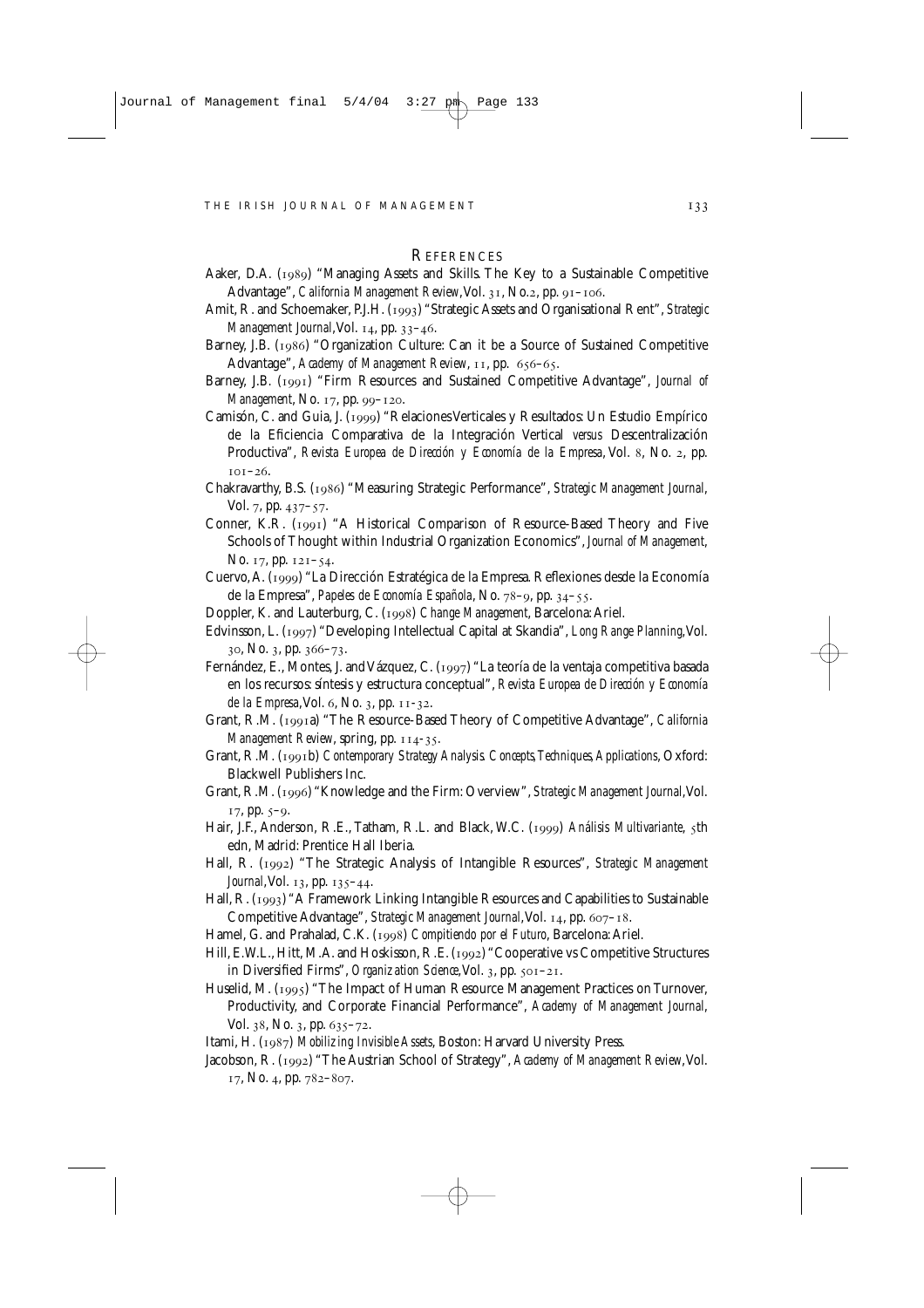- Juran, J.M. () *Juran y el Liderazgo para la Calidad. Un Manual para Directivos*. Madrid: Díaz de Santos.
- Likert, R.G. (1961) *New Patterns of Management*, New York: McGraw-Hill.
- Markides, C. and Williamson, P. (1994) "Related Diversification, Core Competences and Corporate Performance", *Strategic Management Journal*, Vol. 15, pp. 149-65.
- Mintzberg, H., Ahlstrand, B. and Lampel, J. (1998) Strategy Safari: A Guided Tour through the *Wilds of Strategic Management,* New York: Free Press.
- Montgomery, C.A. (1995) Resource-Based and Evolutionary Theories of the Firm. Toward a *Synthesis,* Dordrecht: Kluwer Academic Publishers.
- Nelson, R. and Winter, S.G. (1982) *An Evolutionary Theory of Economic Change*, Cambridge, MA: Belknap Press.
- Penrose, E.T. (1959) The Theory of the Growth of the Firm, New York: Wiley.
- Peteraf, M.A. (1993) "The Cornerstones of Competitive Advantage: A Resource-Based View", *Strategic Management Journal*, No. 14, pp. 179-92.
- Pettus, M.I. (2001) "The Resource-Based View as a Developmental Growth Process: Evidence from the Deregulated Trucking Industry", *Academy of Management*, Vol. 44, No. 14, pp. 878-96.
- Powell,T. () "How much does Industry Matter? An Alternative Empirical Test", *Strategic Management Journal*, Vol. 17, pp. 323-34.
- Priem, R.L. and Buttler, J.E. (2001) "Is the Resource-Based 'View' a Useful Perspective for Strategic Management Research?" *Academy of Management Review*, Vol. 26, No. 1, pp.  $22 - 40.$
- Tampoe, M.A. (1994) "Exploiting the Core Competences of your Organization", *Long Range Planning*, Vol. 27, August, pp. 66-77.
- Venkatraman, N. and Ramanujan, V. (1986) "Measurement of Business Performance in Strategy Research: A Comparison of Approaches", Academy of Management Review, Vol.  $II, No. 4, pp. 801-14.$
- Vicente-Lorente, J.D. (2001) "Specificity and Opacity as Resource-Based Determinants of Capital Structure: Evidence for Spanish Manufacturing Firms", *Strategic Management Journal, Vol. 22, No. 2, pp. 157-77.*
- Weigelt, K. and Camerer, C. (1988) "Reputation and Corporate Strategy: A Review of Recent Theory and Applications", *Strategic Management Journal*, No. 9, pp. 443-54.
- Wernerfelt, B. (1984) "A Resource-Based View of the Firm", *Strategic Management Journal*, Vol.  $5$ , No. 2, pp.  $171-80$ .
- Wilcox, A.W. and Zeithaml, C.P. (2001) "Competencies and Firm Performance: Examining the Causal Ambiguity Paradox", *Strategic Management Journal*, Vol. 22, pp. 75-99.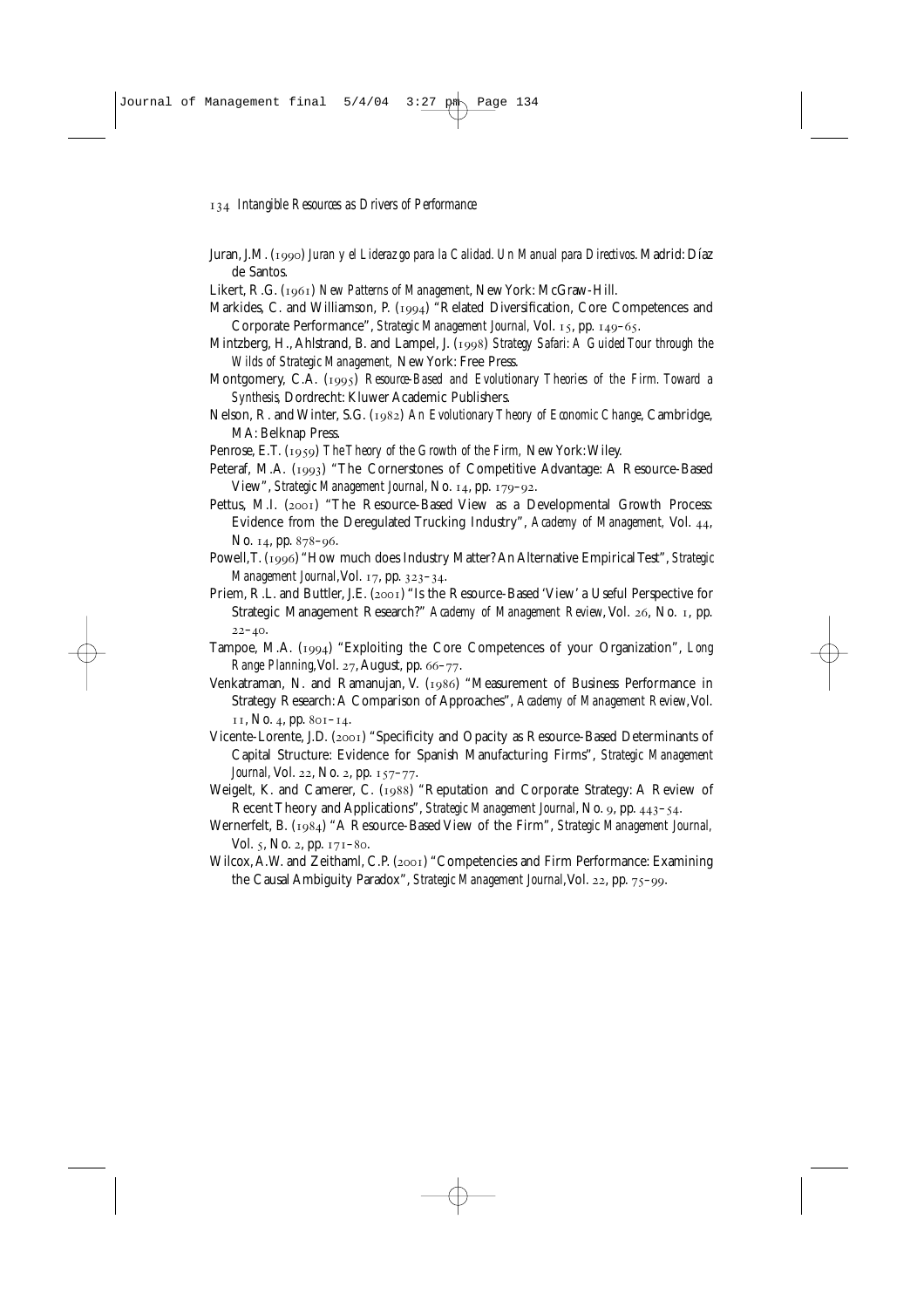**BOOK REVIEWS** • **BOOK REVIEWS** • **book reviews** • **book reviews** •

# DEC is Dead, Long Live DEC

by *Edgar H. Schein* San Francisco: Berrett-Koehler, 2003

The opening sentence of this book sets the scene:

The story of Digital Equipment Corporation (DEC) is fundamentally a fortyyear saga encompassing the creation of a new technology, the building of a company that became the number two computer company in the United States with  $S_{14}$  billion sales at its peak, the decline and ultimate sale of that company to Compaq Corporation in 1998, and the preservation in its many alumni of the values that were the essence of the culture of that company. (Schein,  $2003$ : I)

The second page lists nine questions as to why the story of DEC is worth<br>studying, questions relating to entrepreneurial leadership, the dynamics of<br>provided in the matter of long-free the company had discussed organisational culture that survived long after the company had disappeared, a knowledge company before its time, values-based management and the contribution to technological innovation among others. The structure of the book is based on chronological history, technological evolution and culture, and the multiple viewpoints of former managers and authors.Three interdependent developmental streams are presented as frames for analysis: the technology stream (the post Second World War computing coming into its own), the organisation development stream and the organisational culture stream. In Schein's view, the complex dynamics between these three streams are important as they represent how what can be managed and controlled (structural components) are deeply influenced by the technological and cultural forces that are less controllable, and so we need to understand how these influences work. Schein's well-known framework of organisational culture provides the basis for the study of the cultural stream. Schein was consultant to Digital for over  $25$  years and his experience with the company contributed significantly to the development of his cultural framework. Running through the book is evidence of the cooperation and enthusiastic support the key actors gave him in this study.

Part One explores how the technology, organisation and culture streams are one and the same. It comprises six chapters, the first three of which tell the story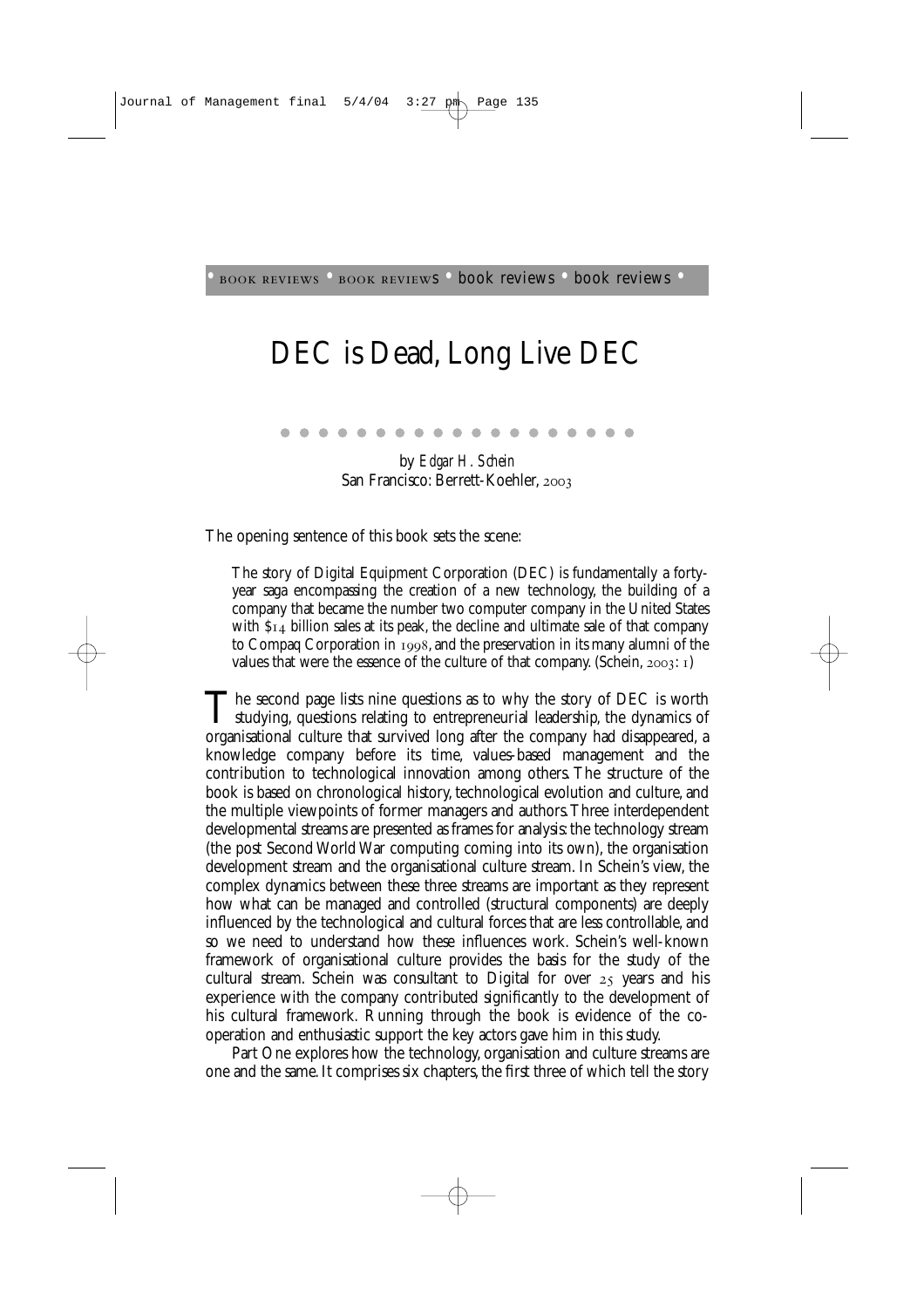of Ken Olsen, the founder and CEO of DEC as scientist-engineer, leadermanager and salesman-marketer respectively. His beliefs with respect to technology and engineering, to managing people and to meeting customer needs are described.The fourth chapter in this part shows how the organisational culture developed from Olsen's beliefs and how they became embedded in the organisation's cultural paradigm its DNA, as Schein puts it. The next chapter examines the legacy that DEC left to leadership development, noting how leadership talent was nurtured so that when managers left the company they frequently ended up in senior positions in other companies. Finally, Schein reflects on Digital's contribution to organisation development (OD) and specifically notes how his consulting work with Digital contributed to the formulation of his notion of process consultation and contributed to the development of surveys as intervention.

Part Two comprises five chapters, the first of which, by Paul Kampas, tells the technology story by tracing the evolution of computer design and manufacturing from the early  $1950$  to the present. Kampas shows how Digital thrived in the late 1960s and through the 1970s but then lost when the client server paradigm came, as Digital's competitive advantage was undermined by the emergence of the "killer category" (those vendors that specialise in one or a few closely related products categories, such as Intel, Microsoft, Oracle etc.). In the subsequent chapters, Schein resumes the story, exploring organisational life cycles. Stage  $\overline{I}$  is where Digital was a small, young, cohesive extended family, where functional familiarity enabled people to know each other and work well together. Olsen had a style of sitting back at senior management meetings and encouraging the emergence of consensus through open debate and internal competition.As the company moved to a larger and more differentiated system, the style that had served the small, cohesive organisation well was less effective. The internal competition among individuals who knew each other well became inter-group power plays.Yet Olsen did not change his style. In Digital's mid-life, the culture was strong in engineering with the emphasis on products. Customers loved DEC products as engineers tinkered with creative and innovation products. Through the  $198$ os, the company was peaking but weakening. Internal strife led to animosities and accusations of cheating, lying and misusing resources. Digital's end was long drawn out over several years, with mixes of success and organisational crises and efforts to find new ways of managing. Olsen resigned in and his successor, Palmer, spent several years selling off units and changing elements of the culture by bringing in outsiders as senior managers. The company was sold to Compaq in 1998.

In Part Three, Schein reflects on the lessons and legacies. He notes that the DEC story teaches two things. Firstly, the lessons of history can be viewed on various levels, so that there are obvious lessons and subtle lessons. Secondly, events of history are highly interactive, so a search for a root cause may be flawed because it implies that there is a root cause when in fact events may have occurred for a multiplicity of reasons. He lists fourteen lessons, which draw together the themes of the company's story. He concludes by saying,"When all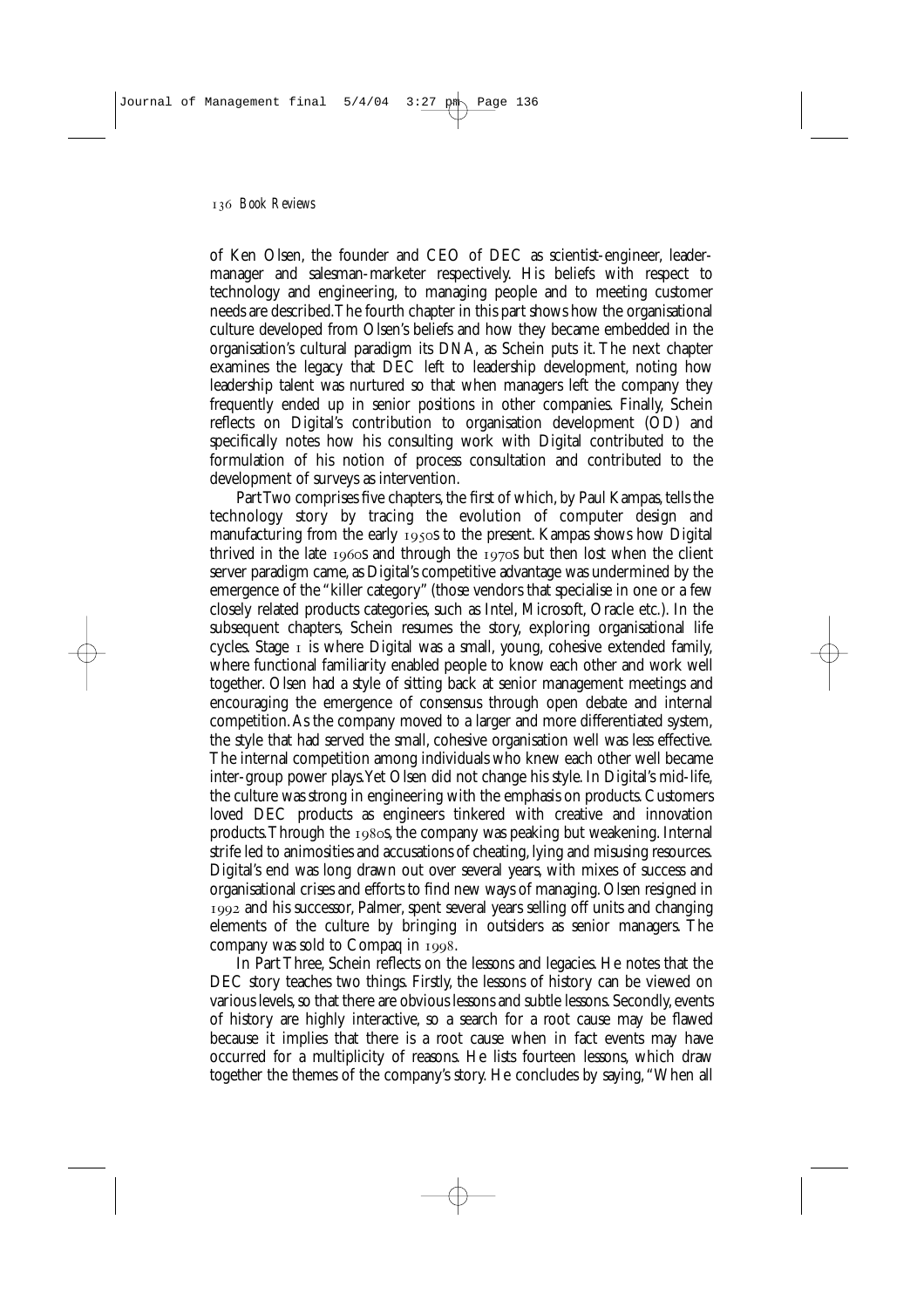is said and done, the basic reason why DEC ended up where it did was that the evolution of the technology required formations in the organisation that the culture did not encourage or allow" (Schein,  $2003$ :  $254$ ).

With regard to the lasting legacy, he notes that while the organisation ceased to exist, the culture continues to live on, as the DEC Alumni Association publishes a directory and organises meetings. Digital changed the nature of computing. It pioneered human resources structures such as affirmative action, diversity and a philosophy of "doing the right thing". Its former employees have populated the computing industry and contributed to the development of many of the current major players in the industry. Its intellectual output lies in books on Digital and by Digital authors and has contributed to organisation studies through Schein's seminal works on organisational culture and process consultation.

There are five appendices, one of which was contributed by former Digital engineers and describes Digital's technical contributions and the other four are reflections by former employees.

This review has attempted to provide a flavour of what is in this most interesting and exciting book.There are so many points that one could stop and focus on. Both academic and business readers will find that *DEC is Dead, Long Live DEC* is a deep book, grounded in scholarship and explicitly aiming to challenge readers to reflect on and understand the complex story of his interesting company. The story of the inter-connectedness of technology, organisation and culture is reinforced throughout and Schein regularly shares his own puzzles as he tried to make sense of what was happening at various times. Schein is part of the story and his personal narrative both provides points for reflection and contributes to the easy writing style. Students of organisational culture will find the book provides a detailed case study of how a founder created a culture and how that culture sustained the success of the organisation through some stages of its life cycle and contributed to its decline as the market and technology changed. The field needs such detailed culture studies that cover several decades and show how the study of a culture is a complex exercise and not one that can be done merely by opinion surveys and facile deduction. It is a case study of entrepreneurial leadership and the effects of leadership style at different stages of an organisation's life cycle. It is a most important contribution to the field of organisation studies and one to be an essential part of courses at all levels and a challenging read for executives.

DAVID COGHLAN *University of Dublin Trinity College Dublin*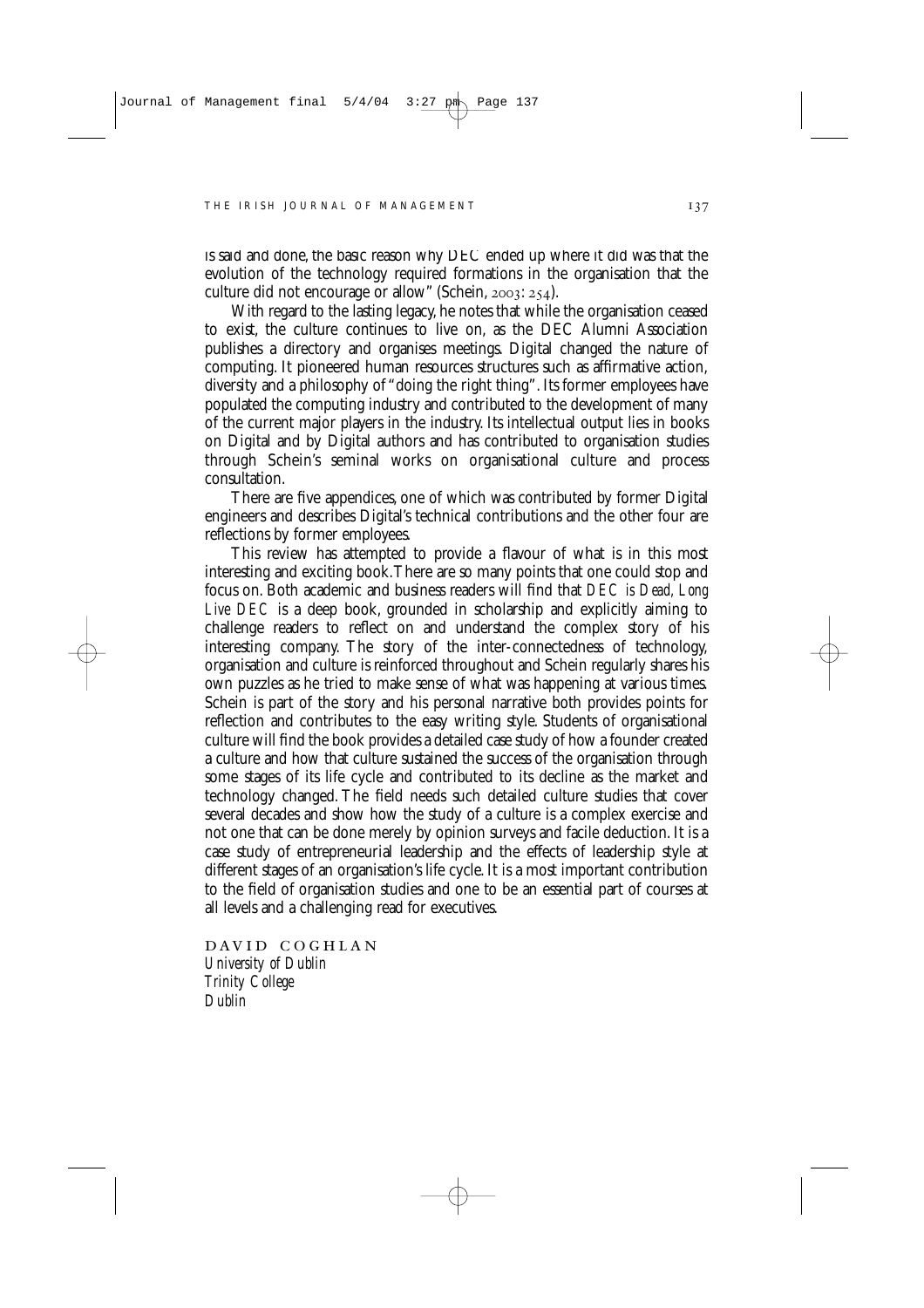## Changing Healthcare Organisations

. . . . .

by *David Coghlan and Eilish Mc Auliffe* Dublin: Blackhall Publishing,

In a national context, the effective management of health services and the delivery of quality systems in healthcare institutions have increased in delivery of quality systems in healthcare institutions have increased in significance in recent years. The recent Health Strategy  $(2001)$  points to the serious challenges facing staff and managers in the heath system at present, including difficulties in retaining qualified staff, stressful working conditions, high turnover rates and poor morale. Patients are expecting more of healthcare providers and are demanding higher standards of care and service. Simultaneously, those paying for health services have become more concerned about rising health costs and possible inefficiencies.As a result there is widespread interest in understanding what makes for an effective health service and in unearthing better practices to improve existing approaches to healthcare management and delivery.

*Changing Healthcare Organisations* addresses the leadership and management of change within the healthcare sector. The book is divided into ten chapters around which key aspects of organisational change are explored. As the title suggests, the book provides an introduction to the core issues in organisation development and change management in healthcare systems and aims to stimulate greater dialogue between researchers, policy makers and healthcare professionals in the critical area of changing healthcare organisations.

Chapter  $I$  reviews the case for change within the healthcare sector and the challenges inherent in addressing the culture of "deference and inertia" within the current system.The authors emphasise the importance of dealing with both the formal and informal organisation or as they put it, the "two organisational lives" when addressing change in healthcare organisations. Within the chapter, organisation development is presented as an approach to change management with particular relevance to healthcare organisations.The OD approach, which emphasises collaboration and facilitation, helps individuals to "learn to solve their own problems and manage their own change so that they can learn to do so in the future"  $(2003:7)$ .

In Chapter  $\alpha$  the authors define the notion of organisation development (OD), again emphasising the process-based approach where values, social systems, attitudes and feelings are key to understanding and managing the complexities of change.The characteristics of OD are outlined and the context for the emergence of OD is presented. The authors note the importance of "organisational language" and suggest that in most cases change takes place and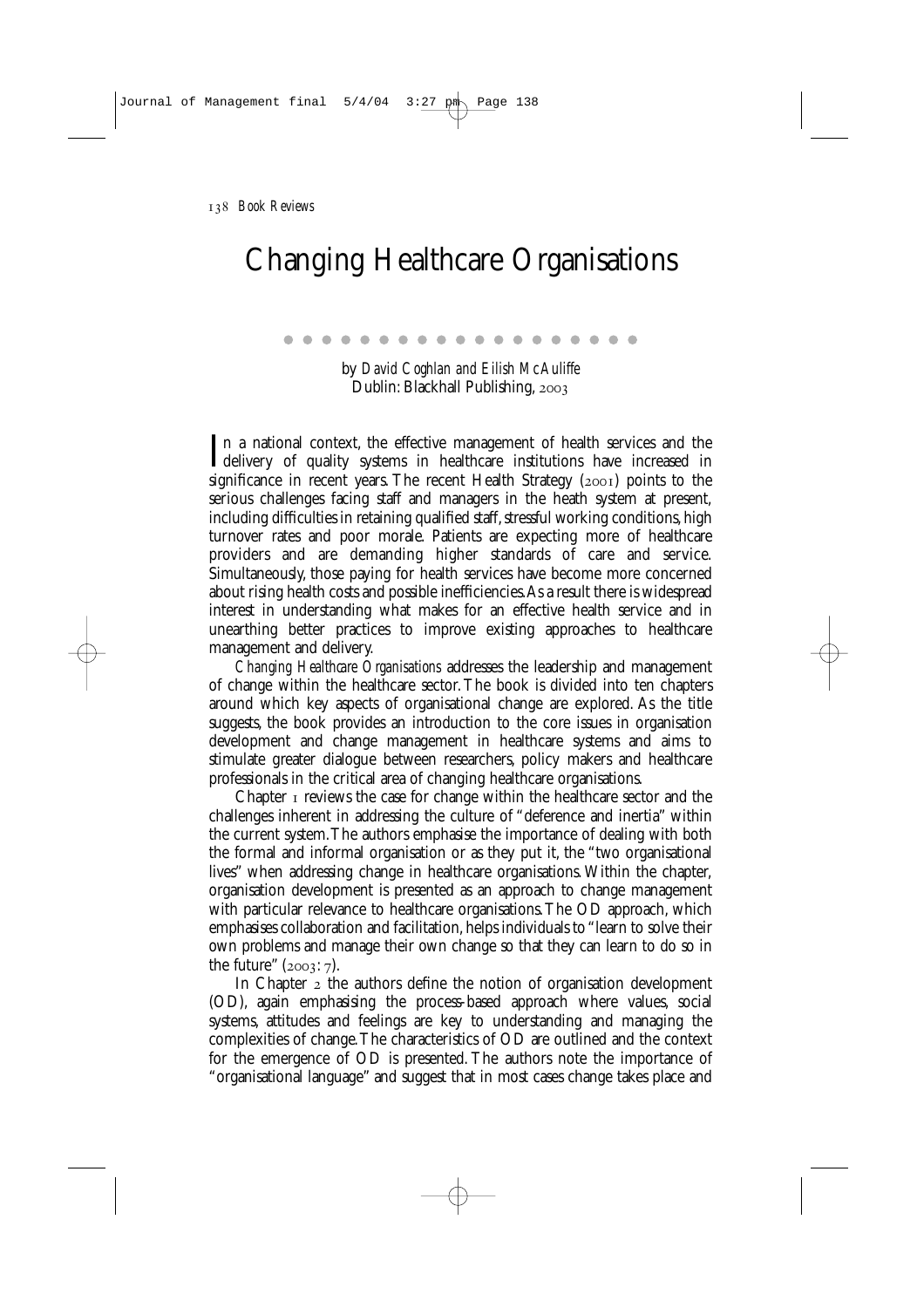evolves out of conversation in firms. The emergence of OD in the Irish healthcare context is also addressed where more emphasis is now placed on participation and consultation in the change process.This has arisen, it is argued, because of the overall greater concern for employees in the system and increasing complexity created as a result of structural change.

Chapter  $\alpha$  introduces the concept of action research emphasising that it has developed to become a "family of approaches each with its own particular emphasis". Examples of such approaches, namely clinical inquiry, appreciative inquiry, reflective practice, action learning and co-operative inquiry, are defined and explained.The authors suggest that OD and action research are intertwined in that both approaches are participative and members engage as participants in soliciting ideas, planning, taking action, reviewing outcomes and learning.This contrasts with more prescriptive approaches, which set out pre-designed steps to achieving necessary changes.

Chapters  $\frac{4}{5}$  and  $\frac{5}{5}$  constitute Part II of the text where frameworks for understanding organisational systems and change are presented. Chapter 4 examines the idea of organisations as systems and distinguishes the "positivistoriented" approach to organisational change and improvement with that of systems thinking. The key difference it is contended is that the systems perspective ensures that the firm looks inwards as well as outwards in effecting necessary change. The authors usefully draw on the Burke-Litwin model as a systems framework to examine the factors that enable change in organisations. Chapter  $\zeta$  considers organisational levels – individual, face-face team, interdepartmental and organisational – and the relationships between each level. The central message being organisational change is a multi-level activity given that systemic change requires behavioural change at all four levels.

The final part of the text (Part III) considers organisation development in action. Chapter 6 examines the application of multiple perspectives to data collection given the difficulties involved in researching the many aspects of organisational life. In particular, the authors address the use of data for OD purposes and how the many realities of organisational life need to be considered in OD exercises.The use of multiple methods is emphasised and the notion of evaluation as a form of learning is highlighted.

Chapter  $\tau$  addresses large system change and learning in organisations. The chapter opens with a discussion of failed transformation efforts and an examination of large-scale organisational and managerial change in the healthcare context. Drawing from a wide array of literature the authors propose a five-phase change process cycle as a means of enacting large system organisational change. In presenting their "change map", they further develop the earlier discussion of interlevel processes and dynamics, ensuring continuity between the various sections of the text.

Chapters 8 and 9 examine the notion of resistance to change and the leader's role in managing change. Resistance to change is considered at both the individual and group level. Drawing on their earlier discussion of interlevel dynamics, the authors suggest that the "moving of the organisation from the stage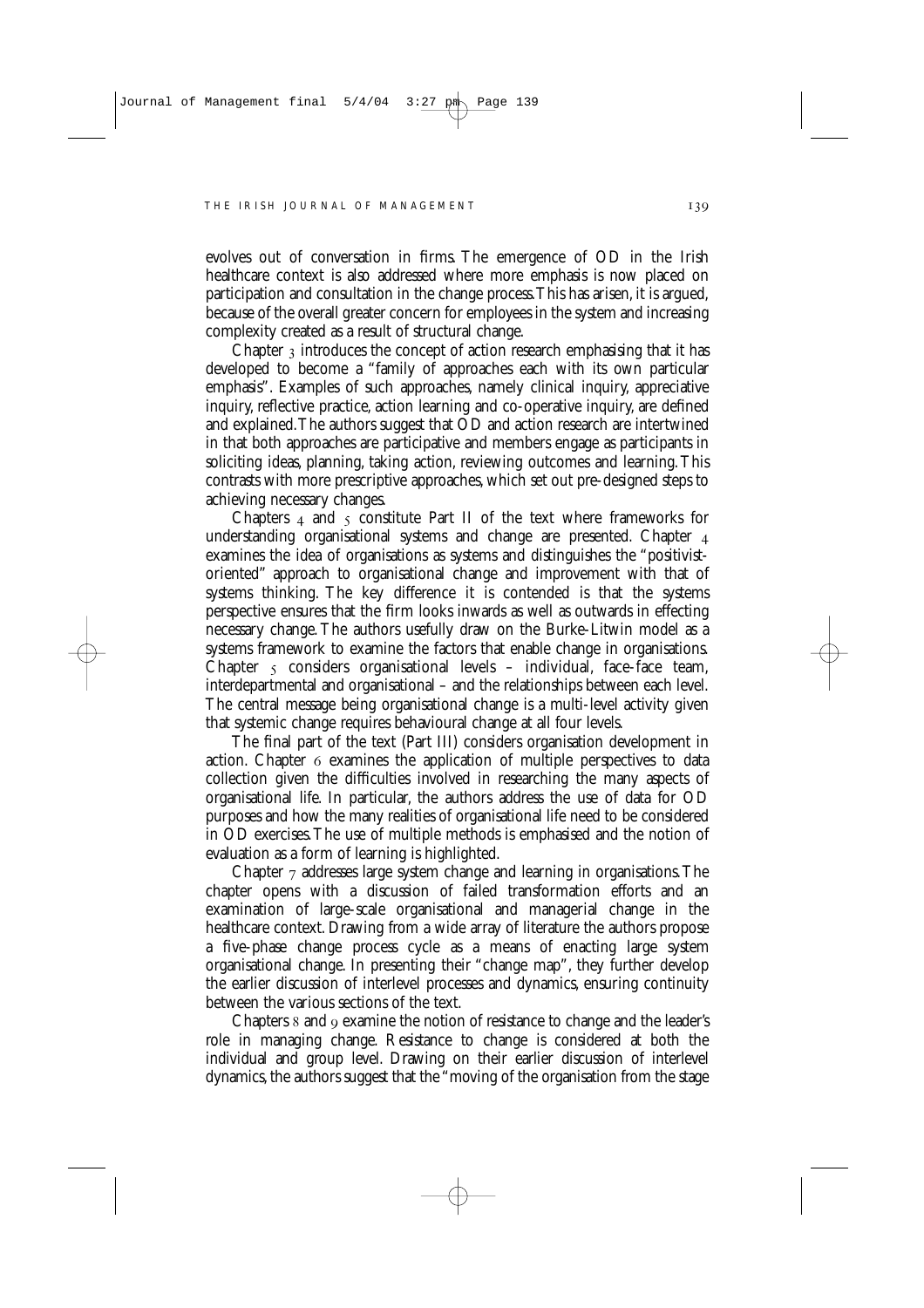of disconfirming information to a renewed state" comprises movements at the various levels to allow the firm to adapt to external markets. The barriers to change in healthcare are also addressed and the chapter concludes with a focus on resistance as something to be worked with as opposed to something that needs to be overcome. Developing the discussion further, Chapter  $\varphi$  examines the leadership of change and warns of the dangers of focusing on the leader alone in change efforts propagating the notion of "leader as hero".The writers also allude to the changing images of leadership where traditional emphasis on command and control have given way to approaches based on empowerment, alignment and path-finding. Drawing on their framework for large system change, the authors highlight the leader's role in navigating change and in creating the momentum for learning both during and after the implementation phase.

The final chapter considers the role and function of organisational consultants.The authors consider different consultation models and distinguish between external and internal consultants.The issue of organisational politics is also addressed in this chapter. In particular, the authors emphasise the political nature of OD interventions, arguing the requirement for facilitators to become "political entrepreneurs" in carrying out their role. In their view, this involves both a public performance role of being active in the change process and a backstage role in influencing, negotiating and generally defeating any opposition to planned change.

In the current climate of change and uncertainty in the healthcare sector, there is a requirement for a greater understanding of the processes that give rise to effective large system change in organisations.This text, with its emphasis on organisation development as an approach to planned change, makes an important contribution in that regard.The focus on teams and learning in effecting change is highly relevant to healthcare organisations. Recent research, for example by Professor Mike West at Aston Business School, has revealed a link between good team working, appraisal and reduced patient mortality. In his research examining the link between patient care and people management practices in hospitals, he found that human resource management accounted for  $33$  per cent of hospital variance in mortality. Hence effective and innovative teams help to reduce patient mortality and increase productivity.

This book will be of value to those undertaking programmes of study in healthcare management and also to healthcare professionals involved in change initiatives. The accessible style and the use of case exhibits and examples also make the text appropriate for use by those engaged in training interventions within the healthcare sector. More generally, the book will appeal to students of change management who will value the innovative style and approach adopted as well as the vast amount of literature sourced to support key arguments presented.

DENIS HARRINGTON *Department of Management and Organisation Waterford Institute of Technology Waterford*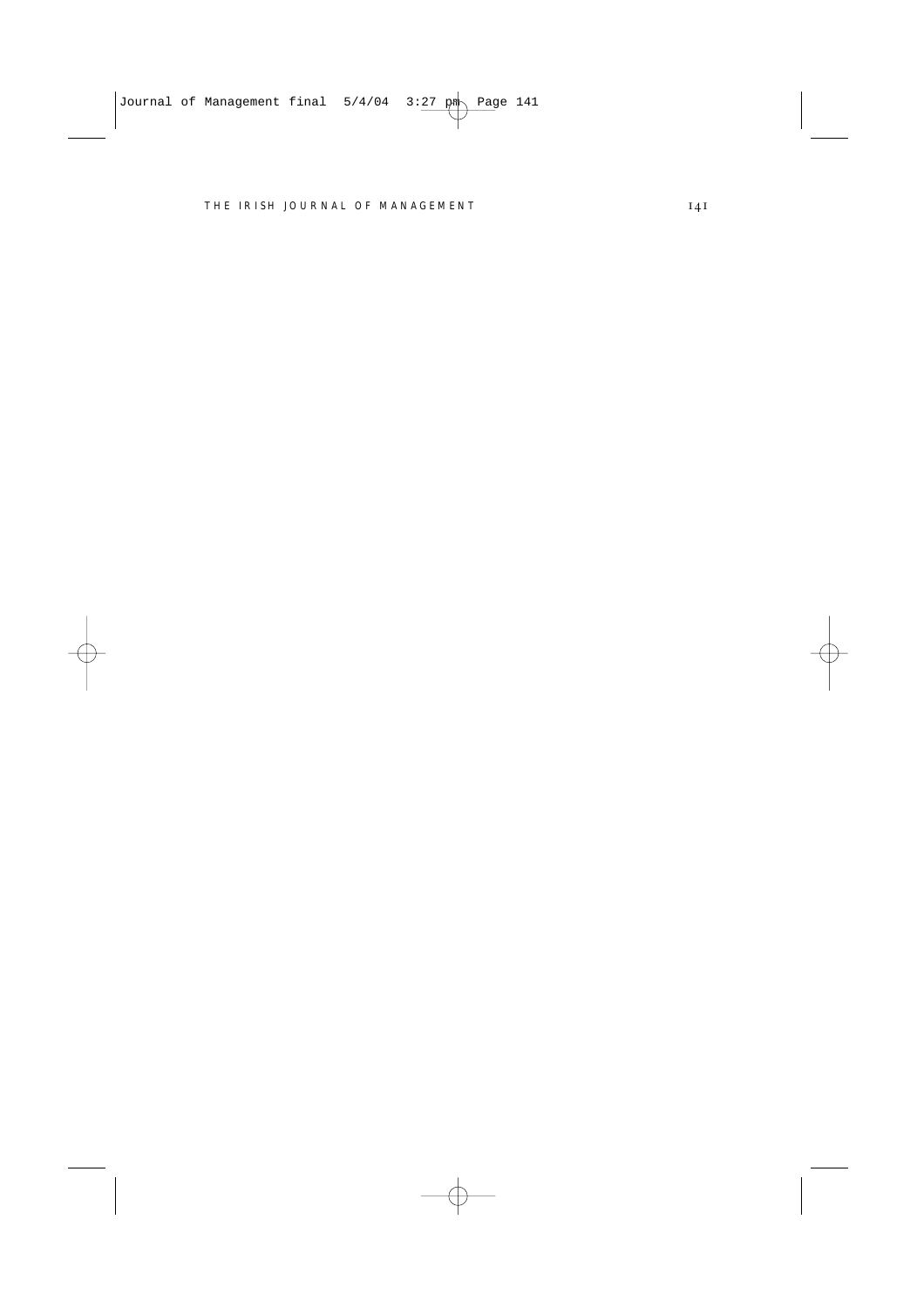## THE IRISH JOURNAL OF MANAGEMENT